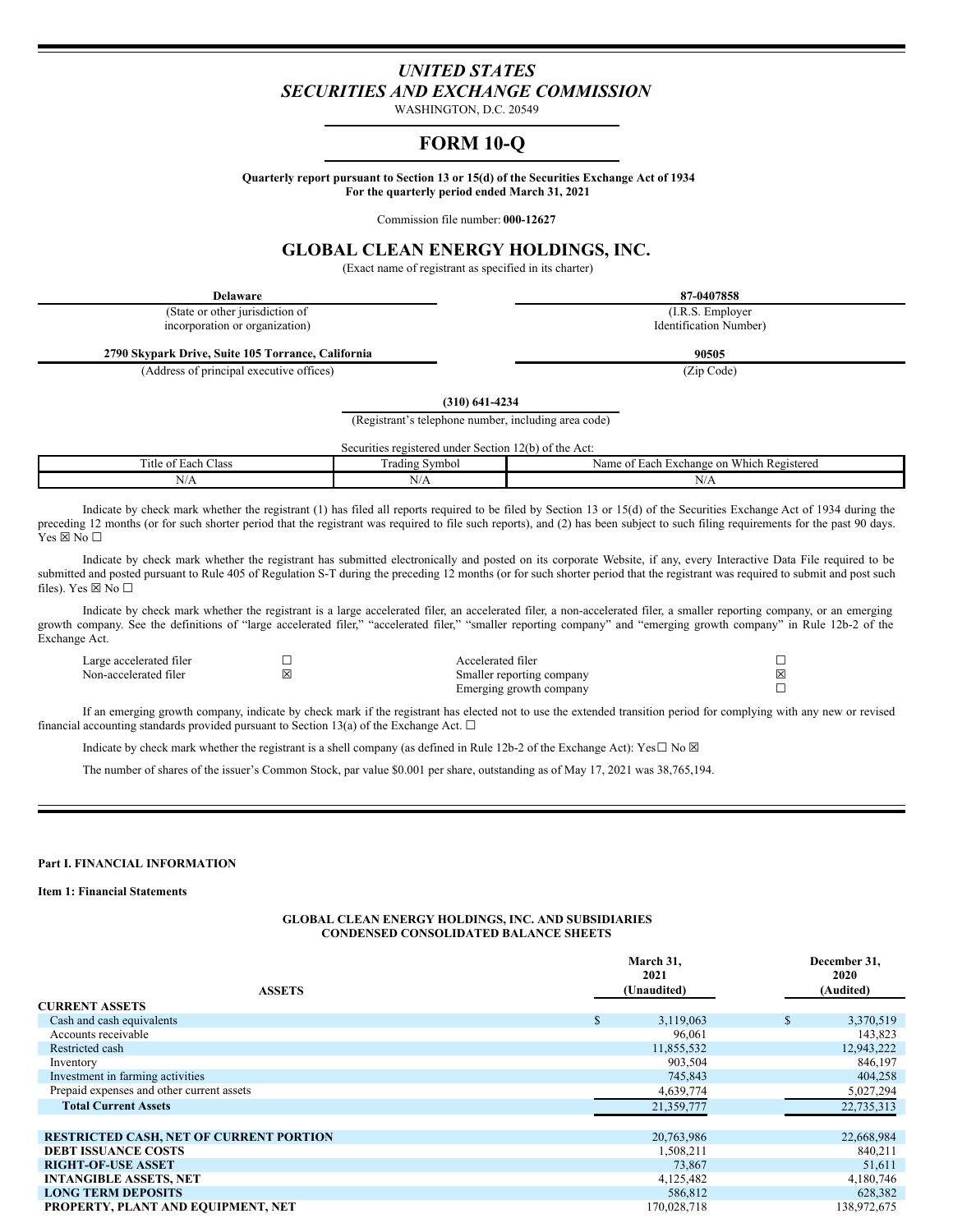| <b>ADVANCES TO CONTRACTORS</b>                                                                  |              | 16,000,000     |              | 16,000,000     |
|-------------------------------------------------------------------------------------------------|--------------|----------------|--------------|----------------|
| <b>TOTAL ASSETS</b>                                                                             |              | 234,446,853    |              | 206,077,922    |
| <b>LIABILITIES AND STOCKHOLDERS' DEFICIT</b>                                                    |              |                |              |                |
| <b>CURRENT LIABILITIES</b>                                                                      |              |                |              |                |
| Accounts payable and accrued liabilities                                                        | $\mathbb{S}$ | 30,257,909     | $\mathbb{S}$ | 22,597,951     |
| Lease liabilities                                                                               |              | 74,911         |              | 52,653         |
| Notes payable                                                                                   |              | 3,436,499      |              | 4,198,113      |
| Convertible notes payable                                                                       |              | 1,413,500      |              | 1,697,000      |
| <b>Total Current Liabilities</b>                                                                |              | 35,182,819     |              | 28,545,717     |
|                                                                                                 |              |                |              |                |
| <b>LONG-TERM LIABILITIES</b>                                                                    |              |                |              |                |
| Mandatorily redeemable equity instruments of subsidiary                                         |              | 7,193,000      |              | 5,123,000      |
| Long-term debt, net                                                                             |              | 17,353,088     |              | 16, 155, 138   |
| Long-term debt, net (credit facility)                                                           |              | 174,426,075    |              | 146,769,225    |
| Asset retirement obligations, net of current portion                                            |              | 16,548,318     |              | 17,762,977     |
| Environmental liabilities, net of current portion                                               |              | 20,120,764     |              | 20,455,938     |
| <b>TOTAL LIABILITIES</b>                                                                        |              | 270,824,064    |              | 234,811,995    |
|                                                                                                 |              |                |              |                |
| <b>STOCKHOLDERS' DEFICIT</b>                                                                    |              |                |              |                |
| Preferred stock - \$0.001 par value; 50,000,000 shares authorized Series B, convertible; 13,000 |              |                |              |                |
| shares issued and outstanding (aggregate liquidation preference of \$1,300,000)                 |              | 13             |              | 13             |
| Common stock, \$0.001 par value; 500,000,000 shares authorized; 37,438,668 and 35,850,089       |              |                |              |                |
| shares issued and outstanding, respectively                                                     |              | 374,386        |              | 358,499        |
| Additional paid-in capital                                                                      |              | 37,702,003     |              | 37,139,854     |
| Accumulated deficit                                                                             |              | (74, 453, 613) |              | (66, 232, 439) |
| <b>Total Stockholders' Deficit</b>                                                              |              | (36,377,211)   |              | (28, 734, 073) |
|                                                                                                 |              |                |              |                |
| <b>TOTAL LIABILITIES AND STOCKHOLDERS' DEFICIT</b>                                              | \$           | 234,446,853    | S            | 206,077,922    |

The accompanying notes are an integral part of these financial statements

-1-

### **GLOBAL CLEAN ENERGY HOLDINGS, INC. AND SUBSIDIARIES CONDENSED CONSOLIDATED STATEMENTS OF OPERATIONS (Unaudited)**

|                                                                                     | For the three months<br>ended March 31 |            |
|-------------------------------------------------------------------------------------|----------------------------------------|------------|
|                                                                                     | 2021                                   | 2020       |
| <b>REVENUE</b>                                                                      |                                        |            |
| Seed sales                                                                          | 94.645                                 |            |
| Cost of Goods Sold                                                                  | (85, 276)                              |            |
| <b>Gross Profit</b>                                                                 | 9,369                                  |            |
| <b>OPERATING EXPENSES</b>                                                           |                                        |            |
| General and Administrative                                                          | 3,714,962                              | 309,084    |
| Facilities expense                                                                  | 2,840,537                              |            |
| Depreciation expense                                                                | 25,670                                 |            |
| Amortization of intangible assets                                                   | 89,030                                 | 61.307     |
| <b>Total Operating Expenses</b>                                                     | 6,670,199                              | 370,391    |
| <b>OPERATING LOSS</b>                                                               | (6,660,830)                            | (370, 391) |
| <b>OTHER INCOME (EXPENSE)</b>                                                       |                                        |            |
| Interest expense (net)                                                              | (710, 162)                             | (179, 948) |
| Other income                                                                        | 1,049                                  |            |
| Gain in derecognition of derivative liabilities                                     |                                        | 512,363    |
| Change in fair value of Class B Units                                               | (851, 231)                             |            |
| Change in fair value derivative and finance charges related to derivative liability |                                        | 5,476,000  |
| <b>Total Other Income (Expense), net</b>                                            | (1,560,344)                            | 5,808,415  |
|                                                                                     |                                        |            |
| <b>NET INCOME/(LOSS)</b>                                                            | (8,221,174)                            | 5,438,024  |
| <b>BASIC NET INCOME/(LOSS) PER COMMON SHARE</b>                                     | (0.23)                                 | 0.15       |
| DILUTED NET INCOME PER COMMON SHARE                                                 | (0.23)                                 | 0.08       |
| <b>BASIC WEIGHTED AVERAGE SHARES OUTSTANDING</b>                                    | 36,096,794                             | 35,183,117 |
| DILUTED WEIGHTED-AVERAGE SHARES OUTSTANDING                                         | 36,096,794                             | 64,077,486 |

The accompanying notes are an integral part of these financial statements

-2-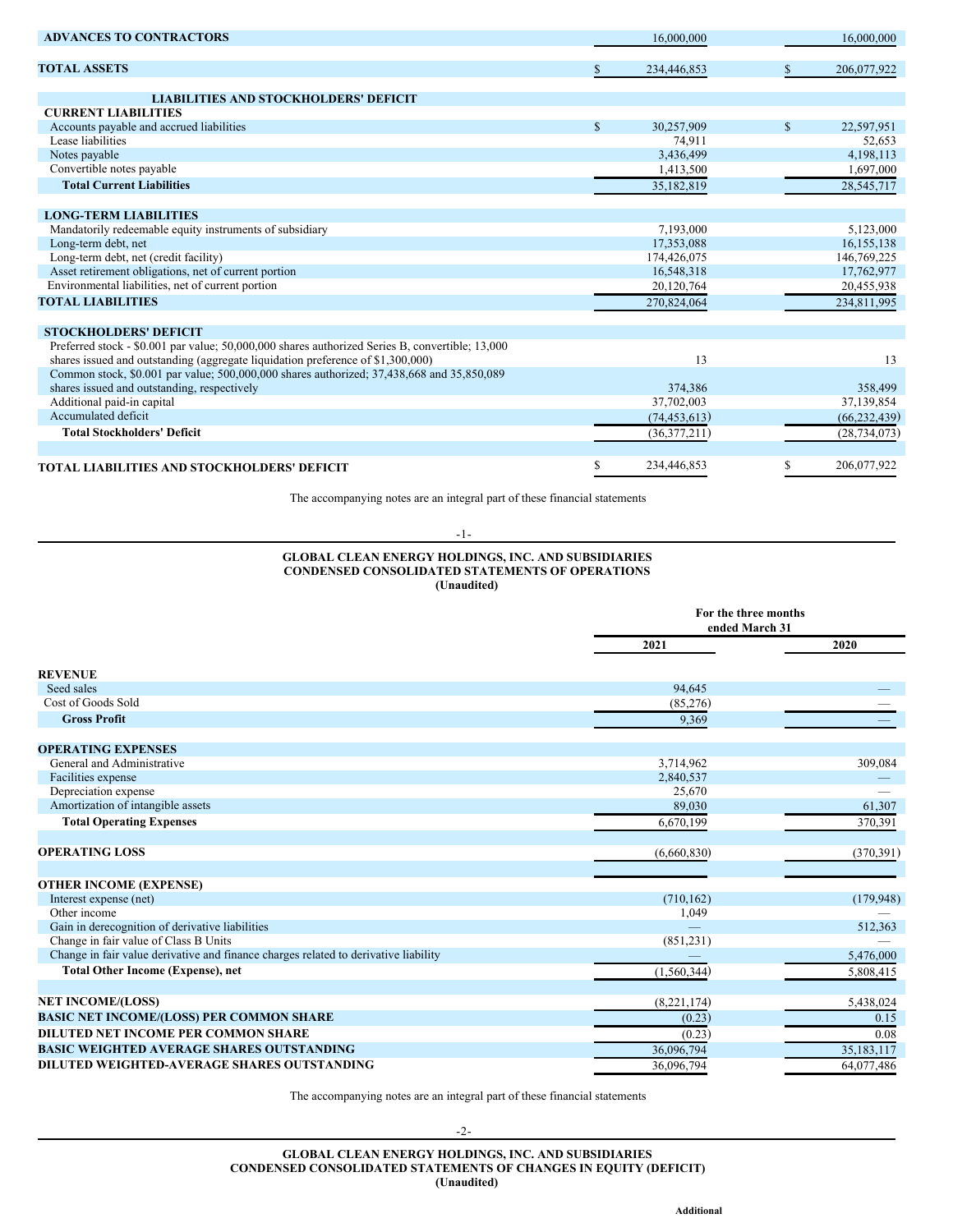|                                                                     |               | <b>Series B</b><br><b>Common Stock</b> |        |                                      | Paid in | Accumulated |                                         |  |                        |                 |
|---------------------------------------------------------------------|---------------|----------------------------------------|--------|--------------------------------------|---------|-------------|-----------------------------------------|--|------------------------|-----------------|
|                                                                     | <b>Shares</b> |                                        | Amount | <b>Shares</b>                        |         | Amount      | Capital                                 |  | Deficit                | Total           |
| <b>Balance at December 31, 2019</b>                                 | 13,000        |                                        | 13     | 34,402,944                           |         | \$344,029   | \$31,259,365                            |  | (55,682,264)           | \$(24,078,857)  |
| Share-based compensation from issuance of options and compensation- |               |                                        |        |                                      |         |             |                                         |  |                        |                 |
| based warrants                                                      |               |                                        |        |                                      |         |             | 25,614                                  |  |                        | 25,614          |
| Exercise of stock options                                           |               |                                        |        | 817,732                              |         | 8,177       | 63,419                                  |  |                        | 71,596          |
| Net income for the quarter ended March 31, 2020                     |               |                                        |        |                                      |         |             |                                         |  | 5,438,024              | 5,438,024       |
| <b>Balance at March 31, 2020</b>                                    | 13,000        |                                        | 13     | 35,220,676                           |         | 352,206     | \$31,348,398                            |  | (50, 244, 240)         | \$(18,543,623)  |
|                                                                     | <b>Shares</b> | <b>Series B</b>                        | Amount | <b>Common Stock</b><br><b>Shares</b> |         | Amount      | <b>Additional</b><br>Paid in<br>Capital |  | Accumulated<br>Deficit | Total           |
| <b>Balance at December 31, 2020</b>                                 | 13,000        |                                        | 13     | 35,850,089                           |         | 358,499     | \$37,139,854                            |  | (66, 232, 439)         | \$(28,734,073)  |
| Share-based compensation from issuance of options and compensation- |               |                                        |        |                                      |         |             |                                         |  |                        |                 |
| based warrants                                                      |               |                                        |        |                                      |         |             | 102,000                                 |  |                        | 102,000         |
| Shares issued upon reverse split to avoid fractional shares         | __            |                                        |        | 1,793                                |         | 19          | (19)                                    |  | $-$                    |                 |
| Conversion of note payable to shares                                |               |                                        | $-$    | 1,586,786                            |         | 15,868      | 460,168                                 |  |                        | 476,036         |
| Net loss for the quarter ended March 31, 2021                       |               |                                        |        |                                      |         |             |                                         |  | (8,221,174)            | (8,221,174)     |
| Balance at March 31, 2021                                           | 13,000        |                                        | 13     | 37,438,668                           |         | 374,386     | \$37,702,003                            |  | (74, 453, 613)         | \$ (36,377,211) |

The accompanying notes are an integral part of these financial statements

#### -3-

#### **GLOBAL CLEAN ENERGY HOLDINGS, INC. AND SUBSIDIARIES CONDENSED CONSOLIDATED STATEMENT OF CASH FLOWS (Unaudited)**

| 2021<br>2020<br><b>Operating Activities:</b><br>Net Income/(Loss)<br>(8,221,174)<br>5,438,024<br>S<br>\$<br>Adjustments to reconcile net loss to net cash used in operating activities:<br>Share-based compensation<br>102,000<br>25.614<br>Depreciation and amortization<br>114,700<br>61,306<br>Accretion of asset retirement liabilities<br>91,372<br>245,000<br>Gain on settlement of liabilities<br>(512, 363)<br>Change in fair value of derivative liability<br>(5,476,000)<br>Change in fair value of Class B Units<br>851,231<br>Amortization of debt discount<br>597,390<br>Changes in operating assets and liabilities:<br>Accounts receivable<br>47,762<br>(57, 307)<br>Inventories<br>Farming activities<br>(341, 585)<br>Prepaid expenses<br>387,520<br>Deposits and other assets<br>41,570<br>Accounts payable and accrued expenses, interest and compensation<br>3,146,978<br>553,482 |
|-------------------------------------------------------------------------------------------------------------------------------------------------------------------------------------------------------------------------------------------------------------------------------------------------------------------------------------------------------------------------------------------------------------------------------------------------------------------------------------------------------------------------------------------------------------------------------------------------------------------------------------------------------------------------------------------------------------------------------------------------------------------------------------------------------------------------------------------------------------------------------------------------------|
|                                                                                                                                                                                                                                                                                                                                                                                                                                                                                                                                                                                                                                                                                                                                                                                                                                                                                                       |
|                                                                                                                                                                                                                                                                                                                                                                                                                                                                                                                                                                                                                                                                                                                                                                                                                                                                                                       |
|                                                                                                                                                                                                                                                                                                                                                                                                                                                                                                                                                                                                                                                                                                                                                                                                                                                                                                       |
|                                                                                                                                                                                                                                                                                                                                                                                                                                                                                                                                                                                                                                                                                                                                                                                                                                                                                                       |
|                                                                                                                                                                                                                                                                                                                                                                                                                                                                                                                                                                                                                                                                                                                                                                                                                                                                                                       |
|                                                                                                                                                                                                                                                                                                                                                                                                                                                                                                                                                                                                                                                                                                                                                                                                                                                                                                       |
|                                                                                                                                                                                                                                                                                                                                                                                                                                                                                                                                                                                                                                                                                                                                                                                                                                                                                                       |
|                                                                                                                                                                                                                                                                                                                                                                                                                                                                                                                                                                                                                                                                                                                                                                                                                                                                                                       |
|                                                                                                                                                                                                                                                                                                                                                                                                                                                                                                                                                                                                                                                                                                                                                                                                                                                                                                       |
|                                                                                                                                                                                                                                                                                                                                                                                                                                                                                                                                                                                                                                                                                                                                                                                                                                                                                                       |
|                                                                                                                                                                                                                                                                                                                                                                                                                                                                                                                                                                                                                                                                                                                                                                                                                                                                                                       |
|                                                                                                                                                                                                                                                                                                                                                                                                                                                                                                                                                                                                                                                                                                                                                                                                                                                                                                       |
|                                                                                                                                                                                                                                                                                                                                                                                                                                                                                                                                                                                                                                                                                                                                                                                                                                                                                                       |
|                                                                                                                                                                                                                                                                                                                                                                                                                                                                                                                                                                                                                                                                                                                                                                                                                                                                                                       |
|                                                                                                                                                                                                                                                                                                                                                                                                                                                                                                                                                                                                                                                                                                                                                                                                                                                                                                       |
|                                                                                                                                                                                                                                                                                                                                                                                                                                                                                                                                                                                                                                                                                                                                                                                                                                                                                                       |
|                                                                                                                                                                                                                                                                                                                                                                                                                                                                                                                                                                                                                                                                                                                                                                                                                                                                                                       |
|                                                                                                                                                                                                                                                                                                                                                                                                                                                                                                                                                                                                                                                                                                                                                                                                                                                                                                       |
| (775, 248)                                                                                                                                                                                                                                                                                                                                                                                                                                                                                                                                                                                                                                                                                                                                                                                                                                                                                            |
| Asset retirement obligations                                                                                                                                                                                                                                                                                                                                                                                                                                                                                                                                                                                                                                                                                                                                                                                                                                                                          |
| <b>Environmental liabilities</b><br>(114,068)                                                                                                                                                                                                                                                                                                                                                                                                                                                                                                                                                                                                                                                                                                                                                                                                                                                         |
| Lease liabilities and assets<br>$\overline{2}$                                                                                                                                                                                                                                                                                                                                                                                                                                                                                                                                                                                                                                                                                                                                                                                                                                                        |
| Other operating activities<br>259                                                                                                                                                                                                                                                                                                                                                                                                                                                                                                                                                                                                                                                                                                                                                                                                                                                                     |
| Net Cash (Used in) Provided by Operating Activities<br>(3,975,229)<br>181.694                                                                                                                                                                                                                                                                                                                                                                                                                                                                                                                                                                                                                                                                                                                                                                                                                         |
| <b>Investing Activities:</b>                                                                                                                                                                                                                                                                                                                                                                                                                                                                                                                                                                                                                                                                                                                                                                                                                                                                          |
| Pre-acquisition costs and deposit on refinery acquisition<br>(582, 634)                                                                                                                                                                                                                                                                                                                                                                                                                                                                                                                                                                                                                                                                                                                                                                                                                               |
| Intangible assets<br>(33,766)                                                                                                                                                                                                                                                                                                                                                                                                                                                                                                                                                                                                                                                                                                                                                                                                                                                                         |
| Property, plant & equipment<br>(29, 844, 053)                                                                                                                                                                                                                                                                                                                                                                                                                                                                                                                                                                                                                                                                                                                                                                                                                                                         |
| Net Cash Used in Investing Activities<br>(29,877,819)<br>(582, 634)                                                                                                                                                                                                                                                                                                                                                                                                                                                                                                                                                                                                                                                                                                                                                                                                                                   |
| <b>Financing Activities:</b>                                                                                                                                                                                                                                                                                                                                                                                                                                                                                                                                                                                                                                                                                                                                                                                                                                                                          |
| Proceeds received from exercise of stock options<br>71,596                                                                                                                                                                                                                                                                                                                                                                                                                                                                                                                                                                                                                                                                                                                                                                                                                                            |
| Payments on notes payable and long-term debt<br>(761, 614)                                                                                                                                                                                                                                                                                                                                                                                                                                                                                                                                                                                                                                                                                                                                                                                                                                            |
| 600,560<br>New borrowings                                                                                                                                                                                                                                                                                                                                                                                                                                                                                                                                                                                                                                                                                                                                                                                                                                                                             |
| Long-term debt (credit facility)<br>30,769,958                                                                                                                                                                                                                                                                                                                                                                                                                                                                                                                                                                                                                                                                                                                                                                                                                                                        |
| Net Cash Provided by Financing Activities<br>30,608,904<br>71,596                                                                                                                                                                                                                                                                                                                                                                                                                                                                                                                                                                                                                                                                                                                                                                                                                                     |
|                                                                                                                                                                                                                                                                                                                                                                                                                                                                                                                                                                                                                                                                                                                                                                                                                                                                                                       |
| (329, 344)<br>Net Change in Cash, Cash Equivalents and Restricted Cash<br>(3,244,144)                                                                                                                                                                                                                                                                                                                                                                                                                                                                                                                                                                                                                                                                                                                                                                                                                 |
| Cash, Cash Equivalents and Restricted Cash at Beginning of Period<br>38,982,725<br>457,331                                                                                                                                                                                                                                                                                                                                                                                                                                                                                                                                                                                                                                                                                                                                                                                                            |
| Cash, Cash Equivalents and Restricted Cash at End of Period<br>35,738,581<br>127,987<br>\$                                                                                                                                                                                                                                                                                                                                                                                                                                                                                                                                                                                                                                                                                                                                                                                                            |
| <b>Supplemental Disclosures of Cash Flow Information</b>                                                                                                                                                                                                                                                                                                                                                                                                                                                                                                                                                                                                                                                                                                                                                                                                                                              |
| \$<br>Cash Paid for Interest<br>3,887,108                                                                                                                                                                                                                                                                                                                                                                                                                                                                                                                                                                                                                                                                                                                                                                                                                                                             |
| Cash Paid for Income Tax                                                                                                                                                                                                                                                                                                                                                                                                                                                                                                                                                                                                                                                                                                                                                                                                                                                                              |

### **Supplemental Noncash Investing and Financing Activities**

During the quarter ended March 31, 2020, the Company converted a derivative liability of \$19.3 million into a fixed payment obligation with a fair value of \$18.8 million, and thereby recognized a gain on derecognition of the derivative liability of \$0.5 million.

During the quarter ended March 31, 2021, the Company recognized \$1.2 million in debt issuance costs related to Class B units of its subsidiary that were either issued or became issuable to the lender.

During the quarter ended March 31, 2021, the Company recorded debt issuance of \$3.8 million in debt issuance costs related to accrued costs due to the creditors of its senior credit and mezzanine facilities in connection with the fees related to a loan amendment. Approximately \$3.1 million of the debt issuance have been allocated to the senior credit facility and and mezzanine facilities in connection \$0.7 have been allocated to the mezzanine facility.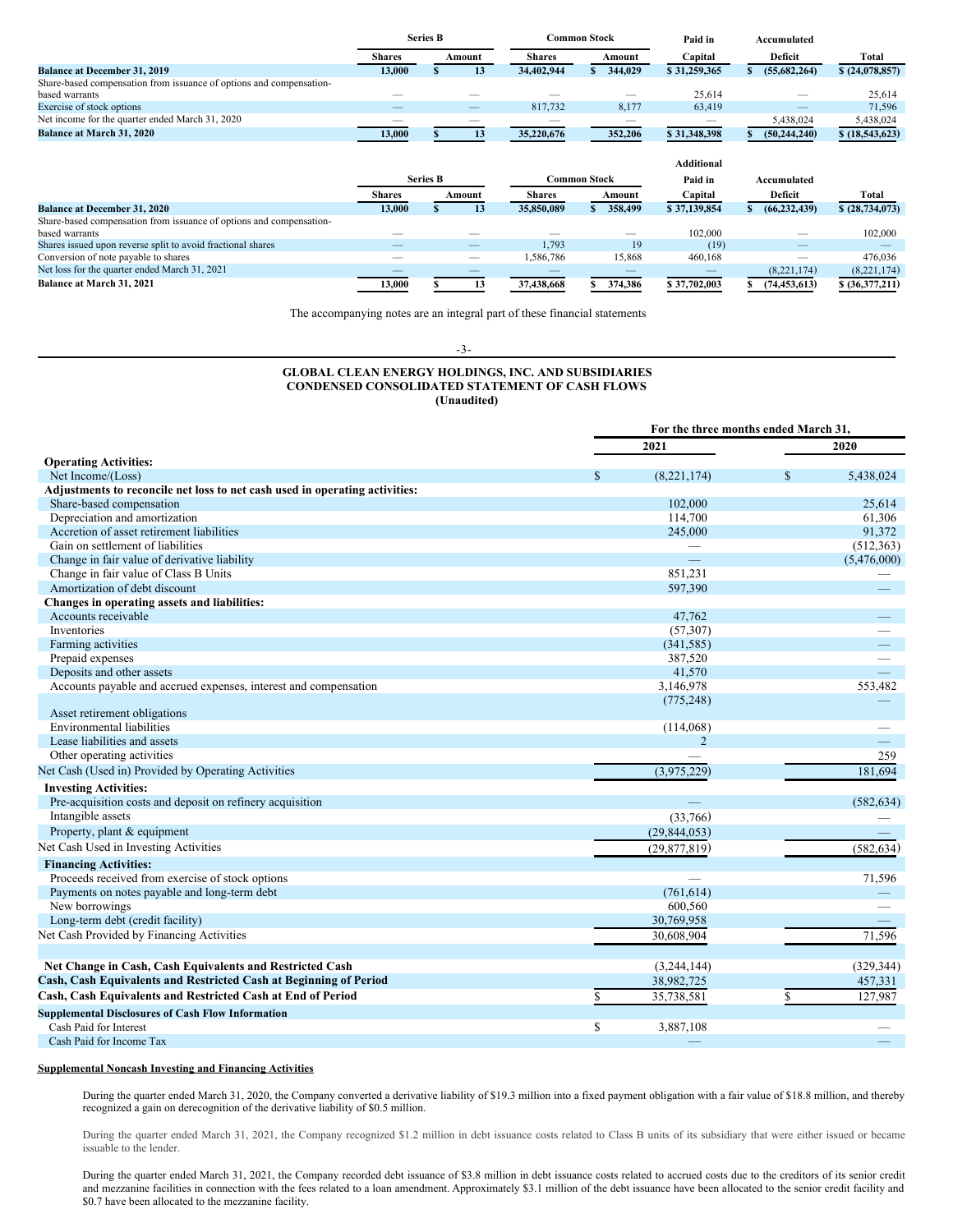During the quarter ended March 31, 2021, the Company issued 1,586,786 shares in connection with the conversion of a note payable and accrued interest of \$0.5 million.

During the quarter ended March 31, 2021, the Company capitalized \$5.0 million of interest in property, plant and equipment, of which \$1.0 million related to in-kind interest that was added to the principal balance of the credit facility and \$0.3 million related to amortization of the debt issuance costs.

The accompanying notes are an integral part of these consolidated financial statements

#### -4-

### **GLOBAL CLEAN ENERGY HOLDINGS, INC. AND SUBSIDIARIES NOTES TO CONDENSED CONSOLIDATED FINANCIAL STATEMENTS (UNAUDITED)**

### **NOTE A — ORGANIZATION AND SIGNIFICANT ACCOUNTING POLICIES**

#### **Description of Business**

Global Clean Energy Holdings, Inc., a Delaware corporation, and its wholly owned subsidiaries (collectively, the "Company", "we", "us" or "our") is a U.S.-based integrated agricultural-energy biofuels company that holds assets across feedstocks and plant genetics, agronomics, cultivation, and regulatory approvals, commercialization, and downstream biorefining and storage. The Company is focused on the development and refining of nonfood-based bio-feedstocks and has an investment in several proprietary varieties of *Camelina Sativa* ("Camelina"), a fast growing, low input and ultra-low-carbon intensity crop used as a feedstock for renewable fuels. The Company holds its Camelina assets (including all related intellectual property related rights and approvals) and operates its Camelina business through its subsidiary, Sustainable Oils Inc., a Delaware corporation.

In 2018 and 2019 the Company pursued the acquisition of a crude oil refinery in Bakersfield, California with the objective of retrofitting it to produce renewable diesel from Camelina and other non-food feedstocks. On May 7, 2020 the Company completed the acquisition of the targeted refinery (the "Bakersfield Biorefinery"). The Bakersfield Biorefinery is owned by Bakersfield Renewable Fuel, LLC, ("BKRF") an indirect subsidiary of Global Clean Energy Holdings, Inc. The retrofitting of the refinery commenced promptly after the acquisition. The engineering and construction of the project is expected to be completed in early 2022 based on our engineering, procurement and construction contract with a substantial completion date of January 22, 2022. After necessary start-up procedures and testing is complete, we expect production to be approximately 10,000 barrels per day (420,000 gallons per day). Although the Bakersfield Biorefinery will have a nameplate capacity of 15,000 barrels per day, we do not expect to produce more than 10,000 barrels per day for at least the first year of production. The Company has entered into both a product offtake agreement and a term purchase agreement with a major oil company for the purchase by the oil company of all, or substantially all, of the renewable diesel to be produced at the Bakersfield Biorefinery for the first five years of production. See Note B - Basis of Presentation and Liquidity and Note I - Subsequent Events which describes the offtake agreement in more detail.

#### **Basis of Presentation**

The accompanying condensed and consolidated balance sheet of the Company at December 31, 2020, has been derived from audited condensed and consolidated financial statements, but does not include all disclosures required by accounting principles generally accepted in the United States of America ("U.S. GAAP"). The accompanying unaudited condensed and consolidated financial statements as of March 31, 2021 and for the three months ended March 31, 2021 and 2020, have been prepared in accordance with U.S. GAAP for interim financial information and with the instructions to Form 10-Q and Article 8 of Regulation S-X. Accordingly, they do not include all of the information and footnotes required by U.S. GAAP for complete financial statements, and should be read in conjunction with the audited condensed and consolidated financial statements and related notes to the financial statements included in the Company's Annual Report on Form 10-K for the year ended December 31, 2020 as filed with the U.S. Securities and Exchange Commission (SEC). In the opinion of the Company's management, all material adjustments (consisting of normal recurring adjustments) considered necessary for a fair presentation have been made to the unaudited condensed and consolidated financial statements. The unaudited condensed and consolidated financial statements include all material adjustments (consisting of all normal accruals) necessary to make the condensed and consolidated financial statements not misleading as required by Regulation S-X Rule 10-01. Operating results for the three months ended March 31, 2021 are not necessarily indicative of the results that may be expected for the year ended December 31, 2021 or any future periods.

The accompanying condensed consolidated financial statements include the accounts of Global Clean Energy Holdings, Inc. and its subsidiaries. All intercompany accounts and transactions have been eliminated in consolidation.

#### -5-

### **GLOBAL CLEAN ENERGY HOLDINGS, INC. AND SUBSIDIARIES NOTES TO CONDENSED CONSOLIDATED FINANCIAL STATEMENTS (UNAUDITED)**

#### **NOTE A — ORGANIZATION AND SIGNIFICANT ACCOUNTING POLICIES (CONTINUED)**

#### **Per Share Information**

On March 26, 2021, the Company effected a one-for-ten reverse stock split. All common stock and per share information (other than par value) contained in these financial statements and footnotes have been adjusted to reflect the foregoing reverse stock split. Prior to the reverse stock split the Company had 358,499,606 shares outstanding and immediately after the stock split the Company had 35,850,089 shares outstanding. The Company issued additional shares after the reverse stock split and the outstanding shares as of May 17, 2021 was 38,765,194.

#### **Restricted Cash**

In accordance with the Company's senior credit agreement (see Note E - Debt), the Company is required to advance the calculated interest expense on its borrowings at the time of such borrowings to the estimated commercial operational date of the Bakersfield Biorefinery. This interest is deposited into a designated account and the appropriate amount is paid to the lender at the end of each quarter. Additionally, the construction funds are deposited into its own designated account and deposited from that designated account into the Bakersfield Renewable Fuel, LLC account only upon approval by the lender to pay for specific construction, facility and related costs. These two accounts are restricted and not directly accessible by the Company for general use, although these funds are assets of the Company. The Company estimates how much of this cash is likely to be capitalized into the Bakersfield Biorefinery project in the form of a long-term asset, and classifies this amount as long-term. The Company makes this determination based on its budget, recent and near-term invoicing, and internal projections.

### **Cash and Cash Equivalents; Concentration of Credit Risk**

The Company considers all highly liquid debt instruments maturing in three months or less to be cash equivalents. The Company maintains cash and cash equivalents at high quality financial institutions. However, deposits exceed the federally insured limits. At March 31, 2021, the Company had approximately \$34.7 million in uninsured cash.

#### **Property, Plant and Equipment**

Property, plant and equipment are stated at cost. Depreciation of office equipment is computed using the straight-line method over estimated useful lives of 3 to 5 years. Refinery assets and buildings are depreciated using the straight-line method over estimated useful lives of 5 to 25 years. However, the refinery will not begin to be depreciated until its retrofitting has been completed and it is ready for operations. Normal maintenance and repair items are charged to operating costs and are expensed as incurred. The cost and accumulated depreciation of property, plant and equipment sold or otherwise retired are removed from the accounts and any gain or loss on disposition is reflected in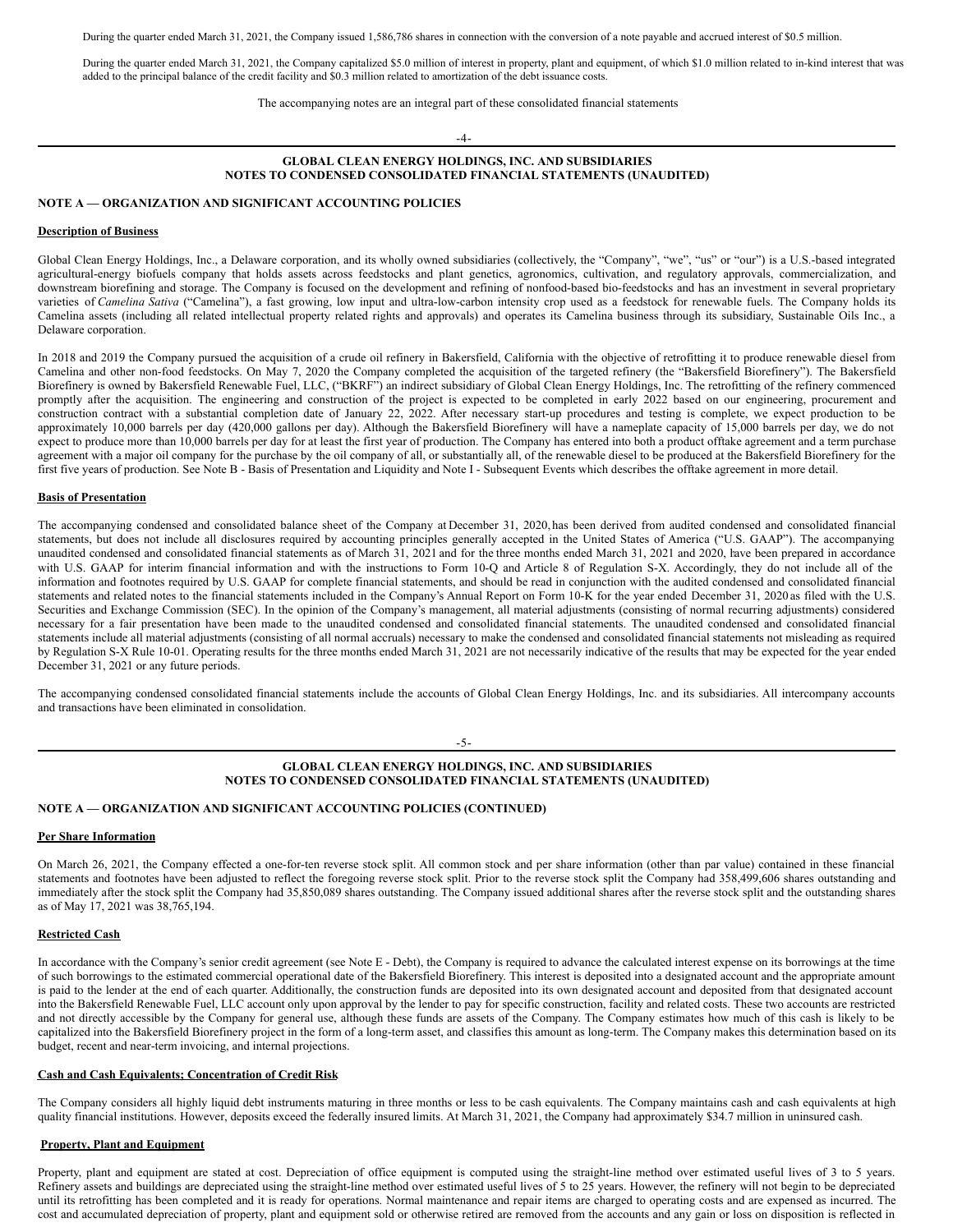the statement of operations. Interest on borrowings related to the retrofitting of the Bakersfield Biorefinery is being capitalized, which will continue until the refinery is available for commercial use. During the quarter ended March 31, 2021, \$5.0 million of interest was capitalized, and is included in property, plant and equipment, net, for a total of \$15.2 million of capitalized interest for the project.

### **Long-Lived Assets**

In accordance with U.S. GAAP for the impairment or disposal of long-lived assets, the carrying values of intangible assets and other long-lived assets are reviewed on a regular basis for the existence of facts or circumstances that may suggest impairment. The Company recognizes impairment when the aggregate of the expected undiscounted future cash flows is less than the carrying amount of the asset. Impairment losses, if any, are measured as the excess of the carrying amount of the asset over its estimated fair value. During the quarters ended March 31, 2021 and March 31, 2020, there were no impairment losses recognized on long-lived assets.

#### -6-

### **GLOBAL CLEAN ENERGY HOLDINGS, INC. AND SUBSIDIARIES NOTES TO CONDENSED CONSOLIDATED FINANCIAL STATEMENTS (UNAUDITED)**

### **NOTE A — ORGANIZATION AND SIGNIFICANT ACCOUNTING POLICIES (CONTINUED)**

#### **Pre-Acquisition Costs**

We began capitalizing pre-acquisition costs once we determined that the acquisition of the Bakersfield Biorefinery project was probable, which was in April of 2019 when the product offtake agreement was signed. We capitalized those costs directly identifiable with the specific property and those costs that would be capitalized if the property were already acquired. Upon the acquisition of the Bakersfield Biorefinery, these capitalized pre-acquisition costs, which totaled \$3.2 million, were reclassified to property and equipment.

#### **Debt Issuance Costs**

The acquisition of the refinery and the related \$365 million of financing to fund the retrofit closed in May 2020. In connection with financing the refinery, we incurred approximately \$5 million of debt issuance costs as of the date of the closing. However, in connection with the senior credit facility, we issue the creditors Class B equity units of our subsidiary BKRF OCB, LLC as funds are advanced from the facility. The fair value of these Class B units on the date of issuance is recorded as a liability with an offsetting adjustment to debt issuance costs. In addition, in March 2021, we amended our credit agreements (see Note E), and as part of that amendment, we agreed to pay the lenders a 1% fee in our equity securities based upon the amount of the facilities, which amounts to \$3.8 million.

Debt issuance costs are amortized over the term of the loan as interest: however, as such interest relates to retrofitting of the refinery, these costs are being capitalized as part of the refinery until the refinery is placed in service. The amortization of the debt issuance costs that are not capitalized is recorded as interest expense. At March 31, 2021 and December 31, 2020, unamortized debt issuance costs related to the senior credit facility are classified as a direct deduction from the carrying amount of the credit facility; however, unamortized debt issuance costs related to the mezzanine facility are presented on the balance sheet as an asset as there have not been any borrowings on the mezzanine facility. See Note E - Debt for more detail on the financing.

#### **Accounts Payable and Accrued Liabilities**

For presentation purposes, accounts payable and accrued liabilities have been combined. As of March 31, 2021 and December 31, 2020, accounts payable and accrued liabilities consists of:

|                                                 |                      | As of December 31, |
|-------------------------------------------------|----------------------|--------------------|
|                                                 | As of March 31, 2021 | 2020               |
| Accounts payable                                | 12,237,029           | 9,724,136          |
| Accrued compensation and related liabilities    | 3,163,254            | 3,034,688          |
| Accrued interest payable                        | 1,989,423            | 2,093,649          |
| Other accrued expenses                          | 7,363,687            | 3,146,478          |
| Current portion of asset retirement obligations | 4,400,410            | 3,716,000          |
| Current portion of environmental liabilities    | 1,104,106            | 883,000            |
|                                                 | 30,257,909           | 22,597,951         |

-7-

### **GLOBAL CLEAN ENERGY HOLDINGS, INC. AND SUBSIDIARIES NOTES TO CONDENSED CONSOLIDATED FINANCIAL STATEMENTS (UNAUDITED)**

### **NOTE A — ORGANIZATION AND SIGNIFICANT ACCOUNTING POLICIES (CONTINUED)**

### **Asset Retirement Obligations**

The Company recognizes liabilities which represent the fair value of a legal obligation to perform asset retirement activities, including those that are conditional on a future event, when the amount can be reasonably estimated. If a reasonable estimate cannot be made at the time the liability is incurred, we record the liability when sufficient information is available to estimate the liability's fair value. We have asset retirement obligations with respect to our Bakersfield Biorefinery due to various legal obligations to clean and/or dispose of these assets at the time they are retired. However, the majority of these assets can be used for extended and indeterminate periods of time provided that they are properly maintained and/or upgraded. It is our practice and intent to continue to maintain these assets and make improvements based on technological advances. A portion of these obligations relate to the required cleanout of hydrocarbons previously used in the pipeline and terminal tanks. In order to determine the fair value of the obligations management must make certain estimates and assumptions including, among other things, projected cash flows, a credit-adjusted risk-free rate and an assessment of market conditions that could significantly impact the estimated fair value of the asset retirement obligations. We believe the estimates selected, in each instance, represent our best estimate of future outcomes, but the actual outcomes could differ from the estimates selected.

We estimate our escalation rate at 3.33% and our discount factor ranges from 3.62% in year one to 7.26% in year twenty, with the weighted average discount rate being 5.0%. See Note H - Commitments and Contingencies for more detail on environmental liabilities, which are accounted for separately from asset retirement obligations.

The following table provides a reconciliation of the changes in asset retirement obligations for the quarter ended March 31, 2021 and the year ended December 31, 2020.

|                                                    | Three months ended<br>March 31, 2021 | Year ended December<br>31, 2020 |
|----------------------------------------------------|--------------------------------------|---------------------------------|
| Asset retirement obligations - beginning of period | 21.478.977                           |                                 |
| Additions related to acquisition of refinery       | -                                    | 21,901,977                      |
| <b>Disbursements</b>                               | (775.249)                            | (135,000)                       |
| Accretion                                          | 245,000                              | 652,000                         |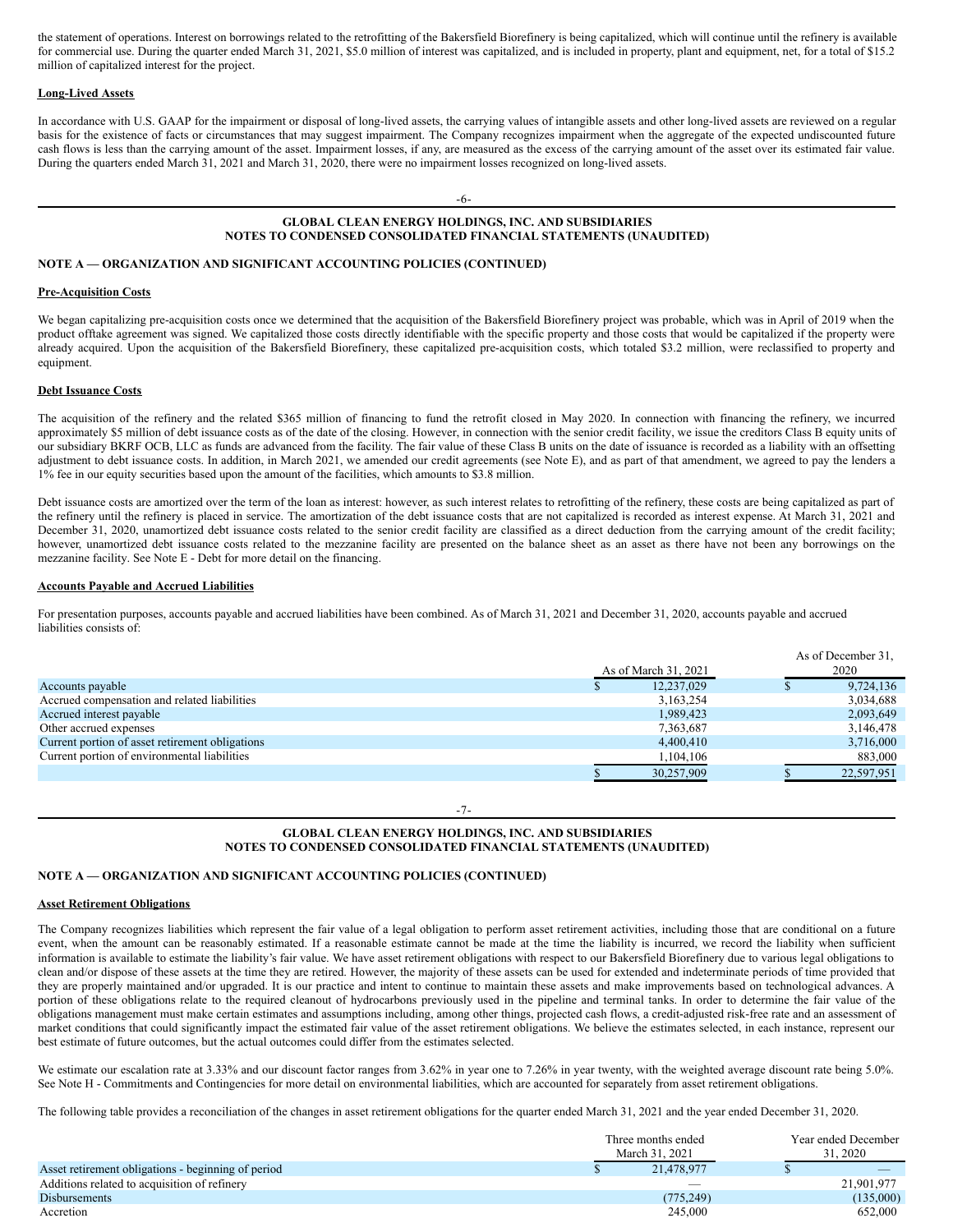| Revised obligation estimates                 |               |  | (940.000) |
|----------------------------------------------|---------------|--|-----------|
| Asset retirement obligations - end of period | .194877<br>∠∪ |  | $\sim$    |

The amount shown as of March 31, 2021 and 2020, includes \$4.4 million and \$3.7 million, respectively, which has been classified as current liabilities and included in accounts payable and accrued liabilities and \$16.5 million and \$17.8 million, respectively which have been classified as long-term liabilities as of March 31, 2021 and December 31, 2020, respectively.

#### **Advances to Contractors**

Upon the acquisition of the Bakersfield Biorefinery, the Company advanced \$20.1 million to its primary engineering, procurement and construction contractor. These funds are credited against future invoices in accordance with an agreed schedule. As of March 31, 2021, the funds advance has been reduced to \$16.0 million.

### **Income Taxes**

The Company utilizes the liability method of accounting for income taxes. Under the liability method, deferred tax assets and liabilities are determined based on differences between financial reporting and tax basis of assets and liabilities and the carryforward of operating losses and tax credits, and are measured using the enacted tax rates and laws that will be in effect when the differences are expected to reverse. A valuation allowance against deferred tax assets is recorded when it is more likely than not that such tax benefits will not be realized. Assets and liabilities are established for uncertain tax positions taken or positions expected to be taken in income tax returns when such positions are judged to not meet the "more-likely-than-not" threshold based on the technical merits of the positions. Estimated interest and penalties related to uncertain tax positions are included as a component of general and administrative expense.

#### -8-

# **GLOBAL CLEAN ENERGY HOLDINGS, INC. AND SUBSIDIARIES NOTES TO CONDENSED CONSOLIDATED FINANCIAL STATEMENTS (UNAUDITED)**

### **NOTE A — ORGANIZATION AND SIGNIFICANT ACCOUNTING POLICIES (CONTINUED)**

#### **Revenue Recognition**

The Company recognizes revenue in accordance with ASC 606 using the following five-step model: (1) identify the contract with the customer, (2) identify the performance obligations in the contract, (3) determine the transaction price, (4) allocate the transaction price to the performance obligations in the contract, and (5) recognize revenue. The Company recognized \$0.1 million in revenues during the quarter ended March 31, 2021 and had no comparable sales in the quarter ended March 31, 2020. The Company is engaged in contracting with farmers to grow camelina grain that will be processed into oil for use in Bakersfield Biorefinery. The Company will recognize revenues upon the sale of its patented camelina seed to the farmers and also for the crushed camelina meal that it plans to sell to third party livestock and poultry operators. Based upon the Company's Product Offtake Agreement (see Note B - Basis of Presentation and Liquidity), the Company expects to recognize revenue from the sale of biofuel beginning in 2022.

#### **Research and Development**

Research and development costs are charged to operating expenses when incurred.

#### **Fair Value Measurements and Fair Value of Financial Instruments**

As of March 31, 2021 and December 31, 2020, the carrying amounts of the Company's financial instruments that are not reported at fair value in the accompanying consolidated balance sheets, including cash and cash equivalents, accounts receivable, accounts payable, and accrued liabilities approximate their fair value due to their shortterm nature. The Company's derivative liability related to its derivative forward contract is reported at fair value.

U.S. GAAP specifies a hierarchy of valuation techniques based on whether the inputs to those valuation techniques are observable or unobservable. Observable inputs reflect market data obtained from independent sources, while unobservable inputs reflect the Company's market assumptions. These two types of inputs have created the following fair-value hierarchy:

Level 1— Quoted prices for identical instruments in active markets;

Level 2— Quoted prices for similar instruments in active markets, quoted prices for identical or similar instruments in markets that are not active, and model-derived valuations in which all significant inputs and significant value drivers are observable in active markets; and

Level 3— Valuations derived from valuation techniques in which one or more significant inputs or significant value drivers are unobservable.

At December 31, 2019, the Company had a derivative liability of \$24.8 million related to a forward contract that also included a call option. The notional amount of the forward contract related to gallons of the commodity, Ultra Low Sulfur Diesel. Under the terms of the contract the Company was obligated to pay the equivalent of the notional amount multiplied by the market price of Ultra Low Sulfur Diesel at the settlement dates; however, the call option of the contract capped the market price of Ultra Low Sulfur Diesel.

In March of 2020 the Company settled the derivative contract by agreeing to a payment of \$5.5 million due on April 30, 2020 and six equal payments beginning in October of 2021 totaling \$17.6 million. The Company recognized \$5.5 million of income from the decrease in fair value on the derivative contract from January 1, 2020 through March 19, 2020, and also recognized a gain of \$512,000 on the derecognition of the derivative contract. The derivative forward contract was amended again in April 2020. Under the amendment, the contract was replaced with a fixed payment obligation, whereby the Company agreed to pay the counterparty a total of \$24.8 million, which included a payment of \$4.5 million that the Company paid in June 2020, and six equal installment payments beginning in 2022 totaling \$20.3 million.

-9-

### **GLOBAL CLEAN ENERGY HOLDINGS, INC. AND SUBSIDIARIES NOTES TO CONDENSED CONSOLIDATED FINANCIAL STATEMENTS (UNAUDITED)**

### **NOTE A — ORGANIZATION AND SIGNIFICANT ACCOUNTING POLICIES (CONTINUED)**

The fair value of the derivative forward contract is primarily based upon the notional amount and the forward strip market prices of Ultra Low Sulfur Diesel, and is reduced by the fair value of the call option. The forward strip market prices are observable. However, to determine the fair value of the call option, the Company used the Black's 76 option pricing model. As a result, the contract as a whole is included in the Level 3 of the fair value hierarchy.

The Company's mandatorily redeemable equity instruments of its subsidiary are also measured at fair value on a recurring basis. See Note E - Debt for more information.

The derivative liability discussed herein was derecognized in the first quarter of 2020, and the Company had no derivative liabilities in the quarter ending March 31, 2021. The following presents the change in the derivative liability for the three months ended March 31, 2020: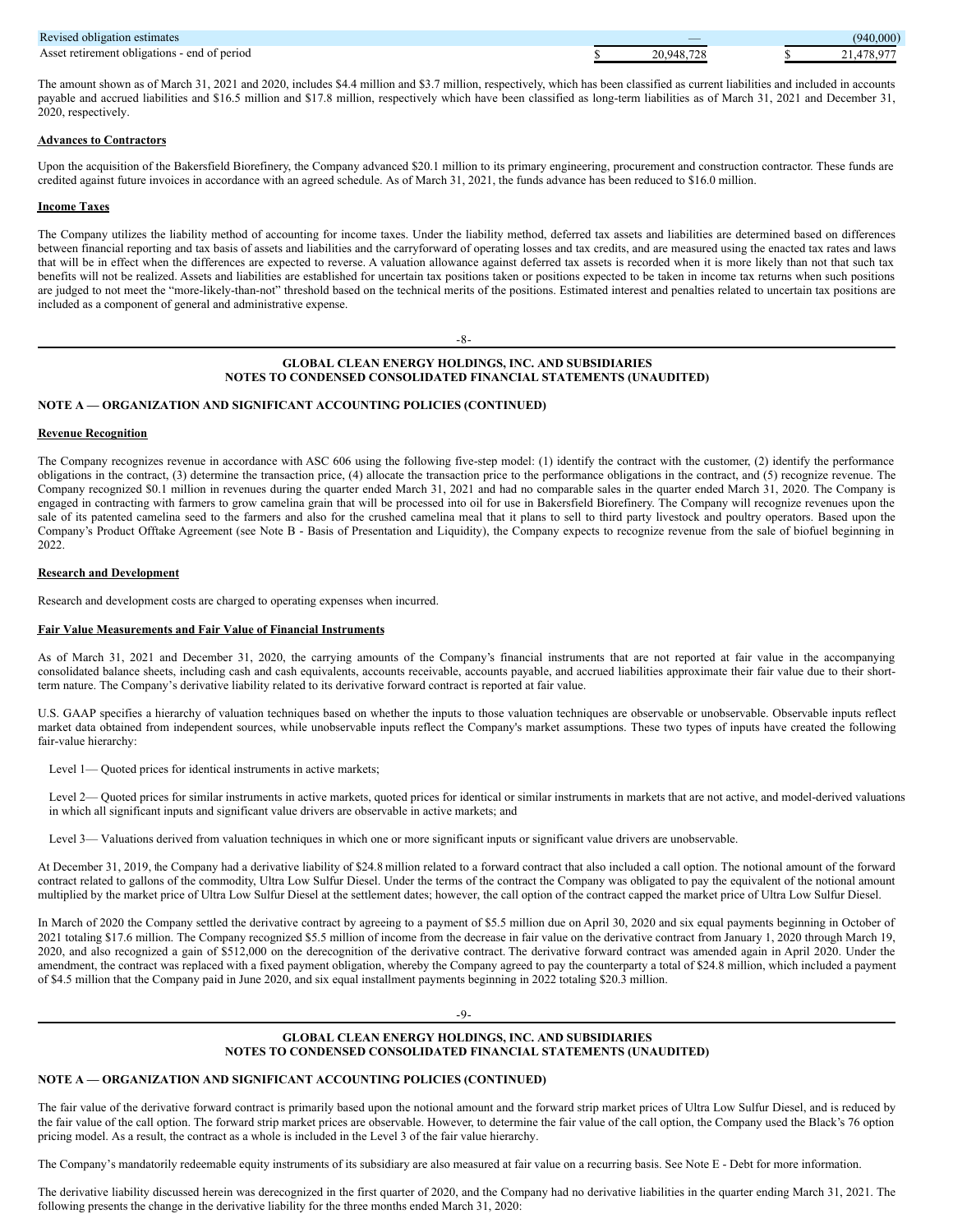|                                             | <b>Three Months Ended</b> |
|---------------------------------------------|---------------------------|
|                                             | <b>March 31, 2020</b>     |
| <b>Beginning Balance</b>                    | 24,767,000                |
| Conversion to note payable                  | (19,291,000)              |
| Change in fair value recognized in earnings | (5,476,000)               |
| <b>Ending Balance</b>                       |                           |

The carrying value of the mandatorily redeemable equity instruments of subsidiary as of March 31, 2021:

|                                                         | Carrying Value |           | Total Fair Value |           |  | Quoted prices in<br>active markets for<br>identical assets -<br>Level |  | Significant other<br>observable inputs -<br>Level 2 |  | Significant<br>unobservable<br>inputs - Level 3 |  |
|---------------------------------------------------------|----------------|-----------|------------------|-----------|--|-----------------------------------------------------------------------|--|-----------------------------------------------------|--|-------------------------------------------------|--|
| Liabilities                                             |                |           |                  |           |  |                                                                       |  |                                                     |  |                                                 |  |
| Mandatorily redeemable equity instruments of subsidiary |                | 7.193.000 |                  | 7.193.000 |  | $\overline{\phantom{a}}$                                              |  | $\overline{\phantom{a}}$                            |  | 7.193.000                                       |  |
|                                                         |                |           |                  |           |  |                                                                       |  |                                                     |  |                                                 |  |

The following presents changes in the mandatorily redeemable equity instruments of subsidiary (Class B Units) through the three months ended March 31, 2021 and the year ended December 31, 2020:

|                                             | Three months ended<br>March 31, 2021 | Year ended December<br>31, 2020 |
|---------------------------------------------|--------------------------------------|---------------------------------|
| <b>Beginning Balance</b>                    | 5.123,000<br>пυ                      |                                 |
| New unit issuances                          | 1,218,769                            | 3,101,344                       |
| Change in fair value recognized in earnings | 851,231                              | 2,021,656                       |
| <b>Ending Balance</b>                       | 7.193.000                            | 5,123,000                       |

-10-

### **GLOBAL CLEAN ENERGY HOLDINGS, INC. AND SUBSIDIARIES NOTES TO CONDENSED CONSOLIDATED FINANCIAL STATEMENTS (UNAUDITED)**

### **NOTE A — ORGANIZATION AND SIGNIFICANT ACCOUNTING POLICIES (CONTINUED)**

#### **Estimates**

Management uses estimates and assumptions in preparing financial statements. Those estimates and assumptions affect the reported amounts of assets and liabilities, the disclosure of contingent assets and liabilities, and reported revenues and expenses. Significant estimates used in preparing these financial statements include a) valuation of common stock, warrants, and stock options, b) estimated useful lives of equipment and intangible assets, c) the estimated costs to remediate or clean-up the refinery site, and the inflation rate, credit-adjusted risk-free rate and timing of payments to calculate the asset retirement obligations, d) the estimated costs to remediate or clean-up identified environmental liabilities, e) the estimated future cash flows and the various metrics required to establish a reasonable estimate of the value of the Class B Units, and f) the allocation of the acquisition price of the Bakersfield Biorefinery to the various assets acquired. It is at least reasonably possible that the significant estimates used will change within the next year.

### **Income/Loss per Common Share**

Income/Loss per share amounts are computed by dividing income or loss applicable to the common stockholders of the Company by the weighted-average number of common shares outstanding during each period. Diluted income or loss per share amounts are computed assuming the issuance of common stock for potentially dilutive common stock equivalents. The number of dilutive warrants and options is computed using the treasury stock method, whereby the dilutive effect is reduced by the number of treasury shares the Company could purchase with the proceeds from exercises of warrants and options.

The following table presents: 1) instruments that were dilutive for the quarter ended March 31, 2020 were included in the diluted earnings per share, and 2) instruments that were anti-dilutive for the quarter ended March 31, 2021 that were excluded from diluted earnings per share as they would have been anti-dilutive:

|                                               | <b>Three Months Ended</b><br><b>March 31, 2021</b> | <b>Three Months Ended</b><br><b>March 31, 2020</b> |
|-----------------------------------------------|----------------------------------------------------|----------------------------------------------------|
| Convertible notes and accrued interest        | 8.906.773                                          | 10,007.550                                         |
| Convertible preferred stock - Series B        | 1.181.818                                          | 1.181.818                                          |
| Compensation-based stock options and warrants | 19.220.714                                         | 17.705.000                                         |

### **Stock Based Compensation**

The Company recognizes compensation expenses for stock-based awards expected to vest on a straight-line basis over the requisite service period of the award based on their grant date fair value. However, in the case of awards with accelerated vesting, the amount of compensation expense recognized at any date will be based upon the portion of the award that is vested at that date. The Company estimates the fair value of stock options using a Black-Scholes option pricing model which requires management to make estimates for certain assumptions regarding risk-free interest rate, expected life of options, expected volatility of stock and expected dividend yield of stock.

#### **Subsequent Events**

The Company has evaluated subsequent events through the date these condensed consolidated financial statements were available to be issued. See Note I to these condensed consolidated financial statements for a description of events occurring subsequent to March 31, 2021.

-11-

### **GLOBAL CLEAN ENERGY HOLDINGS, INC. AND SUBSIDIARIES NOTES TO CONDENSED CONSOLIDATED FINANCIAL STATEMENTS (UNAUDITED)**

#### **NOTE B — BASIS OF PRESENTATION AND LIQUIDITY**

The accompanying consolidated financial statements have been prepared assuming that the Company will continue as a going concern. As shown in the accompanying consolidated financial statements, the Company incurred losses from continuing operations of \$8.2 million during the quarter ended March 31, 2021, and has an accumulated deficit of \$74.5 million at March 31, 2021. At March 31, 2021, the Company had working capital of negative \$13.8 million (which includes current restricted cash of \$11.9 million) and total stockholders deficit of \$36.4 million. The Company is progressing its Bakersfield Biorefinery retooling project and is on track to achieve its initial revenues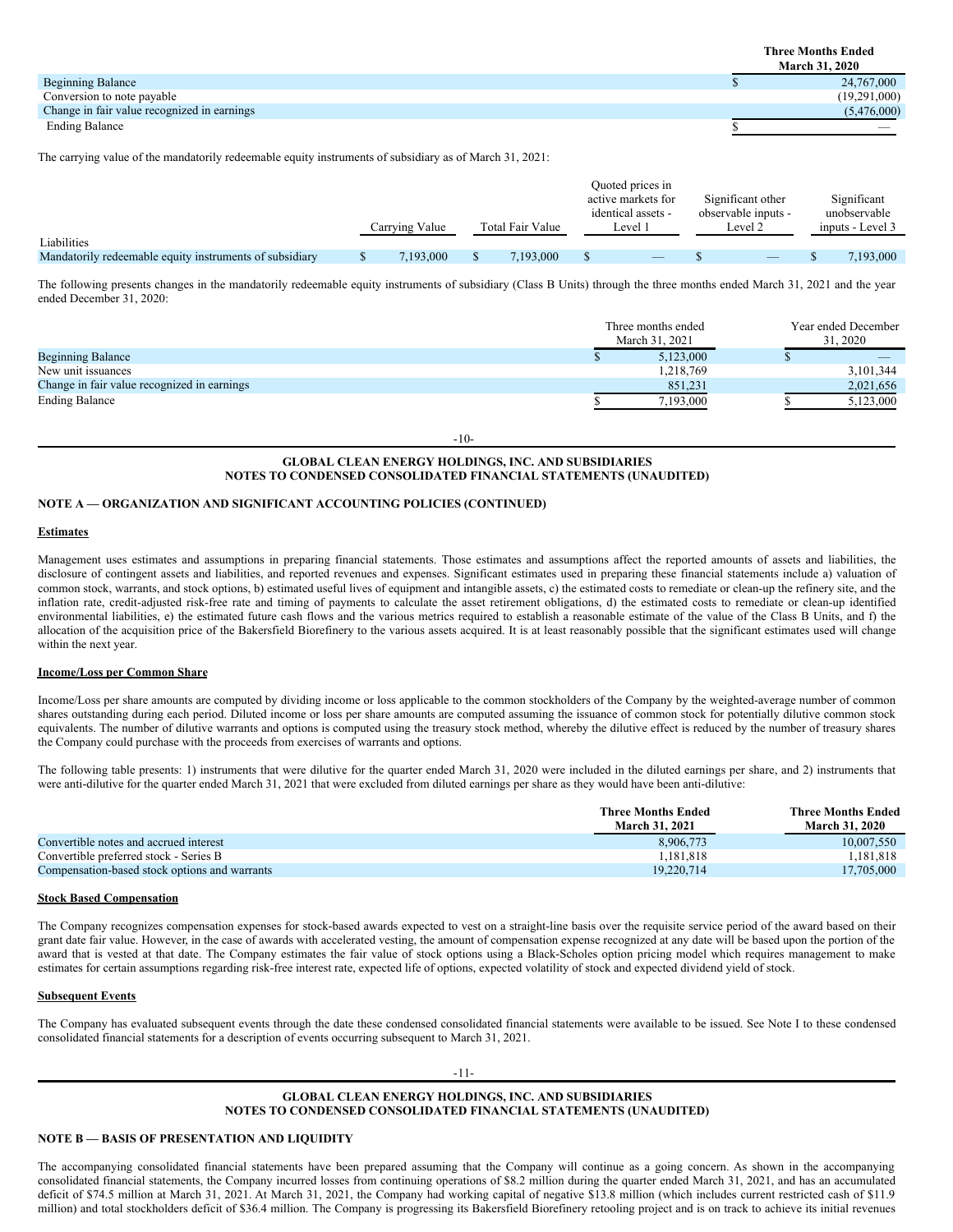from the production and sale of renewable diesel in early 2022.

On May 4, 2020, a group of lenders agreed to provide a \$300 million senior secured term loan facility to BKRF OCB, LLC, one of Global Clean Energy Holdings, Inc.'s subsidiaries, to enable that subsidiary to acquire the equity interests of Bakersfield Renewable Fuels, LLC and to pay the anticipated costs of the retooling of the Bakersfield Biorefinery owned by Bakersfield Renewable Fuels, LLC. Concurrently with the senior credit facility, a group of mezzanine lenders also agreed to provide a \$65 million secured term loan facility to be used to pay the costs of repurposing and starting up the Bakersfield biorefinery. Although the funds provided by the senior and mezzanine lenders may only be used for the Bakersfield Biorefinery and servicing these debt obligations, Global Clean Energy Holdings, Inc. will nevertheless, realize a reduction in certain of its operating and general and administrative expenses as the Company shares certain personnel and related costs. The Company believes that these cost savings, plus the Company's other financial resources should be sufficient to fund the Company's operations through the start-up of the Bakersfield Biorefinery. See "Note E - Debt" and "Note I - Subsequent Events." In November 2020, the Company's senior and mezzanine facilities were increased by a total of \$15 million for the Bakersfield Biorefinery and the Company's upstream Camelina business.

In April of 2019, the Company executed a binding Product Offtake Agreement (the "Offtake Agreement") with ExxonMobil Oil Corporation ("Purchaser") pursuant to which Purchaser has committed to purchase 2.5 million barrels per year of renewable diesel annually from the Bakersfield Biorefinery (with a right to purchase higher volumes as available), and the Company has committed to sell these quantities of renewable diesel to Purchaser. The Purchaser's obligation to purchase renewable diesel will last for a period of five years following the date that the Bakersfield Biorefinery commences commercial operations. The Purchaser has the option to extend the initial five-year term. Either party may terminate the Offtake Agreement if the Bakersfield Biorefinery does not meet certain production levels by certain milestone dates following the commencement of the Bakersfield Biorefinery's operations. See "Note I - Subsequent Events."

#### -12-

# **GLOBAL CLEAN ENERGY HOLDINGS, INC. AND SUBSIDIARIES NOTES TO CONDENSED CONSOLIDATED FINANCIAL STATEMENTS (UNAUDITED)**

### **NOTE C – PROPERTY, PLANT AND EQUIPMENT**

On May 7, 2020 through its subsidiary BKRF OCB, LLC, the Company purchased all of the outstanding equity interests of Alon Bakersfield Property, Inc. a company that owned a crude oil refinery in Bakersfield, California from Alon Paramount Holdings, Inc. ("Alon Paramount") for a total consideration of \$89.4 million (excluding acquisition costs). Immediately prior to the purchase, Alon Bakersfield Property Inc. was converted into a limited liability company and renamed as "Bakersfield Renewable Fuels, LLC." The Company is now retooling the acquired crude oil refinery into a biorefinery. In accordance with ASC Topic 805, *Business Combinations*, the Company determined that the purchase is an asset purchase and not a business combination based the following a) substantially all of the fair value of the gross assets acquired is concentrated in a single identifiable asset group, b) that the existing crude oil based (very high carbon) refinery is not able to produce renewable diesel (very low carbon) fuel, c) no refinery in the U.S. has been designed specifically around the plant oil feedstock extracted from Camelina seeds, thus the technical aspect is new and unique to the Bakersfield Biorefinery and d) the Company did not acquire an assembled workforce. Thus, the acquired asset group does not have the full inputs or substantive process to produce outputs and does not have any acquired revenue generating contractual arrangements.

The total consideration for the purchase of the Bakersfield Biorefinery was \$89.4 million, and consisted of \$40 million of cash, an option right valued at \$5.5 million granted to the seller, and an assumption of \$43.9 million of liabilities. The liabilities assumed consist of \$21.9 million of asset retirement obligations (ARO) and \$22 million of other environmental remediation liabilities. These liabilities are the estimated costs of clean-up, remediation and associated costs of the acquired assets in accordance with current regulations. The option right was valued using various inputs, including a volatility of 116%, a risk free rate of 0.14% and a marketability discount of 25%. The total consideration of the purchase was allocated to the asset categories acquired based upon their relative fair value, except that the fair value of the ARO were allocated to the specific assets to which they relate. The following summarizes this allocation of the purchase price and also the reclassification of the pre-acquisition costs:

| <b>Asset Category</b>         | <b>Capitalized Costs</b><br><b>Based on Acquisition</b><br><b>Valuation</b> |            | <b>Allocated Pre-</b><br><b>Acquisition Costs</b> | <b>Total Capitalized</b><br><b>Costs on Acquisition</b> |
|-------------------------------|-----------------------------------------------------------------------------|------------|---------------------------------------------------|---------------------------------------------------------|
| <b>Property and Equipment</b> |                                                                             |            |                                                   |                                                         |
| Land                          |                                                                             | 7,584,961  |                                                   | 7,584,961                                               |
| <b>Buildings</b>              |                                                                             | 2,053,570  |                                                   | 2,053,570                                               |
| Refinery                      |                                                                             | 77,845,201 | 3,222,449                                         | 81,067,650                                              |
| <b>Intangible Assets</b>      |                                                                             | 1,921,082  | $\overline{\phantom{a}}$                          | 1,921,082                                               |
| Total                         |                                                                             | 89,404,814 | 3,222,449                                         | 92,627,263                                              |

Property and equipment as of March 31, 2021 and December 31, 2020 are as follows:

|                                | <b>March 31, 2021</b> | <b>December 31, 2020</b> |
|--------------------------------|-----------------------|--------------------------|
| Land                           | 7,584,961             | 7,584,961                |
| Office Equipment               | 61,078                | 61,078                   |
| <b>Buildings</b>               | 2,053,570             | 2,053,570                |
| Refinery Equipment             | 103,635,160           | 86,019,130               |
| <b>Construction in Process</b> | 41,684,071            | 33,212,695               |
| Construction period interest   | 15,215,073            | 10,220,766               |
| <b>Total Cost</b>              | 170,233,913           | 139, 152, 200            |
| Less accumulated depreciation  | (205, 195)            | (179, 525)               |
| Property and equipment, net    | 170,028,718           | 138,972,675              |

Depreciation expense for property and equipment was approximately \$25,000 for the quarter ended March 31, 2021. There was no depreciation for the quarter ended March 31, 2020.

-13-

### **GLOBAL CLEAN ENERGY HOLDINGS, INC. AND SUBSIDIARIES NOTES TO CONDENSED CONSOLIDATED FINANCIAL STATEMENTS (UNAUDITED)**

### **NOTE D - INTANGIBLE ASSETS**

The Company holds certain patents, intellectual property and rights related to the development of Camelina as a biofuels feedstock and continues to incur costs related to patent license fees and patent applications for Camelina sativa plant improvements. These patents have an expected useful life of approximately 17 years and are carried at cost less any accumulated amortization and any impairment losses. Amortization is calculated using the straight-line method over their remaining patent life. The termination dates of our earliest patents will begin to occur in 2029. Any future costs associated with the maintenance of these patents and patent and registration costs for any new patents that are essential to our business will be capitalized and amortized over the life of the patent once issued. Upon the Company's acquisition of the Bakersfield Biorefinery, the Company acquired necessary permits for the operation of the facility. The permit cost of \$1.9 million is amortized on a straight-line basis over 15 years. The intangible assets as of March 31, 2021 and December 31, 2020 is shown in the following table: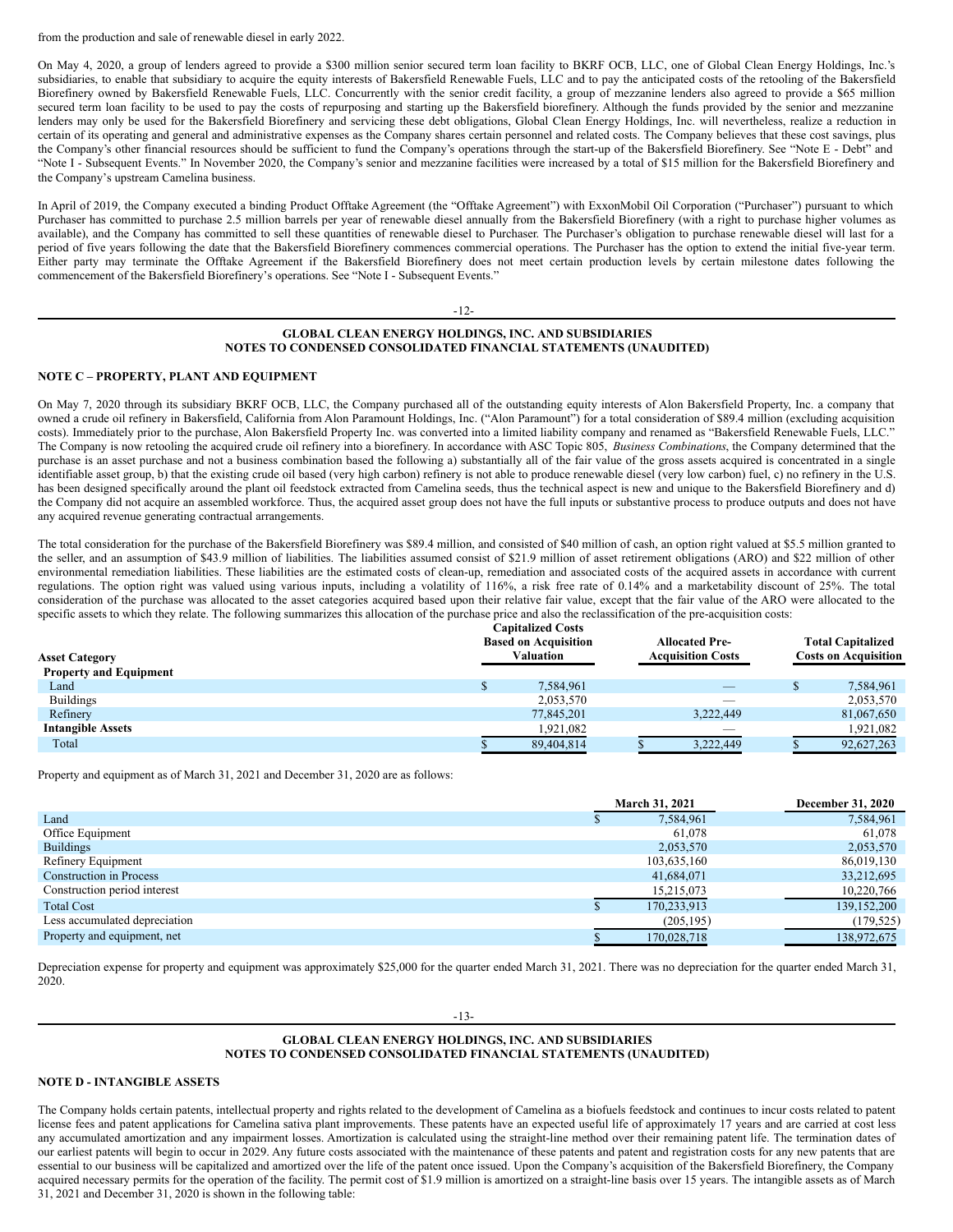|                               | March 31,   | December 31, |
|-------------------------------|-------------|--------------|
|                               | 2021        | 2020         |
| Patent licenses               | 4,476,319   | 4,442,553    |
| Refinery permits              | 1,921,082   | 1.921.082    |
| Less accumulated amortization | (2,271,919) | (2,182,889)  |
| <b>Intangible Assets, Net</b> | 4.125.482   | 4.180.746    |

**December 31,**

Amortization expense for intangible assets was approximately \$89,000 and \$61,000 for the quarters ended March 31, 2021 and March 31, 2020, respectively. The estimated amortization expense for the next five years is expected to be approximately \$500,000 annually.

#### -14-

# **GLOBAL CLEAN ENERGY HOLDINGS, INC. AND SUBSIDIARIES NOTES TO CONDENSED CONSOLIDATED FINANCIAL STATEMENTS (UNAUDITED)**

### **NOTE E – DEBT**

The table below summarizes our notes payable and long-term debt at March 31, 2021 and at December 31, 2020:

|                                               | March 31, 2021      | December 31, 2020  |
|-----------------------------------------------|---------------------|--------------------|
| Notes Payable                                 |                     |                    |
| Senior credit facility                        | \$<br>185, 141, 188 | 153,405,569<br>\$. |
| Fixed payment obligation, net of discount     | 16,752,528          | 16, 155, 138       |
| Other notes - current                         | 3,436,499           | 4,198,113          |
| Other notes - long-term                       | 600,560             |                    |
|                                               | 205,930,775         | 173,758,820        |
| Less: unamortized debt issuance costs         | (10,715,113)        | (6,636,344)        |
| Subtotal                                      | 195,215,662         | 167, 122, 476      |
| Convertible Notes Payable                     |                     |                    |
| Convertible note payable to executive officer | 1,000,000           | 1,000,000          |
| Other convertible notes payable               | 413,500             | 697,000            |
| Subtotal                                      | 1,413,500           | 1,697,000          |
|                                               |                     |                    |
| Total                                         | 196,629,161         | 168,819,476        |

### **Credit Facilities**

On May 4, 2020, in order to fund the purchase of the Bakersfield Renewable Fuels, LLC, BKRF OCB, LLC, a subsidiary of the Company, entered into a senior secured credit agreement with a group of lenders (the "Senior Lenders") pursuant to which the Senior Lenders agreed to provide a \$300 million senior secured term loan facility to BKRF OCB (which was increased to \$313.2 million in November 2020) to pay the costs of the retooling the Bakersfield Biorefinery. The senior loan bears interest at the rate of 12.5% per annum, payable quarterly, provided that the borrower may defer up to 2.5% interest to the extent it does not have sufficient cash to pay the interest, with such deferred interest being added to principal. The principal of the senior loans matures in November 2026, provided that BKRF OCB, LLC must offer to prepay the senior loans with any proceeds of such asset dispositions, borrowings other than permitted borrowings, proceeds from losses, and excess net cash flow. BKRF OCB, LLC may also prepay the senior loan in whole or in part with the payment of a prepayment premium. As additional consideration for the senior loans, the Senior Lenders are issued Class B Units in BKRF HCP, LLC, an indirect parent company of BKRF OCB, LLC, as the Company draws on the facility. As of March 31, 2021, 182.4 million Class B Units have either been issued or are issuable, and the aggregate fair value of such units on the date of their issuances totaled approximately \$4.3 million which were recorded as debt issuance costs. The aggregate fair value of the earned units as of March 31, 2021 was approximately \$7.2 million. The fair value of such units is remeasured at each new issuance and at each quarter end. It is expected that the fair value will increase as the Company continues to de-risk the project through ongoing retooling activities. The senior loans are secured by all the assets of BKRF OCB, LLC (including its membership interests in Bakersfield Renewable Fuels, LLC), all the outstanding membership interest in BKRF OCB, LLC, and all the assets of Bakersfield Renewable Fuels, LLC. The credit facility contains certain covenants. In March 2021, the Company and the lenders amended the credit agreements, thereby bringing the Company into compliance with the covenants as of the amendment date.

### -15-

# **GLOBAL CLEAN ENERGY HOLDINGS, INC. AND SUBSIDIARIES NOTES TO CONDENSED CONSOLIDATED FINANCIAL STATEMENTS (UNAUDITED)**

### **NOTE E – DEBT (CONTINUED)**

Effective March 26, 2021, the Company and its Senior Lenders entered into Amendment No. 3 to the Credit Agreement to, among other things, establish a contingency reserve account to fund the costs of the additional capabilities and equipment and to fund possible cost overruns at the Bakersfield Biorefinery. Concurrently, the Company and the mezzanine lenders entered into Consent No. 2 And Amendment No. 2 To Credit Agreement to amend the \$65 million mezzanine credit facility. Under these two amendments we agreed to establish an additional cash reserve of at least \$35 million, which cash reserve would be used at the direction of the agent for the lenders to fund project costs of the Bakersfield Biorefinery to the extent that such costs exceed the amounts available under the two credit agreements. Funds remaining in the additional reserve account after the completion of the Bakersfield Biorefinery will, with the approval of the lenders' agent, be used to first make a \$5 million principal payment on the senior loan, and any remaining funds will be returned to us. In order to fund the new \$35 million contingency cash reserve, the two amendments to the credit agreements provide that we will raise no less than \$35 million in a public or private financing transaction by July 31, 2021 and that we will deposit, by that date, at least \$35 million into the new Bakersfield Biorefinery cash reserve account. As consideration for the amendments to the two credit agreements, we agreed to pay each senior and mezzanine lender an amendment and consent premium equal to 1.00% of the aggregate commitments and loans of such lender. The fee is payable in the same securities that we may issue in connection with raising the \$35 million cash reserve. If we fund the \$35 million cash reserve other than through a financing transaction, we will pay the 1% lenders' premium in shares of our common stock or in cash.

On May 4, 2020, BKRF HCB, LLC, the indirect parent of BKRF OCB, LLC, entered into a credit agreement with a group of mezzanine lenders who agreed to provide a \$65 million secured term loan facility to be used to pay the costs of repurposing and starting up the Bakersfield biorefinery. As of March 31, 2021, BKRF HCB, LLC has not drawn down on the credit facility. The mezzanine loans bear interest at the rate of 15.0% per annum on amounts borrowed, payable quarterly, provided that the borrower may defer up to 2.5% interest to the extent it does not have sufficient cash to pay the interest. Such deferred interest is added to principal. As additional consideration for the mezzanine loans, the mezzanine lenders will be issued Class C Units in BKRF HCP, LLC at such times as advances are made under the mezzanine loans. The mezzanine loans will be secured by all of the assets of BKRF HCP, LLC, including all of the outstanding membership interest in BKRF HCB, LLC. The mezzanine loans mature in November 2027.

### **Fixed Payment Obligation**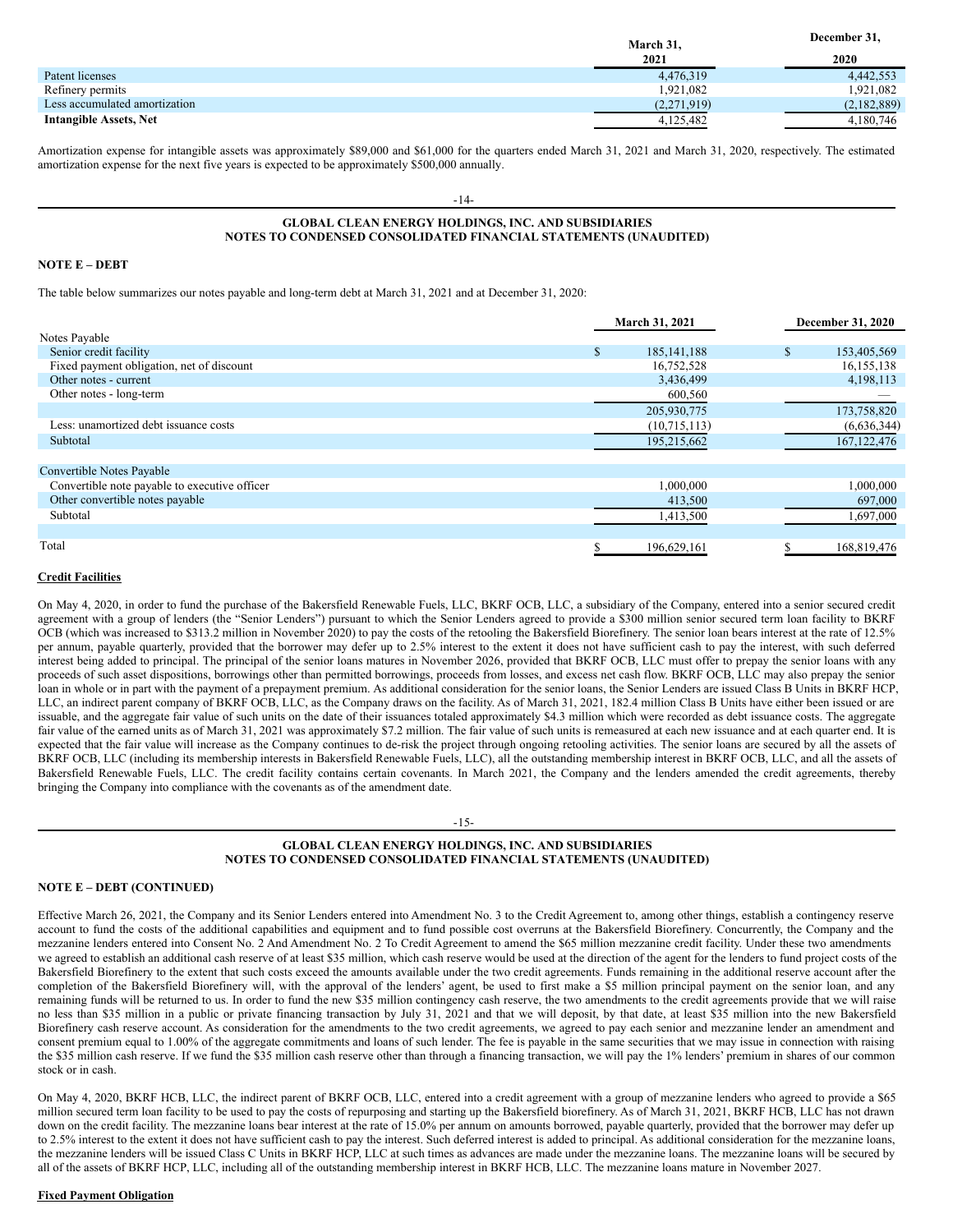As described in Note A, under "Fair Value Measurements and Fair Value of Financial Instruments", the Company amended a derivative forward contract during the quarter ended March 31, 2020, with the counterparty. The amendment terminated the derivative forward contract and replaced it with a fixed payment obligation. Under the terms of the fixed payment obligation, the Company agreed to pay the counterparty a total of \$23.1 million, which included a payment of \$5.5 million in April 2020, and six equal installment payments in 2022 totaling \$17.6 million. Under the subsequent revised terms of the fixed payment obligation in April 2020, the Company agreed to pay the counterparty a total of \$24.8 million, which included a payment of \$4.5 million in June 2020 (which was paid), and six equal monthly installment payments beginning in May 2022. For financial reporting purposes, the fixed payment obligation has been recorded at the present value of future payments, or \$16.8 million, using a discount rate of 14.8%.

### **Other Notes Payable**

Included in "other notes" as of March 31, 2021, in the above table, is a note, that is due upon demand related to the Company's business activities prior to 2019, in the principal amount of \$1.3 million and an interest rate of 18% per annum. Also, included in other notes above, is a note payable that was used to finance the Company's insurance policies. Upon the acquisition of the Bakersfield Biorefinery in May 2020, the Company purchased numerous insurance contracts to cover its corporate, ownership and construction risks primarily to provide financial protection against various risks and to satisfy certain lender requirements. The Company paid 35% of the total premiums and financed the balance at 3.8% annual interest rate. The Company is obligated to make seventeen equal monthly payments totaling approximately \$4.5 million beginning in July 2020. The insurance policies cover various periods from 12 to 60 months. As of March 31, 2021, the Company had eight payments remaining for a total of \$2.1 million.

#### -16-

### **GLOBAL CLEAN ENERGY HOLDINGS, INC. AND SUBSIDIARIES NOTES TO CONDENSED CONSOLIDATED FINANCIAL STATEMENTS (UNAUDITED)**

### **NOTE E – DEBT (CONTINUED)**

### **Convertible Note Payable to Executive Officer**

On October 16, 2018, Richard Palmer, the Company's Chief Executive Officer and President, entered into a new employment agreement with the Company and concurrently agreed to defer \$1 million of his accrued unpaid salary and bonus for two years. In order to evidence the deferral, the Company and Mr. Palmer entered into a \$1 million convertible promissory note (the "Convertible Note"). The Convertible Note accrues simple interest on the outstanding principal balance of the note at the annual rate of five percent (5%) and became due and payable on October 15, 2020, its maturity date. Under its existing credit agreements, the Company is restricted from repaying Mr. Palmer's loan and, accordingly, is currently in default under the Convertible Note. The Company accrued interest expense of \$12,500 on this note in each quarter ended March 31, 2021 and 2020. As of the quarters ended March 31, 2021 and 2020, the Company had recorded accrued interest payable of approximately \$122,000 and \$72,000 respectively. Under the Convertible Note, Mr. Palmer has the right, exercisable at any time until the Convertible Note is fully paid, to convert all or any portion of the outstanding principal balance and accrued and unpaid interest into shares of the Company's Common Stock at an exercise price of \$0.154 per share.

### **Convertible Notes Payable**

The Company has several notes that are convertible into shares of the Company or the Company's subsidiaries at different prices: ranging from \$0.30 per share into the parent company's stock and up to \$1.48 per share into a subsidiary's common stock. These notes have passed their original maturity date and they continue to accrue interest at varying rates, from 8% to 10%. On March 26, 2021, we issued 1,586,786 shares of the Company's common stock to the holder of a convertible promissory note upon the conversion of the entire outstanding balance, principal and accrued interest, for that note. On a combined basis, as of March 31, 2021 the principal amount of these remaining outstanding notes was approximately \$0.4 million.

The following table summarizes the minimum required payments of notes payable and long-term debt as of March 31, 2021:

| Year       | Required Minimum Payments |
|------------|---------------------------|
| 2021       | \$<br>3,849,999           |
| 2022       | 21,250,000                |
| 2023       |                           |
| 2024       |                           |
| 2025       |                           |
| Thereafter | 185,741,748               |
|            |                           |
| Total      | 210,841,747               |

#### **Class B Units of Subsidiary Issued to Lenders**

As described above, during the year ended December 31, 2020 and through March 31, 2021, the Company issued or had issuable 184.2 million Class B Units of its subsidiary, BKRF HCB, LLC, to its Senior Lenders. To the extent that there is distributable cash, the Company is obligated to make certain distribution payments to holders of Class B Units, and after the distributions reach a certain limit the units will no longer require further distributions and will be considered fully redeemed. The Class B unit holders may receive a portion of the distributable cash, as defined under the Credit Agreement, available to BKRF HCB, LLC, but generally only up to 25% of the available cash after the required interest and principal payments, operating expenses and ongoing capital requirements have been paid. Such payments may commence once the Bakersfield Biorefinery begins operations and will continue through the later of five years after operations of the refinery begins or until the cumulative distributions reach a certain threshold defined in the operating agreement of BKRF HCB, LLC. The Company has estimated the aggregate amount of distributions to the Class B Unit holders (upon the total amount under the credit facility to be drawn) may range from \$13 million to as much as \$171 million, provided that the aggregate total payments (including distributions to the Class B Units, all interest and principal payments) to the Senior Lenders cannot exceed two times the amount of the borrowings under the Credit Agreement, or approximately \$626 million. As of March 31, 2021, the Company has valued the liability based on the estimated fair value for the Class B Unit distributions at approximately \$7.2 million. The fair value is largely based on the present value of the expected distributions that will be made to the Class B Unit holders, which consider various risk factors, including a market risk premium, project size, the uniqueness and age of the refinery, the volatility of the feedstock and refinery inputs, operational costs, environmental costs and compliance, effective tax rates, illiquidity of the units, etc. As completion of retrofitting the refinery progresses, the fair value is expected to increase, and further increases in fair value are expected when the refinery becomes operational and begins generating revenues. For accounting purposes, these Class B Units are considered to be mandatorily redeemable and have been classified as liabilities in the accompanying March 31, 2021 balance sheet and are remeasured at fair value at the end of each reporting period.

-17-

### **GLOBAL CLEAN ENERGY HOLDINGS, INC. AND SUBSIDIARIES NOTES TO CONDENSED CONSOLIDATED FINANCIAL STATEMENTS (UNAUDITED)**

### **NOTE F - STOCKHOLDERS' EQUITY**

#### **Common Stock**

In the first quarter of 2021, the Company did not issue any shares of its Common Stock upon the exercise of stock options.

On March 26, 2021, we issued 1,586,786 shares of the Company's common stock to the holder of a convertible promissory note upon the conversion of the entire outstanding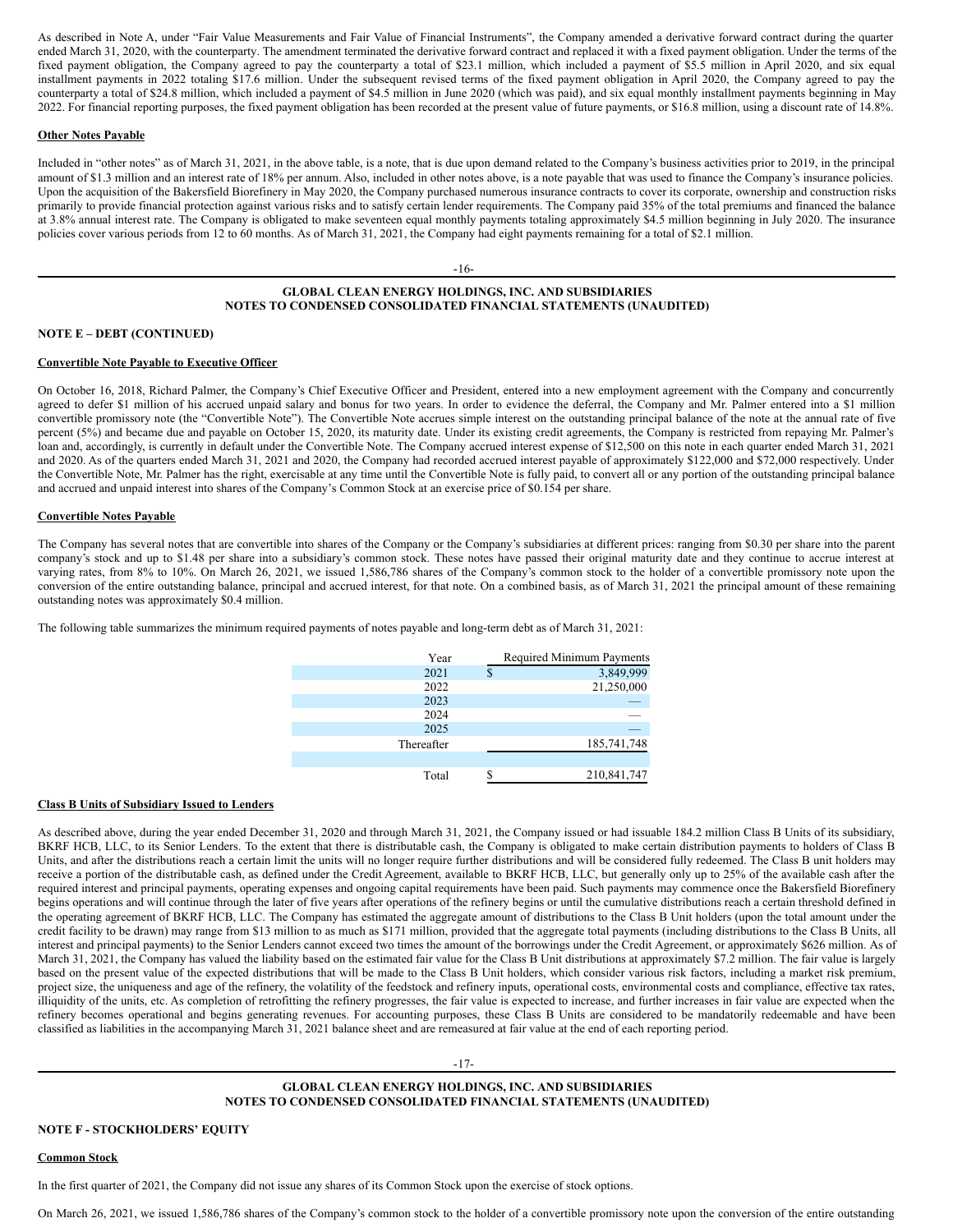balance, principal and accrued interest, for that note which was \$476,036.

### **Series B Preferred Stock**

On November 6, 2007, the Company sold a total of 13,000 shares of Series B Convertible Preferred Stock ("Series B Shares") to two investors for an aggregate purchase price of \$1.3 million, less offering costs of \$9,265. Each share of the Series B Shares has a stated value of \$100.

The Series B Shares may, at the option of each holder, be converted at any time or from time to time into shares of the Company's Common Stock at the conversion price then in effect. The number of shares into which one Series B Share shall be convertible is determined by dividing \$100 per share by the conversion price then in effect. The current conversion price per share for the Series B Shares is \$1.10, which is subject to adjustment for certain events, including stock splits, stock dividends, combinations, or other recapitalizations affecting the Series B Shares.

Each holder of Series B Shares is entitled to the number of votes equal to the number of shares of the Company's Common Stock into which the Series B Shares could be converted on the record date for such vote, and has voting rights and powers equal to the voting rights and powers of the holders of the Company's Common Stock.

No dividends are required to be paid to holders of the Series B shares. However, the Company may not declare, pay or set aside any dividends on shares of any class or series of the Company's capital stock (other than dividends on shares of our Common Stock payable in shares of Common Stock) unless the holders of the Series B shares shall first receive, or simultaneously receive, an equal dividend on each outstanding share of Series B shares.

In the event of any liquidation, dissolution or winding up of the Company, the holders of the Series B Preferred Stock shall be entitled to receive, prior to any distribution to the holders of the Common Stock, an amount equal to \$100 per share, or \$1.3 million in the aggregate, plus an amount equal to any dividends declared and unpaid with respect to each such share.

-18-

### **GLOBAL CLEAN ENERGY HOLDINGS, INC. AND SUBSIDIARIES NOTES TO CONDENSED CONSOLIDATED FINANCIAL STATEMENTS (UNAUDITED)**

### **NOTE G – STOCK OPTIONS AND WARRANTS**

### **2020 Equity incentive Plan**

In April 2020, the Company's Board of Directors adopted the Global Clean Energy Holdings, Inc. 2020 Equity Incentive Plan (the "2020 Plan") wherein 2,000,000 shares of the Company's common stock were reserved for issuance thereunder. Options and awards granted to new or existing officers, directors, employees, and non-employees vest ratably over a period as individually approved by the Board of Directors generally over three years, but not in all cases. The 2020 Plan provides for a three-month exercise period of vested options upon termination of service. The exercise price of options granted under the 2020 Plan is equal to the fair market value of the Company's common stock on the date of grant. Options issued under the 2020 Plan have a maximum term of ten years for exercise and may be exercised with cash consideration or through a cashless exercise in which the holder forfeits a portion of the award in exchange for shares of common stock of the remaining portion of the award. As of March 31, 2021, there were 825,000 shares available for future option grants under the 2020 Plan.

During the first quarter ended March 31, 2021 the Company granted stock options for the purchase of a total of 140,500 shares of Common Stock under the 2020 Plan, of which 100,500 were to employees and 40,000 were to directors.

A summary of the option award activity in 2021 and awards outstanding at March 31, 2021 is as follows:

|                                          | <b>Shares</b><br>Under<br>Option      | Weighted<br>Average<br><b>Exercise</b><br>Price | Weighted<br>Average<br>Remaining<br>Contractual<br>Life (Years) |              | Aggregate<br><b>Intrinsic</b><br>Value |
|------------------------------------------|---------------------------------------|-------------------------------------------------|-----------------------------------------------------------------|--------------|----------------------------------------|
| Outstanding at December 31, 2020         | 19,230,214                            | 0.16                                            | 3.9                                                             | $\mathbb{S}$ | 30,044,649                             |
| Granted                                  | 140,500                               | 5.92                                            |                                                                 |              |                                        |
| Exercised<br>Forfeited                   | $\overline{\phantom{a}}$<br>(100,000) | 0.41                                            |                                                                 |              |                                        |
| Expired                                  |                                       | _                                               |                                                                 |              |                                        |
| Outstanding at March 31, 2021            | 19,270,714                            | 2.56                                            | 2.8                                                             | $\mathbb{S}$ | 116,514,943                            |
| Vested and exercisable at March 31, 2021 | 18,123,095                            | 1.97                                            | 2.7                                                             | \$           | 110,605,999                            |

-19-

### **GLOBAL CLEAN ENERGY HOLDINGS, INC. AND SUBSIDIARIES NOTES TO CONDENSED CONSOLIDATED FINANCIAL STATEMENTS (UNAUDITED)**

### **NOTE G – STOCK OPTIONS AND WARRANTS (CONTINUED)**

The fair value of stock option grants with only continued service conditions for vesting is estimated on the grant date using a Black-Scholes option pricing model. The following table illustrates the assumptions used in estimating the fair value of options granted during the periods presented:

|  | Three months ended March 31, |  |  |  |
|--|------------------------------|--|--|--|
|--|------------------------------|--|--|--|

|                                 | Three months chucu miarch 31,<br>2021 |          |
|---------------------------------|---------------------------------------|----------|
| Expected Term (in Years)        |                                       | $2$ to 5 |
| Volatility                      |                                       | 85%      |
| <b>Risk Free Rate</b>           |                                       | 1.4%     |
| Dividend Yield                  |                                       | $0\%$    |
| Suboptimal Exercise Factor (1)  |                                       | 1.3      |
| Exit Rate Pre-vesting (2)       |                                       | $0\%$    |
| Exit Rate Post-vesting (3)      |                                       | 0%       |
| Aggregate Grant Date Fair Value |                                       | 470.630  |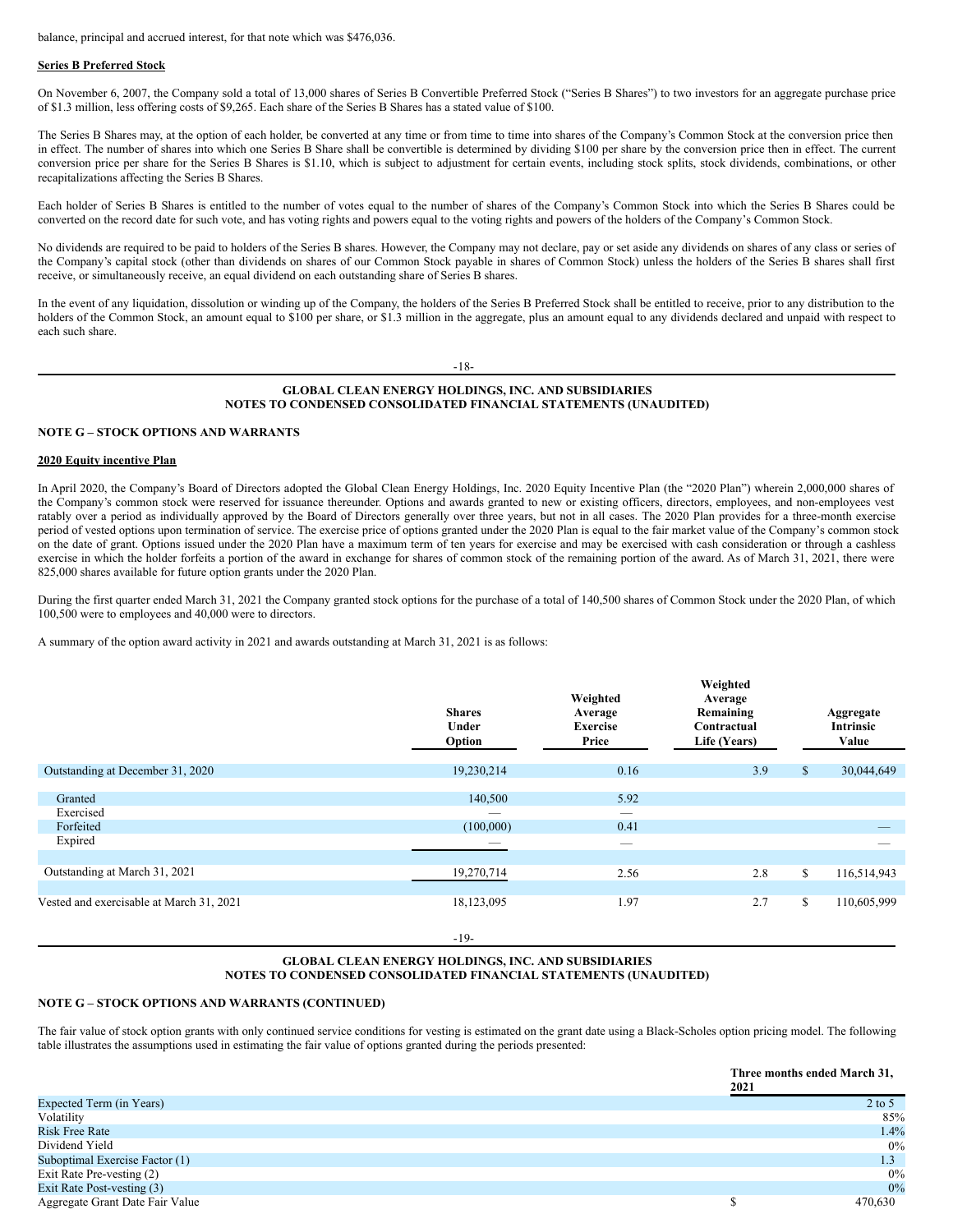- (1) The suboptimal exercise factor estimates the value realized by the holder upon exercise of the option and the estimated point at which an option holder would exercise an inthe-money option. The Company estimated the suboptimal factor based on the holder realizing a pre-tax profit of \$500,000.
- (2) Assumed forfeiture rate for market condition option awards prior to vesting.
- (3) Assumed expiration or forfeiture rate for market condition option awards after vesting.

For the quarters ended March 31, 2021 and 2020, the Company recognized stock compensation expenses related to stock option awards of \$102,000 and \$25,614 respectively. The Company recognizes all stock-based compensation in general and administrative expenses in the accompanying condensed consolidated statements of operations. As of March 31, 2021, there was approximately \$448,000 of unrecognized compensation cost related to option awards that will be recognized over the remaining service period of approximately 3.3 years.

### **Stock Purchase Warrants and Call Option**

In the quarter ended March 31, 2021, the Company did not issue any new warrants to purchase shares of Global Clean Energy Holdings, Inc.

In 2020, the Company issued, to a party interested in Camelina development, a non-transferable warrant for the purchase of an approximately eight-percent interest in its subsidiary, Sustainable Oils, Inc. for approximately \$20 million. The warrant expires on June 1, 2021. At the time of issuance, the fair value of the warrant was deemed to be immaterial.

Concurrently with the acquisition of the Bakersfield Biorefinery, GCEH, through its subsidiary, GCE Acquisitions, issued an option right to the seller of the refinery to purchase up to 33 1/3% of the membership interests of GCE Acquisitions. The fair value of the option right on the date of issuance was \$5.5 million and expires at ninety days after the refinery meets certain operational criteria.

-20-

### **GLOBAL CLEAN ENERGY HOLDINGS, INC. AND SUBSIDIARIES NOTES TO CONDENSED CONSOLIDATED FINANCIAL STATEMENTS (UNAUDITED)**

### **NOTE H – COMMITMENTS AND CONTINGENCIES**

#### **Employment Agreements**

The Company maintains an employment agreement with its Chief Executive Officer, Executive Vice-President and Chief Financial Officer that provide for the terms of their compensation, including bonuses and share-based compensation. See the Company's December 31, 2020 Form 10-K for further details.

### **Engineering, Procurement and Construction Contract**

On April 30, 2020, GCE Acquisitions entered into an Engineering, Procurement and Construction Agreement with a national engineering firm pursuant to which this firm agreed to provide services for the engineering, procurement, construction, start-up and testing of the Bakersfield Biorefinery. The agreement, which was assigned by GCE Acquisitions to BKRF OCB, LLC, the borrower under the senior credit facility, provides for this engineering firm to be paid on a cost-plus fee basis subject to a guaranteed maximum price of \$201.4 million, subject to increase for approved change orders. As of May 17, 2021, the remaining balance of the contract was approximately \$151 million.

#### **Environmental Remediation Liabilities**

The Company recognizes its asset retirement obligation and environmental remediation liabilities in accordance with ASC 410-30, and has estimated such liabilities as of its acquisition date. It is the Company's policy to accrue environmental and clean-up related costs of a non-capital nature when it is both probable that a liability has been incurred and the amount can be reasonably estimated. Environmental remediation liabilities represent the current estimated costs to investigate and remediate contamination at our properties. This estimate is based on internal and third-party assessments of the extent of the contamination, the selected remediation technology and review of applicable environmental regulations, typically considering estimated activities and costs for 20 years, and up to 30 years if a longer period is believed reasonably necessary. Accruals for estimated costs from environmental remediation obligations generally are recognized no later than completion of the remedial feasibility study and include, but are not limited to, costs to perform remedial actions and costs of machinery and equipment that are dedicated to the remedial actions and that do not have an alternative use. Such accruals are adjusted as further information develops or circumstances change. We discount environmental remediation liabilities to their present value if payments are fixed and determinable. However, as the timing and amount of these costs were undeterminable as of March 31, 2021, these costs have not been discounted. Expenditures for equipment necessary for environmental issues relating to ongoing operations are capitalized. Changes in laws and regulations and actual remediation expenses compared to historical experience could significantly impact our results of operations and financial position. We believe the estimates selected, in each instance, represent our best estimate of future outcomes, but the actual outcomes could differ from the estimates selected. At March 31, 2021, accrued environmental remediation liability costs totaled \$21.2 million of which \$1.1 million have been classified as current liabilities.

#### **Legal**

On May 7, 2020 through BKRF OCB, LLC, one of the Company's indirect subsidiaries, the Company purchased all of the outstanding equity interests of Bakersfield Renewable Fuels, LLC from Alon Paramount Holdings, Inc. ("Alon Paramount") for a total consideration of \$89.4 million, including \$40 million in cash and assumption of liabilities of \$43.9 million. Bakersfield Renewable Fuels, LLC owns an oil refinery in Bakersfield, California that the Company is retooling into a biorefinery. In connection with the acquisition, BKRF OCB, LLC agreed to undertake certain cleanup activities at the refinery and provide a guarantee for liabilities arising from the cleanup. The Company has assumed significant environmental and clean-up liabilities associated with the purchase of the Bakersfield Refinery.

#### -21-

### **GLOBAL CLEAN ENERGY HOLDINGS, INC. AND SUBSIDIARIES NOTES TO CONDENSED CONSOLIDATED FINANCIAL STATEMENTS (UNAUDITED)**

### **NOTE H – COMMITMENTS AND CONTINGENCIES (CONTINUED)**

Bakersfield Renewable Fuels, LLC, formerly Alon Bakersfield Property, Inc., is one of the parties to an action pending in the United States Court of Appeals for the Ninth Circuit. In June 2019, the jury awarded the plaintiffs approximately \$6.7 million against Alon Bakersfield Property, Inc. and Paramount Petroleum Corporation (a parent company of Alon Bakersfield Property, Inc. at the time of the award in 2019). Under the agreements pursuant to which we purchased Bakersfield Renewable Fuels, LLC (Alon Bakersfield Property, Inc.) Alon Paramount agreed to assume and be liable for (and to indemnify, defend, and save Bakersfield Renewable Fuels harmless from) this litigation. In addition, Paramount Petroleum has posted a bond to cover this judgment amount. All legal fees in this matter are being paid by Alon Paramount. As Paramount Petroleum Corporation and the Company are jointly and severally liable for the judgement, and Paramount Petroleum Corporation has agreed to absorb all of the liability and has posted a bond to cover the judgement amount, no loss has been accrued by the Company with respect to this matter.

In August 2020, a complaint was filed against GCE Holdings Acquisitions, LLC for a claimed breach of a certain consulting agreement. The claim is for \$1.2 million. On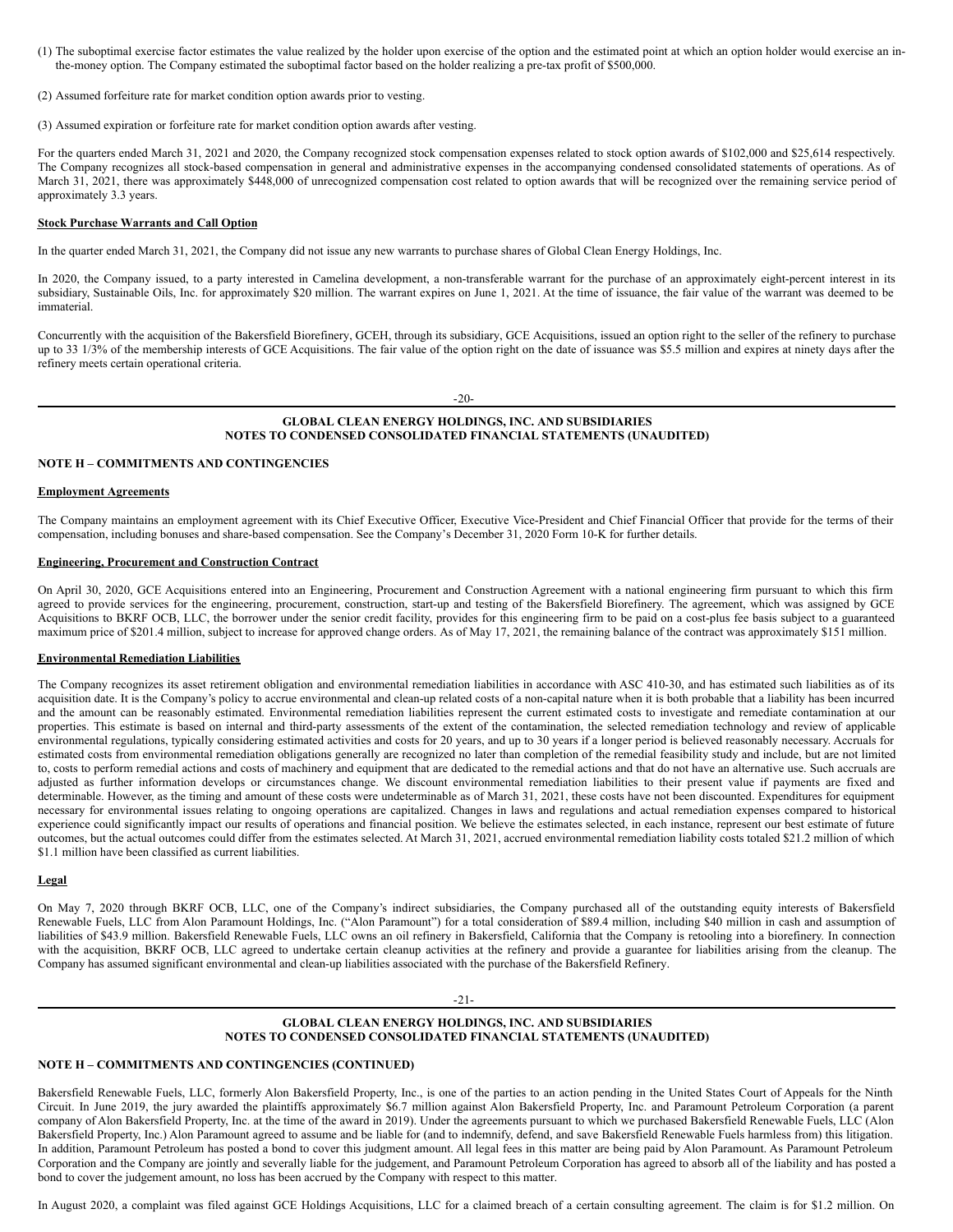October 14, 2020, GCE Holdings Acquisitions, LLC filed an answer and denied all allegations in the complaint. The Company does not believe that the ultimate resolution of this matter will have a material effect on its financial statements, and no loss has been accrued regarding this claim.

In the ordinary course of business, the Company may face various claims brought by third parties and the Company may, from time to time, make claims or take legal actions to assert the Company's rights, including intellectual property rights, contractual disputes and other commercial disputes. Any of these claims could subject the Company to litigation. Management believes the outcomes of currently pending claims will not likely have a material effect on the Company's consolidated financial position and results of operations.

#### **Indemnities and Guarantees**

In addition to the indemnification provisions contained in the Company's organization documents, the Company generally enters into separate indemnification agreements with the Company's directors and officers. These agreements require the Company, among other things, to indemnify the director or officer against specified expenses and liabilities, such as attorneys' fees, judgments, fines and settlements, paid by the individual in connection with any action, suit or proceeding arising out of the individual's status or service as the Company's directors or officers, other than liabilities arising from willful misconduct or conduct that is knowingly fraudulent or deliberately dishonest, and to advance expenses incurred by the individual in connection with any proceeding against the individual with respect to which the individual may be entitled to indemnification by the Company. The Company also indemnifies its lessor in connection with its facility lease for certain claims arising from the use of the facility. These guarantees and indemnities do not provide for any limitation of the maximum potential future payments the Company could be obligated to make. Historically, the Company has not been obligated nor incurred any payments for these obligations and, therefore, no liabilities have been recorded for these indemnities and guarantees in the accompanying condensed consolidated balance sheets.

### **COVID-19**

In December 2019, a novel strain of coronavirus diseases ("COVID-19") was first reported in Wuhan, China. Less than four months later, on March 11, 2020, the World Health Organization declared COVID-19 a global pandemic. The extent of COVID-19's effect on the Company's operational and financial performance is ongoing but the Company believes that the pandemic to date has not materially impacted the Company's operations and that the pandemic is not expected to be materially disruptive to its future plans and targeted date of beginning commercial operations. The Company has implemented strict protocols on its on-site workforce and continues to monitor the potential impacts to its business. The Company expects that the future impacts due to COVID-19 are not likely to be disruptive to its ongoing business.

-22-

### **GLOBAL CLEAN ENERGY HOLDINGS, INC. AND SUBSIDIARIES NOTES TO CONDENSED CONSOLIDATED FINANCIAL STATEMENTS (UNAUDITED)**

### **NOTE I – SUBSEQUENT EVENTS**

On April 13, 2021, the Company raised \$3.1 million in a private placement by selling 496,000 shares at \$6.25 per share and issuing warrants for the purchase of 19,840 shares. The warrants have an exercise price of \$6.25 per share and a five-year term and are fully vested. If the warrants are exercised, the Company will receive additional proceeds of \$124,000.

On April 15, 2021, the Company acquired 100% of the outstanding equity of Agribody Technologies, Inc., a private agricultural biotechnology company, in an all-stock transaction for a total value of approximately \$5 million. In consideration for the shares of Agribody Technologies, Inc. the Company issued 830,526 shares at an approximate value of \$6.02 per share.

On April 20, 2021, our BKRF subsidiary entered into a Term Purchase Agreement ("TPA") with ExxonMobil Oil Corporation ("ExxonMobil") under which ExxonMobil has the right to purchase additional quantities of renewable diesel from our Bakersfield Biorefinery, and we are obligated to sell such additional amounts of renewable diesel to ExxonMobil. Under the Offtake Agreement, signed in 2019, ExxonMobil committed to purchase 2.5 million barrels of renewable diesel per year (the "Committed Volume") from the Bakersfield Biorefinery. However, the Bakersfield Biorefinery is designed to produce more than the Committed Volume. Under the TPA, ExxonMobil has the exclusive right to purchase all renewable diesel produced in excess of the Committed Volume that we sell to ExxonMobil under the Offtake Agreement. We have also agreed to transfer title to ExxonMobil of the RINs allocated to the quantities of renewable diesel purchased under the TPA. In the event that ExxonMobil does not purchase all of the renewable diesel that it can under the TPA and, as a result our inventory levels exceed certain specified levels, we can sell that extra inventory to third parties. ExxonMobil will pay us a price for the renewable diesel purchased under the TPA based on a tiered formula reflecting the margins realized by ExxonMobil from its downstream resales of the TPA renewable diesel. The TPA has a five-year term. ExxonMobil has the option to extend the initial five-year term for a second five-year term if it elects to extend the Offtake Agreement.

On May 12, 2021, the Company repaid in full an outstanding convertible note for a cash payment of \$487,000 (including both principal and interest). The Company no longer has any convertible notes into GCEH shares outstanding.

On May 18, 2021 our BKRF subsidiary and CTCI Americas, Inc., a Texas corporation ("CTCI"), entered into a Turnkey Agreement with a Guaranteed Maximum Price for the Engineering, Procurement and Construction of the Bakersfield Renewable Fuels Project (the "CTCI EPC Agreement"). CTCI Americas is a worldwide leading provider of reliable engineering, procurement and construction services, including for the refinery market. Under the CTCI EPC Agreement, CTCI has agreed to provide services to complete the engineering, procurement, construction, pre-commissioning, commissioning, start-up and testing of our renewable diesel production facility under construction in Bakersfield, California. The CTCI EPC Agreement requires the Bakersfield Biorefinery to be substantially complete, and to be ready for commercial operations, on January 22, 2022. CTCI's fees and costs, including direct costs, overhead fees and the contractor's fee, are guaranteed not to exceed \$178 million (which maximum price is subject to adjustment for certain change orders). The obligations of CTCI have been guaranteed by CTCI Corporation, the Taiwanese parent company of CTCI.

On May 18, 2021 certain of our subsidiaries, including Bakersfield Renewable Fuels, LLC, entered into Amendment No. 4 to our Credit Agreement with the Senior Lenders. The Amendment was entered into primarily to consent to the replacement of the ARB EPC Agreement with the CTCI EPC Agreement.

On May 19, 2021 we notified ARB, Inc. that we were terminating that certain Engineering, Procurement and Construction Agreement dated April 30, 2020 with ARB, Inc. (the "ARB EPC Agreement"), effective immediately. The subcontracts for the Bakersfield Biorefinery will remain in effect and are being subsumed in the CTCI EPC Agreement. Accordingly, the subcontractors will continue to provide their services for the Bakersfield Biorefinery through CTCI.

-23-

### **Item 2: Management's Discussion and Analysis of Financial Condition and Results of Operations**

This report contains forward-looking statements. These statements relate to future events or the Company's future financial performance. In some cases, you can identify forward-looking statements by terminology such as "may," "will," "should," "expect," "plan," "anticipate," "believe," "estimate," "predict," "potential" or "continue," the negative of such terms or other comparable terminology. These statements are only predictions. Actual events or results may differ materially.

Although the Company believes that the expectations reflected in the forward-looking statements are reasonable, the Company cannot guarantee future results, levels of activity, performance or achievements. Moreover, neither the Company, nor any other person, assumes responsibility for the accuracy and completeness of the forwardlooking statements. The Company is under no obligation to update any of the forward-looking statements after the filing of this Quarterly Report on Form 10-Q to conform such *statements to actual results or to changes in its expectations.*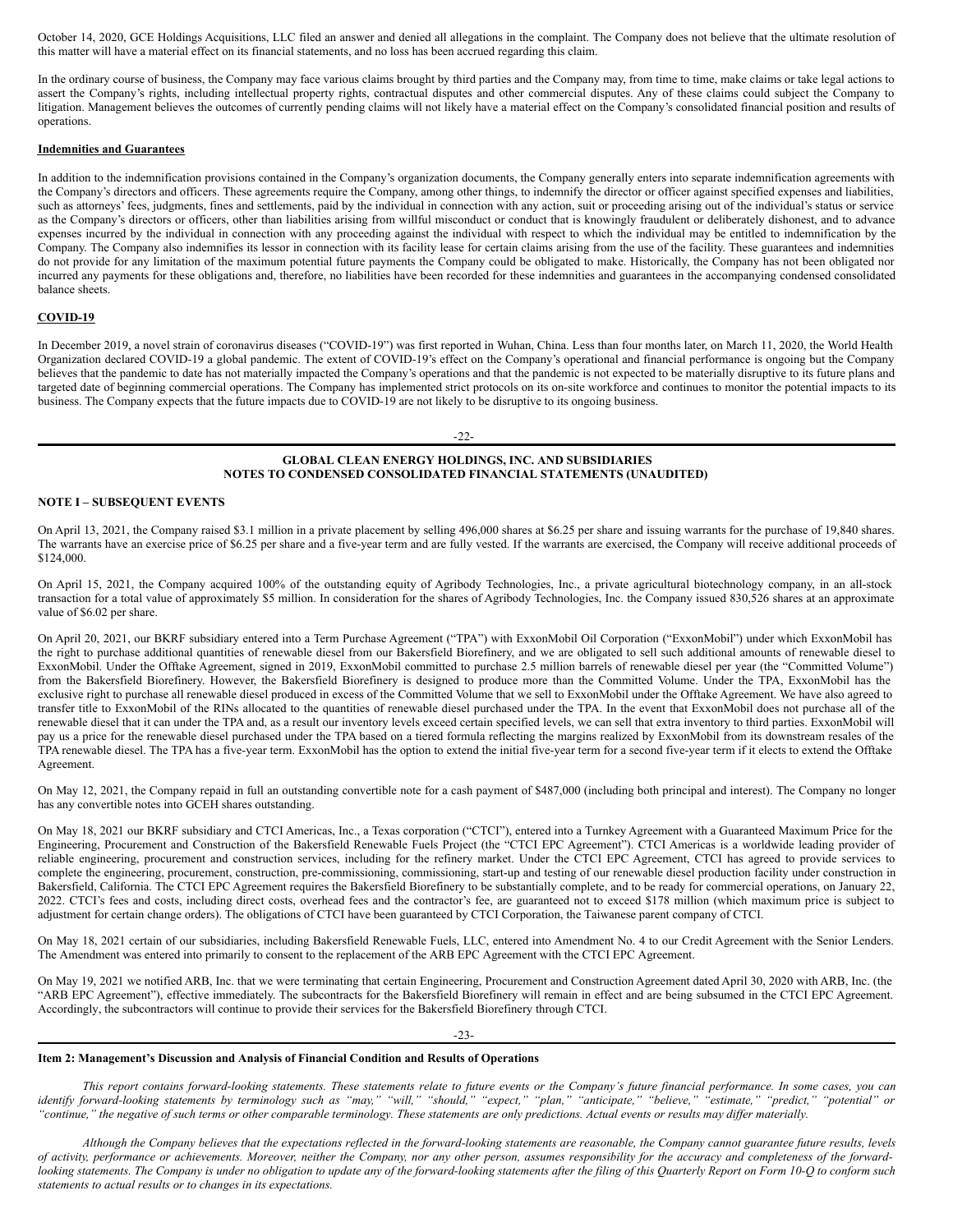The following discussion should be read in conjunction with the Company's unaudited condensed consolidated financial statements and the related notes and other financial information appearing elsewhere in this Form 10-Q. Readers are also urged to carefully review and consider the various disclosures made by the Company which attempt to advise interested parties of the factors which affect the Company's business, including without limitation the disclosures made under the caption "Management's Discussion and Analysis of Financial Condition and Results of Operations," under the caption "Risk Factors," and the audited consolidated financial statements and related notes included in the Company's Annual Report filed on Form 10-K for the year ended December 31, 2020 and other reports and filings made with the Securities and Exchange *Commission ("SEC").*

### **Overview**

Since 2013 Global Clean Energy Holdings, Inc. and its subsidiaries (collectively, hereinafter the "Company," "we," "us," or "our) has been engaged in developing its Camelina assets as a biofuels feedstock. Between July 2018, the date that we entered into a letter of intent for the purchase of a 500-acre crude oil refinery in Bakersfield, California and the closing of the purchase of the Bakersfield Biorefinery in May 2020, we were exclusively engaged in completing the purchase of the refinery and in obtaining the financing necessary purchase and retool the Bakersfield Biorefinery into a renewable fuels facility. Accordingly, our principal expenses during 2019 and until we purchased the Bakersfield Biorefinery in May 2020 consisted of general and administrative expenses and costs incurred to obtain the financing required to purchase and retool the Bakersfield Biorefinery. After the purchase of the Bakersfield Biorefinery on May 7, 2020, both our operating expenses and our capital expenditures increased significantly.

Since all of our resources were dedicated to the purchase and financing of the Bakersfield Biorefinery, we did not generate any operating revenues in either 2019 or 2020. In order to fund our operating expenses during these periods, we obtained \$6 million under a derivative contract (the "Derivative Contract") that we entered into with a commodity trading company late in October 2018. In October 2019 we modified the Derivative Contract, entered into a new Derivative Contract, and received another \$4 million in cash. The Derivative Contract was further amended in 2020 and replaced by a fixed payment obligation that requires the Company to make total payments of \$24.8 million, consisting of the \$4.5 million payment we made in June 2020, and six equal monthly installment payments beginning in May 2022. The cash that we received from the Derivative Contract was used to fund our operating costs, our due diligence costs, our pre-acquisition costs, the purchase price down payment/deposit for the Bakersfield Biorefinery, our consulting and legal fees associated with the acquisition, and our payments to key vendors and suppliers.

In May 2020 we completed the purchase of the Bakersfield Biorefinery. The total amount of cash consideration paid for the refinery was \$40 million and the total amount of all consideration and assumed liabilities was \$89.4 million. In order to fund the purchase price of the Bakersfield Biorefinery and the currently on-going conversion of the facility into a renewable diesel refinery, in May 2020 we also entered into a \$300 million senior loan facility and a \$65 million mezzanine loan facility. In November 2020 we added a total of \$15 million to our credit facilities whereby as of December 31, 2020 our senior loan facility was \$313.2 million, and our mezzanine loan facility was \$66.8 million. We are currently converting the Bakersfield Biorefinery from a crude oil refinery into a biorefinery, and we do not expect to commence our biofuel refinery operations until early 2022. Therefore, we do not anticipate generating revenues from the operations of the Bakersfield Biorefinery until the first half of 2022.

-24-

We continue to contract with farmers for the planting of our Camelina certified seed for grain production for the 2021 crop year. As of April 30, 2021 we have contracted for cultivation of approximately 15,000 acres of our proprietary varieties of Camelina. We anticipate a significant ramp up of production of Camelina in 2022. We do expect to generate some revenues from Camelina seed sales to farmers in 2021, but that amount is not expected to be material. Additionally, we are strengthening our Camelina patent position by adding another six variety patents and seven utility patents and are continuing our gene editing program to improve the ultimate yields and oil composition of our patented Camelina varieties.

In order to further strengthen our ability to produce genome edited, proprietary varieties of Camelina, on April 15, 2021, we acquired 100% of the outstanding equity of Agribody Technologies, Inc., a privately held agricultural biotechnology company that owns 16 patents related to the use of genetics to increase yield, shelf life and other sustainability traits in Camelina and many other crops. The acquisition was effected in an all-stock transaction for a total value of approximately \$5 million. In consideration for the shares of Agribody Technologies, Inc. the Company issued 830,526 shares at an approximate value of \$6.02 per share.

#### **Critical Accounting Policies**

The preparation of financial statements in conformity with accounting principles generally accepted in the United States requires management to make estimates and assumptions that affect the reported assets, liabilities, sales and expenses in the accompanying financial statements. Critical accounting policies are those that require the most subjective and complex judgments, often employing the use of estimates about the effect of matters that are inherently uncertain.

The Company's most critical accounting policies and estimates that may materially impact the Company's results of operations include:

*Asset Retirement Obligations*. The Company recognizes liabilities which represent the fair value of a legal obligation to perform asset retirement activities, including those that are conditional on a future event, when the amount can be reasonably estimated. If a reasonable estimate cannot be made at the time the liability is incurred, we record the liability when sufficient information is available to estimate the liability's fair value. We have asset retirement obligations with respect to our Bakersfield Biorefinery due to various legal obligations to clean and/or dispose of these assets at the time they are retired. However, the majority of these assets can be used for extended and indeterminate periods of time provided that they are properly maintained and/or upgraded. It is our practice and intent to continue to maintain these assets and make improvements based on technological advances. A portion of these obligations relate to the required cleanout of hydrocarbons previously used in the pipeline and terminal tanks. In order to determine the fair value of the obligations management must make certain estimates and assumptions including, among other things, projected cash flows, a credit-adjusted risk-free rate and an assessment of market conditions that could significantly impact the estimated fair value of the asset retirement obligations. We believe the estimates selected, in each instance, represent our best estimate of future outcomes, but the actual outcomes could differ from the estimates selected.

*Environmental Remediation Liabilities*. The Company recognizes its asset retirement obligation and environmental remediation liabilities in accordance with ASC 410-30, and has estimated such liabilities as of its acquisition date. It is the Company's policy to accrue environmental and clean-up related costs of a non-capital nature when it is both probable that a liability has been incurred and the amount can be reasonably estimated. Environmental remediation liabilities represent the current estimated costs to investigate and remediate contamination at our properties. This estimate is based on internal and third-party assessments of the extent of the contamination, the selected remediation technology and review of applicable environmental regulations, typically considering estimated activities and costs for 20 years, and up to 30 years if a longer period is believed reasonably necessary. Accruals for estimated costs from environmental remediation obligations generally are recognized no later than completion of the remedial feasibility study and include, but are not limited to, costs to perform remedial actions and costs of machinery and equipment that are dedicated to the remedial actions and that do not have an alternative use. Such accruals are adjusted as further information develops or circumstances change. We discount environmental remediation liabilities to their present value if payments are fixed and determinable. Expenditures for equipment necessary for environmental issues relating to ongoing operations are capitalized. Changes in laws and regulations and actual remediation expenses compared to historical experience could significantly impact our results of operations and financial position. We believe the estimates selected, in each instance, represent our best estimate of future outcomes, but the actual outcomes could differ from the estimates selected.

-25-

*Recoverability of Intangible Assets*. The Company invests in the development of various plant-based feedstocks for conversion to fuel as part of its core business plan and mandate. The Company has purchased patents and associated know-how that relate directly to the development and growing of Camelina. The Company invests in the ongoing development of Camelina through research and additional patents as breakthroughs occur. The Company capitalizes all of its patent expenses and amortizes these costs over an approximate 17-year period in conjunction with the life of the patent protection. We evaluate the carrying costs of these assets on a periodic basis and will impair such value if deemed necessary. As of March 31, 2021, no impairment is necessary and the carrying value of our intellectual property (intangible assets) remains a significant value and expected economic generator going forward.

Certain other critical accounting policies, including the assumptions and judgments underlying them, are disclosed in the Company's Annual Report filed on Form 10-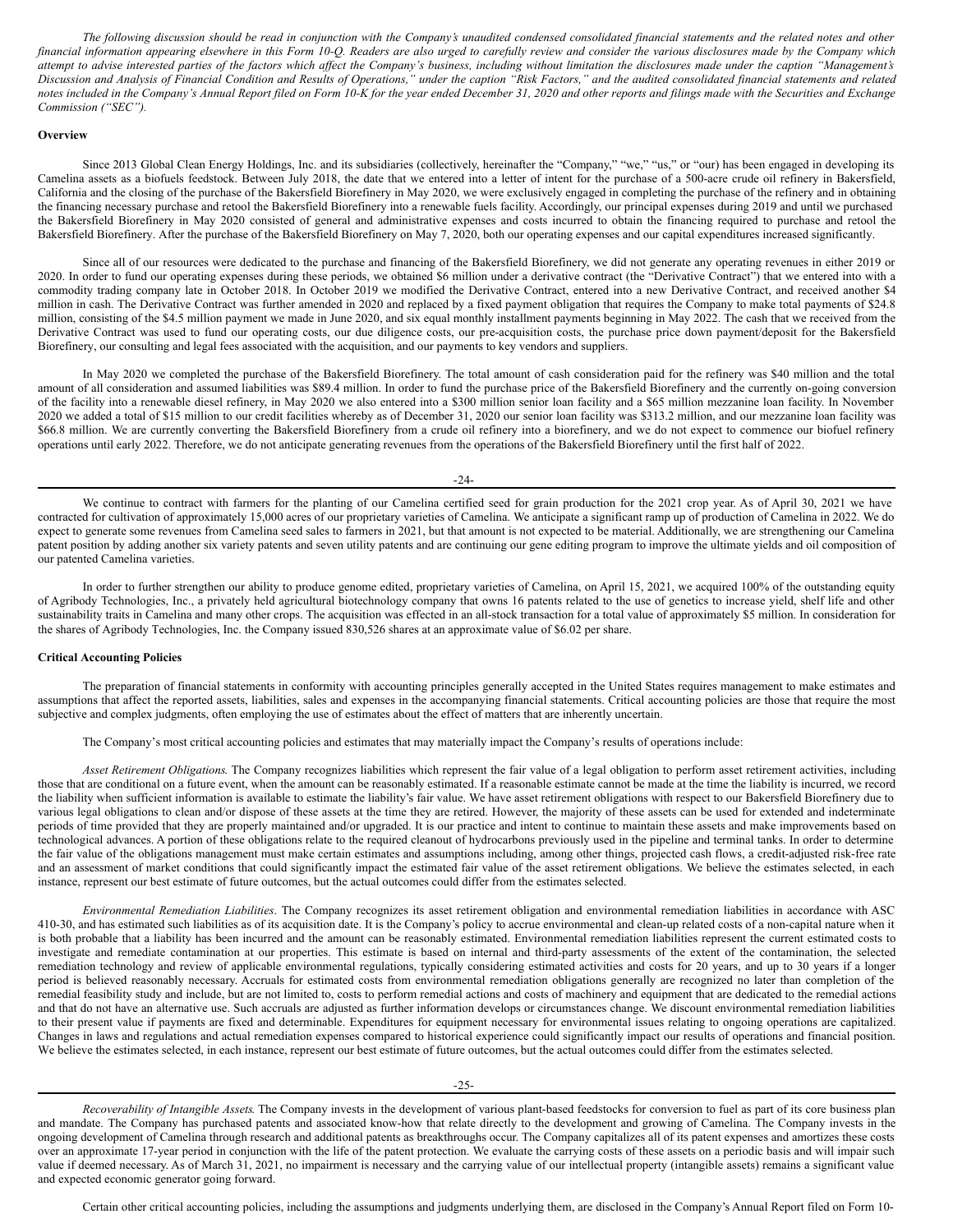K with the SEC. However, we do not believe that there are any alternative methods of accounting for our operations that would have a material effect on our financial statements.

#### **Results of Operations**

#### **Three Months Ended March 31, 2021 vs. Three Months Ended March 31, 2020**

*Revenues.* As discussed above, during the first quarter of 2020 and continuing until we purchased the Bakersfield Biorefinery on May 7, 2020, our activities were devoted solely to the acquisition and financing of the Bakersfield Biorefinery. Therefore, we had no operating revenues in the fiscal quarter ended March 31, 2020 (the "2020 fiscal quarter"). Following the acquisition, we focused our efforts on building our operations and management teams and on putting the processes in place to accomplish the task of retrofitting the Bakersfield Biorefinery. We did not engage in any operating activities that generated revenues until the first quarter of 2021 when we started selling our Camelina seeds to farmers for the production of Camelina seed and grain for our Bakersfield Biorefinery. Therefore, we had no operating revenues from the Bakersfield Biorefinery in the fiscal quarters ended March 31, 2021 (the "2021 fiscal quarter") and only a minimal amount of seed revenues, (\$0.1 million).

*General And Administrative Expenses and Facility Expenses*. General and administrative expense consists of expenses generally involving corporate overhead functions and operations. In the 2020 fiscal quarter, we did not own the Bakersfield Biorefinery and, as a result, we had fewer overhead expenses. In the 2021 fiscal quarter, we owned the Bakersfield Biorefinery and, therefore, had significantly higher expenses, including higher employment, facilities, insurance, legal, and general overhead expenses. As a result our administrative expenses increased by \$3.4 million from \$0.3 million in the 2020 fiscal quarter to \$3.7 million in the 2021 fiscal quarter. This increase was primarily related to an increase in overall payroll costs and benefits, professional fees, insurance costs, technology and communications costs and various vendor costs. We anticipate that our general and administrative expenses will continue to increase as the development of the refinery progresses and operations commence. Facility expense primarily consists of maintenance costs to keep the Bakersfield assets, purchased in May 2020, in an operational mode and expenses normally related to the operations of a refinery. Our facility expenses were \$2.8 million in the 2021 fiscal quarter and we incurred no such expenses in the 2020 fiscal quarter.

*Other Income/Expense.*In the 2021 fiscal quarter we had no impact from derivatives, whereas in the 2020 fiscal quarter we recognized \$5.5 million of income from the decrease in fair value on a derivative contract and a gain of \$0.5 million on the derecognition of the Derivative Contract. In the 2021 fiscal quarter we recognized a charge of \$0.9 million on the change in fair value of our Class B Units and we had no such charge in the 2020 fiscal quarter.

*Interest Income/Expense.* Interest expense in the 2021 fiscal quarter and the 2020 fiscal quarter consisted of interest of \$0.7 million and \$0.2 million, respectively, from outstanding promissory notes. Our incurred interest will increase significantly in the future as we draw down on the \$313.2 million senior and \$66.8 million mezzanine loans, and as the outstanding principal balances of those loans increases. However, construction period interest will be capitalized as part of the cost of the refinery and will be depreciated, and therefore, will not impact our interest expense.

*Net losses.* We incurred an operating loss of \$6.7 million and \$0.4 million in the 2021 and 2020 fiscal quarters respectively. We incurred a net loss of \$8.2 million in the 2021 fiscal quarter compared to a \$5.4 million net income in the 2020 fiscal quarter. Our operating loss increased as a result of the increase in activity related to our purchase of the Bakersfield Biorefinery. We expect to incur losses for the remainder of 2021 while our biorefinery is under construction and therefore not operational. The lower operating and net losses in fiscal 2020 quarter were the result of one-time non-cash accounting adjustments to recognize the gains attributable to the change in the fair value of the Derivative Contract and the derecognition of that contract.

| _<br>_<br>۰.<br>I<br>×<br>٧ |
|-----------------------------|
|-----------------------------|

### **Liquidity and Capital Resources**

As of March 31, 2021 and 2020, we had approximately \$35.7 million and \$0.1 million of cash, respectively, of which \$20.8 million is considered long-term as that cash is more likely to be spent on the construction project and will be capitalized into the project as spent. On March 31, 2021 we had negative working capital of \$13.8 million and negative working capital of \$12.4 million at the end of March 31, 2020, respectively. However, of the \$35.7 million of cash as of March 31, 2021, only \$3.1 million is unrestricted and available to pay our current liabilities, while the remaining \$32.6 million of cash is restricted and can only be used to fund our senior loan interest obligations and our biorefinery construction costs.

In order to fund some of our working capital expenses, on April 13, 2021, the Company raised \$3.1 million through the sale of 496,000 shares at \$6.25 per share to three accredited investors. In connection with the foregoing sale of shares, we also issued to the investors warrants for the purchase of 19,840 shares (which warrants have an exercise price of \$6.25).

Our efforts to acquire the Bakersfield refinery commenced in early 2018. Our operating costs, including the costs of the professionals that we engaged, exceeded our capital resources. Accordingly, on October 15, 2018, we entered into a derivative contract with a commodities trading company whereby we received \$6 million of cash in exchange for a contract for ultra-low sulfur diesel to be settled beginning in July of 2020. We subsequently unwound the original derivative contract on October 29, 2019 and entered into a new derivative transaction whereby we received an additional cash payment of \$4 million. The new derivative contract was amended again on April 20, 2020 and called for a cash payment of \$4.5 million in June 2020 (that we paid) and six equal monthly payments of \$3.375 million beginning in May 2022. This payment stream is scheduled to coincide around the commencement of operations and the resulting cash flow of the Bakersfield Biorefinery.

The Bakersfield Biorefinery is currently being retooled and converted from a crude oil refinery into a biofuels refinery. The construction of the Bakersfield Biorefinery is expected to be completed, and the Bakersfield Biorefinery is expected to commence commercial operations in early 2022. Until the Bakersfield Biorefinery is operational, we will not generate any refinery operating revenues. We anticipate that we will generate some revenues in 2021 from sales of Camelina seed, although such revenues are not expected to be significant. During the construction phase of the biorefinery, we will incur significant operating costs and capital expenditures to upgrade the existing equipment and facilities. The expenses that we expect to incur include, among others, the purchase of new biorefinery equipment, the payments to our contractors under the various engineering, procurement and construction agreements that we entered into, the costs of maintaining the existing facility during the construction phase, paying engineering fees and payroll costs, the costs of upgrading the refinery's rail line and certain pipelines, and making interest and other payments under our senior and mezzanine credit facilities.

In order to fund the cost of acquiring the Bakersfield Biorefinery, converting the existing refinery into a biorefinery, and paying all operating expenses during the preoperational period, in May 2020 we entered into (i) a \$300 million senior secured term loan facility with certain senior lenders which credit facility was upsized to \$313.2 million in November 2020, and (ii) a \$65 million secured term loan facility with certain mezzanine lenders which was also upsized to \$66.8 million in November 2020. As of March 31, 2021, we have borrowed \$182.4 million under the senior credit facility, of which approximately \$43 million was unspent as of the end of March 31, 2021. As of March 31, 2021, we have not yet utilized the mezzanine credit facility.

The senior credit facility bears interest at the rate of 12.5% per annum, payable quarterly. No principal payments are required to be made under the senior loan until maturity. The senior loan matures on November 4, 2026. The mezzanine loan will bear interest at the rate of 15.0% per annum on amounts borrowed, payable quarterly, provided that we may defer up to 2.5% interest to the extent we do not have sufficient cash to pay the interest (any deferred interest will be added to principal). Principal of the mezzanine loans is due at maturity. As additional consideration for the senior loans and mezzanine loans, the senior lenders were issued Class B units (and the mezzanine lenders will be issued Class C Units when we borrow under the mezzanine loans) in our subsidiary that indirectly owns the Bakersfield Biorefinery. The Class B and C Units will not affect our liquidity until the Bakersfield Biorefinery commences operations in 2022. However, since the holders of the Class B and C Units will be entitled to certain priority cumulative distributions, if any, that may be made in the future from the operations of the Bakersfield Biorefinery, distributions made on behalf of the Class B and C Units will reduce the amount of distributions that we may be entitled to receive in the future from the operations of the Bakersfield Biorefinery.

Based on our construction budget (including the purchase orders we have issued for the required equipment) and on our internal projections of our future operating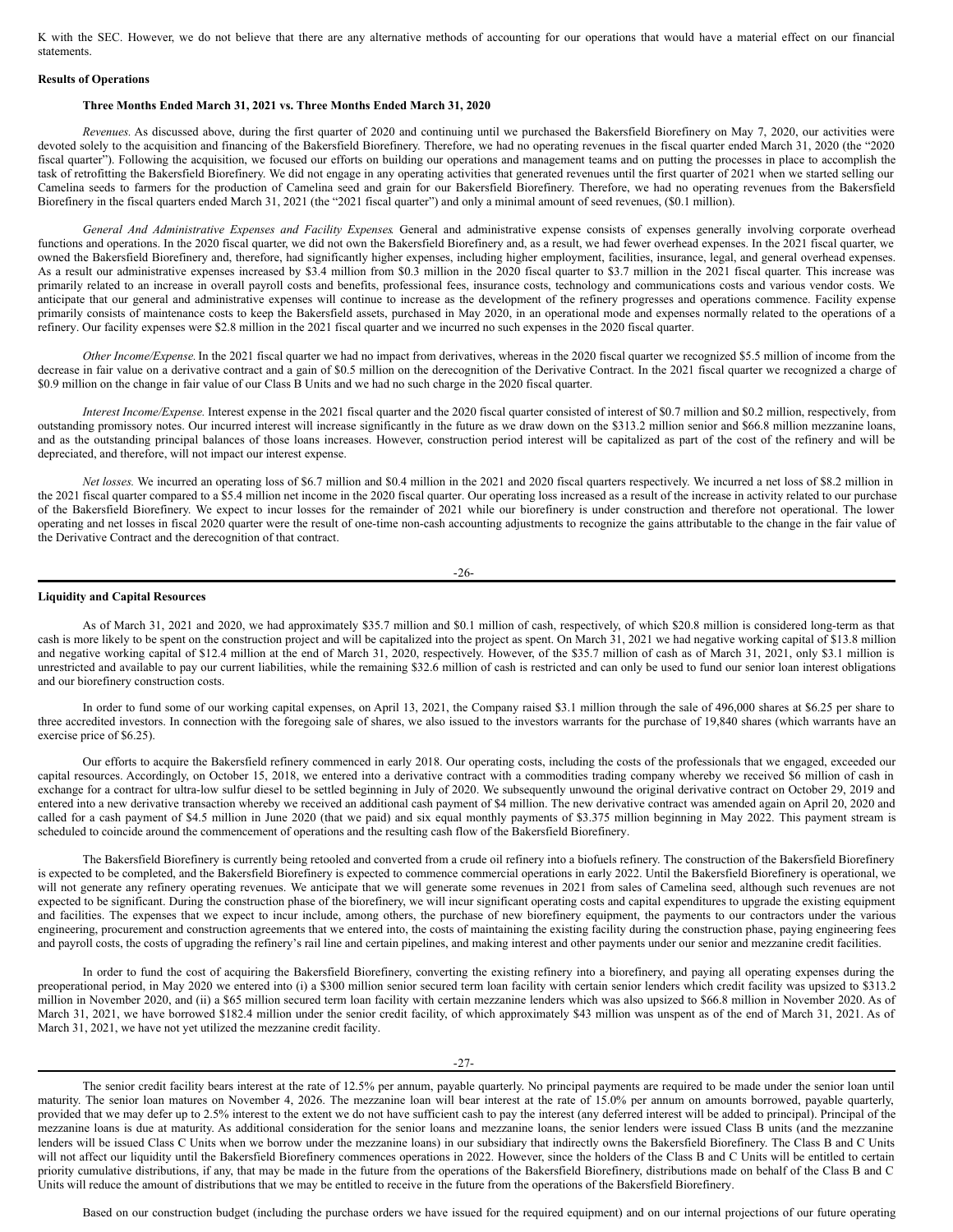expenses, we anticipated that the \$380 million available to us under the senior and mezzanine loans should be sufficient to fund our original projected capital expenditures and operating expenses at the Bakersfield Biorefinery until the Bakersfield Biorefinery becomes operational. However, the scope of the Bakersfield Biorefinery has both changed and expanded to include additional capabilities and equipment, which changes are expected to increase the cost of installing, developing and constructing the Bakersfield Biorefinery. In order to be prepared for cost overruns and the additional facility investments, we have agreed with our senior and mezzanine lenders to establish a \$35 million contingency reserve by July 31, 2021 to fund such costs. We currently do not have the funds to establish the contingency reserve and will, therefore, have to raise this amount through a public or private sale of our securities or from other arrangements. No assurance can be given that we will be able to raise the funds by July 31, 2021, or at all. A portion of GCEH's corporate overhead has been funded from the senior and mezzanine loan advances, which advances GCEH has agreed to pay to the Bakersfield Biorefinery.

Our transition to profitability is dependent upon, among other things, the successful and timely development and construction of our biorefinery and the future commercialization of the products that we intend to produce at the Bakersfield Biorefinery. To ensure that we have a buyer for the renewable diesel produced at our biorefinery, we have entered into an offtake agreement with ExxonMobil Oil Corporation (ExxonMobil). Under that agreement, ExxonMobil has agreed to purchase 2.5 million barrels per year of renewable diesel from the Bakersfield Biorefinery for a period of five years following the date that the Bakersfield Biorefinery commences commercial operations, with the right to acquire additional volumes. The Bakersfield Biorefinery is being designed for a capacity of 15,000 barrels per day or an annual volume of approximately 5.4 million barrels per year. On April 20, 2021 we entered into a second agreement, a term purchase agreement, with ExxonMobil whereby ExxonMobil has the right to purchase additional quantities of renewable diesel above the original 2.5 million barrels per year. The revenues we expect to receive under the offtake agreement and the term purchase agreement, together with our other projected sources of revenues, are expected to fund our anticipated working capital and liquidity needs.

Once completed, the Bakersfield Biorefinery will be able to produce renewable diesel from various renewable feedstocks, such as Camelina oil produced from our patented Camelina varieties, soybean oil, used cooking oil, inedible animal fat, and other vegetable oils. We believe that one of our strategic advantages is that a significant portion of the feedstock expected to be used at our biorefinery will be Camelina grain produced by third party farmers for the Bakersfield Biorefinery using our patented Camelina varieties. However, we anticipate that we will need additional funding for general corporate purposes and to grow our certified Camelina seeds, to enter into agreements with farmers, and to otherwise ramp up the cultivation and production of Camelina. As of the date of this report, we have only secured limited funding for our Camelina production plans. Although we are currently in discussions with certain agri-finance companies, other strategic partners, our existing lenders, investment bankers and possible third party investors for debt or equity financing for our Camelina operations and for general corporate purposes, no assurance can be given that we will obtain the necessary funds, or that if we do obtain such funding, that the terms under which we obtain such funding will be beneficial to us.

To the extent that we raise additional funds by issuance of equity securities, our stockholders would experience further dilution and the terms of these securities could include liquidation or other preferences that would adversely affect our stockholders' rights. Our ability to secure additional equity financing could be significantly impacted by numerous factors including our the status, timing and cost of the conversion of the Bakersfield Biorefinery, positive or negative developments in the environmental regulations and the demand for biofuels, and general market conditions, and there can be no assurance that we will successful in raising capital or that any such financing will be available, available on favorable or acceptable terms or at the times, or in the amounts needed. Additionally, while the potential economic impact brought on by and the duration of the coronavirus pandemic is difficult to assess or predict, the significant impact of the coronavirus pandemic on the global financial markets, and on our own stock trading price, may reduce our ability to access additional capital, which would negatively impact our short-term and longer-term liquidity.

Inflation and changing prices have had minimal effect on our continuing operations over our two most recent fiscal years.

We have no off-balance sheet arrangements as defined in Item 303(a) of Regulation S-K.

-28-

### **Item 3. Quantitative and Qualitative Disclosures about Market Risk**

As a "smaller reporting company" as defined by Item 10 of Regulation S-K promulgated by the SEC under the U.S. Securities Act of 1933, as amended, we are not required to provide the information required by this Item 3.

#### **Item 4. Controls and Procedures**

#### Evaluation of Disclosure Controls and Procedures

We maintain disclosure controls and procedures (as defined in Exchange Act Rule 13a-15(e)) that are designed to assure that information required to be disclosed in our Exchange Act reports is recorded, processed, summarized and reported within the time periods specified in the SEC's rules and forms, and that such information is accumulated and communicated to management, including our Chief Executive Officer and our Chief Financial Officer (the "Certifying Officers"), as appropriate, to allow timely decisions regarding required disclosures.

In designing and evaluating the disclosure controls and procedures, management recognizes that any controls and procedures, no matter how well designed and operated, can provide reasonable assurance only of achieving the desired control objectives, and management necessarily is required to apply its judgment in weighing the costs and benefits of possible new or different controls and procedures. Limitations are inherent in all control systems, so no evaluation of controls can provide absolute assurance that all control issues and any fraud within the company have been detected.

As required by Exchange Act Rule 13a-15(b), as of the end of the period covered by this Quarterly Report on Form 10-Q, management, under the supervision and with the participation of our Certifying Officers, evaluated the effectiveness of our disclosure controls and procedures. Based on this evaluation, the Certifying Officers have concluded that, as of the period covered by this Quarterly Report on Form 10-Q, our disclosure controls and procedures were, based on the Framework of Internal Control - Integrated Framework issued by the Committee of Sponsoring Organizations of the Treadway Commission ("COSO") 2013, not effective because of the following material weaknesses in our internal control over financial reporting: (i) ineffective controls over period end financial disclosure and reporting processes, including not timely performing certain reconciliations, and lack of approval of adjusting journal entries, and (ii) the Company has not performed a risk assessment and mapped the accounting processes to control objectives. We have taken remedial steps to address the material weaknesses in our disclosure controls and procedures. These remedial steps include the following:

(a) The Company has hired additional financial and accounting personnel who are experienced in U.S. GAAP financial reporting. The Company is also evaluating its accounting personnel as necessary to remediate the identified weaknesses;

(b) The Company is implementing more robust financial reporting, accounting and management controls over its accounting and financial reporting functions, including developing and implementing a supplemental approval procedure for costs and expenses in excess of budgeted line items. The Company continues to evaluate and modify, as necessary, its approval control procedures;

(c) The Company has engaged, and will continue to engage, the necessary independent experts to assist the Company in improving its internal control over financial reporting.

Except as described above, there has been no change in the Company's internal control over financial reporting during the quarter ended March 31, 2021 that has materially affected, or is reasonably likely to materially affect, the Company's internal control over financial reporting.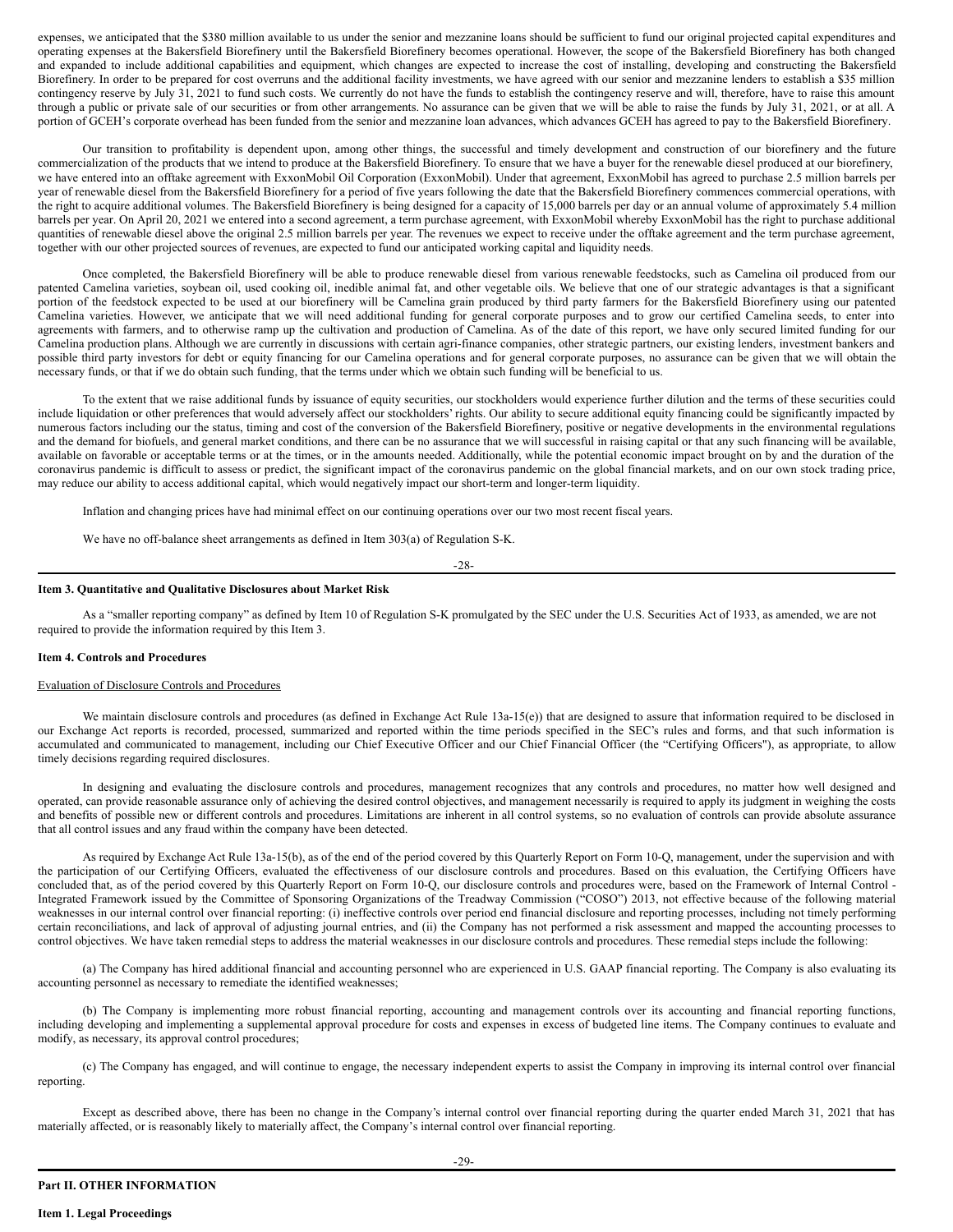The information required with respect to this item can be found under "Legal" in Note H to our condensed consolidated financial statements included elsewhere in this Form 10-Q and is incorporated by reference into this Item 1.

In the future, we may become party to legal matters and claims arising in the ordinary course of business, the resolution of which we do not anticipate would have a material adverse impact on our financial position, results of operations or cash flows.

### **Item 1A. Risk Factors**

The discussion of our business and operations should be read together with the risk factors contained in Item 1A of our Annual Report on Form 10-K for the fiscal year ended December 31, 2020 filed with the SEC, which describe various risks and uncertainties to which we are or may become subject. These risks and uncertainties have the potential to affect our business, financial condition, results of operations, cash flows, strategies or prospects in a material and adverse manner.

*COVID-19*. In December 2019, a novel strain of coronavirus diseases ("COVID-19") was first reported in Wuhan, China. Less than four months later, on March 11, 2020, the World Health Organization declared COVID-19 a global pandemic. The extent of COVID-19's effect on the Company's operational and financial performance is ongoing but the Company believes that this particular pandemic is not likely to be materially disruptive to its future plans and targeted date of beginning commercial operations. While the Company has implemented strict protocols on its on-site workforce and continues to monitor the potential impacts to its business. The Company has implemented strict protocols on its on-site workforce and continues to monitor the potential impacts to its business. While the Company expects that the future impacts due to COVID-19 are not currently nor expected to be disruptive to its ongoing business, the impact of COVID-19 on the economy, its industry, and on the Company's contractors and subcontractors are constantly evolving, and the future effects continue to be highly uncertain and unpredictable.

#### **Item 2. Unregistered Sales of Equity Securities and Use of Proceeds**

On March 26, 2021, we issued 1,586,786 shares of the Company's common stock to the holder of a convertible promissory note upon the conversion of the entire outstanding balance, principal and accrued interest, for that note which was \$476,036. The issuance was exempt from the registration requirements of the Securities Act of 1933, as amended, pursuant to Section 4(a)(2) of the act applicable to a transaction by an issuer not involving a public offering of securities. No underwriter was involved in the issuance of the shares.

#### **Item 3. Defaults upon Senior Securities**

Nothing to report.

### **Item 4. Mine Safety Disclosures**

Nothing to report.

-30-

### **Item 5. Other Information**

### **Engineering, Procurement and Construction Agreement**

On May 18, 2021 our Bakersfield Renewable Fuels, LLC subsidiary and CTCI Americas, Inc., a Texas corporation ("CTCI"), entered into that certain Turnkey Agreement with a Guaranteed Maximum Price for the Engineering, Procurement and Construction of the Bakersfield Renewable Fuels Project (the "CTCI EPC Agreement"). CTCI Americas is a worldwide leading provider of reliable engineering, procurement and construction services, including for the refinery market. Under the CTCI EPC Agreement, CTCI has agreed to provide services to complete the engineering, procurement, construction, pre-commissioning, commissioning, start-up and testing of our renewable diesel production facility under construction in Bakersfield, California. The CTCI EPC Agreement requires the Bakersfield Biorefinery to be substantially complete, and to be ready for commercial operations, on January 22, 2022. CTCI's fees and costs, including direct costs, overhead fees and the contractor's fee, are guaranteed not to exceed \$178 million (which maximum price is subject to adjustment for certain change orders). The obligations of CTCI have been guaranteed by CTCI Corporation, the Taiwanese parent company of CTCI.

### **Termination of ARB, Inc. EPC Agreement**

ARB Inc. has been the primary contractor for the Bakersfield Biorefinery and has operated under that certain Turnkey Agreement with a Guaranteed Maximum Price for the Engineering, Procurement and Construction of the Bakersfield Renewable Fuels Project, dated as of April 30, 2020 (the "ARB EPC Agreement"). On May 19, 2021 we notified ARB, Inc. that we were terminating the ARB EPC Agreement, effective immediately. The subcontracts for the Bakersfield Biorefinery were not terminated and are being subsumed in the CTCI EPC Agreement. Accordingly, the subcontractors will continue to provide their services for the Bakersfield Biorefinery through CTCI.

### **Amendment to Credit Agreement**

Certain of our subsidiaries, including Bakersfield Renewable Fuels, LLC, were parties to a Credit Agreement, dated May 4, 2020, with a group of lenders (the "Senior Lenders") under which the Senior Lenders have agreed to provide our subsidiaries with a \$313.2 million senior secured term loan facility (the foregoing agreement, as amended to date, is herein referred to as the "Credit Agreement"). On May 18, 2021 we entered into Amendment No. 4 to Credit Agreement (the "Amendment") with the Senior Lenders. The Amendment was entered into primarily to consent to the replacement of the ARB EPC Agreement with the CTCI EPC Agreement. Concurrently with the execution of the Amendment, the lenders under the \$66.8 million mezzanine credit facility (none of which has yet been used) also entered into a consent and waiver agreement to evidence their consent to the replacement of the ARB EPC Agreement with the CTCI EPC Agreement.

|                          | $-31-$                                                                                                                                                                                                                                   |
|--------------------------|------------------------------------------------------------------------------------------------------------------------------------------------------------------------------------------------------------------------------------------|
| Item 6. Exhibits         |                                                                                                                                                                                                                                          |
| Exhibit<br><b>Number</b> | <b>Description</b>                                                                                                                                                                                                                       |
| 10.1                     | Term Purchase Agreement, dated April 20, 2021 between Bakersfield Renewable Fuels, LLC and ExxonMobil Oil Corporation*                                                                                                                   |
| 10.2                     | Amendment No. 4 to Credit Agreement, dated as of May 18, 2021, between BKRF OCB, LLC, BKRF OCP, LLC, and the senior lenders referred to therein*                                                                                         |
| 10.3                     | Turnkey Agreement with a Guaranteed Maximum Price for the Engineering, Procurement and Construction of the Bakersfield Renewable Fuels Project, dated<br>May 18, 2021, between Bakersfield Renewable Fuels, LLC and CTCI Americas, Inc.* |
| 31.1                     | Certification of Chief Executive Officer pursuant to Section 302 of the Sarbanes-Oxley Act of 2002.                                                                                                                                      |
| 31.2                     | Certification of Chief Financial Officer pursuant to Section 302 of the Sarbanes-Oxley Act of 2002.                                                                                                                                      |
| 32.1                     | Certification of Chief Executive Officer pursuant to 18 U.S.C. Section 1350, as adopted pursuant to Section 906 of the Sarbanes-Oxley Act of 2002.                                                                                       |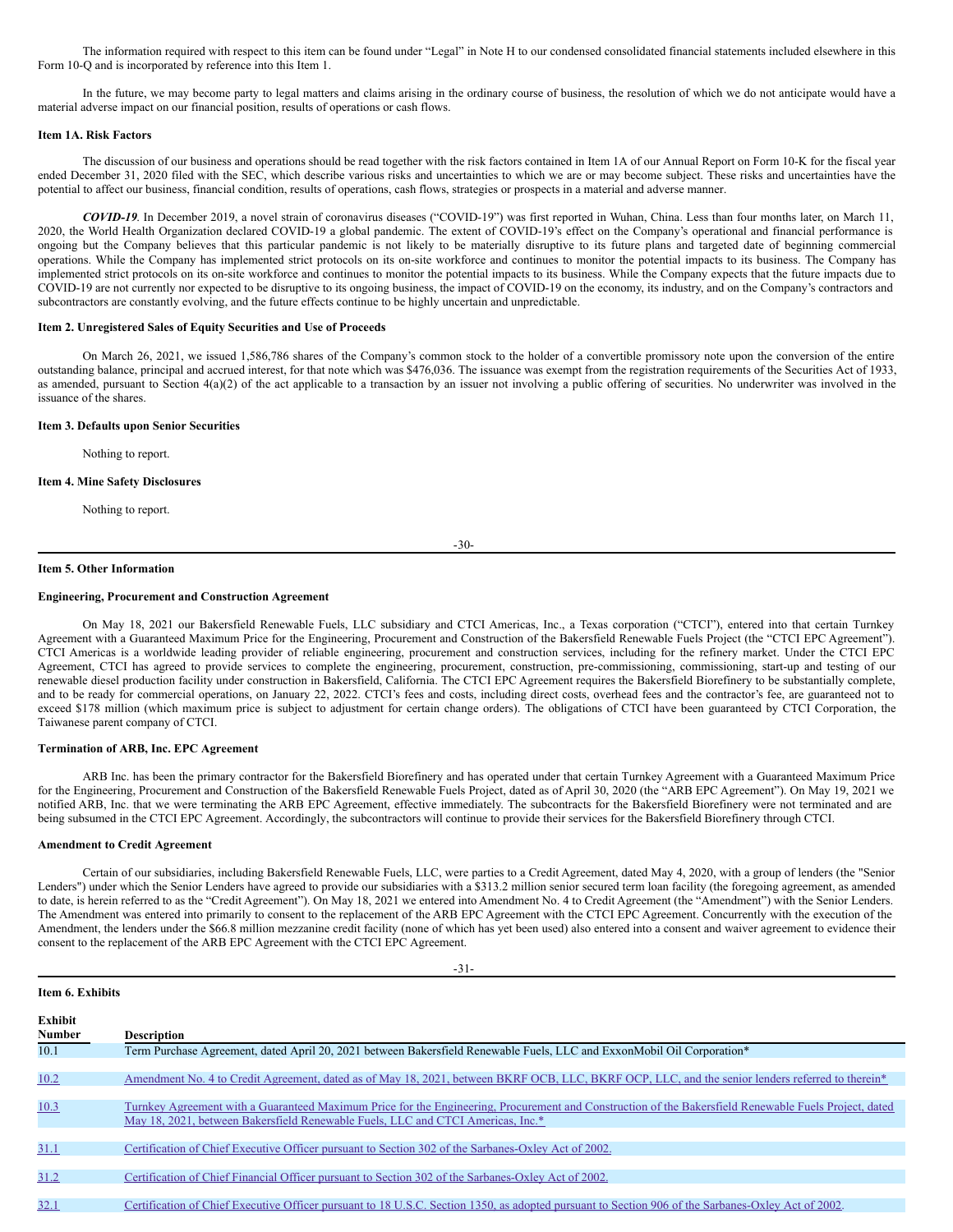| 32.2       | Certification of Chief Financial Officer pursuant to 18 U.S.C. Section 1350, as adopted pursuant to Section 906 of the Sarbanes-Oxley Act of 2002. |
|------------|----------------------------------------------------------------------------------------------------------------------------------------------------|
|            |                                                                                                                                                    |
| 101.INS    | <b>XBRL</b> Instance Document.                                                                                                                     |
|            |                                                                                                                                                    |
| 101.SCH    | XBRL Taxonomy Schema.                                                                                                                              |
|            |                                                                                                                                                    |
| 101.CAL    | XBRL Taxonomy Extension Calculation Linkbase.                                                                                                      |
|            |                                                                                                                                                    |
| 101.DEF    | XBRL Taxonomy Extension Definition Linkbase.                                                                                                       |
|            |                                                                                                                                                    |
| $101$ .LAB | XBRL Taxonomy Extension Label Linkbase.                                                                                                            |
|            |                                                                                                                                                    |
| 101.PRE    | XBRL Taxonomy Extension Presentation Linkbase.                                                                                                     |
|            |                                                                                                                                                    |

\* Certain confidential portions of this Exhibit were omitted by means of marking such portions with an asterisk because the identified confidential portions are (i) not material and (ii) would be competitively harmful if publicly disclosed.

# -32- **SIGNATURES** In accordance with the requirements of the Securities Exchange Act of 1934, the registrant has duly caused this report to be signed on its behalf by the undersigned thereunto duly authorized. GLOBAL CLEAN ENERGY HOLDINGS, INC. Date: May 20, 2021 By: /s/ Richard Palmer Richard Palmer President and Chief Executive Officer Date: May 20, 2021 By: /s/ Ralph Goehring Ralph Goehring Chief Financial Officer -33-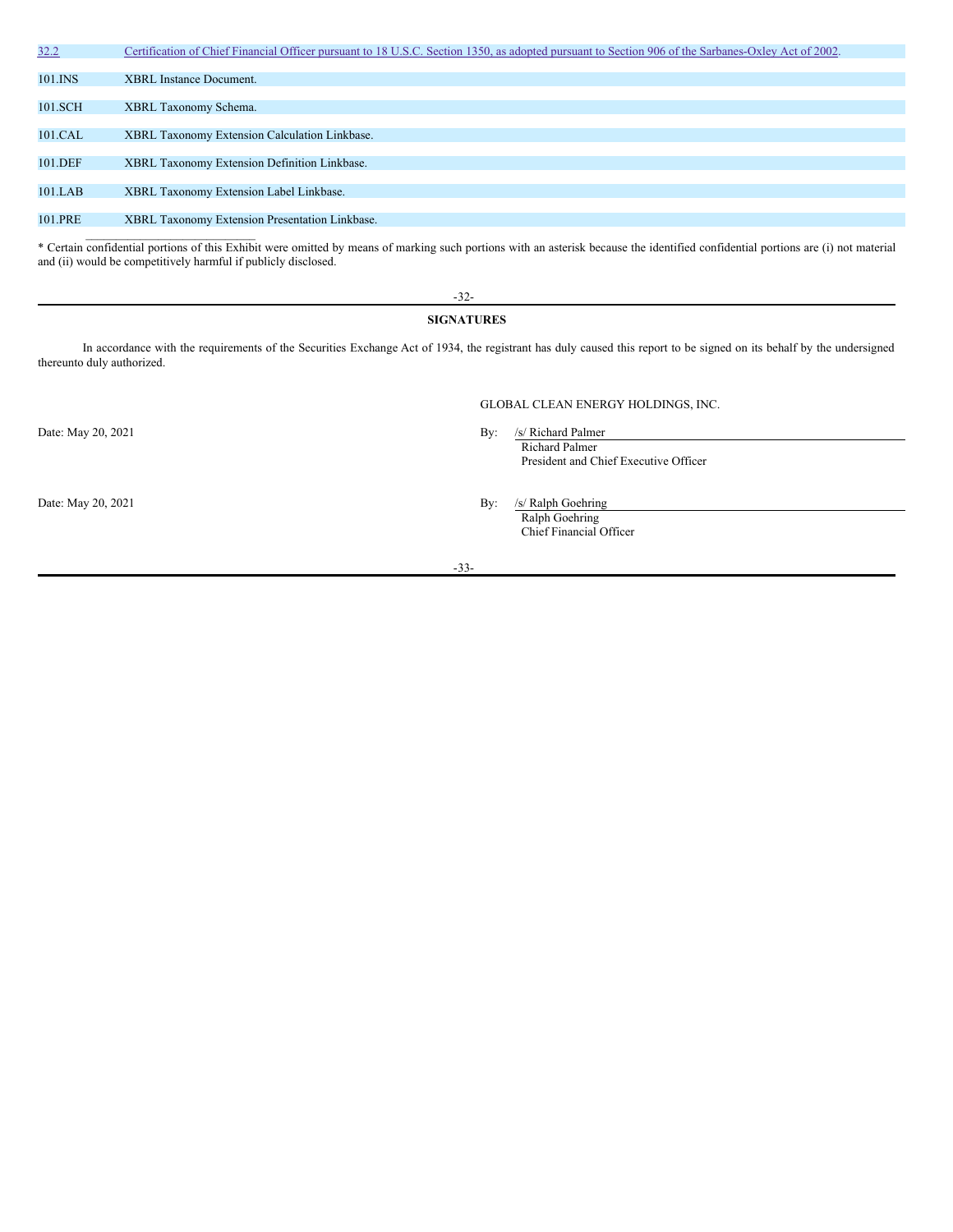# **CERTAIN CONFIDENTIAL INFORMATION IN THIS EXHIBIT HAS BEEN OMITTED AND REPLACED WITH "[…\*\*\*…]" BECAUSE IT IS BOTH NOT MATERIAL AND IS THE TYPE THAT THE REGISTRANT TREATS AS PRIVATE OR CONFIDENTIAL.**

# **TERM PURCHASE AGREEMENT**

This **Term Purchase Agreement** ("**Agreement**"), dated April 20, 2021 ("**Effective Date**"), is made by and between Bakersfield Renewable Fuels, LLC, a Delaware limited liability company ("**BKRF**" or "**GCE**"), and ExxonMobil Oil Corporation, a New York corporation (" **ExxonMobil**"). GCE and ExxonMobil are each individually referred to herein as a "Party", and collectively as the "Parties".

**WHEREAS**, GCE intends to produce renewable diesel fuel at its refinery in Bakersfield, California;

**WHEREAS**, ExxonMobil desires to purchase and GCE desires to sell certain quantities of renewable diesel fuel, on the terms and conditions contained herein;

**NOW, THEREFORE**, in consideration of the aforesaid premises and the mutual covenants contained herein, the Parties hereby agree:

# **DEFINITIONS**

Unless the context indicates otherwise, as used in this Agreement, the following terms have the meanings indicated below:

"**Additional Renewal Term**" shall have the meaning given to that term in Section 2.1(c).

"**Adjusted GCE Margin Share**" shall have the meaning given to that term in Schedule 4.2.

"**Affiliate**" means, with respect to a person, any other person which controls, either directly or indirectly, such person or which is controlled directly or indirectly by such person or is directly or indirectly controlled by a person which directly or indirectly controls such person. "**Control**" for purposes of the immediately preceding sentence means the power to direct or cause the direction of the management and policies of the company, partnership or legal entity, whether through the ownership directly or indirectly of more than fifty percent (50%) of the voting securities, by contract or otherwise.

"**Agreement**" shall have the meaning given to that term in the preamble to this Agreement.

"**API**" means the American Petroleum Institute.

"**API 1640**" shall have the meaning given to that term in Section 9.4.

"**Applicable Law**" means all statutes, ordinances, rules, regulations, orders, and directives of federal, state, or local authority, including those applicable to environmental pollution, and all presidential proclamations which apply to either Party or the Project.

"**Bakersfield Terminaling Agreement**" means the agreement for services related to storage and handling of Products at the Project site, which the Parties intend to enter simultaneously with this Agreement.

"**Barrel**" means a volume equal to forty-two (42) Gallons.

"**BKRF**" shall have the meaning given to that term in the preamble to this Agreement.

"**Business Day**" means a day (except Saturdays and Sundays and public holidays) when deposit-taking banks are open in New York, New York, for the business of over-the-counter deposit-taking.

"**CARB**" means the California Air Resources Board.

"**Commercial Operations Date**" means the date that the Project has completed required testing and commissioning under the engineering, procurement and construction agreements for the Project and can start producing Renewable Diesel for sale.

"**Committed Volume**" shall have the meaning given to that term in Section 2.2(a) of the Offtake Agreement.

"**Decision**" shall have the meaning given to that term in Section 12.2(f).

"**Delivery Point**" means: (a) for transport by truck, the point at which the Products in question passes the vehicle's flange connection on loading into the vehicle; (b) for transport by rail, the point at which the Products in question passes the rail tank wagon's flange connection on loading into the rail tank wagon; (c) for transfers into the ExxonMobil Delivery Tanks, at the inlet flange of the applicable tank; and (d) for transport by pipeline, the point mutually agreed by the Parties in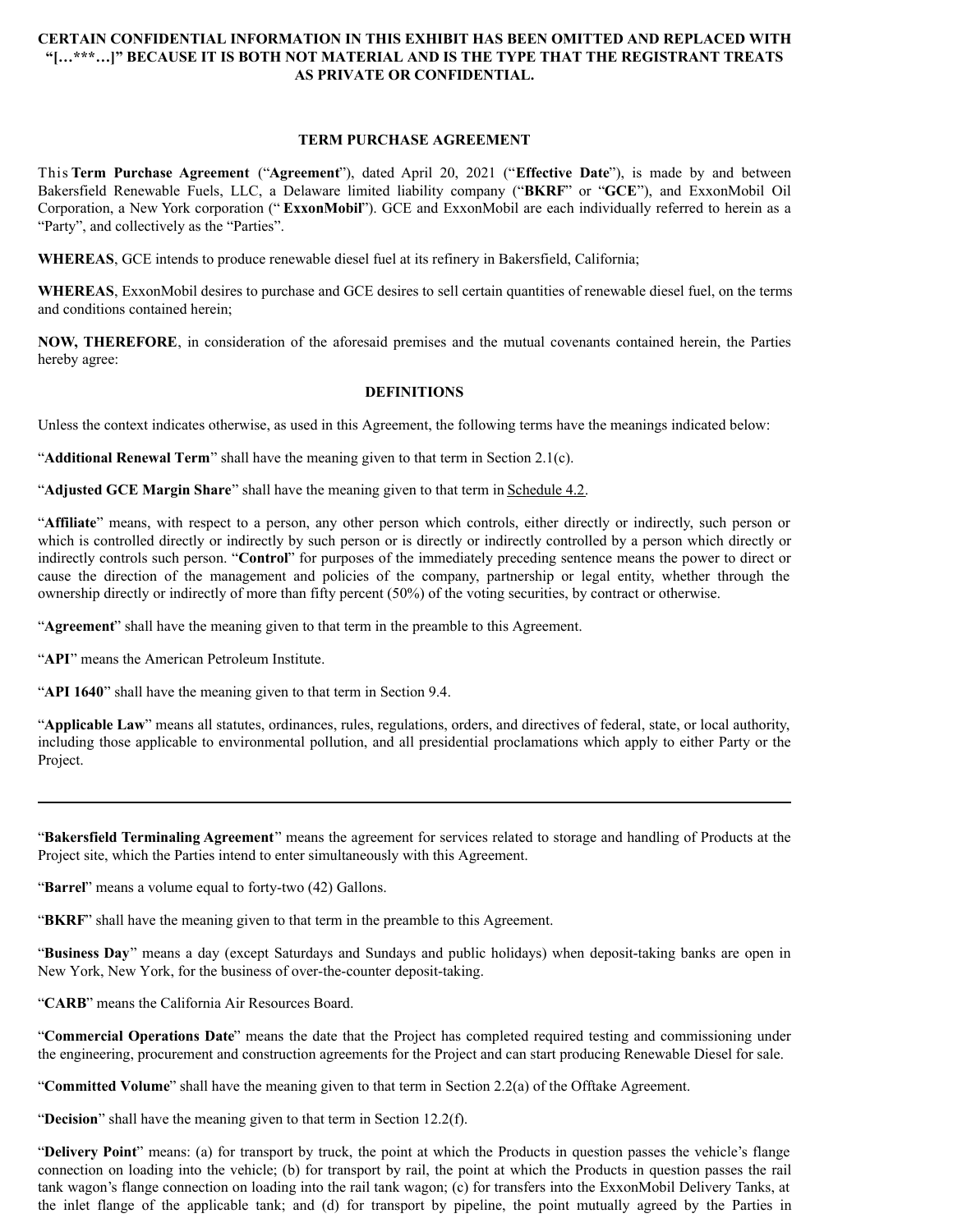accordance with Section 3.2.

"**Delivery Week**" means one calendar week, beginning Monday 12:00 AM local time through Sunday 11:59 PM local time.

"**Effective Date**" shall have the meaning given to that term in the preamble to this Agreement.

"**EMTS**" shall have the meaning given to that term in Section 5.3.

"**EPA**" means the U.S. Environmental Protection Agency.

"**Expert**" shall have the meaning given to that term in Section 12.2(b).

"**ExxonMobil Delivery Tank**" means a storage tank at the Project into which Products are delivered to ExxonMobil pursuant to in-tank sales made under Section 3.2.

"**FBTC**" means the Federal Blenders Tax Credit, which applies to blenders of Biodiesel (including Renewable Diesel) mixtures as set forth in Internal Revenue Code Sections 6426(a) and (c), and persons that sell or use alternative fuel as a fuel in a motor vehicle or motorboat and in aviation, as set forth in Internal Revenue Code Sections 6426(a) and (d).

2

"**FCA**" means Free Carrier, as defined in the Incoterms published by the International Chamber of Commerce.

[…\*\*\*…]

"**Force Majeure**" shall have the meaning given to that term in Section 11.1.

"**FPTC**" means Federal Producer Tax Credit, which applies to producers of Biodiesel (including Renewable Diesel).

"**Gallon(s)**" means a unit of volume equivalent to 231 cubic inches measured at 60 degrees Fahrenheit.

"**GCE**" shall have the meaning given to that term in the preamble to this Agreement.

"**GCE Margin Share**" shall have the meaning given to that term in Schedule 4.2.

"**GCE Renewable Diesel Price**" means the price per Gallon of Renewable Diesel as per the formula set forth in Schedule 4.1.

"**Governmental Authority**" means, in respect of any country, any national, regional, state, or local government, any subdivision, agency, commission or authority thereof (including any quasi-governmental agency) having jurisdiction over a Party, the Project or Renewable Diesel to be delivered pursuant to this Agreement and acting within its legal authority.

"**Governmental Authorization**" means all permits, authorizations, variances, approvals, registrations, certificates of legal status, certificates of occupancy, orders or other approvals or licenses (and in any case, any amendments or supplements thereto) granted or issued by any Governmental Authority having or asserting jurisdiction over matters covered in this Agreement or with respect to a Party.

"**Initial Term**" shall have the meaning given to that term in Section 2.1(a).

"**Information**" shall have the meaning given to that term in Section 14.4.

"**Intellectual Property Right**" shall have the meaning given to that term in Section 9.3.

"**Invalid RIN**" shall have the meaning given to that term in Section 5.5.

"**IRS**" means the United States Internal Revenue Service.

"**LCFS**" means the Low Carbon Fuel Standard.

"**Lenders**" shall have the meaning given to that term in the Offtake Agreement.

"Margin" shall have the meaning given to that term in Section 4.2(b).

"**Margin Notice**" shall have the meaning given to that term in Section 4.2(b).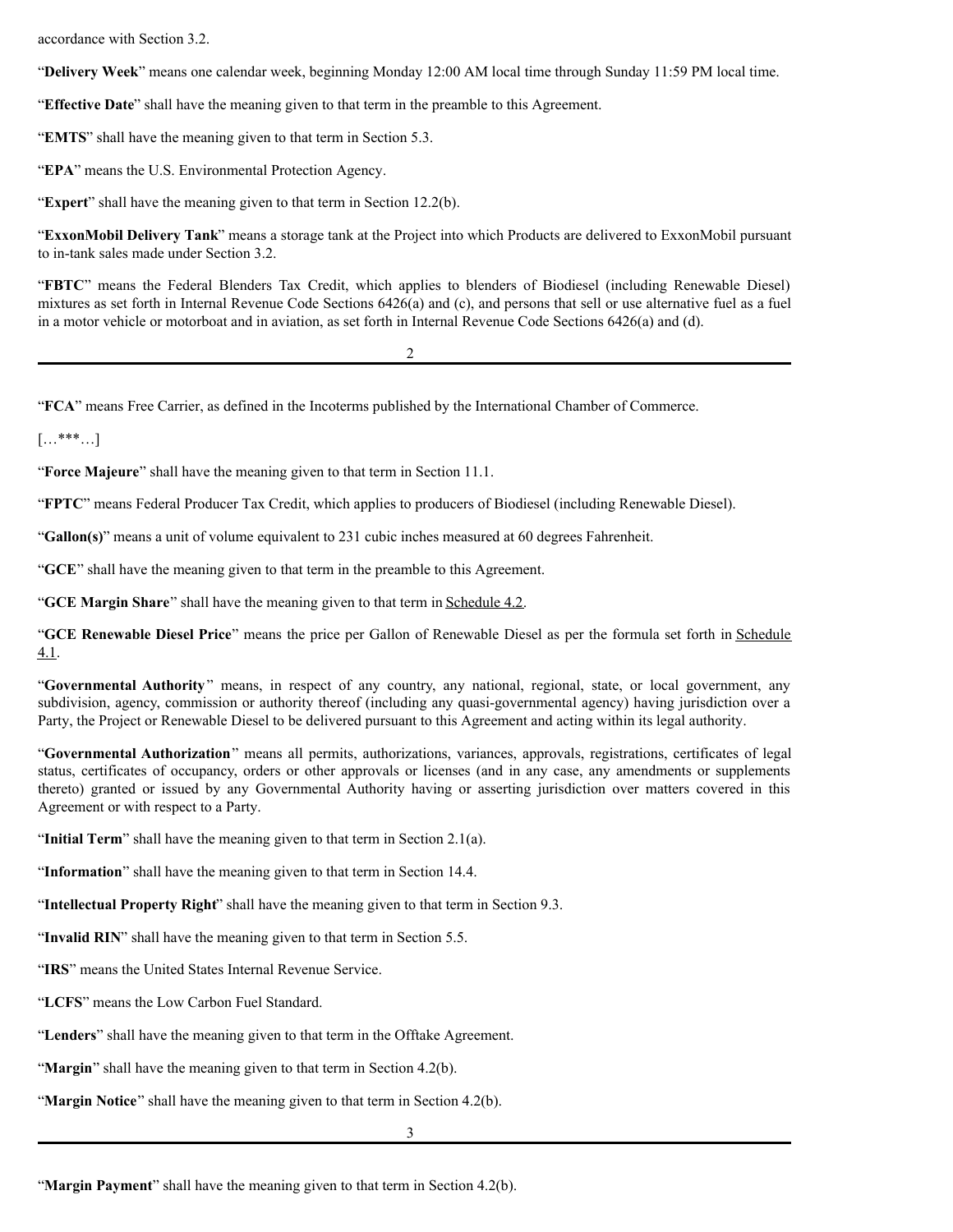"**Monthly Delivery Schedule**" shall have the meaning given to that term in Section 3.1(b).

"**Monthly Limit Notice**" shall have the meaning given to that term in Section 3.1(a).

"**Monthly Operating Volume**" shall have the meaning given to that term in Section 3.1(a).

"**Monthly Payment Amount**" shall have the meaning given to that term in Section 4.2(d).

"**Monthly Scheduled Volume**" shall have the meaning given to that term in Section 3.1(a).

"**Offtake Agreement**" means the Product Offtake Agreement between GCE (as successor by assignment to GCE Holdings Acquisitions, LLC) and ExxonMobil dated April 10, 2019, as amended by that certain Amendment and Waiver Letter Agreement dated March 31, 2020, and as may be further amended by the Parties.

"**OPIS**" means Oil Price Information Service as published by UGC Holdings LP or its successors.

"**Product**" or "**Products**" means Renewable Diesel and/or SAF (if agreed by the Parties pursuant to Section 1.1).

[…\*\*\*…]

"**Project**" means the renewable diesel facility located in Bakersfield, California that GCE intends to convert, own and operate to process approximately 15,000 Barrels per day of renewable feedstock into renewable diesel utilizing Haldor Topsøe HydroFlex technology. At design capacity, the Project is expected to produce approximately two hundred ten (210) million Gallons per Year of Renewable Diesel as well as other co-products.

"**Proposal**" shall have the meaning given to that term in Section 12.2(c).

"**Price Reopener Dispute"** shall have the meaning given to that term in Section 4.3(c).

"**Renewable Diesel**" means product that meets the Specifications in Schedule 1.1.

"**Renewal Term**" shall have the meaning given to that term in Section 2.1(b).

"**Representatives**" shall have the meaning given to that term in Section 14.5(i).

"**Resale Price**" shall have the meaning given to that term in Section 4.2(b).

"**RFS2**" means the Renewable Fuel Standard issued in accordance with the Energy Policy Act of 2005 and modified by the Energy Independence and Security Act of 2007.

"**RFS2 Regulations**" means rules and regulations issued by any Governmental Authority having or asserting jurisdiction over matters related to RSF2.

"**RINs**" shall have the meaning given to that term in Section 5.1.

4

"**Rules**" shall have the meaning given to that term in Section 12.1.

"**SAF**" means sustainable aviation fuel.

"**Specification(s)**" means the specifications for the Products, as set forth in Schedule 1.1.

"**Start Date**" shall have the meaning given to that term in Section 2.1(a).

"**Table 4.2**" shall have the meaning given to that term in Section 4.2(d).

"**Taxes, Fees, and/or Other Similar Levies"** means all taxes, fees, levies or charges imposed by any Governmental Authority, including federal manufacturers excise taxes, environmental taxes, state and local motor fuel excise taxes, state and local sales and use taxes, gross receipts or franchise taxes, business and occupation taxes, state and local inspection fees, and federal, state and local oil spill taxes or fees.

"**Term**" means collectively, the Initial Term and any subsequent Renewal Term or Additional Renewal Term.

"**Transfer Date**" shall have the meaning given to that term in Section 5.3.

"**Turnaround**" means a planned maintenance event that results in an interruption of normal production for a particular refinery unit or group of units at the Project for a limited period of time.

"**Year**" shall mean each twelve (12) month period commencing when the Initial Term commences.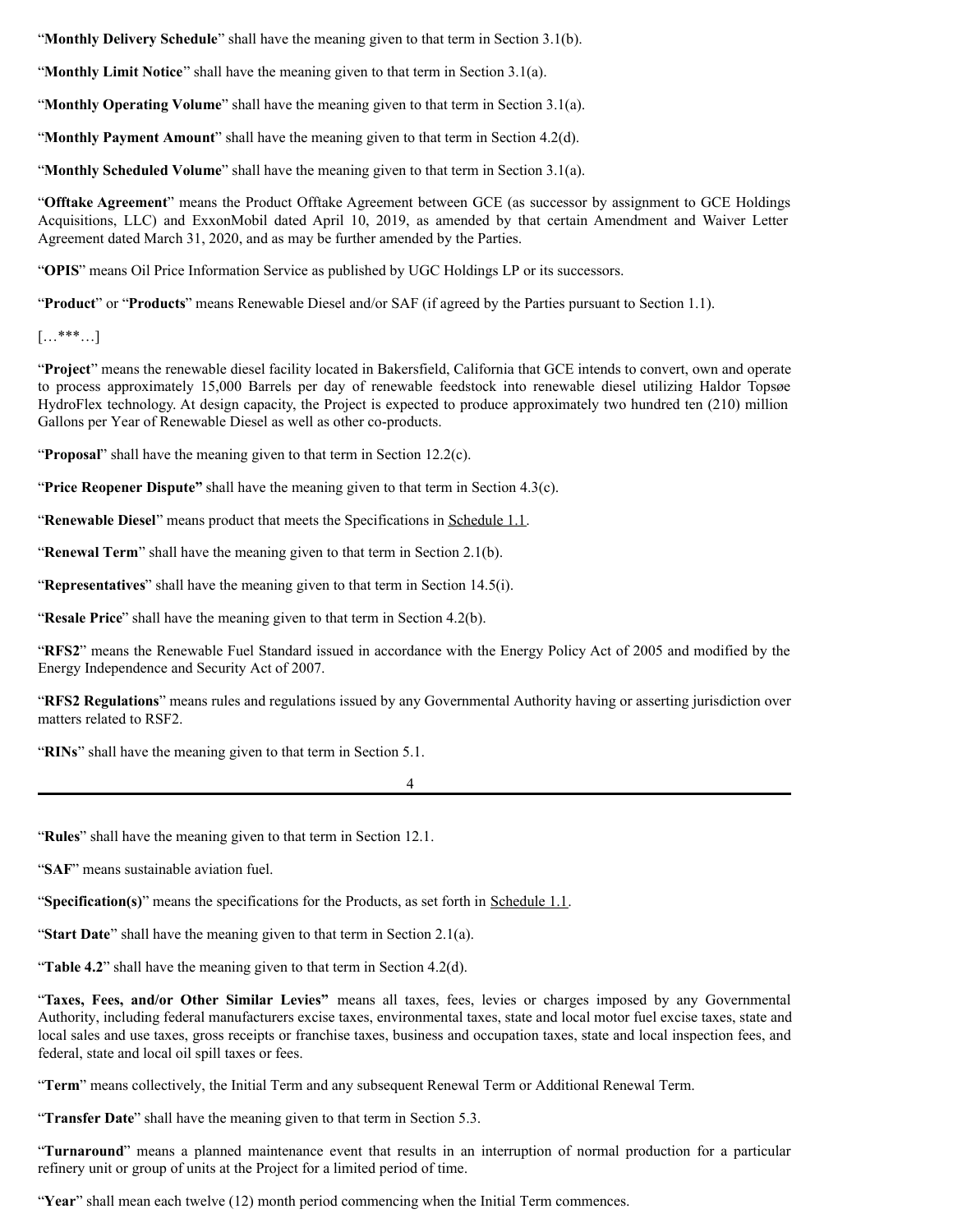Terms not otherwise defined in this section shall have the meanings ascribed to such terms elsewhere in this Agreement.

# **ARTICLE I AGREEMENT TO PURCHASE**

# **1.1 Purchase of Products.**

- (a) During the Term of this Agreement, ExxonMobil shall have the right to purchase and receive Products from GCE, and GCE agrees to sell and deliver Products to ExxonMobil, in each case, in accordance with the terms and conditions of this Agreement and at the prices set forth in Schedule 4.1 to this Agreement.
- (b) The Parties acknowledge that, initially, the Project will only be capable of producing and delivering Renewable Diesel, and that GCE may elect to modify the Project to be capable of producing and delivering SAF. Unless and until this Agreement is modified in writing by the mutual agreement of the Parties to address the production, delivery and sale of SAF in accordance with clause (c) below, "Products" shall not include SAF.
- (c) If GCE decides to make such modifications to the Project, whether in accordance with Section 3.4 of the Offtake Agreement or independent thereof, GCE and

5

ExxonMobil agree to negotiate in good faith for a period of one hundred and twenty (120) days regarding the potential for SAF to be added as a Product under this Agreement and related terms and conditions, including, without limitation, a mutually agreeable price formula for SAF, volumes of SAF, specifications for SAF and a margin sharing regime for SAF, and any other related changes to this Agreement. During this 120-day period, ExxonMobil shall use reasonable efforts to conduct and complete its "fit for use" evaluation of the specifications for the SAF proposed by GCE.

- (d) In the event the Parties are unable to reach agreement on the deal terms for such SAF sale within such 120-day period, then GCE may sell SAF from the Project to third parties; provided that, absent agreement in accordance with clause (c) above, GCE shall convert no more than 2,500 Barrels-per-day of the Project's capacity to the production of SAF; provided further that such limitation shall not apply to any volumes of SAF sold to ExxonMobil under the Offtake Agreement.
- **1.2 Volumes.** Subject to the terms of this Agreement, ExxonMobil shall have the exclusive right to purchase all of the Renewable Diesel and SAF (to the extent an agreement is reached in accordance with Section 1.1) produced at the Project that is not Committed Volume to ExxonMobil under the Offtake Agreement. For the avoidance of doubt, except for the Monthly Scheduled Volume determined pursuant to Section 3.1(a) which is subject to Section 1.4, GCE shall have no obligation hereunder to produce any minimum volumes of Renewable Diesel.
- **1.3 Suspension of Exclusivity.** If (a) GCE's on-site inventory of Renewable Diesel exceeds, at any time, […\*\*\*…] Barrels, (b) GCE gives ExxonMobil written notice of such event, and (c) ExxonMobil does not purchase and take delivery of Renewable Diesel from GCE such that GCE's on-site inventory is equal to or is less than […\*\*\*…] Barrels within five (5) days of such notice, then after such 5-day period GCE may sell to third parties an amount of Renewable Diesel from the Project equal to the sum of (x) […\*\*\*…] Barrels plus (y) the amount of Barrels, if any, by which ExxonMobil's purchases of Renewable Diesel under this Agreement and the Offtake Agreement during such 5-day period are less than the amount of Renewable Diesel produced and certified at the Project during such 5-day period. Any such sales by GCE must occur in the 14-day period after the expiration of the 5-day notice period described in the previous sentence; provided, however, that GCE's right to sell to third parties shall persist beyond such 14-day period to the extent that GCE's on-site inventory contines to exceed […\*\*\*…] Barrels and ExxonMobil remains unwilling to purchase such excess. Promptly following the first year of the Initial Term, the Parties shall meet to discuss the adequacy of Product storage capacity at the Project. If ExxonMobil desires additional Product storage capacity, then the Parties shall negotiate in good faith regarding appropriate adjustments needed to this Agreement or the Bakersfield Terminaling Agreement to bring online additional Product storage tanks at the Project.

**1.4 [**…\*\*\*…]

6

**1.5 Local Sales.** Recognizing the value of developing strong local relationships, ExxonMobil agrees consider in good faith any offers to purchase Renewable Diesel made by feedstock suppliers to GCE in and near Bakersfield, California.

# **ARTICLE II TERM AND TERMINATION**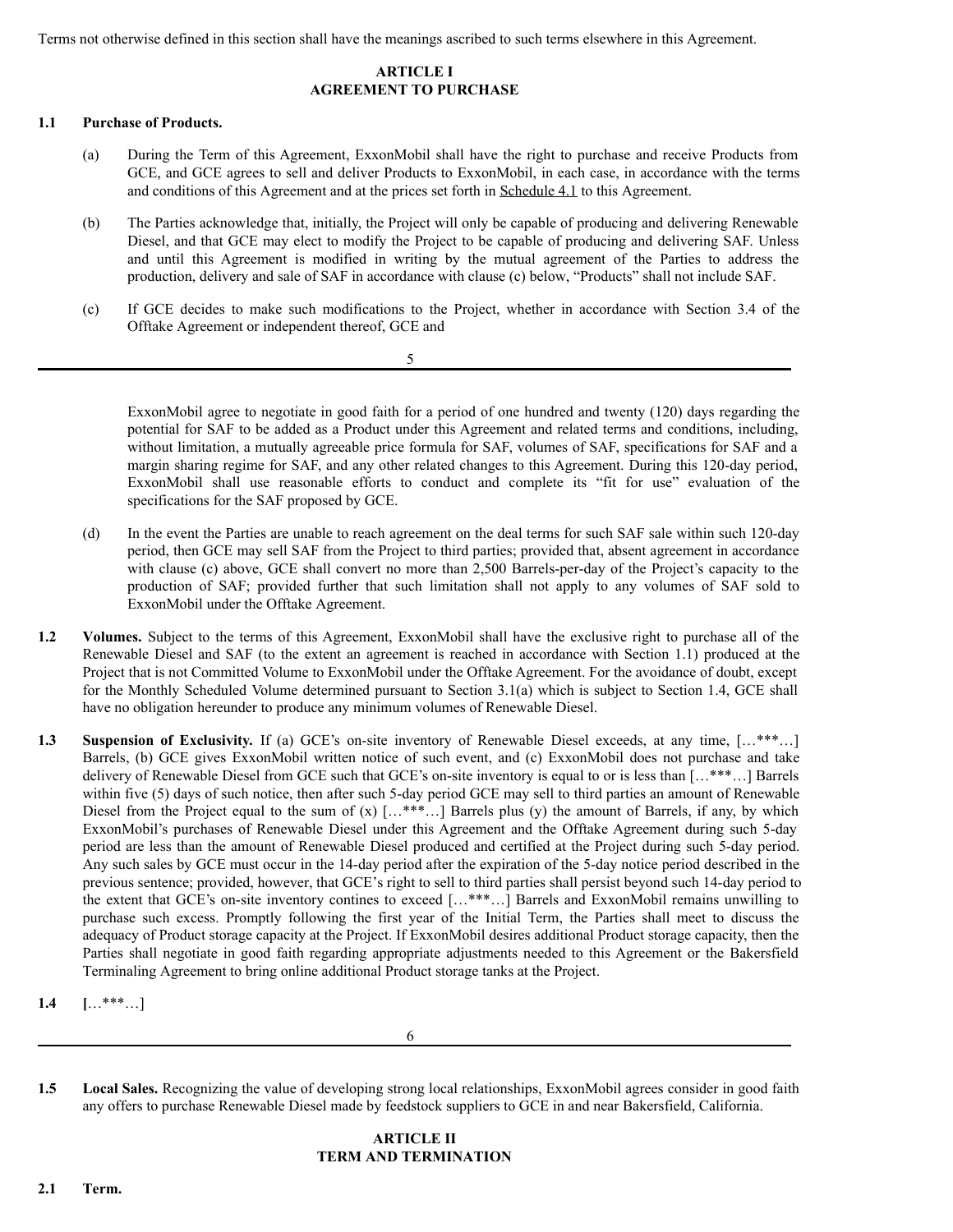- (a) The initial delivery term of the Agreement ("**Initial Term**") shall be sixty (60) months, commencing upon the date that the Project commences operations (the "**Start Date**"), as notified by GCE to ExxonMobil in accordance with Section 2.5 of the Offtake Agreement.
- (b) ExxonMobil shall have a one-time option to extend the Term for an additional five (5) Year period (a " **Renewal Term**") which must be exercised, if at all, by delivery of written notice to GCE at least twelve (12) months prior to expiry of the Initial Term; provided that, in order to extend the Initial Term for the Renewal Term, ExxonMobil must concurrently exercise its corresponding extension option under Section 2.3(b) of the Offtake Agreement and not be in breach thereof. If ExxonMobil fails to properly deliver timely notice of its exercise of this option for a Renewal Term, the Term of this Agreement will expire at the end of the Initial Term.
- (c) If ExxonMobil exercises its Renewal Term option, ExxonMobil will have an additional right to require the Parties to enter into good faith negotiations on a pricing structure for a further five (5) year period beyond the end of the Renewal Term (an "**Additional Renewal Term**"). ExxonMobil must exercise its option to enter into good faith negotiations relating to an Additional Renewal Term (if at all) not later than twelve (12) months prior to expiry of the Renewal Term; provided that, in order to exercise such option, ExxonMobil must concurrently exercise its corresponding extension option under Section 2.3(c) of the Offtake Agreement and not be in breach thereof. If the Parties are unable to reach agreement on terms for the Additional Renewable Terms, or the terms of the corresponding extension option under Section 2.3(c) of the Offtake Agreement, in either case, at least nine (9) months prior to expiry of the Renewal Term, the term of this Agreement will end upon the expiry of the Renewal Term.
- (d) Notwithstanding anything contained herein to the contrary, GCE shall have the right to terminate this Agreement if (i) ExxonMobil fails to purchase and receive at least  $[...***...]$  percent  $([...***...]$ %) of the Monthly Operating Volumes (as may be modified by a Monthly Limit Notice) measured on a rolling threemonth average basis during the Term, (ii) GCE has provided written notice of such event to ExxonMobil and (iii) following receipt of such notice, ExxonMobil has failed to increase its purchases so that ExxonMobil purchases and receives at least […\*\*\*…] percent ([…\*\*\*…]%) of the Monthly Operating Volumes (as may be modified by a Monthly Limit Notice) in each consecutive month after such notice

7

until the weighted average of ExxonMobil's monthly purchases (starting with the first month of the three-month period in which the ExxonMobil first breached the obligation described in clause (i) above) equals at least [… \*\*\*…] percent ([…\*\*\*…]%) of the Monthly Operating Volumes (as may be modified by a Monthly Limit Notice) over that same period.

- **2.2 Default.** In addition to the provisions of Section 11.1, this Agreement may be terminated by a non-defaulting Party, upon notice to the defaulting Party, if one or more of the following events have occurred and remain uncured within the specified time period:
	- (a) (i) the other Party defaults, in any material respect, in the performance or observance of any material term, covenant or agreement contained in this Agreement (other than a default relating to any payment obligation or any default for which a sole and exclusive remedy is provided in this Agreement), (ii) such default has a material adverse impact on the (A) defaulting Party's performance of its obligations to purchase or sell Renewable Diesel hereunder or (B) non-defaulting Party, and (iii) and such default is not cured within thirty (30) days following receipt by the defaulting Party of written notice of such default from the non-defaulting Party or, if the defaulting Party has commenced a cure and is diligently pursuing cure to completion, such period of time as reasonably needed by the defaulting Party to complete such cure;
	- (b) the other Party fails to pay any amount owed hereunder on the due date for such payment, except for any amounts being disputed in good faith, and such amount (and any interest accrued thereon) remains unpaid for ten (10) days following receipt by such Party of written notice from the non-defaulting Party of such failure to pay;
	- (c) the other Party commences any case, proceeding or any other action: (1) under any existing or future law of any jurisdiction relating to bankruptcy, insolvency, reorganization or relief of debtors, seeking to have an order for relief entered with respect to it, or seeking to adjudicate it a bankrupt or insolvent, or seeking reorganization, arrangement, adjustment, winding-up, liquidation, dissolution, composition or other relief with respect to it or its debt; or (2) seeking appointment of a receiver, trustee, custodian or other similar official for it or for all or any substantial part of its assets or the other Party shall make a general assignment for the benefit of its creditors;
	- (d) there is commenced against the other Party any case, proceeding or other action of a nature referred to in clause (c) above that has not been dismissed within sixty (60) days;
	- (e) there is commenced against the other Party any case, proceeding or other action seeking issuance of a warrant of attachment, execution or similar process against all or any substantial part of its assets;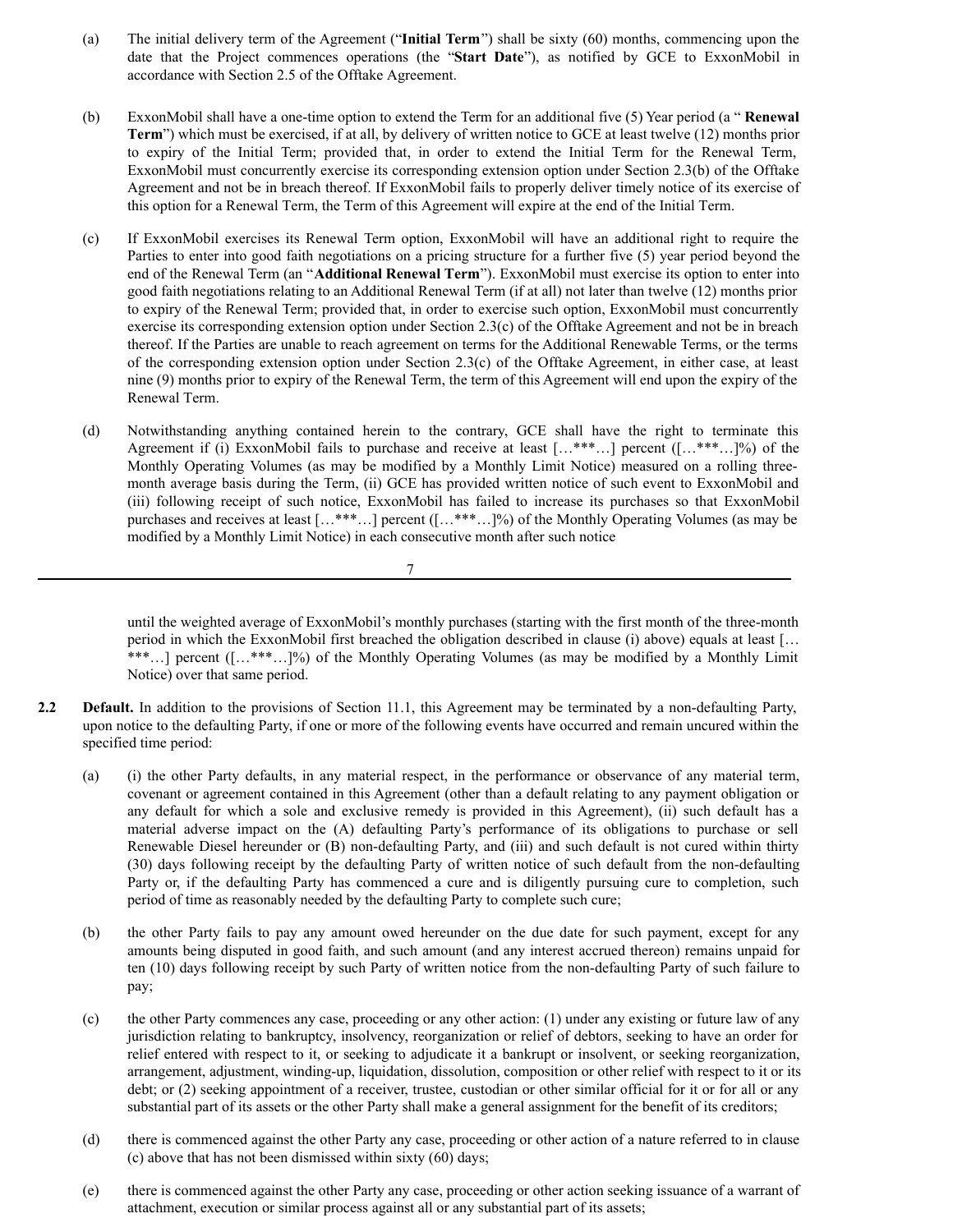8

approval of, or acquiescence in, any of the acts set forth in clause (c) (d), or (e) above; or

(g) the other Party is in default under the Offtake Agreement pursuant to Section 2.7 thereof.

# **ARTICLE III PROGRAMMING OF DELIVERIES**

# **3.1 Quarterly Forecasts.**

- (a) On a quarterly basis at least forty-five (45) days prior to the first day of each given calendar quarter during the Term, GCE shall provide written notice to ExxonMobil setting forth the volume of Product for each of the three months of delivery during such calendar quarter that GCE estimates that it will make available for sale and delivery to ExxonMobil hereunder (the volume for each month of delivery, the "**Monthly Operating Volume**"). Within ten (10) Business Days of receipt of such notice, ExxonMobil shall provide written notice to GCE nominating the volume of Product for each of the three months of delivery, in each case, not to exceed the Monthly Operating Volume, that ExxonMobil estimates that it will purchase and receive hereunder (the volume for the month of delivery set forth in such nomination, as may be revised in accordance with the last sentence of this clause (a), is referred to herein as the "**Monthly Scheduled Volume**"). GCE may revise, upwardly or downwardly, the Monthly Operating Volume for any month of delivery by delivering written notice of such revision (a "**Monthly Limit Notice**") no later than the twelfth (12<sup>th</sup>) day of the month preceding the month of delivery. ExxonMobil shall revise the Monthly Scheduled Volume by providing written notice of such revision within three (3) days of delivery of a Monthly Limit Notice; provided, that, in the event ExxonMobil fails to deliver a notice to revise the Monthly Operating Volume by such date, the Monthly Scheduled Volume shall remain unchanged from ExxonMobil's initial notice; provided further, that the Monthly Scheduled Volume shall in no event exceed the quantity of Products available for sale set forth in a Monthly Limit Notice.
- (b) On or prior to the fifteenth  $(15^{th})$  day of each month during the Term, GCE shall provide to ExxonMobil a ratable delivery schedule for the Monthly Scheduled Volume for the upcoming month (the "**Monthly Delivery Schedule**"), which sets out the estimated volumes of Products to be produced at the Project and the amount of Products to be made available for delivery hereunder on each day of such month. GCE agrees to use commercially reasonable efforts to modify any Monthly Delivery Schedule to the extent reasonably requested by ExxonMobil. Moreover, GCE shall have the right to modify, on a day-ahead basis, the Monthly Delivery Schedule as may be reasonably necessary to accommodate any operational issues relating to the Project. Products shall be considered sold and transferred to ExxonMobil hereunder when delivery is made pursuant to Section 3.2 below.

9

- (c) GCE's remedies for ExxonMobil's failure to purchase and receive all of the Monthly Operating Volume (as may be modified by a Monthly Limit Notice) shall be limited to the following, if applicable: (a) the temporary suspension of exclusivity in accordance with Section 1.3 and (b) the right to terminate this Agreement in accordance with Section 2.1(d).
- **3.2 Deliveries.** At ExxonMobil's sole option, GCE shall deliver Products to ExxonMobil at the Project in Bakersfield, California either (i) FCA into an ExxonMobil Delivery Tank consistent with the commercial terms of the Bakersfield Terminaling Agreement, (ii) FCA over the rack into rail tank wagons, or (iii) FCA over the rack into trucks with title transferring in accordance with Section 10.1. Products may also be delivered by pipeline on terms and conditions mutually agreed by the Parties (in each Party's sole and absolute discretion), which terms and conditions shall identify the Delivery Point for pipeline deliveries. The Parties shall cooperate to establish a lifting and delivery scheduling process.  $[...$ \*\*\*...]
- **3.3 Operational Covenants.** GCE will operate all loading facilities at the Project 24 hours a day, 7 days a week, subject to scheduled and unscheduled outages and Force Majeure. Additionally, GCE agrees to comply with the terms of Schedule 3.3 regarding communication of loading rack issues.
	- (a) ExxonMobil shall be entirely responsible (at its sole risk, cost and expense) for loading and transporting the Renewable Diesel and SAF in trucks from the Delivery Point. ExxonMobil shall cause its transporters and contractors and their respective employees or its customers' transporters and contractors and their respective employees to comply with all Applicable Law and all generally applicable access; loading; scheduling; environmental, health and safety and insurance requirements put in place by GCE in connection with the operations of the Project.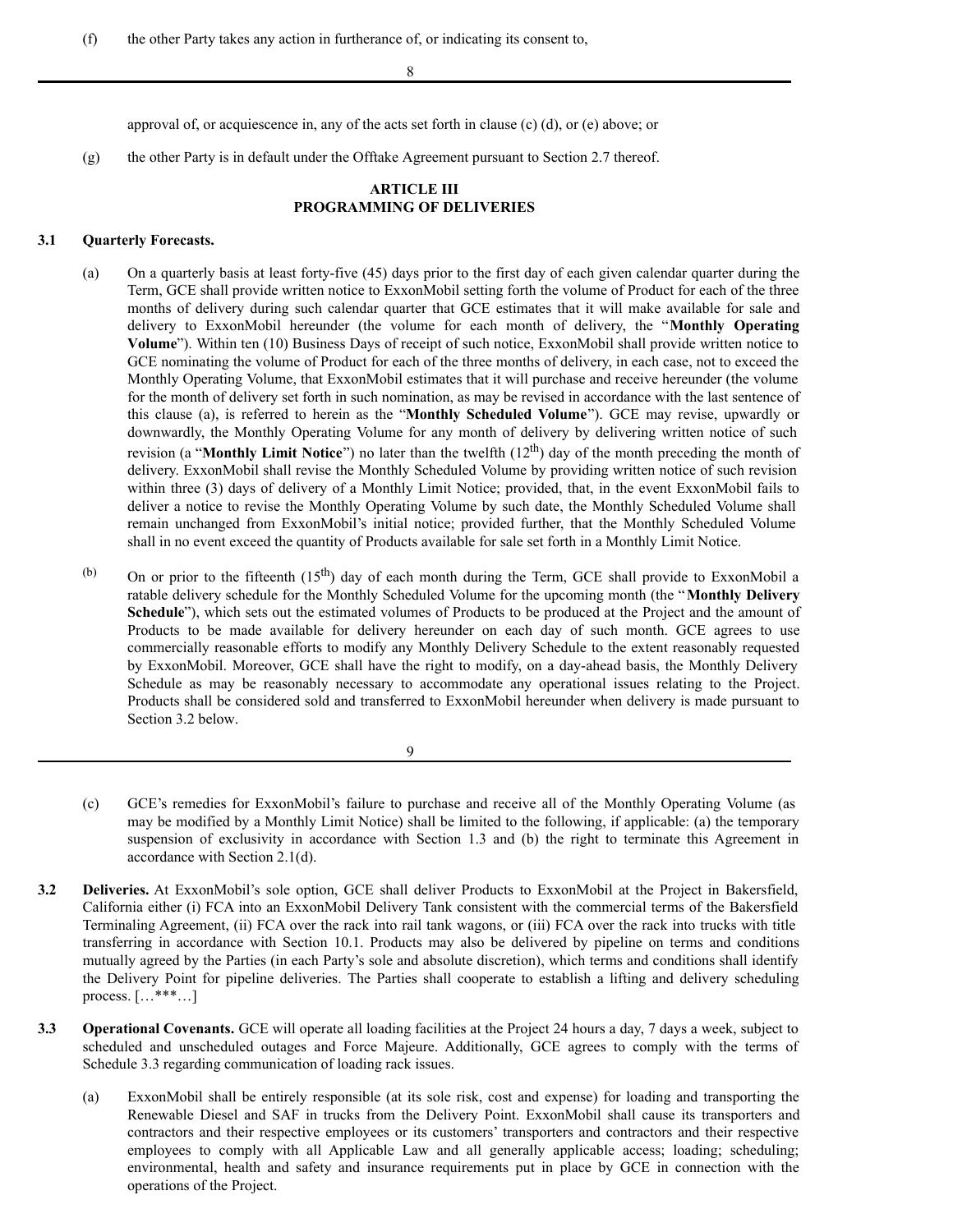- (b) GCE shall be entirely responsible (at its sole risk, cost and expense) for loading and transporting the Renewable Diesel and SAF into rail tank wagons from the Delivery Point.
- (c) ExxonMobil shall be responsible for delivery of rail tank wagons to the Project site in accordance with the Monthly Delivery Schedule. Once on site, GCE shall be responsible to move rail tank wagons as required within the Project site for product delivery.

# **ARTICLE IV PRICE**

**4.1 Price of Product**. ExxonMobil shall pay to GCE the GCE Renewable Diesel Price for each Gallon of Renewable Diesel delivered pursuant to Section 3.2.

# **4.2 Margin Payments**.

(a) GCE shall be entitled to receive payments from ExxonMobil, on a tiered basis in accordance withSchedule 4.2, based on the Margin realized by ExxonMobil's

10

downstream sales of Renewable Diesel purchased from GCE under this Agreement. ExxonMobil agrees to act in good faith […\*\*\*…].

- (b) For purposes of this Agreement, "**Margin**" is equal to:
	- $(i)$   $[...***...]$ ; *MINUS*
	- (ii) […\*\*\*…]; *MINUS*
	- (iii) […\*\*\*…]*.*

The Margin shall be calculated [...\*\*\*...] in accordance with Schedule 4.2, and ExxonMobil shall provide notice (the "**Margin Notice**") to GCE of the result of such calculation and the resulting payment owed pursuant to this Section 4.2 (each, a "**Margin Payment**") within ten (10) Business Days of making such calculation. For purposes of this Section, the Parties agree that, during the Initial Term, […\*\*\*…] and that any changes to such amount shall require mutual agreement.

- $(c)$   $[\dots$ \*\*\*...]
- (d)  $[\dots$ \*\*\*...]
- (e) In order for GCE to make economic decisions on the quantities of Product to be made available in the Monthly Operating Volumes in accordance with Section 3.1(a), the Parties agree to establish a quarterly process whereby they will meet and discuss, subject to the provisions of Article 14 and applicable confidentiality restrictions, domestic and international market fundamentals, including but not limited to prices and new markets for Renewable Diesel, expected during the following quarter and potential, future marketing opportunities for Renewable Diesel from the Project. ExxonMobil agrees to consider in good faith marketing opportunities in jurisdictions other than California for Renewable Diesel produced at the Project that are identified by GCE. EXXONMOBIL MAKES NO WARRANTIES OF ANY KIND WHATSOEVER, EITHER EXPRESS OR IMPLIED, WITH RESPECT TO, AND SHALL HAVE NO LIABILITY IN CONNECTION WITH, THE ACCURACY OR COMPLETENESS OF FORWARD-LOOKING INFORMATION (INCLUDING ANTICIPATED SALES PRICES) PROVIDED TO GCE HEREUNDER.
- (f) Both Parties agree alternative markets may exist to sell the Products outside of California, which may have colder climates and require different cold temperature properties. Based on the mutual agreement of both Parties (in each Party's respective sole discretion), Renewable Diesel may be produced with cold temperature properties for specific markets, based on the technology and capability of the Project, and Product prices may be adjusted on the mutual agreement of both Parties (in each Party's respective sole discretion), due to the lower yield from the Project.

# **4.3 Price Reopener**.

- $(a)$   $\left[ \dots \right]^{***} \dots$ ].
- (b)  $[\dots$ \*\*\*...].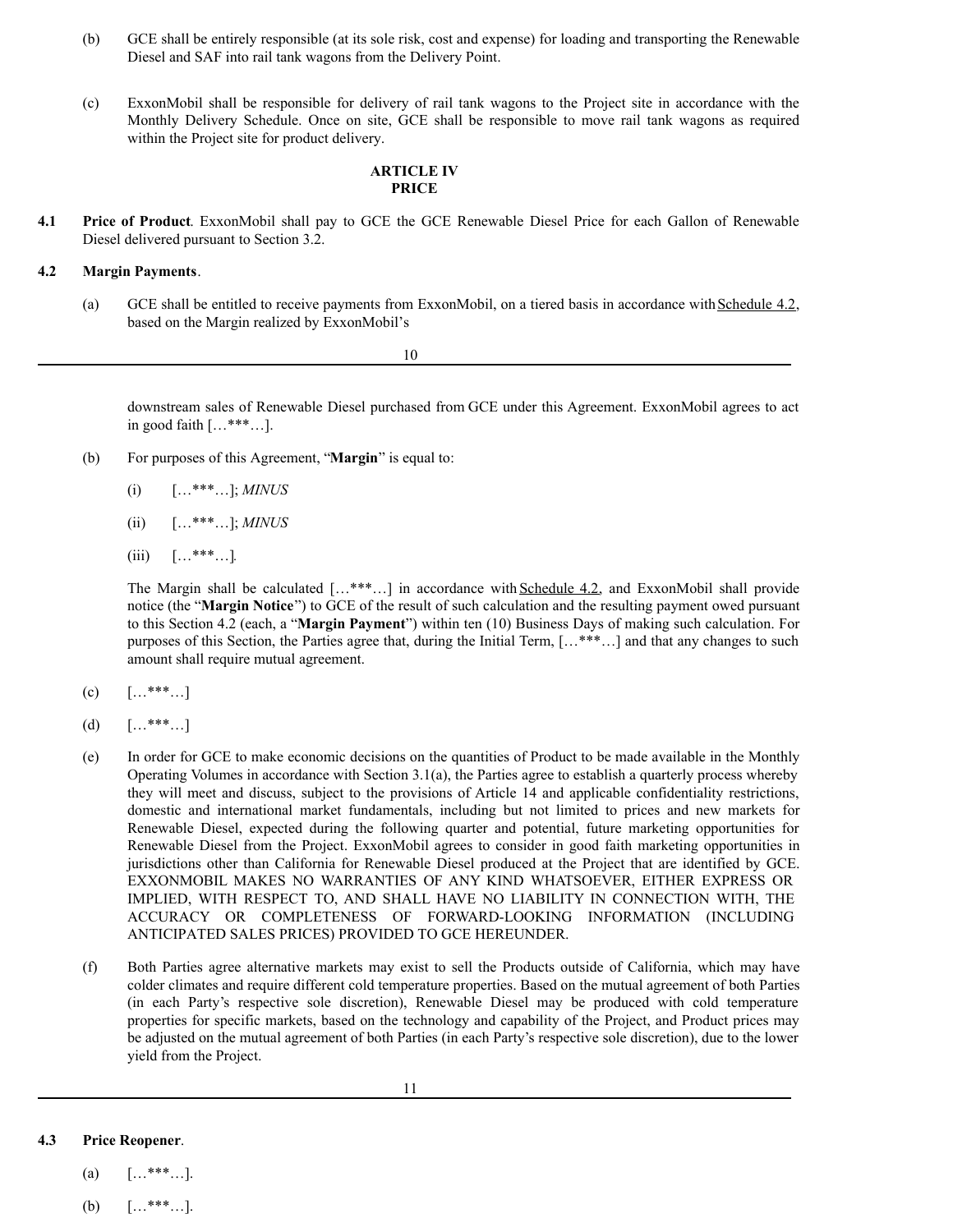$(c)$  [...\*\*\*...].

# **4.4 Price and Cost Audit**.

- (a) GCE has the right, at its own cost and expense, to have a third party auditor, who is reasonably acceptable to both Parties, audit ExxonMobil's invoices and records for the purpose of verifying […\*\*\*…]. This Section 4.4 shall survive termination of this Agreement for a period of three (3) years.
- (b) In addition to the foregoing, ExxonMobil agrees to communicate […\*\*\*…]

# **ARTICLE V RENEWABLE IDENTIFICATION NUMBERS**

- **5.1 RINS.** As of the Effective Date, the Parties anticipate that each Gallon of Renewable Diesel sold and purchased hereunder shall have one and seven-tenths (1.7) times the associated Renewable Identification Numbers ("**RINs**") in which the "RR" component of each RIN, as defined at 40 CFR Section 80.1425(f), has a value of 17, in accordance with calculation contemplated under 40 CFR Section 80.1425(f) and 40 CFR Section 80.1415(b)(4), and the "D" code of each RIN as defined at 40 CFR Section  $80.1425(g)(2)$  has a value of 4.
- **5.2 Representations and Warranties Regarding RINS.** With respect to the RINs transferred under this Agreement, GCE, without prejudice to ExxonMobil's remedies contained herein, warrants that upon delivery of the Renewable Diesel:
	- (i) RINs will be property generated by an EPA registered facility or are otherwise valid pursuant to RFS2 Regulations, and GCE will have the right to transfer such RINs pursuant to the applicable RFS2 Regulations;
	- (ii) GCE will have good and marketable title to the RINs, and such RINs will be free and clear of any GCE created claims, liens, charges, encumbrances, pledges, or security interests whatsoever;
	- (iii) The RINs will have been assigned to the volume of Renewable Diesel transferred under this Agreement and have not been previously transferred to another party; and
	- (iv) GCE will not have taken any action or made an omission that would prohibit or limit ExxonMobil's use of the RINs.

12

With respect to the RINs transferred under this Agreement, ExxonMobil covenants that it will use, transfer, or retire the RINs in compliance with the applicable RFS2 Regulations and all other Applicable Law.

GCE shall participate in an EPA-certified Quality Assurance Plan (QAP) under 40 C.F.R. §80.1469 and 80.1472 as a way to ensure all RINS generated at the Project are properly generated under the EPA regulations.

- **5.3 RIN Title and Risk Transfer.** GCE shall transfer title to ExxonMobil of the quantity of RINs properly allocable to the quantities of Renewable Diesel purchased under this Agreement through the EPA Moderated Transaction System ("**EMTS**") under 40 C.F.R. §80.1452 within five (5) Business Days after the date of delivery of the associated Renewable Diesel under this Agreement ("**Transfer Date**"). GCE shall enter a "sell" transaction into EMTS for the subject RINs on or before the Transfer Date, identifying the purchaser as ExxonMobil, assignment code, RIN D code, period of generation, quantity, volume of associated Renewable Diesel, and the mutually agreed per-Gallon price of associated Renewable Diesel transferred. ExxonMobil shall enter a corresponding "purchase" transaction into EMTS in accordance with the RFS2 Regulation. Title to and risk of loss of the RINs shall pass from GCE to ExxonMobil upon ExxonMobil's completion of the "purchase" transaction into EMTS.
- **5.4 RIN Product Transfer Documents.** GCE shall provide ExxonMobil a "Product Transfer Document" that fulfills all of the requirements set forth in 40 C.F.R. § 80.1453, and shall include, but not be limited to, the following information:
	- (i) The name and address of seller and buyer;
	- (ii) GCE's and buyer's EPA company registration number;
	- (iii) The volume of Renewable Diesel transferred;
	- (iv) The date of transfer;
	- (v) The quantity of RINs being transferred;
	- (vi) The RIN type(s) ("D" code) and Assignment Code(s) ("K" code);
	- (vii) The RIN generation year; and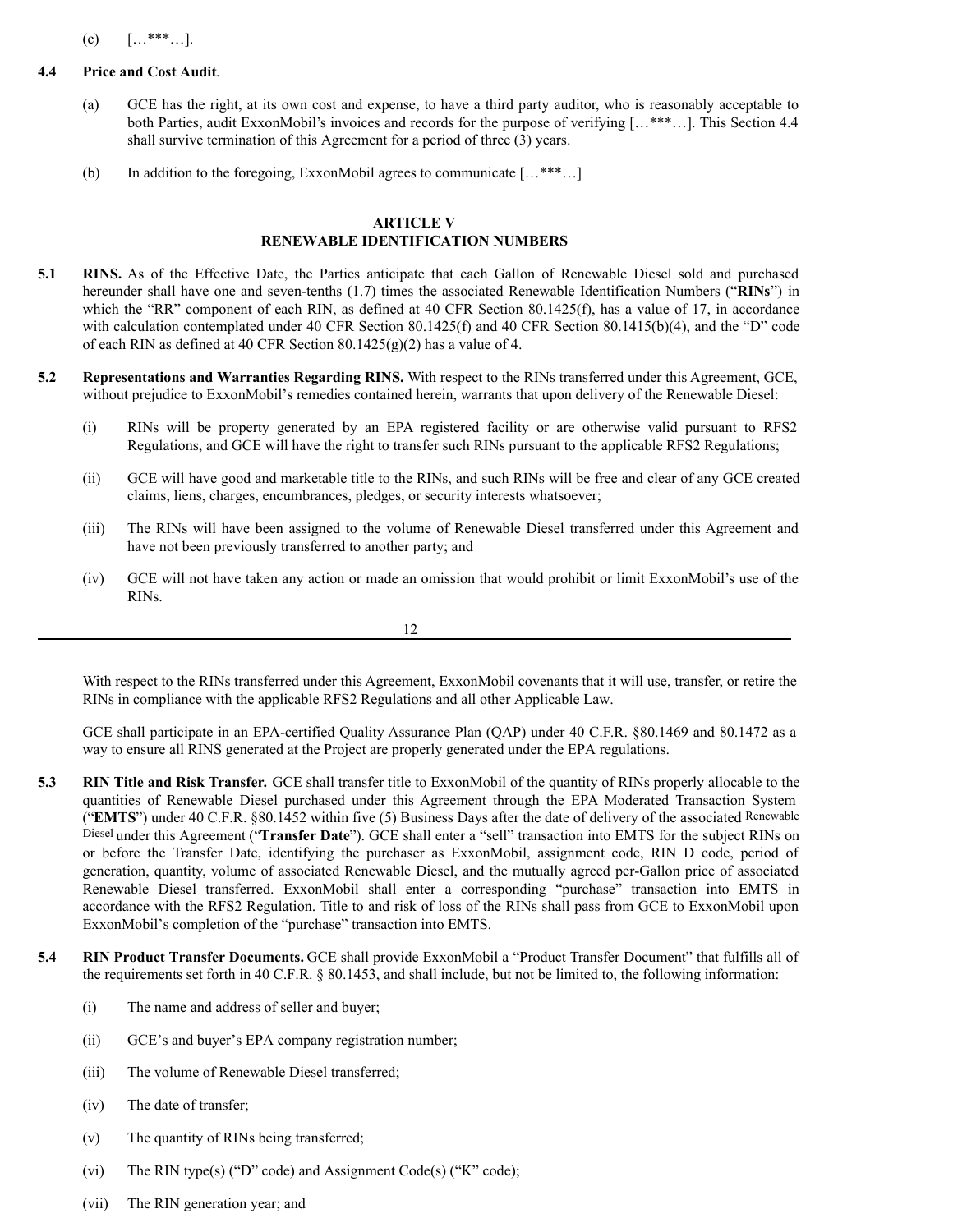- (viii) The EMTS field description of the reason for the transfer (e.g., standard trade).
- **5.5 Remedies for Invalid RINS.** A RIN shall be deemed invalid (a) if it meets the invalid RIN criteria described in 40 CFR Subpart M  $\S$  80.1431 - Treatment of invalid RINs or (b) if the EPA has provided notice to a party regulated under the regulations or otherwise has made its determination public that the RIN is invalid (in each case, an "**Invalid RIN**"). In the event that GCE transfers Invalid RINs, GCE shall, at GCE's sole expense, transfer to ExxonMobil qualified replacement RINs in an amount equal to the amount of Invalid RINs within thirty (30) days of the later of: (i) the discovery of the invalid RINs; or (ii)

13

ExxonMobil's demand for replacement. For the purpose of this Section, qualified replacement RINs may be either assigned or separated RINs but must be the same D code and must be the same year of generation, if available; otherwise, such replacement RINs shall be the next unexpired year of generation. In the event that GCE fails or refuses to transfer sufficient qualified replacement RINs, GCE shall, within ten (10) days of ExxonMobil's written request, reimburse ExxonMobil's actual costs and expenses incurred in connection with ExxonMobil obtaining qualified replacement RINs where the cost of such qualified replacement RINs purchased by ExxonMobil was no less favorable than that available to ExxonMobil through good faith negotiations in an arms-length transaction. GCE shall reimburse ExxonMobil for any penalties or fines imposed upon ExxonMobil by government authorities as a result of ExxonMobil's use of RINs supplied to it under this Agreement that are subsequently found to be invalid RINs.

- **5.6 Reporting of Transactions.** Both Parties shall report transactions under this Agreement to the EPA in accordance with the requirements set forth in the RFS2 Regulation.
- **5.7 RFS2 Repeal or Modification.** In the event RFS2 is repealed or is modified in a manner that materially affects GCE's ability to deliver RINs under this Agreement that does not constitute a Change in Law, both Parties agree that this Agreement will continue, subject to the following:
	- (a) the Parties agree to negotiate in good faith with respect to pricing modifications, based on mutually acceptable terms (in each Party's sole and absolute discretion), to reflect, as applicable, the changes to RFS2 or any subsequent federal renewable fuel mandates and/or state level renewable mandates; and
	- (b) if no mutual agreement with respect to pricing structure modifications can be reached within ninety (90) days from the date any Party notifies the other Party in writing of any such repeal or modification of the RFS2, Section 5.8 below shall apply and the GCE Renewable Diesel Price and the calculation of Margin shall be automatically modified to remove RIN-related costs and values to the extent that GCE is unable to deliver such products.
- **5.8 Obligation.** Notwithstanding anything in this Agreement to the contrary, (i) upon the effective date of such repeal or modification, GCE's obligation to supply RINs shall not apply in the event RFS2 is repealed or in the event that RFS2 is modified in a manner (and to the extent) that GCE is unable to deliver such products as described in Section 5.7 and (ii) any repeal or modification of RFS2 that is properly considered a Change in Law shall be handled in accordance with Section 8.1.

# **ARTICLE VI PAYMENT**

- **6.1 Invoicing.** GCE will electronically invoice ExxonMobil within […\*\*\*…] Business Days following each […\*\*\*…] for the Products sold and delivered during such […\*\*\*…].
- **6.2 Payment.** Payment shall be made by ExxonMobil to GCE no later than […\*\*\*…] Business Days following the date of receipt of GCE's initial valid invoice. All payments

14

hereunder shall be made in U.S. dollars, by means of a wire transfer of immediately available funds to the account designated by GCE in the relevant invoice and, except to the extent required by Applicable Law, without any discount, allowance, set-off, retention or deduction. All payments otherwise due on a Saturday, Sunday, or a United States banking holiday will be deemed due the following Business Day.

**6.3 Disputed Invoices.** In the event ExxonMobil in good faith disagrees with any invoice, it shall immediately notify GCE of the reasons for the dispute. In such event, GCE shall promptly issue a revised invoice for the undisputed portion of the initial invoice, without prejudice to any rights of GCE with respect to the disputed portion. The Parties shall endeavor to resolve the disputed portion within thirty (30) days. Failing resolution, either Party may pursue dispute resolution in accordance with Article 12. Promptly after resolution of any dispute, and upon receipt of invoice for the remaining portion, payment shall be made to GCE under the agreed payment terms.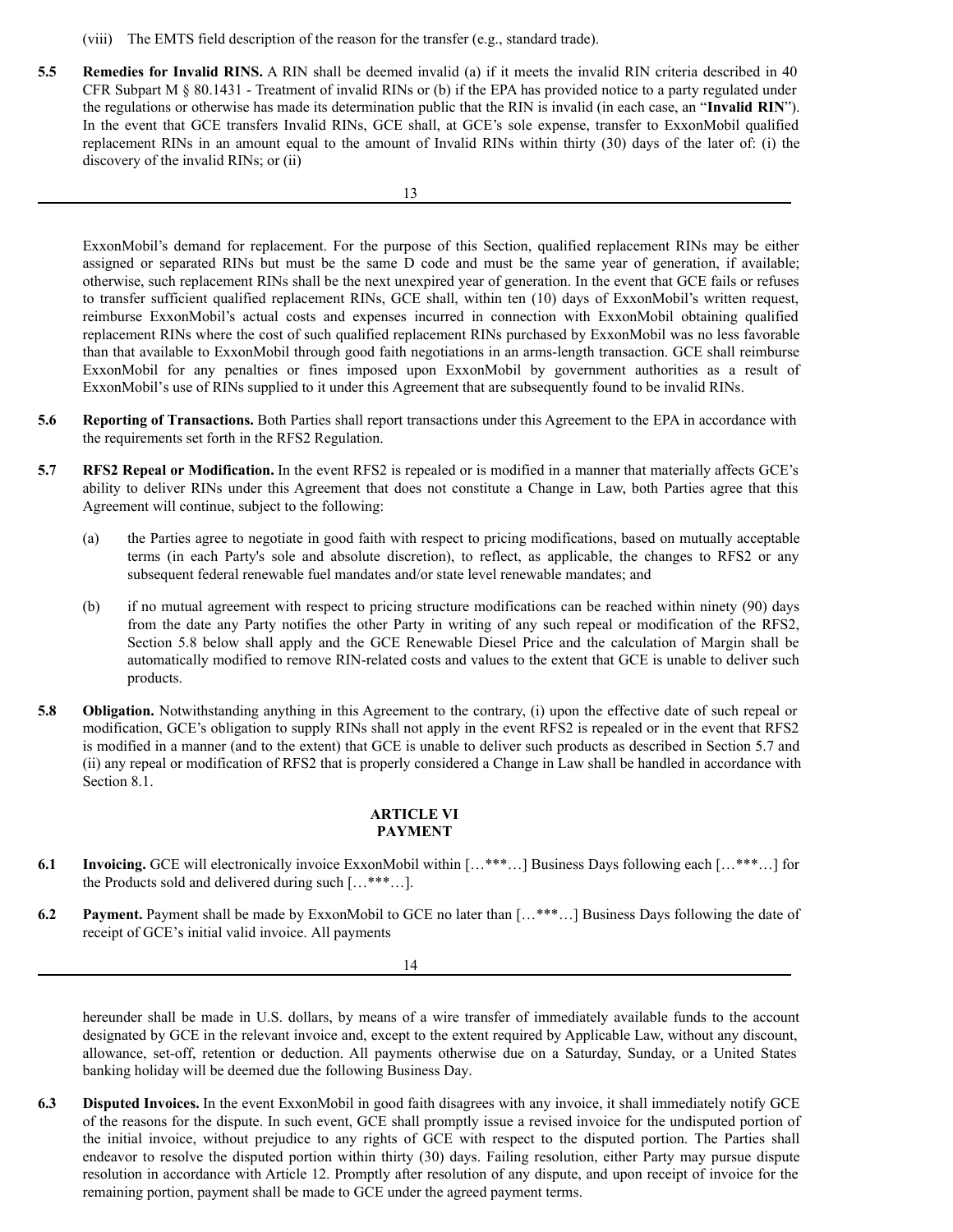- **6.4 Interest.** Amounts not paid by a Party to another Party when due (including any payments of disputed amounts under Section 3.3 above) under any provisions of this Agreement shall bear interest at a per annum rate of interest equal to the lesser of (a) the then-effective prime rate of interest published under "Money Rates" by *The Wall Street Journal*, or (b) the maximum rate permitted by Applicable Law from the date such payment is due until and including the date of payment.
- **6.5 Taxes.** Subject to the immediately succeeding sentence, any and all Taxes, Fees, and/or Other Similar Levies imposed or assessed by a Governmental Authority on or with respect to Renewable Diesel prior to the Delivery Point shall be borne by GCE. Any and all Taxes, Fees, and/or Other Similar Levies imposed or assessed by a Governmental Authority on or with respect to Renewable Diesel at and after the Delivery Point shall be borne by ExxonMobil. Any Taxes, Fees, and/or Other Similar Levies, the taxable incident of which is the transfer of title or the delivery of the Renewable Diesel hereunder, or the receipt of payment therefor, regardless of the character, method of calculation or measure of the levy or assessment, shall be paid by the party upon whom the tax, fee or charge is imposed by applicable law. If ExxonMobil claims exemption from any of the aforesaid taxes, then ExxonMobil, in lieu of payment of or reimbursement of such taxes/fees to GCE, shall furnish GCE with a properly completed and executed exemption certificate in the form prescribed by the appropriate taxing authority. ExxonMobil shall promptly notify GCE in writing of any change in the status of its exemption or registration. ExxonMobil shall promptly furnish GCE any renewal certificate as requested by GCE. Notwithstanding anything contained herein to the contrary neither Party shall be responsible for the income, franchise, ad valorem or similar taxes of the other Party and each Party agrees to defend, indemnify and hold the other Party harmless from and against any such tax asserted by any Governmental Authority to be due and payable by the other Party.

# **ARTICLE VII LCFS PATHWAYS AND CI VALUES**

# **7.1 CARB LCFS Pathways and Approved CI Values.**

15

- (a) As of the Effective Date, the Parties anticipate that each Gallon of Renewable Diesel sold and purchased hereunder shall have an assigned CI value from one or more approved fuel pathways in the CARB LCFS program, which will ultimately generate LCFS credits to a regulated party if blended for use in the California transportation fuel market. The method for determining the LCFS Values is set forth in Schedule 7.1.
- (b) At either Party's request, the Parties shall use commercially reasonable efforts to secure additional approved fuel pathways under the CARB LCFS program.
- **7.2 Representations and Warranties Regarding LCFS CI Values.** With respect to the LCFS transactions under this Agreement and the extent Renewable Diesel has an assigned CI value from one or more approved fuel pathways in the CARB LCFS program, GCE, without prejudice to ExxonMobil's remedies contained herein, warrants that upon delivery of the Renewable Diesel:
	- (i) theRenewable Diesel
	- (ii) to the extent that GCE as the producer is treated as the initial regulated party under the LCFS Program, GCE shall use all commercially reasonable efforts to enable ExxonMobil to become the regulated party upon title transfer of the Renewable Diesel.
- **7.3 LCFS Product Transfer Documents.** GCE shall provide ExxonMobil a "Product Transfer Document" that fulfills all of the requirements of the CARB LCFS regulation, and shall include, but not be limited to, the following information:
	- (i) Transferor Company Name, Address and Contact Information;
	- (ii) Transferee Company Name, Address and Contact Information;
	- (iii) Transaction Date;
	- (iv) For Non-Aggregated Transactions: Date of Title Transfer;
	- (v) Fuel Pathway Code (FPC) and CI;
	- (vi) Volume/Amount and Units;
	- (vii) A statement identifying whether the LCFS Obligation is passed to the transferee; and
	- (viii) Fuel Production Company ID and Facility ID as registered with the LCFS program.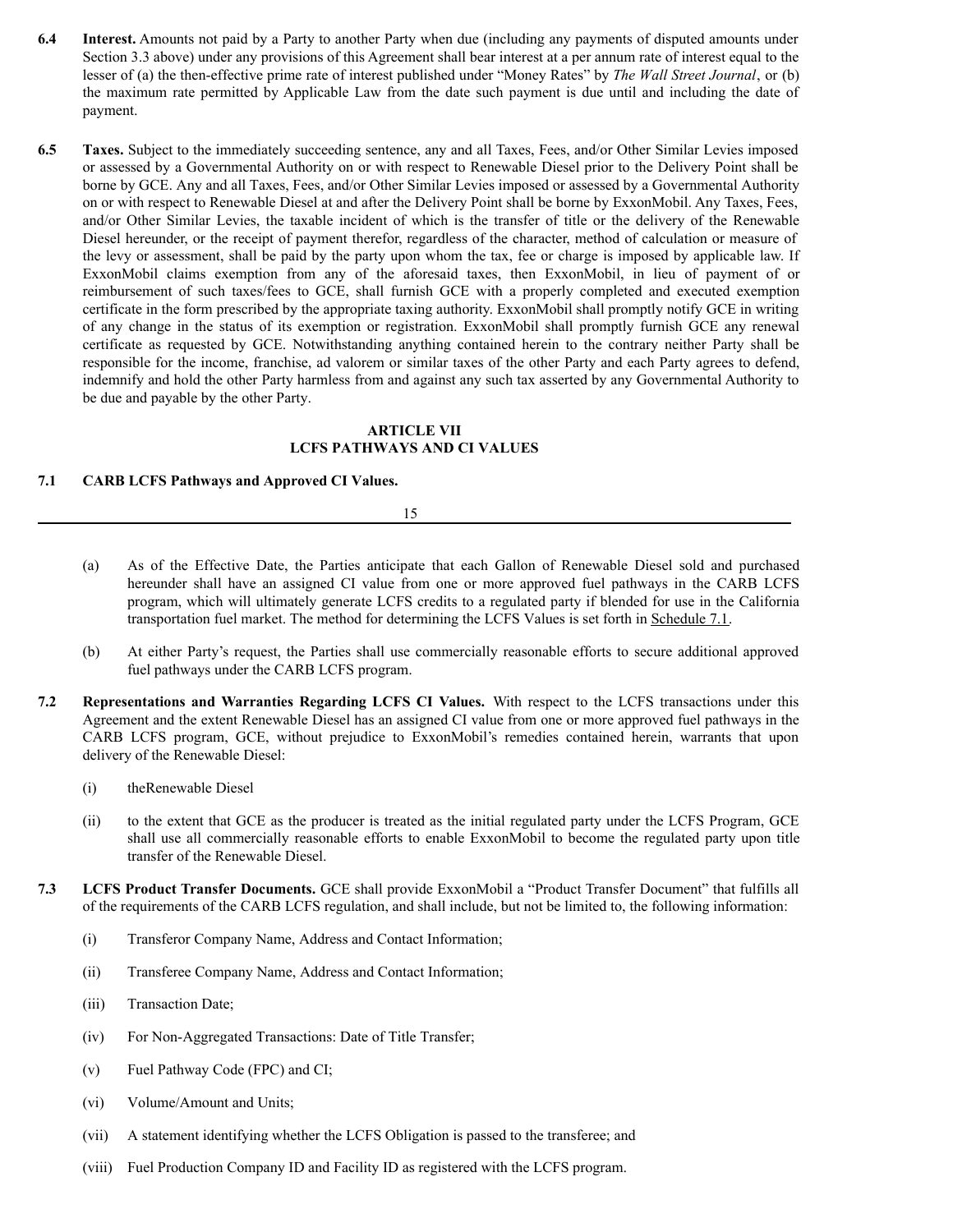**7.4 Reporting of Transactions.** Both Parties shall report transactions under this Agreement to CARB in accordance with the requirements set forth in the CARB LCFS regulation.

16

**7.5 Obligation.** Notwithstanding anything in the Agreement to the contrary, GCE's obligations pursuant to this Article 7 shall not apply in the event the CARB LCFS regulation is repealed or materially changed after the Effective Date. If the CARB LCFS regulation is repealed or materially changed, such event will be treated as a Change in Law and handled in accordance with Article 8 below.

# **ARTICLE VIII NEW OR CHANGED APPLICABLE LAW**

- **8.1 New or Changed Applicable Law.** If after the Effective Date of this Agreement, any new Applicable Law becomes effective or any existing Applicable Law or its interpretation is materially changed (which change is not addressed by another provision of this Agreement), and such new Applicable Law or change in Applicable Law has, individually or in the aggregate with other such new or changed Applicable Laws, a material adverse economic impact upon a Party or a material adverse impact upon the economic benefits expected to be derived from this Agreement (each, a "**Change in** Law"), the affected Party, acting in good faith, shall have the option to request renegotiation of the relevant provisions of this Agreement with respect to future performance. The Parties shall then meet to negotiate in good faith amendments to this Agreement that will address the Change in Law while preserving the Parties' economic, operational, commercial and competitive arrangements in accordance with the understandings set forth herein.
- **8.2 Consequences**. If mutual agreement in respect to any new or changed Applicable Law cannot be reached within ninety (90) days from the effective date of such new or changed Applicable Law, then either Party shall have the right, during the 60-day period starting at the end of such 90-day period, to terminate this Agreement by providing written notice to the other Party.

# **ARTICLE IX WARRANTY, QUANTITY AND QUALITY DETERMINATIONS**

- **9.1 Warranty.** GCE warrants that with regards to the Products to be delivered under this Agreement:
	- (a) the Products will meet the Specifications, as may be amended from time to time in accordance with the provisions of this Section;
	- (b) GCE will have free and clear title to the Products delivered under this Agreement;
	- (c) such Products will be delivered free from lawful security interests, liens, and encumbrances, except those generated in the ordinary course of business; and
	- (d) GCE will obtain, at its expense, all the necessary registrations, certificates, permits, licenses and authorizations to deliver the Products pursuant to this Agreement.

EXCEPT AS EXPRESSLY PROVIDED IN SECTION 5.2, THIS SECTION 9.1, AND SECTION 9.3, GCE MAKES NO WARRANTIES OF ANY KIND WHATSOEVER, EITHER EXPRESS OR IMPLIED, WITH RESPECT TO THE FEEDSTOCK OR THE

17

RESULTING RENEWABLE DIESEL; RINS OR ANY OTHER ENVIRONMENTAL ATTRIBUTES OF THE PRODUCTS, INCLUDING ANY WARRANTY OF FITNESS FOR A PARTICULAR PURPOSE, MERCHANTABILITY, CONFORMITY TO MODELS OR SAMPLES, OR OTHERWISE, AND ALL SUCH WARRANTIES WITH RESPECT TO SUCH PRODUCTS ARE HEREBY EXPRESSLY DISCLAIMED AND EXCLUDED FROM THIS AGREEMENT.

To the extent that ExxonMobil wishes, or is required, to change the Specifications, ExxonMobil agrees to provide GCE a reasonable notification period prior to the desired adoption of any new Specifications. GCE agrees to use commercially reasonable efforts to work with ExxonMobil to amend or update the Specifications following receipt of such a request; provided, that such changes: (i) are achievable within the existing design basis and technology limits of the Project, (ii) are consistent with prudent operating practices, (iii) would not give rise to any concerns regarding the environment, health or safety, (iv) will not violate any Applicable Law, (v) would not result in a breach of GCE's obligations to its other customers, and (vi) are not expected to reduce Project output or give rise to additional costs to GCE unless ExxonMobil agrees to equitably compensate GCE for any resulting economic losses. To the extent new Specifications are agreed to, Schedule 1.1 will be amended to reflect such changes. If any requested Specifications require material upgrades or changes to the Project, the Parties must first mutually agree (in each Party's respective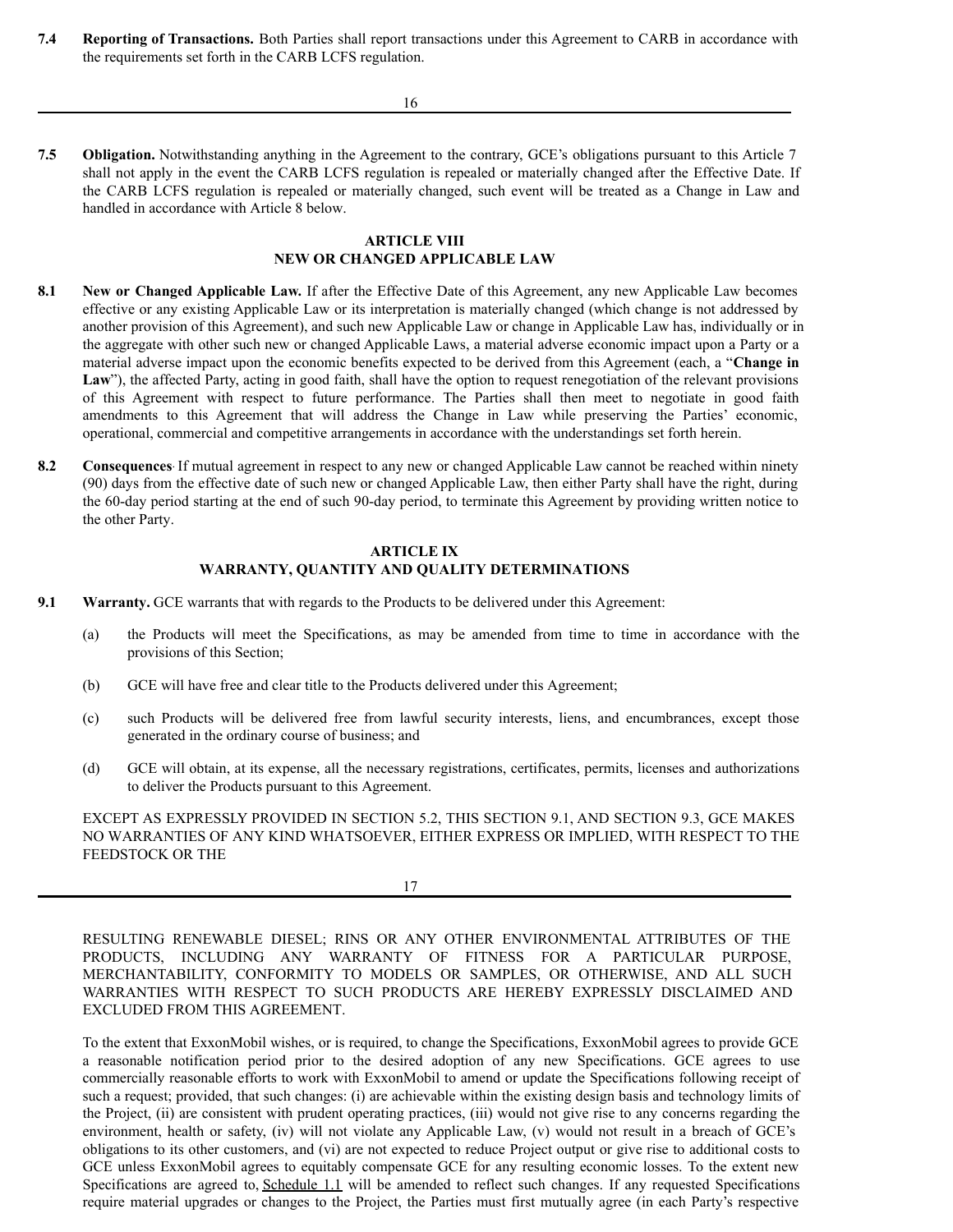sole discretion) on sharing the potential additional costs associated with such upgrades or changes.

# **9.2 Indemnity.**

- (a) To the fullest extent permitted by Applicable Law and subject to the provisions of Section 9.5, GCE will indemnify, defend and hold harmless the ExxonMobil from and against any and all claims and liabilities of third parties, including all reasonable court costs and attorneys' fees incurred with respect thereto, for personal injury or death and/or damage or loss to real or personal property arising out of or in connection with the ownership, possession, control, operation or use of any Product prior to and at the Delivery Point(s).
- (b) To the fullest extent permitted by Applicable Law and subject to the provisions of Section 9.5, ExxonMobil will indemnify, defend and hold harmless GCE from and against any and all claims and liabilities of third parties, including all reasonable court costs and attorneys' fees incurred with respect thereto, for personal injury or death and/or damage or loss to real or personal property arising out of or in connection with the ownership, possession, control, operation or use of any Product after the Delivery Point(s) (specifically including any liabilities arising out of or in connection with entry by ExxonMobil on to the Project site for purposes of transporting Product), except to the extent such liability results from a claim wholly related to the renewable fuel manufactured produced or sold by GCE, or from GCE's negligence or willful misconduct.
- **9.3 Intellectual Property Matters.** For purposes of this Section, "**Intellectual Property Right**" means any patent, trademark, copyright, trade secret, or other proprietary right of a

18

third party. GCE warrants and represents that Products, when delivered, will be free from any valid claim of a third party for infringement or misappropriation of an Intellectual Property Right. GCE shall defend at GCE's expense and indemnify and hold ExxonMobil and Affiliates harmless against any and all expenses, liability or loss from any claim or lawsuit for alleged infringement or misappropriation of any Intellectual Property Right resulting from the manufacture, sale, use, possession or other disposition of any Product sold pursuant to this Agreement. The indemnities set forth in this paragraph shall include, without limitation, payment as incurred and when due of all penalties, awards, and judgments; all court and arbitration costs; attorney's fees and other reasonable out-of-pocket costs incurred in connection with such claims or lawsuits. ExxonMobil or an Affiliate, as applicable, may, at its option, be represented by counsel of its own selection, at its own expense. GCE shall not consent to (i) an injunction against ExxonMobil or its Affiliate's operations, (ii) the payment of money damages by ExxonMobil, (iii) the granting of a license by ExxonMobil or (iv) the parting of anything of value to ExxonMobil or an Affiliate with respect to resolution or settlement of any claim or lawsuit. Nothing in this Agreement shall be construed as granting to ExxonMobil any right or interest in the intellectual property of GCE, SUSOILS, or their respective Affiliates.

- **9.4 Data Integrity.** In connection with this Agreement, where GCE must perform or desires to perform any product quality test on Product it delivers to ExxonMobil, GCE is accountable for the integrity and results of any such product quality test, whether performed by it, or by a third party laboratory or inspector employed by it. Furthermore, GCE is accountable for recording and retaining such data for ten (10) years, whether GCE performs the product quality test itself, or employs a third party laboratory or inspector to do so. GCE shall ensure that with respect to any such test performed by it or on its behalf:
	- (i) Product quality test measurements are complete, accurate and timely and that such test measurements are performed upon unaltered samples collected in a manner that: (i) is expected to yield samples representative of the product per ASTM/API MPMS sampling guidelines or industry standards; or (ii) complies with the manner of collection specified by written agreement between the Parties.
	- (ii) Any samples used for quality test measurements as required by this Agreement are retained for a period of not less than sixty (60) days after such tests are performed. If there is a dispute regarding product quality, GCE agrees that relevant samples shall be retained for the duration of such dispute.
	- (iii) Specified industry standard test methods including sampling and instrument calibration procedures are used without modification, unless: (i) that modification has been approved by written agreement between the Parties; and (ii) the certificates of analysis of such data indicate such test method or procedure was altered.
	- (iv) Except where agreed in writing with ExxonMobil, GCE does not employ a modified test method or instrument calibration procedure if such method or calibration procedure may be expected to yield materially different test results.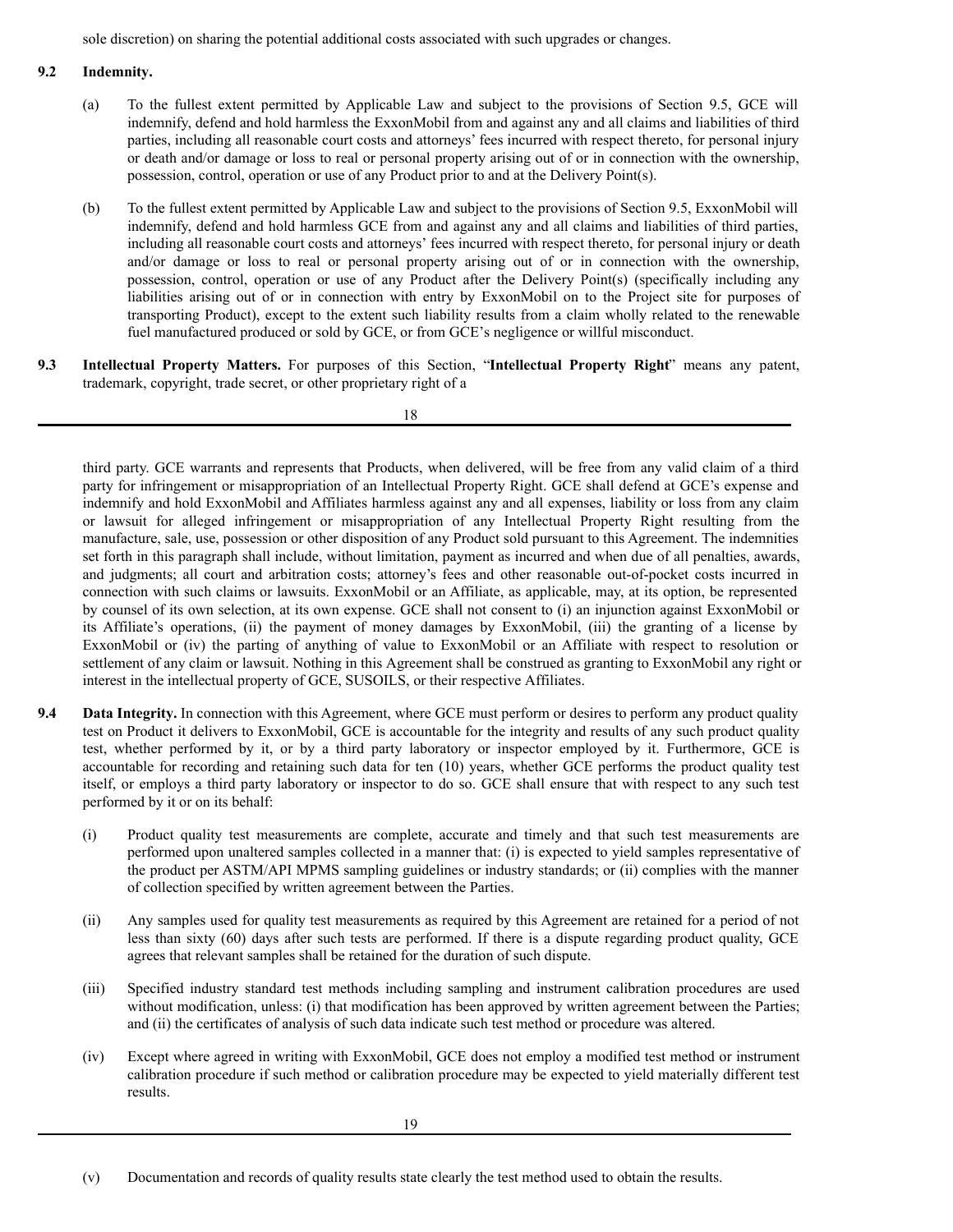- (vi) A quality assurance system is in place for any laboratory facility involved. This system must be designed to aid in the deterrence, detection and correction of any incorrect data generated or communicated and must also assure the data generated meets the relevant industry standards for precision and bias as well as assuring the maintenance and calibration of measurement instruments.
- (vii) Testing and measurement personnel involved are trained in the necessary skills required for data generation and data management. This training must include: (i) initial and ongoing personnel training; (ii) testing; and (iii) standards to ensure that all such personnel possess the skills required by this subsection (vii).
- (viii) GCE utilizes a self-monitoring and assessment system to determine the extent to which GCE is complying with the requirements set forth above. This system must include a method for resolving problems found in the assessments and must include plans and responsibilities for appropriate follow-up.
- (ix) GCE acknowledges that it is familiar with American Petroleum Institute's Recommended Practice 1640, Product Quality in Light Product Storage and Handling Operations, First Edition, August 2013 ("**API 1640**"), providing guidance on the minimum equipment standards and operating procedures for the receipt, storage, blending and delivery of non-aviation light products, their blend components, and additives at distribution and intermediate storage, including related operations of pipeline, road and rail transport. GCE certifies that it will have a plan in place to evaluate and implement the requirements of API 1640 to the extent applicable to the equipment, facilities and/or operations at the Project.
- **9.5 Independent Inspector.** ExxonMobil may request a quality inspection be performed by a mutually-agreed laboratory or inspector with tests specified by ExxonMobil. Such quality inspections shall be performed no more frequently than four times per year. The cost of such quality inspection service will be shared equally between the Parties.

# **9.6 Quantity Determinations.**

- (a) At each respective Delivery Point, the quantity of Product delivered to ExxonMobil by GCE shall be established by outbound meter tickets expressed in Gallons in accordance with standards commonly used within the fuels industry in the U.S. GCE shall provide copies of meter tickets when requested by ExxonMobil. Calculations from the meter readings for determining such quantities shall conform to the procedures set out below:
	- (i) GCE agrees to maintain and calibrate all its meters and associated equipment in accordance with the latest edition of API Manual of Petroleum Measurement Standards Chapters 4, 5, 6 and 12.

$$
20\quad
$$

- (ii) GCE shall provide ten (10) days' notice to ExxonMobil of the date and time of meter calibrations. ExxonMobil shall be entitled to have representatives present to witness such tests and to verify GCE calibrations.
- (iii) GCE will retain records of such calibrations for three (3) years and make such records available to ExxonMobil at its written request.
- (iv) Meters shall be mechanically adjusted to operate with as close to zero error as possible, or the meter factor adjusted to achieve zero error.
- (b) The following provisions govern the measurement of Product at the point of custody transfer:
	- (i) GCE is responsible for measuring the quantity of Product delivered and shall use calibrated and proved meters to measure quantities.
	- (ii) GCE shall ensure that such meters and temperature probes are operated, calibrated, and, proved, in accordance with then-current API Manual of Petroleum Measurement Standards (API MPMS), but in any event, calibration and proving must occur not less frequently than once every six (6) months. If ExxonMobil has reasonable cause, it will have the right to independently certify, at its own expense, the calibration of such meters and temperature probes. ExxonMobil may request copies of previous or future calibration and proving results for any equipment used for transfers under this Agreement without giving cause.
	- (iii) Each Party has the right to have one representative present at all deliveries (in addition to the independent inspector if present) to witness all gauges, tests, and measurements. Such representative must comply with any applicable dock, terminal, and/or pipeline facilities' safety procedures or requirements. If the independent inspector is present, however, the independent inspector's gauges, tests, and measurements will be binding upon the Parties absent fraud or manifest error.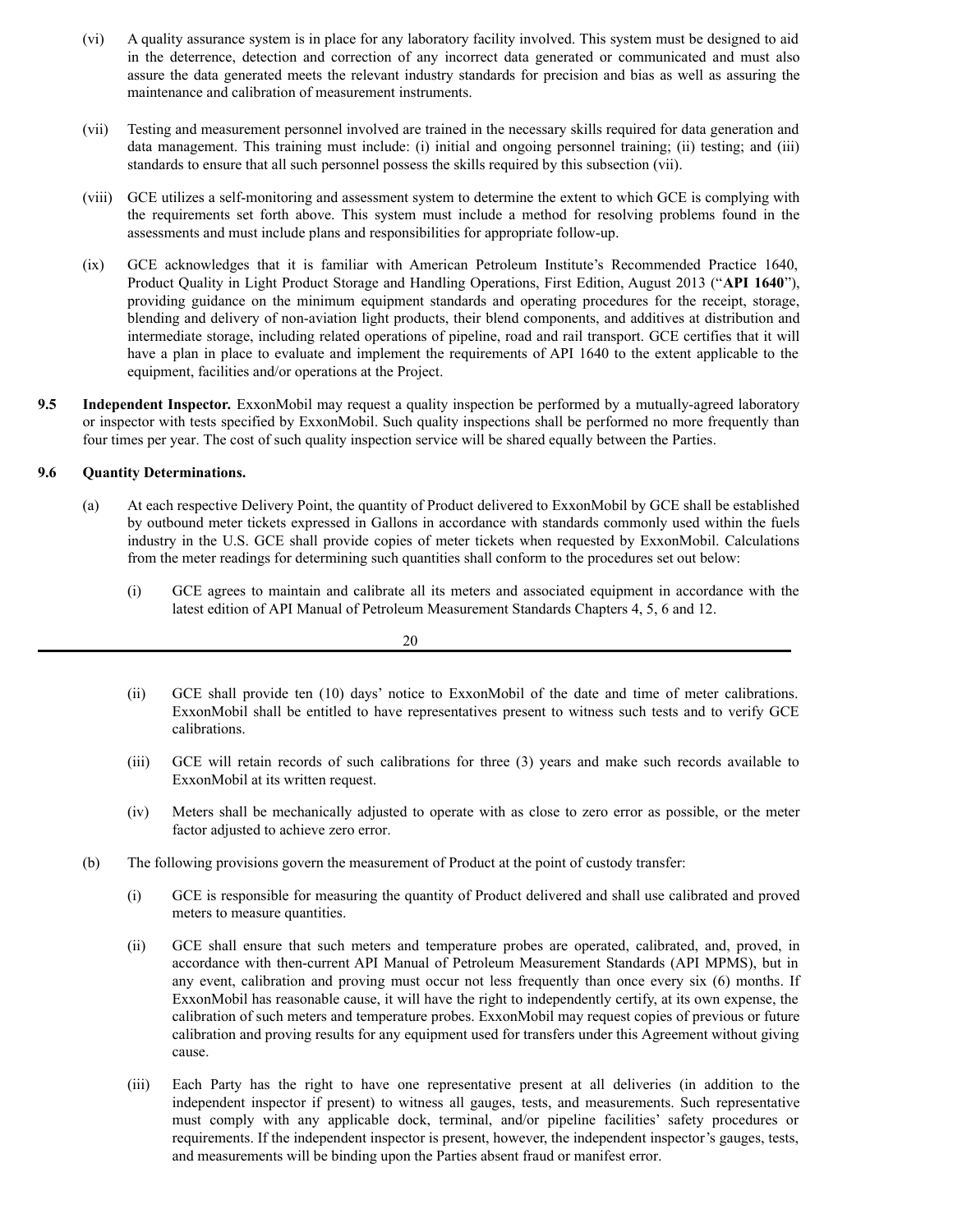- (iv) Unless otherwise specified elsewhere in this Agreement, all quantities measured will be adjusted to net Gallons at 60 degrees F. in accordance with ASTM D-1250 Petroleum Measurement Tables, as revised from time to time.
- $(c)$   $[\dots$  \*\*\*...].

# **ARTICLE X TITLE AND RISK OF LOSS**

**10.1 Title and Risk of Loss.** Title and risk of loss for Products delivered into rail car, pipeline or tank trucks shall transfer from GCE to ExxonMobil as the Product passes the Delivery Point.

21

# **ARTICLE XI FORCE MAJEURE**

- **11.1 Force Majeure.** Neither Party will be liable to the other for failure to perform any obligations under this Agreement (other than the payment of money which shall not be subject to this Section 11.1) to the extent that such failure is caused by a Force Majeure event. As used in this Agreement, a "**Force Majeure**" event means any event, cause or circumstance beyond the reasonable control of the Party claiming suspension of its obligations, including but not limited to, acts of God, fire, flood, or governmental regulation, governmental direction or government request, accident, strikes, lockouts, wars, protests, and unavoidable breakdowns of production or transportation facilities. Either Party shall have the right to (i) suspend the Agreement if a Force Majeure event occurs and continues for sixty (60) consecutive days, provided that the other Party receives written notification, and (ii) terminate the Agreement if the Force Majeure event occurs and continues for three hundred sixty five (365) consecutive days or more. Other termination rights include breaches of material terms and obligations after expiration of any applicable cure periods. For the avoidance of doubt, any modification or change to LCFS, RFS2, the FBTC, or FPTC shall not constitute a Force Majeure event.
- **11.2 Duty to Mitigate.** In the event that a Party is affected by a Force Majeure event, it shall endeavor to mitigate the effects of such Force Majeure event on the performance of its obligations hereunder. In addition, nothing in this Agreement may be construed as requiring either Party to settle any strikes or labor differences.
- **11.3 Supply Interruptions.** If, during the Term of this Agreement, there is a scheduled Turnaround at the Project and that Turnaround impacts the production of Product purchased by ExxonMobil pursuant to this Agreement, GCE shall be relieved of its obligation to supply Monthly Scheduled Volumes designated hereunder during the period of the scheduled Turnaround. GCE shall make reasonable efforts to provide at least six (6) months advance written notice to ExxonMobil before the commencement of the Turnaround, including GCE's reasonable estimates on the impact to potentially available volumes. Should GCE's production of Renewable Diesel be limited due to Turnaround, both Parties agree to use commercially reasonable efforts to agree upon preemptive mitigation measures, such as on-site inventory build. ExxonMobil shall hold information related to the Turnaround strictly confidential and shall not disclose to anyone other than those employees of ExxonMobil who require the information to perform their job duties.
- **11.4 Suspensions.** GCE's obligation to supply Monthly Scheduled Volumes shall also be suspended if there is a general problem at the Project that affects the production and delivery of such Monthly Scheduled Volumes; provided that such problem is not caused by the negligence or willful misconduct of GCE or its Affiliates. For purposes of this Section, "general problem" includes, but is not limited to, verifiable problems with the selection of feedstock, production units or storage facilities or pipelines involved in the supply of the Product purchased by ExxonMobil pursuant to this Agreement. For the avoidance of doubt, in no event shall the selection of feedstocks that are reasonably assumed to be capable of producing Renewable Diesel and SAF at the Project be considered negligence or willful misconduct on the part of GCE or its Affiliates.

22

ExxonMobil shall be notified in writing of such problems as soon as practicably possible. For the avoidance of doubt, economic shutdowns will not relieve GCE's obligation to supply the Monthly Scheduled Volumes.

# **ARTICLE XII RESOLUTION OF DISPUTES**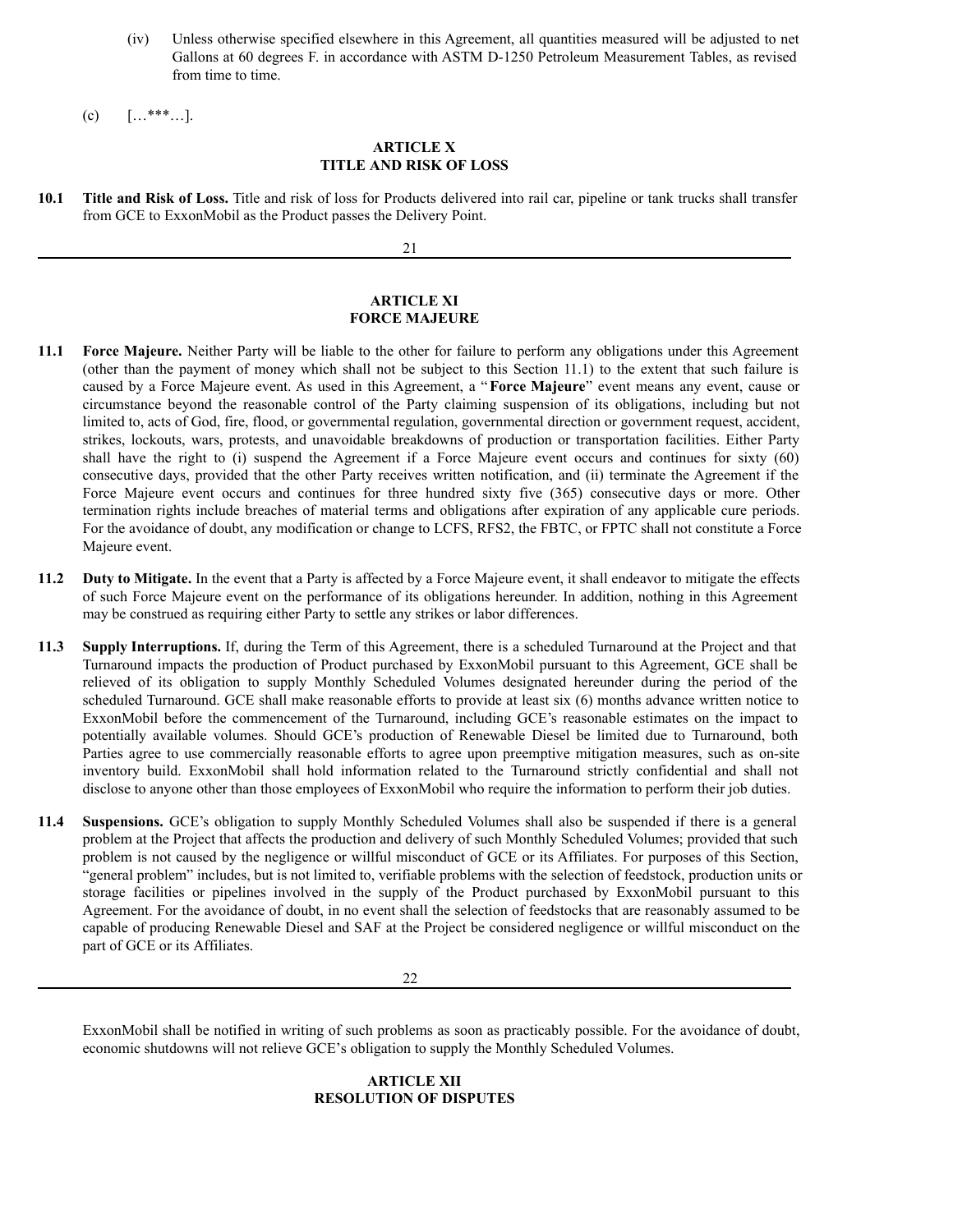**12.1 Arbitration.** Except as set forth in Section 12.2 below, any controversy, dispute or claim arising out of, in connection with, or in relation to the interpretation, performance, nonperformance, validity or breach of this Agreement, including any claim based in contract, tort, statute or constitution, shall be settled exclusively and finally by arbitration. The arbitration shall be conducted and finally settled by three (3) arbitrators in New York, NY, in accordance with the thenexisting Rules for Complex Arbitration of the American Arbitration Association (the " **Rules**"), and any judgment, ruling or determination rendered by the arbitrators shall be final, binding and unappealable, and such judgment, ruling or determination may be entered by any state or Federal court having jurisdiction thereof. The pre-trial discovery procedures of the then-existing Federal Rules of Civil Procedure and the then-existing Rules 46 and 47 of the Civil Rules for the United States District Court for the Southern District of New York shall apply to any arbitration. ExxonMobil and GCE shall each select one such arbitrator, and the two arbitrators so selected shall select the third arbitrator. Each arbitrator shall sign an oath agreeing to be bound by the Code of Ethics for Arbitrators in Commercial Disputes promulgated by the AAA for Neutral Arbitrators. It is the intent of the Parties to avoid the appearance of impropriety due to bias or partiality on the part of any arbitrator. Prior to each arbitrator's formal appointment, such arbitrator shall disclose to the Parties and the other arbitrators any financial, fiduciary, kinship or other relationship between such arbitrator and any Party or its counsel, or between such arbitrator and any individual or entity with any financial, fiduciary, kinship or other relationship with any Party. For the purpose of this Agreement, "appearance of impropriety" shall be defined as such relationship or behavior as would cause a reasonable person to believe that bias or partiality on the part of the arbitrator may exist in favor of any Party. Any award or portion thereof, whether preliminary or final, shall be in a written opinion containing findings of fact and conclusions of law signed by each arbitrator. The arbitrators shall hear and determine any preliminary issue of law asserted by a Party to be dispositive of any claim or for summary judgment, pursuant to such terms and procedures as the arbitrators deem appropriate. It is the intent of the Parties that, barring extraordinary circumstances, any arbitration hearing shall be concluded within two months of the date the statement of claim is received by the American Arbitration Association. The arbitrators shall use their best efforts to issue the final award or awards within a period of thirty (30) days after closure of the proceedings. Failure to do so shall not be a basis for challenging the award. The Parties and the arbitrators shall treat all aspects of the arbitration proceedings, including discovery, testimony, and other evidence, briefs and the award, as strictly confidential. The Parties intend that the provisions to arbitrate set forth in this Agreement be valid, enforceable and irrevocable. In their award the arbitrators shall allocate, in their discretion, among the Parties to the arbitration all costs of the arbitration, including the fees and expenses of the arbitrators and reasonable attorneys' fees, costs and expert witness expense of the Parties. The undersigned agree to comply with any award made in any such arbitration proceedings that has become final in accordance with the Rules and agree to the

23

entry of a judgment in any jurisdiction upon any award rendered in such proceedings becoming final under the Rules. The arbitrators shall be entitled, if appropriate, to award any remedy in such proceedings, including monetary damages, specific performance and all other forms of legal and equitable relief.

### **12.2. Determination of Price Reopeners.**

- (a) Any Price Reopener Dispute shall be settled exclusively and finally […\*\*\*…] pursuant to this Section 12.2.
- (b)  $[\dots$ \*\*\*...].
- $(c)$  [...\*\*\*...].
- (d)  $[\dots$ \*\*\*...]
- (e)  $[\dots$ \*\*\*...].
- $(f)$   $\left[ \dots \right]^{***} \dots$ ].

### **ARTICLE XIII AUDIT**

**13.1 Audits.** Each Party, through its authorized representatives, has the right to witness custody transfer measurement procedures in accordance with Section 9.6(b)(iii). In addition, each Party shall permit the other Party and its duly authorized representatives to have access to the laboratory test records and other documents maintained by the other Party or subcontractors relating to any performance under this Agreement. Each Party shall keep and maintain in accordance with generally accepted accounting practices the complete books, invoices, and records relating to its performance hereunder for a period of at least three (3) years after the performance to which such books, invoices and records relate. Either Party has the right, upon reasonable notice during normal business hours, at its expense, to audit such books, invoices and records, including the work sites, personnel and subcontractors, for the sole purpose of verifying compliance with the terms and conditions of this Agreement. Each Party shall have the right to reproduce documents reviewed during audit to be used for auditor work paper documentation. Neither Party shall be liable for any of the other Party or subcontractor's cost resulting from an audit. This Section 13.1 shall survive termination of this Agreement for a period of ten (10) years.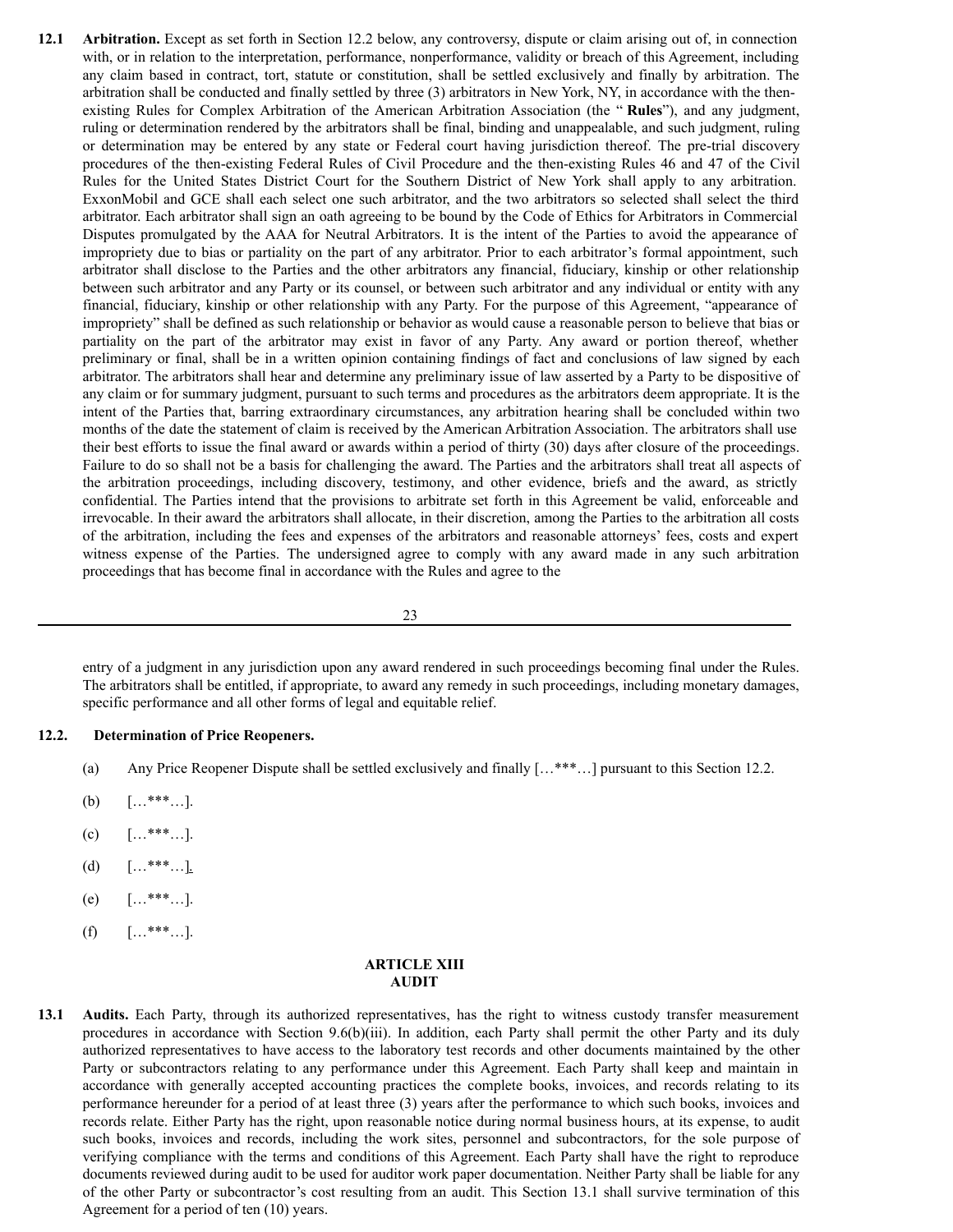**13.2 Claims.** ExxonMobil shall assert any claims it has as to defects in quality by providing written notice (together with all necessary supporting documentation) to GCE within ninety (90) days after the delivery in question. If ExxonMobil fails to assert such claims within this time frame, such claims will be deemed to have been waived. Except in the case where a mutually acceptable independent inspector has been appointed and issued a certificate of quality, in the event of a dispute between the Parties relating to conflicting data from multiple laboratory analyses of product quality, the protocol outlined in ASTM D3244 or ISO 4259 shall be applied to resolve the differences between ExxonMobil's quality test results and GCE's quality determination, unless otherwise agreed between the Parties.

### 24

Any Product samples that are involved in a Product quality dispute shall not be disposed of until the dispute is resolved.

# **ARTICLE XIV BUSINESS ETHICS AND CONFIDENTIALITY**

- **14.1 Compliance.** The Parties shall each comply with all Applicable Laws relating to the observance or performance of their respective obligations under this Agreement.
- **14.2 Accurate Records.** The Parties acknowledge that all reports and billings rendered by one Party to the other Party under this Agreement shall properly reflect the facts of all activities and transactions handled and subject to Article 5 and Article 7, may be relied upon as being complete and accurate in any further recording or reporting made by the other Party for any purpose.
- **14.3 Notification.** Each Party shall notify the other Party in writing promptly upon discovery of any failure to comply with Section 14.1 or upon either Party having reason to believe that any data supplied pursuant to Section 14.2 is no longer accurate and complete and in the latter event such Party shall then provide the other Party with the accurate and complete data in question.
- **14.4 Confidential Information.** The Parties agree that all information, documentation, data and reports provided by either Party in the course of the performance of services and supply of Renewable Diesel under this Agreement but specifically excluding information on the quality of Renewable Diesel which is normally divulged in the marketing of such Renewable Diesel shall constitute confidential information ("**Information**"). The Parties agree not to divulge Information to any outside source (including governmental agencies) unless:
	- (i) Prior written approval to divulge or use the Information has been received from the other Party, which approval shall not be unreasonably withheld or delayed; or
	- (ii) the Information is determined to be part of the public knowledge or literature; or
	- (iii) the Information was known by the other Party prior to its disclosure by the divulging Party, having become known by the other Party in a bona fide manner; or
	- (iv) The Information is required by Applicable Law or stock exchange to be disclosed provided that the request for such disclosure is proper and the disclosure does not exceed that which is required.

# **14.5 Permitted Disclosure.**

(i) Notwithstanding Section 14.4, each Party shall be permitted to disclose Information to its Affiliates, and, in the case of GCE, existing or prospective Lenders to or investors in the Project, and its and their respective employees, officers, directors, consultants, contractors, attorneys, accountants, financial advisors, and other

25

representatives (collectively, "**Representatives**") who have a need to know such Information. Prior to the first disclosure of Information to a Lender or investor in the Project (or any of its Representatives), GCE shall give prior to notice to ExxonMobil. Each Party shall be responsible for any improper disclosure of any Information in violation of this Agreement by its Representatives.

(ii) Notwithstanding Section 14.4(iv), each Party, upon receiving a request for Information from any Governmental Authority, stock exchange, or from any party in a proceeding pending before any court or governmental body, the Party to whom the request has been made shall provide the other Party written notice of such request as soon as reasonably practicable. The Parties shall reasonably cooperate with each other in exercising any applicable rights to oppose the disclosure of the requested Information.

# **ARTICLE XV MISCELLANEOUS**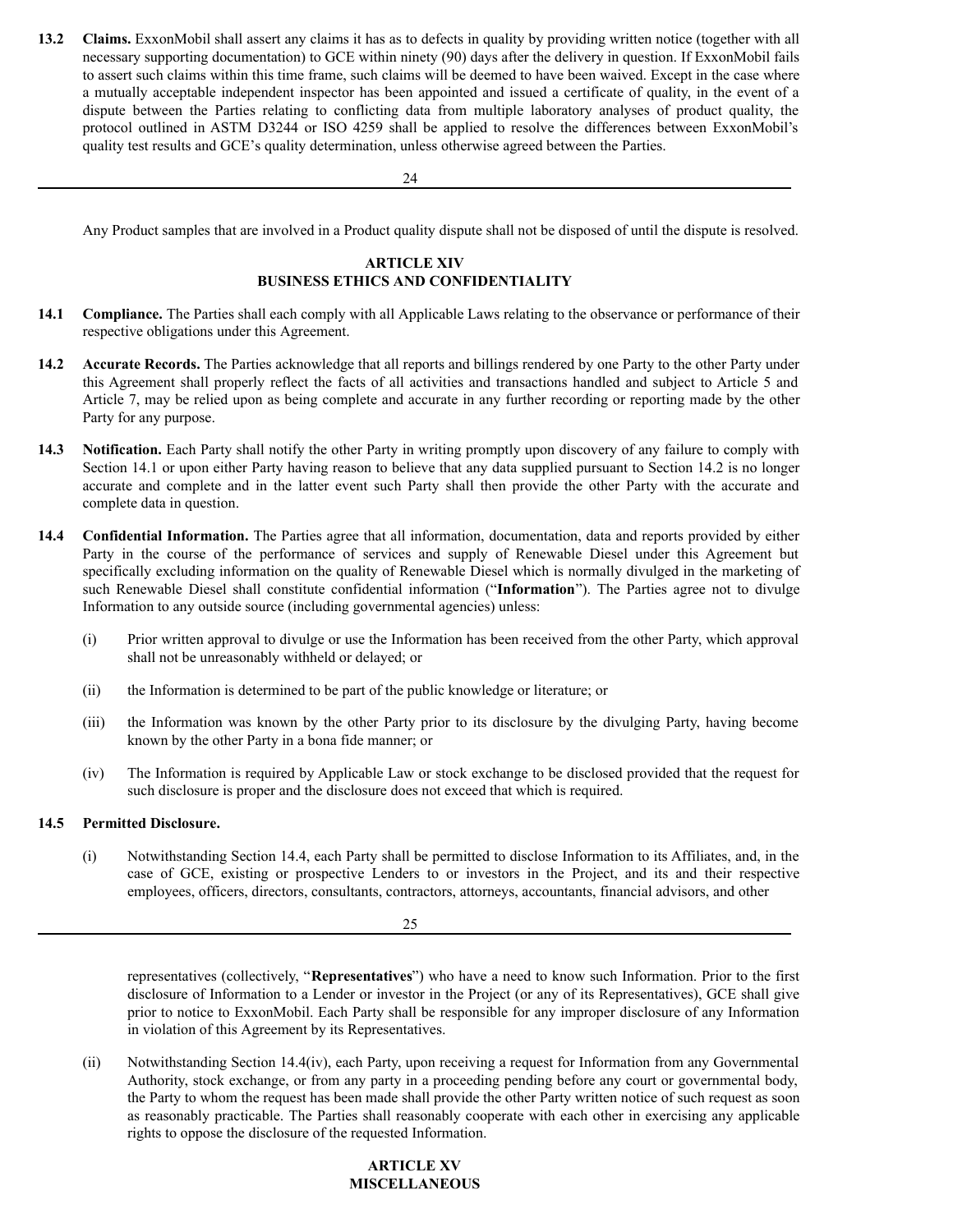# **15.1 Safety and Hazardous Warning Responsibility.**

- (a) Safety. Each Party shall ensure that its agents, representatives, and employees comply with all applicable safety regulations of the other's facilities when such agents, representatives, and employees are present at such facilities in connection with these General Terms. Either Party may obtain written copies of these regulations upon request of the local office operating the facility.
- (b) Hazardous Warning Responsibilities. GCE shall provide ExxonMobil with a Material Safety Data Sheet for any Product delivered hereunder. Each Party acknowledges that it is aware of hazards or risks in handling or using such Renewable Diesel. GCE and ExxonMobil shall maintain compliance with all safety and health related governmental requirements concerning such Product and shall take steps as are reasonable and practicable to inform their employees, agents, contractors and customers of any hazards or risks associated with such Product, including but not limited to, dissemination of pertinent information contained in the Safety Data Sheet, as appropriate.

# **15.2 Assignment.**

- (a) No Party may assign its rights and obligations under this Agreement without the prior written consent of the other Party, provided, however, that (i) GCE may assign the Agreement to an Affiliate that owns the Project without consent, and (ii) ExxonMobil may assign the Agreement to a majority controlled Affiliate without consent. For the avoidance of doubt, any assignment of this Agreement shall not constitute a novation of this Agreement unless expressly agreed by the Parties.
- (b) Notwithstanding the provisions of Section 15.2(a), GCE (or any assignee of GCE in accordance with Section 15.2(a)) may assign, mortgage, or pledge all or any of its rights, interests, and benefits under this Agreement to one or more Lenders to secure payment of any indebtedness or working capital incurred or to be incurred

26

in connection with the acquisition, construction, procurement, upgrading, converting, financing, refinancing, maintenance and operation of any portion of the Project or any modifications thereto. Any such assignment to Lenders shall not relieve GCE of any obligations hereunder. ExxonMobil shall provide to the Lenders a consent to assignment or similar agreement, covering matters that are customary in financings of projects of this type (including the Lenders' security rights with respect to this Agreement, certain notices to Lenders and extended cure rights).

- **15.3 Governing Law.** THIS AGREEMENT SHALL BE GOVERNED BY, AND CONSTRUED IN ACCORDANCE WITH, THE LAWS OF THE STATE OF NEW YORK APPLICABLE TO AGREEMENTS MADE AND TO BE PERFORMED ENTIRELY WITHIN NEW YORK, WITHOUT REGARD TO THE CONFLICTS OF LAW PRINCIPLES OF NEW YORK.
- **15.4 Waiver and Amendment.** No waiver shall be deemed to have been made by any Party of any of its rights under this Agreement unless the waiver is in writing and is signed on its behalf by its authorized officer. Any such waiver shall constitute a waiver only with respect to the specific matter described in such writing and shall in no way impair the rights of the Party granting such waiver in any other respect or at any other time. To be binding, any amendment of this Agreement must be effected by an instrument in writing signed by the Parties.
- **15.5 No Consequential Damages.** Notwithstanding anything to the contrary contained in this Agreement, except in the case of gross negligence or willful misconduct, neither Party shall be liable to the other Party for any incidental or consequential damages that such other Party may suffer. The Parties acknowledge that this Section 15.5 is intended only to limit their liability to each other for incidental and consequential loss or damage and shall not be construed so as to limit their liability to third parties or their right to seek indemnification for third party claims in accordance with any other Section of this Agreement.
- **15.6 Headings.** The headings contained in this Agreement are for convenience of reference only and shall not in any way affect the meaning or interpretation of this Agreement.
- **15.7 Notices.** All notices, demands, instructions, waivers, consents or other communications that are required or may be given under this Agreement shall be in writing and shall be deemed to have been duly given: (i) when received, if personally delivered; (ii) when transmitted, if transmitted by electronic or digital transmission method subject to the sender confirming receipt, provided, that a notice given in accordance with this sentence but received on a non-working day or after business hours in the place of receipt will be deemed to be given on the next working day in that place. In each case notice shall be sent to the following addresses:
	- (i) if to GCE, to:

Bakersfield Renewable Fuels, LLC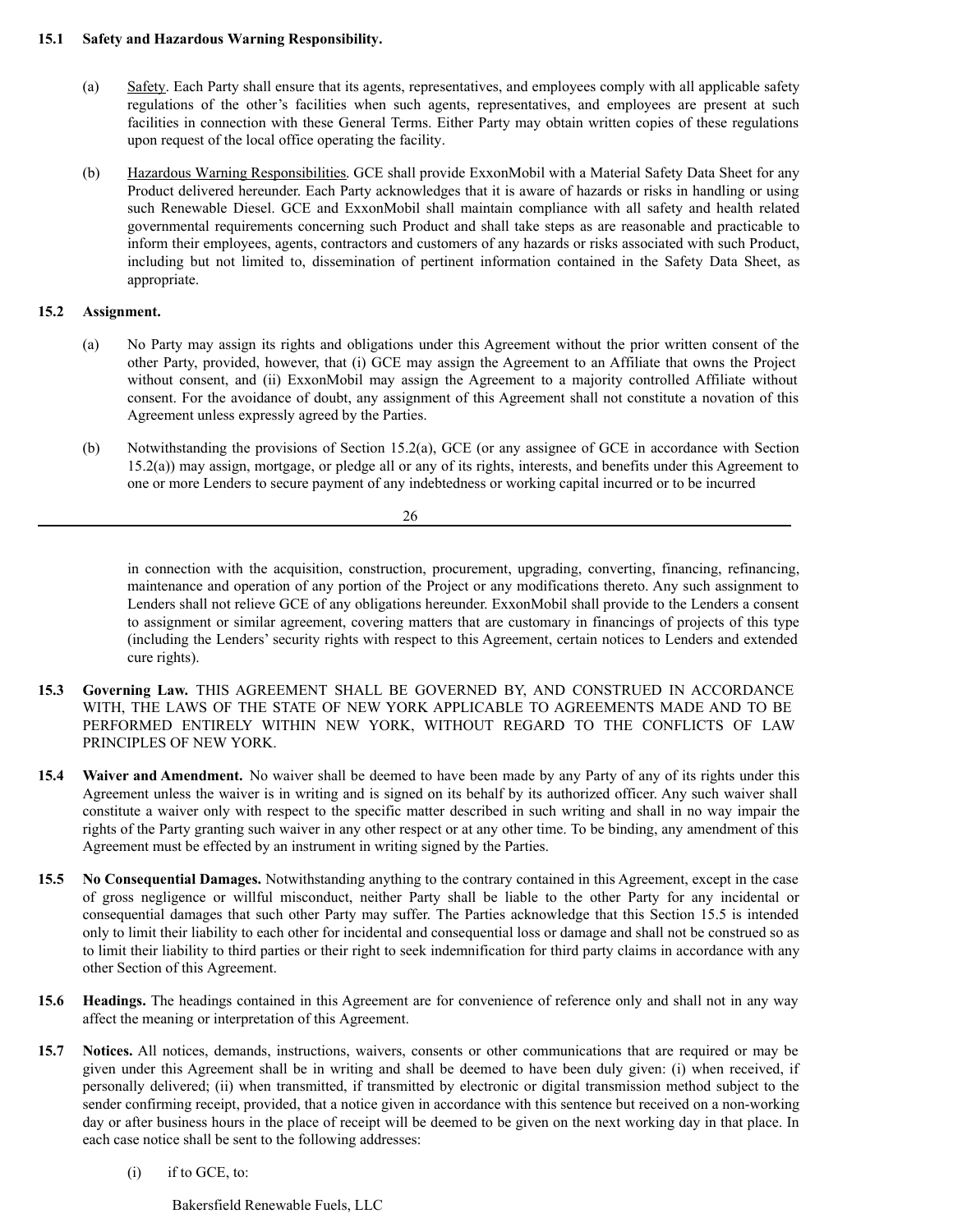Attention: Richard Palmer, CEO

(ii) If to ExxonMobil, to:

ExxonMobil Oil Corporation 22777 Springwoods Village Parkway Spring, TX 77389 Attention: Americas Trading Manager

Or to such other address as ExxonMobil or GCE shall have specified by notice in writing in the manner specified in this Section.

- **15.8 Entire Agreement.** This Agreement, including the Schedules hereto, which are hereby incorporated by reference, sets forth the entire understanding and agreement between the Parties as to matters covered herein and supersedes any prior understanding, agreement or statement (written or oral) of intent between the Parties with respect to the subject matter hereof. In the event that there is a conflict between this Agreement and any Schedules hereto, the terms of this Agreement shall prevail.
- **15.9 No Partnership.** Nothing contained in this Agreement shall constitute, or be construed to be, or create a partnership or joint venture between the Parties, or their respective Affiliates, successors and assigns, nor shall either Party be liable for any debts incurred on behalf of the other Party or be able to bind the other Party.
- **15.10 Counterparts.** This Agreement may be executed in any number of counterparts, each of which shall be deemed to be an original and all of which together shall be deemed to be one and the same instrument. Electronic signatures shall have the same effect as originals.
- **15.11 Severability.** The provisions of this Agreement shall be deemed severable and the invalidity or unenforceability of any provision shall not affect the validity or enforceability of the other provisions hereof. If any provision of this Agreement, or the application thereof to any Party or any circumstance, is invalid or unenforceable, (i) a suitable and equitable provision shall be substituted therefor in order to carry out, so far as may be valid and enforceable, the intent and purpose of such invalid or unenforceable provision; and (ii) the remainder of this Agreement and the application of such provision to the other Party or circumstances shall not be affected by such invalidity or unenforceability, nor shall such invalidity or unenforceability affect the validity or enforceability of such provision, or the application thereof, in any other jurisdiction.
- **15.12 Third-Party Rights.** This Agreement is for the sole benefit of the Parties hereto and their permitted assigns and nothing herein express or implied shall give or be construed to give to any person, other than the Parties hereto and such assigns, any legal or equitable rights hereunder.
- **15.13 Press Releases.** No press releases, media interviews, and any other public announcements relating to the Project or this Agreement will be made by either Party unless determined jointly by the Parties and mutually agreed by the Parties in writing.

28

**15.14 Representations.** Each Party represents and warrants to the other, as of the Effective Date, that:

- (a) it is duly organized and validly existing under the laws of the jurisdiction of its organization or incorporation and, if relevant under such laws, in good standing, and has all company or corporate authority to execute this Agreement and any other related documentation that it is required by this Agreement to deliver and to perform its obligations under this Agreement, and has taken all necessary action to authorize such execution, delivery and performance;
- (b) this Agreement constitutes a valid and binding agreement, enforceable in accordance with its terms;
- (c) execution, delivery and performance of this Agreement do not violate or conflict with any Applicable Law in any material respect, any provision of its constitutional documents, order or judgment of any court or Governmental Authority or, in any material respect, any of its assets or any contractual restriction binding on or affecting it or any of its assets;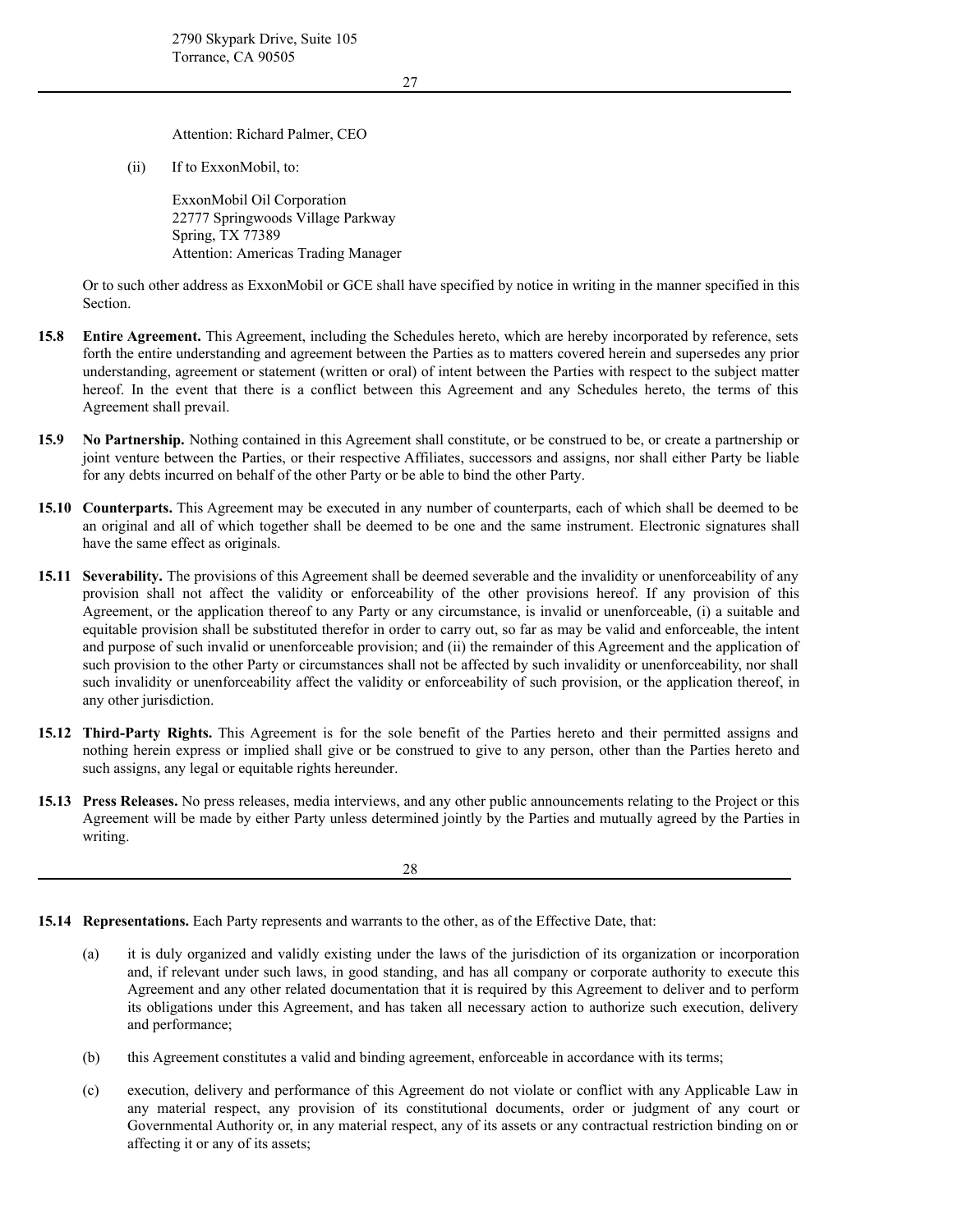- (d) its obligations under this Agreement constitute its legal, valid and binding obligations, enforceable in accordance with their respective terms (subject to applicable bankruptcy, reorganization, insolvency, moratorium or similar laws affecting creditors' rights generally and subject, as to enforceability, to equitable principles of general application regardless of whether enforcement is sought in a proceeding in equity or at law);
- (e) it is not relying upon any representations of any other Party other than those expressly set forth in this Agreement;
- (f) is not bound by any agreement that would preclude or hinder its execution, delivery, or performance of its material obligations under this Agreement; and
- (g) neither it nor any of its Affiliates has been contacted by or negotiated with any finder, broker or other intermediary in connection with the sale of Renewable Diesel or other products hereunder who is entitled to any compensation with respect thereto.

# **15.15 Interpretation.**

- (a) The topical headings used in this Agreement are for convenience only and shall not be construed as having any substantive significance or as indicating that all of the provisions of this Agreement relating to any topic are to be found in any particular Article or that an Article relates only to the topical heading.
- (b) Reference to the singular includes a reference to the plural and vice versa.
- (c) Reference to any gender includes a reference to all other genders.

29

- (d) Unless otherwise provided, reference to any Article, Section, Schedule, means an Article, Section, or Schedule of this Agreement.
- (e) The words "include" and "including" means include or including without limiting the generality of the description preceding such term and are used in an illustrative sense and not a limiting sense.
- (f) Unless the context otherwise requires, any reference to a statutory provision is a reference to such provision as amended or re-enacted or as modified by other statutory provisions from time to time and includes subsequent legislation and regulations made under the relevant statute.
- (g) References to United States Dollars shall be a reference to the lawful currency from time to time of the United States of America.
- **15.16 No Recourse.** EACH PARTY SHALL LOOK ONLY TO THE OTHER PARTY FOR THE PERFORMANCE OF SUCH OTHER PARTY'S RESPECTIVE OBLIGATIONS UNDER THIS AGREEMENT, AND ALL LIABILITIES AND INDEMNITY OBLIGATIONS HEREUNDER SHALL BE WITH RECOURSE ONLY TO THE PARTIES THEMSELVES, AND NONE OF THE LENDERS, AFFILIATES OF A PARTY, OR THE EMPLOYEES, SHAREHOLDERS, OFFICERS, DIRECTORS, OR AGENTS OF ANY OF THEM, SHALL HAVE ANY LIABILITY TO THE OTHER PARTY OR TO ANY OTHER PERSON UNDER OR PURSUANT TO THIS AGREEMENT.
- **15.17 General Provisions**. In addition to the above terms and conditions, ExxonMobil Oil Corporation Terms for the Bulk Purchase and Sale of Petroleum Products dated as of January 3, 2007 ("**GTCs**") shall govern this Agreement and are hereby incorporated by reference. In any case of conflict between the GTCs and the above terms and conditions, the above terms and conditions shall prevail.

[*remainder of page intentionally left blank*]

30

IN WITNESS WHEREOF, the Parties have caused their duly authorized representatives to execute this Agreement as of the Effective Date.

# **BAKERSFIELD RENEWABLE FUELS, LLC**

By: /s/ Richard Palmer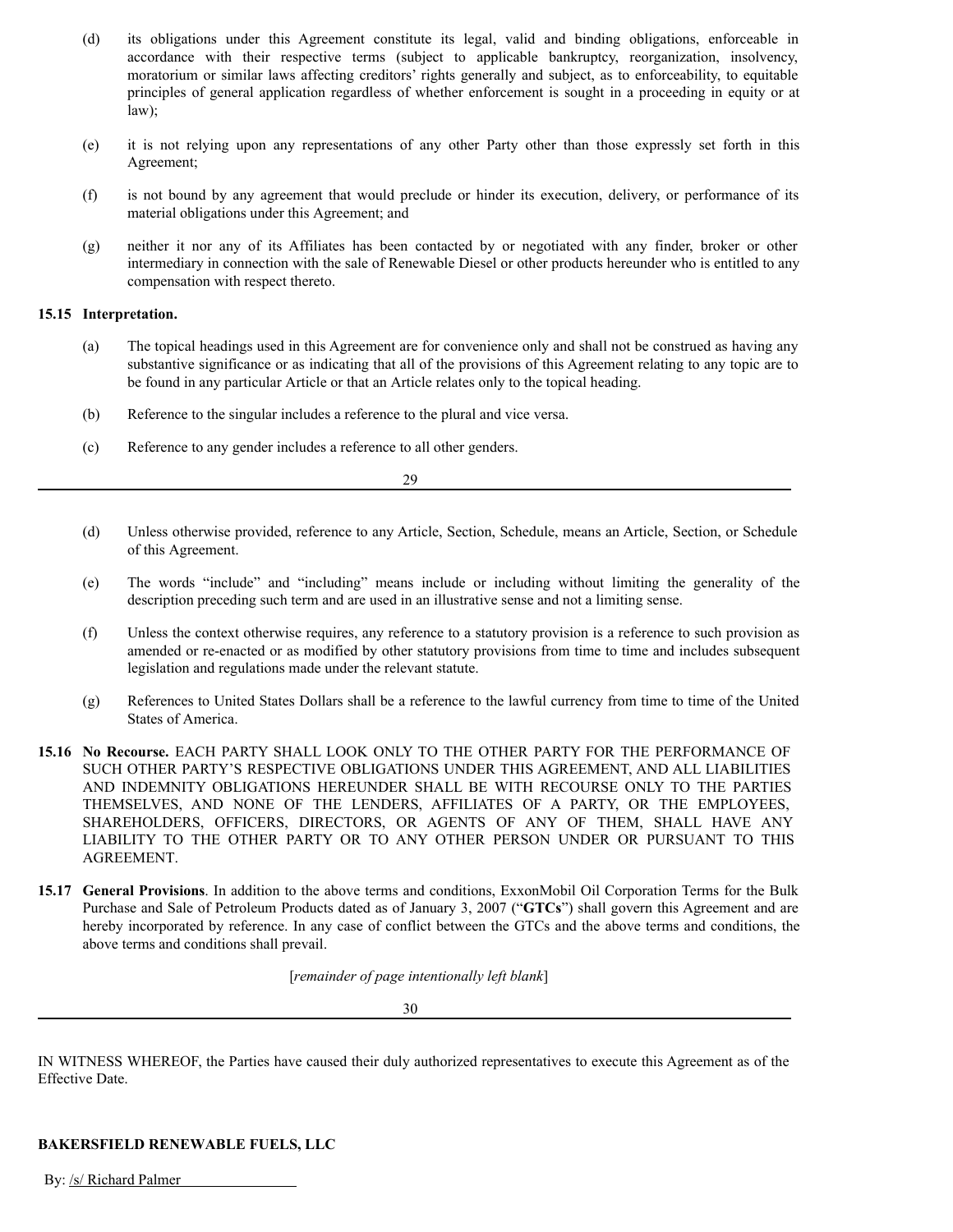| Title: President |
|------------------|
|                  |

Date: \_\_\_\_\_\_\_\_\_\_\_\_\_\_\_\_\_\_\_\_\_\_\_\_\_\_\_\_

# **EXXONMOBIL OIL CORPORATION**

B y : /s/ Avilo Olivia

 $T$  i t l e : N.A. Biofuels & NGL Manager

Date: \_\_\_\_\_\_\_\_\_\_\_\_\_\_\_\_\_\_\_\_\_\_\_\_\_\_\_\_

*[Signature Page to Term Purchase Agreement]*

## **SCHEDULE 1.1**

[…\*\*\*…]

# **SCHEDULE 3.3**

# **OUTAGE NOTIFICATION PROTOCOL**

In the event of any planned or unplanned maintenance activity that impacts loading at the truck rack of a lifting location, GCE shall use the following protocol:

In the event of:

- · An unplanned outage at a delivery rack, GCE will notify ExxonMobil as soon as reasonably possible after the unplanned outage as well as the schedule for repair. GCE will provide ExxonMobil with routine updates to confirm there are no changes to the schedule.
- · A planned outage at a delivery rack that will last up to 24 hrs, GCE will notify ExxonMobil at least 3 days before the event as well as the schedule for repair. GCE will provide ExxonMobil with routine updates to confirm there are no changes to the schedule.
- · A planned outage at a delivery rack that will last between 24 and 48 hrs, GCE will notify ExxonMobil 15 days before the event as well as the schedule for repair. GCE will provide ExxonMobil with routine updates to confirm there are no changes to schedule.
- · A planned outage at a delivery rack that will last above 48 hrs. GCE will notify ExxonMobil 45 days before the event as well as the schedule for repair. GCE will provide ExxonMobil with routine updates to confirm there are no changes to the schedule.

Additionally and with the intent of avoiding/anticipating any impact to quality, the GCE shall communicate

- The nature of a planned or unplanned maintenance/outage at the delivery racks that could potentially have an impact on the quality of the product delivered, together with steps to prevent/avoid them.
- · All software, hardware and operational changes to either the blending or loading operation. Communication shall take place prior to implementation including steps to prevent any impact to quality.

## **SCHEDULE 4.1**

# **PRODUCT PRICING – RENEWABLE DIESEL**

Applicable price for Renewable Diesel shall be determined on the date of delivery as follows: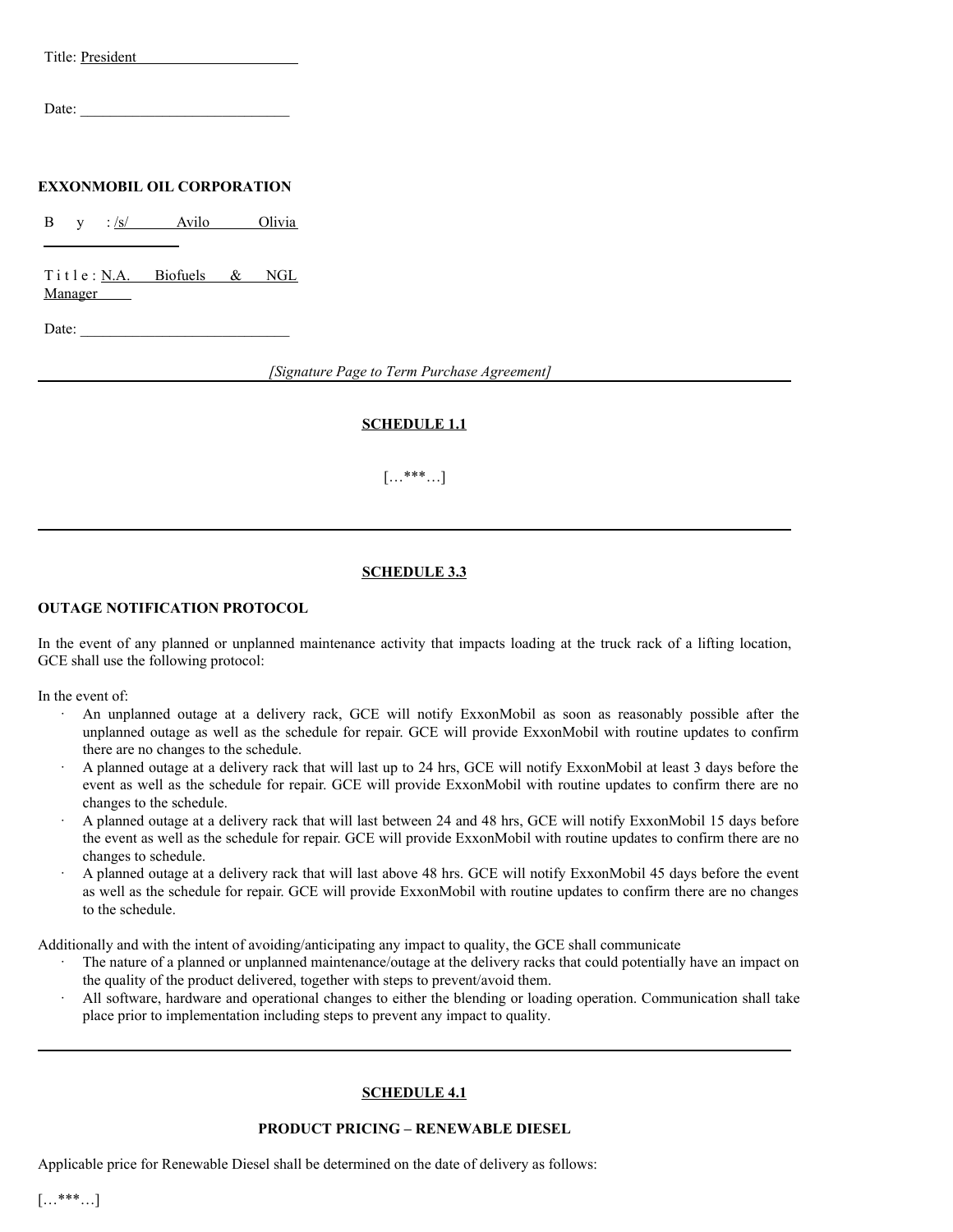**SCHEDULE 4.2**

 $[...$ \*\*\*…]

# **SCHEDULE 7.1**

 $[\dots^{***}...]$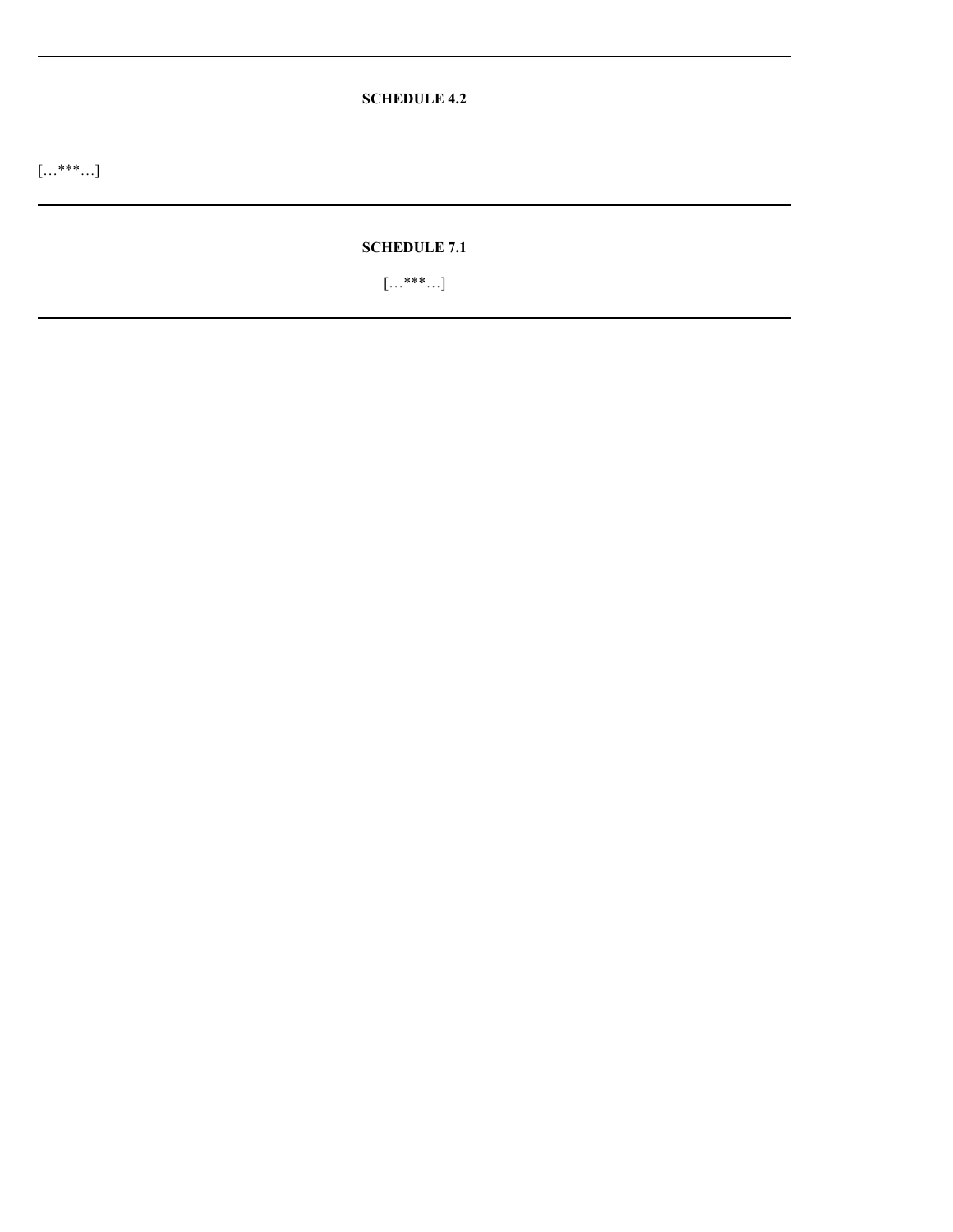### **CERTAIN CONFIDENTIAL INFORMATION IN THIS EXHIBIT HAS BEEN OMITTED AND REPLACED WITH "[...\*\*\*...]" BECAUSE IT IS BOTH NOT MATERIAL AND IS THE TYPE THAT THE REGISTRANT TREATS AS PRIVATE OR CONFIDENTIAL.**

## **AMENDMENT NO. 4 TO CREDIT AGREEMENT**

This AMENDMENT NO. 4 TO CREDIT AGREEMENT, dated as of May 18, 2021 (this " Agreement"), is entered into by and among BKRF OCB, LLC, a Delaware limited liability company (the "Borrower"), BKRF OCP, LLC, a Delaware limited liability company ("Holdings"), Bakersfield Renewable Fuels, LLC, a Delaware limited liability company (the "Project Company"), Orion Energy Partners TP Agent, LLC, in its capacity as the administrative agent (in such capacity, the "Administrative Agent"), and the Tranche A Lenders and Tranche B Lenders party hereto, constituting 100% of the Tranche A Lenders and the Tranche B Lenders to the Credit Agreement (as defined below) (the "Signatory Lenders"). As used in this Agreement, capitalized terms which are not defined herein shall have the meanings ascribed to such terms in the Amended Credit Agreement unless otherwise specified.

## **W I T N E S E T H**

WHEREAS, the Borrower, Holdings, the Administrative Agent, Orion Energy Partners TP Agent, LLC, in its capacity as the collateral agent, and each Tranche A Lender and Tranche B Lender from time to time party thereto have entered into that certain Credit Agreement, dated as of May 4, 2020 (as amended, amended and restated, modified and supplemented on or prior to the date hereof, the "Credit Agreement" and the Credit Agreement as expressly amended by this Agreement, the "Amended Credit Agreement");

WHEREAS, the Project Company and ARB Inc., a California corporation ("ARB"), are party to that certain Cost Plus Fixed-Fee Turnkey Agreement with a Guaranteed Maximum Price for the Engineering, Procurement and Construction of the Bakersfield Renewable Fuels Project, dated as of April 30, 2020 (the "ARB EPC Agreement");

WHEREAS, Primoris Services Corporation, a Delaware corporation, issued that certain Parent Guarantee, dated as of April 30, 2020 (the "ARB Parent Guarantee"), in favor of the Project Company (as assigned by GCE Holdings Acquisitions, LLC);

WHEREAS, the Project Company intends to (i) terminate the ARB EPC Agreement in accordance with the termination documentation in the forms attached hereto as Exhibit A (the "ARB EPC Termination Documentation") and (ii) enter into a Replacement Project Document consisting of that certain Cost Plus Fixed-Fee Turnkey Agreement with a Guaranteed Maximum Price for the Engineering, Procurement and Construction of the Bakersfield Renewable Fuels Project, to be dated as of the date hereof (the "CTCI EPC Agreement"), by and between the Project Company and CTCI Americas, Inc., a Texas corporation ("CTCI");

WHEREAS, pursuant to the CTCI EPC Agreement, CTCI Corporation, a corporation duly organized and existing under the laws of Taiwan ("CTCI Guarantor"), will issue a guarantee in favor of the Project Company pursuant, to be dated as of the date hereof (the "CTCI Parent Guarantee");

WHEREAS, pursuant to this Agreement, the Borrower has requested, and the parties hereto have agreed, subject to the satisfaction of the conditions precedent set forth in this Agreement, to amend the Credit Agreement on the Fourth Amendment Effective Date to, among other things, evidence the Signatory Lenders consent for the Borrower to replace the ARB EPC Agreement and ARB Parent Guarantee with the CTCI EPC Agreement and CTCI Parent Guarantee, respectively; and

WHEREAS, the Borrower, Holdings, the Project Company, the Administrative Agent and the Signatory Lenders entered into that certain Waiver No. 3 to Credit Agreement, dated as of the date hereof (the "Waiver").

NOW, THEREFORE, in consideration of the mutual agreements, provisions and covenants contained herein and other good and valuable consideration, the receipt and sufficiency of which are hereby acknowledged, the parties hereto agree as follows:

Amendments. Subject to the satisfaction of the conditions precedent set forth in Section 3 hereof, as of the Fourth Amendment Effective Date, the Borrower, the other Loan Parties, the Administrative Agent and the Signatory Lenders, who constitute all of the Lenders under the Credit Agreement, hereby agree that the Credit Agreement is amended as follows:

(a) Section 1.01 of the Credit Agreement is hereby amended by inserting the following new definitions:

"ARB Credit Support" has the meaning assigned to such term in Section 6.21(b).

"CTCI" means CTCI Americas, Inc., a Texas corporation.

"CTCI EPC Agreement" means that certain Cost Plus Fixed-Fee Turnkey Agreement with a Guaranteed Maximum Price for the Engineering, Procurement and Construction of the Bakersfield Renewable Fuels Project, dated as of May 18, 2021, by and between the Project Company and CTCI.

"CTCI Parent Guarantee" means that certain Parent Guarantee, dated as of May 18, 2021, issued by CTCI Corporation, a corporation duly organized and existing under the laws of Taiwan, in favor of the Project Company.

"CTCI Transition Plan" means the transition plan as set forth in  $Exhibit X$  hereto.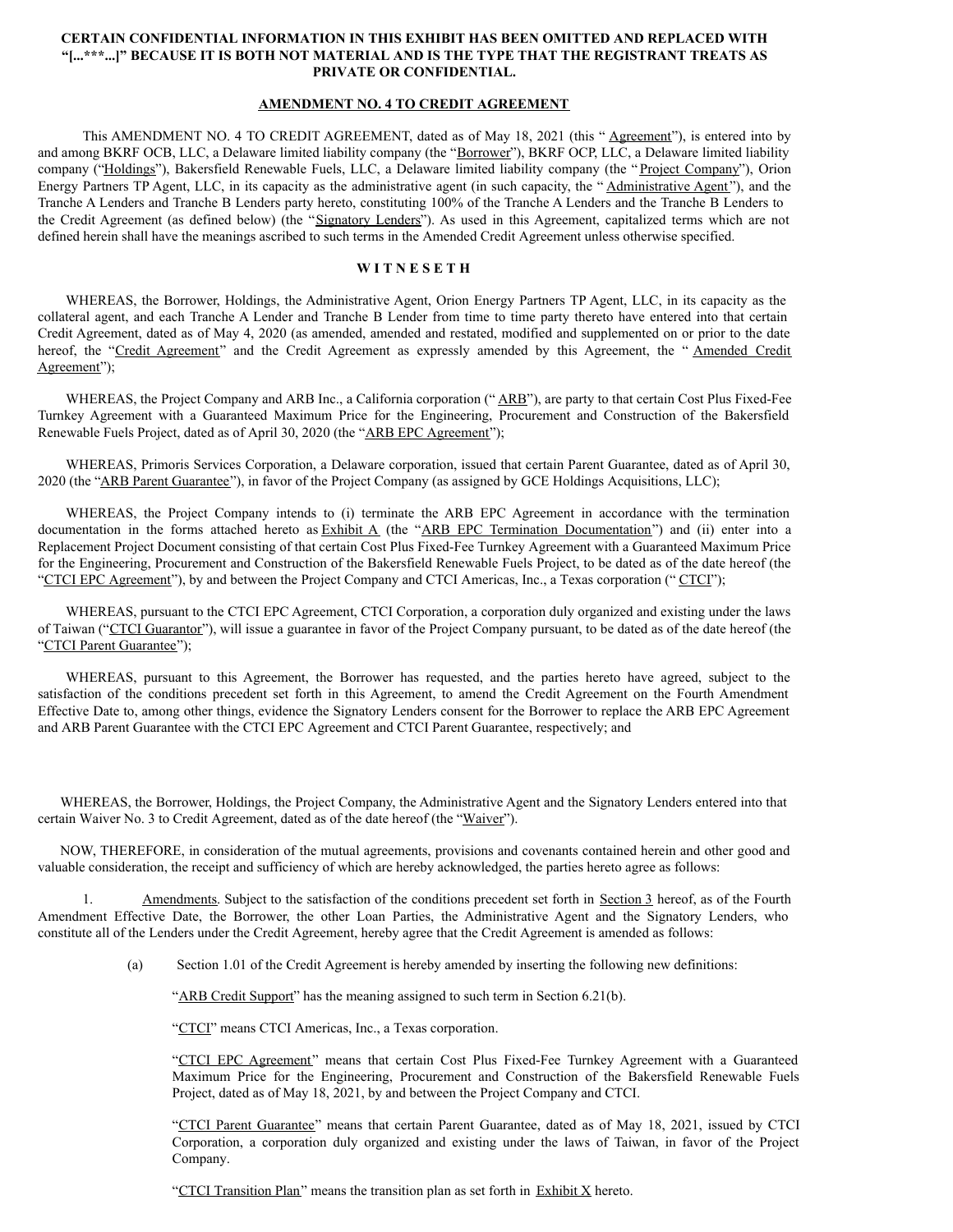"EPC Subcontract" means each of the Technip Subcontract and OnQuest Subcontract.

"Fourth Amendment" means that certain Amendment No. 4 to Credit Agreement, dated as of May 18, 2021, by and among the Borrower, Holdings, the Project Company, the Administrative Agent and the Required Lenders.

"Fourth Amendment Effective Date" means May 18, 2021.

"Material Communication" has the meaning assigned to such term in Section 5.11(a).

"Technip Subcontract" means that certain Engineering Subcontract Agreement, dated as of June 25, 2020, by and between CTCI (as successor in interest to ARB, Inc.) and Technip Stone & Webster Process Technology, Inc.

"OnQuest Subcontract" means that certain Engineering Subcontract Agreement, dated as of May 21, 2020, by and between CTCI (as successor in interest to ARB, Inc.) and Primoris Design & Construction, Inc.

(b) The references to the "ARB EPC Agreement" in the definitions of "EPC Agreements," "Performance Tests," "Substantial Completion," in Section 1.01 of the Credit Agreement are hereby replaced with a reference to the "CTCI EPC Agreement".

1

(c) The reference to the "ARB Parent Guarantee" in the definition of "Initial Material Project Documents" in Section 1.01 of the Credit Agreement is hereby replaced with a reference to the "CTCI Parent Guarantee".

(d) The definition of "Material Construction Contracts" is hereby amended to add a new clause (g) thereto which reads as follows: "(g) solely to the extent such contracts are assigned from ARB to the Loan Parties, the EPC Subcontracts;".

(e) Schedule  $4.01(f)$  to the Credit Agreement is hereby deleted and replaced in its entirety as set forth in Exhibit **B** attached hereto.

- (f) The CTCI Transition Plan set forth in Exhibit C hereto is hereby inserted as a new Exhibit X to the Credit
- Agreement.
- (g) Section 5.11(a) of the Credit Agreement is hereby amended by inserting the following:

(o) notice of the receipt or delivery in writing of any force majeure claim, change order request, indemnity claim, material dispute, breach or default, or other material written communication under the ARB EPC Agreement, the CTCI EPC Agreement or any Material Project Documents (collectively, a "Material Communication"), including, without limitation: (i) any such Material Communication received by any Loan Party in respect of a subcontractor doing work or supplier or vendor providing goods or services under the ARB EPC Agreement relating to the termination of such contract and transition to the CTCI EPC Agreement, (ii) any Material Communication from any employees or authorized labor representatives of the Loan Parties, ARB, CTCI or any of their Affiliates or (iii) any other material written communication by or on behalf of ARB or CTCI related to the transition from ARB to CTCI as EPC Contractor or the termination of ARB as EPC Contractor, in each case, (x) such notice to be accompanied by copies of the Material Communication and (y) for the avoidance of doubt, excluding administrative, ministerial or routine communications, including ordinary course day-to-day communications regarding the construction of the Project;

(h) Article V of the Credit Agreement is hereby amended by inserting the following new Section 5.31:

Section 5.31 Obligations Under the ARB EPC Agreement and ARB Parent Guarantee . On and after the Fourth Amendment Effective Date, Borrower shall (i) comply in all material respects of their obligations under the ARB EPC Agreement and ARB Parent Guarantee (in each case, to the extent such obligations survive the termination of the ARB EPC Agreement) and (ii) promptly, and in coordination with the Administrative Agent, enforce its rights in the ARB EPC Agreement and ARB Parent Guarantee.

 $\mathfrak{D}$ 

(i) Article V of the Credit Agreement is hereby amended by inserting the following new Section 5.32:

Section 5.32 Post-Fourth Amendment Covenants.

(a) CTCI Transition Plan. In connection with the termination of the ARB EPC Agreement and entry into the CTCI EPC Agreement, Borrower shall, and shall use commercially reasonable efforts to cause each of ARB and CTCI to, comply with the CTCI Transition Plan in all material respects as and to the extent specified therein.

(b) COMA Reimbursement. On or prior to May 31, 2021, the Administrative Agent shall have received evidence that the Borrower has received a payment from one or more parent companies in the amount of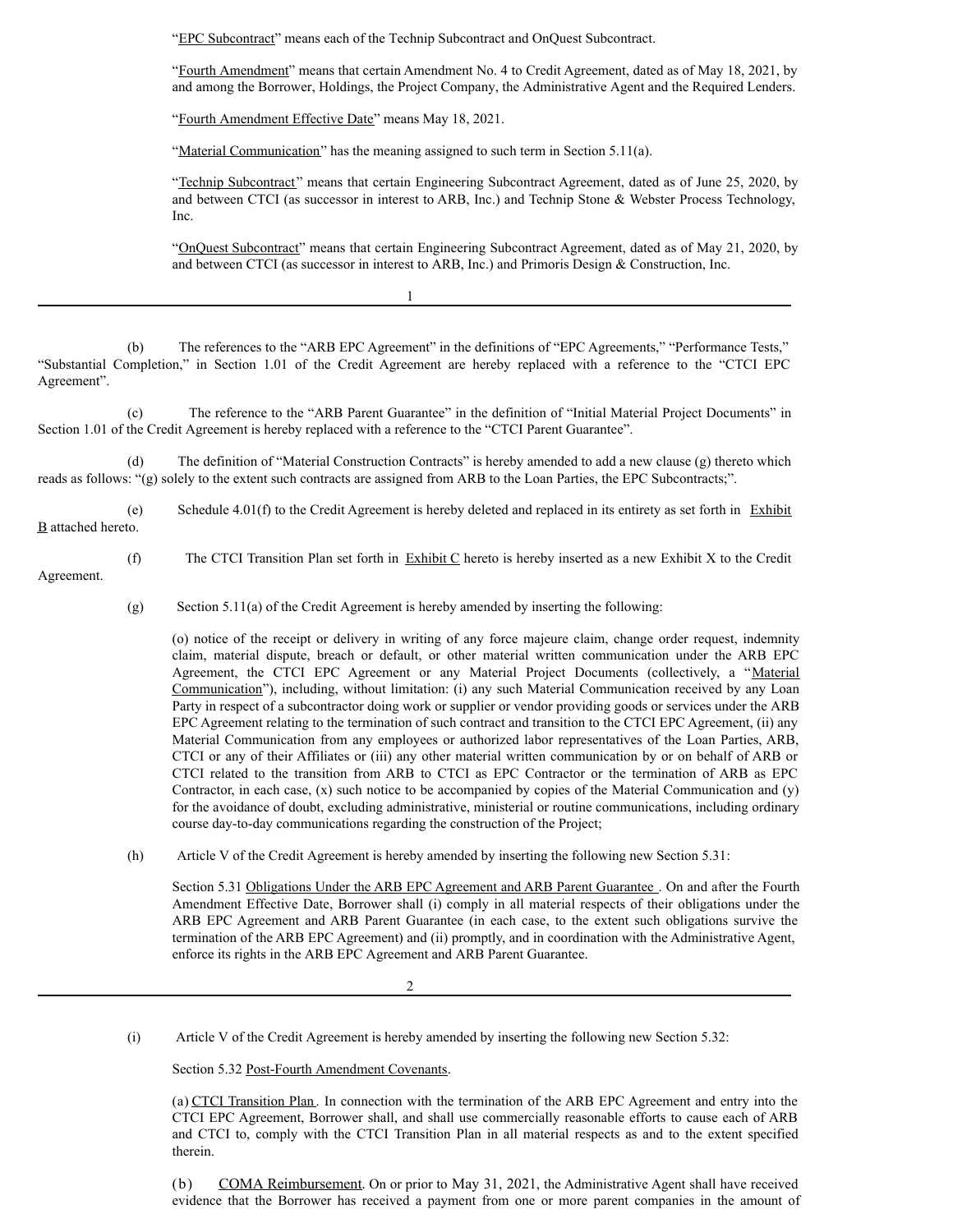\$1,300,000 to the following account: Account Name / Beneficiary: BKRF OCB, LLC; Account #: […\*\*\*…]; ABA #: […\*\*\*…]; Bank: […\*\*\*…].

(j) Article VI of the Credit Agreement is amended by inserting the following new Section 6.21:

Section 6.21 Post-Fourth Amendment Covenants.

- (a) ARB Litigation. Without the prior written consent of the Administrative Agent (such consent not to be unreasonably withheld, conditioned or delayed), no Loan Party shall initiate, pursue, advance or settle any litigation, investigation, action or proceeding law or in equity by or before any court, arbitrator or Governmental Authority which relates or is related to ARB, Primoris Services Corporation, the ARB EPC Agreement or the ARB Parent Guarantee;
- (b) ARB Credit Support. Without the prior written consent of the Administrative Agent (such consent not to be unreasonably withheld, conditioned or delayed), no Loan Party shall make any request for a drawing upon any letter of credit or other credit support provided by ARB under the ARB EPC Agreement (collectively, the "ARB Credit Support");
- (c) Assignment of Subcontractors under the ARB EPC Agreement. Without the prior written consent of the Administrative Agent (such consent not to be unreasonably withheld, conditioned or delayed), no Loan Party shall accept any assignment of any subcontract under the ARB EPC Agreement to the Loan Parties;
- (d) Demobilization Costs. Without the prior written consent of the Administrative Agent (such consent not to be unreasonably withheld, conditioned or delayed), no Loan Party shall initiate or accept any demobilization activities relating to the transition from the ARB EPC Agreement to the CTCI EPC Agreement with a value or cost reasonably expected to be in excess of \$1,000,000; and
- (e) Public Announcements. Without the prior written consent of the other

3

Administrative (such consent not to be unreasonably withheld, conditioned or delayed), no Loan Party shall issue any press releases or otherwise make any public statements with respect to the transition from the ARB EPC Agreement to the CTCI EPC Agreement, unless such action is required by Applicable Law.

(k) Section 7.01(d)(i) of the Credit Agreement is hereby amended by adding a reference to Section 5.32(b) after the reference to Section 5.13 therein.

(l) Section 7.01 to the Credit Agreement is hereby amended by inserting the following:

(q) the Borrower shall have failed to either (i) receive reimbursement from ARB (through ARB's payment to the Borrower, through the Borrower's drawing or demand upon the ARB Credit Support, or otherwise) or (ii) set off such amounts against other amounts owed by the Loan Parties to ARB, in either case, for mobilization payments in an amount equal to at least \$10 million within ninety (90) days after the Fourth Amendment Effective Date (it being acknowledged that no Default or Event of Default shall exist pursuant to this clause (q) prior to such date);

2. Representations and Warranties. Each Loan Party hereby represents and warrants to the other parties hereto that:

(a) Each Loan Party has full corporate, limited liability company or other organizational powers, authority and legal right to enter into, deliver and perform its respective obligations under this Agreement, and has taken all necessary corporate, limited liability company or other organizational action to authorize the execution, delivery and performance by it of this Agreement. This Agreement has been duly executed and delivered by the Loan Parties, is in full force and effect and constitutes a legal, valid and binding obligation of the Loan Parties, enforceable against such Loan Party in accordance with its respective terms, except as enforcement may be limited (i) by Bankruptcy, insolvency, reorganization, moratorium, fraudulent conveyance or other similar laws affecting creditors' rights generally, (ii) by general principles of equity (regardless of whether such enforceability is considered in a proceeding in equity or at law) and (iii) implied covenants of good faith and fair dealing.

The execution, delivery and performance by each Loan Party of this Agreement does not and will not (i) conflict with the Organizational Documents of such Loan Party, (ii) conflict with or result in a breach of, or constitute a default under, any indenture, loan agreement, mortgage, deed of trust or other instrument or agreement to which such Loan Party is a party or by which it is bound or to which such Loan Party's property or assets are subject (other than any Material Project Document to which such Loan Party is a party), except where such contravention or breach could not reasonably be expected to be material and adverse to the Loan Parties or Lenders, (iii) conflict with or result in a breach of, or constitute a default under, any Material Project Document to which such Loan Party is a party, (iv) conflict with or result in a breach of, or constitute a default under, in any material respect, any Applicable Law, except where such contravention or breach could not reasonably be expected to have a Material Adverse Effect, or (v) with respect to each Loan Party, result in the creation or imposition of any Lien (other than a Permitted Lien) upon any of such Loan Party's property or the Collateral.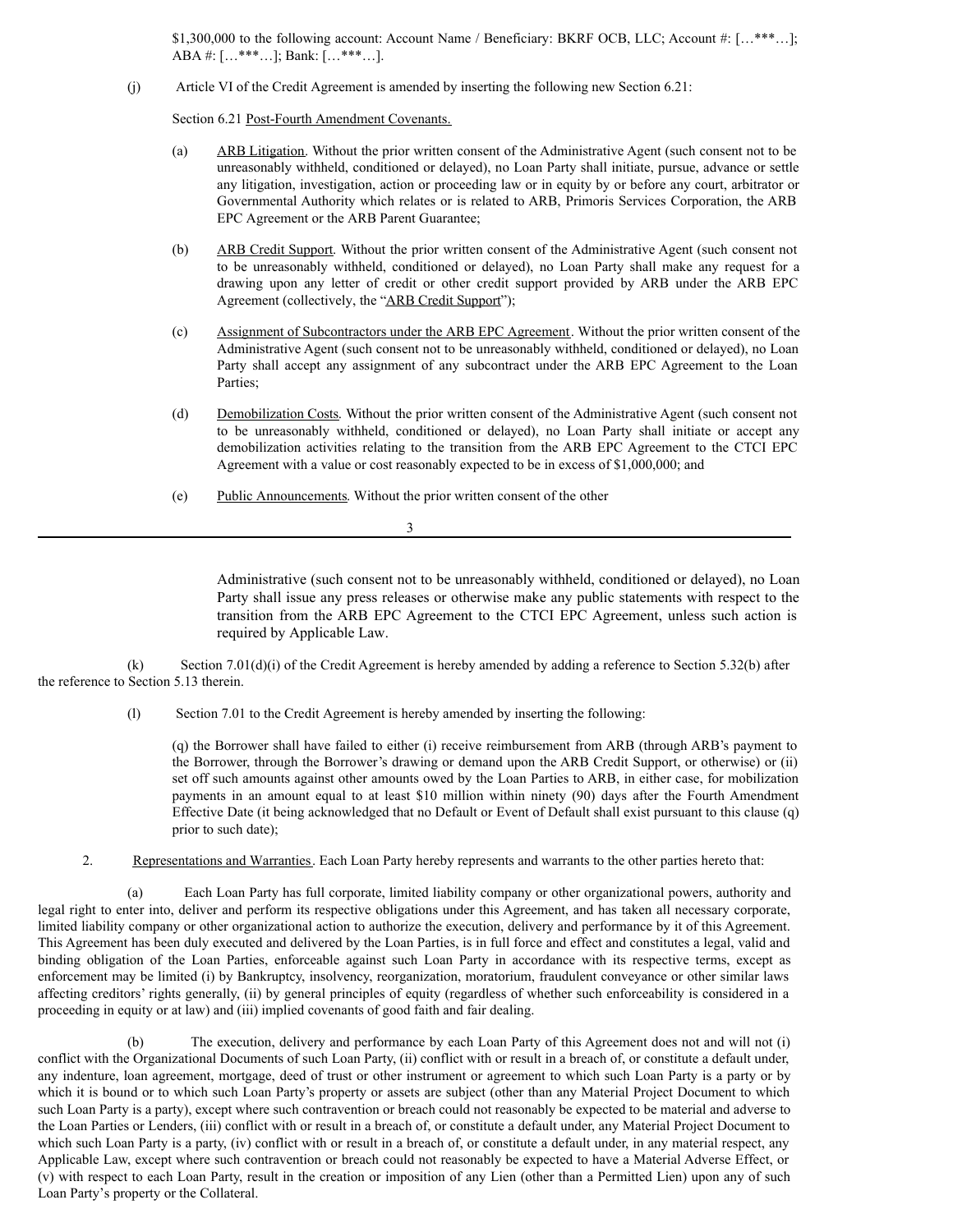(c) Except as provided in this Agreement, no Default or Event of Default has occurred and is continuing or would result from the transactions contemplated in this Agreement.

4

(d) After giving effect to the forbearances and waivers set forth in the Waiver and the amendments set forth in this Agreement, the representations and warranties of each of the Loan Parties set forth in Article III of the Credit Agreement and in each other Financing Document are true and correct in all material respects (except where already qualified by materiality or Material Adverse Effect, in which case, such representations and warranties are true and correct in all respects) on and as of the Fourth Amendment Effective Date (unless stated to relate solely to an earlier date, in which case such representations and warranties were true and correct as of such earlier date).

3. Effectiveness; Conditions Precedent. This Agreement shall become effective on the first date on which each of the following conditions have been satisfied or waived (such date, the "Fourth Amendment Effective Date"):

(a) This Agreement shall have been executed by the Administrative Agent, the Loan Parties and the Signatory Lenders (such execution not to be unreasonably delayed or waived) and the Administrative Agent shall have received counterparts hereof which, when taken together, bear the signatures of each of the other parties hereto.

(b) The Administrative Agent shall have received duly executed copies of each of the following documents: (i) CTCI EPC Agreement, (ii) CTCI Parent Guaranty, (iii) that certain Consent and Agreement, dated as of the date hereof, by and among CTCI, the Project Company and Orion Energy TPAgent, LLC, in its capacity as the collateral agent and (iv) that certain Consent and Agreement, dated as of the date hereof, by and among CTCI Guarantor, the Project Company and Orion Energy TPAgent, LLC, in its capacity as the collateral agent, in each case, in form and substance reasonably satisfactory to the Administrative Agent.

(c) The Administrative Agent shall have received duly executed copies of the ARB EPC Termination Documentation, in form and substance satisfactory the Administrative Agent in its sole discretion.

Borrower has arranged for payment on the Fourth Amendment Effective Date of all reasonable and documented out-of-pocket fees and expenses then due and payable pursuant to the Financing Documents.

(e) After giving effect to the waivers set forth in the Waiver and the amendments set forth in this Agreement, the representations and warranties of each of the Loan Parties set forth in the Financing Documents shall be true and correct in all material respects (except where already qualified by materiality or Material Adverse Effect, in which case, such representations and warranties shall be true and correct in all respects) on and as of the Fourth Amendment Effective Date (unless stated to relate solely to an earlier date, in which case such representations and warranties were true and correct as of such earlier date).

(f) After giving effect to the waivers set forth in the Waiver and the amendments set forth in this Agreement, no Default or Event of Default shall have occurred and be continuing as of the Fourth Amendment Effective Date.

The Administrative Agent shall have received an updated Construction Budget, which shall be in form and substance acceptable to the Administrative Agent, in its sole discretion.

4. Miscellaneous.

(a) Effect of Amendments. From and after the Fourth Amendment Effective Date, the

5

Credit Agreement shall be construed after giving effect to the amendments set forth in Section 1 hereof and all references to the Credit Agreement in the Financing Documents shall be deemed to refer to the Amended Credit Agreement.

(b) No Other Modification. Except as expressly modified by this Agreement, the Credit Agreement and the other Financing Documents are and shall remain unchanged and in full force and effect, and nothing contained in this Agreement shall, by implication or otherwise, limit, impair, constitute a waiver of, or otherwise affect the rights and remedies of the Lenders, the Administrative Agent, or any of the other parties, or shall alter, modify, amend or in any way affect any of the other terms, conditions, obligations, covenants or agreements contained in the Credit Agreement which are not by the terms of this Agreement being amended, or alter, modify or amend or in any way affect any of the other Financing Documents.

(c) Successor and Assigns. This Agreement shall be binding upon and inure to the benefit of the parties to this Agreement and their respective successors and permitted assigns.

(d) Incorporation by Reference. Sections 10.07 (*Severability*), 10.11 (*Headings*), 10.09 (*Governing Law; Jurisdiction; Etc.*) and 10.17 (*Electronic Execution of Assignments and Certain Other Documents* ) of the Credit Agreement are hereby incorporated by reference herein, *mutatis mutandis*.

(e) Financing Document. This Agreement shall be deemed to be a Financing Document.

(f) Counterparts; Integration. This Agreement may be executed in counterparts (and by different parties hereto on different counterparts), each of which shall constitute an original, but all of which when taken together shall constitute a single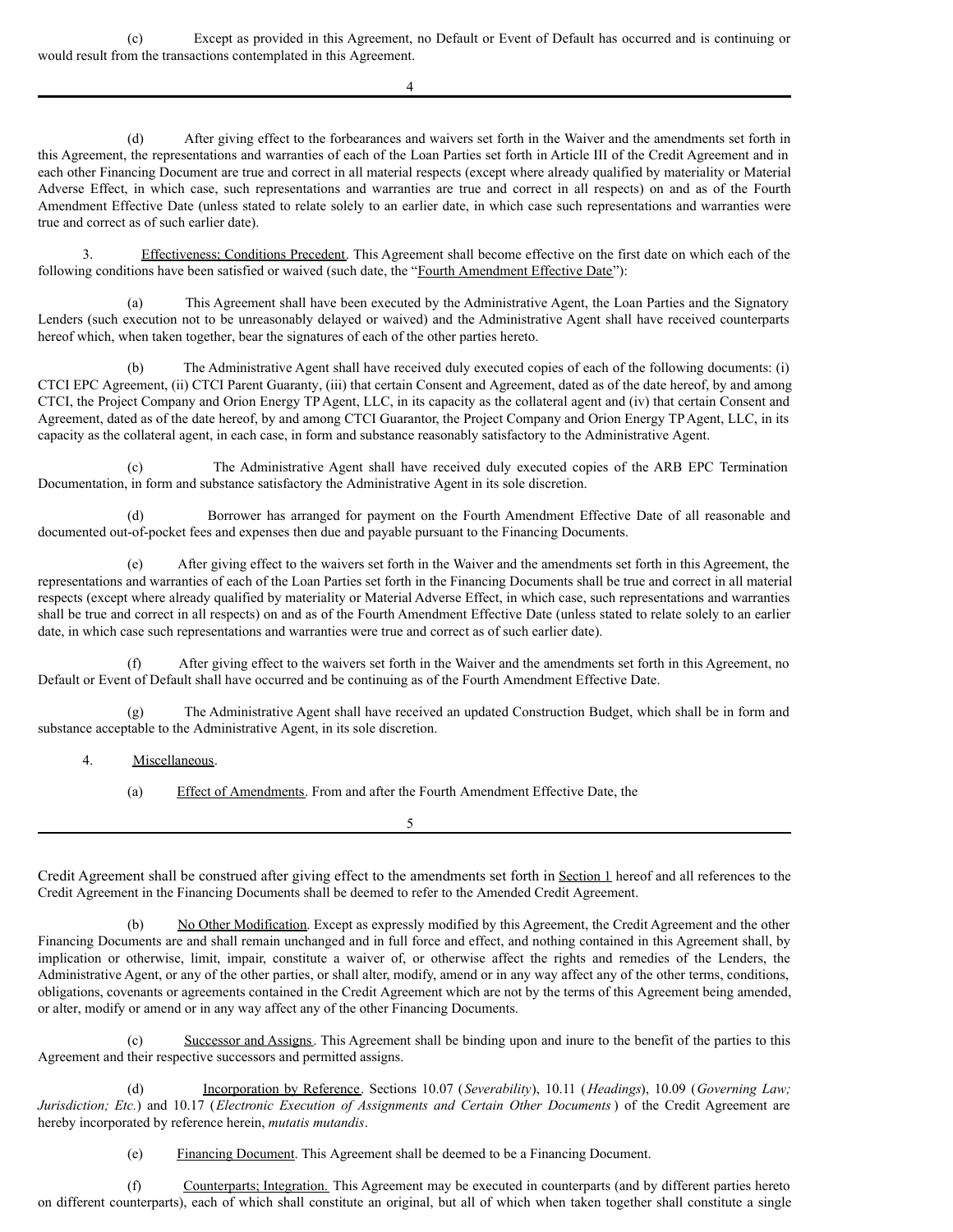contract. The Amended Credit Agreement and the other Financing Documents to which a Loan Party is party constitute the entire contract between and among the parties relating to the subject matter hereof and thereof and supersede any and all previous agreements and understandings, oral or written, relating to the subject matter hereof. Delivery of an executed counterpart of a signature page to this Agreement by telecopy or scanned electronic transmission shall be effective as delivery of a manually executed counterpart of this Agreement.

(g) Electronic Signatures. The words "execution," "execute", "signed," "signature," and words of like import in or related to any document to be signed in connection with this Agreement and the transactions contemplated hereby shall be deemed to include electronic signatures, the electronic matching of assignment terms and contract formations on electronic platforms approved by the parties hereto, or the keeping of records in electronic form, each of which shall be of the same legal effect, validity or enforceability as a manually executed signature or the use of a paper-based recordkeeping system, as the case may be, to the extent and as provided for in any applicable law, including the Federal Electronic Signatures in Global and National Commerce Act, the New York State Electronic Signatures and Records Act, or any other similar state laws based on the Uniform Electronic Transactions Act.

(h) Severability. Any provision of this Agreement held to be invalid, illegal or unenforceable in any jurisdiction shall, as to such jurisdiction, be ineffective to the extent of such invalidity, illegality or unenforceability without affecting the validity, legality and enforceability of the remaining provisions hereof; and the invalidity of a particular provision in a particular jurisdiction shall not invalidate such provision in any other jurisdiction.

(i) Release. IN ORDER TO INDUCE THE ADMINISTRATIVE AGENT AND THE LENDERS TO ENTER INTO THIS AGREEMENT, EACH OF THE LOAN

6

PARTIES AND THEIR RESPECTIVE SUCCESSORS-IN-TITLE AND ASSIGNEES AND, TO THE EXTENT THE SAME IS CLAIMED BY RIGHT OF, THROUGH OR UNDER ANY OF THE LOAN PARTIES, FOR THEIR RESPECTIVE PAST, PRESENT AND FUTURE EMPLOYEES, AGENTS, REPRESENTATIVES, OFFICERS, DIRECTORS, SHAREHOLDERS, MEMBERS, MANAGERS, AND TRUSTEES (EACH, A " RELEASING PARTY," AND COLLECTIVELY, THE " RELEASING PARTIES "), DOES HEREBY REMISE, RELEASE AND DISCHARGE, AND SHALL BE DEEMED TO HAVE FOREVER REMISED, RELEASED AND DISCHARGED, THE ADMINISTRATIVE AGENT AND EACH OF THE LENDERS, AND THE ADMINISTRATIVE AGENT'S AND EACH LENDER'S RESPECTIVE SUCCESSORS-IN-TITLE, LEGAL REPRESENTATIVES AND ASSIGNEES, PAST, PRESENT AND FUTURE OFFICERS, DIRECTORS, AFFILIATES, SHAREHOLDERS, MEMBERS, MANAGERS, TRUSTEES, AGENTS, EMPLOYEES, BOARD OBSERVERS, CONSULTANTS, EXPERTS, ADVISORS, ATTORNEYS AND OTHER PROFESSIONALS AND ALL OTHER PERSONS AND ENTITIES TO WHOM ANY OF THE FOREGOING WOULD BE LIABLE IF SUCH PERSONS OR ENTITIES WERE FOUND TO BE LIABLE TO ANY RELEASING PARTY, OR ANY OF THEM (COLLECTIVELY HEREINAFTER, THE " RELEASED PARTIES"), FROM ANY AND ALL MANNER OF ACTION AND ACTIONS, CAUSE AND CAUSES OF ACTION, CLAIMS, CHARGES, DEMANDS, COUNTERCLAIMS, OFFSET RIGHTS, RIGHTS OF RECOUPMENT, DEFENSES, SUITS, DEBTS, DUES, SUMS OF MONEY, ACCOUNTS, RECKONINGS, BONDS, BILLS, SPECIALTIES, COVENANTS, CONTRACTS, CONTROVERSIES, DAMAGES, JUDGMENTS, EXPENSES, EXECUTIONS, LIENS, CLAIMS OF LIENS, CLAIMS OF COSTS, PENALTIES, ATTORNEYS' FEES, OR ANY OTHER COMPENSATION, RECOVERY OR RELIEF ON ACCOUNT OF ANY LIABILITY, OBLIGATION, DEMAND OR CAUSE OF ACTION OF WHATEVER NATURE, WHETHER IN LAW, EQUITY OR OTHERWISE (INCLUDING, WITHOUT LIMITATION, ANY SO CALLED "LENDER LIABILITY" CLAIMS, INTEREST OR OTHER CARRYING COSTS, PENALTIES, LEGAL, ACCOUNTING AND OTHER PROFESSIONAL FEES AND EXPENSES AND INCIDENTAL, CONSEQUENTIAL AND PUNITIVE DAMAGES PAYABLE TO THIRD PARTIES, OR ANY CLAIMS FOR AVOIDANCE OR RECOVERY UNDER ANY OTHER FEDERAL, STATE OR FOREIGN LAW EQUIVALENT), WHETHER KNOWN OR UNKNOWN, FIXED OR CONTINGENT, JOINT AND/OR SEVERAL, SECURED OR UNSECURED, DUE OR NOT DUE, PRIMARY OR SECONDARY, LIQUIDATED OR UNLIQUIDATED, CONTRACTUAL OR TORTIOUS, DIRECT, INDIRECT, OR DERIVATIVE, ASSERTED OR UNASSERTED, FORESEEN OR UNFORESEEN, SUSPECTED OR UNSUSPECTED, NOW EXISTING, HERETOFORE EXISTING OR WHICH MAY HERETOFORE ACCRUE AGAINST ANY OF THE RELEASED PARTIES SOLELY IN THEIR CAPACITIES AS SUCH UNDER THE FINANCING DOCUMENTS, WHETHER HELD IN A PERSONAL OR REPRESENTATIVE CAPACITY, AND WHICH ARE BASED ON ANY ACT, FACT, EVENT OR OMISSION OR OTHER MATTER, CAUSE OR THING OCCURRING AT OR FROM ANY TIME PRIOR TO AND INCLUDING THE DATE HEREOF IN ANY WAY, DIRECTLY OR INDIRECTLY ARISING OUT OF, CONNECTED WITH OR RELATING TO THE AMENDED CREDIT AGREEMENT OR ANY OTHER FINANCING DOCUMENT AND THE TRANSACTIONS CONTEMPLATED THEREBY, AND ALL OTHER AGREEMENTS, CERTIFICATES, INSTRUMENTS AND OTHER DOCUMENTS AND STATEMENTS (WHETHER WRITTEN OR ORAL) RELATED TO ANY OF THE FOREGOING (EACH, A "CLAIM," AND

COLLECTIVELY, THE " CLAIMS"), IN EACH CASE, EXCLUDING ANY CLAIM TO THE EXTENT SUCH CLAIM AROSE OUT OF, OR WAS CAUSED BY, THE GROSS NEGLIGENCE OR WILLFUL MISCONDUCT OF, OR MATERIAL BREACH OF THE AMENDED CREDIT AGREEMENT OR ANY OTHER FINANCING DOCUMENT BY, SUCH RELEASED PARTIES. EACH RELEASING PARTY FURTHER STIPULATES AND AGREES WITH RESPECT

7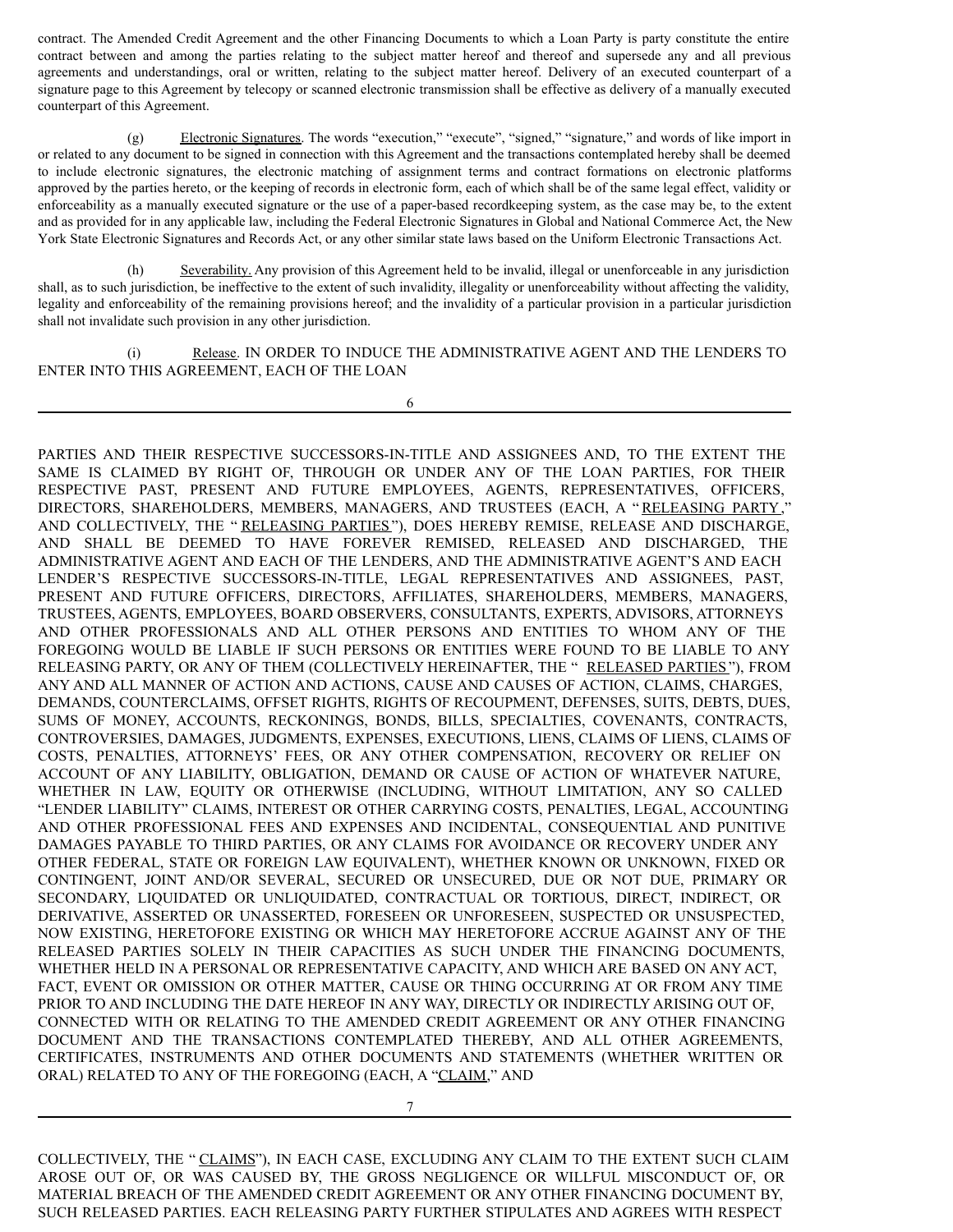# TO ALL SUCH CLAIMS, THAT IT HEREBY WAIVES ANY AND ALL PROVISIONS, RIGHTS, AND BENEFITS CONFERRED BY ANY LAW OF ANY STATE OF THE UNITED STATES.

[*Signature Pages Follow*]

8

IN WITNESS WHEREOF, the parties hereto have caused this Agreement to be duly executed and delivered by their duly authorized signatories as of the day and year first above written.

**BKRF OCB, LLC,**

as the Borrower

By:/s/ RICHARD PALMER Name: Title:

**BKRF OCP, LLC,** as Holdings

By: /s/ RICHARD PALMER Name: Title:

**BAKERSFIELD RENEWABLE FUELS, LLC,** as Project Company

By: /s/ RICHARD PALMER Name:

Title:

**ORION ENERGY PARTNERS TP AGENT, LLC**, as Administrative Agent

By: /s/ GERRIT NICHOLAS Name: Gerrit Nicholas Title: Managing Partner

[Signature Page to Amendment No. 4 to Credit Agreement]

**ORION ENERGY CREDIT OPPORTUNITIES FUND II, L.P.**, as a Lender

By: Orion Energy Credit Opportunities Fund II GP, L.P., its general partner

By: Orion Energy Credit Opportunities Fund II Holdings, LLC, its general partner

By: /s/ GERRIT NICHOLAS Name: Gerrit Nicholas Title: Managing Partner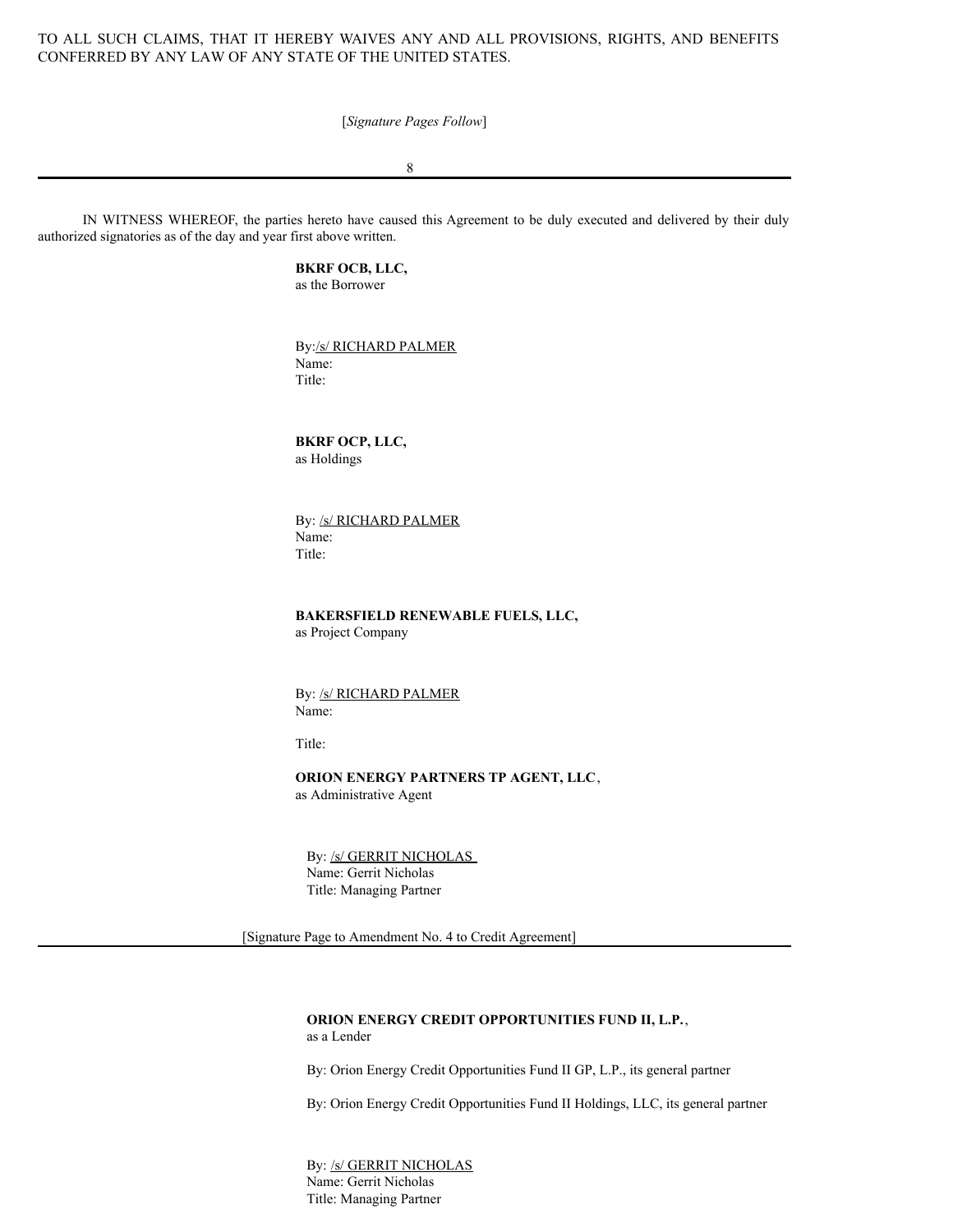### **ORION ENERGY CREDIT OPPORTUNITIES FUND II PV, L.P.** , as a Lender

By: Orion Energy Credit Opportunities Fund II GP, L.P., its general partner

By: Orion Energy Credit Opportunities Fund II Holdings, LLC, its general partner

By: /s/ GERRIT NICHOLAS Name: Gerrit Nicholas Title: Managing Partner

[Signature Page to Amendment No. 4 to Credit Agreement]

### **ORION ENERGY CREDIT OPPORTUNITIES FUND II GPFA, L.P.** , as a Lender

By: Orion Energy Credit Opportunities Fund II GP, L.P., its general partner

By: Orion Energy Credit Opportunities Fund II Holdings, LLC, its general partner

By: /s/ GERRIT NICHOLAS Name: Gerrit Nicholas Title: Managing Partner

## **ORION ENERGY CREDIT OPPORTUNITIES GCE CO-INVEST, L.P.**, as a Lender

By: Orion Energy Credit Opportunities Fund II GP, L.P., its general partner

By: Orion Energy Credit Opportunities Fund II Holdings, LLC, its general partner

By: /s/ GERRIT NICHOLAS Name: Gerrit Nicholas Title: Managing Partner

[Signature Page to Amendment No. 4 to Credit Agreement]

### **VOYA RETIREMENT INSURANCE AND ANNUITY COMPANY RELIASTAR LIFE INSURANCE COMPANY**, as a Lender

By: Voya Investment Management LLC, as Agent

 $By:$  /s/  $EDWARD$  LEVIN

Name: Edward Levin Title: Edward Levin

[Signature Page to Amendment No. 4 to Credit Agreement]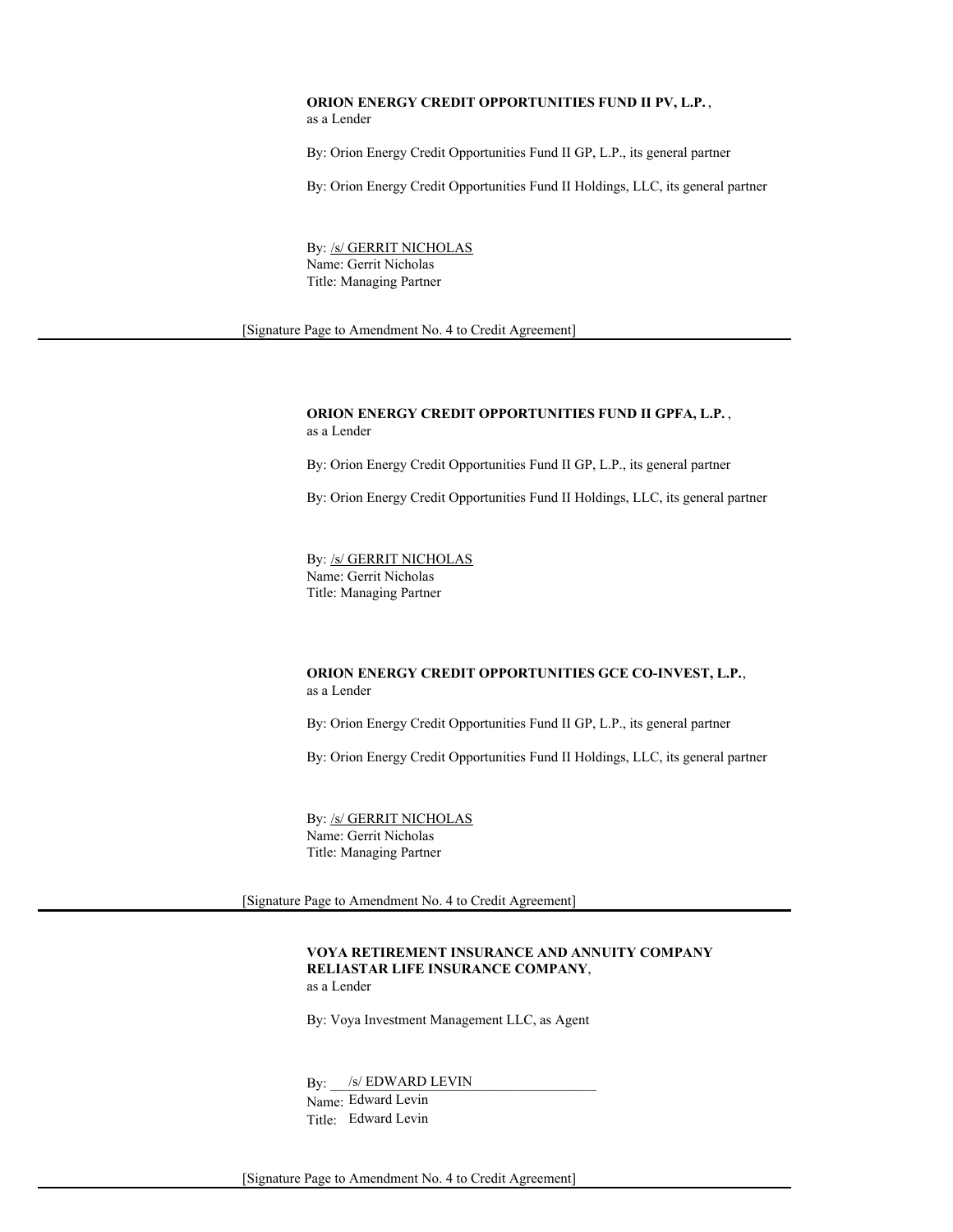**LIF AIV 1, L.P.** as a Lender

By: GCM Investments GP, LLC, its General Partner

By:  $\frac{|s|}{100}$  HENIGAN

Name: Todd Henigan Title:

[Signature Page to Amendment No. 4 to Credit Agreement]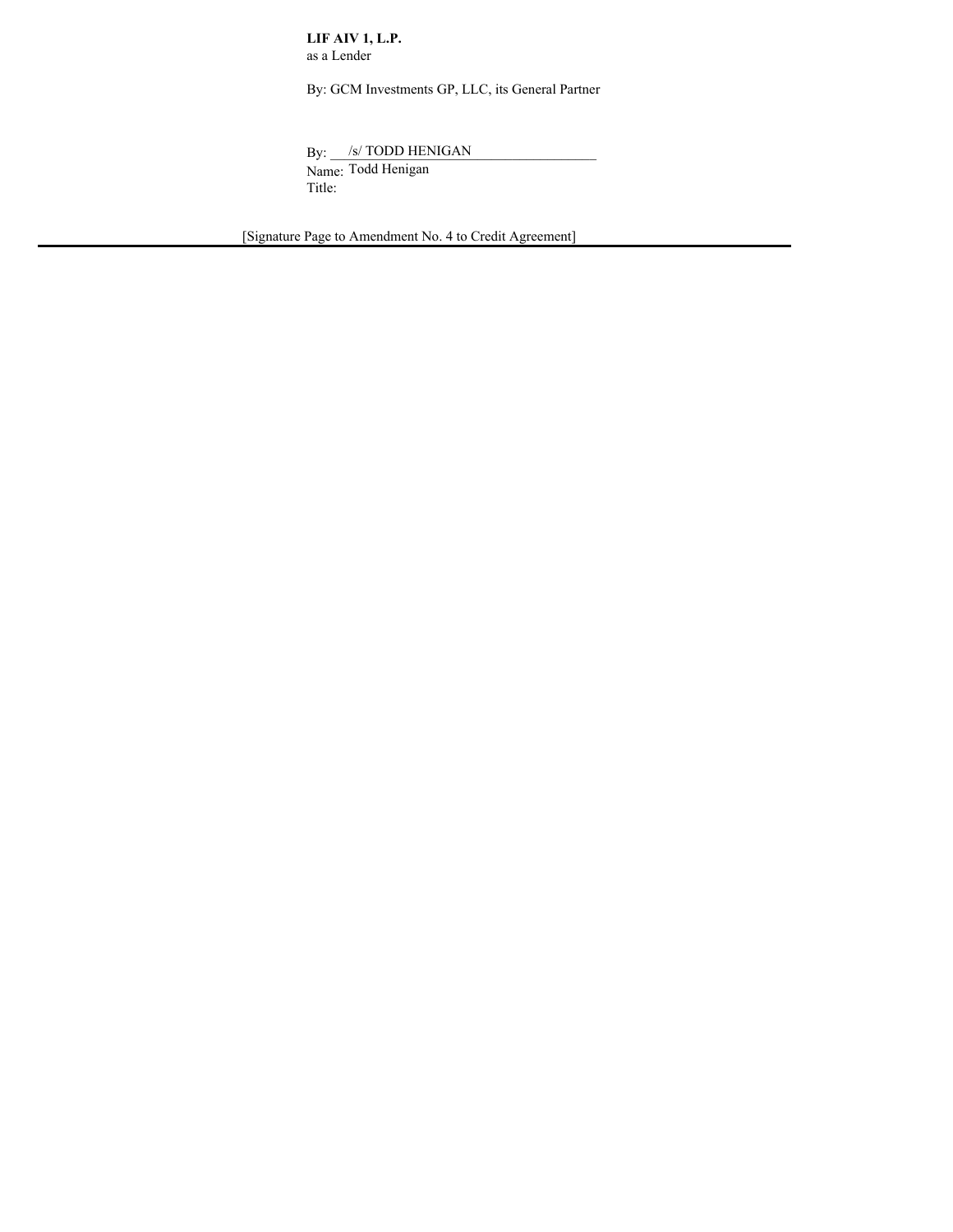# **TURNKEY AGREEMENT WITH A GUARANTEED MAXIMUM PRICE**

**for the**

# **ENGINEERING, PROCUREMENT AND CONSTRUCTION**

**of the**

# **BAKERSFIELD RENEWABLE FUELS PROJECT**

**by and between**

# **BAKERSFIELD RENEWABLE FUELS, LLC**

**as Owner**

**and**

# **CTCI AMERICAS, INC.**

**as Contractor**

**Dated as of the 18th Day of May, 2021**

# **TABLE OF CONTENTS**

|      | <b>ARTICLE 1 DEFINITIONS</b>                                         |    |
|------|----------------------------------------------------------------------|----|
|      | 1.1 Defined Terms                                                    |    |
| 1.2  | Interpretation                                                       | 13 |
|      | ARTICLE 2 RELATIONSHIP OF OWNER, CONTRACTOR AND SUBCONTRACTORS       | 13 |
| 2.1  | Status of Contractor                                                 | 13 |
|      |                                                                      |    |
|      | 2.2 Key Personnel, Organization Chart and Contractor Representative. | 13 |
| 2.3  | Subcontractors and Sub-subcontractors                                | 14 |
|      | 2.4 Subcontracts and Sub-subcontracts                                | 14 |
|      | 2.5 Contractor Acknowledgements                                      | 16 |
|      | ARTICLE 3 CONTRACTOR'S RESPONSIBILITIES                              | 18 |
|      | 3.1 Scope of Work                                                    | 18 |
|      | 3.2 Specific Obligations                                             | 19 |
|      | 3.3 Design and Engineering Work                                      | 20 |
|      | 3.4 Spare Parts                                                      | 22 |
|      | 3.5 Operator Training Program                                        | 22 |
| 3.6  | Environmental Regulations and Environmental Compliance               | 23 |
| 3.7  | Contractor's Tools and Construction Equipment                        | 23 |
| 3.8  | <b>Employment of Personnel</b>                                       | 23 |
| 3.9  | Clean-up                                                             | 24 |
| 3.10 | Safety and Security                                                  | 25 |
| 3.11 | Emergencies                                                          | 25 |
|      | 3.12 Permits                                                         | 25 |
| 3.13 | Books, Records and Audits                                            | 26 |
|      |                                                                      |    |
|      | 3.14 Tax Accounting                                                  | 26 |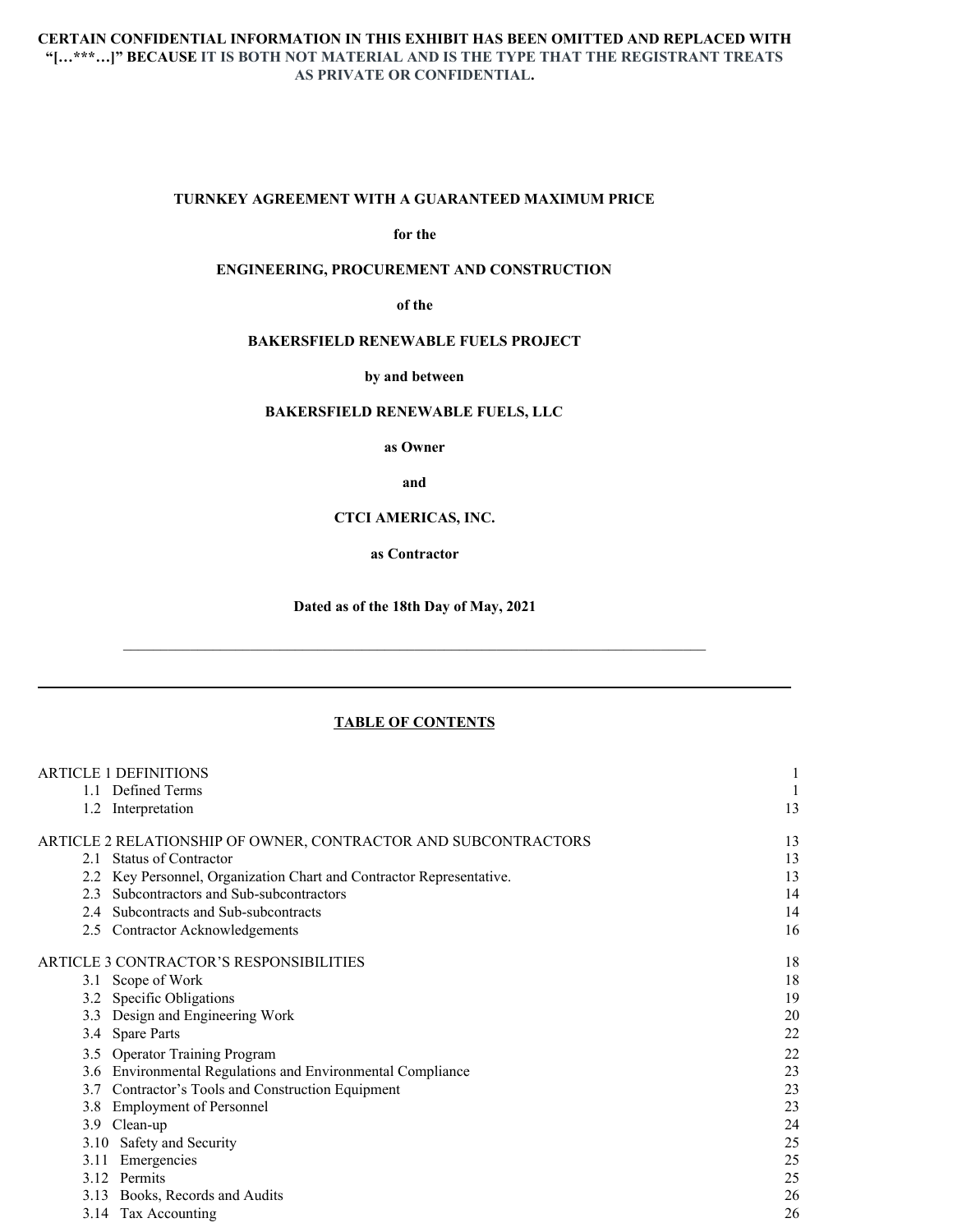|      | 3.15 Temporary Utilities, Roads, Facilities and Storage | 26 |
|------|---------------------------------------------------------|----|
| 3.16 | Subordination of Liens                                  | 27 |
|      | 3.17 Hazardous Materials                                | 27 |
|      | 3.18 Environmental Releases                             | 28 |
|      | 3.19 Quality Assurance                                  | 28 |
|      | 3.20 Reports and Meetings                               | 29 |
|      | 3.21 Payment                                            | 29 |
|      | 3.22 Title to Materials Found                           | 30 |
|      | 3.23 Survey Control Points and Layout                   | 30 |
|      | 3.24 Owner-Supplied Items                               | 30 |
|      | 3.25 Cooperation with Others                            | 30 |
|      | 3.26 Responsibility for Property                        | 31 |
|      | 3.27 Compliance with Real Property Interests            | 31 |
|      | 3.28 Explosives                                         | 31 |
| 3.29 | Used or Salvaged Materials                              | 31 |
| 3.30 | Supervision of Owner's Operation Personnel              | 32 |
| 3.31 | Nondiscrimination                                       | 32 |
|      |                                                         |    |

| ARTICLE 4 OWNER'S RESPONSIBILITIES                                                | 32 |
|-----------------------------------------------------------------------------------|----|
| 4.1 Payment                                                                       | 32 |
| 4.2 Permits                                                                       | 32 |
| 4.3 Access to the Site                                                            | 32 |
| 4.4 California Sales and Use Tax                                                  | 32 |
| 4.5 Legal Description and Survey                                                  | 33 |
| 4.6 Operation Personnel                                                           | 33 |
| 4.7 Owner-Supplied Items                                                          | 33 |
| 4.8 Existing Plant Equipment                                                      | 33 |
| ARTICLE 5 COMMENCEMENT OF WORK, MILESTONE DATES, AND SCHEDULING OBLIGATIONS       | 33 |
| 5.1 Commencement of Work                                                          | 33 |
| 5.2 Milestone Dates                                                               | 33 |
| 5.3 CPM Schedule                                                                  | 34 |
| 5.4 Recovery and Recovery Schedule                                                | 35 |
| 5.5 Acceleration                                                                  | 36 |
| ARTICLE 6 CHANGES; FORCE MAJEURE; AND OWNER-CAUSED DELAY                          | 36 |
| 6.1 Change Orders Requested by Owner                                              | 36 |
| 6.2 Change Orders Requested by Contractor                                         | 38 |
| 6.3 Compensation Adjustment; Contractor Documentation                             | 40 |
| 6.4 Change Orders Act as Accord and Satisfaction                                  | 40 |
| 6.5 Timing Requirements for Notifications and Change Order Requests by Contractor | 40 |
| 6.6 Adjustment Only Through Change Order                                          | 41 |
| 6.7 Force Majeure                                                                 | 42 |
| 6.8 Delay Caused by Certain Conditions                                            | 42 |
| 6.9 Delay                                                                         | 43 |
| 6.10 Contractor Obligation to Mitigate Delay                                      | 43 |
| ARTICLE 7 COMPENSATION AND PAYMENTS TO CONTRACTOR                                 | 43 |
| 7.1 Compensation                                                                  | 43 |
| 7.2 Guaranteed Maximum Price                                                      | 43 |
| 7.3 Direct Costs to be Reimbursed                                                 | 44 |
| 7.4 Overhead                                                                      | 48 |
| 7.5 Contractor's Fee                                                              | 49 |
| 7.6 Disallowed Costs                                                              | 49 |
| 7.7 Affiliate Costs                                                               | 50 |
| 7.8 Interim Payments                                                              | 51 |
| 7.9 Final Completion and Final Payment                                            | 52 |
| 7.10 Payments Not Acceptance of Work                                              | 52 |
| 7.11 Payments Withheld                                                            | 53 |
| 7.12 Interest on Late Payments                                                    | 53 |
| 7.13 Payments During Default                                                      | 53 |
| 7.14 Offset                                                                       | 53 |
| 7.15 Payment of Amounts Withheld                                                  | 53 |
| 7.16 Conditions Precedent to Payment                                              | 54 |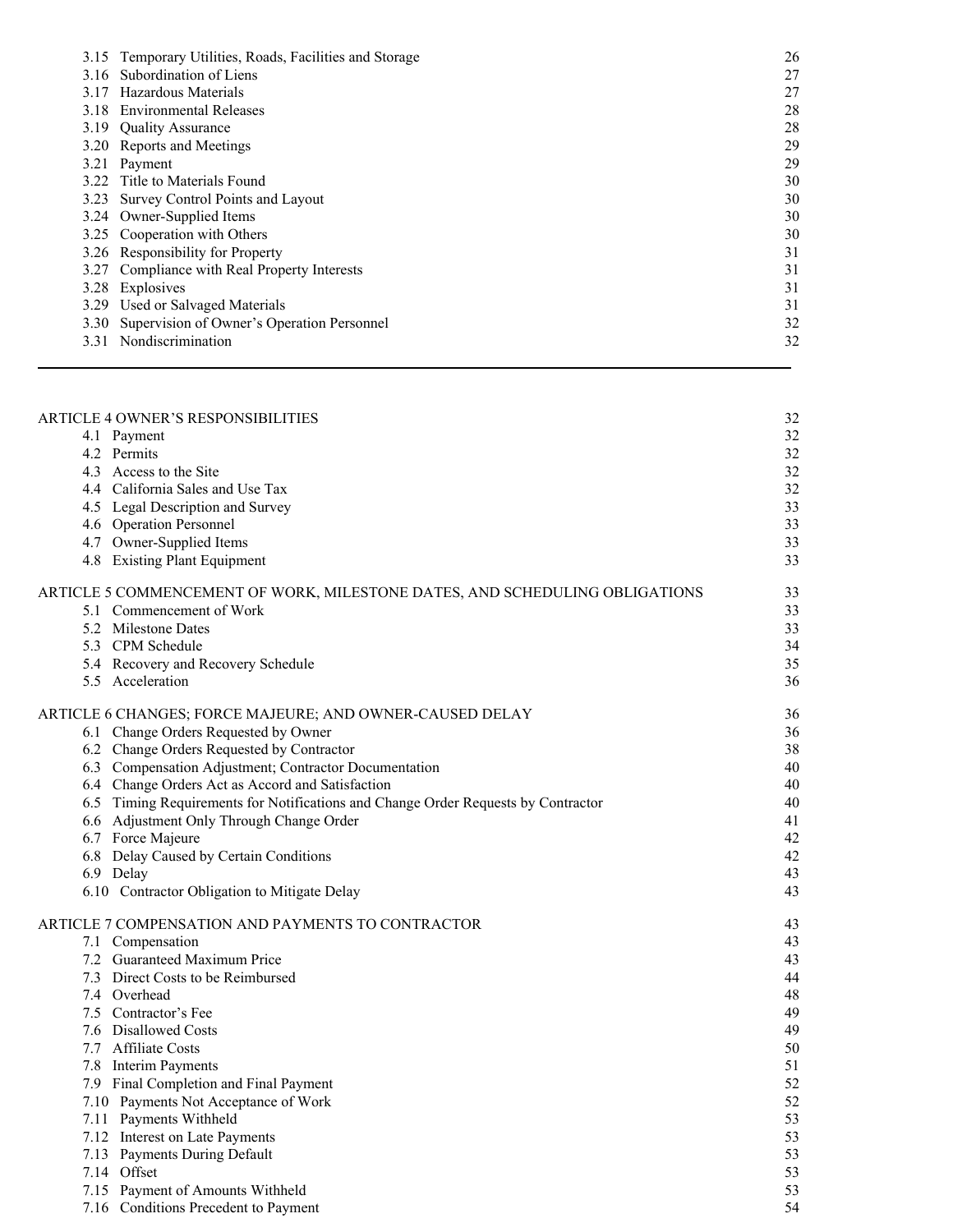|  |  | ×<br>ï |
|--|--|--------|
|  |  |        |
|  |  |        |

| <b>ARTICLE 8 TAXES</b>                                                                                                     | 54       |
|----------------------------------------------------------------------------------------------------------------------------|----------|
| 8.1 California Taxes                                                                                                       | 54       |
| ARTICLE 9 TITLE AND RISK OF LOSS                                                                                           | 55       |
| 9.1 Title                                                                                                                  | 55       |
| 9.2 Risk of Loss                                                                                                           | 55       |
| <b>ARTICLE 10 INSURANCE</b>                                                                                                | 56       |
| 10.1 Insurance                                                                                                             | 56       |
| 10.2 Irre                                                                                                                  | 57       |
| vocable Standby Letter of Credit<br>10.3 Financial Statements and Material Adverse Change                                  | 57<br>58 |
|                                                                                                                            |          |
| ARTICLE 11 OWNERSHIP OF DOCUMENTATION                                                                                      | 59       |
| 11.1 Ownership of Work Product<br>11.2 License to Contractor's Intellectual Property and Third Party Intellectual Property | 59<br>60 |
| 11.3 Return/Delivery of Certain Property                                                                                   | 60       |
| 11.4 Limitations on Use of Work Product                                                                                    | 60       |
| 11.5 Owner Provided Documents                                                                                              | 60       |
| <b>ARTICLE 12 COMPLETION</b>                                                                                               | 61       |
| 12.1 Notice and Requirements for Mechanical Completion                                                                     | 61       |
| 12.2 Notice and Requirements for Substantial Completion                                                                    | 61       |
| 12.3 Owner Acceptance of Mechanical Completion and Substantial Completion                                                  | 61       |
| 12.4 Minimum Acceptance Criteria as a Condition of Substantial Completion                                                  | 61       |
| 12.5 Punchlist.<br>12.6 Notice and Requirements for Final Completion                                                       | 63<br>64 |
| 12.7 Partial Occupancy and Use                                                                                             | 64       |
| 12.8 Long-Term Obligations                                                                                                 | 64       |
|                                                                                                                            |          |
| ARTICLE 13 WARRANTY AND CORRECTION OF WORK<br>13.1 Warranty                                                                | 65<br>65 |
| 13.2 Correction of Work Prior to Substantial Completion                                                                    |          |
|                                                                                                                            | 66       |
| 13.3 Correction of Work After Substantial Completion<br>13.4 Owner-Supplied Items and Existing Plant Equipment             | 67<br>69 |
| 13.5 Waiver of Implied Warranties                                                                                          | 69       |
| 13.6 Assignability of Warranties                                                                                           | 69       |
|                                                                                                                            |          |
| ARTICLE 14 GUARANTEE OF TIMELY COMPLETION AND DELAY LIQUIDATED DAMAGES<br>14.1 Delay Liquidated Damages                    | 69<br>69 |
| 14.2 Early Completion Bonus                                                                                                | 69       |
|                                                                                                                            |          |
| <b>ARTICLE 15 REPRESENTATIONS</b>                                                                                          | 70       |
| 15.1 Contractor Representations<br>15.2 Owner Representations                                                              | 70<br>71 |
|                                                                                                                            |          |
| ARTICLE 16 DEFAULT, TERMINATION AND SUSPENSION                                                                             | 71       |
| 16.1 Default by Contractor                                                                                                 | 71       |
| iii                                                                                                                        |          |
|                                                                                                                            |          |
| 16.2 Termination for Convenience by Owner                                                                                  | 73       |
| 16.3 Suspension of Work                                                                                                    | 74       |
| 16.4 Suspension by Contractor<br>16.5 Termination by Contractor                                                            | 75<br>75 |
|                                                                                                                            |          |
| <b>ARTICLE 17 INDEMNITIES</b>                                                                                              | 75       |
| 17.1 General Indemnification                                                                                               | 75       |
| 17.2 Owner's Indemnity for Personal Injury and Property Damage                                                             | 76       |

17.3 Patent and Copyright Indemnification 76 17.4 Excluded Claims 77 17.5 Lien Indemnification 77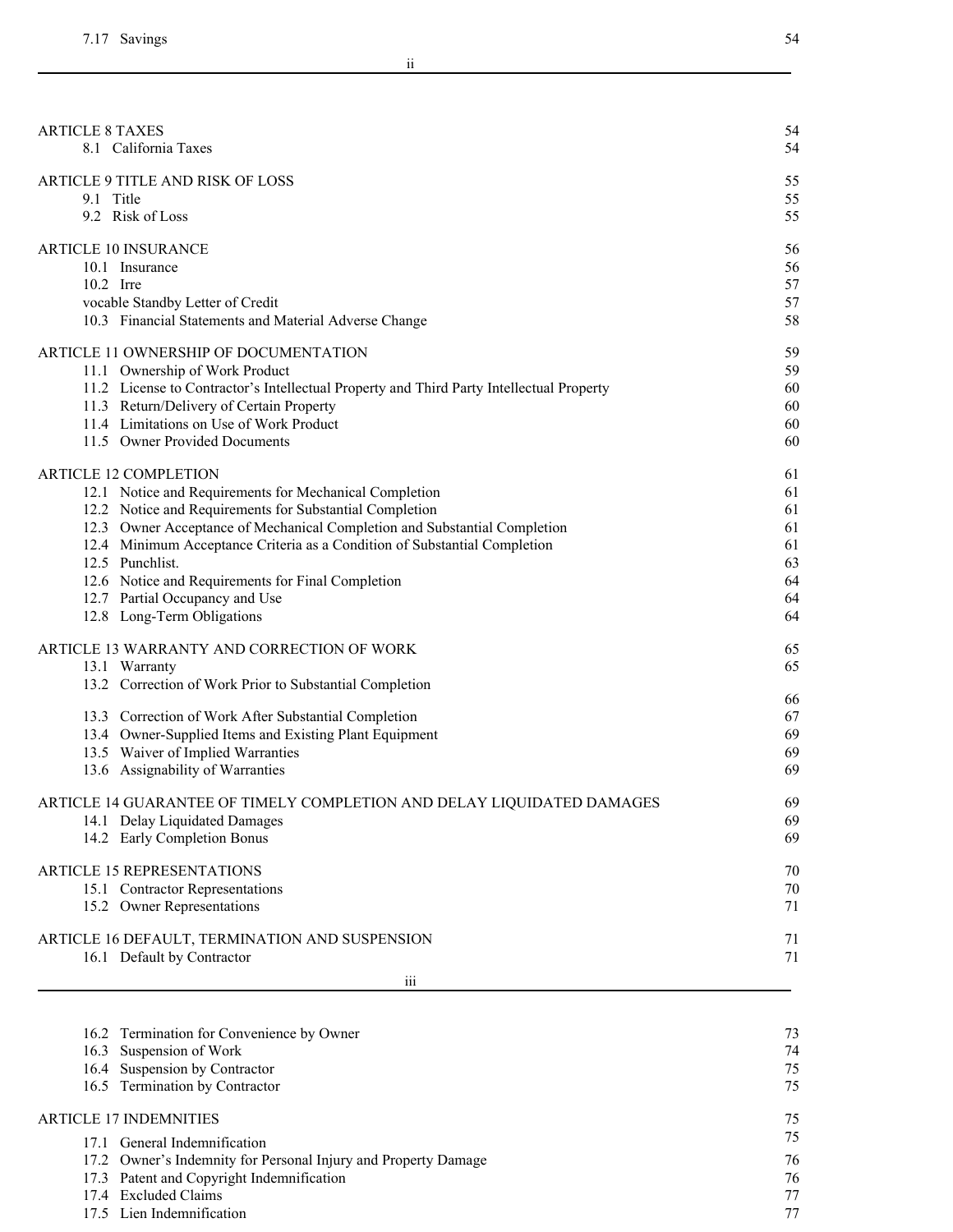| 17.6 Legal Defense                                                     | 78 |
|------------------------------------------------------------------------|----|
| 17.7 Enforceability                                                    | 79 |
|                                                                        |    |
| <b>ARTICLE 18 DISPUTE RESOLUTION</b>                                   | 79 |
| 18.1 Arbitration                                                       | 79 |
| 18.2 Continuation of Work During Dispute                               | 80 |
| <b>ARTICLE 19 CONFIDENTIALITY</b>                                      | 80 |
| 19.1 Contractor's Obligations                                          | 80 |
| 19.2 Owner's Obligations                                               | 80 |
| 19.3 Definitions                                                       | 81 |
| 19.4 Exceptions                                                        | 81 |
| 19.5 Equitable Relief                                                  | 81 |
| 19.6 Term                                                              | 81 |
| ARTICLE 20 LIMITATION OF LIABILITY                                     | 82 |
| 20.1 Contractor Aggregate Liability                                    | 82 |
| 20.2 Limitation on Contractor's Liability for Delay Liquidated Damages | 82 |
| 20.3 Delay Liquidated Damages In General                               | 82 |
| 20.4 Consequential Damages                                             | 83 |
|                                                                        |    |
| ARTICLE 21 MISCELLANEOUS PROVISIONS                                    | 84 |
| 21.1 Entire Agreement                                                  | 84 |
| 21.2 Amendments                                                        | 84 |
| 21.3 Interpretation                                                    | 84 |
| 21.4 Notice                                                            | 84 |
| 21.5 Severability                                                      | 85 |
| 21.6 Assignment                                                        | 85 |
| 21.7 No Waiver                                                         | 86 |
| 21.8 Governing Law                                                     | 86 |
| 21.9 Further Assurances                                                | 86 |
| 21.10 Foreign Corrupt Practices Act                                    | 86 |
| 21.11 Priority                                                         | 86 |
| 21.12 Restrictions on Public Announcements                             | 87 |
| 21.13 Parent Guarantee                                                 | 87 |
| 21.14 Counterparts                                                     | 87 |
| 21.15 Owner's Lender                                                   | 87 |
| 21.16 Survival                                                         | 88 |
|                                                                        |    |

iv

# **LIST OF ATTACHMENTS AND SCHEDULES**

| <b>ATTACHMENT A</b> | Scope of Work and Design Basis               |
|---------------------|----------------------------------------------|
| <b>SCHEDULE A-1</b> | <b>BKRF</b> Project Received Data Log        |
| <b>SCHEDULE A-2</b> | Reused Equipment Repair Plan                 |
| <b>SCHEDULE A-3</b> | Pre-Effective Date Engineering Documentation |
| <b>ATTACHMENT B</b> | Not Used                                     |
| <b>ATTACHMENT C</b> | Payment Schedule                             |
| <b>SCHEDULE C-1</b> | Rates                                        |
| <b>SCHEDULE C-2</b> | Schedule of Values                           |
| <b>SCHEDULE C-3</b> | Maximum Cumulative Payment Schedule          |
| <b>ATTACHMENT D</b> | Form of Change Order                         |
| <b>SCHEDULE D-1</b> | Change Order Form                            |
| <b>SCHEDULE D-2</b> | Unilateral Change Order Form                 |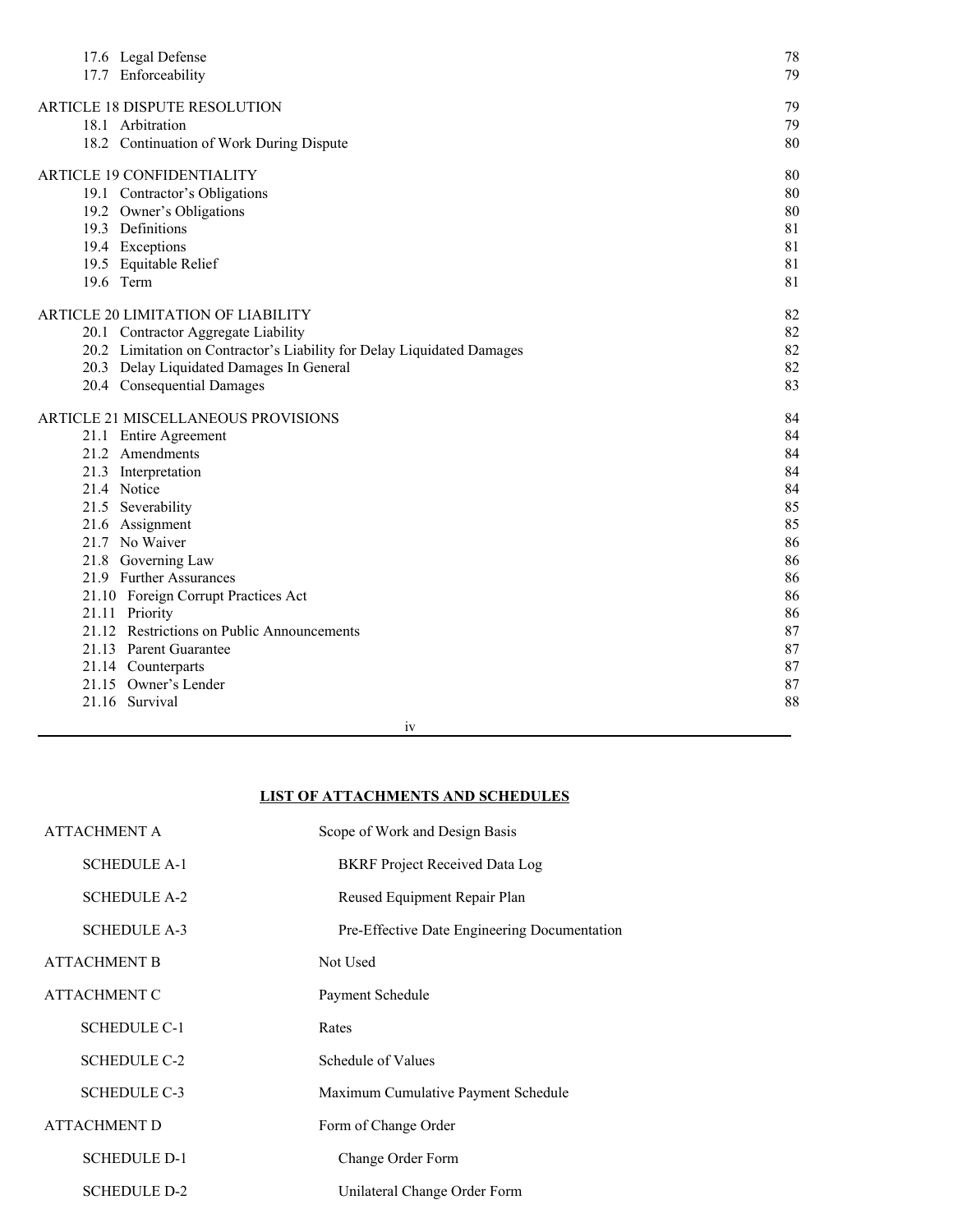| <b>SCHEDULE D-3</b> | Owner's Change Order Request Form                         |
|---------------------|-----------------------------------------------------------|
| <b>SCHEDULE D-4</b> | Contractor's Change Notice Form                           |
| <b>ATTACHMENT E</b> | <b>Milestone Dates</b>                                    |
| <b>ATTACHMENT F</b> | Key Personnel and Contractor's Organization               |
| <b>ATTACHMENT G</b> | Approved Subcontractors                                   |
| <b>ATTACHMENT H</b> | Form of Notice to Proceed                                 |
| <b>ATTACHMENT I</b> | Form of Contractor's Invoices                             |
| <b>SCHEDULE I-1</b> | Form of Contractor's Interim Invoice                      |
| <b>SCHEDULE I-2</b> | Form of Contractor's Final Invoice                        |
| <b>ATTACHMENT J</b> | Owner's Safety and Environmental Policies and Procedures  |
| <b>ATTACHMENT K</b> | Form of Lien and Claim Waivers                            |
| <b>SCHEDULE K-1</b> | Conditional Lien Waiver and Release upon Progress Payment |
|                     | V                                                         |

| <b>SCHEDULE K-2</b>  | Conditional Lien Waiver and Release upon Final Payment            |
|----------------------|-------------------------------------------------------------------|
| <b>SCHEDULE K-3</b>  | Unconditional Lien Waiver and Release upon Final Payment          |
| <b>SCHEDULE K-4</b>  | Contractor's Final Claim Waiver and Release upon Final Payment    |
| <b>SCHEDULE K-5</b>  | Subcontractor's Final Claim Waiver and Release upon Final Payment |
|                      |                                                                   |
| <b>ATTACHMENT L</b>  | Form of Mechanical Completion Certificate                         |
| <b>ATTACHMENT M</b>  | Form of Substantial Completion Certificate                        |
| <b>ATTACHMENT N</b>  | Form of Final Completion Certificate                              |
| <b>ATTACHMENT O</b>  | <b>Insurance Requirements</b>                                     |
| <b>ATTACHMENT P</b>  | <b>Owner Permits</b>                                              |
| <b>ATTACHMENT Q</b>  | Performance Tests and Minimum Acceptance Criteria                 |
| <b>ATTACHMENT R</b>  | <b>Reporting Requirements</b>                                     |
| <b>ATTACHMENT S</b>  | Rely Upon Information                                             |
| <b>ATTACHMENT T</b>  | Site                                                              |
| <b>ATTACHMENT U</b>  | <b>Delay Liquidated Damages</b>                                   |
| <b>ATTACHMENT V</b>  | Owner-Supplied Items                                              |
| <b>ATTACHMENT W</b>  | Not Used                                                          |
| <b>ATTACHMENT X</b>  | Form of Parent Guarantee                                          |
| <b>ATTACHMENT Y</b>  | Not Used                                                          |
| <b>ATTACHMENT Z</b>  | Form of Consent Agreement                                         |
| <b>ATTACHMENT AA</b> | Form of Letter of Credit                                          |
| <b>ATTACHMENT BB</b> | <b>GMP</b> Breakdown and Credits                                  |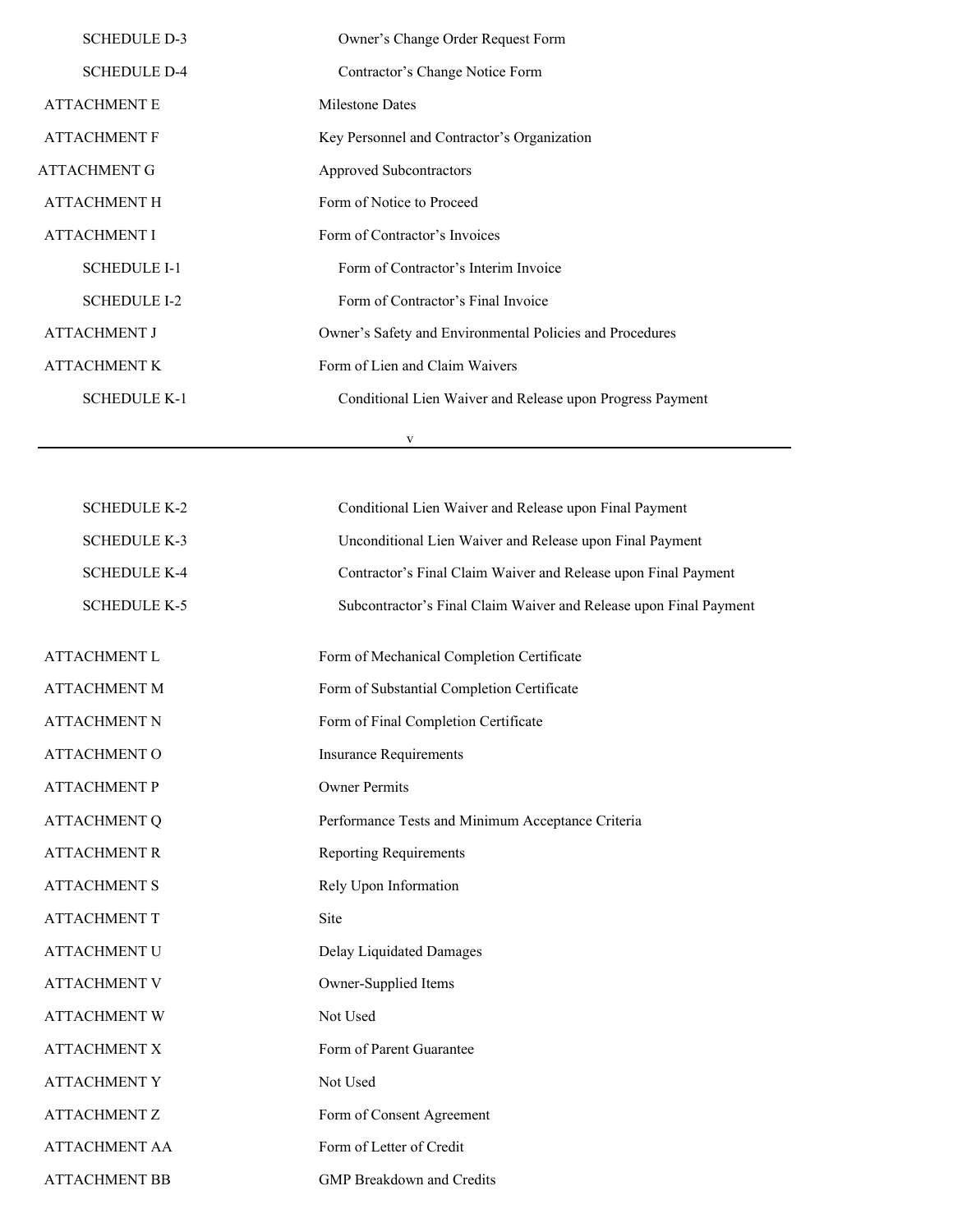## **ENGINEERING, PROCUREMENT AND CONSTRUCTION AGREEMENT**

**THIS ENGINEERING, PROCUREMENT AND CONSTRUCTION AGREEMENT** (this "*Agreement*"), dated as of the 18th Day of May, 2021 (the "*Effective Date*"), is entered into by and between **BAKERSFIELD RENEWABLE** FUELS, **LLC** ("*Owner*"), and **CTCI AMERICAS, INC.** ("*Contractor*" and, together with Owner, each a "*Party*" and together the "*Parties*").

**WHEREAS**, Owner entered into an agreement ("*Owner's Prior EPC Agreement*") with Arb, Inc. ("*Owner's Prior EPC Contractor*") on April 30, 2020 to provide services for the engineering, procurement, construction, pre-commissioning, commissioning, start-up and testing of a renewable diesel production facility and related facilities to be located near Bakersfield, California (the "*Site*," as further described in Attachment T) and, for various reasons, Owner is terminating Owner's Prior EPC Agreement with Owner's Prior EPC Contractor and, pursuant to this Agreement, is replacing Owner's Prior EPC Contractor with Contractor; and

**WHEREAS,** Owner desires to enter into an agreement with Contractor to take over from the Owner's Prior EPC Contractor to perform the remaining engineering, procurement, construction, pre-commissioning, commissioning, start-up and testing of the renewable diesel production facility and related facilities (as more fully described in Attachment A, the "Project") at the Site, which also includes EPC Contractor taking responsibility for the work performed by Owner's Prior EPC Contractor as if Contractor had originally performed the work performed by Owner's Prior EPC Contractor, all as further described herein; and

**WHEREAS,** Contractor, itself or through its vendors, suppliers, and subcontractors, desires to provide the foregoing engineering, procurement, construction, pre-commissioning, commissioning, start-up and testing on a cost plus fee basis subject to a Guaranteed Maximum Price (as described herein);

**NOW THEREFORE,** in consideration of the mutual covenants herein contained and for other good and valuable consideration, the receipt and adequacy of which are hereby acknowledged, the Parties, hereby agree as follows:

# Article 1 **DEFINITIONS**

**1.1 Defined Terms**. In addition to other defined terms used throughout this Agreement, when used herein, the following capitalized terms have the meanings specified in this Section 1.1.

"*Abnormal Weather*" means weather conditions abnormal to the Site and to the season of the year, including above normal continuous days of precipitation, above normal amount of precipitation within a twenty four (24) hour period, or above normal days of extreme cold or hot temperatures affecting installation/application of the Work due to manufacturer or specification limitations, in each case as substantiated with evidence from a weather bureau or other authoritative source. Normal conditions at the Site shall be defined as the average number of Days, amounts, or both over a five (5)-year period averaged per season.

1

"*Actual Contract Sum*" has the meaning set forth in Section 7.17.

"*Affiliate*" means (i) any Person that directly or indirectly, through one or more intermediaries, controls, is controlled by, or is under common control with a Party, or (ii) any Person that, directly or indirectly, is the beneficial owner of fifty percent (50%) or more of any class of equity securities of, or other ownership interests in, a Party or of which the Party is directly or indirectly the owner of fifty percent (50%) or more of any class of equity securities or other ownership interests. For purposes of this definition, "control" (including, with correlative meanings, the terms "controlled by" and "under common control with") means the possession, directly or indirectly, of the power to direct or cause the direction of the management and policies of a Person, whether through the ownership of voting securities or otherwise.

"*Affiliate Costs*" has the meaning set forth in Section 7.7.

"*Af iliate Subcontract*" means (i) any agreement by Contractor with an Affiliate Subcontractor for the performance of any portion of the Work, or (ii) any agreement by an Affiliate Subcontractor with another Affiliate Subcontractor for the performance of any portion of the Work.

"Affiliate Subcontractor" means any Subcontractor or Sub-subcontractor conducting design and engineering Work that is an Affiliate of Contractor.

"*Agreement*" means this Agreement for the performance of the Work (including all Attachments and Schedules attached hereto), as it may be amended from time to time in accordance with this Agreement.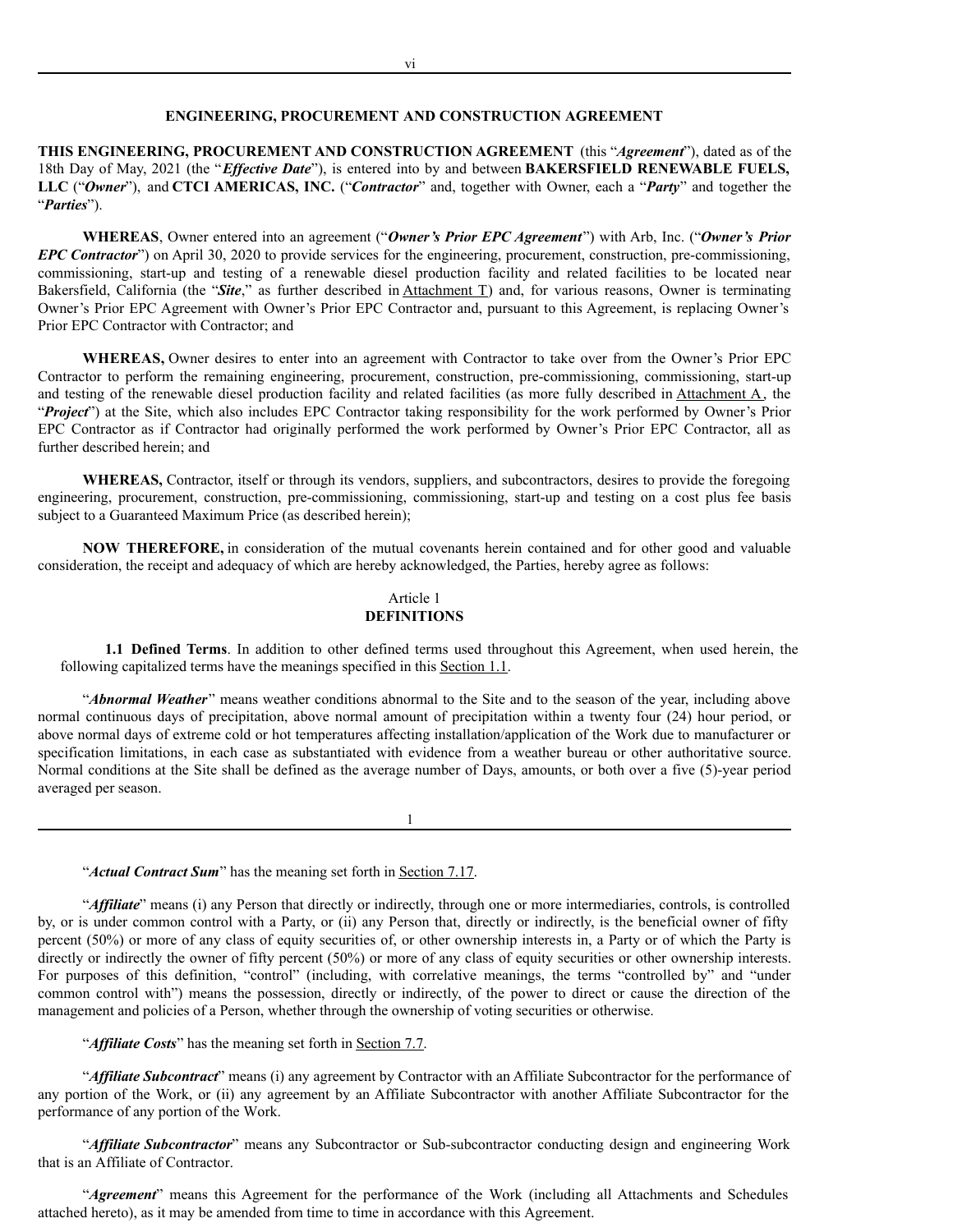"*Applicable Codes and Standards*" means any and all codes, standards or requirements set forth herein (including Attachment A) or in any Applicable Law, which codes, standards and requirements shall govern Contractor's performance of the Work, as provided herein. In the event of an inconsistency or conflict between any of the Applicable Codes and Standards, the highest performance standard as contemplated therein shall govern Contractor's performance under this Agreement.

"*Applicable Law*" means all laws, statutes, ordinances, certifications, orders (including presidential orders or proclamations), tariffs, quotas, duties, decrees, injunctions, licenses, Permits, approvals, agreements, rules and regulations, including any conditions thereto, of any Governmental Instrumentality having jurisdiction over any Party, all or any portion of the Site or the Project or performance of all or any portion of the Work, or other legislative or administrative action of a Governmental Instrumentality, or a final decree, judgment or order of a court which relates to the performance of Work hereunder or the interpretation or application of this Agreement, including (i) any and all Permits, (ii) any Applicable Codes and Standards set forth in Applicable Law, and (iii) any Applicable Law related to (y) conservation, improvement, protection, pollution, contamination or remediation of the environment or (z) Hazardous Materials or any handling, storage, release or other disposition of Hazardous Materials.

"*approval*" and "*consent*" means, unless specified otherwise herein, written approval and written consent. Wherever in this Agreement a provision is made for the giving or issuing of any

 $\mathfrak{D}$ 

consent by a Party, unless otherwise specified, such consent shall be in writing and the words "consent", "approve", "accept" or "certify" are to be construed accordingly.

"*Books and Records*" has the meaning set forth in Section 3.13.1.

"*Business Day*" means every Day other than a Saturday, a Sunday or a Day that is an official holiday for employees of the federal government of the United States of America.

"*CAD*" has the meaning set forth in **Section 3.3.5.** 

"*Change Order*" means a written order issued by Owner to Contractor after the execution of this Agreement, in the form of Schedule D-2, or a written instrument signed by both Parties after the execution of this Agreement in the form of Schedule D-1, that authorizes an addition to, deletion from, suspension of, or any other modification or adjustment to the requirements of this Agreement, including an addition to, deletion from or suspension of the Work or any modification or adjustment to any Changed Criteria. Owner and Contractor are entitled to a Change Order in accordance with Article 6.

"*Changed Criteria*" has the meaning set forth in Section 6.1.1.2.

"*Changes in Law*" means any amendment, modification, superseding act, deletion, addition or change in or to Applicable Law including tariffs that occurs and takes effect after the Effective Date, *provided that* Contractor did not know, or reasonably would not have known, that such amendment, modification, superseding act, deletion, addition or change in or to Applicable Law would occur following the Effective Date, *provided further that* a Change in Law shall not include (i) variances from any applicable Permit granted by a Governmental Instrumentality, which are requested or promoted by Contractor to Owner to benefit Contractor's performance of the Work, (ii) additional restrictions or new or different obligations imposed by any Governmental Instrumentality arising out of any violation of Applicable Law (including applicable Permits) by Contractor or any of its Subcontractors or Sub-subcontractors, or (iii) changes to Tax laws where such Taxes are based upon Contractor's inventory, revenue, income, profits/losses or cost of finance or withholding Tax.

"*Claims*" means liabilities, judgments, losses, costs (including court costs, reasonable attorneys' fees and costs of investigation), fines, penalties, expenses, damages, claims, suits and demands, of whatsoever kind or nature.

"*Compensation*" has the meaning set forth in Section 7.1.

"*Confidential Information*" has the meaning set forth in Section 19.3.

"*Construction Equipment*" means the equipment, machinery, structures, scaffolding, materials, tools, supplies and systems, purchased, owned, rented or leased by Contractor or its Subcontractors or Sub-subcontractors for use in accomplishing the Work, but not intended for incorporation into the Project.

"*Contractor*" has the meaning set forth in the preamble hereto.

3

"*Contractor Indemnified Parties*" means (i) Contractor, its parent, and each of their respective Affiliates, (ii) the respective directors, officers, agents, members, partners, shareholders, employees, representatives and invitees of each Person specified in clause (i) above, and (iii) Contractor's Subcontractors and Sub-Subcontractors. A "*Contractor Indemnified*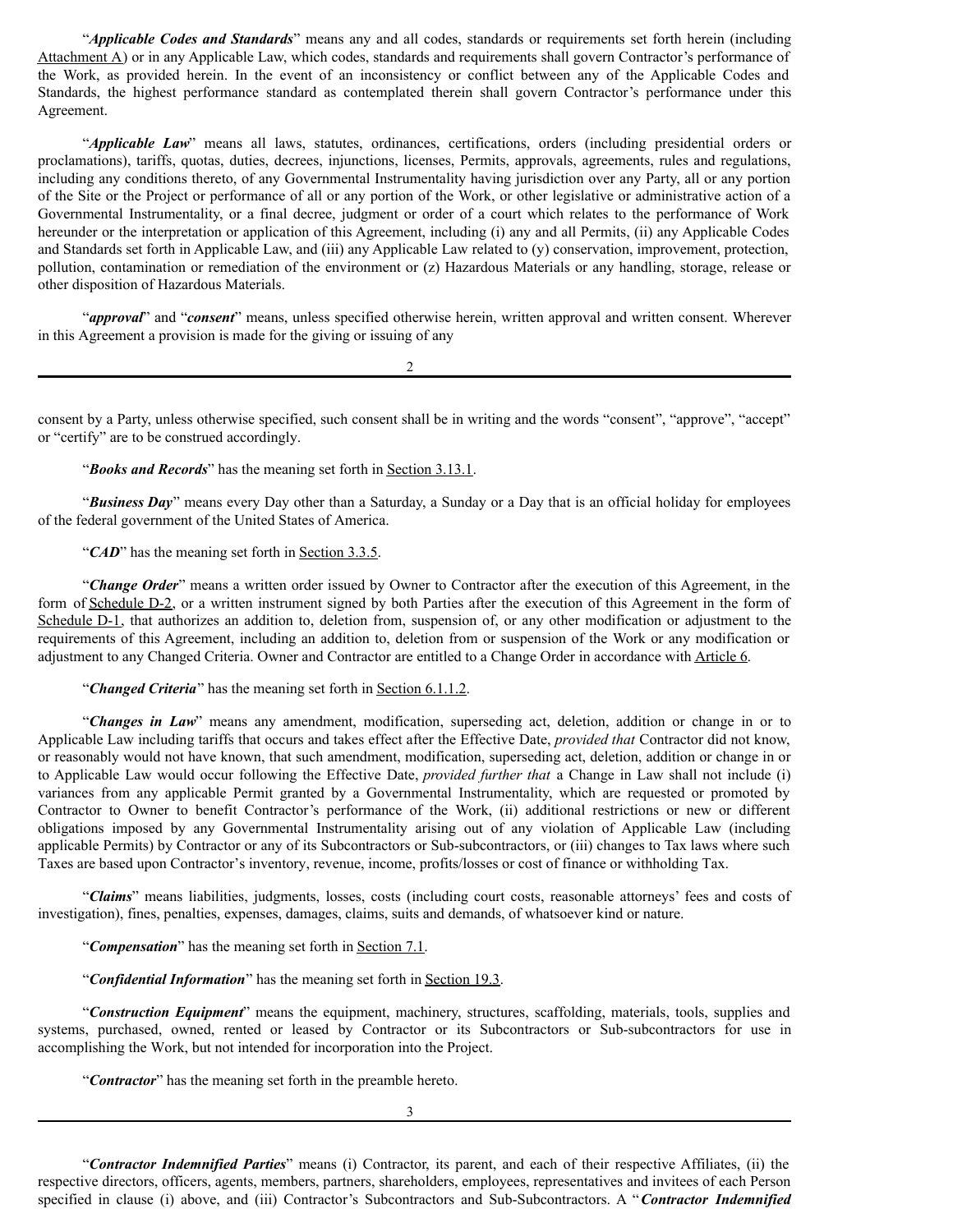*Party*" means any of the Contractor Indemnified Parties.

"*Contractor Representative*" means that Person or Persons designated by Contractor in a written notice to Owner and acceptable to Owner, who shall have complete authority to act on behalf of Contractor on all matters pertaining to this Agreement or the Work, including giving instructions and making changes in the Work.

"*Contractor-Supplied Equipment*" means all Equipment other than Owner-Supplied Items and Existing Plant Equipment.

"*Contractor's Confidential Information*" has the meaning set forth in Section 19.2.

"*Contractor's Fee*" has the meaning set forth in Section 7.5.

"*Contractor's Intellectual Property*" has the meaning set forth in Section 11.2.

"*Cost Savings*" has the meaning set forth in Section 7.17.

"*Corrective Work*" has the meaning set forth in Section 13.3.

"*COVID-19*" means the Coronavirus pandemic.

"*CPM Schedule*" has the meaning set forth in Section 5.3.1.

"*Day*" means a calendar day.

"*Default*" has the meaning set forth in Section 16.1.1.

"**Defect**" or "**Defective**" has the meaning set forth in <u>Section 13.1.1</u>.

"*Defect Correction Period*" means the period commencing upon Substantial Completion and ending eighteen (18) Months thereafter (as may be extended pursuant to Section 13.3.2), except that with respect to Subcontractors, such period shall end twelve (12) months after Substantial Completion (as may be extended pursuant to Section 13.3.2), unless Contractor can obtain a longer period from such Subcontractors using commercially reasonable efforts.

"*Delay Liquidated Damages*" has the meaning set forth in Section 14.1.

"*Deposit Payment*" has the meaning set forth in Section 7.8.2.

"*Design Basis*" means the basis of design and technical limits and parameters of the Project as set forth in Attachment

 $\underline{A}$ .

"*Direct Costs of the Work*" has the meaning set forth in Section 7.3.

4

"*Disallowed Cost*" has the meaning set forth in Section 7.6.

"*Disclosing Party*" has the meaning set forth in Section 19.3.

"*Dispute*" means any claim, dispute, controversy, difference, disagreement, or grievance (of any and every kind or type, whether based on contract, tort, statute, regulation or otherwise) arising out of, connected with or relating in any way to this Agreement (including the construction, validity, interpretation, termination, enforceability or breach of this Agreement).

"*Drawings*" means the graphic and pictorial documents (in written or electronic format) showing the design, location and dimensions of the Work, generally including plans, elevations, sections, details, schedules and diagrams, which are prepared as a part of and during the performance of the Work.

"*Effective Date*" has the meaning set forth in the preamble.

"*EH&S*" has the meaning set forth in Section 3.10.

"*Equipment*" means all equipment, materials, supplies and systems required for the completion of and incorporation into the Work, including all Contractor-Supplied Equipment, Existing Plant Equipment, and all Owner-Supplied Items.

"*Existing Plant Equipment*" means existing plant equipment at the Site, a portion of which is intended to be incorporated into the Work of the Contractor, as more fully described in Attachment A.

"*Final Completion*" means all obligations of Contractor under this Agreement (excluding only the completion of items which survive the termination or expiration of this Agreement, including obligations for Warranties and correction of Defective Work and any other obligations covered under Section 12.8) are fully and completely performed in accordance with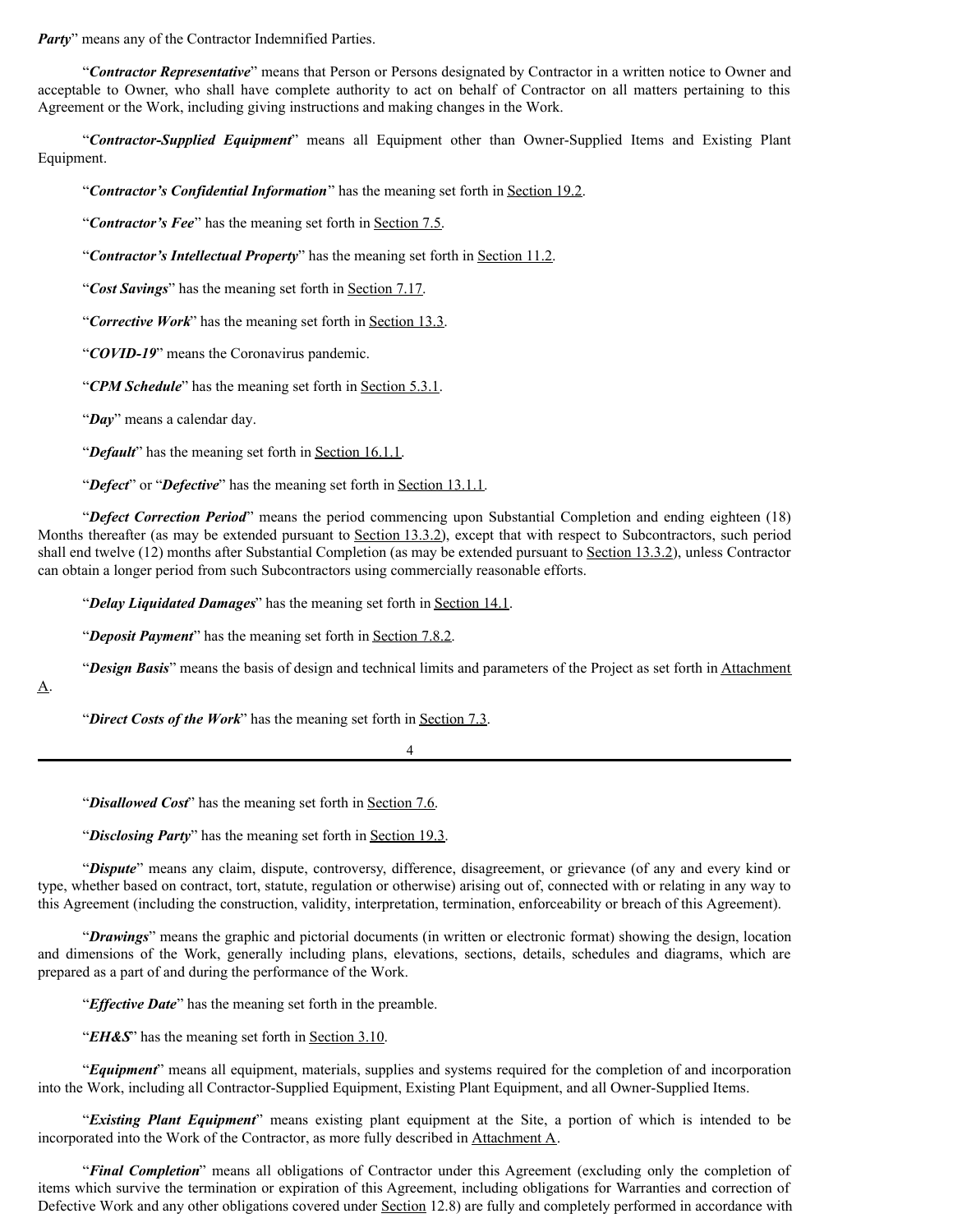the terms of this Agreement, including: (i) the successful achievement of Mechanical Completion and Substantial Completion; (ii) any and all Delay Liquidated Damages due and owing have been paid (directly, by offset, or by collection on the Letter of Credit, at Owner's sole discretion) to Owner; (iii) the completion of all Punchlist items; (iv) delivery by Contractor to Owner of a fully executed Lien and Claim Waiver upon Final Payment in the forms of Schedules K-2 and K-4; (v) delivery by Contractor to Owner of all documentation related to the Work required to be delivered under this Agreement including final, "as-built" Drawings and Specifications and Owner's Confidential Information; (vi) removal from the Site of all of Contractor's, Subcontractors' and Sub-subcontractors' personnel, supplies, waste, materials, rubbish, and temporary facilities; (vii) Contractor shall have removed all Contractor Equipment and all Contractor stored materials from the Site; (viii) delivery by Contractor to Owner of evidence acceptable to Owner that all Subcontractors and Sub-subcontractors have been fully and finally paid, including fully executed Final Lien and Claim Waivers upon Final Payment from all Major Subcontractors in the forms in Schedules K-2 and K-5, and if requested by Owner, fully executed Final Lien and Claim Waivers upon Final Payment from Major Sub-subcontractors in a form substantially similar to the forms in Schedules K-2 and K-5; (ix) delivery by Contractor to Owner of a Final Completion Certificate in the form ofAttachment N and as required under Section 12.6, which Owner has accepted by

5

signing such certificate; and (x) performance by Contractor of all other obligations required under this Agreement for Final Completion.

"*Final Completion Certificate*" has the meaning set forth in Section 12.6.

"*Force Majeure*" means Abnormal Weather, storms, floods or lightning, tornadoes, hurricanes, earthquakes, named tropical storms and other acts of God, wars, civil disturbances, terrorist attacks, revolts, insurrections, sabotage, commercial embargoes, epidemics, quarantine restrictions, pandemics (including COVID-19), fires and explosions; *provided that* such act or event (i) delays or renders impossible the affected Party's performance of its obligations under this Agreement, (ii) is beyond the reasonable control of the affected Party, not due to its fault or negligence and was not reasonably foreseeable, and (iii) could not have been prevented or avoided by the affected Party through the exercise of due diligence, including the expenditure of any reasonable sum taking into account the Guaranteed Maximum Price subject to Contractor's entitlement to an adjustment of the Guaranteed Maximum Price in accordance with Section 6.7. For avoidance of doubt, Force Majeure shall not include any of the following: (a) economic hardship, (b) changes in market conditions, (c) late delivery or failure of Construction Equipment or Equipment unless otherwise due to an event of Force Majeure, (d) labor availability (unless unavailability is otherwise the result of Force Majeure events), strikes, or other similar labor actions, (e) climatic conditions (including rain, snow, wind, temperature and other weather conditions) which do not constitute Abnormal Weather, or (f) COVID-19 related impacts that do not (1) impose any greater obligations on Contractor or (2) impose requirements that are more stringent, in each case, than those in effect on the Effective Date (including the requirements described in Section 3.10).

"*GAAP*" means generally accepted accounting principles.

"*Good Engineering and Construction Practices*" or "*GECP*" means the generally accepted practices, methods, skill, care, techniques and standards employed by the United States engineering and construction industries with respect to: (i) engineering, procurement, construction, pre-commissioning, commissioning, start-up and testing of renewable diesel production facilities, all in compliance with Applicable Codes and Standards, Applicable Law, and the standards recommended by the suppliers and manufacturers of Equipment provided hereunder; (ii) personnel and facility safety and environmental protection; (iii) optimizing the scheduling of Work; and (iv) optimizing the reliability and availability of the Project under the operating conditions reasonably expected at the Site, as specified in Attachment A. GECP are not intended to be limited to the optimum practices, methods, techniques or standards to the exclusion of all others, but rather to be a spectrum of reasonable and prudent practices, methods, techniques and standards employed by the United States engineering and construction industries.

"*Governmental Instrumentality*" means any federal, state or local department, office, instrumentality, agency, board or commission having jurisdiction over a Party or any portion of the Work, the Project or the Site.

"*Guaranteed Final Completion Date*" has the meaning set forth in Section 5.2.2.

"*Guaranteed Maximum Price*" or "*GMP*" has the meaning set forth in Section 7.2.

6

"*Guaranteed Substantial Completion Date*" has the meaning set forth in Section 5.2.1.

"*Guarantor*" means CTCI Corporation.

"*Hazardous Materials*" means any substance that under Applicable Law is considered to be hazardous or toxic or is or may be required to be remediated, including (i) any petroleum or petroleum products, radioactive materials, asbestos in any form, transformers or other equipment that contain dielectric fluid containing polychlorinated biphenyls and processes and certain cooling systems that use chlorofluorocarbons, (ii) any chemicals, materials or substances which are now or hereafter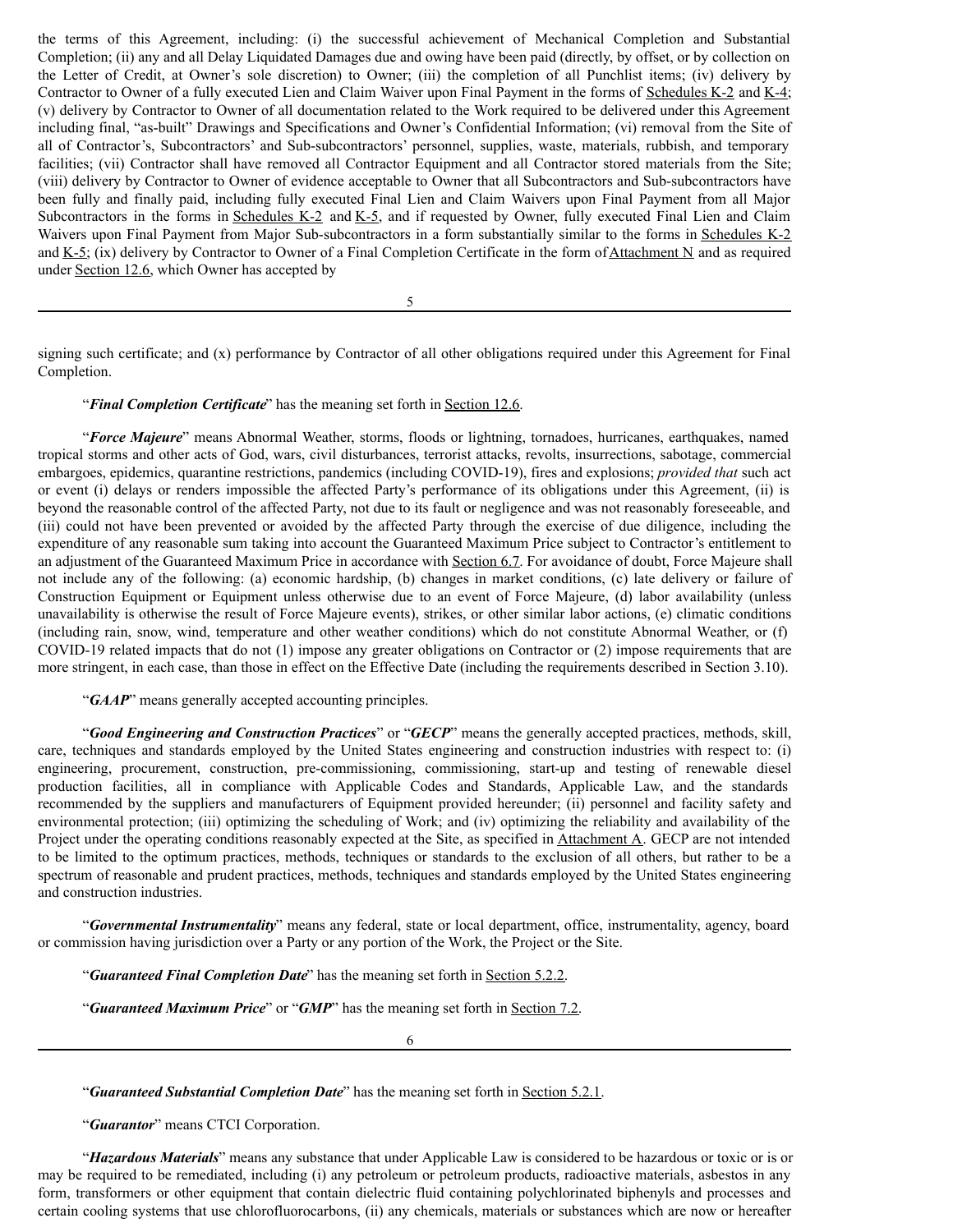become defined as or included in the definition of "hazardous substances," "hazardous wastes," "hazardous materials," "extremely hazardous wastes," "restricted hazardous wastes," "toxic substances," "toxic pollutants," or any words of similar import pursuant to Applicable Law, or (iii) any other chemical, material, substance or waste, exposure to which is now or hereafter prohibited, limited or regulated by any Governmental Instrumentality, or which may be the subject of liability for damages, costs or remediation.

"*Hourly Rates*" has the meaning set forth in Section 7.3.1.1.

"*Indemnified Party*" means any Owner Indemnified Party or Contractor Indemnified Party, as the context requires.

"*Indemnifying Party*" means Owner or Contractor, as the context requires.

"*Investment Grade*" has the meaning set forth in Section 10.2.

"*Invoice*" means Contractor's request for a payment pursuant to Section 7.8 for progress payments and pursuant to Section 7.9 for final payment, which invoice shall be in the form of Schedule I-1 for progress payments and Schedule I-2 for final payment.

"*JAMS*" has the meaning set forth in Section 18.1.

"*Key Personnel*" or "*Key Persons*" has the meaning set forth in Section 2.2.1.

"*Lender*" means (i) any and all Persons or successors in interest thereof (including any agent, trustee or other representative thereof) lending money or extending credit to Owner for the interim or permanent financing or refinancing of the Project or for working capital or other ordinary business requirements of the Project (including the maintenance, repair, replacement or improvement of the Project); or (ii) any lessor under a lease finance arrangement relating to the Project.

"*Letter of Credit*" has the meaning set forth in Section 10.2.

"*Lien and Claim Waiver(s) upon Final Payment*" means the waiver and release provided to Owner by Contractor, Major Subcontractors and Major Sub-subcontractors in accordance with the requirements of Section 7.9, which shall be in the forms of Schedules K-2, K-3, K-4 and K-5.

7

"*Lien Waiver(s) upon Progress Payment*" means the waiver and release provided to Owner by Contractor, Major Subcontractors and Major Sub-subcontractors in accordance with the requirements of Section 7.8.4, which shall be in the form of Schedule K-1.

"*Major Subcontract*" means (i) any Subcontract having an aggregate value in excess of five hundred thousand U.S. Dollars (U.S.\$ 500,000), (ii) multiple Subcontracts with one Subcontractor that have an aggregate value in excess of five hundred thousand U.S. Dollars (U.S.\$ 500,000), (iii) any Affiliate Subcontract entered into with an Affiliate Subcontractor or (iv) or any Subcontractor performing a portion of the Work listed in Attachment G.

"*Major Subcontractor*" means any Affiliate Subcontractor or Subcontractor with whom Contractor enters, or intends to enter, into a Major Subcontract.

"*Major Sub-subcontract*" means (i) any Sub-subcontract having an aggregate value in excess of five hundred thousand U.S. Dollars (U.S.\$ 500,000), or (ii) multiple Sub-subcontracts with one Sub-subcontractor that have an aggregate value in excess of five hundred thousand U.S. Dollars (U.S.\$ 500,000).

"*Major Sub-subcontractor*" means any Sub-subcontractor with whom a Subcontractor or Sub-subcontractor enters, or intends to enter, into a Major Sub-subcontract.

"*Material Adverse Change*" has the meaning set forth in Section 10.3.2.

"*Mechanical Completion*" means that, with respect to the Project that, with the exception of Punchlist items, all of the following have occurred: (i) Contractor has completed all procurement, fabrication, assembly, erection, installation and precommissioning checks and tests of all Work (including all Equipment and all systems and components of Equipment, such as all operating, protection, fire, safety and other related systems required or necessary prior to start-up) to ensure that the entire Work, and each component thereof, was correctly specified, designed, fabricated, assembled, erected and installed and is capable of safely commencing start-up and commissioning within the requirements contained in this Agreement, all as set forth in greater detail in Attachment A and the Mechanical Completion checklists agreed by Owner and Contractor in accordance with Section 12.1 (ii) all pre-commissioning, commissioning, testing and start-up spare parts necessary for the Project to achieve Substantial Completion have been delivered to the Site; (iii) Contractor has submitted an initial Punchlist of items as set forth in Section 12.5; (iv) Contractor has delivered to Owner a Mechanical Completion Certificate in the form of Attachment L and Owner has accepted such certificate by signing such certificate; and (v) performance by Contractor of all other obligations required under the Agreement for Mechanical Completion.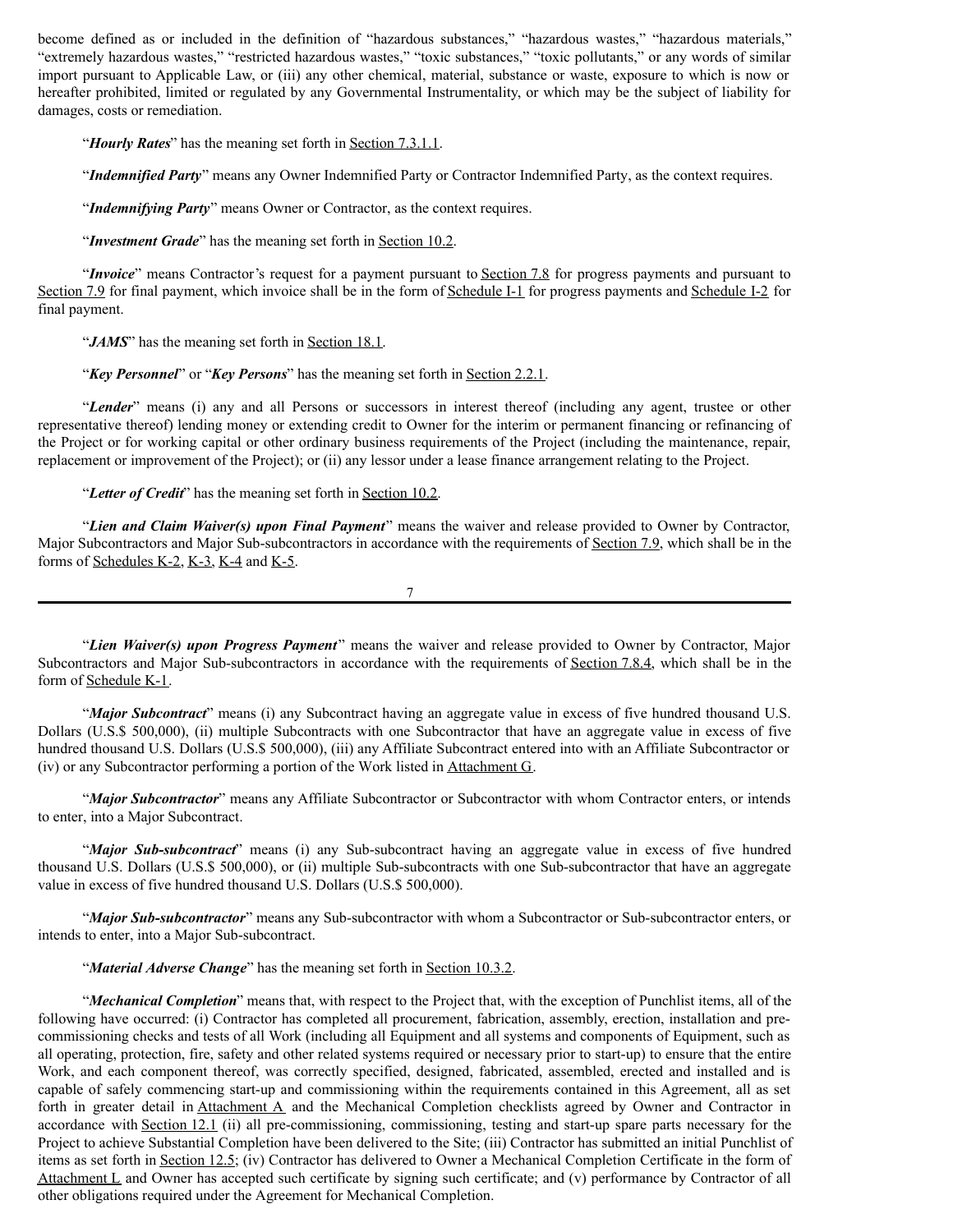"*Mechanical Completion Certificate*" has the meaning set forth in Section 12.1.

"*Milestone*" is a stage of completion of the Project, as more particularly described in Attachment E.

"*Milestone Dates*" means the schedule of dates in which Contractor is required to achieve the Milestones, including the Guaranteed Substantial Completion Date and the Guaranteed Final Completion Date, as more particularly described in Section 0 and Attachment E.

8

"*Minimum Acceptance Criteria*" or "*MAC*" has the meaning set forth in Attachment Q.

"*Minimum Acceptance Criteria Correction Period*" has the meaning set forth in Section 12.4.1.

"*Month*" means a Gregorian calendar month; "*month*" means any period of thirty (30) consecutive Days.

"*Monthly*" means an event occurring or an action taken once every Month.

"*Monthly Progress Reports*" has the meaning set forth in Section 3.20.1.2.

"*Notice to Proceed*" or "*NTP*" means a full notice to proceed issued by Owner in accordance with Section 5.2.3 for all of the Work.

"*Of shore Af iliate*" means an offshore Affiliate of Contractor, which provides personnel to perform certain engineering Work.

"*Overhead Costs*" has the meaning set forth in Section 7.4.2.

"**Overhead Fee**" has the meaning set forth in **Section 7.4.1**.

"*Owner*" has the meaning set forth in the preamble hereto.

"*Owner Indemnified Parties*" means (i) the Owner, its parent, Lender, and each of their respective Affiliates, and (ii) the respective directors, officers, agents, members, partners, shareholders, employees, representatives and invitees of each Person specified in clause (i) above. An "*Owner Indemnified Party*" means any one of the Owner Indemnified Parties.

"*Owner-Supplied Items*" has the meaning set forth in Section 4.7.

"*Owner Representative*" means that Person or Persons designated by Owner in a written notice to Contractor who shall have complete authority to act on behalf of Owner on all matters pertaining to the Work, including giving instructions and making changes in the Work. Owner designates Richard Palmer as the Owner Representative. Notification of a change in Owner Representative shall be provided to Contractor.

"*Owner's Confidential Information*" has the meaning set forth in Section 19.1.

"*Owner's Prior EPC Agreement*" has the meaning set forth in the Recitals.

"*Owner's Prior EPC Contractor*" has the meaning set forth in the Recitals.

"*Parent Guarantee*" has the meaning set forth in Section 21.13.

"*Party*" or "*Parties*" means Owner or Contractor and their permitted successors and permitted assigns.

"*Payment Schedule*" means the terms for payment as set forth in Attachment C.

9

"*Performance Tests*" means those tests performed to determine whether the Work meets the Minimum Acceptance Criteria set forth in Attachment Q, which tests shall be as set forth in such Attachment Q.

"*Permit*" means any waiver, certificate, approval, consent, license, exemption, variance, franchise, permit, authorization or similar order or authorization from any Governmental Instrumentality required to be obtained or maintained in connection with the Project, the Site or the Work.

"*Person*" means any individual or any company, joint venture, corporation, partnership, association, joint stock company, limited liability company, trust, estate, unincorporated organization, Governmental Instrumentality or other entity having legal capacity, including the Parties, any Subcontractors and Sub-subcontractors, and their respective directors, officers, agents, employees, representatives.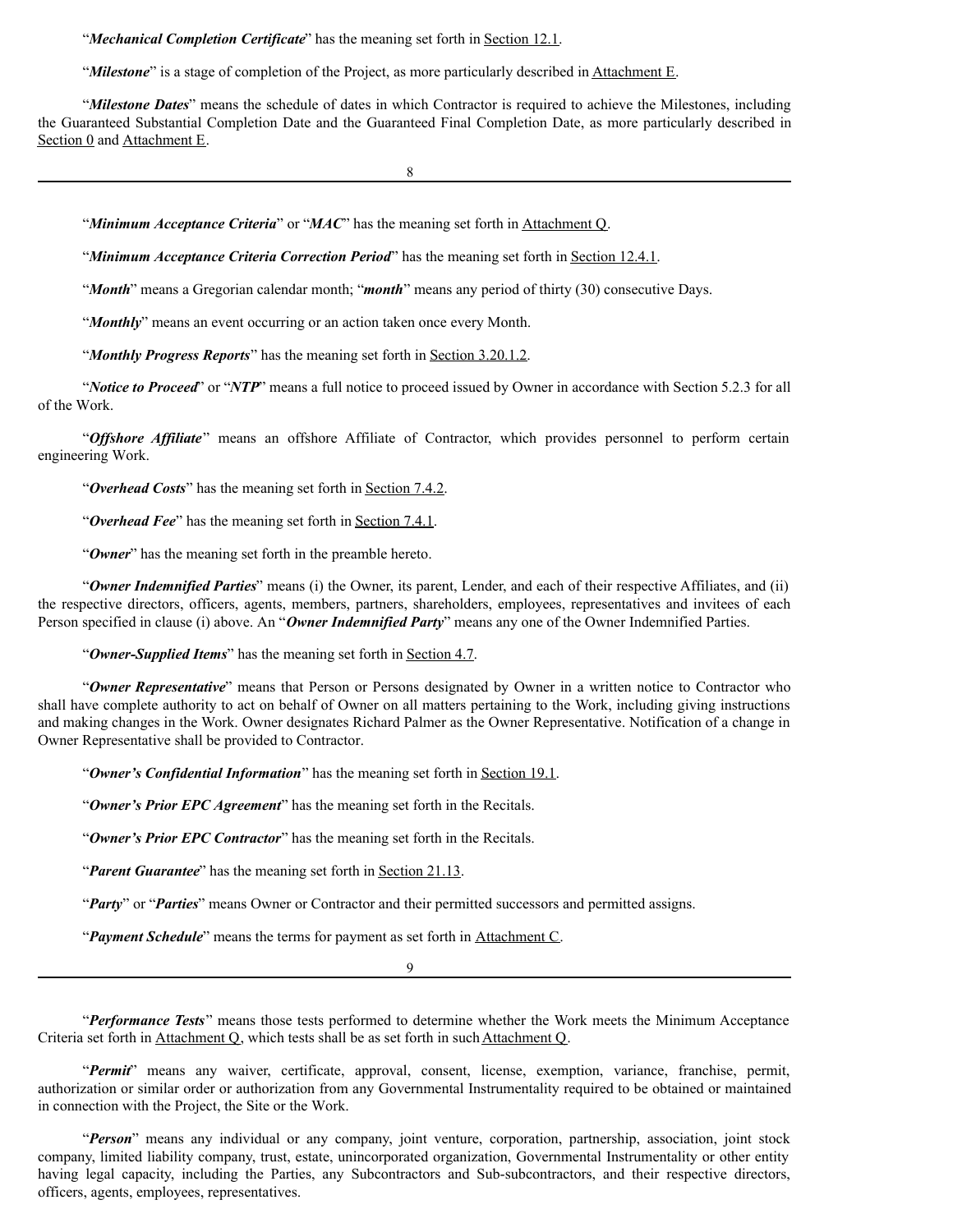"*Pre-Existing Hazardous Materials*" has the meaning set forth in Section 3.17.

"*PDF*" means portable document format.

"*Pre-Ef ective Date Engineering Documentation*" has the meaning set forth in Section 2.5.1.

"*Process License Agreements*" means any agreements related to the supply of equipment for this Project between Owner and Haldor Topsoe.

"*Process Licensor*" means Haldor Topsoe A/S.

"*Progress As-Built Drawings and Specifications*" means Drawings and Specifications that show all current "as-built" conditions, as required under Attachment A.

"*Project*" has the meaning set forth in the Recitals.

"*Punchlist*" means a list of those finishing items required to complete the Work, the completion of which shall not interrupt, disrupt or interfere with the safe and reliable operation or use of all or any part of the Project as contemplated by this Agreement, as more fully described in Section 12.5 of this Agreement and Attachment A.

"*Receiving Party*" has the meaning set forth in Section 19.3.

"*Record As-Built Drawings and Specifications*" means final, record Drawings and Specifications showing the "asbuilt" conditions of the completed Work, as required under Attachment A.

"*Recovery Schedule*" has the meaning set forth in Section 5.4.

"*Rely Upon Information*" means the information identified in Attachment S.

"*Rules*" has the meaning set forth in Section 18.1.

10

"*Schedule Bonus Date*" has the meaning set forth in Section 14.2.1.

"*Scope of Work*" means the description of Work to be performed by Contractor as set forth in this Agreement, including Section 3.1 and Attachment A.

"*Show-up Pay*" has the meaning set forth in Section 7.3.1.6.

"Site" has the meaning set forth in the Recitals.

"*Specifications*" means those documents consisting of the written requirements for Equipment, standards and workmanship for the Work and performance of related services, which are prepared as a part of and during the performance of the Work.

"*Subcontract*" means an agreement by Contractor with a Subcontractor for the performance of any portion of the Work.

"*Subcontractor*" means any Person who has a direct contract with Contractor to manufacture or supply Contractor-Supplied Equipment which is a portion of the Work, to lease Construction Equipment to Contractor in connection with the Work, to perform a portion of the Work or to otherwise furnish labor or Contractor-Supplied Equipment in connection with the Work.

"*Substantial Completion*" means that all of the following have occurred with respect to the Project: (i) Mechanical Completion has been achieved; (ii) Contractor has paid Delay Liquidated Damages (directly, by offset, or by collection on the Letter of Credit, at Owner's sole discretion) to Owner; (iii) Contractor and Owner have agreed upon a revised and updated Punchlist of items as set forth in Section 12.5; (iv) Contractor has delivered to Owner a Substantial Completion Certificate in the form of Attachment M and as required under Section 12.2 and Owner has accepted such certificate by signing such certificate; (v) the Work is available for full commercial operation without any defect or deficiency (other than those covered by the agreed upon Punchlist), and is capable of being safely operated in accordance with the requirements and specifications of this Agreement and GECP, Applicable Law and Applicable Codes and Standards without damage to the Work, the Project, the Site or any other property and without injury to any Person; (vi) all Performance Tests have been performed and as measured by such Performance Tests, the Project has achieved or exceeded each of the Minimum Acceptance Criteria; (vii) Contractor has obtained all Permits required to be taken under Contractor's name for the Work other than those listed in Attachment P as being the responsibility of Owner; (viii) Contractor has delivered to Owner fully executed Lien Waivers upon Progress Payment in the form of Schedule K-1, fully executed Lien Waivers upon Progress Payment from all Major Subcontractors in the form of Schedule K-1 and, if requested by Owner, fully executed Lien Waivers upon Progress Payment from all Major Sub-subcontractors substantially in the form of Schedule K-1, covering all Work up to the date of Substantial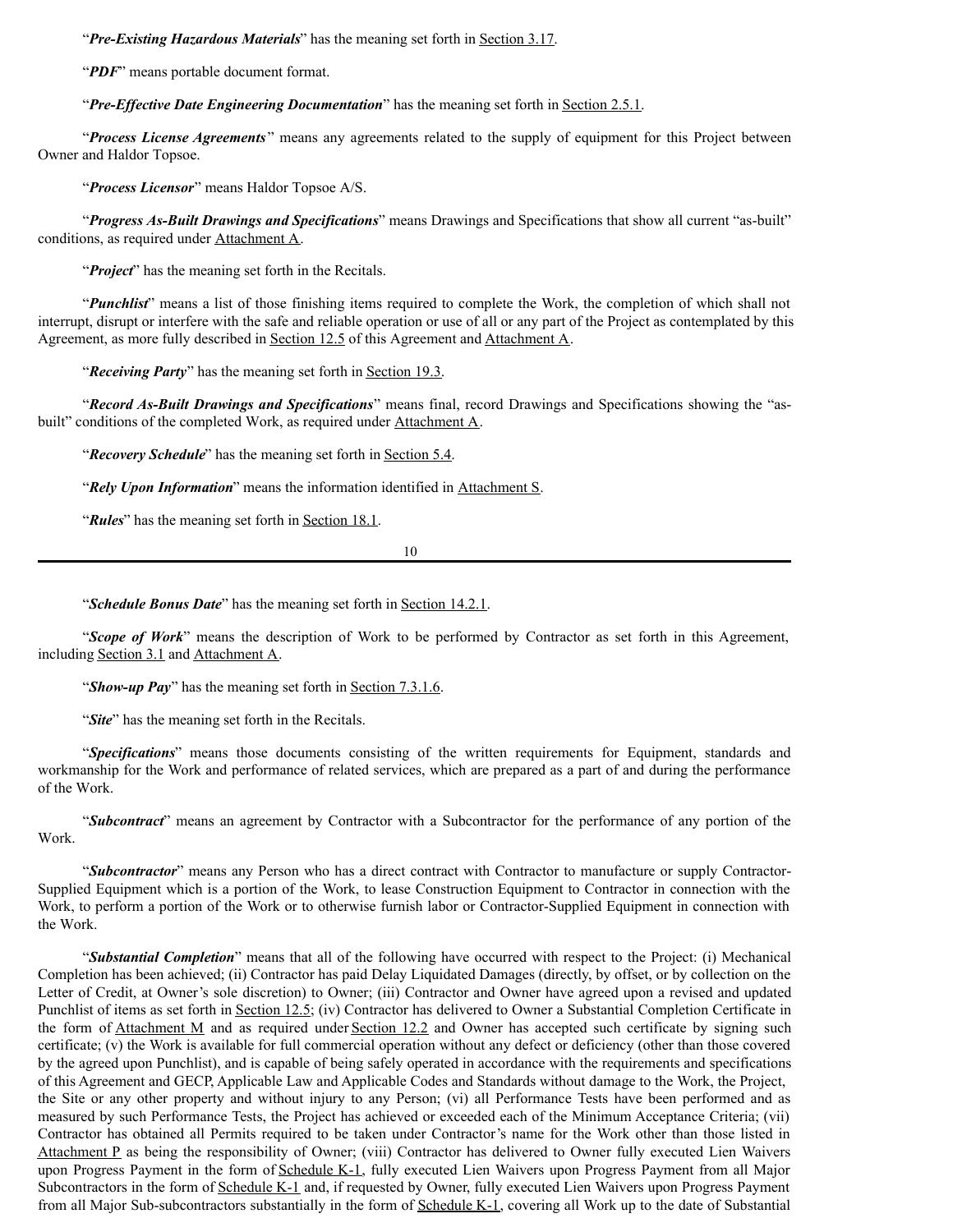Completion; (ix) Contractor has assigned to or provided Owner with all Warranties to the extent Contractor is obligated to do so pursuant to this Agreement; and (x) Contractor has performed all other obligations required under this Agreement for Substantial Completion.

"*Substantial Completion Certificate*" has the meaning set forth in Section 12.2.

11

"*Sub-subcontract*" means any agreement by a Subcontractor with a Sub-subcontractor or by a Sub-subcontractor with another Sub-subcontractor for the performance of any portion of the Work.

"**Sub-subcontractor**" means any Person who has a direct or indirect contract with a Subcontractor or another Subsubcontractor to manufacture or supply Contractor-Supplied Equipment which comprises a portion of the Work, to lease Construction Equipment to Subcontractor or another Sub-subcontractor in connection with the Work, to perform a portion of the Work or to otherwise furnish labor or Contractor-Supplied Equipment in connection with the Work.

"*Taxes*" means any and all taxes, assessments, levies, tariffs, duties, fees, charges and withholdings of any kind or nature whatsoever and howsoever described, including gross receipts, payroll, income, franchise, value-added, sales and use, property, excise, capital stock, import, stamp, transfer, employment, occupation, generation, privilege, utility, regulatory, energy, consumption, lease, filing, recording and activity taxes, levies, duties, fees, charges, imposts and withholding, together with any and all penalties, interest and additions thereto, but excluding any California state and local sales and use taxes.

"*Third Party Intellectual Property*" has the meaning set forth in Section 11.2.

"*Two Week Look-ahead Schedule*" has the meaning set forth in Section 5.3.4.

"*U.S. Dollars*" or "*U.S.\$*" means the legal tender of the United States of America.

"*Unforeseen Subsurface Conditions*" means any underground subsurface conditions at the Site that (i) differ from those indicated in any documents provided by or on behalf of Owner, (ii) differ materially from those ordinarily found to exist and generally recognized as inherent in activities of the character provided for in the Agreement, and (iii) were not discovered or reasonably discoverable by Contractor or any of its Subcontractors or Sub-subcontractors, acting in accordance with GECP, from inspections and investigations performed by Contractor or any of its Subcontractors or Sub-subcontractors or from the general knowledge of the Contractor or any of its Subcontractors or Sub-subcontractors relating to site conditions in the area of the Site. Such Unforeseen Subsurface Conditions may include pre-existing refinery equipment and materials located underground, provided that such equipment or materials meet the requirements of Unforeseen Subsurface Conditions.

"*Warranty*" or "*Warranties*" has the meaning set forth in Section 13.1.1.

"*Work*" means all obligations, duties and responsibilities required of Contractor pursuant to this Agreement, including all Construction Equipment; pre-commissioning, commissioning, start-up and Performance Tests; engineering, procurement, fabrication, manufacture, delivery and transportation of Contractor-Supplied Equipment; unloading, storage, assembly, erection, and installation of all Equipment; construction, workmanship, labor, inspection, testing and any other services, work or things; in all cases furnished or used or required to be furnished or used, by Contractor in the performance of this Agreement, including that set forth in Attachment A and Section 3.1.1, any Corrective Work, and all other work required in order for the Project to achieve the Minimum Acceptance Criteria. Without limiting the foregoing and notwithstanding anything

12

to the contrary in this Agreement, the Work shall include all work, including all engineering, procurement and construction work, performed by Owner's Prior EPC Contractor.

"*Work Product*" has the meaning set forth in Section 11.1.

**1.2** Interpretation. The meanings specified in this **Article 1** are applicable to both the singular and plural. As used in this Agreement, the terms "herein," "herewith," "hereunder" and "hereof" are references to this Agreement taken as a whole, and the terms "include," "includes" and "including" mean "including, without limitation," or variant thereof. Unless expressly stated otherwise, reference in this Agreement to an Article or Section shall be a reference to an Article or Section contained in this Agreement (and not in any Attachments or Schedules to this Agreement) and a reference in this Agreement to an Attachment or Schedule shall be a reference to an Attachment or Schedule attached to this Agreement. The word "or" shall have the inclusive meaning represented by the phrase "and/or".

# Article 2 **RELATIONSHIP OF OWNER, CONTRACTOR AND SUBCONTRACTORS**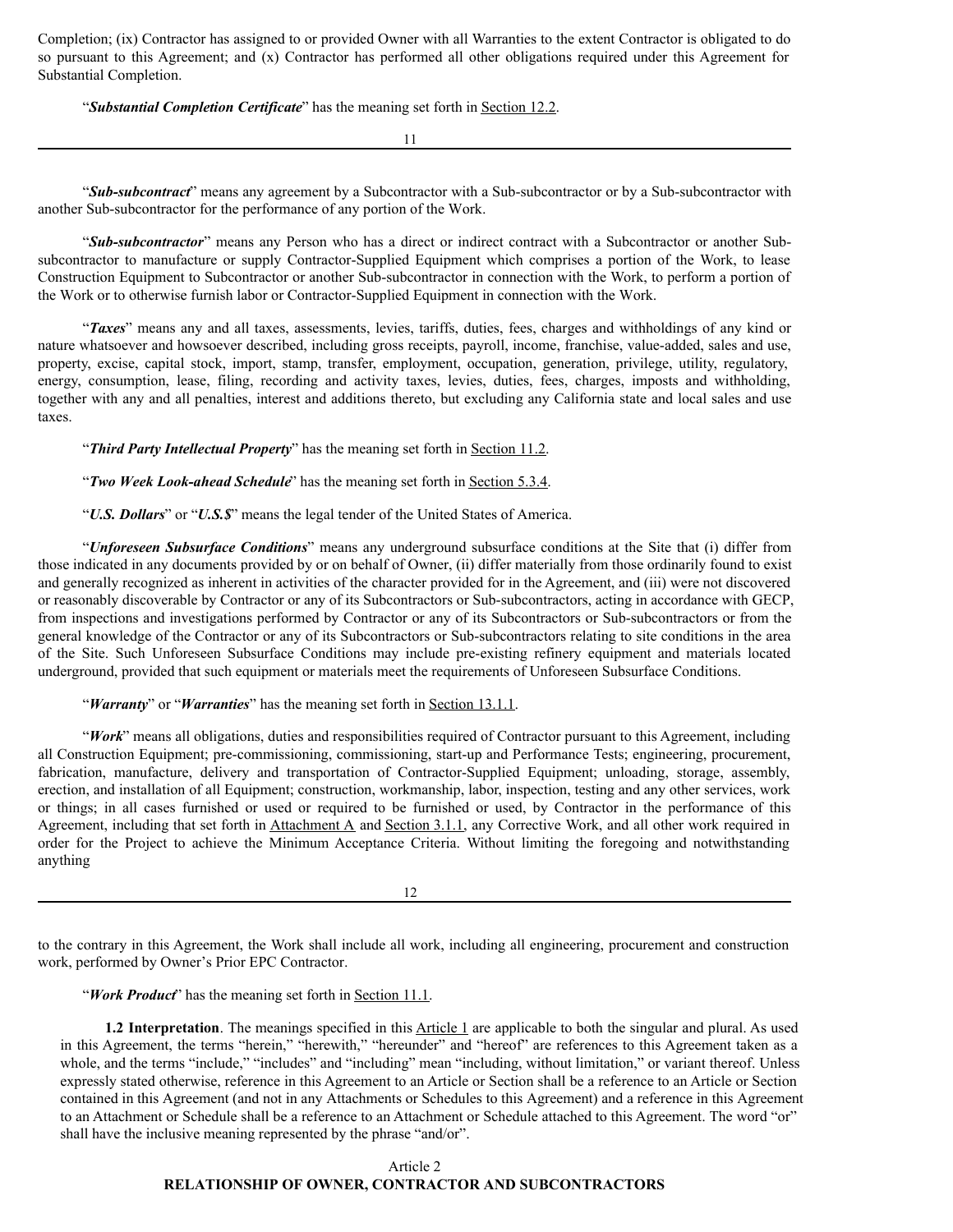**2.1 Status of Contractor**. The relationship of Contractor to Owner shall be that of an independent contractor. Any provisions of this Agreement which may appear to give Owner or the Owner Representative the right to direct or control Contractor as to details of performing the Work, or to exercise any measure of control over the Work, shall be deemed to mean that Contractor shall follow the desires of Owner or the Owner Representative in the results of the Work only and not in the means by which the Work is to be accomplished, and Contractor shall have the complete right, obligation and authoritative control over the Work as to the manner, means or details as to how to perform the Work. Nothing herein shall be interpreted to create a master-servant or principal-agent relationship between Contractor, or any of its Subcontractors or Sub-subcontractors, and Owner. Nevertheless, Contractor shall strictly comply with all provisions, terms and conditions of this Agreement, and the fact that Contractor is an independent contractor does not relieve it from its responsibility to fully, completely, timely and safely perform the Work in strict compliance with this Agreement.

# 2.2 **Key Personnel, Organization Chart and Contractor Representative.**

2.2.1. *Key Personnel and Organization Chart*. Attachment F sets forth Contractor's organizational chart to be implemented for the Work and also contains a list of key personnel ("*Key Personnel*" or "*Key Persons*") from Contractor's organization who will be assigned to the Work. Owner shall have the right, but not the obligation, at any time to request that Contractor replace any Key Person with another employee acceptable to Owner. Neither Owner's request for removal of any Key Person or Owner's approval of any Key Personnel shall relieve Contractor of its obligations under this Agreement. Except where a Key Person has retired, resigned (and not taken employment with any of the Affiliates of Contractor), or been terminated (and not taken employment with any of the Affiliates of Contractor) or is otherwise unavailable beyond the reasonable control of Contractor due to death, disability or serious illness, Contractor shall not remove or replace any Key Personnel without Owner's express prior written approval. Furthermore, Owner and Contractor acknowledge and agree the continuity of the Key Personnel on this Project

13

is a material requirement of this Agreement, and that replacement of a Key Person will be detrimental to the Owner and the overall quality of the Work.

2.2.2. *Contractor Representative*. Contractor designates Don Chaney as the Contractor Representative. The Contractor Representative is a Key Person.

**2.3 Subcontractors and Sub-subcontractors**. Owner acknowledges and agrees that Contractor intends to have portions of the Work accomplished by Subcontractors pursuant to written Subcontracts between Contractor and such Subcontractors, and that such Subcontractors may have certain portions of the Work performed by Sub-subcontractors. All Subcontractors and Sub-subcontractors shall be reputable, qualified firms with an established record of successful performance in their respective trades performing identical or substantially similar work. All contracts with Subcontractors and Sub-subcontractors shall be consistent with the terms and provisions of this Agreement. No Subcontractor or Subsubcontractor is intended to be or shall be deemed a third-party beneficiary of this Agreement. Contractor shall be fully responsible to Owner for the acts and omissions of Subcontractors and Sub-subcontractors and of Persons directly or indirectly employed by any of them, as Contractor is for the acts or omissions of Persons directly employed by Contractor. The work of any Subcontractor or Sub-subcontractor shall be subject to inspection by Owner, Lender or any of their representative to the same extent as the Work of Contractor. All Subcontractors and Sub-subcontractors and their respective personnel are to be instructed by Contractor in the terms and requirements of Owner-approved access, safety and environmental protection policies and procedures. In the event that any personnel do not adhere to such policies and procedures, such personnel shall be removed by Contractor. In no event shall Contractor be entitled to any adjustment of the Guaranteed Maximum Price or Milestone Dates as a result of compliance with such policies and procedures or any removal of personnel necessitated by non-compliance. Nothing contained herein shall create any contractual relationship between any Subcontractor and Owner, or between any Sub-subcontractor and Owner, or obligate Owner to pay any amounts of any nature to any Subcontractor or Sub-subcontractor.

### **2.4 Subcontracts and Sub-subcontracts**.

### 2.4.1. *Proposed Major Subcontractors and Major Sub-subcontractors*.

2.4.1.1. Approvals. As a part of the Work, Contractor shall provide all necessary services related to the bidding of Major Subcontracts by new or replacement Major Subcontractors, including the following: (a) preparing lists of prospective bidders; (b) preparing proposed forms of Subcontract and purchase orders; (c) establishing bid schedules; (d) advertising for bids and developing bidder interest in the Project; (e) furnishing information concerning the Project to prospective bidders; (f) conducting pre-bid conferences; (g) receiving bids and analyzing bids; (h) investigating the acceptability and responsibility of Subcontractors and advising Owner of such evaluations; (i) negotiating with Subcontractors concerning any matter related to the Project; and (j) such other services required by Owner with respect to the bidding process. Within forty-five (45) Days after NTP, Contractor shall submit its procurement process to Owner for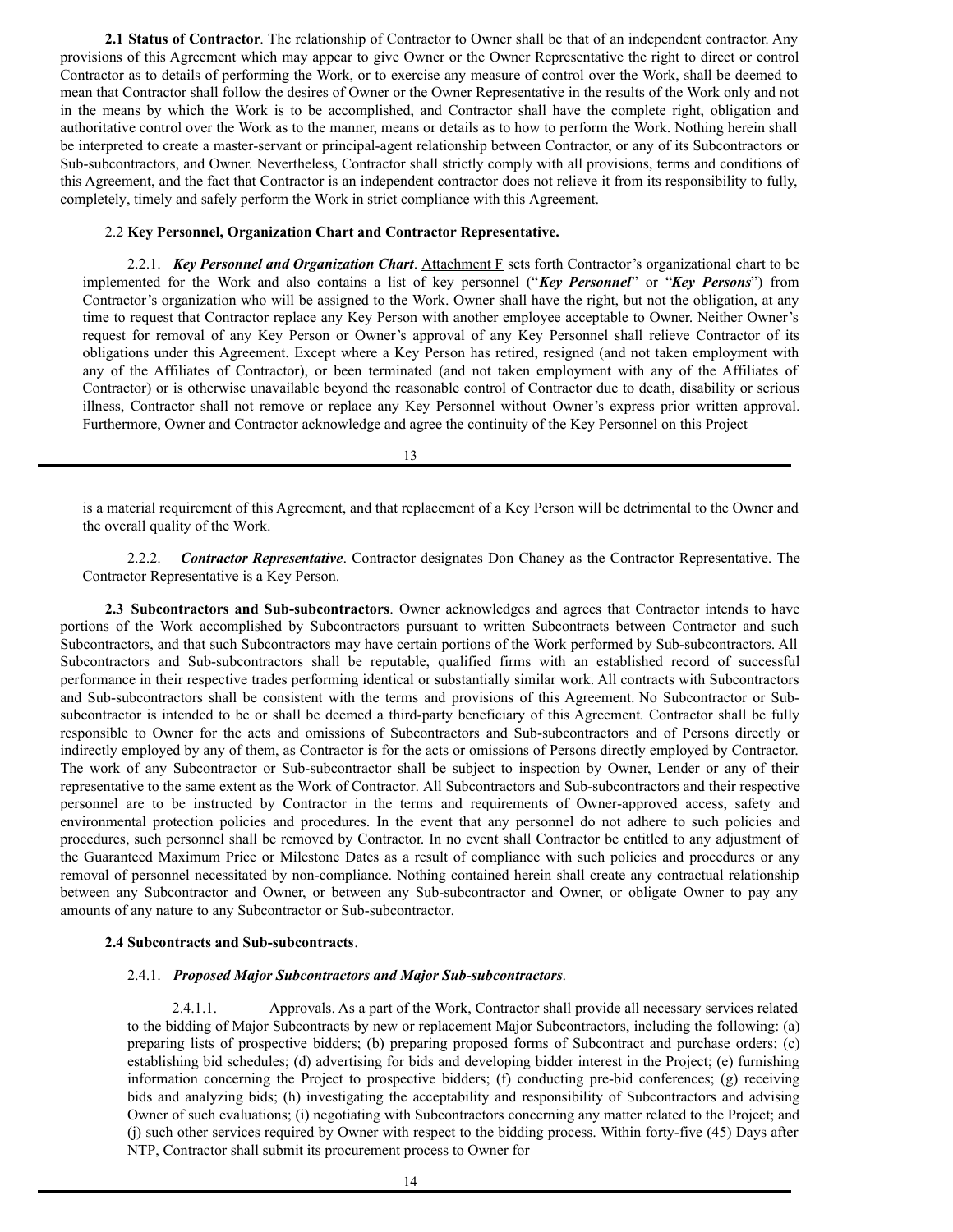approval, which at a minimum shall include a requirement to obtain at least three (3) bids from three competitive bidders for each portion of the Work that is awarded to a Major Subcontractor to the extent commercially available, *provided that* no such procurement process is required for the Subcontractors listed in Attachment G. Contractor shall be responsible for Major Subcontractor bid solicitation, scope confirmation, and bid evaluation and shall keep all bids, scoping documents and evaluations in an organized format and available to Owner at any time. Contractor shall prepare, on a form acceptable to Owner, an Owner authorization sheet which summarizes Contractor's proposed award to a Major Subcontractor. Contractor shall obtain Owner authorization prior to the award of any Major Subcontract (unless such Major Subcontract is with a Subcontractor listed in Attachment G, as such Subcontractors have already been approved), but such Owner approval shall not relieve Contractor of its responsibility of Subcontractors. Contractor shall also ensure that all Major Subcontractors include in their Subcontracts with Major Sub-subcontractors the requirements in this Section 2.4.1.

2.4.1.2. Prior Subcontracts with Owner's Prior EPC Contractor. Contractor, at its option, may either take assignment of existing subcontracts with Owner's Prior EPC contractor, enter into new Subcontracts with existing subcontractors, or enter into new subcontracts with new subcontractors. In all cases and notwithstanding anything to the contrary in this Agreement, Contractor assumes all responsibility for such subcontractors, with such subcontractors being considered Subcontractors under this Agreement, and the responsibility under such subcontracts, with such subcontracts being considered Subcontracts under this Agreement. Sections 2.4.1 and 2.4.5 shall not apply to the existing subcontracts with Owner's Prior EPC contractor that Contractor takes assignment of.

2.4.1.3. Contractor may use an Offshore Affiliate to perform certain engineering Work. Contractor shall be fully responsible for the Work and all acts and omissions of such Offshore Affiliate, and such Offshore Affiliate shall be bound by the terms of this Agreement.

2.4.2. *Selection*. Subject to the terms of Section 2.4.1, in the event that Contractor is considering the selection of a Subcontractor or Sub-subcontractor that would qualify as a Major Subcontractor or Major Sub-subcontractor, or is considering replacing a Major Subcontractor or Major Sub-subcontractor, Contractor shall (i) notify Owner of its proposed Major Subcontractor or Major Sub-subcontractor as soon as possible during the selection process and furnish to Owner all information reasonably requested by Owner with respect to Contractor's selection criteria (including copies of bid packages furnished to prospective Major Subcontractors and Major Sub-subcontractors and the qualifications and responding bids of the proposed Major Subcontractors or Major Sub-subcontractors), and (ii) notify Owner no less than fifteen (15) Days prior to the execution of a Major Subcontract with a Major Subcontractor or Major Sub-subcontract. Owner shall have the discretion, not to be unreasonably exercised, to reject any proposed Major Subcontractor or Major Sub-subcontractor for a Major Subcontract or Major Sub-subcontract. Contractor shall not enter into any Major Subcontract with a proposed Major Subcontractor or Major Sub-subcontract with a Major Subsubcontractor that is rejected by Owner in accordance

15

with the preceding sentence. Owner shall undertake in good faith to review the information provided by Contractor pursuant to this Section 2.4.1.1 expeditiously and shall notify Contractor of its decision to accept or reject a proposed Major Subcontractor or Major Sub-subcontractor as soon as practicable after such decision is made. Failure of Owner to accept a proposed Major Subcontractor or Major Sub-subcontractor within fifteen (15) Days shall be deemed to be acceptance of such Major Subcontractor or Major Sub-subcontractor.

2.4.3. *Other Additional Proposed Subcontractors and Sub-subcontractors*. For any Subcontractor not covered by Section 2.4.1, Contractor shall, within fifteen (15) Days prior to the selection of any such Subcontractor, notify Owner in writing of the selection of such Subcontractor and inform Owner generally what portion of the Work such Subcontractor is performing at the Site.

2.4.4. *Delivery of Major Subcontracts and Major Sub-subcontracts*. Contractor shall furnish Owner with a copy of all Major Subcontracts and Major Sub-subcontracts within ten (10) Days after execution thereof and, within ten (10) Days of Owner's request, furnish Owner with a copy of any other Subcontracts or Sub-subcontracts. Notwithstanding the above, Owner's receipt and review of any Subcontracts or Sub-subcontracts shall not relieve the Contractor of any obligations under this Agreement nor shall such action constitute a waiver of any right or duty afforded Owner under this Agreement, or approval of or acquiescence in a breach hereunder.

2.4.5. *Terms of Major Subcontracts and Major Sub-subcontracts*. In addition to the requirements in Section 2.3 and without in any way relieving Contractor of its full responsibility to Owner for the acts and omissions of Subcontractors and Sub-subcontractors, each Major Subcontract and each Major Sub-subcontract shall contain the following provisions:

2.4.5.1. the Major Subcontract and the Major Sub-subcontract may be assigned to Owner without the consent of the respective Major Subcontractor or Major Sub-subcontractor; and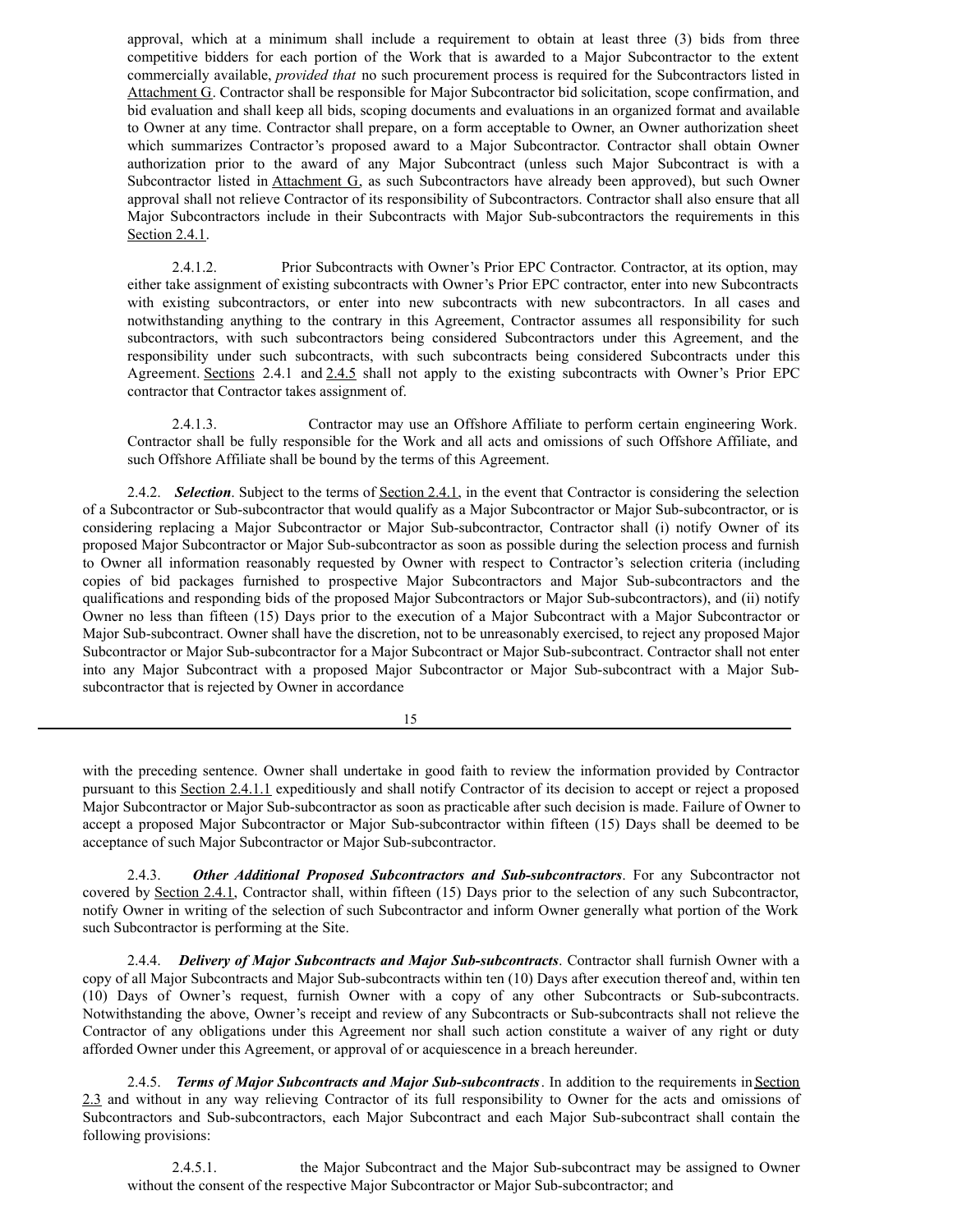2.4.5.2. the Major Subcontractor and the Major Sub-subcontractor shall comply with and perform for the benefit of Owner all requirements and obligations of Contractor to Owner under this Agreement, as such requirements and obligations are applicable to the performance of the work under the respective Major Subcontract or Major Sub-subcontract, including the competitive bidding process for Major Subcontractors in substance the same as that included in Section 2.4.1, an indemnity in substance the same as that included in Article 17, and the insurance requirements specified in Article 10.

## **2.5 Contractor Acknowledgements**.

2.5.1. *The Agreement*. Prior to the execution of this Agreement, Contractor has examined the documents comprising the entirety of  $Attachment A$  and all information contained therein (including the drawings, specifications</u> and other documentation referenced in Schedule A-3 that was developed by Owner's Prior EPC Contractor or its

16

Affiliates or their subcontractors ("Pre-Effective Date Engineering Documentation")). Contractor understands and agrees that the Pre-Effective Date Engineering Documentation is not complete, and that Contractor shall, as part of the Work, complete the engineering in accordance with the requirements of this Agreement. Contractor also understands and agrees that, except with respect to Rely Upon Information, it is responsible for any inaccuracies, errors or omissions in the Pre-Effective Date Engineering Documentation (as well as with respect to the remainder of Attachment A), as Contractor has examined the Pre-Effective Date Engineering Documentation and either verified the accuracy of Pre-Effective Date Engineering Documentation or shall during the performance of the Work modify the Pre-Effective Date Engineering Documentation to correct such inaccuracies, errors or omissions without any increase to the Guaranteed Maximum Price. Contractor has included in the Guaranteed Maximum Price, Milestone Dates and other obligations what it believes is sufficient contingency to account for any such circumstances. Except with respect to Rely Upon Information identified in Attachment S, Contractor represents that such information is accurate, adequate and complete to perform the Work, including finishing the engineering and detail design, finishing procurement, and constructing, pre-commissioning, commissioning, starting-up and testing the Project in accordance with all requirements of this Agreement.

# 2.5.2. *Conditions of the Site*.

2.5.2.1. Contractor further agrees that it understands the climate and terrain related to the Site (including site conditions for Work performed in offsite locations) that it may encounter in performing the Work in accordance with the Milestone Dates. Contractor warrants that it has the experience, resources, qualifications and capabilities at its disposal to perform the Work in accordance with the Milestone Dates. Subject to Section 2.5.2.2, Contractor assumes all risks related to, and waives any right to claim an adjustment in the Guaranteed Maximum Price or the Milestone Dates in respect of, any failure to timely perform the Work in accordance with the Milestone Dates as a result of any conditions at the Site or at any other location where the Work is performed, which shall include: (i) river levels (excluding Force Majeure events), topography and subsurface soil conditions (subject to the terms of  $Section 2.5.2.2$ ); (ii) climatic conditions and seasons; (iii) availability of laborers, Subcontractors, Sub-subcontractors and Construction Equipment; (iv) adequate availability and transportation of Equipment; and (v) breakdown or other failure of Construction Equipment or Contractor's or its Subcontractor's computer equipment (excluding breakdown or other failures caused by Force Majeure events).

2.5.2.2. Notwithstanding Section 2.5.2.1, if Contractor encounters Unforeseen Subsurface Conditions in the performance of the Work that materially and adversely affect Contractor's actual cost to perform the Work or that delay (as such term is defined in Section 6.9) Contractor's performance of the Work, Contractor shall be entitled to request a Change Order for an adjustment to the Guaranteed Maximum Price to the extent of the material and adverse effect (which costs shall be adequately documented and supported) or a time extension to the Guaranteed Substantial Completion Date, as applicable, pursuant to Section

17

6.2.1.6, provided that Contractor complies with the notice and Change Order request requirements set forth in Sections 6.2 and 6.5, uses all reasonable efforts not to disturb such Unforeseen Subsurface Conditions prior to Owner's investigation and, with respect to claims for costs for delay or schedule relief for delay, satisfies the requirements of Section 6.8.

2.5.3. *Applicable Law and Applicable Codes and Standards*. Contractor has investigated to its satisfaction Applicable Law and Applicable Codes and Standards, (excluding environmental codes, regulations, and air permit as related to Equipment), and warrants that it can perform the Work in accordance with Applicable Law and Applicable Codes and Standards. Contractor shall perform the Work in accordance with Applicable Law and Applicable Codes and Standards, whether or not such Applicable Law or Applicable Codes and Standards came into effect before the Effective Date or during the performance of the Work; *provided, however*, Contractor shall be entitled to a Change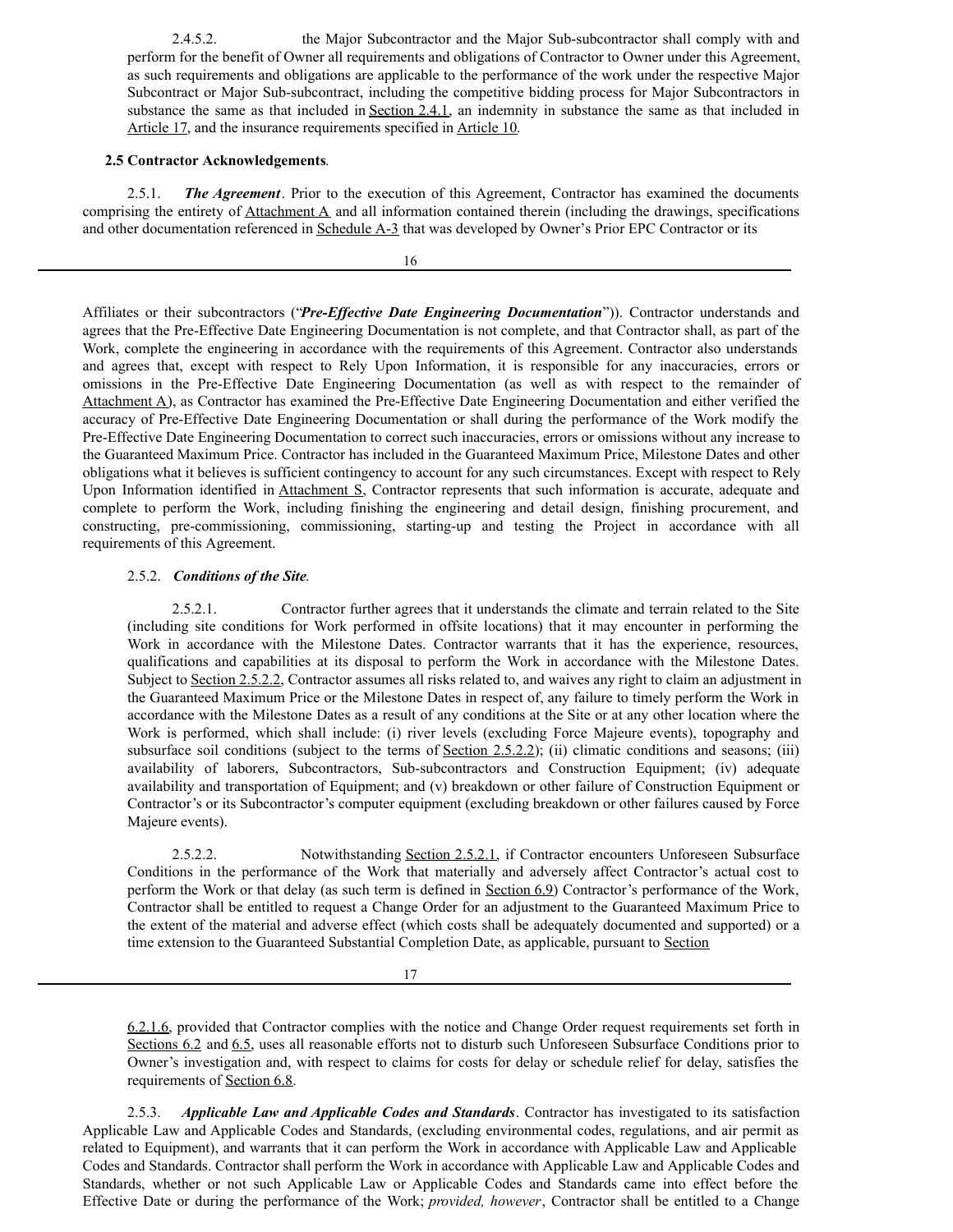Order for Changes in Law to the extent allowed under Section 6.2.1.1, provided that Contractor complies with the notice and Change Order request requirements set forth in Sections 6.2 and 6.5, and, with respect to claims for costs for delay or schedule relief for delay, satisfies the requirements of Section 6.8.

#### Article 3

# **CONTRACTOR'S RESPONSIBILITIES**

### **3.1 Scope of Work**.

3.1.1. *Generally*. Subject to Section 3.1.4, the Work shall include all engineering, procurement, construction, pre-commissioning, commissioning, start-up and testing of Contractor-Supplied Equipment; assembly, erection, installation, delivery, transportation, storage and construction of all Equipment; evaluation, modification, repair, and testing of Existing Plant Equipment as required in Section 3.1.3 and Attachment A; all Construction Equipment as required for the Work, labor, workmanship, inspection, manufacture, fabrication, installation, design, delivery, transportation, storage and all other items or tasks that are required to achieve Mechanical Completion, Substantial Completion and Final Completion of the Project in accordance with the requirements of this Agreement, including achieving the Minimum Acceptance Criteria. Contractor shall perform the Work in accordance with GECP, Applicable Law, Applicable Codes and Standards, and all other terms and provisions of this Agreement, with the explicit understanding that the Facility will operate as a renewable diesel production facility meeting all requirements and specifications of this Agreement, including Applicable Codes and Standards, Applicable Law and the Warranties, and Contractor shall, as part of the Work, ensure the Project achieves the Minimum Acceptance Criteria. It is understood and agreed that the Work shall include all work that can reasonably be inferred in accordance with GECP as required in accordance with this Agreement, excluding only those items which Owner has specifically agreed to provide under the terms of this Agreement. Accordingly, if any work is required to achieve the Minimum Acceptance Criteria or meet any other requirement of this Agreement, Contractor shall perform such work without an increase in the Guaranteed Maximum Price, regardless of whether such work is described in Attachment A or the Agreement, unless and only if it is an express exception listed in Section 3.1.4. Without

18

limiting the generality of the foregoing, the Work is more specifically described in Attachment A.

3.1.2. Without limiting Section 3.1.1 and notwithstanding anything to the contrary in this Agreement, the Work shall include all work, including all engineering, procurement and construction work, performed by Owner's Prior EPC Contractor related to the Project, as Contractor is taking responsibility for such work as if it performed the Work itself, and Contractor waives all claims for an adjustment to the Guaranteed Maximum Price or any Milestone Date or any other Changed Criteria relating to the performance by Owner's Prior EPC Contractor, and such claims shall not be the basis for Contractor's failure to achieve the requirements of this Agreement, including the Minimum Acceptance Criteria. Without limiting the foregoing, to the extent that Owner's Prior EPC Contractor performed defective work under Owner's Prior EPC Agreement that was not performed pursuant to a Subcontract and which Owner is unable to assign its rights against Owner's Prior EPC Contractor to Contractor to enforce the warranties related to such defective work, Owner shall reasonably cooperate with Contractor and make reasonable efforts to enforce such warranties against Owner's Prior EPC Contractor for defective work; provided that, (i) in no event does the foregoing relieve Contractor of its responsibilities for the Work (including any work performed by Owner's Prior EPC Contractor) or relieve Contractor of any liability for the Work (including any work performed by Owner's Prior EPC Contractor), and (ii) such reasonable efforts shall not require litigation or arbitration against Owner's Prior EPC Contractor.

3.1.3. *Existing Plant Equipment*. Contractor shall evaluate, modify, repair, and test the Existing Plant Equipment as necessary to perform the Work and achieve the Minimum Acceptance Criteria, except that Contractor's responsibility to evaluate, modify or repair the Existing Plant Equipment listed in Attachment A, Schedule A-2 is limited to the requirements set forth therein.

3.1.4. *Exception to Scope of Work*. Contractor shall not be responsible for providing (i) those Permits listed in Attachment P as being the responsibility of Owner; (ii) those requirements set forth under Section 4.3; (iii) the survey control point pursuant to Section 4.5; and (iv) the Owner-Supplied Items.

**3.2 Specific Obligations**. Without limiting the generality of Section 3.1 or the requirements of any other provision of this Agreement, Contractor shall:

3.2.1. procure, supply and transport all Contractor-Supplied Equipment;

3.2.2. unload, handle, properly store, assemble, erect and install all Equipment;

3.2.3. provide construction, construction management (including the furnishing of all Construction Equipment and all Site supervision and craft labor), civil/structural, electrical, instrumentation, field design, inspection and quality control services required to ensure that the Work is performed in accordance herewith;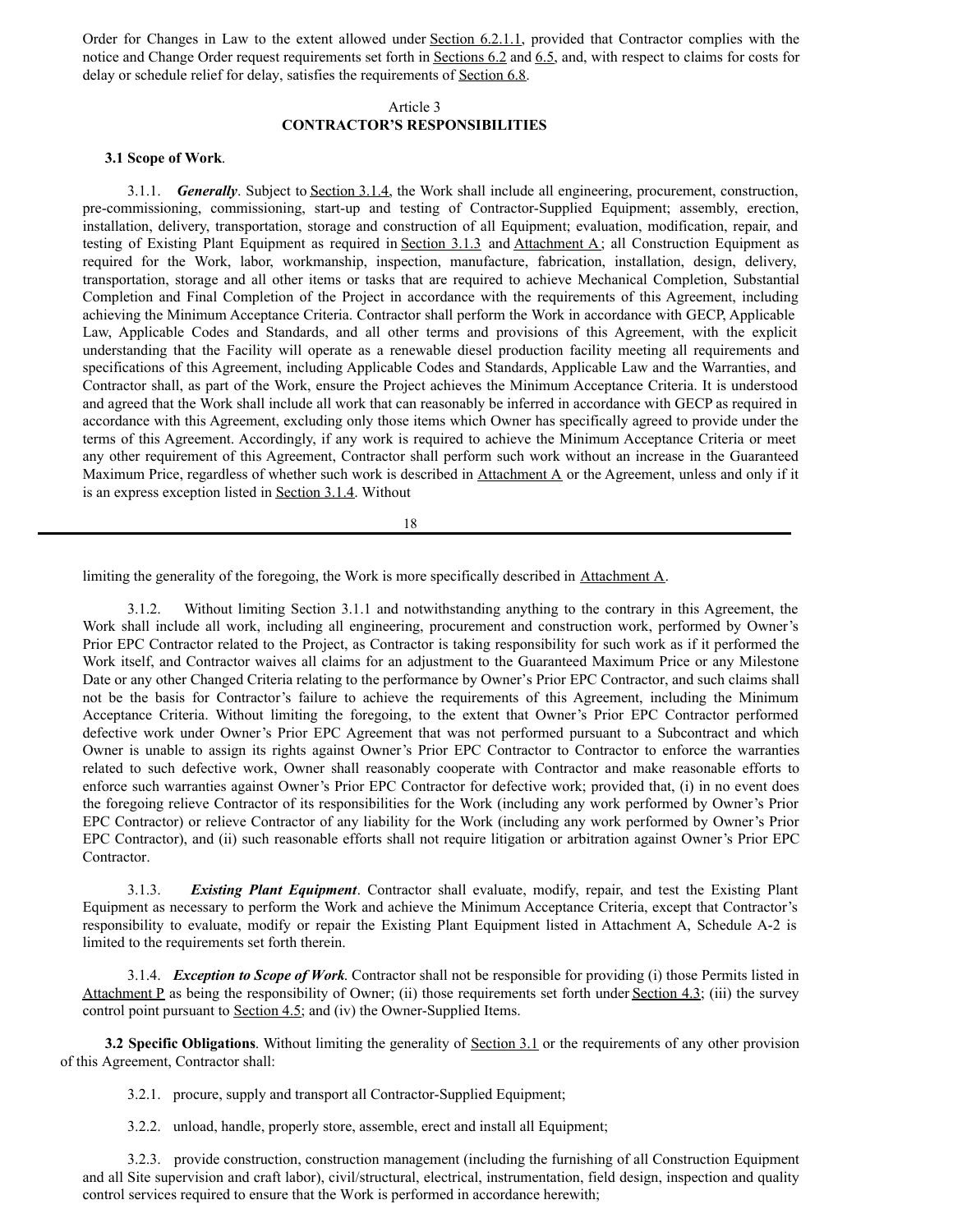3.2.4. negotiate all guarantees, warranties, delivery schedules and performance requirements with all Subcontractors so that all Subcontracts are consistent with this

Agreement, as set forth in Sections 2.3 and 2.4, to the extent that they are commercially available;

3.2.5. pay Subcontractors in a timely fashion in accordance with the respective Subcontracts;

3.2.6. ensure that the Work is performed in accordance with the Milestone Dates;

3.2.7. replace any Subcontractor(s) who fails to perform its Subcontract obligations;

3.2.8. conduct and manage all pre-commissioning, start-up operations, commissioning, Performance Tests and other testing of the Project, while supervising operations and maintenance personnel provided by Owner and coordinating with Process Licensor personnel;

3.2.9. provide training for Owner's operating and maintenance personnel per Section 3.5;

3.2.10. Reserved;

3.2.11. engineer, procure, construct, pre-commission, commission, start up and test all utilities on the Site up to the applicable interconnection points, as further set forth in this Agreement and Attachment A; and

3.2.12. perform design and engineering Work in accordance with this Agreement, including that specified in Section 3.3.

### **3.3 Design and Engineering Work**.

3.3.1. *General*. Contractor shall, as part of the Work, perform the design and engineering Work necessary to achieve the requirements of this Agreement, including Minimum Acceptance Criteria.

3.3.2. *Drawings and Specifications*. Upon receipt of NTP, Contractor shall prepare any remaining Drawings and Specifications required for the Work. The Drawings and Specifications shall be based on the requirements of this Agreement, including the Scope of Work, Design Basis, GECP, Applicable Codes and Standards, Applicable Law, and all applicable provisions of this Agreement.

### 3.3.3. *Review Process*.

3.3.3.1. *Not used.*

3.3.3.2. *Submission by Contractor*. Contractor shall submit copies of the Drawings and Specifications to Owner for formal review, comment, disapproval and approval in accordance with Attachment  $\Delta$ . Owner shall have up to seven (7) Business Days from its receipt of Drawings and Specifications

20

submitted in accordance with this Section 3.3.3.2 to issue written comments, proposed changes or written approvals or disapprovals of the submission of such Drawings and Specifications to Owner.

3.3.3.3. *No Owner Response.* If Owner does not issue any comments, proposed changes or written approvals or disapprovals within the time period set forth in Section 3.3.3.2, Contractor may proceed with the development of such Drawings and Specifications and any construction relating thereto.

3.3.3.4. *Disapproval by Owner.* If Owner disapproves the Drawings or Specifications, Owner shall provide Contractor with a written statement of the reasons for such rejection within the time period required for Owner's response for disapproval of Drawings and Specifications. Contractor shall provide Owner with revised and corrected Drawings and Specifications as soon as possible thereafter and Owner's rights with respect to the issuing of comments, proposed changes or approvals or disapprovals of such revised and corrected Drawings or Specifications are governed by the procedures specified above in Section 3.3.3.2; *provided that* Contractor shall not be entitled to any extensions of time to the Milestone Dates, an adjustment to the Guaranteed Maximum Price or an adjustment to any other Changed Criteria, unless such disapproval is due to one or more material changes required by Owner to any such Drawings or Specifications and not the result of such Drawings or Specifications non-compliance with the requirements of the Agreement and such disapproval adversely impacts Contractor's costs or ability to perform the Work in accordance with the Milestone Dates and Contractor complies with and meets the requirements under Article 6.

3.3.3.5. *Approval by Owner.* If Owner provides written approval of the Drawings and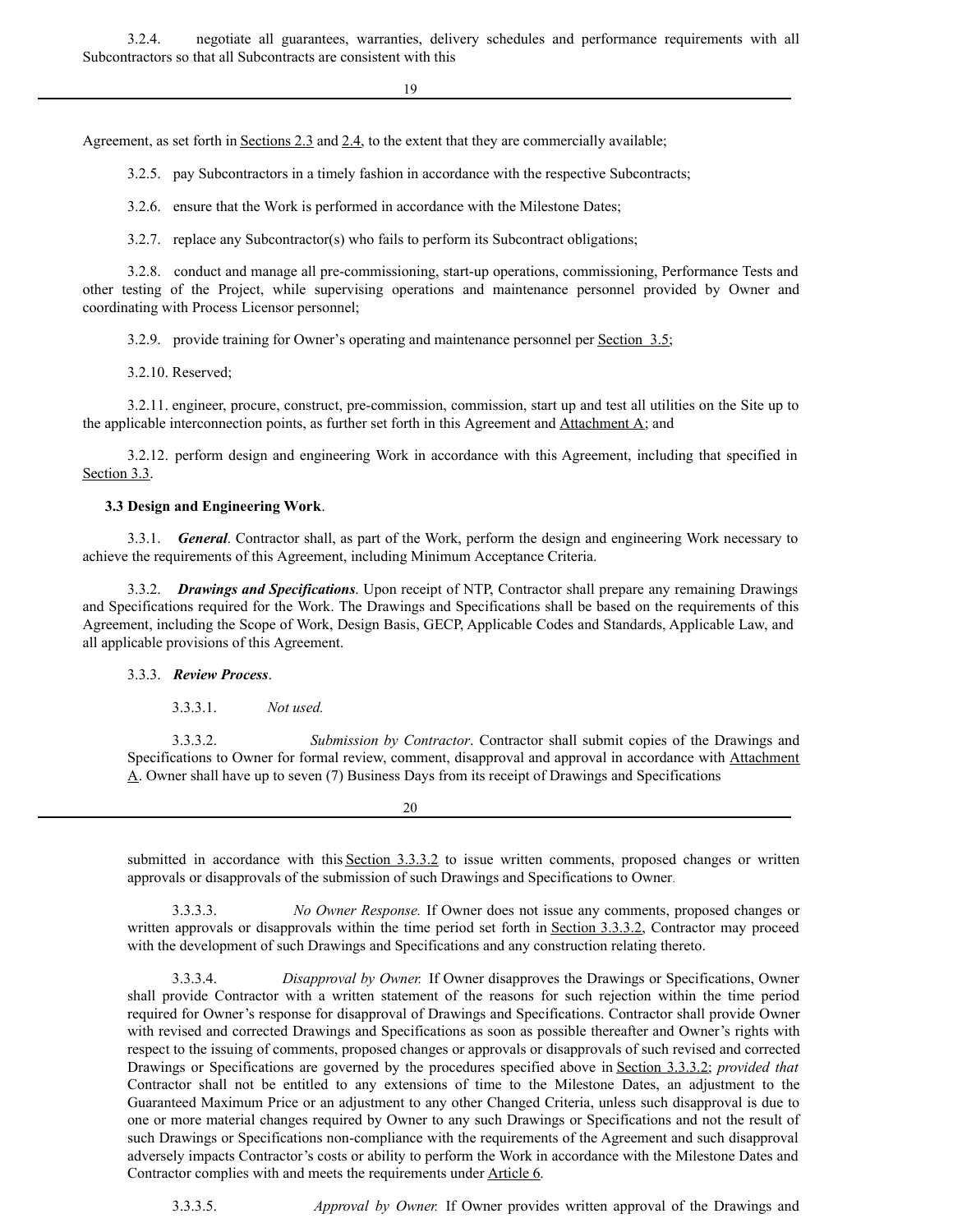Specifications, such Drawings and Specifications shall be the Drawings and Specifications that Contractor shall use to construct the Work; *provided that* Owner's review or approval of any Drawings and Specifications shall not in any way be deemed to limit or in any way alter Contractor's responsibility to perform and complete the Work in strict accordance with the requirements of this Agreement.

3.3.4. *Design Licenses*. Contractor shall perform all design and engineering Work in accordance with Applicable Law and Applicable Codes and Standards, and all Drawings, Specifications and design and engineering Work shall be signed and stamped by design professionals licensed in accordance with Applicable Law.

3.3.5. *Format of Deliverables*. Unless otherwise expressly provided under this Agreement, all Drawings and Record As-Built Drawings prepared by Contractor or its Subcontractors or Sub-subcontractors under this Agreement shall be prepared using computer aided design ("*CAD*"). All CAD drawing files shall be in fully operable and editable native format in the latest commercially available version of Contractor's preferred software. In addition, all Record As-Built Drawings and Specifications shall be provided to Owner in fully operable and editable native format in the latest commercially available version of AutoCAD<sup>®</sup>. Contractor shall provide all other deliverables in fully operable and

21

editable native format in such software as specified by Owner, unless, with respect to such other deliverables, the only output available is in PDF.

3.3.6. *As-Built Drawings and Specifications*. During construction, Contractor shall keep an up-to-date, redlined, marked set of Progress As-Built Drawings and Specifications on the Site as required under Attachment A. As a condition precedent to Final Completion, Contractor shall deliver to Owner the Record As-Built Drawings and Specifications in accordance with Attachment A, which shall include delivery of final as-built drawing files for Record As-Built Drawings in fully operable and editable native format in the latest commercially available version of AutoCAD<sup>®</sup>.

3.3.7. *Other Information*. Contractor shall deliver copies of all other documents required to be delivered pursuant to Attachment A within and in accordance with the requirements set forth in Attachment A, including in fully operable and editable native format in such software as specified by Owner, and in accordance with the timing set forth in Attachment A, provided that, with respect to other documents, if the fully operable and editable native format is not available, Contractor may provide such documents in PDF.

# **3.4 Spare Parts**.

3.4.1. *Commissioning Spare Parts*. Contractor shall provide all pre-commissioning, commissioning, testing and start-up spare parts necessary for Contractor-Supplied Equipment to achieve Substantial Completion and shall, prior to and as a condition precedent to achieving Mechanical Completion, deliver such spare parts to the Site; provided that, Contractor does not have to deliver such spare parts already delivered by Owner's Prior EPC Contractor, if any, and accepted by Owner. The cost associated with all Work related to such pre-commissioning, commissioning, testing and start-up spare parts is included in the Guaranteed Maximum Price, including all Work related to procuring such spare parts and the purchase price for such spare parts.

3.4.2. *Operating Spare Parts*. With respect to operating spare parts for use after Substantial Completion, Contractor shall deliver to Owner for Owner's written approval a detailed priced list of the manufacturer and Contractor-recommended operating spare parts for each applicable item of Contractor-Supplied Equipment necessary for operating such equipment (including components and systems of such equipment) for two (2) years after Substantial Completion. Such list shall be provided to Owner for each item of Contractor-Supplied Equipment for which there is manufacturer or Contractor-recommended operating spare parts prior to execution of the applicable Subcontract for such equipment. Owner shall have thirty (30) Days to respond to Contractor identifying which operating spare parts, if any, that Owner wishes Contractor to procure as part of its execution of the Subcontract. In the event Owner requests in writing that Contractor procure any operating spare parts on Owner's behalf, Contractor shall be entitled to request a Change Order in accordance with Section 6.2.1.7, to increase the Guaranteed Maximum Price for the actual purchase price of such requested operating spare parts.

**3.5 Operator Training Program**. As part of the Work, a reasonable number of personnel designated by Owner in its sole discretion shall be given training designed and

22

administered by Contractor on a reimbursable basis as provided herein, which shall be based on the program requirements contained in Attachment A and shall cover at a minimum the following topics: (i) the testing of each item of Equipment; (ii) the start-up, operation and shut-down of each item of Equipment; (iii) the performance of routine, preventative and emergency maintenance for each item of Equipment; (iv) spare parts to be maintained for each item of Equipment, and their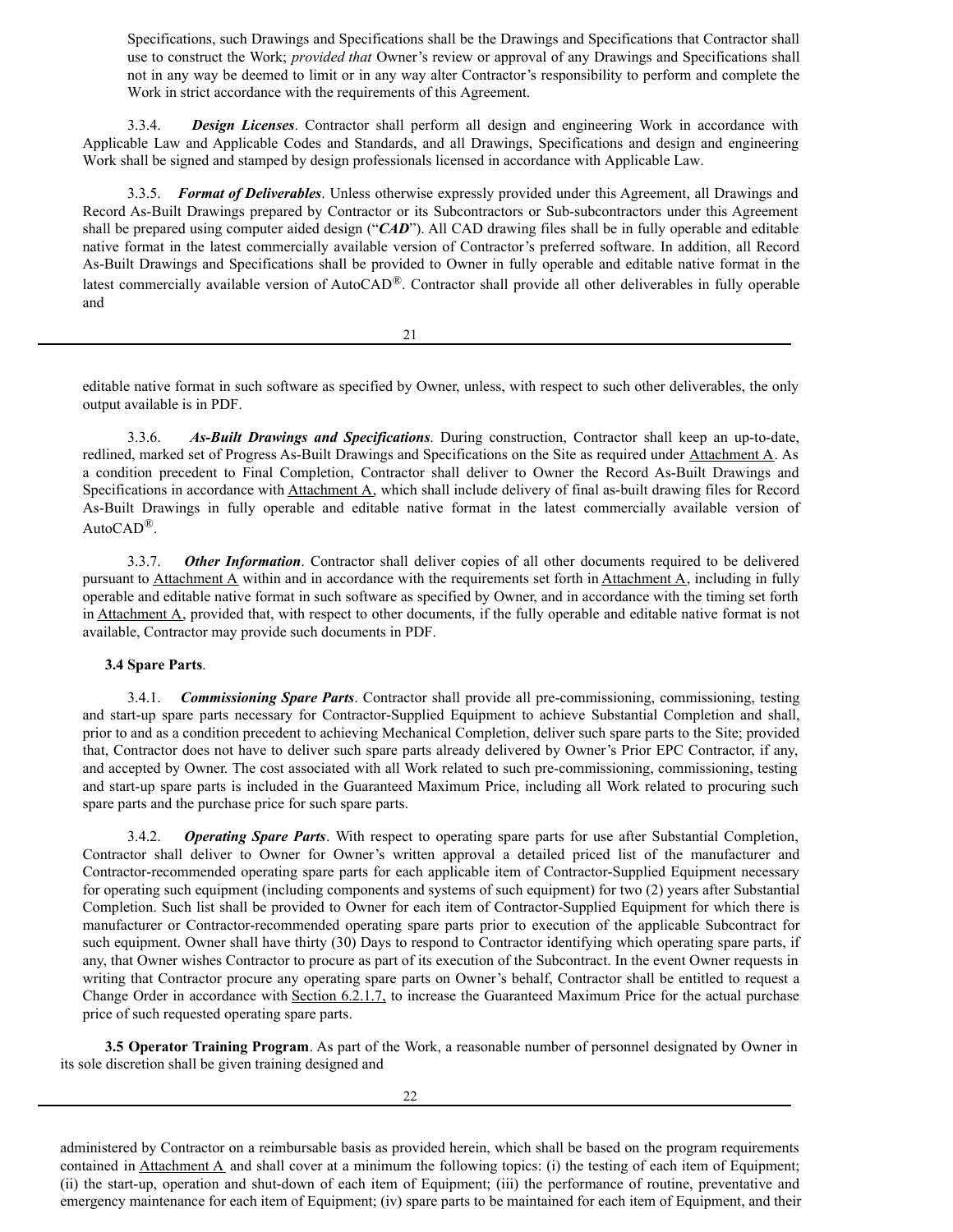installation and removal; and (v) any other subject matter required in  $Attentionment A$ . Contractor shall provide group</u> training for up to two (2) weeks and the cost of such training is included in the Guaranteed Maximum Price. Such training shall include instruction for Owner's operations and maintenance personnel in the operation and routine maintenance of each item of Equipment prior to completion of commissioning of each item of Equipment. As part of the training, Contractor shall provide Owner's operating and maintenance personnel with full access to the Project during commissioning, testing and start up. Training shall be provided by personnel selected by Contractor who, in Contractor's and the Equipment Subcontractor's judgment, are qualified to provide such training, and shall take place at such locations and at such times as agreed upon by the Parties. Contractor shall provide trainees with materials described in Attachment A. Contractor shall also provide to Owner all training materials and aids developed to conduct such training in order to facilitate future training by Owner of personnel hired in the future.

**3.6 Environmental Regulations and Environmental Compliance**. Without limitation of Section 3.1, Contractor is fully responsible for ensuring that the Work is performed in an environmentally sound manner and in compliance with all provisions of this Agreement regarding the environment, Applicable Law (including Permits) and in compliance with the policies and procedures set forth in Attachment J. Contractor shall dispose of all non-hazardous wastes and Hazardous Materials brought to the Site by Contractor or its Subcontractors during performance of the Work at approved disposal facilities off-Site permitted to receive such wastes and Hazardous Materials.

**3.7 Contractor's Tools and Construction Equipment**. Contractor shall furnish all Construction Equipment necessary and appropriate for the timely and safe completion of the Work in strict compliance with this Agreement. Notwithstanding anything to the contrary contained in this Agreement, Contractor shall be responsible for damage to or destruction or loss of, from any cause whatsoever, all Construction Equipment owned, rented or leased by Contractor or its Subcontractors or Sub-subcontractors for use in accomplishing the Work. Contractor shall require all insurance policies (including policies of Contractor and all Subcontractors and Sub-subcontractors) in any way relating to such Construction Equipment to include clauses stating that each underwriter will waive all rights of recovery, under subrogation or otherwise, against the Owner Indemnified Parties.

### **3.8 Employment of Personnel**.

3.8.1. Contractor shall not employ, or permit any Subcontractor or Sub-subcontractor to employ, in connection with its performance under this Agreement anyone not skilled or qualified or otherwise unfit to perform the work assigned to such Person. Contractor agrees to promptly remove (or to require any Subcontractor or Sub-subcontractor to remove) from its services in connection with the Work any Person who does not meet the foregoing requirements. **NOTWITHSTANDING THE**

23

FOREGOING, OWNER SHALL HAVE NO LIABILITY AND CONTRACTOR AGREES TO RELEASE, INDEMNIFY, DEFEND AND HOLD HARMLESS THE OWNER INDEMNIFIED PARTIES FROM AND AGAINST ANY AND ALL CLAIMS WHICH MAY DIRECTLY OR INDIRECTLY ARISE OR RESULT FROM CONTRACTOR OR ANY SUBCONTRACTOR OR SUB-SUBCONTRACTOR TERMINATING THE EMPLOYMENT OF OR REMOVING FROM THE WORK ANY SUCH EMPLOYEE WHO FAILS TO MEET THE FOREGOING REQUIREMENTS FOLLOWING A REQUEST BY OWNER TO HAVE SUCH EMPLOYEE REMOVED FROM THE WORK. Contractor shall replace any such employee at its sole cost and expense.

3.8.2. Contractor and its Subcontractors and Sub-subcontractors and the personnel of any of them shall not bring onto the Site: (i) any firearm of whatsoever nature or any other object which in the sole judgment of Owner is determined to be a potential weapon, unless Applicable Law requires Owner to allow such items on the Site; (ii) alcoholic beverages or intoxicants of any nature; (iii) any substance that creates a hazard and not related to the Work; (iv) illegal or non-prescription drugs of any nature; or (v) any prescription drugs without a valid prescription. In addition, all employees and agents of Contractor and its Subcontractors and Sub-subcontractors shall successfully complete a drug screening test prior to performing Work at the Site and periodically thereafter, and upon Owner's request, Contractor shall provide Owner with copies of such drug screening tests. Contractor and its Subcontractors and Sub-subcontractors shall abide by and enforce the requirements of this Section 3.8.2, and shall immediately remove from the Work and the Site any employee or agent of Contractor, Subcontractor or Sub-subcontractor who, in Owner's sole judgment, has violated the requirements of this Section 3.8.2. **THE PROVISIONS OF SECTION 3.8.1 WITH REGARD TO LIABILITY OF ANY OF THE OWNER INDEMNIFIED PARTIES AND CONTRACTOR'S RELEASE, INDEMNIFICATION, DEFENSE AND HOLD HARMLESS OBLIGATIONS SHALL APPLY TO THE REMOVAL OF ANY SUCH PERSON UNDER THIS SECTION 3.8.2.**

**3.9 Clean-up**. Contractor shall, to Owner's satisfaction, at all times keep the Site free from all waste materials or rubbish caused by the activities of Contractor or any of its Subcontractors or Sub-subcontractors. Contractor shall clean up all such waste materials or rubbish at Owner's request with reasonable notice as described further in Attachment A. As soon as practicable after the completion of all Punchlist items, Contractor shall with respect to such Work remove, all Construction Equipment and other items not constituting part of the Project and remove trash, debris, and scrap produced by Contractor which shall be properly disposed of in Owner supplied receptacles and all waste material and demolished equipment will be removed to the suitable lay down yard at the Site in accordance with all Permits and this Agreement. In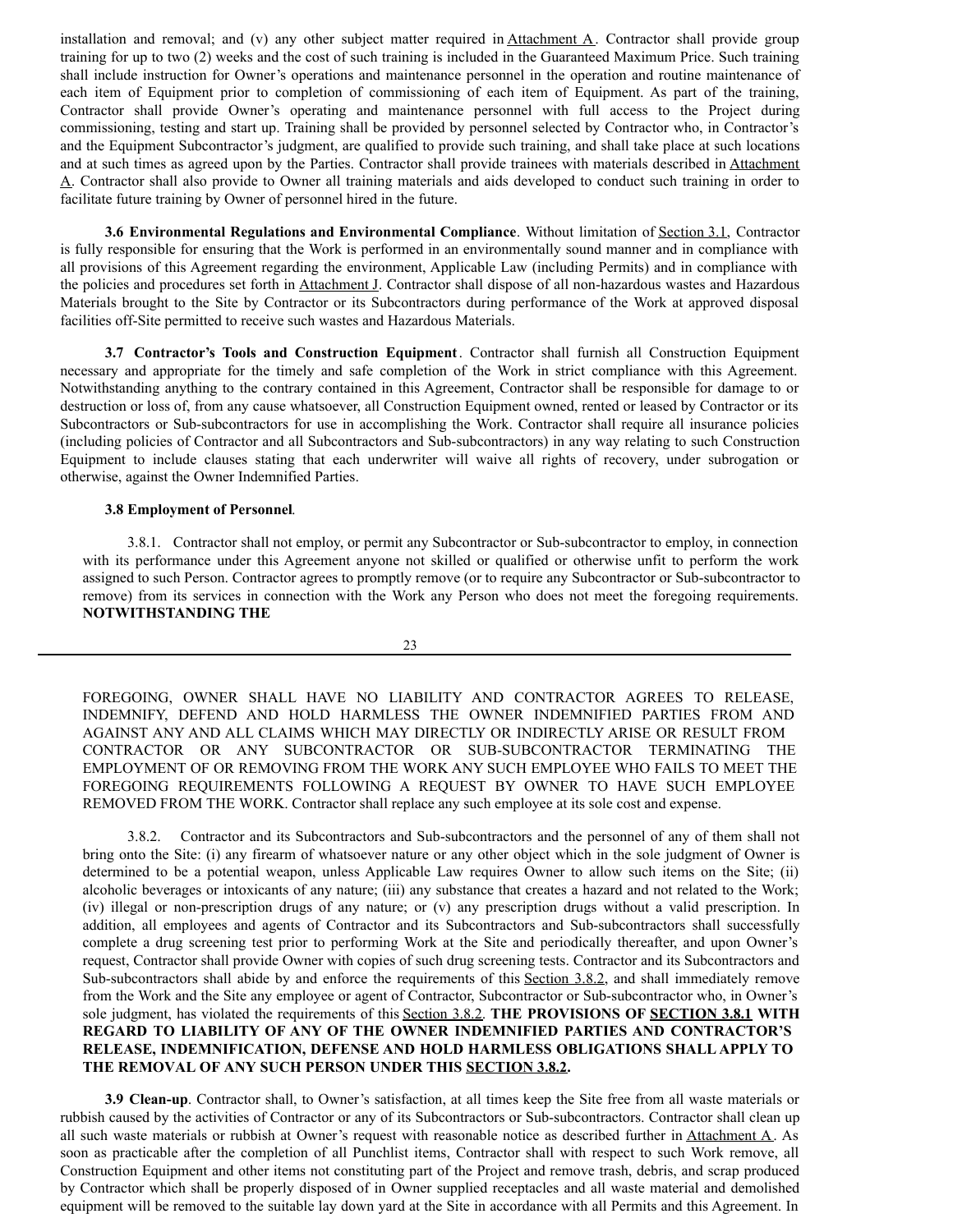the event of Contractor's failure to comply with any of the foregoing, upon forty-eight (48) hours written notice to Contractor, Owner may accomplish the same; *provided, however*, that Contractor shall be liable for and pay to Owner (directly, by offset, or by collection on the Letter of Credit, at Owner's sole discretion) all costs associated with such removal or restoration.

24

**3.10 Safety and Security**. Contractor recognizes and agrees that safety and physical security are of paramount importance in the performance of the Work and that Contractor is responsible for performing the Work in a safe and physically secure manner. Contractor agrees to implement a safety program that is to be received by Owner for its written approval twenty-one (21) Days prior to the commencement of the Work at the Site. Contractor further agrees to perform the Work in accordance with the safety and health rules and standards of Applicable Law and such safety program, as approved by Owner, and Contractor shall assume all costs associated with compliance therewith. Contractor's safety program shall include the standards set forth in Attachment J. Owner's review and approval of Contractor's safety program shall not in any way relieve Contractor of its responsibility regarding safety, and Owner, in reviewing and approving such safety program, assumes no liability for such safety program. Contractor shall appoint one or more (as appropriate) safety representative(s) acceptable to Owner who shall be resident at the Site, have responsibility to immediately correct unsafe conditions or unsafe acts associated with the Work and the Project, act on behalf of Contractor on safety and health matters, and participate in periodic safety meetings with Owner at least once per week or at such greater frequency as Owner may request. Contractor further agrees to provide or cause to be provided necessary training and safety Construction Equipment to its employees, Subcontractors and Sub-subcontractors and enforce the use of such training and safety Construction Equipment. Contractor shall maintain all accident, injury and any other records required by Applicable Law and this Agreement, including Attachment J. Contractor shall fully cooperate with Owner and Owner's on-Site environmental, health and safety ("*EH&S*") coordinator in demonstrating safe practices, including full cooperation during any investigations. Contractor shall be responsible for the specific lighting for the Work and supervision of the Project until all of the requirements of Substantial Completion of the Project have been satisfied. Owner shall provide security, fencing, guarding and general lighting for the Site. Contractor is aware of all requirements established by Governmental Instrumentalities in effect as of the Effective Date (including social distancing, use of protective equipment, travel restrictions, stay-at-home orders and quarantine requirements) and applicable guidelines issued by the Center for Disease Control or from other public health bodies relevant to the Work and which Contractor, based on GECP, would implement (including testing and temperature checks), and Contractor has taken such requirements and guidelines into account in planning the Work.

**3.11 Emergencies**. In the event of any emergency endangering life or property in any way relating to the Work, the Project or the Site, whether on the Site or otherwise, Contractor shall take such action as may be reasonable and necessary to prevent, avoid or mitigate injury, damage, or loss and shall, as soon as possible, report any such incidents, including Contractor's response thereto, to Owner. If Contractor has not taken reasonable precautions for the safety of personnel on the Site, the public or the protection of the Work, and such failure creates an emergency requiring immediate action, then Owner, with or without notice to Contractor may, but shall be under no obligation to, take reasonable action as required to address such emergency and all such costs incurred by Owner shall be for Contractor's account. The taking of any such action by Owner, or Owner's failure to take any action, shall not limit Contractor's liability.

**3.12 Permits**. Other than the Permits listed in Attachment P, Contractor shall obtain all Permits required to be taken under Contractor's name, to perform the Work and shall

25

promptly provide information, assistance and documentation to Owner as reasonably requested in connection with the Permits to be obtained or modified by Owner in Attachment P.

# **3.13 Books, Records and Audits**.

3.13.1. Contractor shall keep full and detailed books, construction logs, records, daily reports, accounts, schedules, payroll records, receipts, statements, electronic files, correspondence and other pertinent documents as may be necessary for proper management under this Agreement, as required under Applicable Law or this Agreement, and in any way relating to this Agreement ("*Books and Records*"). Contractor shall maintain all such Books and Records in accordance with GAAP, and shall retain all such Books and Records for a minimum period of three (3) years after Final Completion of the Project, or such greater period of time as may be required under Applicable Law.

3.13.2. Upon reasonable notice, Owner, Lender, and any of their representatives, including Lender's independent engineer, shall have the right to audit or to have audited Contractor's Books and Records; *provided, however*, such parties shall not have the right to audit or have audited Contractor's Books and Records in connection with the internal composition of any compensation that is fixed in amount hereunder including by way of example and not limitation any base rates and multipliers or prorates used to calculate burdened rates on taxable wages including but not limited to payroll taxes, insurance, small tools and consumables, except to the extent that any such compensation has any bearing with respect to (i) any proceeding (including any civil, criminal or administrative proceeding or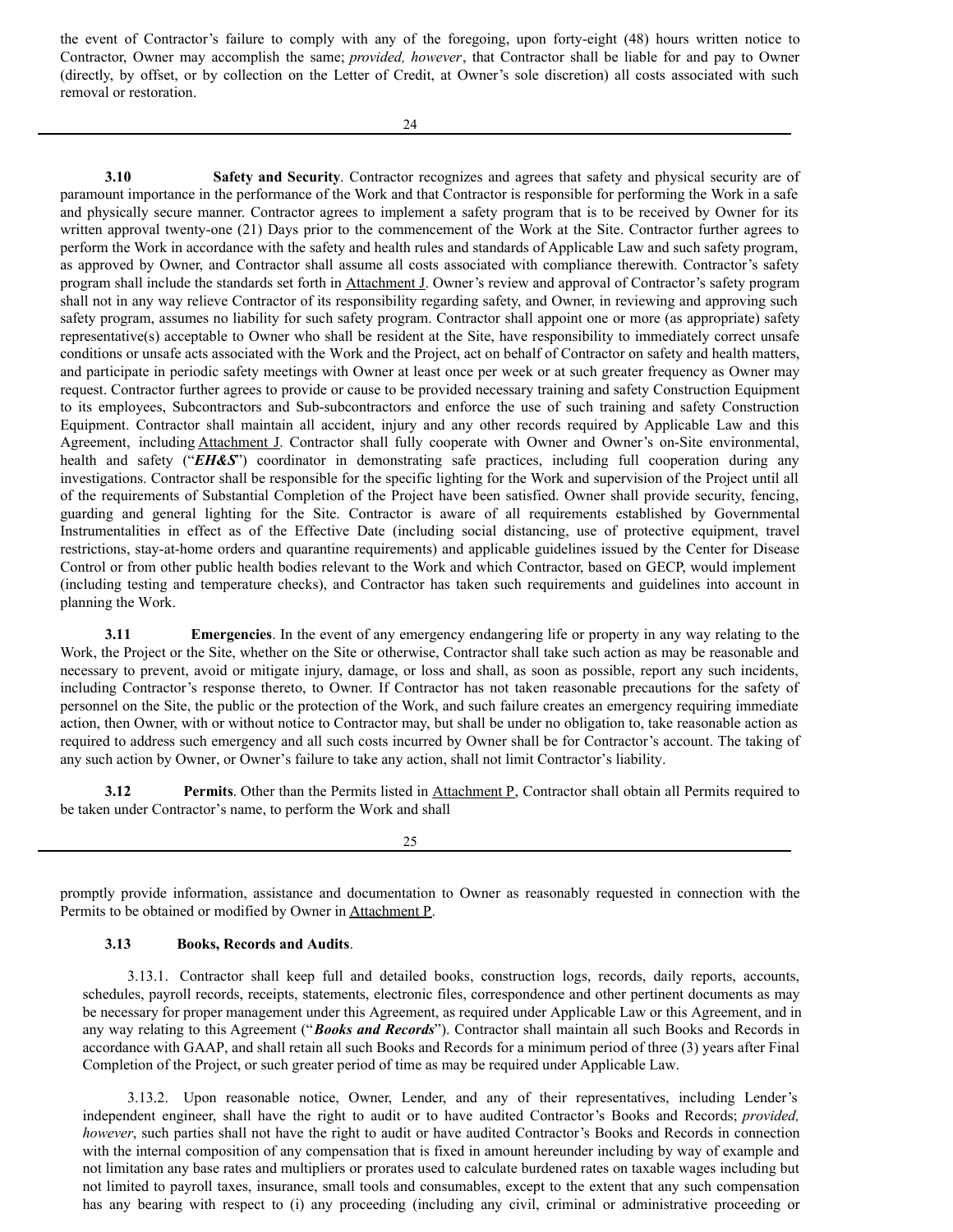investigation) before any Governmental Instrumentality in which Owner is involved. When requested by Owner, Contractor shall provide the auditors with reasonable access to all such Books and Records, and Contractor's personnel shall cooperate with the auditors to effectuate the audit or audits hereunder. The auditors shall have the right to copy all such Books and Records. Owner shall bear all costs incurred by Contractor in assisting Owner with audits performed pursuant to this Section 3.13. Contractor shall include audit provisions identical to this Section 3.13 in all Subcontracts. The restrictions in this Section 3.13.2 to the audit rights by Owner, Lender or Lender's independent engineer shall not control over any rights such parties have under Applicable Law in discovery in any arbitration or litigation arising out of Section 18.1 of this Agreement or in any litigation or arbitration against Guarantor.

**3.14 Tax Accounting**. Within a reasonable period of time following a request therefor, Contractor shall provide Owner with any information regarding quantities, descriptions and costs of any Contractor-Supplied Equipment installed on or ordered for the Project and any other information, including Books and Records, as Owner may deem reasonably necessary in connection with the preparation of its tax returns or other tax documentation.

**3.15 Temporary Utilities, Roads, Facilities and Storage**. To the extent there are existing utilities that can be used by Contractor, Owner shall pay for such utilities, but otherwise Contractor shall obtain all other utilities that may be required. Contractor shall construct and maintain temporary access and haul roads as may be necessary for the proper performance of this Agreement. Roads constructed on the Site shall be subject to Owner's

26

written approval. All Equipment and other items comprising part of the Work stored at a location other than on the Site shall be segregated from other goods, and shall be clearly marked as "Property of Bakersfield Renewable Fuels, LLC."

**3.16 Subordination of Liens**. In consideration of ten U.S. Dollars (U.S.\$10) incorporated into the Compensation and as part of the consideration of receiving this Agreement and other valuable consideration received and acknowledged by Contractor, Contractor hereby subordinates any mechanics' and materialmen's liens or other claims or encumbrances that may be brought by Contractor against any or all of the Work, the Site or the Project to any liens granted in favor of Lender, whether such lien in favor of Lender is created, attached or perfected prior to or after any such liens, claims or encumbrances, and shall require its Subcontractors and Sub-subcontractors to similarly subordinate their lien, claim and encumbrance rights. Contractor agrees to comply with reasonable requests of Owner for supporting documentation required by Lender, including any necessary lien subordination agreements, affidavits or other documents that may be required to demonstrate that Owner's property and premises are free from liens, claims and encumbrances arising out of the furnishing of Work under this Agreement.

**3.17 Hazardous Materials**. In the performance of the Work, Contractor shall, and shall cause its Subcontractors and Sub-subcontractors to, comply with all Applicable Laws, Applicable Codes and Standards, and the requirements specified in Attachment J relating to Hazardous Materials. Contractor shall conduct its activities under this Agreement, and shall cause each of its Subcontractors and Sub-subcontractors to conduct its activities, in a manner designed to prevent pollution of the environment or any other release of any Hazardous Material brought on to the Site by Contractor or its Subcontractors and Sub-subcontractors. Neither Contractor nor its Subcontractors or Sub-subcontractors shall bring Hazardous Material to the Site, except as necessary to perform the Work, and Contractor shall remain responsible and strictly liable for all such Hazardous Materials and for any Hazardous Materials that are brought to the Site by Contractor or any of its Subcontractors or Sub-subcontractors. Contractor shall be responsible for the management of, and proper disposal of, all Hazardous Material brought onto the Site by it or its Subcontractors or Sub-subcontractors. If any spillage, discharge, emission, or release should occur as a result of any Hazardous Materials brought on to the Site by Contractor or its Subcontractors or Sub-subcontractors or discovered by them, Contractor shall immediately notify Owner and take all reasonable steps necessary to: (i) stop and contain the spillage, discharge, emission, or release; (ii) make any report(s) of the spillage, discharge, emission, or release as required under Applicable Laws; and (iii) clean-up and remediate the spillage, discharge, emission, or release of Hazardous Materials brought onto the Site by Contractor or any of its Subcontractors or Sub-subcontractors as required by Applicable Law. Contractor shall cause all such Hazardous Material brought onto the Site by it or its Subcontractors or Sub-subcontractors: (y) to be transported only by carriers maintaining valid Hazardous Material transportation Permits (as required) and operating in compliance with such Permits and Applicable Laws regarding the transportation of Hazardous Material and only pursuant to manifest and shipping documents identifying only Contractor as the generator of waste or Person who arranged for waste disposal through Contractor or any Subcontractor or Sub-subcontractor; and (z) to be treated and disposed of only at treatment, storage, and disposal facilities maintaining valid Permits (as required) regarding Hazardous Material and in accordance with Applicable Law. Contractor

shall submit to Owner a list of all Hazardous Material to be brought onto the Site as permitted by this Agreement prior to bringing such Hazardous Material onto or at the Site. Contractor shall keep Owner informed as to the status of all Hazardous Material brought onto the Site by Contractor or its Subcontractors and Sub-subcontractors and disposal of such Hazardous Material from the Site by Contractor or its Subcontractors or Sub-subcontractors. Notwithstanding anything to the contrary in the foregoing, Contractor will have no liability or responsibility for any release, clean-up, remediation, transportation, or disposal of any Hazardous Materials existing at the Site that pre-date Contractor's or its Subcontractors'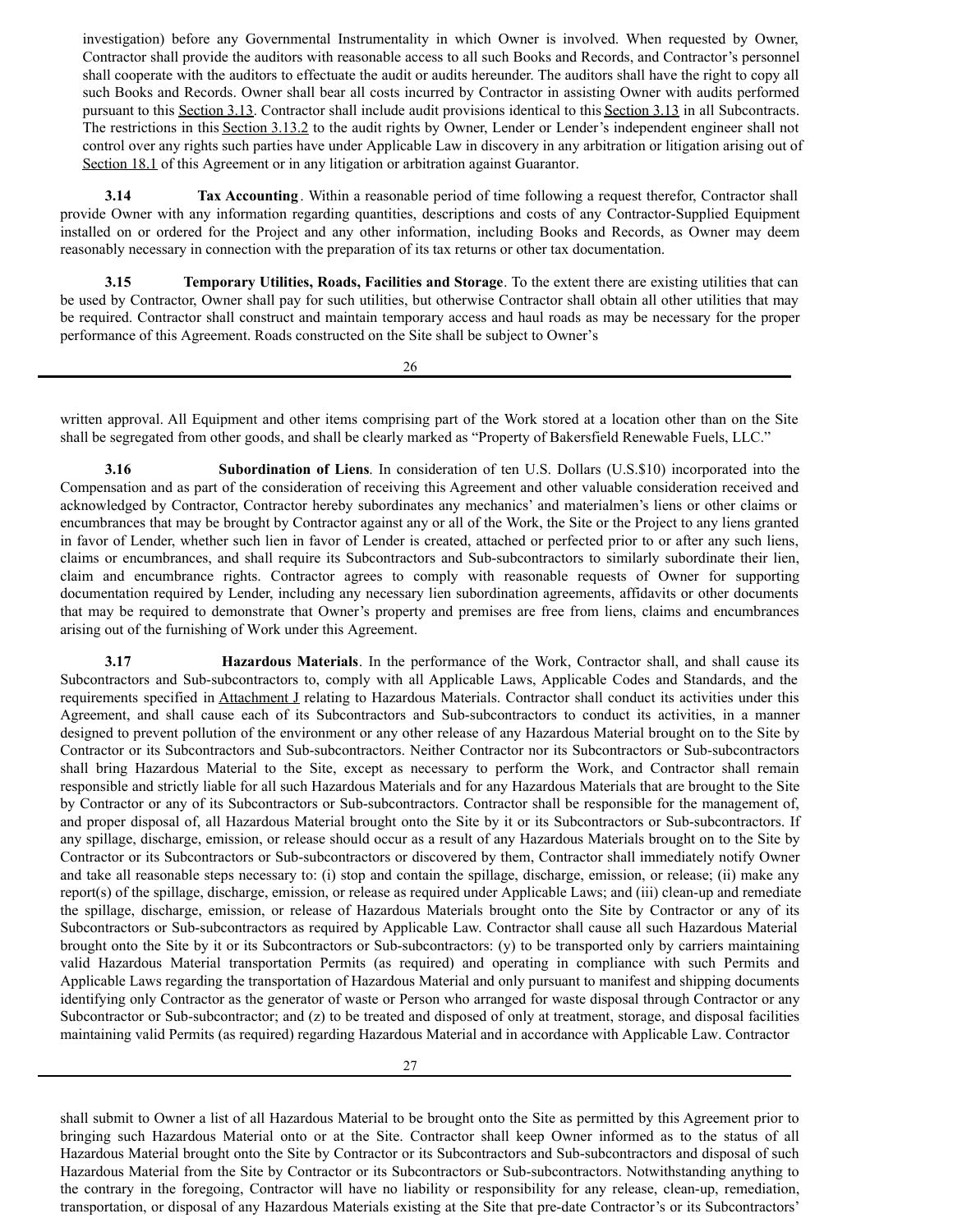or Sub-subcontractors' commencement of any Work at the Site (the "*Pre-Existing Hazardous Materials*"), and as between Owner and Contractor, Owner will retain all responsibility for Pre-Existing Hazardous Materials, except to the extent of Contractor's or any Subcontractor's or Sub-subcontractor's negligent or otherwise wrongful handling, disturbance, transport, storage, disposal, aggravation or exacerbation of such Pre-Existing Hazardous Materials.

**3.18 Environmental Releases**. If Contractor or any of its Subcontractors or Sub-subcontractors releases any Hazardous Material on, at, or from the Site, or becomes aware of any Person who has stored, released, or disposed of Hazardous Material on, at, or from the Site during the Work, Contractor shall immediately notify Owner in writing. If Contractor's Work is involved in the area where such release occurred, Contractor shall immediately stop any Work affecting the area. Contractor will not thereafter resume performance of the Work in the affected area except with the prior written permission of Owner. Contractor shall, at its sole cost and expense, diligently proceed to take all necessary or desirable remedial action to clean up and remediate fully and dispose of, in accordance with Applicable Laws, any contamination caused by: (i) Contractor's or any of its Subcontractor's or Sub-subcontractor's negligent or otherwise wrongful handling, disturbance, transport, storage, disposal, aggravation or exacerbation of any Pre-Existing Hazardous Materials; and (ii) Contractor's or any of its Subcontractor's or Sub-subcontractor's negligence or otherwise wrongful handling of any Hazardous Material that was brought onto the Site by Contractor or any of its Subcontractors or Subsubcontractors, whether on or off the Site. If and when Contractor is instructed to resume performance of the Work with respect to a stoppage as a result of the release of any Hazardous Material that is not Contractor's responsibility pursuant to the previous sentence (after disposal or other decision by Owner regarding treatment of such Hazardous Material), to the extent that any such suspension materially and adversely affects Contractor's actual cost or time for performance of the Work, Contractor shall be entitled to a Change Order to the extent of the material and adverse effect. Contractor shall not, and shall cause its Subcontractors and Sub-subcontractors to not, take any action that may exacerbate any such contamination. In addition to Contractor's obligations as set forth above, if Owner desires Contractor to perform all or part of any clean up or remediation that may become necessary as a result of the discovery of any Pre-Existing Hazardous Material that are not Contractor's responsibility, Contractor shall be entitled to a Change Order for the actual cost of such additional Work. Contractor shall cooperate with and assist Owner in making the Site available for taking necessary remedial steps to clean-up/remediate any such contamination at Owner's expense.

**3.19 Quality Assurance**. No later than fifteen (15) Days after the date Owner issues NTP, Contractor shall submit to Owner for its review and approval, a Project-specific quality control and quality assurance plan and inspection plan, including inspection

28

procedures. Contractor shall promptly modify such Project-specific quality control and quality assurance plan and inspection plan to incorporate all comments provided by Owner, if any. Owner's approval of Contractor's quality control and assurance plan, inspection plan and inspection procedure shall in no way relieve Contractor of its responsibility for performing the Work in compliance with this Agreement. As part of the quality control and assurance plan, inspection plan and inspection procedure, Contractor shall keep a daily log of inspections performed, and Contractor shall make available at the Site for Owner's review a copy of all such inspections.

# **3.20 Reports and Meetings**.

3.20.1. *Reports.* Contractor shall provide Owner with electronic copies of progress reports and such other information as reasonably requested by Owner, including the following:

3.20.1.1. Safety or environmental incident reports within one (1) Business Day of the occurrence of any such incident, including "near miss" incidents wherein no individual was injured or property was damaged, except for any safety or environmental incident involving a significant non-scheduled event such as natural gas releases, fires, explosions, mechanical failures, unusual over-pressurizations or major injuries which shall be provided to Owner within eight (8) hours of the occurrence of such incident; provided, however, notification shall be provided to Owner immediately if any safety or environmental incident threatens public or employee safety, causes significant property damage, or interrupts the Work; and

3.20.1.2. Monthly progress reports ("*Monthly Progress Reports*"), in a form acceptable to Owner and Contractor but containing the information specified in Attachment R. Contractor shall provide the Monthly Progress Report no later than the tenth (10th) Day of the succeeding Month (or, if a holiday, the last Business Day immediately preceding the tenth (10th) Day of the succeeding Month), which shall be submitted with the Invoice for such Month, and the Monthly Progress Report shall cover activities up through the end of the previous Month. Contractor shall provide Owner with the number of copies of such reports and shall arrange for the distribution thereof as Owner may reasonably request.

3.20.2. *Meetings.* A weekly (or as otherwise agreed between the Parties) progress meeting shall be held at the Site, or at an alternate site mutually agreeable to Owner and Contractor, to discuss the matters described in Attachment  $R$  for the prior week. A Monthly progress meeting shall be held by Contractor at the Site, or at an alternate site mutually agreeable to Owner and Contractor, to discuss the matters described in Attachment R for the prior Month and to review the Monthly Progress Report for that Month with Owner. The meetings shall be attended by a representative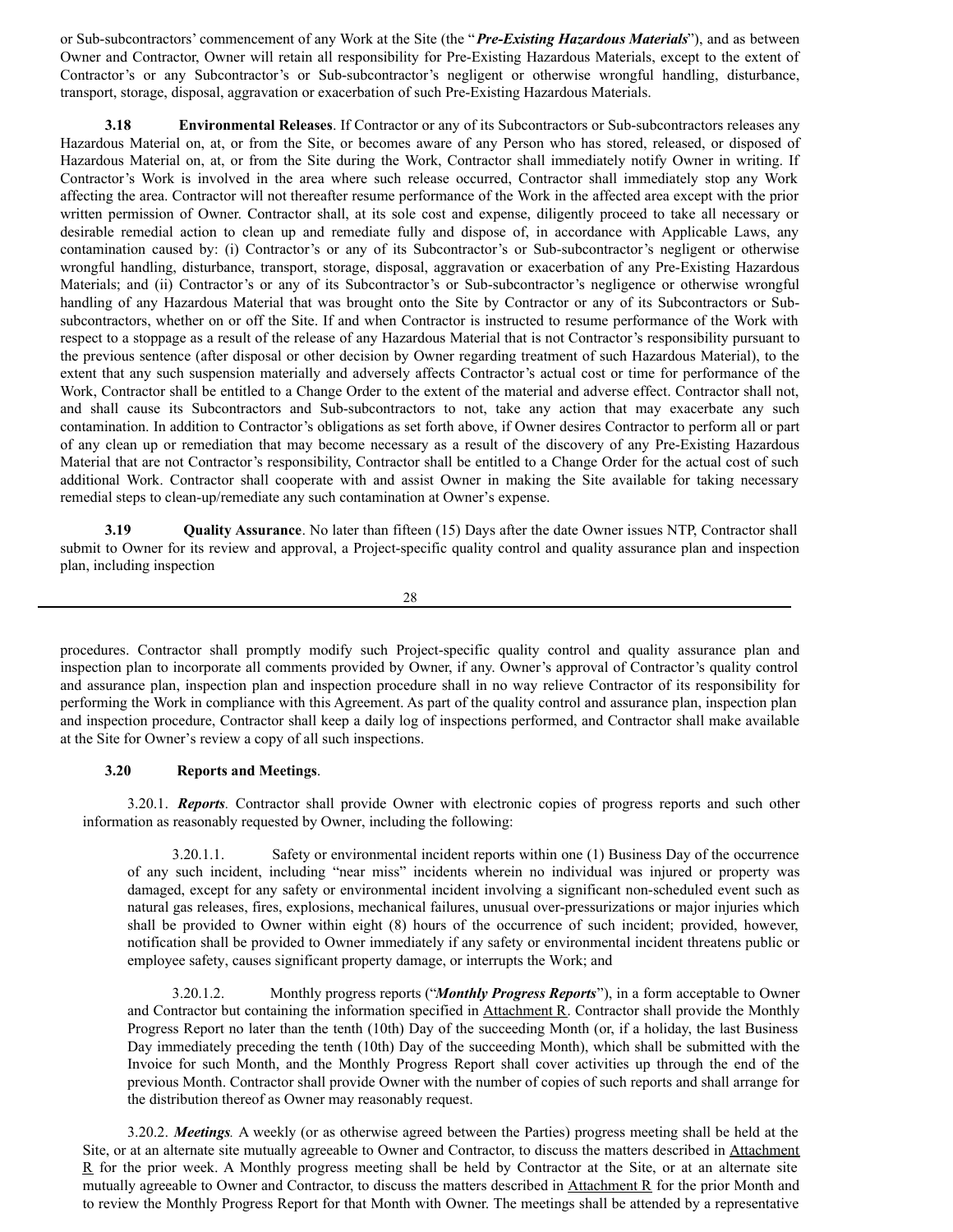of Owner, the Contractor Representative and those Contractor employees and Subcontractors requested by Owner.

**3.21 Payment**. Contractor shall timely make all payments required to be paid to Owner pursuant to the terms of this Agreement.

 $29$ 

**3.22 Title to Materials Found**. As between Owner and Contractor, the title to water, soil, rock, gravel, sand, minerals, timber, and any other materials developed or obtained in the excavation or other operations of Contractor, any Subcontractor or Sub-subcontractor at the Site and the right to use said materials or dispose of same is hereby expressly reserved by Owner. Contractor may, at the sole discretion of Owner, be permitted, without charge, to use in the Work any such materials that comply with the requirements of this Agreement.

**3.23 Survey Control Points and Layout**. Contractor shall establish all survey control points and layout the entire Work in accordance with the requirements of this Agreement, which shall be based on the survey control point established by Owner pursuant to this Agreement. Contractor acknowledges that it has confirmed the proper placement of such Owner-provided survey control point. If Contractor or any of its Subcontractors, Sub-subcontractors or any of the representatives or employees of any of them move or destroy or render inaccurate the survey control point provided by Owner, such control point shall be replaced by Contractor at Contractor's own expense.

**3.24 Owner-Supplied Items**. Owner-Supplied Items shall be made available to Contractor by Owner at a location at the Site, and, upon delivery, Contractor shall promptly visually inspect the Owner-Supplied Items. Contractor shall promptly notify Owner of any visible defect or discrepancy in the Owner-Supplied Items or any error in the quantity of such Owner-Supplied Items. If Contractor fails to notify Owner of any such visible defect, discrepancy, or error in quantity before performing Contractor's dependent Work, and such defect, discrepancy, noncompliance or error in quantity would have been discovered in the course of a reasonably thorough visual inspection and measurement, Contractor shall correct such defect or discrepancy on the same basis as if it were Defective Work in accordance with Article 13. Contractor shall assume care, custody and control and risk of loss for all such Owner-Supplied Items after delivery to the Site and prior to offloading such Owner-Supplied Items, including the storage, maintenance and care for Owner-Supplied Items in accordance with the manufacturer's and Owner's recommendations and procedures.

**3.25 Cooperation with Others**. Contractor acknowledges that Owner, other contractors and other subcontractors or other Persons may be working at the Site during the performance of this Agreement and the Work or use of certain facilities may be interfered with as a result of such concurrent activities. To minimize interference with work of any of the other parties involved, Contractor shall perform the Work only in the designated areas (including laydown areas) set forth on Attachment T. Contractor shall at all times coordinate the performance of the Work on the Site with Owner and all of Owner's other contractors and other subcontractors or other Persons performing work on the Site. Contractor agrees to cooperate with Owner and such other contractors and other subcontractors or other Persons so as to not to materially interfere with the activities of such Persons working on the Site. Subject to Section 4.3, Contractor shall be fully responsible for coordinating the Work and the activities of Contractor and its Subcontractors and Sub-subcontractors occurring off of the Site with any work or activities of Owner, Owner's other contractors and its other subcontractors or other Persons. During pre-commissioning, start-up operations, commissioning, Performance Tests and other testing of the Project, Contractor shall at all times coordinate with, supervise, and manage Process Licensor personnel.

30

**3.26 Responsibility for Property**. Contractor shall plan and conduct its operations so that neither Contractor nor any of its Subcontractors or Sub-subcontractors shall (i) enter upon lands (other than the Site) or waterbodies in their natural state unless authorized by Owner in writing; (ii) close or obstruct any utility installation, highway, waterway, harbor, road or other property unless and until Permits and Owner's written permission therefore have been obtained; (iii) disrupt or otherwise interfere with the operation of any portion of any pipeline, telephone, conduit or electric transmission line, ditch, navigational aid, dock or structure unless and until otherwise specifically authorized by Owner in writing; (iv) damage any property in (ii) or (iii); or (v) damage or destroy maintained, cultivated or planted areas or vegetation (such as trees, plants, shrubs, shore protection, paving, or grass) on the Site or adjacent thereto which, as determined by Owner, do not interfere with the performance of this Agreement. The foregoing includes damage arising from performance of the Work through operation of Construction Equipment or stockpiling of materials. Contractor and its Subcontractors and Subsubcontractors shall coordinate and conduct the performance of the Work so as to not interfere with or disrupt the use and peaceful enjoyment of any adjacent property to the Site.

**3.27 Compliance with Real Property Interests**. Contractor shall, in the performance of the Work, comply, and cause all Subcontractors and Sub-subcontractors to comply, with any easement, lease, right-of-way or other property interests that affect or govern the Site or any other real property used for the purposes of completing the Work, including any insurance or indemnification restrictions or obligations therein, to the extent such easement, lease, right-of-way or other property interests relate to the performance of the Work.

**3.28 Explosives**. Explosives shall be transported to the Site only when required to perform the Work under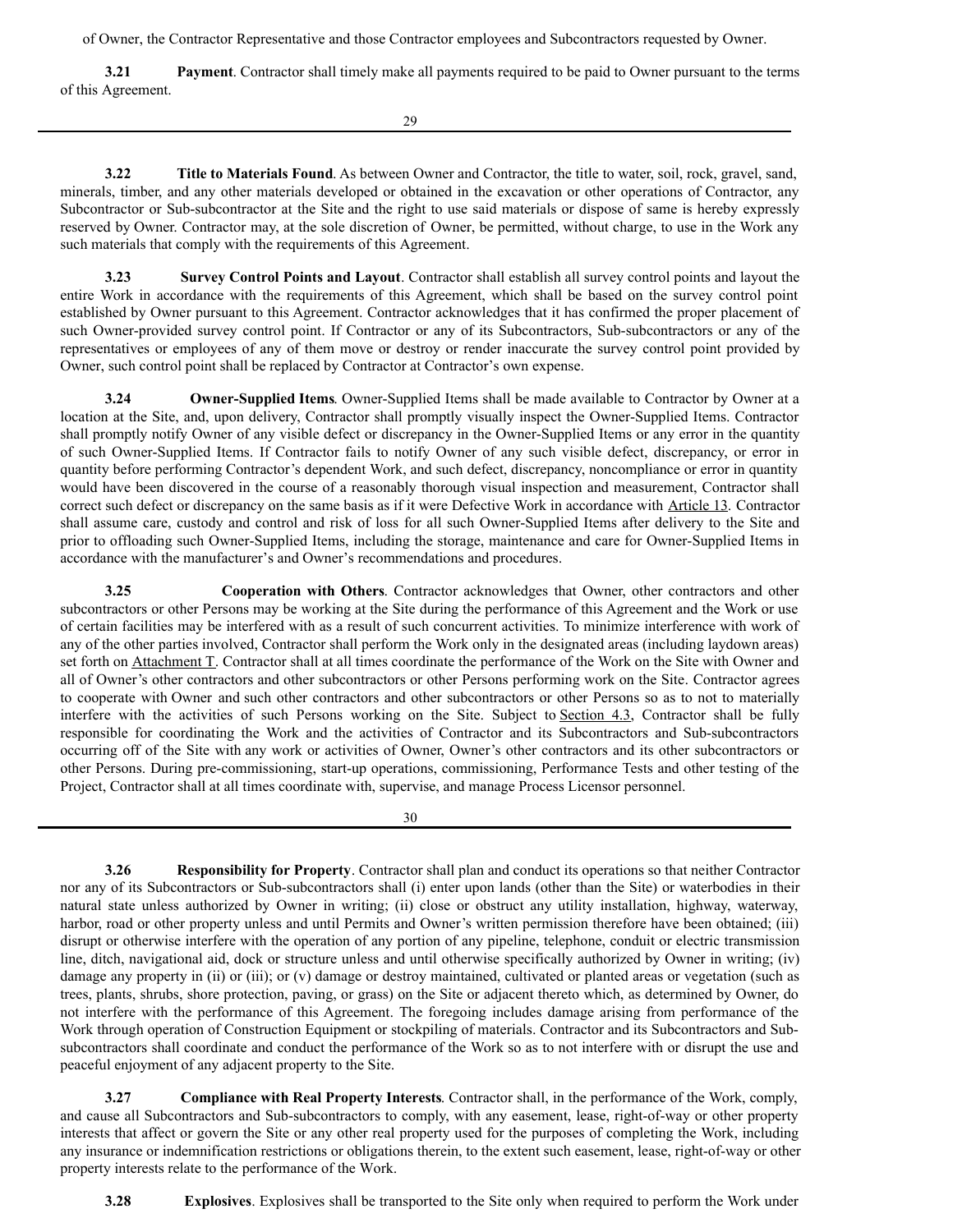this Agreement and with abundant, prior notice to and written approval of Owner. Contractor shall be responsible for properly purchasing, transporting, storing, safeguarding, handling and using explosives required to perform the Work under this Agreement. Contractor shall employ competent and qualified personnel for the use of explosives and shall assume full responsibility for all costs, losses, damages and expenses caused by the use of explosives in the performance of the Work. Residual surplus explosives shall be promptly removed from the Site and properly disposed of by Contractor. Contractor shall strictly comply with Applicable Law and Applicable Codes and Standards in the handling of explosives pursuant to this Agreement (including the U.S. Patriot Act of 2001 and any and all rules and regulations promulgated by the U.S. Department of Homeland Security and the U.S. Bureau of Alcohol, Tobacco, Firearms and Explosives), shall perform all obligations and obtain all Permits with respect to explosives, and shall develop and file and provide copies to Owner of all documentation regarding same.

**3.29 Used or Salvaged Materials**. If, after Substantial Completion and prior to Final Completion, (i) Contractor has any Contractor-Supplied Equipment that it purchased for the Project but did not incorporate into the Project, or (ii) if such Contractor-Supplied Equipment was purchased pursuant to a unilateral Change Order in accordance with Section 6.1.4 or 6.2.4, Owner has the option of either taking such Equipment at no cost to Owner or requiring that Contractor haul off such Equipment at Owner's cost and expense.

31

**3.30 Supervision of Owner's Operation Personnel**. During commissioning of the Project, Owner's operating and maintenance personnel providing commissioning support to the Project shall be managed and supervised by Contractor while such personnel provide such commissioning support; *provided, however*, notwithstanding the foregoing, such operating and maintenance personnel shall remain employees or agents of Owner and shall not be considered employees of Contractor for any reason. Contractor shall be responsible for the acts and omissions of Owner's operating and maintenance personnel only during such time in which such personnel are providing commissioning support to Contractor; provided, however, under no circumstances shall Contractor be liable for the gross negligence or willful misconduct of such personnel during such time. Contractor shall, no later than fourteen (14) Days after NTP, prepare for Owner's review and approval a proposed organizational chart regarding the utilization of Owner's operation and maintenance personnel during the Project.

**3.31 Nondiscrimination**. Contractor agrees that it shall conduct its activities without discrimination on account of race, creed, color, sex, religion, national origin, age or disability and shall comply with Applicable Law relating thereto, including Executive Order 11246, as amended. Upon the request of Owner, Contractor shall provide Owner with copies of all plans or programs that Contractor uses to satisfy the requirements of this Section 3.31.

# Article 4 **OWNER'S RESPONSIBILITIES**

**4.1 Payment**. Owner shall timely pay the Contractor's Compensation in accordance with the provisions of Article 7 hereof.

**4.2 Permits**. Owner shall be responsible for obtaining the Permits listed in Attachment P. To the extent Owner has not obtained any such Permits prior to the Effective Date, Owner shall obtain such Permits in accordance with the schedule contained in Attachment P, or if not stated therein, in a manner that will permit Contractor to perform the Work without substantial interruption or interference. Owner shall provide information, assistance and documentation to Contractor as reasonably requested in connection with the Permits to be obtained by Contractor under this Agreement.

**4.3 Access to the Site.** Owner shall provide Contractor with access to the Site on which the Project is to be physically situated. Subject to Section 3.25, such access on the Site shall be sufficient to permit Contractor to progress with the Work on a continuous basis in accordance with the Milestone Dates without material interruption or interference.

**4.4 California Sales and Use Tax**. Owner shall reimburse Contractor for California sales and use Taxes as set forth in Article 8, unless Owner provides Contractor with evidence of abatement of such California sales and use Taxes, in which case Contractor shall not invoice Owner for any such Taxes. In addition, Owner shall administer and pay (a) property Taxes assessed on the Site, and on Equipment after delivery at the Site, and (b) all Taxes incurred due to Owner's sale of renewable diesel from the Project.

32

**4.5 Legal Description and Survey**. Within fifteen (15) Days after NTP, Owner shall provide to Contractor for Contractor's information a survey control point, the proper placement of which, Contractor has confirmed as set forth in Section 3.23.

**4.6 Operation Personnel**. Owner shall retain operating and maintenance personnel who are qualified and experienced generally in refining operations to provide support in the pre-commissioning, commissioning, start-up and testing of the Project.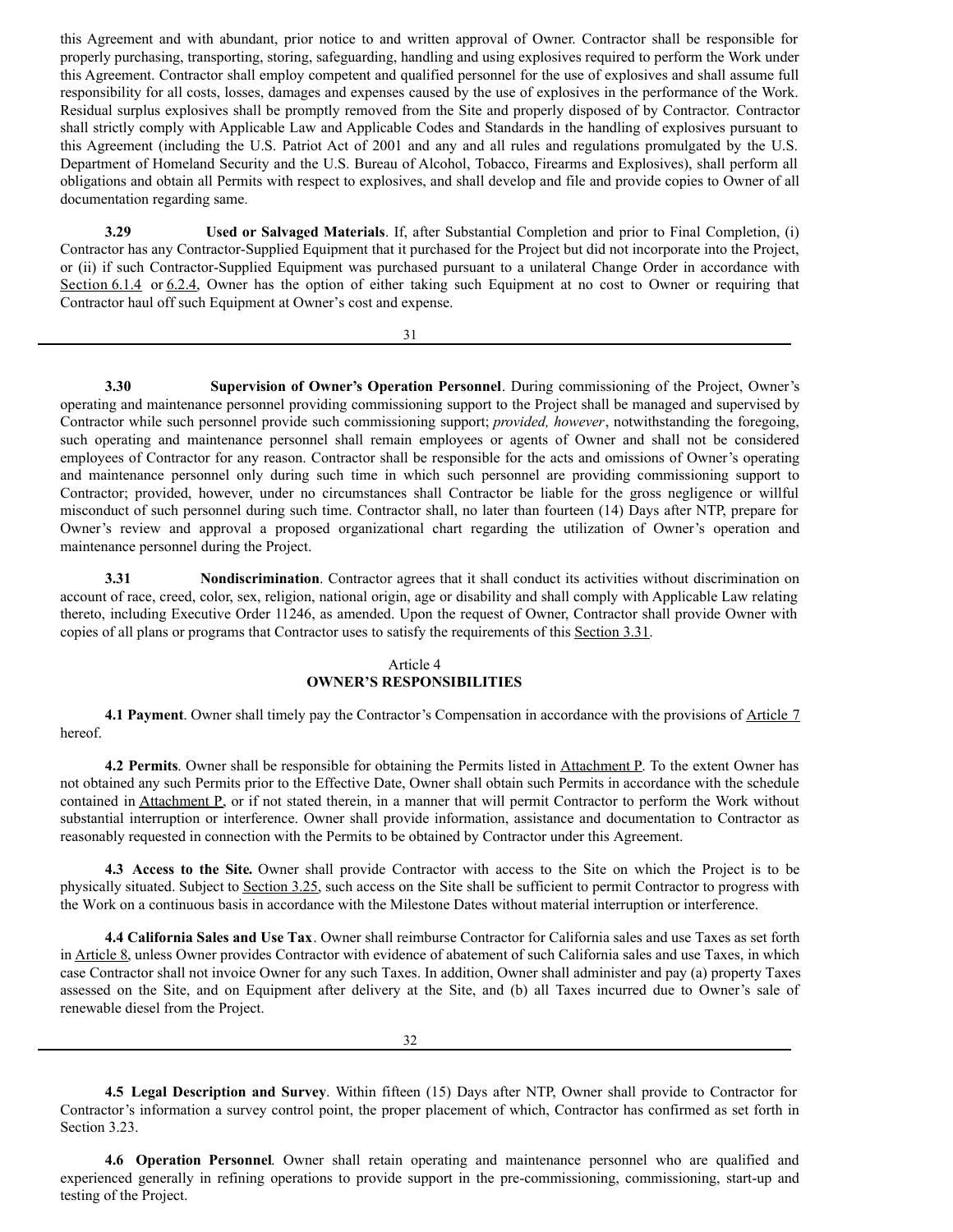**4.7 Owner-Supplied Items**. Owner shall be responsible for the procurement and delivery of the items described in Attachment V ("*Owner-Supplied Items*"), within the times and at the locations set forth therein, subject to the conditions specified therein. For the avoidance of doubt, the Owner-Supplied Items does not include connections and related services supplied by Contractor regarding the Owner-Supplied Items or any other requirements with respect to the Owner-Supplied Items set forth in Attachment A.

**4.8 Existing Plant Equipment**. Owner shall be solely responsible for Existing Plant Equipment meeting Applicable Codes and Standards, except to the extent set forth in Section 3.1.3.

#### Article 5

## **COMMENCEMENT OF WORK, MILESTONE DATES, AND SCHEDULING OBLIGATIONS**

**5.1 Commencement of Work**. Upon Contractor's receipt from Owner of the NTP, Contractor shall immediately commence the performance of the Work.

**5.2 Milestone Dates**. Contractor shall perform the Work in accordance with the Milestone Dates set forth in this Section 0 and in Attachment E. On the Effective Date, the only Milestone Dates listed in Attachment E are the Guaranteed Substantial Completion Date and Guaranteed Final Completion Date. As part of the CPM Schedule submission described in Section 5.3.1 below, Contractor shall propose for Owner's review and approval at least ten (10) new Milestone Dates that are on the critical path of the Work, with each Milestone Date evenly spaced between the NTP and the Guaranteed Substantial Completion Date. The Parties shall agree on these Milestone Dates within thirty (30) Days after Contractor's submission of the CPM Schedule, which shall be captured in the Change Order.

5.2.1. *Guaranteed Substantial Completion Date*. Contractor shall achieve Substantial Completion of the Work no later than Two Hundred Forty Eight (248) Days after issuance of NTP ("*Guaranteed Substantial Completion Date*"). The Guaranteed Substantial Completion Date shall only be adjusted by Change Order as provided under this Agreement.

5.2.2. *Guaranteed Final Completion Date*. Contractor shall achieve Final Completion of the Work no later than one hundred eighty (180) Days after achieving Substantial Completion ("*Guaranteed Final Completion Date*"). The Guaranteed Final Completion Date shall only be adjusted by Change Order as provided under this Agreement.

33

5.2.3. Contractor shall not commence performance of the Work until Owner issues the NTP authorizing the same pursuant to this Section 5.2.3 Owner shall issue NTP no later than June 2, 2021*,* and if Owner fails to issue NTP by such date, Contractor shall be entitled to a Change Order to the extent permitted in Section 6.8*.* Upon Contractor's receipt from Owner of the NTP and the first installment of the Deposit Payment, Contractor shall immediately commence with the performance of the Work. The NTP shall be issued in the form attached hereto as Attachment H.

### **5.3 CPM Schedule**.

5.3.1. *CPM Schedule Submission*. Within forty-five (45) Days after the Effective Date, Contractor shall prepare and submit to Owner for its review and written approval a detailed resource/man-hour loaded critical path method schedule for the Project using Primavera Project Planner (P6) version 8.2 or later ("*CPM Schedule*"). Owner may issue written comments, proposed changes or written approval or disapproval of such CPM Schedule. The CPM Schedule shall, at a minimum, (i) include separate activities for each portion of the Project (including engineering, procurement and construction, along with non-physical activities related to the Work, such as submittal and approval of Drawings and Specifications, procurement of Equipment and inspection and testing of the Work, and obtaining Permits), (ii) be fully integrated and shall be consistent with the Milestone Dates, (iii) be detailed at a level 3 (with each activity containing Work for one discipline or craft having a maximum twenty (20) Day duration) for all activities for the Project, (iv) fully incorporate all Major Subcontractor schedules for the performance of their work (including offsite Subcontractors, suppliers and fabricators), (v) show the duration, early/late start dates, early/late finish dates and available float for each activity, activity number, activity description and responsible Contractor or Subcontractor, and an uninterrupted critical path from the NTP through each Milestone Date, including Mechanical Completion, Substantial Completion and Final Completion of the Project, (vi) be cost-loaded to reflect Contractor's expected payments during the progress of the Work; and (vii) be man-hour loaded to reflect the projected manpower to be used per activity (whether provided by Contractor or any Subcontractor or Sub-subcontractor), showing the number of personnel, the positions and titles of such personnel, and a general description of the Work being performed. With respect to each activity in the CPM Schedule, the CPM Schedule shall show the activity number, activity description, early start and early finish dates, late start and late finish dates, duration, total float value, and responsible Contractor, Subcontractor or other parties (including Owner and Owner's other contractors). The CPM Schedule shall represent Contractor's best judgment as to how it shall complete the Work in compliance with the Milestone Dates, including the Guaranteed Substantial Completion Date and the Guaranteed Final Completion Date. The CPM Schedule shall be submitted in in its native electronic format by Primavera Project Planner (P6) version 8.2 or later. Contractor shall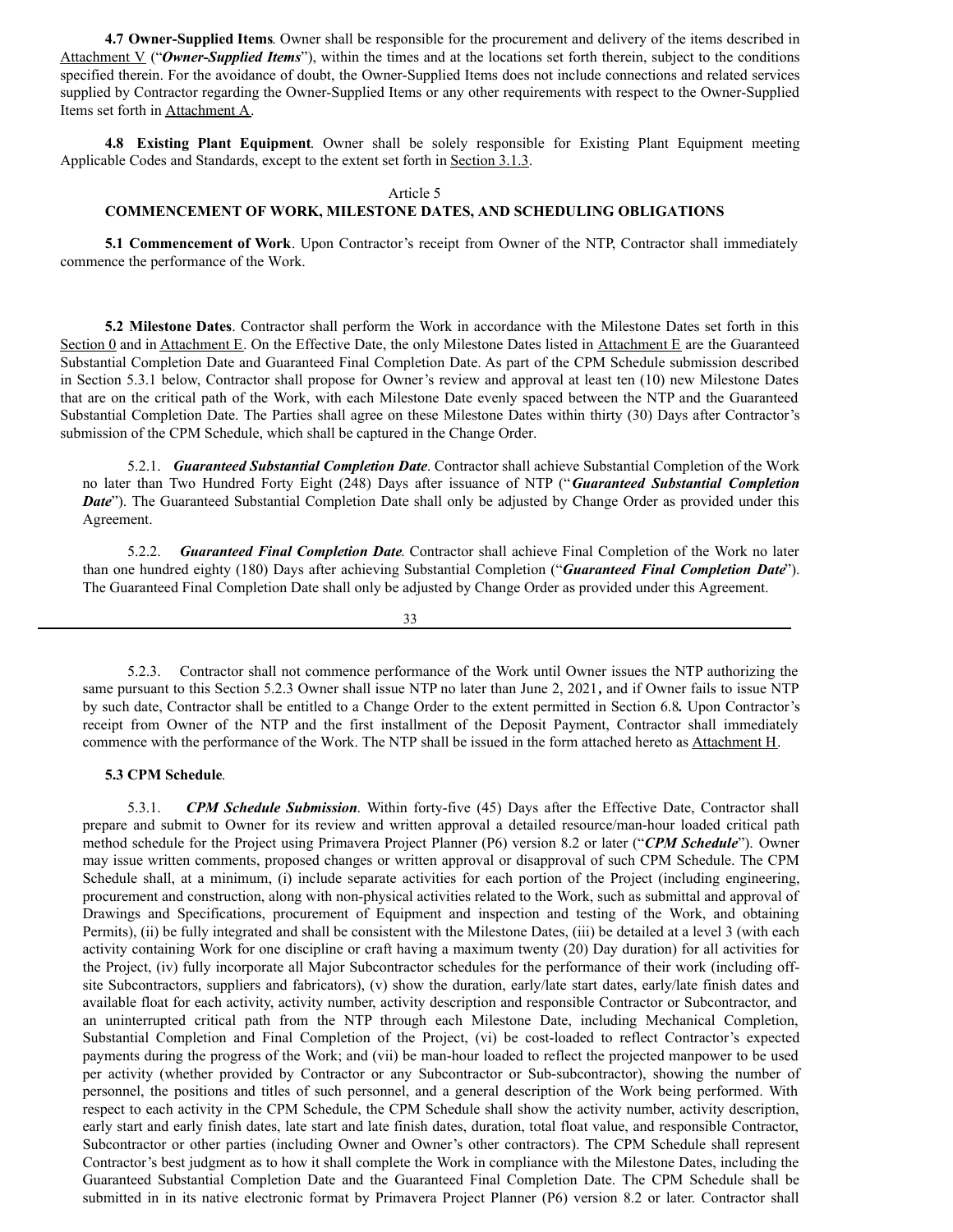submit with the CPM Schedule a progress "S" curve, showing the baseline early and late curve, and actual and forecast progress by Month for total progress of the Work. Once the CPM Schedule and the required submittals have been reviewed and approved by Owner, this version of the CPM Schedule shall be the baseline CPM Schedule for the Work.

5.3.2. *Progress Updates to CPM Schedule.* After approval by Owner of the baseline CPM Schedule described in Section 5.3.1, Contractor shall manage and update

34

(no less frequently than once every four (4) weeks) the CPM Schedule with Primavera, P6 using the critical path method to show actual progress and the current forecast to complete the Work. Each updated CPM Schedule shall meet the requirements of <u>Section 5.3.1</u>, and in addition shall (i) at a minimum, be prepared with the same level of detail as the baseline CPM Schedule, (ii) show the baseline CPM Schedule, (iii) for each activity completed, show the actual start and finish dates for each such completed activity, (iv) for each activity started but not yet completed, show the actual start date for each such activity, the progress of Work for each such activity and forecasted completion date for each such activity, (v) for each activity not yet started, show the forecasted start and completion date for each such activity, (vi) show the actual costs incurred and to be incurred; (vii) show the man-hours expended and the projected manpower to be used per activity, showing the number of personnel, the positions and titles of such personnel, and a general description of the Work being performed, (viii) show the forecasted date of achievement of Mechanical Completion, Substantial Completion and Final Completion of the Project, and (ix) update the CPM Schedule with all other information shown in the baseline CPM Schedule, reflecting the Work as actually performed or as forecasted, including manhours for each activity. Contractor shall submit to Owner current updates to the CPM Schedule every four (4) weeks. Contractor shall promptly correct any errors or inconsistencies in the updates to the CPM Schedule identified to Contractor by Owner and resubmit a corrected update for Owner's review.

5.3.3. *Approval of Baseline CPM Schedule and Updates to CPM Schedule.* Owner's review and approval, or lack of review or approval, of the baseline CPM Schedule and any updated CPM Schedule shall not relieve Contractor of any obligations for the performance of the Work, change the Guaranteed Substantial Completion Date or the Guaranteed Final Completion Date, nor shall it be construed to establish the reasonableness of the CPM Schedule. Notwithstanding any approval by Owner of the baseline CPM Schedule or any updated CPM Schedule, Owner shall be entitled to reasonably rely upon the baseline CPM Schedule and any updates to the CPM Schedule, including reliance that Contractor has developed a comprehensive, reasonable and accurate schedule to complete the Work within the times set forth in the Milestone Dates.

5.3.4. *Two Week Look-ahead Schedule*. During the period commencing upon the NTP and ending upon Substantial Completion, Contractor shall submit to Owner on a weekly basis a two (2) week look-ahead schedule ("*Two Week Look-ahead Schedule*"), which shall be based on the CPM Schedule showing in detail the activities to be performed during the next fourteen (14) Days, and shall meet all other requirements of an updated CPM Schedule as described in Section 5.3.2. The Two Week Look-ahead Schedule shall be submitted to Owner in its native electronic format.

5.3.5. *Default*. If Contractor fails to comply with its scheduling obligations under this Agreement, including those set forth in this Section 5.3, 5.4 and 5.5, Owner may withhold any and all further payments otherwise owing Contractor until such failure is corrected.

**5.4 Recovery and Recovery Schedule**. If, at any time (i) the CPM Schedule shows that any activity on a critical path of the CPM Schedule is delayed such that Substantial

35

Completion is forecasted to occur twenty (20) or more Days after the applicable Guaranteed Substantial Completion Date or a Milestone is forecasted to occur twenty (20) or more Days after the applicable Milestone Date, (ii) Contractor fails to provide a current updated CPM Schedule in compliance with the requirements of this Agreement and Owner reasonably determines that any activity on a critical path is delayed such that Substantial Completion is forecasted to occur twenty (20) or more Days after the applicable Guaranteed Substantial Completion Date or a Milestone is forecasted to occur twenty (20) or more Days after the applicable Milestone Date or (iii) Contractor fails to achieve a Milestone within twenty (20) Days after the applicable Milestone Date, and, in each such circumstance, Contractor or any of its Subcontractors or Sub-subcontractors are responsible for such delay, then Owner may order that Contractor provide a recovery schedule ("*Recovery Schedule*") for Owner's written approval as soon as reasonably possible, but no later than twenty (20) Business Days after such order. If Owner disapproves the Recovery Schedule then Contractor shall, as soon as reasonably possible, but no later than twenty (20) Business Days after such disapproval, provide a new Recovery Schedule for Owner's written approval. The Recovery Schedule shall (a) represent Contractor's best judgment as to how it shall regain compliance with the Milestone Dates, within a time period acceptable to Owner and (b) include detailed information (in at least the same level of detail as the Milestone Dates) in a form reasonably satisfactory to Owner to demonstrate the ability of Contractor to regain compliance with the Milestone Dates within a time period acceptable to Owner. Contractor shall perform the Work in accordance with the Owner approved Recovery Schedule.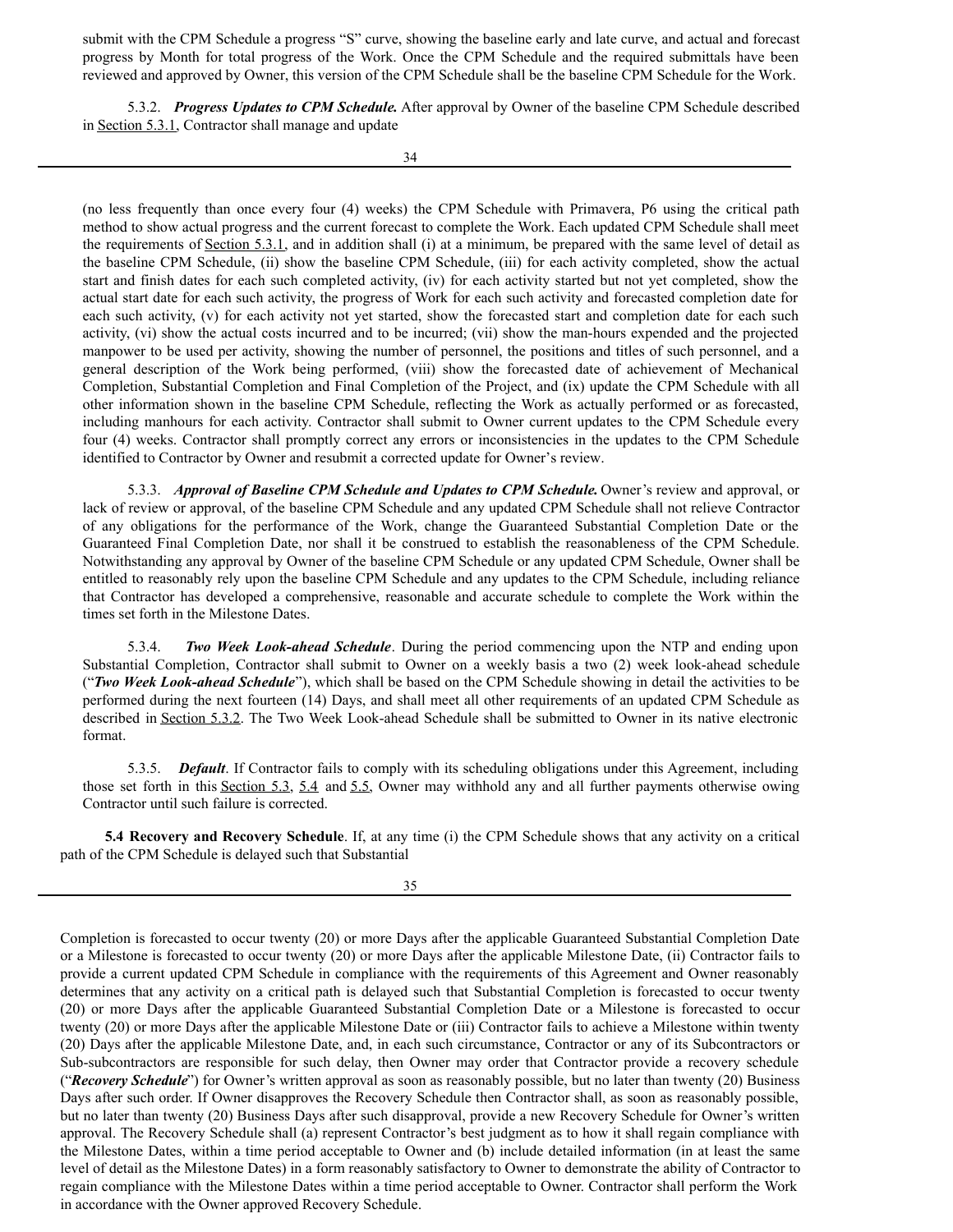**5.5 Acceleration**. Owner may, at any time, direct Contractor pursuant to a Change Order under Section 6.1 to accelerate the Work, by among other things, establishing additional shifts, paying or authorizing overtime or providing additional equipment. In the event of any such directive, Owner's sole liability shall be to pay Contractor any documented costs clearly and solely attributable to such acceleration. Such costs shall include to Contractor any shift differential, premium, or overtime payments to workers or field supervisors and other employees of Contractor dedicated to the Work on a full-time basis actually incurred over and above Contractor's normal rates, inefficiency related costs caused by such acceleration, and overtime charges for Construction Equipment. Any adjustment to the Guaranteed Maximum Price or any other Changed Criteria that the Parties agree will be changed by such acceleration for Owner's acceleration of the Work shall be implemented by Change Order.

#### Article 6

## **CHANGES; FORCE MAJEURE; AND OWNER-CAUSED DELAY**

**6.1 Change Orders Requested by Owner**. Owner shall be entitled to a Change Order upon request in accordance with this Section 6.1. Prior to the execution of any Change Order under this Section **Error! Reference source not found.**, Owner shall notify Contractor of the nature of the proposed addition to, omission from, deletion from, suspension of, or any other modification or adjustment to the requirements of this Agreement, by issuing an Owner's Change Request to Contractor in the form of Schedule D-3.

6.1.1. Within five (5) Business Days, or such longer period of time as agreed upon by Owner and Contractor in writing, after Contractor's receipt of such Owner's Change

36

Request, Contractor shall respond to Owner with a written statement in the form of Schedule D-3 detailing:

6.1.1.1. the description of Work to be performed;

6.1.1.2. a preliminary assessment of the effect (if any) such request, were it to be implemented by Change Order, would have on the Compensation, Milestone Dates, CPM Schedule, Payment Schedule, Minimum Acceptance Criteria, GMP, or any other obligation or potential liability of Contractor hereunder (collectively or individually, the "Changed Criteria"); and

6.1.1.3. the original Owner's Change Request number and revision numbers.

6.1.2. After submission of Contractor's written assessment in accordance with Section 6.1.1 and upon Owner's written request, Contractor shall provide Owner within ten (10) Business Days, a comprehensive written estimate setting forth in detail the effect, if any, which such request, if implemented by Change Order, would have on the Changed Criteria. This detailed estimate shall include all information required by Section 6.5.2, be in the form of Schedule D-4, Part 2 and supplement and supersede the assessment provided under Section 6.1.1.

6.1.3. If the Parties agree on such Changed Criteria for such request, the Parties shall execute a Change Order, which shall be in the form of Schedule D-1 and such Change Order shall become binding on the Parties as part of this Agreement.

6.1.4. If the Parties cannot agree on such Changed Criteria of the proposed Change Order within ten (10) Business Days of Contractor's receipt of Owner's proposed Change Order, or if Owner desires that the proposed changed Work set forth in the proposed Change Order commence immediately without the requirement of a written statement by Contractor as required under Section 0, Owner may, by issuance of a unilateral Change Order in the form attached hereto as Schedule D-2, require Contractor to commence and perform the changed Work specified in the unilateral Change Order, on a time and materials basis in accordance with Article 7. Contractor shall provide Owner, within ten (10) Business Days after receipt of a unilateral Change Order (unless a longer time is otherwise mutually agreed upon by the Parties in writing), a comprehensive written statement in accordance with Section 6.1.2 detailing the effect of such unilateral Change Order on the Changed Criteria (or if the Parties agree on the effect of such unilateral Change Order for some but not all of the Changed Criteria, the impact of each of the components of the Changed Criteria on which the Parties disagree), or (ii) in accordance with the outcome of the dispute resolution procedures set forth in Article 18; provided, however, that Contractor shall perform the Work as specified in such unilateral Change Order and Owner shall continue to pay Contractor in accordance with the terms of this Agreement and any previously agreed Change Orders pending resolution of the dispute. Contractor shall provide Owner with biweekly schedule updates of Contractor's progress in such unilateral Change Order Work, along with its projected completion date for such Work, as well as all costs to be incurred for such Work over the next thirty (30) Days.

37

When Owner and Contractor agree on the effect of such unilateral Change Order on all of the Changed Criteria, such agreement shall be recorded by execution by the Parties of a Change Order in the form attached hereto as Schedule D-1, which shall supersede the unilateral Change Order previously issued and relating to such changed Work. Contractor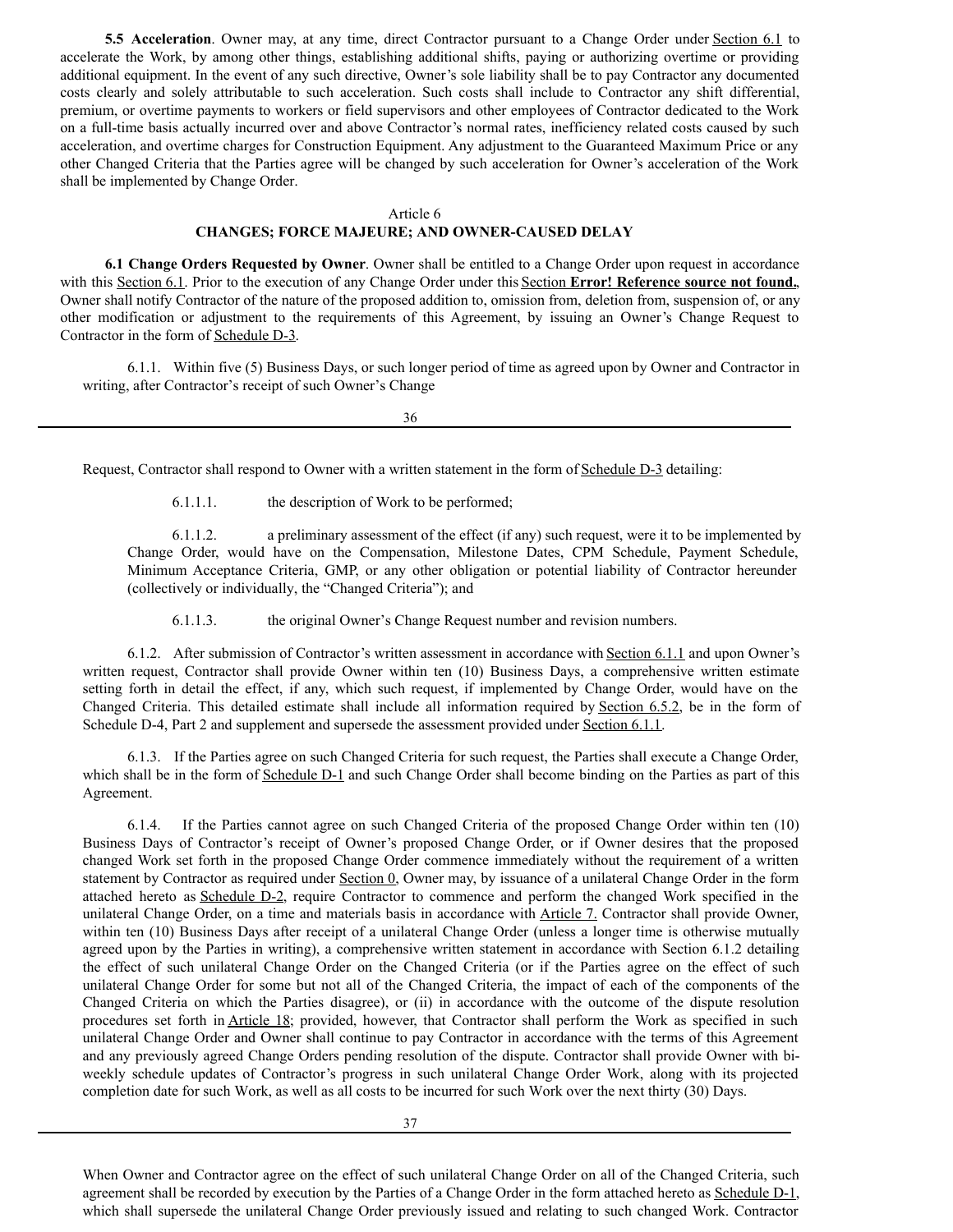shall be considered to be in Default under Section 16.1 should it (i) fail to commence the performance of the changed Work or other obligations required in such unilateral Change Order within three (3) Business Days of receipt of such unilateral Change Order (or within such other time specified in such unilateral Change Order) or (ii) fail to diligently perform the changed Work or other obligations required in such unilateral Change Order.

6.1.5. If Owner omits Work by a Change Order, Owner may subsequently perform such Work itself or have it carried out by other contractors, provided however to the extent such omission of Work materially and adversely impacts Contractor's material obligations under this Agreement (including by way of example and not limitation, achievement of the Minimum Acceptance Criteria), such adverse impact shall be addressed in the Change Order capturing such omission which may include an extension of time and costs arising from omission of Work as applicable. In determining the amount to be deducted from the Guaranteed Maximum Price for any change that results in a reduction in the scope of Work, thereby resulting in a new, reduced Guaranteed Maximum Price, such deduction will include a reduction in (and the Guaranteed Maximum Price shall be reduced by) the value of the scope of Work being omitted and the Overhead Fee and the Contractor's Fee on such value of scope of Work.

### **6.2 Change Orders Requested by Contractor**.

6.2.1. Contractor shall only have the right to a Change Order in the event of any of the following occurrences:

6.2.1.1. Changes in Law that materially and adversely affect Contractor's actual cost (which costs including Overhead Fee and Contractor's Fee shall be adequately documented and supported) of performance of the Work or ability to perform any material requirement under this Agreement, and with respect to any delays (as that term is defined in Section 6.9) caused by such Changes in Law, a time extension to the Milestone Dates to the extent allowed under Section 6.8;

6.2.1.2. Acts or omissions of Owner including Owner caused delays that constitute a material breach of this Agreement by Owner and materially and adversely affect Contractor's actual cost (which costs shall be adequately documented and supported) of performance of the Work or ability to perform any material requirement under this Agreement and, with respect to delays caused by Owner that constitute a material breach of this Agreement by Owner, compensation and a time extension to the Mechanical Completion, Guaranteed Substantial Completion Date and Final Completion Date to the extent allowed under Section 6.8;

6.2.1.3. Force Majeure to the extent allowed under Section 6.7.1;

38

6.2.1.4. Acceleration of the Work ordered by Owner pursuant to Section 5.5, *provided that* a Change Order has been issued by Owner pursuant to Section 6.1;

6.2.1.5. To the extent expressly permitted under <u>Section 13.2.1</u> or 3.18;

6.2.1.6. Unforeseen Subsurface Conditions at the Site to the extent allowed under Section 2.5.2.2;

6.2.1.7. Purchase of operating spare parts in accordance with Section 3.4;

6.2.1.8. Suspension in Work ordered by Owner pursuant to Section 16.3 to the extent allowed thereunder;

6.2.1.9. Owner's request for an increase in coverage under the Letter of Credit to cover any increase in the Compensation as a result of Change Orders, provided that a Change Order for such increased coverage has been executed;

6.2.1.10. Changes in the applicable collective bargaining agreements to craft labor rates that become effective after the Effective Date of the Agreement; and

6.2.1.11. Owner requiring Contractor to perform work specifically excluded in Contractor's Exclusions listed in Section H of Attachment A or Owner's failure to meet the conditions specified in Contractor's Clarifications listed in Section I of Attachment A.

6.2.2. Should Contractor desire to request a Change Order under this Section 6.2, Contractor shall, pursuant to Section 6.5, notify Owner in writing in the form set forth in Schedule D-4, Part 1 and issue to Owner a request for a proposed Change Order in the form attached hereto as Schedule D-4, Part 2, a detailed explanation of the proposed change and Contractor's reasons for proposing the change, all documentation necessary to verify the effects of the change on the Changed Criteria, and all other information required by Section 6.5.

6.2.3. If Owner agrees that a Change Order is necessary and agrees with Contractor's statement regarding the effect of the proposed Change Order on the Changed Criteria, then Owner shall issue such Change Order, which shall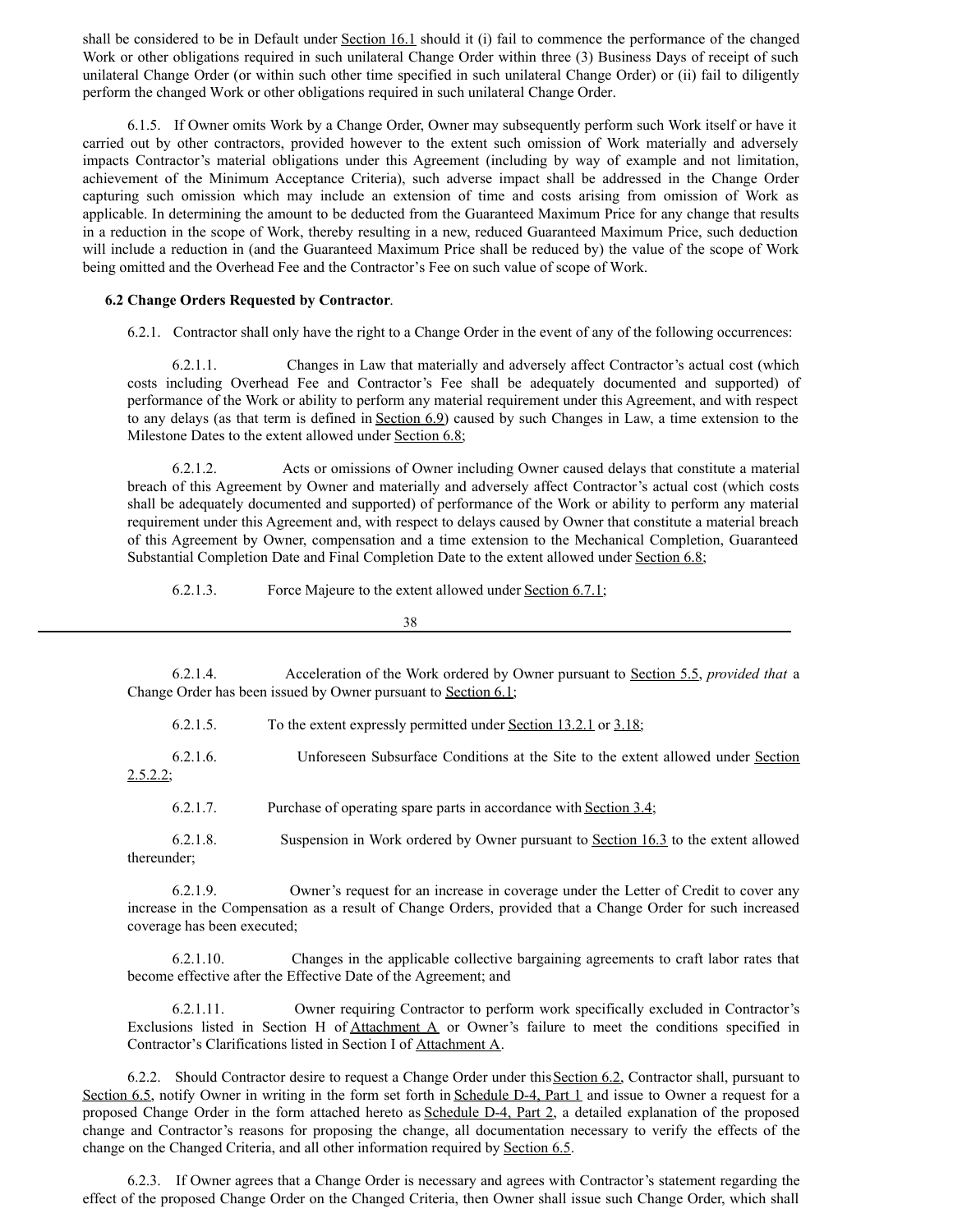be in the form of Schedule D-1, and such Change Order shall become binding on the Parties as part of this Agreement upon execution thereof by the Parties.

6.2.4. If the Parties agree that Contractor is entitled to a Change Order but cannot agree on the effect of the proposed Change Order on the Changed Criteria within ten (10) Business Days of Owner's receipt of Contractor's written notice and proposed Change Order and all other required information, or if Owner desires that the proposed changed

Work set forth in the proposed Change Order commence immediately, the rights, obligations and procedures set forth in Section 6.1.4 are applicable.

6.2.5. If the Parties cannot agree upon whether Contractor is entitled to a Change Order within ten (10) Business Days of Owner's receipt of Contractor's written notice and proposed Change Order in the form set forth in Schedule D-4, then the dispute shall be resolved as provided in Article 18. Pending resolution of the dispute, Contractor shall continue to perform the Work required under this Agreement, and Owner shall continue to pay Contractor in accordance with the terms of this Agreement, any Change Orders and any previously agreed or unilateral Change Orders.

**6.3 Compensation Adjustment; Contractor Documentation**. If a Change Order is executed on a time and materials basis pursuant to Section 6.1.4 or 6.2.4, then the Guaranteed Maximum Price shall be adjusted using rates set forth in Attachment C, Schedule C-1, or, if not therein, at rates not to exceed then current market rates. Contractor shall use reasonable efforts to minimize such costs (consistent with the requirements of this Agreement) and shall provide Owner with options for reducing such costs whenever possible. The foregoing costs shall be supported by reasonable documentation, including daily work logs, time sheets and receipts.

**6.4 Change Orders Act as Accord and Satisfaction**. Change Orders agreed pursuant to Section 0 or 6.2.3 by the Parties, and unilateral Change Orders entered into pursuant to Section 6.1.4 or 6.2.4 on a time and materials basis for which the Parties have subsequently agreed upon the effect of such unilateral Change Order and executed a superseding and mutually agreed upon Change Order as provided in Section 0 or 6.2.3, shall constitute a full and final settlement and accord and satisfaction of all effects of the change as described in the Change Order upon the Changed Criteria and shall be deemed to compensate Contractor fully for such change. Accordingly, Contractor expressly waives and releases any and all right to make a claim or demand or to take any action or proceeding against Owner for any other consequences arising out of, relating to, or resulting from such change reflected in such Change Order, whether the consequences result directly or indirectly from such change reflected in such Change Order, including any claim or demand for damages due to delay, disruption, hindrance, impact, interference, inefficiencies or extra work arising out of, resulting from, or related to, the change reflected in that Change Order (including any claims or demands that any Change Order or number of Change Orders, individually or in the aggregate, have impacted the unchanged Work).

**6.5 Timing Requirements for Notifications and Change Order Requests by Contractor**. Should Contractor desire to seek an adjustment to the Guaranteed Maximum Price, the Milestone Dates, the Guaranteed Substantial Completion Date or the Guaranteed Final Completion Date, the Payment Schedule, any of the Minimum Acceptance Criteria, or any other modification to any other obligation of Contractor under this Agreement for any circumstance that Contractor has reason to believe may give rise to a right to request the issuance of a Change Order, Contractor shall, with respect to each such circumstance:

6.5.1. Notify Owner in writing in the form of Schedule D-4, Part 1 of the existence of such circumstance within fifteen (15) Days of the date that Contractor knew or

40

reasonably should have known of the first occurrence or beginning of such circumstance, *provided that* such notice shall be given prior to the expiration of such fifteen (15) Day period should any action or inaction by Owner or Contractor be required or necessary in relation to such circumstance to prevent or mitigate any damages or losses to either Party. If any such action or inaction is required, Contractor shall give notice within five (5) Days, unless such circumstance is an emergency in which case notice shall be given immediately. In such notice, Contractor shall state in detail all known and presumed facts upon which its claim is based, including the character, duration and extent of such circumstance, the date Contractor first knew of such circumstance, any activities impacted by such circumstance, the cost and time consequences of such circumstance (including showing the impact of such circumstance, if any, on the critical path of the CPM Schedule) and any other details or information that are expressly required under this Agreement. Contractor shall only be required to comply with the notice requirements of this Section 6.5.1 once for continuing circumstances, provided the notice expressly states that the circumstance is continuing and includes Contractor's best estimate of the impact on any Changed Criteria by such circumstance; and

6.5.2. Submit to Owner a request for a proposed Change Order in the form of Schedule D-4, Part 2 as soon as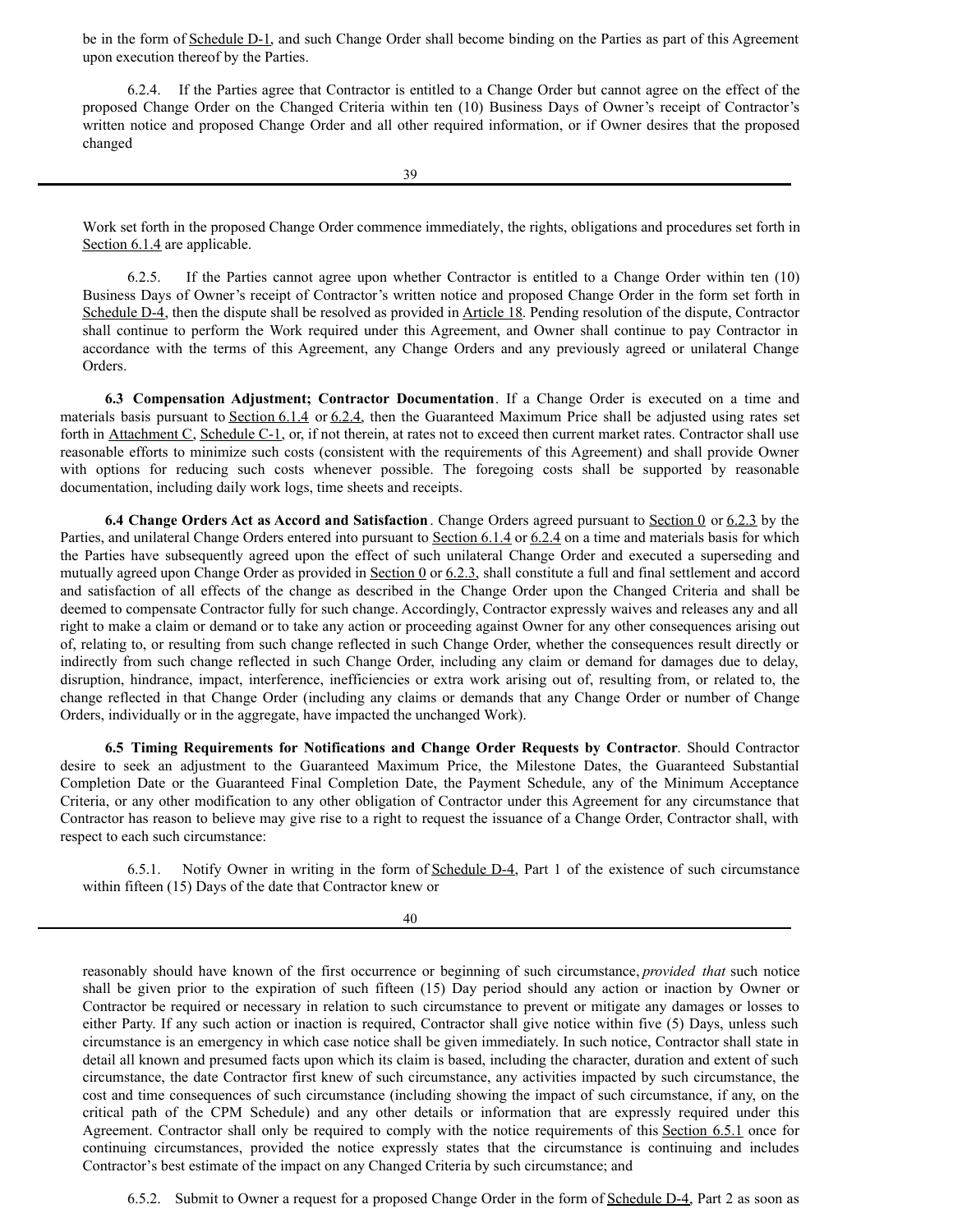reasonably practicable after giving Owner the written notice described above but in no event later than ten (10) Days after such notice, together with a written statement (i) detailing why Contractor believes that a Change Order should be issued, plus all documentation reasonably requested by or necessary for Owner to determine the factors necessitating the possibility of a Change Order and all other information and details expressly required under this Agreement (including the information required by Attachment C, detailed estimates and cost records, daily time sheets, a graphic demonstration using the CPM Schedule and a time impact analysis showing Contractor's entitlement to a time extension to the Milestone Dates pursuant to the terms of this Agreement, which shall be provided in hard copy and in its native electronic format); and (ii) setting forth the effect, if any, which such proposed Change Order would have for the Work on any of the Changed Criteria.

The Parties acknowledge that Owner will be prejudiced if Contractor fails to provide the notices and proposed Change Orders as required under this Section 6.5, and agree that such requirements are an express condition precedent necessary to any right for an adjustment in the Guaranteed Maximum Price, the Guaranteed Substantial Completion Date or Guaranteed Final Completion Date, Payment Schedule, any Work, any of the Minimum Acceptance Criteria, or any other modification to any other obligation of Contractor under this Agreement.

**6.6 Adjustment Only Through Change Order**. No change in the requirements of this Agreement, whether an addition to, deletion from, suspension of or modification to this Agreement, including any Work, shall be the basis for an adjustment for any change in the Guaranteed Maximum Price, the Milestone Dates (including the Guaranteed Substantial Completion Date or Guaranteed Final Completion Date), any Work, the Payment Schedule, any of the Minimum Acceptance Criteria, or any other obligations of Contractor or right of Owner under this Agreement unless and until such addition, deletion, suspension or

41

modification has been authorized by a Change Order executed and issued in accordance with and in strict compliance with the requirements of this **Article 6.** 

## **6.7 Force Majeure**.

6.7.1. *Contractor Relief*. If the commencement, prosecution or completion of any Work is delayed by Force Majeure, then Contractor shall be entitled to (i) an extension to the Guaranteed Substantial Completion Date if such delay affects the performance of any Work that is on the critical path of the CPM Schedule and causes Contractor to complete the Work beyond the Guaranteed Substantial Completion Date, but only if Contractor is unable to proceed with other portions of the Work so as not to cause a delay in the Guaranteed Substantial Completion Date, and (ii) an adjustment to the Guaranteed Maximum Price for the costs incurred by Contractor that could not be mitigated by commercially reasonable efforts and that are not covered by insurance, and, in each case, Contractor complies with the notice and Change Order request requirements in Section 6.5 and the mitigation requirements in Section 6.10. Any adjustment to the Guaranteed Maximum Price and Milestone Dates shall be recorded in a Change Order.

6.7.2. *Payment and Indemnification Obligations*. No obligation of a Party to pay moneys under or pursuant to this Agreement or to provide indemnification under this Agreement shall be excused by reason of Force Majeure.

**6.8 Delay Caused by Certain Conditions**. Subject to Sections 2.5.1 and 3.1.1, should (a) (i) Owner or any Person acting on behalf of or under the control of Owner (other than any Contractor Indemnified Party) delay the commencement, prosecution or completion of the Work, (ii) Owner fail to meet any of its material responsibilities when required including by way of example and not limitation late delivery of Owner Supplied Equipment, plans, or specifications, (iii) provide inaccurate plans or specifications related to Owner Supplied Equipment, (iv) Owner or Owner parties fail to obtain necessary rights of access to the worksite, (v) there be a failure of other providers of the Owner to complete work which is a prerequisite to the performance of the work by Contractor as specified in this Agreement, (vi) there be defects in Owner-Supplied Items, or (vii) there be delays caused by Owner's occupancy or use of the Work pursuant to Section 12.7, and, for each of the circumstances described in subsections (i) through (vii), if such delay is not in any way attributable to Contractor or its Subcontractors or Sub-subcontractors but is caused by Owner's breach of an express obligation of Owner under this Agreement, or, should (b) Owner order a change in the Scope of the Work (provided that a Change Order has been issued in accordance with Section 6.1); (c) Owner suspend the Work for which Contractor is entitled to relief under Section 6.2.1.8; (d) a Change in Law occur for which Contractor is entitled to relief under Section 6.2.1.1; (e) Unforeseen Subsurface Conditions occur for which Contractor is entitled to relief under Section 2.5.2.2; (f) there be a failure to achieve the Minimum Acceptance Criteria for which Contractor is entitled to relief under Section 12.4.1.2; or (g) an event occurs that entitles Contractor to a Change Order pursuant to Section 6.2.1.11, in each case, delay commencement, prosecution or completion of the Work, then Contractor shall be entitled to an adjustment to the Guaranteed Maximum Price and an extension to the Guaranteed Substantial Completion Date if (i) such delay affects the performance of any Work that is on the critical path of the CPM Schedule, and (ii) such delay causes Contractor to complete the Work beyond the

42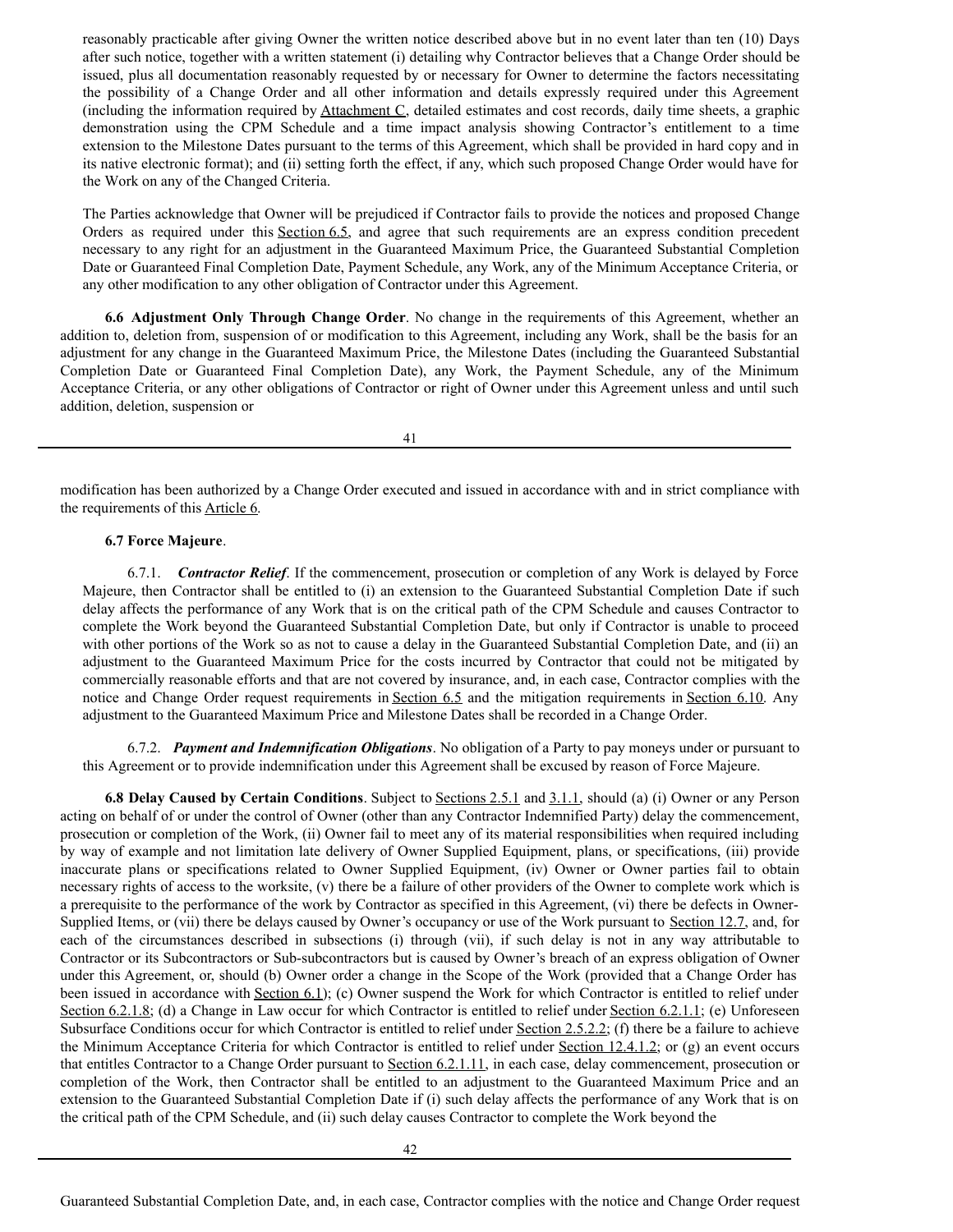requirements in Section 6.5 and the mitigation requirements of Section 6.10. Any adjustment to the Guaranteed Maximum Price shall be for reasonable, additional direct costs incurred by Contractor for such delay meeting the requirements of this Section 6.8, and any adjustments to the Guaranteed Maximum Price or the Milestone Dates shall be recorded in a Change Order. The Parties agree that if they execute a Change Order with respect to any change in the Scope of Work described in this Section 6.8, any delay arising out of such change in the Scope of Work and meeting the requirements of this Section 6.8 shall be included in the Change Order incorporating such change in the Scope of Work.

**6.9 Delay**. For the purposes of Sections 6.2.1.1, 6.2.1.2, 6.7 and 6.8, the term "delay" shall include hindrances, disruptions or obstructions, or any other similar term in the industry and the resulting impact from such hindrances, disruptions or obstructions, including inefficiency, impact, ripple or lost production.

**6.10 Contractor Obligation to Mitigate Delay**. With respect to Sections 6.7 and 6.8, in no event shall Contractor be entitled to any adjustment to the Milestone Dates or any adjustment to the Guaranteed Maximum Price for that portion of delay to the extent Contractor could have taken, but failed to take, reasonable actions to mitigate such delay.

Article 7

# **COMPENSATION AND PAYMENTS TO CONTRACTOR**

**7.1 Compensation**. As compensation in full to Contractor for the full and complete performance of the Work and all of Contractor's other obligations under this Agreement with respect to the Work, Owner shall pay and Contractor shall accept the Direct Costs of the Work, the Overhead Fee, and the Contractor's Fee, all as described below (collectively, the "*Compensation*"), up to the Guaranteed Maximum Price in accordance with Section 7.2. The Compensation and Guaranteed Maximum Price are subject to adjustment only by Change Order as provided in provided in Article 6 and include all Taxes, costs, charges, and expenses of whatever nature applicable to the Work. For the avoidance of doubt, the Guaranteed Maximum Price does not include California state and local sales and use taxes for which Owner shall reimburse Contractor pursuant to Article 8.

### **7.2 Guaranteed Maximum Price**.

7.2.1. The sum of the Direct Costs of the Work, the Overhead Fee, and the Contractor's Fee (excluding California sales and use tax per Section 7.1 above) is guaranteed by Contractor not to exceed One Hundred Seventy Eight Million Thirteen Thousand One Hundred and Sixty Four U.S. Dollars (U.S. \$ 178,013,164.00 ) (the "*Guaranteed Maximum Price*" or "*GMP*"), subject to additions and deductions by Change Order as provided in the Agreement. Notwithstanding anything to the contrary in this Agreement, (i) Contractor shall not charge and Owner shall not be required to pay any amounts which would otherwise be considered a part of the Compensation if such Work arises out of or relates to Contractor's gross negligence or fault, or any amounts defined as a Disallowed Cost, and (ii) Contractor shall not charge and Owner shall not be required to

43

pay any amounts in excess of the Guaranteed Maximum Price (which is subject to adjustment by Change Order as permitted in **Article 6** of this Agreement).

7.2.2. Contractor shall include with its CPM Schedule submission pursuant to Section 5.3.1 a schedule of values ("*Schedule of Values*") for the Project, which shall be comprised of no less than one hundred (100) activities and an associated price for each activity. The Schedule of Values shall be submitted for Owner's approval and once agreed upon, shall be included via Change Order in Attachment C, Schedule C-2. Afterwards, Contractor in its Monthly Progress Report shall provide a percent completion of each activity and amounts remaining to be Invoiced for such activity. Contractor may reallocate amounts within the Schedule of Values (increasing the amounts of some line items and decreasing others) as reasonably necessary to maintain its cash flow but only if such reallocation reasonably allocates the remaining payments so that the GMP will not be exceeded before achieving Substantial Completion (and in all cases, subject to Section 7.2.3).

7.2.3. Attachment C, Schedule C-3 includes a schedule of the maximum cumulative amounts that Contractor is allowed to Invoice Owner at any one time during the performance of the Work (the "*Maximum Cumulative Payment Schedule*"). Contractor may not at any time invoice cumulative amounts in excess of the amount listed in Maximum Cumulative Payment Schedule without Owner's prior written consent.

7.2.4. Attachment BB sets forth how the Parties calculated (i) the Guaranteed Maximum Price, and (ii) any future credits which shall reduce the Guaranteed Maximum Price by payments Owner makes to Owner's Prior EPC Contractor after the Effective Date of the Agreement for Work performed under Owner's Prior EPC Agreement.

**7.3 Direct Costs to be Reimbursed**. Owner shall reimburse Contractor for the Direct Costs of the Work in accordance with this Agreement. "*Direct Costs of the Work*" means the actual costs necessarily incurred by the Contractor in the proper performance of the Work. Such actual costs for labor shall be at rates not higher than those set forth in the Payment Schedule except with prior consent of the Owner, provided that the Hourly Rates shall only be subject to adjustment as the relevant union agreement(s) expires or as a matter of Change in Law. The Direct Costs of the Work shall include only the items set forth in this Section 7.3 and shall exclude (i) those items within the definition of Overhead Costs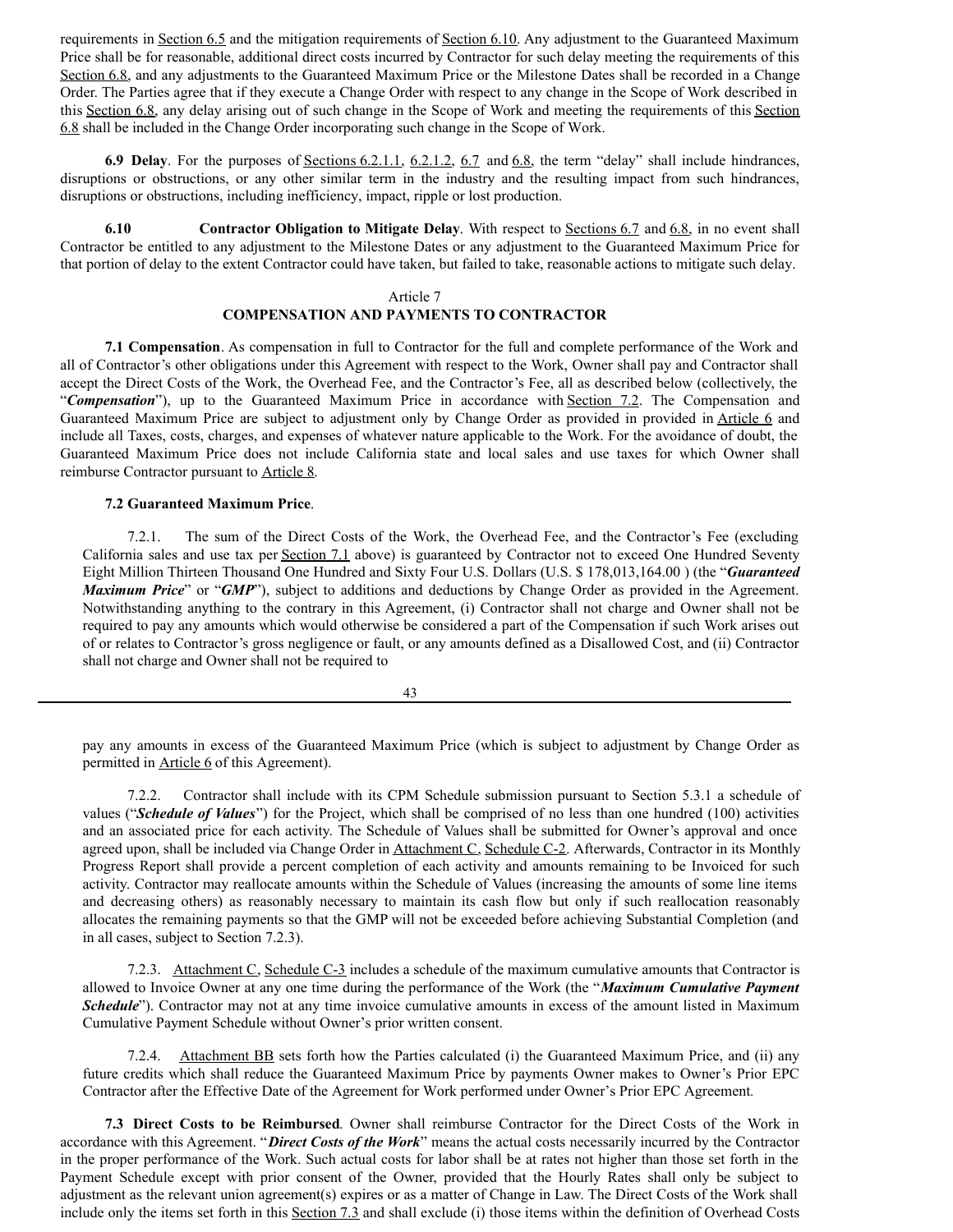in Section 7.4 and (ii) those items within the definition of Contractor's Fee in Section 7.5, but shall include those items within the definition of Affiliate Costs in Section 7.7. Where any cost is subject to the Owner's prior approval, Contractor shall obtain this approval prior to incurring the cost.

### 7.3.1. *Labor Costs*.

7.3.1.1. Owner shall pay the hourly rates for labor pursuant to this Section 7.3.1.1 below (the "*Hourly Rates*") at rates (and components of rates) not higher than those set forth in the Payment Schedule for Contractor's personnel and Affiliate Subcontractors' personnel engaged in the Work and all Subcontractor personnel engaged in the Work on a cost-plus basis (without a lump sum or fixed price). Owner shall also pay the applicable overtime Hourly Rates in accordance

44

with Section 7.3.1.8 below, provided that Contractor actually pays overtime to such personnel in accordance with Section 7.3.1.8. Hourly Rates shall apply to each billable man-hour actually paid in the proper performance of the Work. Notwithstanding anything to the contrary anywhere in this Section 7.3 or in this Agreement, billable manhour for union personnel shall mean the hours paid for by Contractor in accordance with the relevant union agreements.

7.3.1.2. Hourly Rates for union personnel shall be all-inclusive and shall show the following cost breakdown for Contractor or the applicable Subcontractor or Affiliate Subcontractor: (i) the amount of the regular, actual taxable wages, actual fringe benefits for such employee; (ii) an amount for Contractor's full statutory burdens, of taxable wages including statutory payroll liabilities for such employee, including, where required by Applicable Law, social security tax, Medicare tax, federal and state unemployment tax, local payroll tax, worker's compensation and (iii) an amount for all additional costs incurred by Contractor or the applicable Subcontractor or Affiliate Subcontractor insurance accruals for the insurances covered by Contractor. No other amounts shall be permitted to be Invoiced unless included and itemized in the cost breakdown set forth above.

7.3.1.3. Hourly Rates for non-union personnel shall be all-inclusive and shall consist of (i) the amount of the regular, actual taxable wages for such employee; plus (ii) a markup of [...\*\*\*...] for all engineering personnel and […\*\*\*…] for all other personnel (including site and non-engineering home office personnel) that will include amounts for Contractor's full statutory burdens, including statutory payroll liabilities for such employee, including, where required by Applicable Law, social security tax, Medicare tax, federal and state unemployment tax, local payroll tax, and worker's compensation. Such markup shall also include amounts for all additional costs incurred by Contractor or the applicable Subcontractor or Affiliate Subcontractor, such as insurance premiums regularly paid by Contractor for such employee's health, life, dental, disability and accident insurance, contributions regularly made by Contractor to such employee's 401k, IRA, HSA and FSA accounts, and vacation and sick pay for such employee. No additional amounts shall be permitted to be Invoiced. Hourly Rates for Contractor's Offshore Affiliates personnel shall be an all-inclusive unit rate of fifty five U.S. Dollars (\$55.00) per hour and shall be deemed to cover: (i) the regular, actual taxable wages for such employee; and (ii) Contractor's Offshore Affiliate taxable wages including statutory payroll liabilities for such employee, including, where required by Applicable Law, social security tax, Medicare tax, federal and state unemployment tax, local payroll tax, worker's compensation, insurance premiums regularly paid by Contractor's Offshore Affiliate for such employee's health, life, dental, disability and accident insurance, contributions regularly made by Contractor's Offshore Affiliate to such employee's 401k, IRA, HSA and FSA accounts, and vacation and sick pay for such employee. No other amounts shall be permitted to be Invoiced unless included and itemized in the cost breakdown set forth above.

45

7.3.1.4. The breakdown of the regular, taxable wages paid to Contractor's personnel, as well as the burdens described above, are attached to this Agreement as part of the Payment Schedule.

7.3.1.5. In addition to those items identified in Section above, the Hourly Rates shall be inclusive of the costs and expenses related to basic safety supplies and small tools with less than a one thousand U.S. Dollar (U.S. \$1,000) dollar replacement value.

7.3.1.6. "*Show-up Pay*" means costs for Contractor's personnel unable to work due to reasons outside of Contractor's reasonable control. In the event any of Contractor's personnel show up to work but are unable to perform Work that Day for reasons outside of Contractor's reasonable control, Contractor shall be reimbursed Show-up Pay by Owner. Such reimbursement shall be for the greater of two (2) hours or the hours actually worked that Day, per reimbursable employee. Show-up Pay must be approved by Owner in signed timesheets as required prior to reimbursement. Contractor shall not be reimbursed Show-up Pay for any personnel costs included in the Contractor's Fee or the Overhead Costs.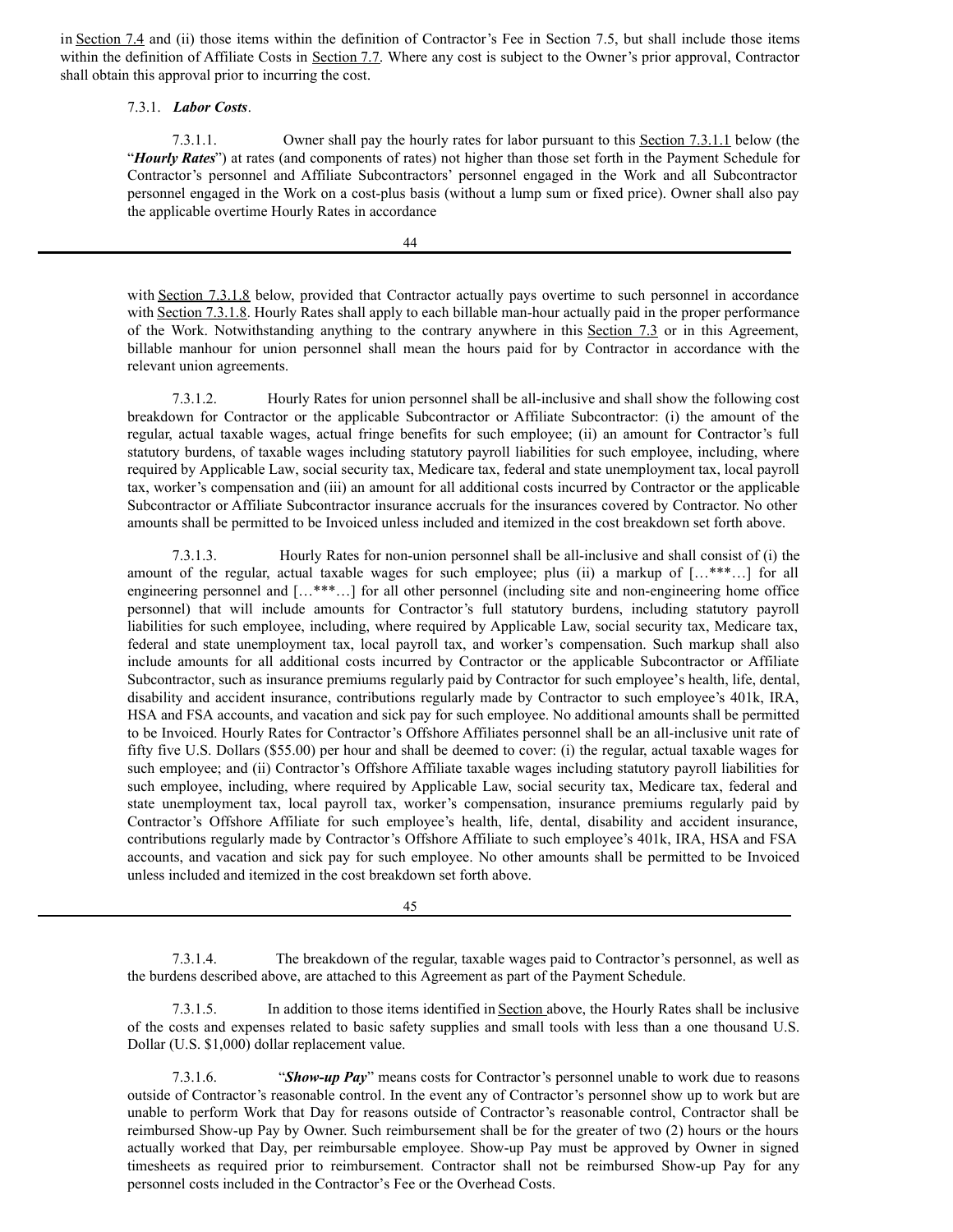7.3.1.7. Notwithstanding anything to the contrary, Hourly Rates and their components shall only be subject to adjustment as the applicable union agreements expire or as a matter of Change in Law.

7.3.1.8. Owner will reimburse Contractor for any overtime approved in writing, being time expended in the performance of the Work exceeding the overtime thresholds established by the relevant union agreement(s) or, if no union agreements apply, the Applicable Law will govern.

7.3.1.9. Approval is required for any hours worked over forty (40) hours a week, and any hours worked on weekends.

7.3.1.10. Owner will reimburse Contractor for per-diem(s) and travel pay based on the actual costs incurred by Contractor. Contractor shall seek Owner's prior written approval for the personnel who will receive per diem and/or travel pay.

7.3.2. *Subcontract Costs*. Excluding Contractor's Offshore Affiliates, payments made by Contractor to Subcontractors in accordance with the requirements of the Subcontracts will be at actual cost (provided that Hourly Rates are Invoiced as set forth in Section 7.3.1 unless it is a fixed price or lump sum subcontract, in which case, the entire amount is invoiced at actual cost). Notwithstanding the foregoing, payments made by Contractor to Subcontractors under Subcontracts to which Contractor has taken assignment from Owner or Owner's Prior EPC Contractor shall be Invoiced in accordance with the requirements of such Subcontracts.

7.3.3. *Costs of Materials, Consumables, and Equipment Incorporated in the Completed Construction*. Costs, including transportation and storage, of materials and Equipment incorporated or to be incorporated in the completed construction and costs of

46

such materials in excess of those actually installed to allow for reasonable waste and spoilage. Unused excess materials, if any, shall become the Owner's property at the completion of the Work.

7.3.4. *Costs of Other Equipment, Temporary Utilities, Facilities and Related Items*. Rental charges for temporary facilities, utilities, structures, furniture, machinery, equipment, form work, welding gases and electrodes, and hand tools not customarily owned by construction workers that are provided by Contractor at the Site and costs of transportation, installation, minor repairs, dismantling and removal thereof. Rates of Contractor-owned Construction Equipment are set forth in the Payment Schedule and the quantities and scheduling of such Construction Equipment shall be agreed upon with Owner in advance of any use at the Site. Owner shall not be responsible for reimbursing Contractor for any period of time in which Construction Equipment is not fully capable of performing Work (*i.e.*, periods of repair or maintenance) or for storage of Construction Equipment that is not needed for the construction activities contemplated, unless agreed to by Owner. Construction Equipment is not fully capable of performing Work during mobilization, demobilization, erection and disassembly, and decontamination and washing of such Construction Equipment. Upon Owner's request, Contractor shall support any invoiced amounts by providing documentation demonstrating that Construction Equipment was required to perform or support the Work scope, on-Site and fully capable of performing the Work.

7.3.5. *Costs of Other Materials*. Costs of document reproductions, facsimile transmissions and long-distance telephone calls, postage and parcel delivery charges, mobile phone, telephone land line service at the Site and reasonable petty cash and other miscellaneous expenses of the Site office.

7.3.6. *Debris Removal and Disposal*. Costs of removal of debris from the Site and its proper and legal disposal.

7.3.7. *Stored Materials*. Costs of materials and Equipment suitably stored off the Site at a mutually acceptable location, subject to the Owner's prior approval.

7.3.8. *Taxes*. Sales, use, gross receipts, value added or similar taxes imposed by a Governmental Instrumentality that are related to the Work and for which Contractor is liable, except for any California sales tax and value added tax paid directly by Owner.

7.3.9. *Permits and Licenses*. Fees and assessments for the Permits which Contractor is required by this Agreement to obtain.

7.3.10. *Third Party Services*. Fees of third-party service providers including laboratories for tests required by this Agreement, except those related to nonconforming or Defective Work.

7.3.11. *Royalties and License Fees*. Royalties and license fees paid for the use of a particular design, process or product required by this Agreement.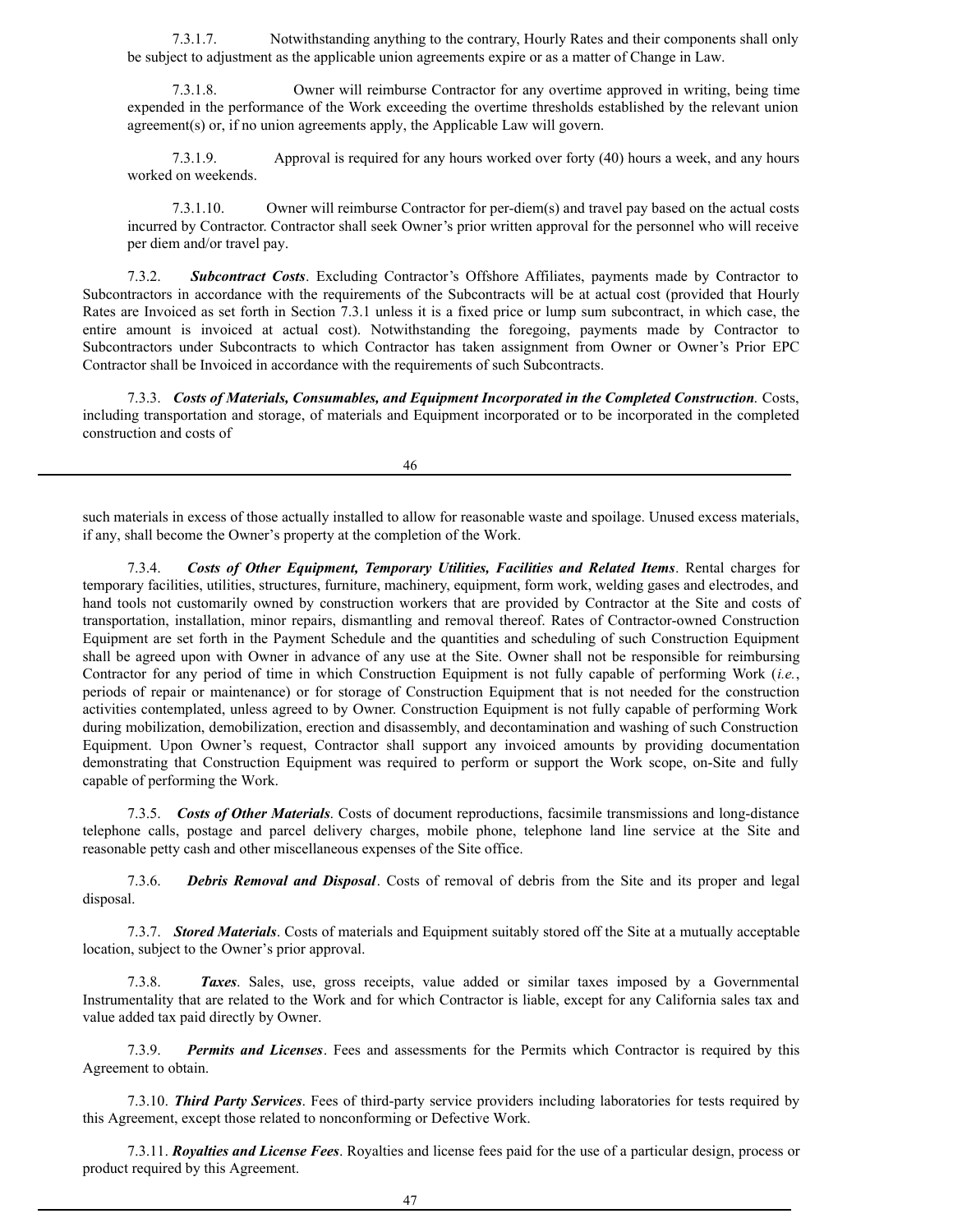7.3.12. *Suits and Settlements for Infringement*. The cost of defending suits or claims for infringement of patent rights arising from royalties and license fees paid for the use of a particular design, process or product required by this Agreement; and payments made in accordance with legal judgments against this Agreement resulting from such suits or claims and payments of settlements made with the Owner's consent, in each case, to the extent costs are due to the use of a particular design, process or product specifically required by Owner and that has caused Contractor to deviate from its normal course of performance.

7.3.13. *Deposits*. Deposits lost for causes other than Contractor's negligence or failure to fulfill a specific responsibility in this Agreement.

7.3.14. *Emergencies*. Costs incurred in taking action to prevent threatened damage, injury or loss in case of an emergency affecting the safety of persons and property.

7.3.15. *Corrective and Defective Work*. Costs of repairing or correcting damaged or nonconforming Work executed by Contractor or its Subcontractors or Sub-subcontractors, provided that such damaged or nonconforming Work was not caused in whole or in part by gross negligence or failure to fulfill a specific responsibility of Contractor, including Contractor's gross negligence or fault in adequately supervising and directing the Work of any Subcontractor or Sub-subcontractor, and only to the extent that the cost of repair or correction is not recoverable by Contractor from insurance, sureties, Subcontractors, suppliers, or others after reasonable efforts to do so.

7.3.16. *Other*. Other costs incurred in the performance of the Work if, and to the extent, approved in advance in writing by the Owner.

7.3.17. *Security, Insurance Premiums, and Deductibles.* Costs incurred in obtaining contract securities as required by Owner including any bond or letter of credit premiums as well as builder's risk insurance related costs including any deductibles associated therewith.

### **7.4 Overhead**.

7.4.1. *Overhead Fee*. Owner shall pay Contractor for performance of the Work an amount equal to […\*\*\*…] of the Direct Costs of the Work for all costs and expenses associated with Contractor's Overhead Costs for the Project ("*Overhead Fee*"). In no instance will the amounts payable for Overhead Costs through the Overhead Fee be subject to a mark-up for the Contractor's Fee.

7.4.2. *Overhead Costs*. The following costs shall be considered to be "*Overhead Costs*": (i) estimating services and services relating to purchase of tools and consumables performed in the Contractor's offices; (ii) wages and salaries (including all taxes, insurance and other items set forth in Section) for Contractor's program management, supervisory, accounting and administrative personnel performed in Contractor's offices off-Site; (iii) all other costs and expenses associated Contractor's offices off-Site, including all office equipment and furniture, office supplies, computers, fax/copier/postage, telephone and set-up, printing, allowances, and travel expenses/auto/parking; (iv) all taxes, fees or levies paid

48

or payable by Contractor, imposed by a Governmental Instrumentality, which are related to any of the Overhead Costs; and (v) all costs and expenses for the provision of insurance that Contractor is required to provide under this Agreement, including the premiums and other costs and expenses for Commercial General Liability Insurance, Workers' Compensation Insurance, Employer's Liability Insurance, Automobile Liability Insurance, and Umbrella Liability Insurance.

**7.5 Contractor's Fee**. Contractor's Fee shall be equal to […\*\*\*…] ([…\*\*\*…]%) of the Direct Costs of the Work ("*Contractor's Fee*").

**7.6 Disallowed Costs**. Notwithstanding anything to the contrary herein and subject to Contractor's right to dispute such decision pursuant to Article 18, Contractor shall not be entitled to payment or compensation for any Disallowed Cost. "*Disallowed Cost*" means any cost, other than Direct Costs of the Work, which Owner, in good faith, decides:

7.6.1. is not reasonable or is not necessarily incurred or paid by Contractor in accomplishing Work or was not properly and reasonably incurred by Contractor solely and exclusively in accordance with this Agreement;

7.6.2. is not supported by Contractor's accounts and records;

7.6.3. incorrectly includes profit and/or an element of the Contractor's Fee;

7.6.4. incorrectly includes compensation elements provided for elsewhere in this Article 7 (to the extent such compensation elements are already covered by other portions of the Compensation hereunder);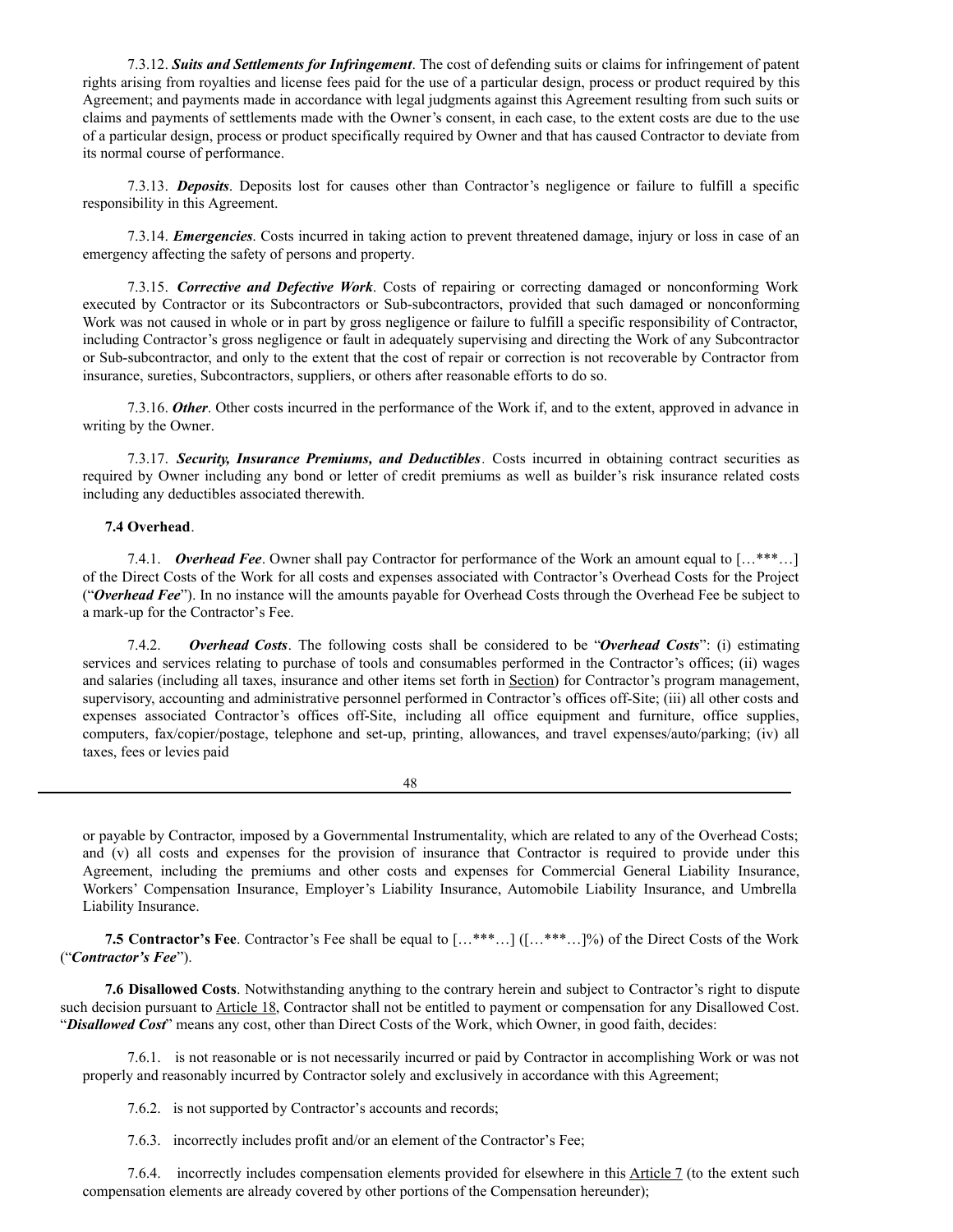7.6.5. should not have been paid to Contractor or a Subcontractor or Sub-subcontractor in accordance with the express terms of the relevant purchase order, Subcontract, or Sub-subcontract;

7.6.6. does not relate to the performance of the Work;

7.6.7. was a cost for or in connection with:

7.6.7.1. any loss or damage for which Contractor is liable pursuant to this Agreement;

7.6.7.2. a consequence resulting from sole gross negligent acts, willful misconduct or breach by Contractor;

7.6.7.3. any expediting costs necessitated by sole or gross negligence, willful misconduct or direct fault of Contractor to the extent such expediting costs are not offset by savings in reimbursable costs;

7.6.7.4. any third party liability of Contractor for which Owner is not liable to indemnify Contractor under this Agreement; or

49

7.6.7.5. any other loss or liability incurred by Contractor, other than deductibles, for which insurance has been obtained pursuant to this Agreement;

7.6.8. is a cost that Contractor will recover from third parties or Project-specific insurance, or, using reasonable efforts, would have recovered under such insurance;

7.6.9. is a cost of correcting serial Defects;

7.6.10. is for resources that are in excess of that required for Work or that are not approved in writing;

7.6.11. is a cost incurred in related to the settlement of any Disputes if Contractor is not the prevailing party;

7.6.12. is payment under a purchase order which are payable by Owner separately under each such purchase order;

7.6.13. is a cost incurred by Contractor in relation to the payment of any Delay Liquidated Damages or the discharge (whether by payment, set-off or otherwise) of any liability owed by Contractor to Owner or is otherwise a cost which this Agreement provides is to be payable by Contractor to Owner; provided, however, any remaining contingency amounts within the GMP at Substantial Completion can be used by Owner to offset Delay Liquidated Damages owed by Contractor, but only after subtracting any delay liquidated damages Contractor recovers from any Subcontractor for delays caused by any such Subcontractor;

7.6.14. is a cost consisting of the reimbursement by way of counter-indemnity or otherwise by Contractor of any sums paid by the any issuer of any bond or any other security provider;

7.6.15. is a fine, penalty remediation cost or similar cost imposed on Contractor or a Subcontractor or Subsubcontractor pursuant to or in consequence of any non-observance of any Applicable Law or Permit;

7.6.16. are expenses relating to Contractor's operating capital, including interest on Contractor's capital employed in support of the Work; or

7.6.17. is incurred because of any other risk or circumstance which was the cost, expense or to the account of Contractor, including Taxes and all other items to be borne by Contractor.

**7.7 Affiliate Costs**. "*Af iliate Costs*" means payments made by Contractor to Affiliate Subcontractors pursuant to any Affiliate Subcontract, which shall be made by Contractor to an Affiliate Subcontractor on a pass-through basis without any mark-up charged by such Affiliate Subcontractor to Contractor. Affiliate Costs shall consist of the Hourly Rates (as described in Section 7.3.1) charged by the respective Affiliate Subcontractor for its personnel, which shall be all inclusive and itemized as described in Section 7.3.1. Contractor may only charge to Owner a mark-up for the Overhead Fee or the Contractor's Fee on the Affiliate Subcontractor's

50

costs charged to Contractor and which Contractor seeks reimbursement from Owner as a Direct Costs of the Work, and such Affiliate Subcontractor may not charge any mark-up to Contractor.

**7.8 Interim Payments**.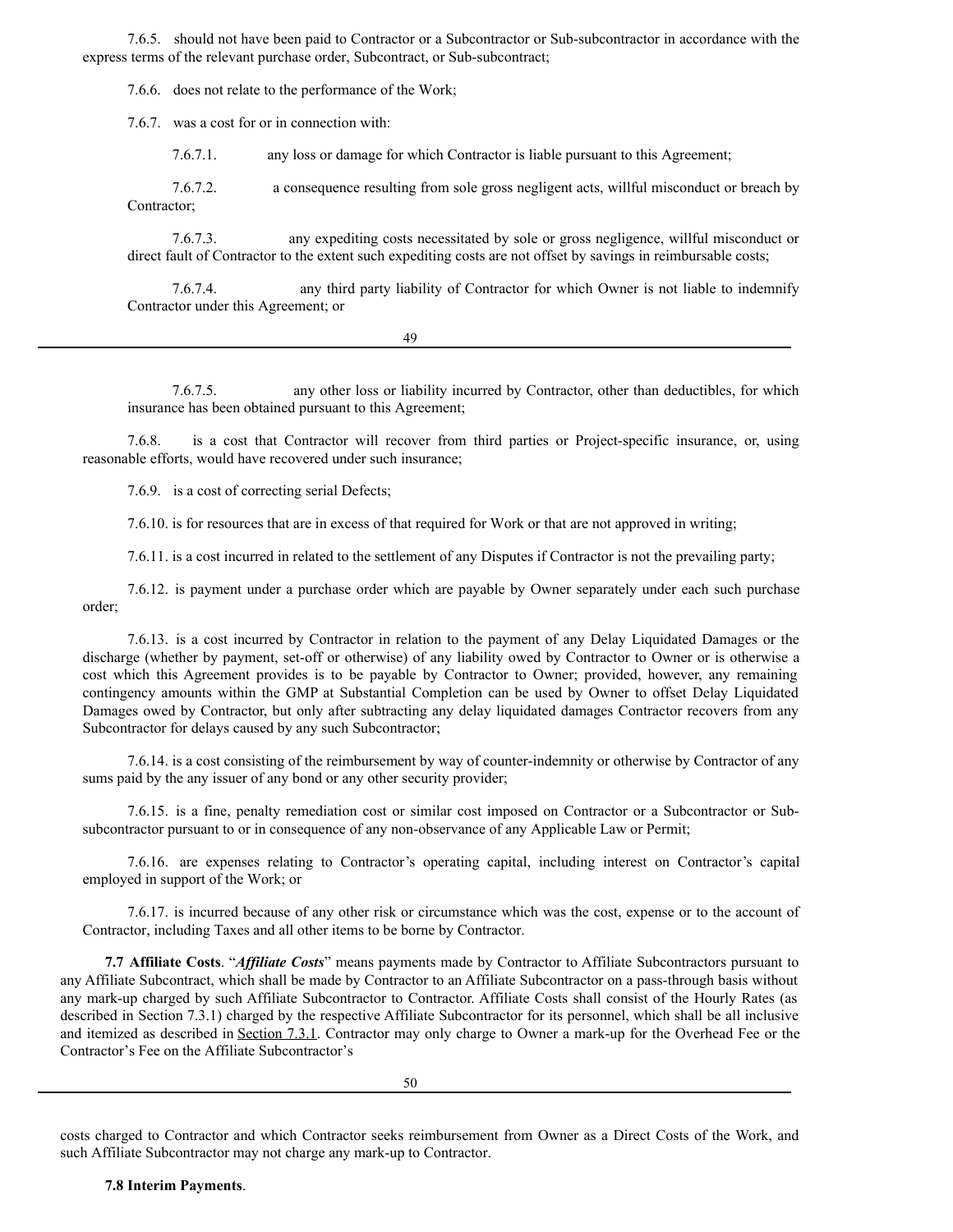7.8.1. *Payments*. Progress payments shall be made by Owner to Contractor for the Direct Costs of the Work incurred during the applicable payment period, plus Contractor's Fee owed (calculated as a percentage of the Direct Costs of the Work for the payment period), plus Overhead Fee owed (calculated as a percentage of the Direct Costs of the Work for the payment period), and in any event, based on the progress of the Work. Owner shall also reimburse applicable California sales and use Taxes in accordance with Article 8. Each payment shall be subject to Owner's right to withhold payments under this Agreement. Payments shall be made in U.S. Dollars to an account(s) designated by Contractor.

7.8.2. *Deposit Payment*: After the issuance of the Notice to Proceed, upon receipt of an appropriate invoice from Contractor, Owner shall make a onetime payment of […\*\*\*…] ([…\*\*\*…]%) of the GMP to Contractor ("*Deposit Payment*") in the following two installments: (i) fifty percent (50%) of the Deposit Payment shall be paid by Owner to Contractor within two (2) Business Days after Owner's issuance of NTP, and (ii) the remainder of the Deposit Payment shall be paid by Owner to Contractor within fourteen (14) Business Days after the first payment in subsection (i), above. The Deposit Payment shall be credited back to Owner in an amount equal to  $[\dots$ \*\*...] ( $[\dots$ \*\*\*…]%) of each amount Invoiced by Contractor throughout the execution of Work, provided that Contractor may not retain any amount of the Deposit Payment at Substantial Completion, and Contractor shall, as an additional condition to achieving Substantial Completion, release all remaining amounts of the Deposit Payment to Owner (if any). Additionally, in the event of the termination of this Agreement for any reason, Contractor shall return the remainder of the Deposit Payment to Owner, as further described in Section 16.2.

7.8.3. *Invoices*. No later than ten (10) Days after the end of each Month, Contractor shall submit to Owner an Invoice for all Compensation earned during the prior Month that includes (i) a detailed description of all Direct Costs of the Work incurred during such period, (ii) time sheets signed by Owner, on-site data reports, Subcontractor invoice information, and any other information reasonably requested by Owner for Owner to evaluate the Direct Costs of the Work (including all original documentation if requested by Owner), and (iii) and California sales and use Taxes incurred in the procurement of the Equipment in accordance with Article 8. All Invoices, other than the Invoice for final payment under this Agreement, shall be in the form of Schedule I-1, and shall include all documentation supporting the request for payment as required under this Agreement.

7.8.4. *Lien Waivers*. Each Invoice received by Owner prior to Final Completion of the Project shall be accompanied by (i) fully executed Lien Waivers upon Progress Payment from Contractor in the forms of Schedule K-1 for all Work performed through the date for which payment is requested, (ii) fully executed Lien Waivers upon Progress Payment from each Major Subcontractor in the forms of Schedule K-1 for all Work

51

performed through the date for which payment is requested and (iii) if requested by Owner, fully executed Lien Waivers upon Progress Payment from all Major Sub-subcontractors requested in substantially the forms of Schedule K-1 for all Work performed through the date for which payment is requested. Lien Waivers upon Progress Payment, however, shall not be required from Major Subcontractors or Major Sub-subcontractors until they have performed Work, and Major Subcontractors and Major Sub-subcontractors shall be required to submit additional Lien Waivers upon Progress Payment only if they have performed Work not covered by a previous Lien Waiver upon Progress Payment. Submission of all Lien Waivers upon Progress Payment is a condition precedent to payment of any Invoice.

7.8.5. *Review and Approval*. Each Invoice shall be reviewed by Owner and, upon Owner's reasonable request, Contractor shall furnish such supporting documentation and certificates and provide such further information as may be reasonably requested by Owner. Unless disputed by Owner, each Invoice (less any withholdings allowed under this Agreement) shall be due and payable thirty (30) Days after it, and all documentation required under this Agreement, is received by Owner. If an Invoice is disputed by Owner, then payment shall be made for all undisputed amounts and the dispute shall be resolved pursuant to Article 18. Payment on disputed amounts shall be made as soon as such dispute is resolved.

**7.9 Final Completion and Final Payment**. Upon Final Completion of the Project, Contractor shall, in addition to any other requirements in this Agreement for achieving Final Completion, including those requirements set forth in Section 1.1 for the definition of Final Completion, submit a fully executed final Invoice in the form attached hereto as Schedule I-2, along with (i) a statement summarizing and reconciling all previous Invoices, payments and Change Orders, (ii) an affidavit that all payrolls, Taxes, liens, charges, claims, demands, judgments, security interests, bills for Contractor-Supplied Equipment, and any other indebtedness connected with the Work have been paid, (iii) fully executed Lien and Claim Waivers upon Final Payment from Contractor in the forms of Schedules K-2 and K-4, (iv) fully executed Lien and Claim Waivers upon Final Payment from each Major Subcontractor in the forms of Schedules K-2 and K-5, (v) if requested by Owner, fully executed Final Lien and Claim Waivers upon Final Payment from each Major Sub-subcontractor in substantially the forms of Schedules K-2 and K-5, and (vi) a final accounting as set forth in Section 7.17. No later than thirty (30) Days after receipt by Owner of such final Invoice and all requested documentation and achieving Final Completion, Owner shall, subject to its rights to withhold payment under this Agreement, pay Contractor the remaining Compensation due under this Agreement and properly invoiced. Upon such payment, Contractor shall submit to Owner an unconditional fully executed Lien and Claim Waiver upon Final Payment in the form of Schedule K-3.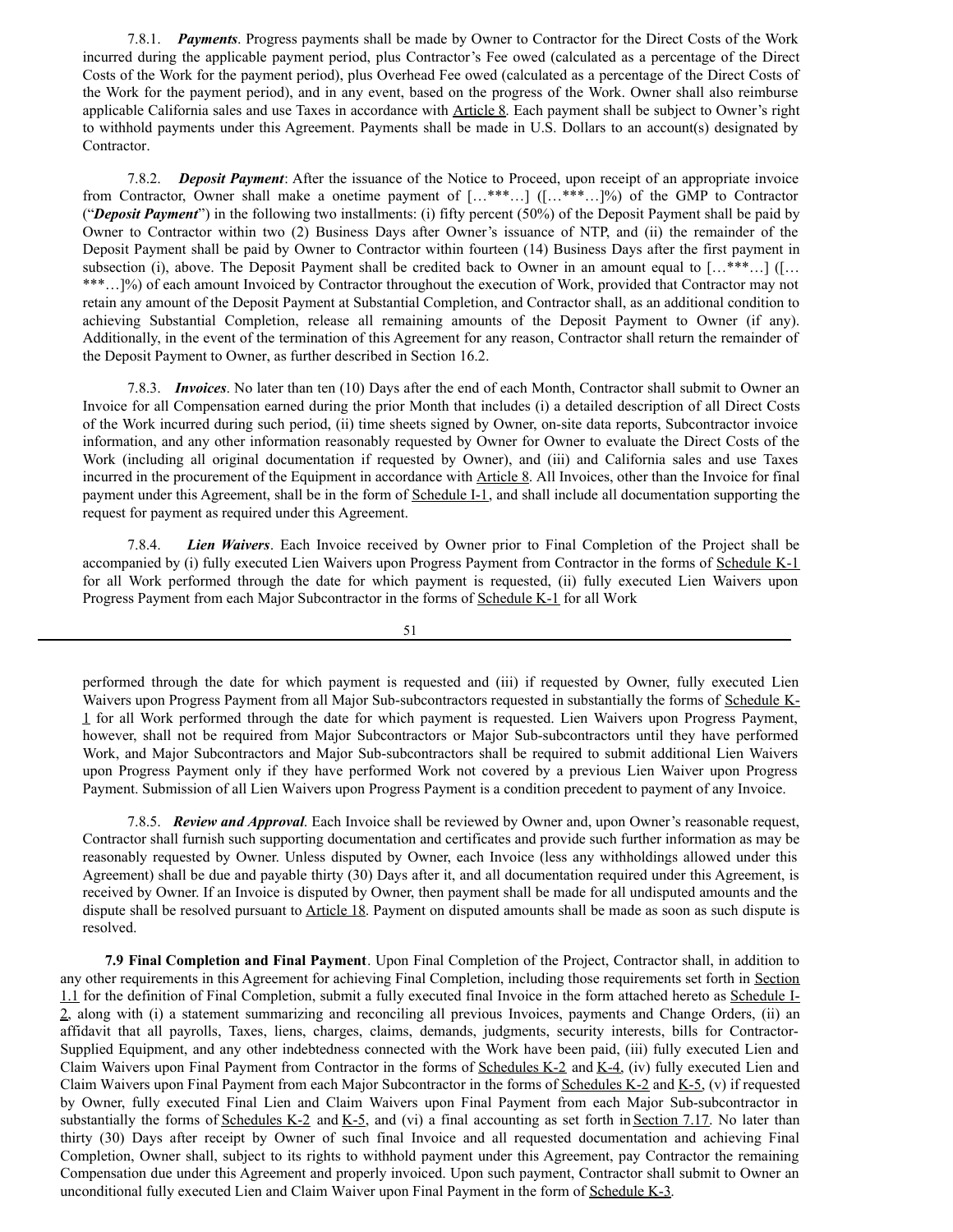**7.10 Payments Not Acceptance of Work**. No payment made hereunder by Owner shall be considered as approval or acceptance of any Work by Owner or a waiver of any claim or right Owner may have hereunder. All payments shall be subject to correction or adjustment in subsequent payments.

52

**7.11 Payments Withheld**. In addition to disputed amounts set forth in an Invoice and any other rights under this Agreement, Owner may withhold payment on an Invoice or a portion thereof in an amount and to such extent as may be reasonably necessary to protect Owner from loss due to (i) Defective Work not remedied in accordance with this Agreement; (ii) any material breach by Contractor of any term or provision of this Agreement; (iii) Contractor's failure to submit any schedule required under this Agreement in accordance with the Agreement (including Recovery Schedules, Corrective Work plans and CPM Schedules); (iv) the assessment of any fines or penalties against Owner as a result of Contractor's failure to comply with Applicable Law or Applicable Codes and Standards; (v) amounts paid by Owner to Contractor in a preceding Month incorrectly or for which there was insufficient or inaccurate supporting information; (vi) Delay Liquidated Damages which Contractor owes; (vii) failure of Contractor to make payments to Subcontractors as required under their respective Subcontracts; (viii) any other costs or liabilities which Owner has incurred or will incur for which Contractor is responsible; (ix) liens or other encumbrances on all or a portion of the Site or the Work, which are filed by any Subcontractor, any Sub-subcontractor or any other Person acting through or under any of them, unless discharged by Contractor in accordance with this Agreement, excluding liens resulting from Owner's failure to make undisputed payments to Contractor that are due and payable and for which Owner does not have a right to withhold in accordance with the payment terms of this Agreement; or (x) any other reason for which Owner is entitled to withhold payment as expressly set forth in this Agreement.

**7.12 Interest on Late Payments**. Any amounts not paid when due and payable hereunder shall bear interest at the lesser of (i) an annual rate equal to the prime rate as published in the Wall Street Journal plus two percent  $(2\%)$ , or (ii) the maximum rate permitted under Applicable Law.

**7.13 Payments During Default**. Owner shall not be obligated to make any payments hereunder or release payments withheld, at any time in which (i) a Contractor Default shall have occurred and is continuing, or (ii) an event has occurred which, with the giving of notice or the passage of time, will constitute a Contractor Default.

**7.14 Offset**. Owner may, upon prior written notice to Contractor, offset any amount due and payable from Contractor to Owner against any amount due and payable to Contractor hereunder.

**7.15 Payment of Amounts Withheld or Collected on the Letter of Credit**. Owner shall pay Contractor the amount withheld or collected on the Letter of Credit if Contractor (i) pays, satisfies or discharges the applicable claim of Owner against Contractor under or by virtue of this Agreement and provides Owner with reasonable evidence of such payment, satisfaction or discharge, (ii) cures all such breaches and Defaults in the performance of this Agreement, or (iii) provides Owner with a bank guarantee, bond, or separate letter of credit reasonably satisfactory to Owner in the amount of the withheld payment. In the event Owner draws down or collects any amount on the Letter of Credit pursuant to this Section, and Contractor acts in accordance with either (i), (ii) or (iii) above so as to require payment from Owner, Contractor shall, within seven (7) Days of Owner's payment to Contractor, restore the Letter of Credit to the amount the Letter of Credit had immediately prior to Owner's collection

53

on the Letter of Credit under this Section. Owner's failure to withhold or draw down or collect against the Letter of Credit in the event of any of the circumstances described in this Section 7.15 shall not be deemed to be a waiver of any of Owner's rights under this Agreement, including Owner's right to withhold or draw down on the Letter of Credit at any time one of the circumstances in Section 7.11(i) through 7.11(ix) exists.

**7.16 Conditions Precedent to Payment**. It shall be a condition precedent to Contractor's entitlement to receive any payment from Owner under this Agreement that Contractor has provided to Owner (i) the Parent Guarantee in accordance with Section 21.13, (ii) the insurance certificates for policies referenced in Section 10.1, and (iii) is maintaining the insurance policies in accordance with Section 10.1. Additionally, it shall be a condition precedent to Contractor's entitlement to receive any payment from Owner under this Agreement that Contractor has provided to Owner the Letter of Credit in accordance with Section 10.2 and, if applicable, restored the Letter of Credit as required by Section 7.15.

**7.17 Savings**. At the end of the Defect Correction Period, the Contractor shall deliver a final accounting of the cost of the Work (including Direct Costs of the Work, the Overhead Fee, the Contractor's Fee) (collectively the "*Actual Contract Sum*") to the Owner. If the Actual Contract Sum is less than the GMP (as adjusted pursuant to this Agreement), then the amount of the difference between the GMP and the Actual Contract Sum is the cost savings for the Project ("Cost Savings"). Owner shall pay Contractor f[...\*\*\*...] ([...\*\*\*...]%) of the Costs Savings up to a Costs Savings of […\*\*\*…] U.S. Dollars (\$[…\*\*\*…]) (*i.e.*, a maximum payment of […\*\*\*…] U.S. Dollars (\$[…\*\*\*…])). For any Cost Savings in excess of […\*\*\*…] U.S. Dollars (U.S. \$[…\*\*\*…]), Owner shall pay Contractor […\*\*\*…] ([…\*\*\*…]%) of such Cost Savings. If the Actual Contract Sum is greater than the GMP, the amount in excess of the GMP incurred by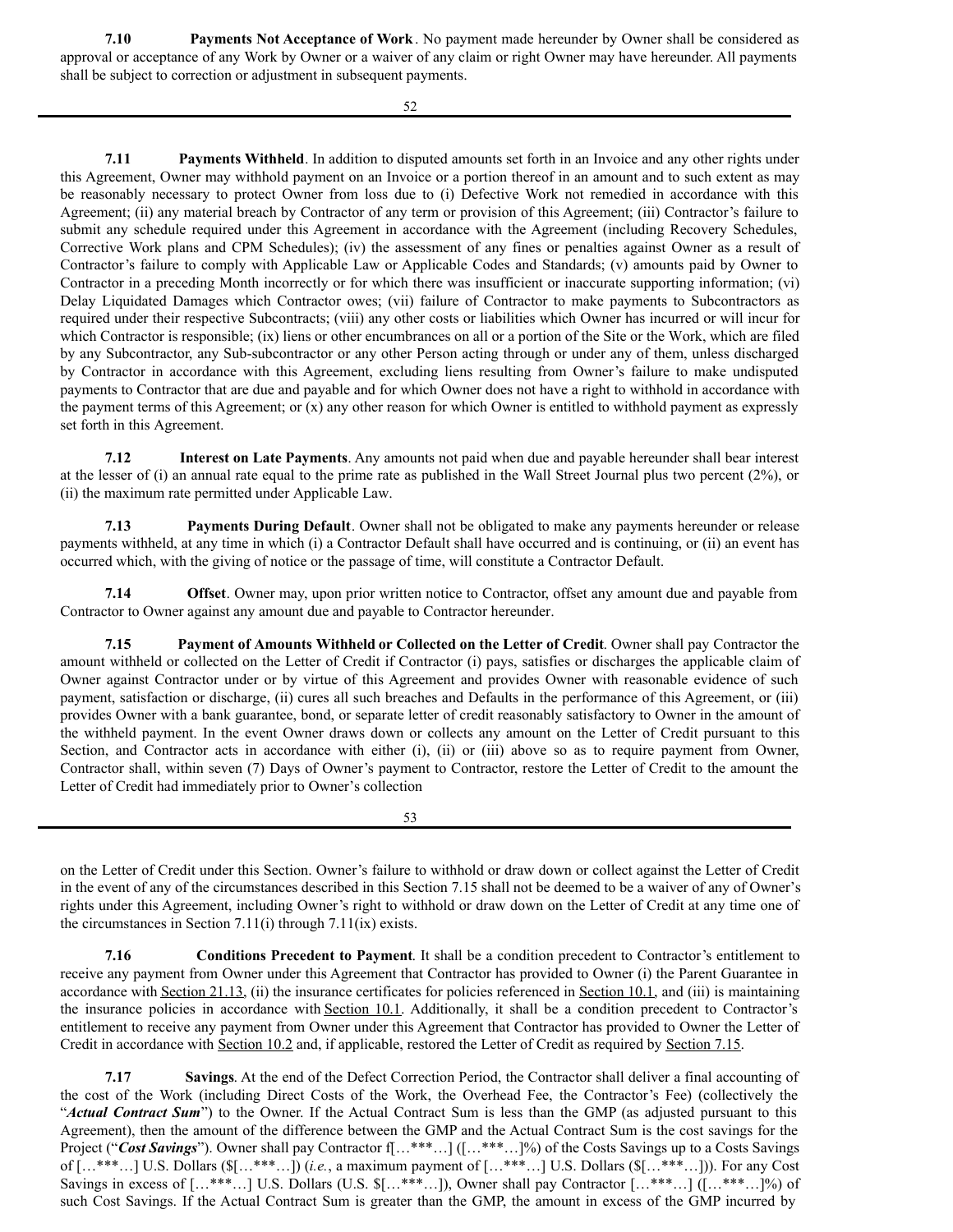Contractor will not be reimbursed by Owner. Within seven (7) Days after determining the Actual Contract Sum, Contractor shall be entitled to invoice Owner for its share of the Cost Savings. No later than thirty (30) Days after receipt by Owner of such Invoice and all requested documentation, Owner shall, subject to its rights to withhold payment under the Agreement, pay Contractor its share of the Cost Savings as determined in accordance with this Section 7.17.

## Article 8 **TAXES**

**8.1 California Taxes**. Contractor shall be responsible for timely paying all such Taxes as well as California sales and use taxes and California value-added taxes; *provided, however*, that California sales and use taxes and California valueadded taxes are excluded from the GMP. Owner shall, in accordance with Article 7, reimburse Contractor for California sales and use taxes and California value-added taxes imposed on Contractor directly resulting from the procurement of any Equipment as well as any interest or penalties which may be imposed by a Governmental Instrumentality at any time on Contractor due to Owner's failure to timely reimburse Contractor for such California sales and use taxes and California value-added taxes. Owner's obligation shall survive termination or completion of the Agreement and shall end only upon the completion of any time period allowed for audit or investigation by applicable Governmental Instrumentalities. To the extent Owner timely reimburses Contractor for all such California sales and use taxes and California value-added taxes for Equipment, (1)

54

Contractor shall release Owner of any further obligations for payment of such California sales and use taxes and California value-added taxes and (2) Contractor shall be responsible for the payment of any interest or penalties related to Contractor's failure to timely pay such California sales and use taxes and California value-added taxes. Owner and Contractor will provide documents, information and data, make submission to Governmental Instrumentalities, and otherwise cooperate as reasonably necessary to minimize the amount of California sales and use taxes and California valueadded taxes payable for the Equipment. In the event that Contractor is audited for California sales and use taxes or California value-added taxes for the Equipment, Contractor shall timely inform Owner of such audit, allow Owner to assist with audit strategy and, at Owner's expense, allow Owner to take responsibility for defending the audit, protest or appeal based on mutually satisfactory arrangements. Contractor shall reasonably cooperate with Owner to assist in attempting to allocate local and district California sales and use taxes to the Site (which may include Contractor applying for a jobsite sub-permit), including reasonable assistance in causing local California sales and use taxes to be assigned to the Site rather than to Contractor's (or any Subcontractor's or Sub-subcontractor's) regular place of business in California. Contractor will reasonably cooperate with any joint refund claim that Owner, or its agents, wishes to file for potentially overpaid California sales and use taxes or California value-added taxes up to a period of three (3) years after Substantial Completion or until the running of the applicable statute of limitations, whichever is longer. Notwithstanding the foregoing, if Owner presents Contractor with evidence that it has an abatement of such California sales and use tax, then Contractor shall not invoice Owner for such tax, and Owner shall have no obligation to pay such tax.

## Article 9 **TITLE AND RISK OF LOSS**

**9.1 Title**. Title to all or any portion of the Work (other than Work Product) shall pass to Owner upon the earlier of (i) payment by Owner therefor, (ii) delivery of the Work to the Site, or (iii) incorporation of such Work into the Project. Transfer of title to Work shall be without prejudice to Owner's right to reject Defective Work, or any other right in the Agreement. Without limiting Contractor's rights to a mechanic's lien as permitted in this Agreement, Contractor warrants and guarantees that legal title to and ownership of the Work and the Project shall be free and clear of any and all liens, claims, security interests or other encumbrances when title thereto passes to Owner.

## **9.2 Risk of Loss**.

9.2.1. *Prior to Substantial Completion*. Notwithstanding passage of title as provided in Section 9.1 of this Agreement, Contractor shall have care, custody and control and bear the risk of loss to the Work and each component thereof (including all Owner-Supplied Items after delivery to the Site, and including unloading of all Equipment) until Substantial Completion of the Work occurs, *provided that* Owner shall bear risk of physical loss and damage to the Work to the extent (a) the costs associated with such physical loss or damage exceeds the aggregate limits or sub-limits of the builder's risk insurance to be obtained by Owner pursuant to Attachment O, (b) such physical loss or damage is not insured under the builder's risk insurance policy required to be provided by Owner under Section 2.1.1 of Attachment O to this Agreement because of the Owner's failure to

55

maintain such policies in full force and effect at all times required under this Agreement, or (c) such physical loss or damage is not insured under such policies because of an exclusion, term or condition of such policies; provided however, exception (c) shall not apply (and Contractor shall therefore bear the risk of physical loss and damage) to the extent such physical loss or damage would have been covered by such policies but for an act or omission of Contractor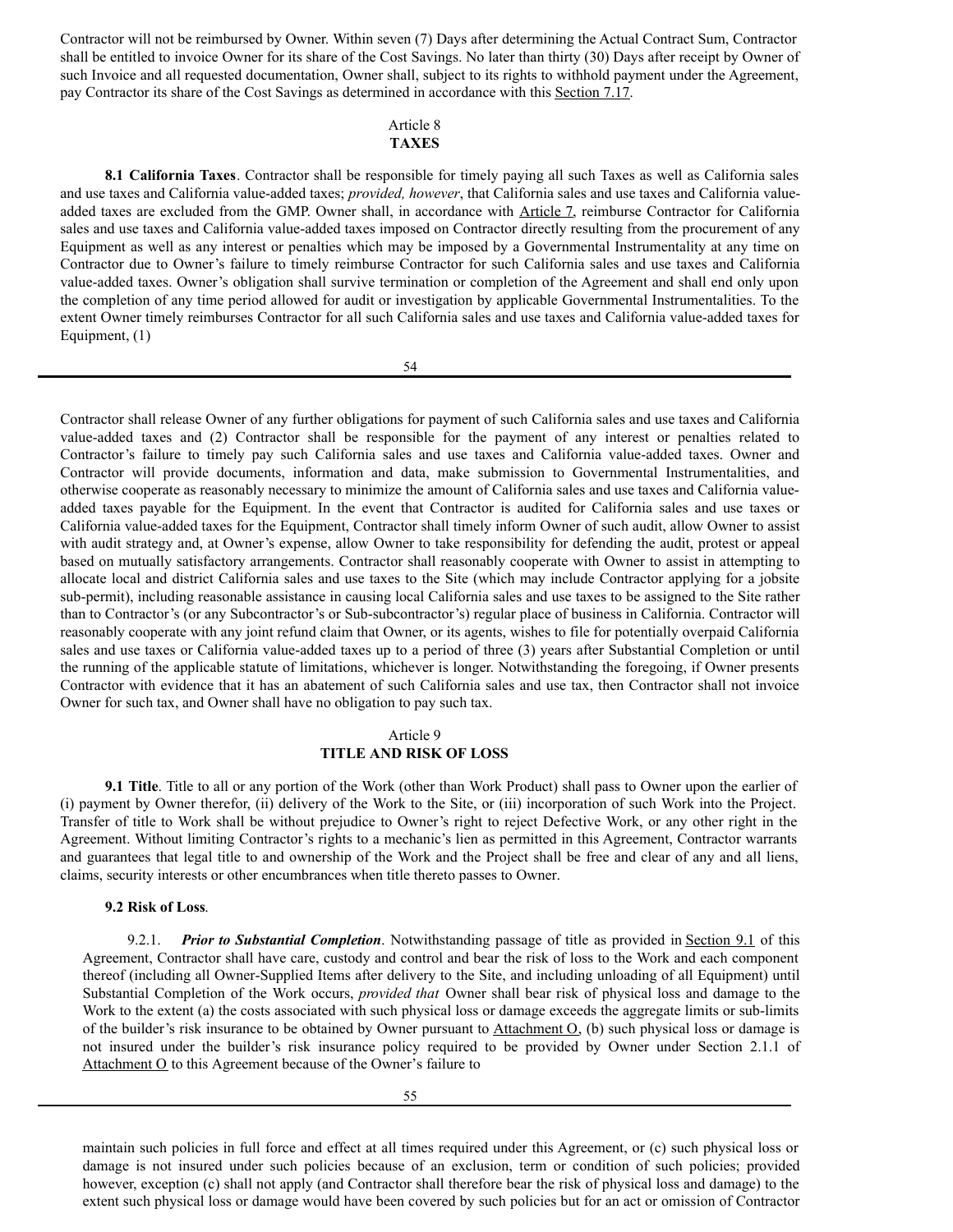or any Subcontractor.

9.2.2. *After Substantial Completion*. After Substantial Completion of the Work, Owner shall bear the risk of physical loss and damage to the Work, provided that Contractor shall be liable to Owner for all damages, costs, losses and expenses arising from or related to physical loss and damage to any portion of the Work after the Work achieves Substantial Completion to the extent such physical loss and damage arises out of or results from or is related to the negligence or fault of any Contractor Indemnified Party or Subcontractors, subject to a cap in liability of […\*\*\*…] U.S. Dollars (U.S.\$ […\*\*\*…]) per occurrence. Contractor's liability arising under this Section 9.2.2 may be charged against the contingency that is contained within the Guaranteed Maximum Price prior to the determination of any Cost Savings under Section 7.17; provided that, Contractor shall first seek recovery for such liability from the applicable Subcontractor(s), if any, responsible for the physical loss and damage to any portion the Work after the Work achieves Substantial Completion.

9.2.3. Nothing in this Section 9.2 shall be interpreted to relieve Contractor of any of its other obligations or liabilities under this Agreement, including its obligations with respect to Warranties, Defective Work or Corrective Work.

## Article 10 **INSURANCE**

### **10.1 Insurance**.

10.1.1. *Provision of Insurance*. The Parties shall provide the insurance as specified in Attachment O on terms and conditions stated therein.

10.1.2. *No Cancellation*. All policies providing coverage hereunder shall contain a provision that at least thirty (30) Days' prior written notice shall be given to the non-procuring Parties and additional insureds prior to cancellation, non-renewal or material change in the coverage with ten (10) Days' notice prior to cancellation for non-payment of premium.

10.1.3. *Obligations Not Relieved*. Anything in this Agreement to the contrary notwithstanding, the occurrence of any of the following shall in no way relieve Contractor from any of its obligations under this Agreement: (i) failure by Contractor to secure or maintain the insurance coverage required hereunder; (ii) failure by Contractor to comply fully with any of the insurance provisions of this Agreement; (iii) failure by Contractor to secure such endorsements on the policies as may be necessary to carry out the terms and provisions of this Agreement; (iv) the insolvency, bankruptcy or failure of any insurance company providing insurance to Contractor; (v) failure of any insurance company to pay

56

any claim accruing under its policy; or (vi) losses by Contractor or any of its Subcontractors or Sub-subcontractors not covered by insurance policies.

10.1.4. *Failure to Provide Required Insurance*. In the event that liability for any loss or damage is denied by the underwriter or underwriters in whole or in part due to the breach of said insurance by a procuring Party, or for any other reason attributable to such Party, or if either Party fails to maintain any of the insurance herein required, then the defaulting Party shall defend, indemnify and hold the other Party harmless against all losses which would otherwise have been covered by said insurance.

**10.2 Irrevocable Standby Letter of Credit**. Within forty-eight hours after Contractor receives evidence that an Automatic Clearing House directive has been issued to Contractor's account for an amount equal to the first installment of the Deposit Payment, and as a condition precedent to Contractor's right to receive any further payments, Contractor shall deliver to Owner an irrevocable standby letter of credit, naming Owner as beneficiary, in the amount of [...\*\*\*...] ([... \*\*\*...]%) of the Guaranteed Maximum Price and in the form of Attachment AA, and issued and confirmed by a commercial bank in the United States of America with a long-term rating of at least Investment Grade ("*Letter of Credit*"). As used herein, "*Investment Grade*" means a rating of at least AA by Standard & Poor's and at least Aa2 by Moody's Investors Service. If at any time the rating of the commercial bank that issued the Letter of Credit falls below either of such ratings, Contractor shall replace the Letter of Credit within ten (10) Days with an equivalent instrument issued by a commercial bank in the United States of America meeting such rating requirements. Owner shall have the right to draw down on or collect against such Letter of Credit upon Owner's demand in the event of a Default by Contractor or the owing by Contractor to Owner under this Agreement for Delay Liquidated Damages or any other liabilities, damages, losses, costs or expenses arising out of or relating to a breach of any obligation under this Agreement by Contractor or such Default. The amount drawn on the Letter of Credit shall not be greater than the amount that Owner, at the time of the drawing, reasonably and in good faith estimates is owed it under the Agreement for Delay Liquidated Damages, liabilities, damages, losses, costs or expenses or is necessary to remedy the Default or breach of the Agreement. In addition to the foregoing draw rights, (i) Owner shall also have the right to draw down on or collect against the Letter of Credit for all remaining funds in the Letter of Credit upon Owner's demand if Contractor has not, prior to sixty (60) Days before the then current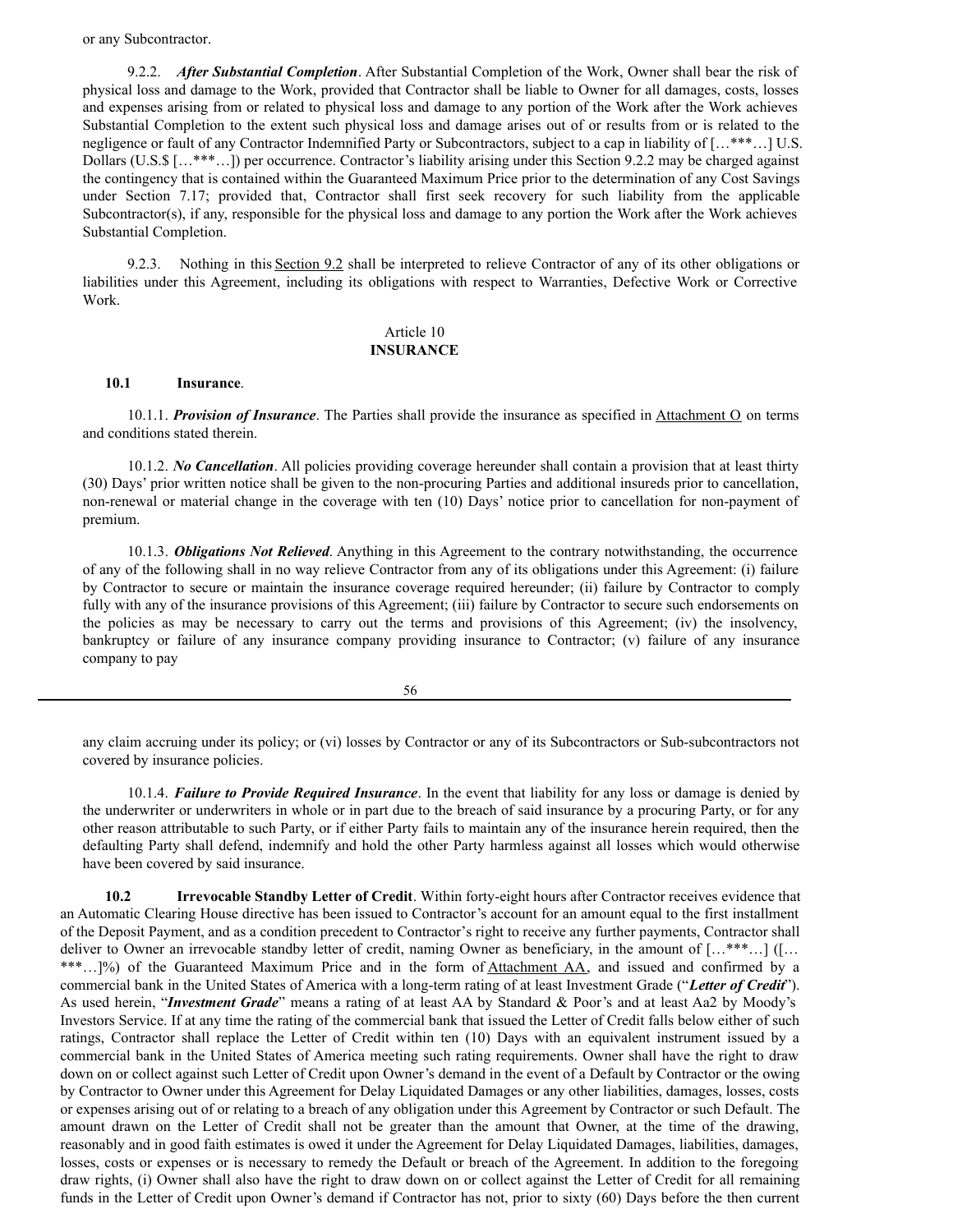expiration date, delivered to Owner a replacement letter of credit substantially identical to the Letter of Credit and from a U.S. commercial bank meeting the requirements in this Section 10.2 and extending the expiration date for the shorter of (a) a period of one (1) year or (b) the expiration of the Defect Correction Period (i.e., the twelve (12) month period following Substantial Completion and any extension pursuant to Section 13.3.2), and (ii) Owner shall also have the right to draw down on or collect against the Letter of Credit for all remaining funds available under such Letter of Credit upon Owner's demand if the issuing bank is no longer Investment Grade and Contractor has not, within the applicable time period set forth in this Section 10.2, delivered to Owner a replacement letter of credit substantially identical to the Letter of Credit from a U.S. commercial bank meeting the requirements set forth in this Section 10.2.

10.2.1. The amount of the Letter of Credit shall decrease to an aggregate amount of […\*\*\*…] ([…\*\*\*…]%) of the Guaranteed Maximum Price upon the commercial bank's receipt from Owner of (i) a copy of the Substantial Completion Certificate signed by Contractor and (ii) a copy of the Owner acceptance or rejection of Substantial Completion form signed by Owner showing that Owner accepts the Substantial Completion Certificate. No later than ten (10) Days after Owner's acceptance of the Substantial Completion Certificate, Owner shall provide the commercial bank that issued the Letter of Credit with written notice of such acceptance.

10.2.2. The amount of the Letter of Credit shall decrease to an aggregate amount equal to the greater of [… \*\*\*…] ([…\*\*\*…]%) of the Guaranteed Maximum Price or the amount of Corrective Work outstanding upon the commercial bank's receipt from Owner of (i) a copy of the Final Completion Certificate signed by Contractor and (ii) a copy of the Owner acceptance or rejection of Final Completion form signed by Owner showing that Owner accepts the Final Completion Certificate. No later than ten (10) Days after Owner's acceptance of the Final Completion Certificate, Owner shall provide the commercial bank that issued the Letter of Credit with written notice of such acceptance.

10.2.3. The Letter of Credit shall remain in full force and effect from the issuance of the Letter of Credit through the expiration of the Defect Correction Period for all Work, at which time the Letter of Credit will be returned to Contractor. No later than ten (10) Days following the expiration of the Defect Correction Period for all Work (i.e. the twelve (12) month period following Substantial Completion), Owner shall provide the commercial bank that issued the Letter of Credit with written notice of the expiration of the Defect Correction Period for all Work, unless, at the conclusion of this period, any of Contractor's Work remains subject to an extended warranty pursuant to Section 13.3.2, in which case the Letter of Credit shall reduce to an amount equal to one hundred twenty percent (120%) of the value of the Work remaining under the extended Defect Correction Period, and no later than ten (10) Days after expiration of such extended time, Owner shall provide the commercial bank that issued the Letter of Credit with written notice of the expiration of the Defect Correction Period for all Work. Partial drawings are permitted under the Letter of Credit.

## **10.3 Financial Statements and Material Adverse Change**.

10.3.1. *Financial Statements*. As and when Owner may reasonably request for a fiscal quarter or year-end financial statement, Contractor shall deliver to Owner available audited and unaudited consolidating and consolidated balance sheets of each of Contractor and Guarantor as of the end of such quarter or year-end, and the related consolidated statements of operations, income, cash flows, retained earnings and stockholders' equity for such quarter or year, all of which shall be certified by the chief financial officer or equivalent officer of each of Contractor and Guarantor, subject to normal year-end audit adjustments. All financial statements delivered pursuant to this Section 10.3.1 shall be complete and correct in all material respects and shall be prepared in accordance with GAAP applied consistently throughout the periods reflected therein.

58

10.3.2. *Material Adverse Change*. If at any time during the term of this Agreement, a Material Adverse Change shall occur, Owner may, in its sole discretion and without prejudice to any other rights or remedies it may have hereunder, require further assurances, as a condition of Owner's further performance under this Agreement, of (i) Contractor's creditworthiness, financial responsibility and ability to perform its obligations under this Agreement or (ii) Guarantor's creditworthiness, financial responsibility and ability to perform its obligations under the Parent Guarantee, and Contractor shall comply with such further assurances. Owner shall notify Contractor regarding its request for such assurances, including, in form and amount satisfactory to Owner, any one or more of prepayments, a letter of credit or payment and performance bond. "*Material Adverse Change*" for the purposes of this Section 10.3.2 means adverse changes, events or effects that have occurred or been threatened which could reasonably be likely to (i) materially adversely affect the business, operations, properties, condition (financial or otherwise), assets or liabilities of Contractor or Guarantor; (ii) prevent or materially delay the performance by Contractor of any of its obligations under this Agreement; (iii) create a reasonable basis for Owner to have serious doubts about Contractor's creditworthiness, financial responsibility or ability to perform its obligations under this Agreement; (iv) prevent or materially delay performance by Guarantor of any of its obligations under the Parent Guarantee; or (v) create a reasonable basis for Owner to have serious doubts about Guarantor's creditworthiness, financial responsibility or ability to perform its obligations under the Parent Guarantee. Upon Contractor's failure to provide to Owner, in form and amount satisfactory in Owner's reasonable opinion, assurances of Contractor's or Guarantor's creditworthiness, as the case may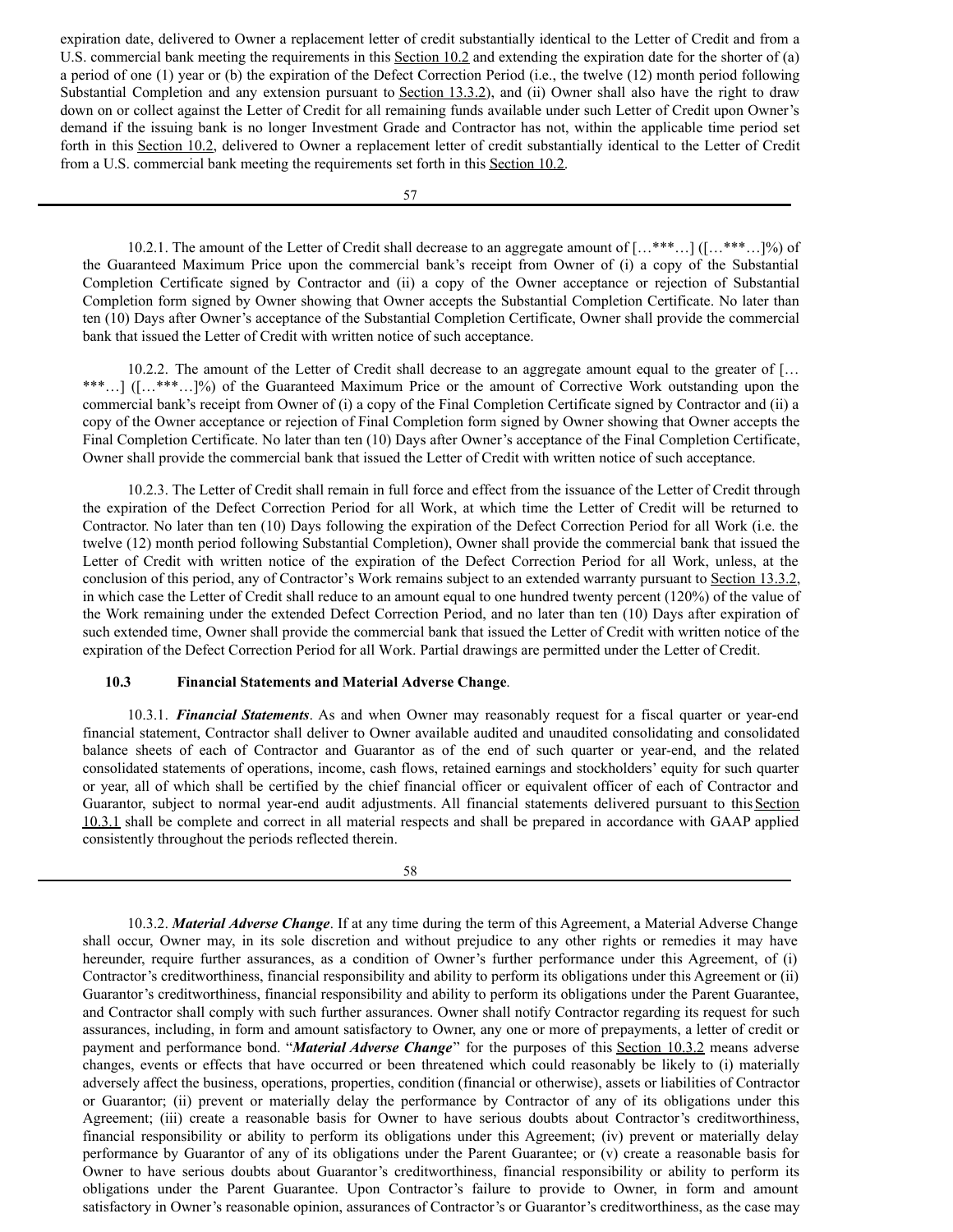be, financial responsibility and ability to perform its obligations hereunder within thirty (30) Days following Owner's request for such assurance, Owner may terminate this Agreement for Default upon notice to Contractor given no less than seven (7) Days in advance of the effective date of such termination.

# Article 11 **OWNERSHIP OF DOCUMENTATION**

**11.1 Ownership of Work Product**. Subject to Section 11.2, Owner and Contractor acknowledge that during the course of, and as a result of, the performance of the Work and prior work related to the Project done by Contractor for Owner, Contractor or its Subcontractors or Sub-subcontractors will create or have created for this Project certain written materials, plans, calculations, Drawings (including as-built Drawings), Specifications, Books and Records, computer files, or other tangible manifestations of Contractor's efforts related to the Project (hereinafter individually or collectively referred to as "*Work Product*"). Work Product prepared by Contractor or its Subcontractors or Sub-subcontractors shall be "works made for hire," and all rights, title and interest to the Work Product, including any and all copyrights in the Work Product, shall be owned by Owner irrespective of any copyright notices or confidentiality legends to the contrary which may have been placed in or on such Work Product by Contractor, its Subcontractors, Sub-subcontractors or any other Person. Contractor and its Subcontractors and Sub-subcontractors waive in whole all moral rights which may be associated with such Work Product. If, for any reason, any part of or all of the Work Product is not considered a work made for hire for Owner or if ownership of all right, title and interest in the Work Product shall not otherwise vest in Owner, then Contractor agrees, subject to Section 11.2, that such ownership and copyrights in the Work Product, whether or not such

59

Work Product is fully or partially complete, shall be automatically assigned from Contractor to Owner without further consideration, and Owner shall thereafter own all right, title and interest in the Work Product, including all copyright interests.

**11.2 License to Contractor's Intellectual Property and Third Party Intellectual Property**. As between Owner and Contractor, Contractor shall retain ownership of all proprietary intellectual property rights owned by Contractor and developed by it outside this Agreement or any other agreement between Owner and Contractor relating to the Project (hereinafter referred to as "*Contractor's Intellectual Property*"), regardless of whether such Contractor's Intellectual Property is included in the Work Product, and nothing in Section 11.1 shall result in a transfer of ownership of any Contractor's Intellectual Property or the proprietary intellectual property owned and developed by the Subcontractors, Subsubcontractors or third parties for any project other than this Project ("*Third Party Intellectual Property*"). With respect to such Contractor's Intellectual Property and Third Party Intellectual Property relating to the Work or the Project, Contractor hereby grants Owner an irrevocable, perpetual and royalty-free license (including with right to assign or sublicense its rights without consent to any of the Owner Indemnified Parties or to any purchaser of an interest in all or part of the Project or any contractors, suppliers or consultants of the Owner Indemnified Parties) to use, copy, modify, distribute, sell, make, offer for sale, transfer, publish, import, make derivative works and adapt such Contractor's Intellectual Property and Third Party Intellectual Property for any purpose relating to the Project or the Work. All Subcontracts and Sub-subcontractors shall contain provisions consistent with this Section 11.2.

**11.3 Return/Delivery of Certain Property**. All Work Product, and all copies thereof, shall be returned or delivered to Owner upon the earlier of Substantial Completion of the Project or termination of this Agreement, except that Contractor may, subject to its confidentiality obligations set forth in Article 19, retain one record set of the Work Product. Contractor shall provide two (2) reproducible Drawings, where applicable; and two (2) sets (native and PDF files) of documents for those Drawings and Specifications generated using CAD.

**11.4 Limitations on Use of Work Product**. The Work Product, including all copies thereof, shall not be used by Contractor or its Subcontractors, Sub-subcontractors or any other Persons on any other project for a Person other than Owner without the prior written consent of Owner, *provided that* this Section 11.4 shall not limit or modify Contractor's ownership rights in the Contractor's Intellectual Property, or the ownership rights in the Third Party Intellectual Property, as set forth in Section 11.2.

**11.5 Owner Provided Documents**. All written materials, plans, drafts, specifications, computer files or other documents (if any) prepared or furnished by Owner, its Affiliates or any of Owner's other consultants or contractors shall at all times remain the property of Owner, and Contractor shall not make use of any such documents or other media for any other project or for any other purpose than as set forth herein. All such documents and other media, including all copies thereof, shall be returned to Owner upon the earlier of Substantial Completion of the Project and termination of this Agreement, except that Contractor may, subject to its confidentiality obligations as set forth in Article 19, retain one record set of such documents or other media.

Article 12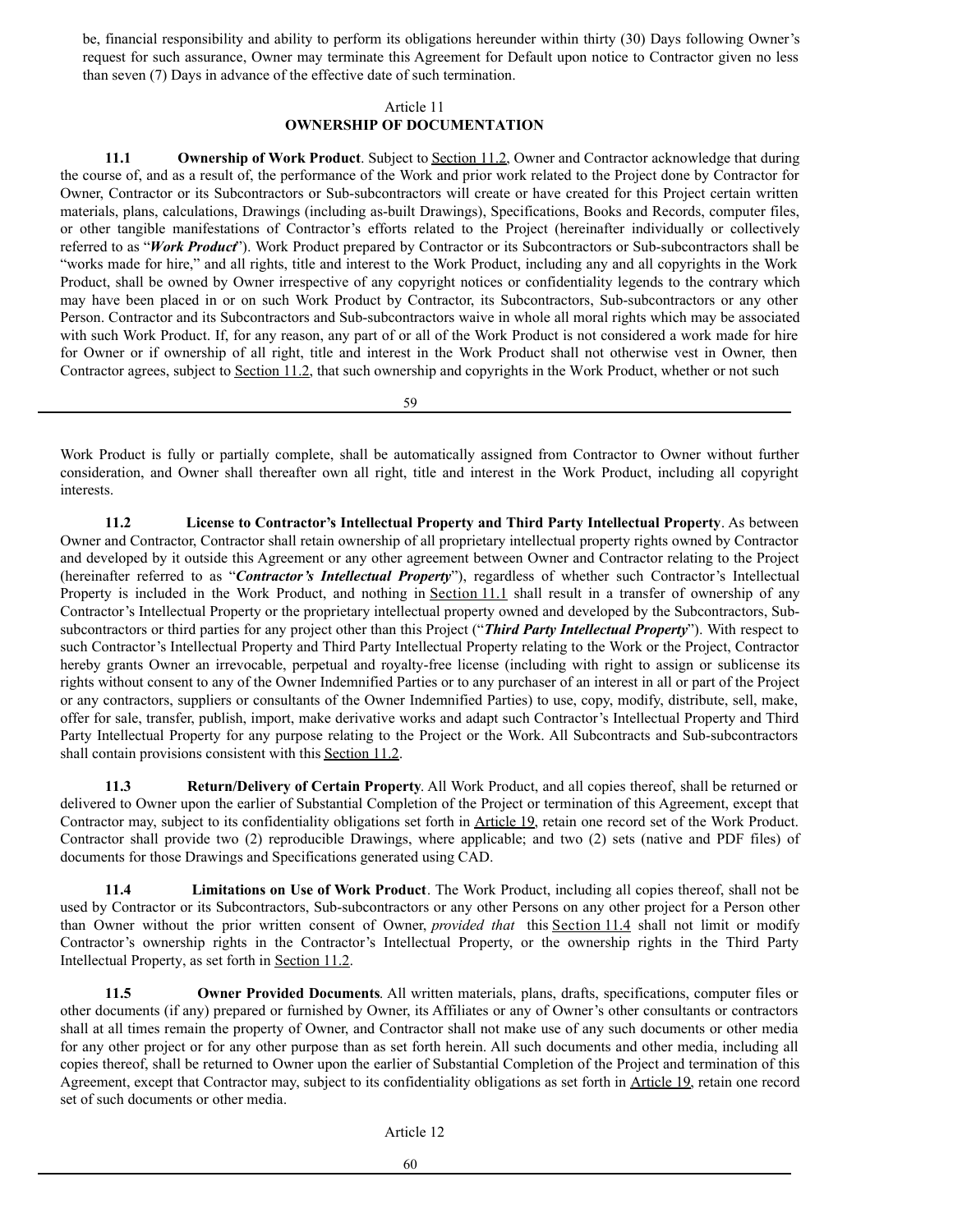### **COMPLETION**

**12.1 Notice and Requirements for Mechanical Completion**. Mechanical Completion shall be achieved for the Project when the requirements of Mechanical Completion under this Agreement (including those set forth in the definition of Mechanical Completion under Section 1.1 and the Mechanical Completion checklists agreed by Owner and Contractor as described below) have been satisfied. No later than forty-five (45) Days after the NTP, Contractor shall provide to Owner for its review and approval detailed Mechanical Completion requirements, in the form of checklists, for the Work. Once approved by Owner, such Mechanical Completion checklists shall form a part of the requirements for achieving Mechanical Completion. Upon Mechanical Completion, Contractor shall certify to Owner in the form of Attachment L ("*Mechanical Completion Certificate*") that all of the requirements under this Agreement for Mechanical Completion have occurred, including the completion of the requirements in the approved Mechanical Completion checklists.

**12.2 Notice and Requirements for Substantial Completion**. Contractor shall comply with all requirements for Substantial Completion herein, including as set forth in the definition of the term Substantial Completion under Section 1.1. Upon achieving all requirements under this Agreement for Substantial Completion, Contractor shall certify to Owner in the form of Attachment M ("*Substantial Completion Certificate*") that all of the requirements under this Agreement for Substantial Completion have occurred. The Substantial Completion Certificate shall be accompanied by all other supporting documentation as may be required to establish that the requirements for Substantial Completion have been met.

**12.3 Owner Acceptance of Mechanical Completion and Substantial Completion**. Owner shall notify Contractor whether it accepts or rejects each Mechanical Completion Certificate or Substantial Completion Certificate, as the case may be, within fifteen (15) Days following Owner's receipt thereof. All Work shall continue during pendency of Owner's review. Acceptance of such Mechanical Completion Certificate or Substantial Completion Certificate shall be evidenced by Owner's signature on such Mechanical Completion Certificate or Substantial Completion Certificate, which shall be forwarded to Contractor with such notice. If Owner agrees that Mechanical or Substantial Completion has been achieved as the case may be, the date of acceptance of Mechanical or Substantial Completion shall be the date the Mechanical or Substantial Completion certificate was submitted to Owner. If Owner does not agree that Mechanical Completion or Substantial Completion, as the case may be, has occurred, then Owner shall state the basis for its rejection in reasonable detail in a written notice provided to Contractor. The Parties shall thereupon promptly and in good faith confer and make all reasonable efforts to resolve such issue. In the event such issue is not resolved within ten (10) Business Days of the delivery by Owner of its notice, Owner and Contractor shall resolve the dispute in accordance with the dispute resolution procedures provided for under Article 18 herein. Owner's acceptance shall not relieve Contractor of any of its obligations to perform the Work in accordance with the requirements of this Agreement.

**12.4 Minimum Acceptance Criteria as a Condition of Substantial Completion**. As a condition of Contractor's achievement of Substantial Completion, the

61

Project shall achieve all Minimum Acceptance Criteria, as evidenced by the Performance Tests and as described in greater detail in this Section 12.4. The Performance Tests for determining whether the Project achieves the Minimum Acceptance Criteria are described in Attachment Q. Performance Tests and any repeat Performance Tests shall be performed as specified in Attachment Q. The Minimum Acceptance Criteria shall not include any performance guarantees of the Owner-Supplied Items, although Contractor will be responsible for proper erection and installation of the Owner-Supplied Items and supply of services and Contractor-Supplied Equipment to the Owner-Supplied Items in accordance with the manuals and instructions provided with the Owner-Supplied Items. Contractor shall evaluate, test, and as necessary, repair and modify the Existing Plant Equipment pursuant to Attachment A in accordance with the requirements of Section 3.1.3.

## 12.4.1. *Minimum Acceptance Criteria Not Achieved*.

12.4.1.1. Subject to the terms of <u>Section 12.4.1.2</u>, in the event that the Project does not achieve all of the Minimum Acceptance Criteria, as evidenced by the Performance Tests, by the Guaranteed Substantial Completion Date, then (i) Substantial Completion shall not occur and (ii) the provisions of Section 14.1 shall apply. In addition to the foregoing, Contractor shall attempt for a period of ninety (90) Days (commencing on the date on which the Work or component thereof was shown, through the Performance Tests, to have failed to achieve one or more of the Minimum Acceptance Criteria) ("*Minimum Acceptance Criteria Correction Period*") to correct the Work to enable the Work to achieve all of the Minimum Acceptance Criteria and otherwise achieve Substantial Completion. If the Work has not achieved the Minimum Acceptance Criteria and Substantial Completion upon the termination of the Minimum Acceptance Criteria Correction Period, then Owner may, in its sole discretion, either (i) grant Contractor an additional sixty (60) Days to correct the Work to enable the Work to achieve all of the Minimum Acceptance Criteria; or (ii) claim Contractor Default pursuant to Article 16. In the event that Owner claims such a Default, Owner shall be entitled to any and all damages, costs, losses and expenses to which Owner is entitled under Section 16.1.2. If, on the other hand, the Work has achieved all of the Minimum Acceptance Criteria and Substantial Completion during the Minimum Acceptance Criteria Correction Period (or during the additional sixty (60) Day period, should Owner elect that option), then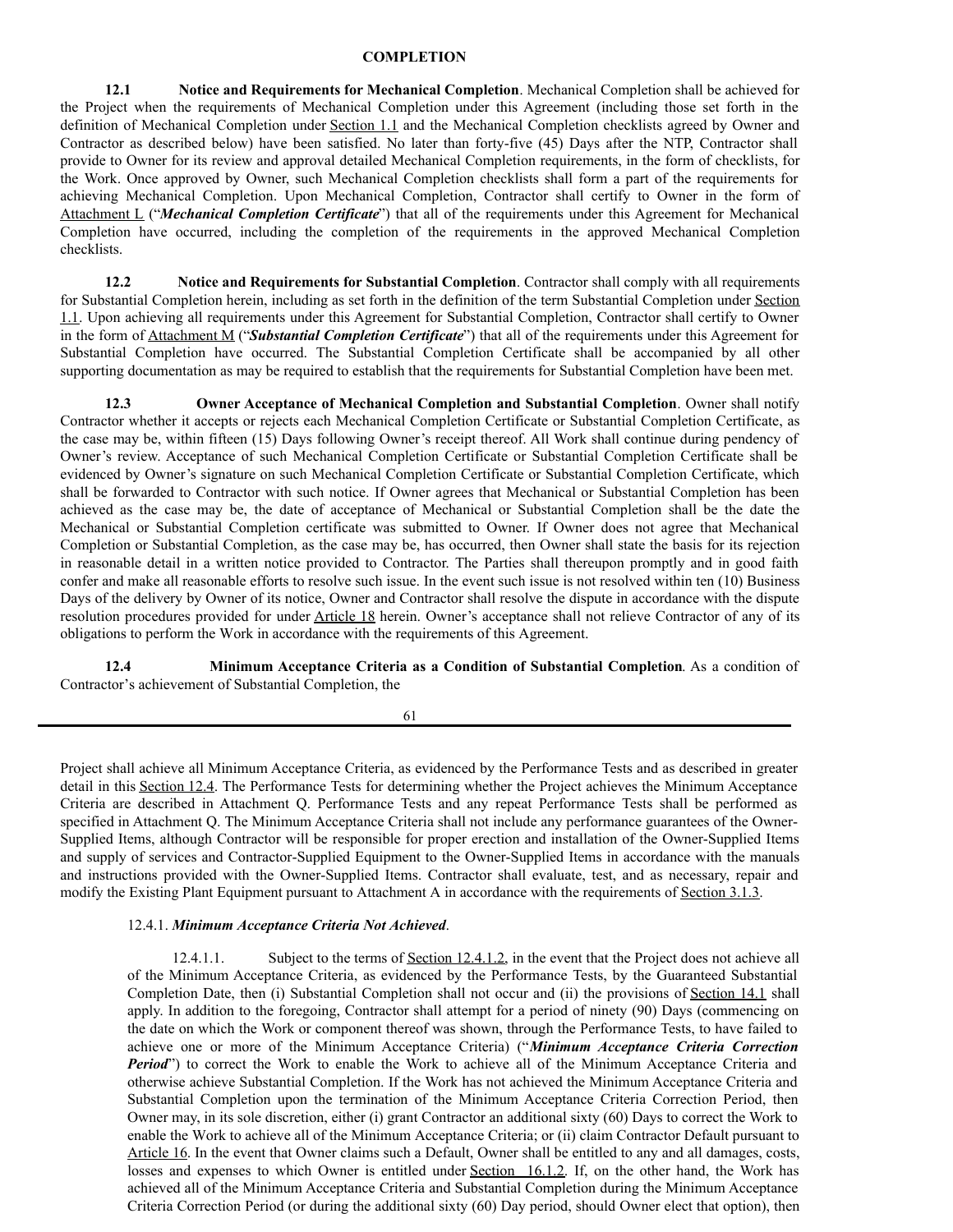Contractor shall be liable to Owner for all other damages, costs, losses and expenses to which Owner is entitled under Section 16.1.2.

12.4.1.2. If the failure of the Project to achieve the Minimum Acceptance Criteria is due to the Process Licensors or due to the failure of Owner-Supplied Items or Existing Plant Equipment that was not modified or repaired by Contractor, then (i) Contractor shall be entitled to a Change Order to the extent such failure is not due to the fault of Contractor or any of its Subcontractors or Sub-subcontractors (including a failure related to Contractor's installation of the Owner-Supplied Items or Contractor's modification or repair of the Existing Plant Equipment), which shall include an extension to the applicable Milestone Dates to the extent allowed under Section 6.8, and (ii) Contractor and Owner shall agree on

62

a work plan with respect to the number of Contractor personnel that will remain at the Site until the Minimum Acceptance Criteria are achieved.

### 12.5 **Punchlist.**

12.5.1. *Punchlist for Mechanical Completion.* Prior to Mechanical Completion, Owner and Contractor shall inspect such Work. Contractor shall prepare a proposed Punchlist of items identified as needing to be completed or corrected as a result of such inspection. Contractor shall promptly provide the proposed Punchlist to Owner for its review and written approval, together with an estimate of the time necessary to complete or correct each Punchlist item. Contractor shall add to the proposed Punchlist any Punchlist items that are identified by Owner during its review, and Contractor shall immediately initiate measures to complete or correct, as appropriate, any item on Contractor's proposed Punchlist that Owner in the exercise of its reasonable judgment, believes must be completed or corrected so that such Work will achieve Mechanical Completion. Upon Contractor's completion or correction of any items necessary to achieve Mechanical Completion and Owner's written approval of Contractor's proposed Punchlist, as modified by any Owner additions, such Punchlist shall govern Contractor's performance of the Punchlist items for the Work up to Substantial Completion.

12.5.2. *Punchlist for Substantial Completion.* After Mechanical Completion and prior to Substantial Completion, Owner and Contractor shall inspect the Work, and Contractor shall prepare an updated and revised proposed Punchlist of items identified as needing to be completed or corrected as a result of such inspection. Contractor shall promptly provide the proposed, updated and revised Punchlist to Owner for its review and written approval, together with an estimate of the time necessary to complete or correct each Punchlist item. Contractor shall add to the proposed, updated and revised Punchlist any Punchlist items identified by Owner during its review, and Contractor shall immediately initiate measures to complete or correct, as appropriate, any item on Contractor's proposed, updated and revised Punchlist or otherwise that Owner in the exercise of its reasonable judgment, believes must be completed or corrected to achieve Substantial Completion. Upon Contractor's completion or correction of any items necessary to achieve Substantial Completion and Owner's written approval of Contractor's proposed Punchlist, as modified by any Owner additions, such Punchlist shall govern Contractor's performance of the Punchlist items; *provided*, *however*, Contractor shall add to the Punchlist any items of a Punchlist nature that are discovered by Owner or Contractor prior to Final Completion of the Project, and further *provided that* the failure to include any items on the Punchlist shall not alter the responsibility of Contractor to complete all Work in accordance with the terms and provisions of this Agreement. All Work on the Punchlist shall be completed by the Guaranteed Final Completion Date, or Owner may, in addition to any other rights that it may have under this Agreement, at law or in equity, complete such Punchlist Work, which shall be charged against the GMP until the GMP is reached, and thereafter such costs shall be at the expense of Contractor. If Owner incurs any costs for the completion of such Punchlist Work in excess of the GMP, Contractor shall immediately pay Owner (directly, by offset, or by collection on the Letter of Credit, at Owner's sole discretion), all reasonable costs and expenses incurred by Owner in excess of the GMP in performing such Punchlist Work. Upon Contractor's request, Owner shall

63

provide documentation identifying the costs and expenses to complete such Punchlist Work.

**12.6 Notice and Requirements for Final Completion**. Final Completion of the Project shall be achieved when all requirements for Final Completion under this Agreement, including those set forth in the definition of Final Completion under Section 1.1, have been satisfied. Upon Final Completion, Contractor shall certify to Owner in the form of Attachment N ("*Final Completion Certificate*") that all of the requirements under this Agreement for Final Completion have occurred. Owner shall notify Contractor whether it accepts or rejects the Final Completion Certificate within fifteen (15) Days following Owner's receipt thereof. Acceptance of such certificate shall be evidenced by Owner's signature on such certificate, which shall be forwarded to Contractor with such notice and the date of acceptance of Final Completion shall be the date the Final Completion certificate was submitted to Owner (provided that Owner accepted the certificate). If Owner does not agree that Final Completion has occurred, then Owner shall state the basis for its rejection in reasonable detail in a written notice provided to Contractor. The Parties shall thereupon promptly and in good faith confer and make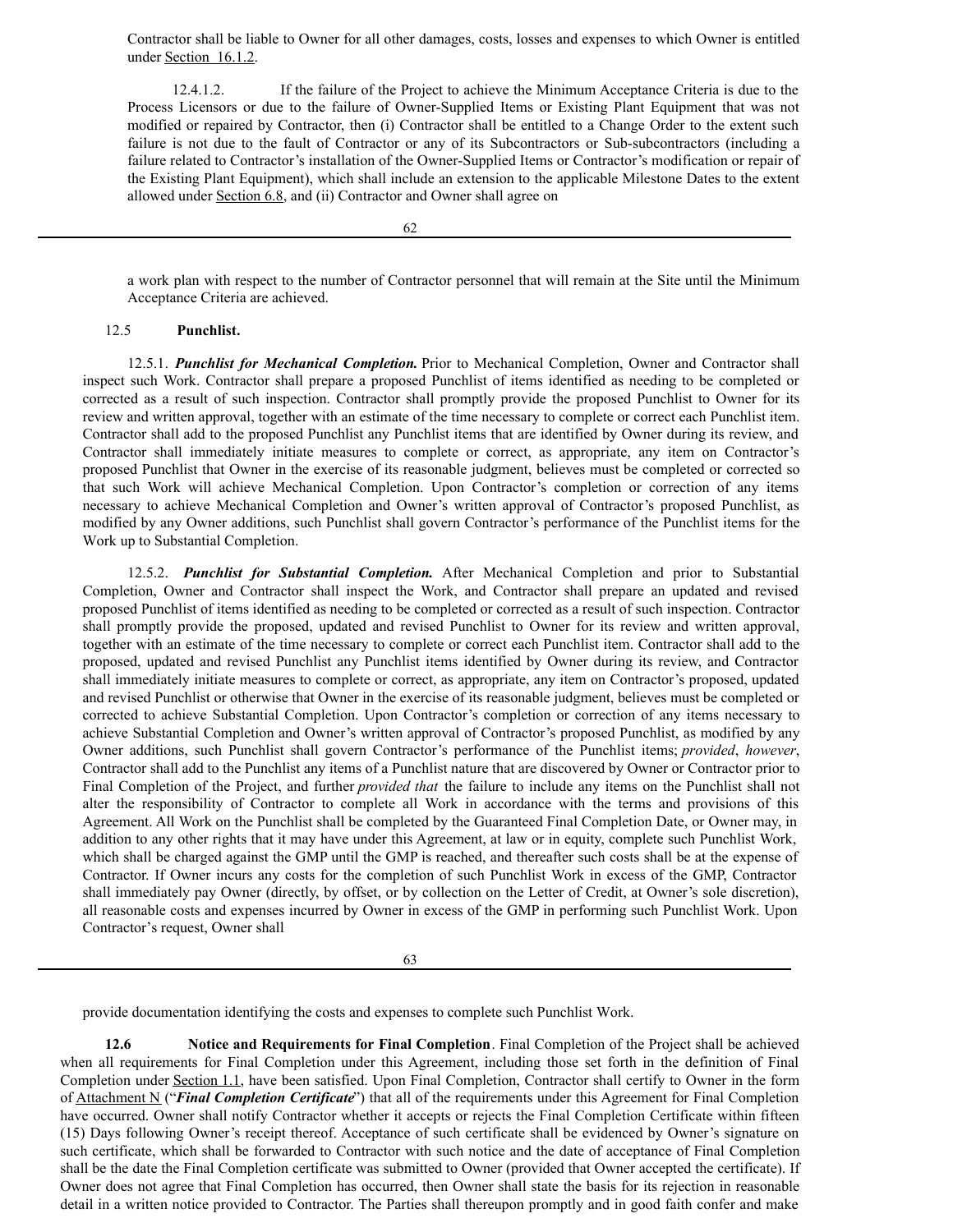all reasonable efforts to resolve such issue. In the event such issue is not resolved within ten (10) Business Days of the delivery by Owner of its notice, Owner and Contractor shall resolve the dispute in accordance with the dispute resolution procedures provided for under Article 18; *provided, however*, if such deficiencies relate to the failure to complete Punchlist items, Owner may, in addition to any other rights that it may have under this Agreement, at law or in equity, complete such Punchlist Work in accordance with Section 12.5.

**12.7 Partial Occupancy and Use**. Prior to Contractor achieving Substantial Completion, Owner may occupy or use all or any portion of the Work then capable of functioning safely, *provided that* such occupancy or use is authorized by the applicable Governmental Instrumentalities. Immediately prior to such partial occupancy or use, Owner and Contractor shall jointly inspect the area to be occupied or portion of the Work to be used in order to determine and record the condition of the Work and all personnel and environmental safety aspects of the Work. Such occupancy or use shall not in any way release Contractor or any surety of Contractor from any obligations or liabilities pursuant to this Agreement, including the obligation to engineer, procure and construct a fully operational Project within the required times set forth in the Milestone Dates and otherwise in accordance with all requirements of this Agreement, nor shall such occupancy or use be deemed to be an acceptance by Owner of such portion of the Work. However, to the extent such occupancy or use causes delays to the Work of the Contractor, Contractor shall be entitled to an extension of time and an increase in the Compensation due to such delay to the extent permitted in Section 6.8. Without limitation of the foregoing, but subject to Contractor's right to seek an extension of time as described in this Section 12.7, Contractor shall be liable for any and all Delay Liquidated Damages for failing to achieve Substantial Completion as set forth in this Agreement, regardless of whether Owner is using or occupying a portion of the Work.

**12.8 Long-Term Obligations**. No acceptance by Owner of any or all of the Work or any other obligations of Contractor under this Agreement, including acceptance of Mechanical Completion, Substantial Completion or Final Completion of the Project, nor any payment made hereunder, whether an interim or final payment, shall in any way release Contractor or any surety of Contractor from any obligations or liability pursuant to this

64

Agreement. Nothing in this Article 12 shall in any way modify or alter Contractor's obligations under Article 13 and Article 14.

# Article 13 **WARRANTY AND CORRECTION OF WORK**

## **13.1 Warranty**.

13.1.1. *General*. The warranties set forth in this Article 13 (referred to individually as "*Warranty*" or collectively as "*Warranties*") are in addition to any of the Minimum Acceptance Criteria set forth in this Agreement. Any Work, or component thereof, that is not in conformity with any Warranty is defective (" *Defective*") and contains a defect ("*Defect*").

13.1.2. *Contractor's Warranty.* Contractor hereby warrants that the Work, including Contractor-Supplied Equipment, and each component thereof shall be: (i) new or rebuilt, as applicable (and for all rebuilt Work, such Work is approved by Owner in advance); (ii) free from encumbrances to title, as set forth in greater detail in Section 9.1; (iii) free from defects in design, material and workmanship; (iv) in accordance with all requirements of this Agreement (including GECP, Applicable Law and Applicable Codes and Standards); and (v) composed and made of proven technology; *provided however*, Contractor does not warrant the Existing Plant Equipment (except for the improvements, alterations, or modifications made by Contractor to such Equipment) or Owner-Supplied Items (except that Contractor warrants its Work related to such Equipment such as unloading, storage, assembly, erection, and installation of the Owner-Supplied Items), *provided further, however,* this shall not be interpreted to relieve Contractor of its obligations to achieve the MAC.

13.1.3. *Assignment and Enforcement of Subcontractor Warranties*. Contractor shall, without additional cost to Owner, obtain warranties from Subcontractors and Sub-subcontractors that meet or exceed the requirements of this Agreement; *provided*, *however*, Contractor shall not in any way be relieved of its responsibilities and liability to Owner under this Agreement, regardless of whether such Subcontractor or Sub-subcontractor warranties meet the requirements of this Agreement, as Contractor shall be fully responsible and liable to Owner for its Warranty pursuant to Section 13.1.2 and Corrective Work obligations, *provided however*, Corrective Work is included in the GMP (and paid as a Direct Costs of the Work) to the extent specified in this Agreement. All such warranties shall be deemed to run to the benefit of Owner and Contractor. On or prior to the expiration of the Defect Correction Period, Contractor shall assign to Owner any Subcontractor warranties that have warranty durations exceeding such Defect Correction Period. Such warranties, with duly executed instruments assigning the warranties to Owner, shall be enforceable by Owner upon the expiration of the Defect Correction Period. All warranties provided by any Subcontractor or Sub-subcontractor shall be in such form as to permit direct enforcement by Contractor or Owner against any Subcontractor or Sub-subcontractor whose warranty is called for, and Contractor agrees that: (i) Contractor's Warranty, as provided under this Article 13 shall apply to all Work regardless of the provisions of any Subcontractor or Sub-subcontractor warranty, and such Subcontractor or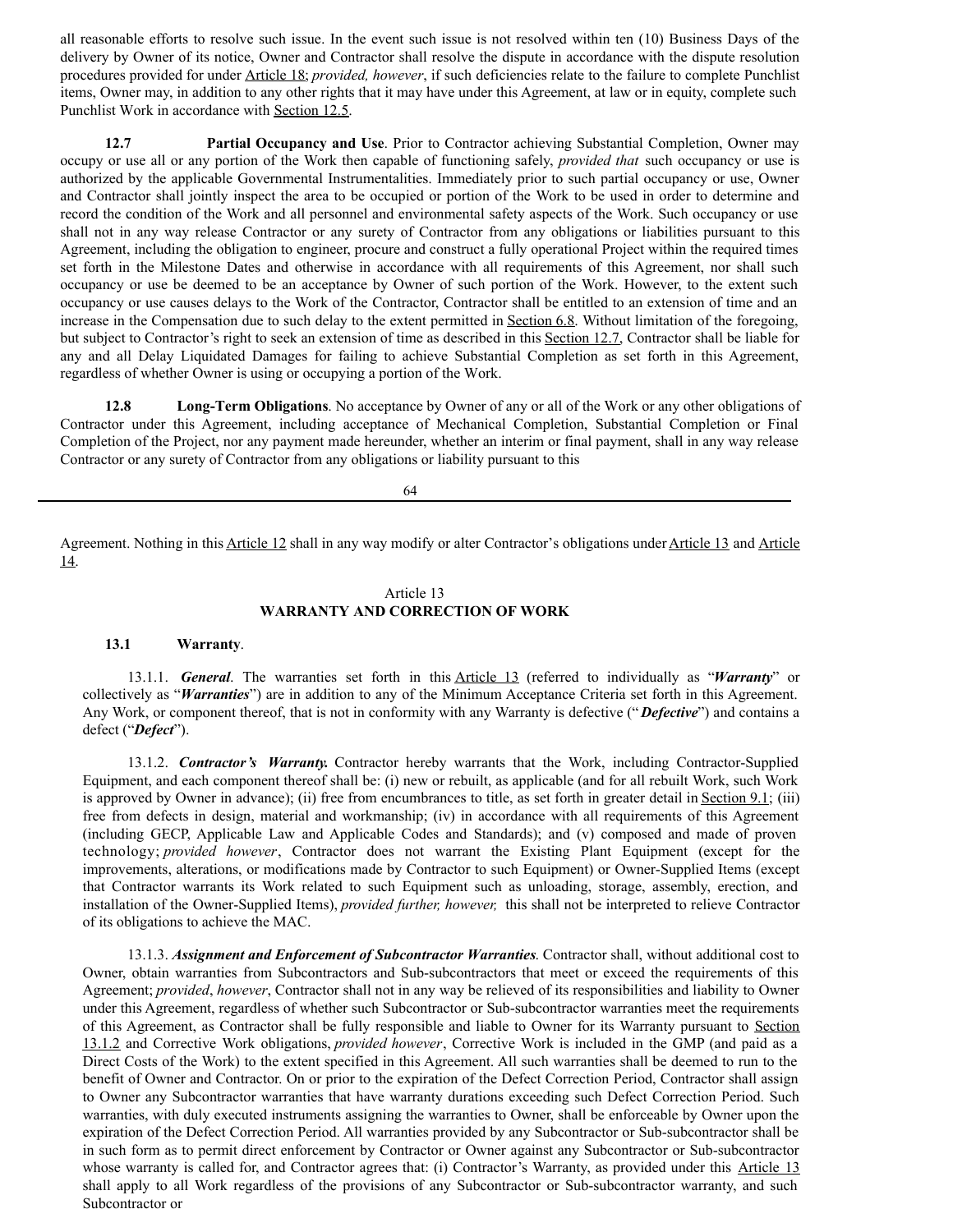Sub-subcontractor warranties shall be in addition to, and not a limitation of, such Contractor Warranty; (ii) Contractor is jointly and severally liable with such Subcontractor or Sub-subcontractor with respect to such Subcontractor or Subsubcontractor warranty; and (iii) service of notice on Contractor that there has been a breach of a Subcontractor or Subsubcontractor warranty shall be sufficient to invoke the terms of the instrument. This Section 13.1.3 shall not in any way be construed to limit Contractor's liability under this Agreement for the entire Work or its obligation to enforce Subcontractor or Sub-subcontractor warranties.

13.1.4. *Exceptions to Warranty*. The Warranty excludes remedy, and Contractor shall have no liability to Owner, for damage or defect occurring after Substantial Completion to the extent caused by: (i) normal wear and tear of the Work, (ii) Owner's failure to maintain the Work in accordance with the written preventative maintenance procedures delivered by Contractor or Subcontractors to Owner; or (iii) Owner's misuse of the Work.

### **13.2 Correction of Work Prior to Substantial Completion**.

13.2.1. *General Rights*. In addition to other obligations under this Agreement, if, prior to Substantial Completion, any Work is found to be Defective, Contractor shall promptly correct such Defective Work and any other portions of the Project damaged or affected by such Defective Work, whether by repair, replacement or otherwise as determined by Contractor after consultation with Owner. All Work shall be subject to inspection by Owner, Lender and either of their representatives at all times to determine whether the Work conforms to the requirements of this Agreement. Contractor shall furnish Owner, Lender and either of their representatives with access to all locations where Work is in progress, including locations not on the Site. If, in the judgment of Owner, any Work is Defective, Owner shall provide written notice to Contractor identifying and describing with reasonable specificity that portion of Work that Owner believes is Defective. Upon receipt of such written notice, Contractor shall promptly correct such Defective Work, whether by repair, replacement or otherwise as determined by Contractor after consultation with Owner. Subject to Contractor's right to pursue a Dispute under Article 18, the decision of Owner shall be conclusive as to whether the Work is conforming or Defective, and Contractor shall comply with the instructions of Owner in all such matters while pursuing any such Dispute. If it is later determined that the Work was not Defective, then a Change Order shall be issued for Direct Costs of the Work and shall address any impact the repair or replacement may have had on the GMP and Milestone Dates. If Contractor fails, after a reasonable period of time not to exceed seven (7) Days, to repair or replace any Defective Work, or to commence to repair or replace any Defective Work and thereafter continue to proceed diligently to complete the same, then Owner, after providing three (3) Days' notice to Contractor, may repair or replace such Defective Work; *provided, however*, if the Defective Work materially affects the operation or use of the Project, or presents an imminent threat to the safety or health of any Person, then Contractor shall commence to repair or replace the Defective Work within twenty four (24) hours after receipt of a written notice of such Defective Work, and thereafter continue to proceed diligently to complete the same.

66

### 13.2.2. *Hold Points and Witness Points***.**

13.2.2.1. Within one hundred twenty (120) Days after the NTP, Contractor shall submit to Owner for approval a list of hold points for each item of Contractor-Supplied Equipment and Contractor shall provide Owner with at least ten (10) Days' prior written notice of the scheduled date of each of the tests for each such item of Contractor-Supplied Equipment listed therein. Contractor may not proceed with any such test without Owner either witnessing such test or notifying Contractor in writing that Contractor may proceed with such test without any Owner personnel present for such test.

13.2.2.2. With respect to shop testing of Contractor-Supplied Equipment by Subcontractors or Sub-subcontractors, Contractor shall provide Owner a proposed list of witness points for each such item of Contractor-Supplied Equipment for Owner's review and prior written approval no later than fifteen (15) Days after placement of the applicable Subcontract or Sub-subcontract for such item of Contractor-Supplied Equipment, and Owner shall notify Contractor which of the witness points it wishes its personnel to witness. Contractor shall provide Owner with at least ten (10) Days' prior written notice of the actual scheduled date of each of the tests Owner has indicated it wishes to witness. Contractor shall cooperate with Owner if Owner elects to witness any additional tests, and Contractor acknowledges that Owner shall have the right to witness all tests being performed in connection with the Work. Notwithstanding the foregoing, if Owner fails to witness any tests for which Contractor has provided the required notice under this Section 13.2.2.2, Contractor may proceed with conducting such tests.

13.2.2.3. Owner's right of inspection set forth in this Section 13.2.2 applies only to witnessing of hold points and witness points for Work and shall not be construed to imply a limitation on Owner's right to inspect any portion of the Work (including Contractor-Supplied Equipment) at any time in its sole discretion and in accordance with this Agreement.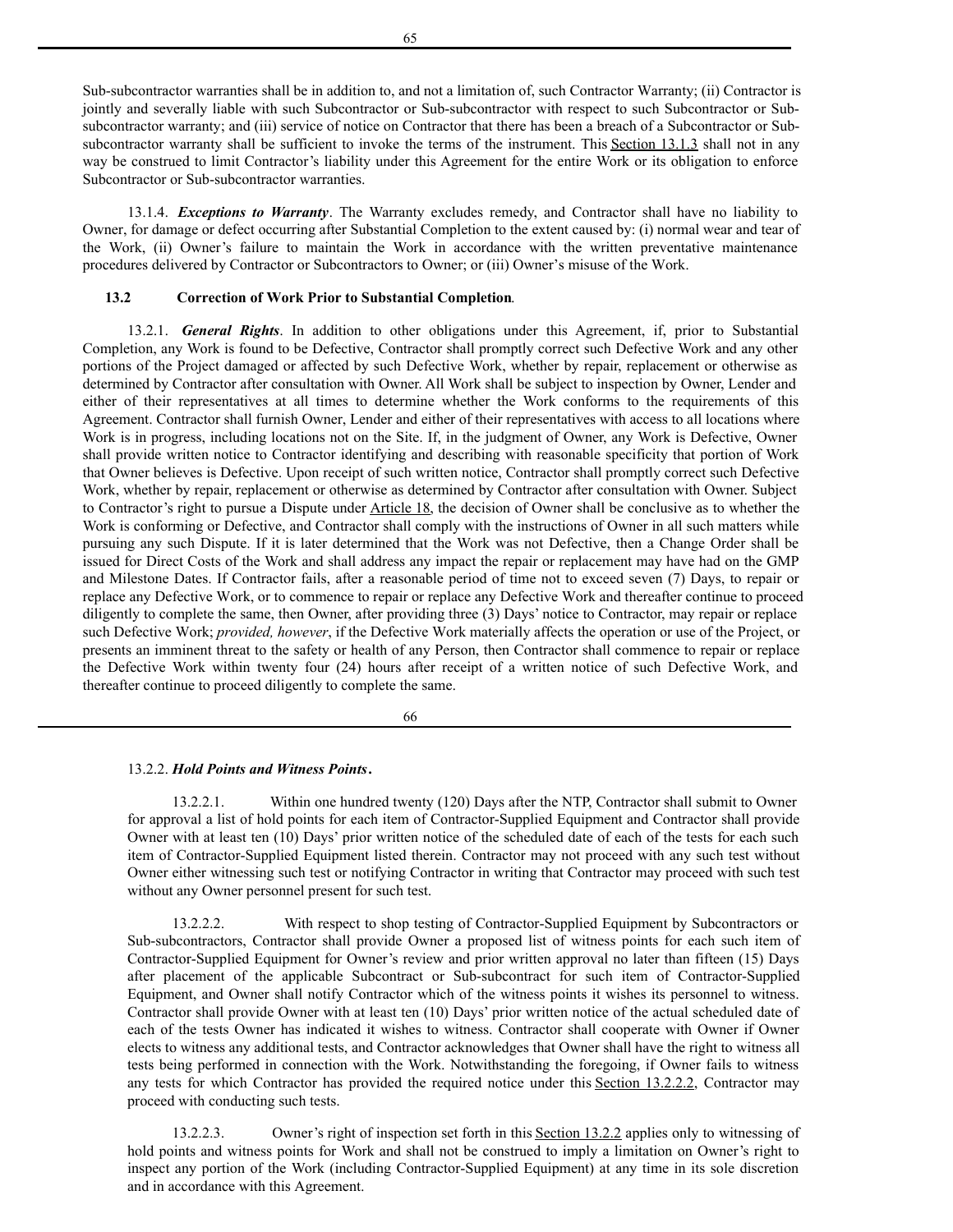13.2.3. *No Obligation to Inspect*. Owner's or Lender's right to conduct inspections under Sections 13.2.1 and 13.2.2 shall not obligate Owner or Lender to do so. Neither the exercise of Owner or Lender of any such right, nor any failure on the part of Owner or Lender to discover or reject Defective Work shall be construed to imply an acceptance of such Defective Work or a waiver of such Defect.

13.2.4. *Cost of Disassembling*. Subject to Section 13.2.1, the cost of disassembling, dismantling or making safe finished Work for the purpose of inspection, and reassembling such portions (and any delay associated therewith) shall be a Direct Cost of the Work.

**13.3 Correction of Work After Substantial Completion**. In addition to other obligations under this Agreement, if, during the Defect Correction Period, any Work performed by Contractor is found to be Defective, Contractor shall, on a reimbursable basis up to the GMP immediately and on an expedited basis (i) correct such Defective Work, whether by

67

repair, replacement or otherwise, including determining the root cause of the Defective Work and undertaking the necessary work to properly remedy and eliminate such root cause and (ii) repair, clean up and remediate any portions of the Site or the Project damaged or affected by such Defective Work, whether by repair, remediation, replacement or otherwise (the "*Corrective Work*"). Corrective Work shall include "in and out" corrective work, which includes gaining access for correction, repair or replacement of any Work that has already been installed and requires the removal, disassembly, disconnection, installation, reassembly, reconnection or other physical handling of facilities, equipment, structures or other improvements owned, furnished or installed by Persons or entities other than Contractor; provided, however, Contractor shall not be liable for any increased costs to access the Defect to perform such Corrective Work to the extent such increased costs are due to Owner's modification of the Project after Substantial Completion that obstructs Contractor's access to the Defective Work. If Owner reasonably believes that any Work is Defective during the Defect Correction Period, Owner shall provide written notice within a reasonable period of time after Owner's determination to Contractor of such Defect, stating the general nature of such Defect or the issue giving rise to Owner's belief; *provided that*, such notice shall not be construed as a condition precedent to Contractor's obligation to perform Corrective Work. Owner shall provide Contractor with access to the Project sufficient for Contractor to perform its Corrective Work, so long as such activities do not unreasonably interfere with the operation of the Project and subject to any reasonable security or safety requirements of Owner.

13.3.1. *Owner Right to Correct or Complete Defective Work*. If Contractor fails to commence the Corrective Work (which commencement may include the detailed planning associated with the on-Site implementation of the Corrective Work) within a reasonable period of time not to exceed five (5) Days, or does not complete such Corrective Work on an expedited basis, then Owner, by written notice to Contractor, may (in addition to any other remedies that it has under this Agreement) perform the Corrective Work, and Contractor shall be liable to Owner for all reasonable costs and expenses in excess of the GMP incurred by Owner in connection with such Corrective Work and arising out of or relating to such Defective Work and, if such costs exceed the GMP shall pay Owner (directly, by offset, or by collection on the Letter of Credit, at Owner's sole discretion), an amount equal to such costs and expenses; *provided, however*, if such Defective Work materially affects the operation or use of any of the Project or presents an imminent threat to the safety or health of any Person and Owner knows of such Defective Work, Owner may (in addition to any other remedies that it has under this Agreement) perform such Corrective Work without giving prior written notice to Contractor (provided that Owner shall advise Contractor of such action as soon as reasonably possible), and, in that event, such work shall be charged against the GMP until the GMP is reached, and thereafter such costs shall be at the expense of Contractor. If Owner incurs any costs for such work in excess of the GMP, Contractor shall immediately pay Owner (directly, by offset, or by collection on the Letter of Credit, at Owner's sole discretion), all reasonable costs and expenses incurred by Owner in excess of the GMP in performing such Work. Upon Contractor's request, Owner shall provide documentation identifying the costs and expenses to complete such Work.

13.3.2. *Extended Defect Correction Period for Corrective Work*. With respect to any Corrective Work performed, the Defect Correction Period for such Corrective Work

68

shall be extended for an additional one (1) year from the date of the completion of such Corrective Work; *provided*, *however*, in no event shall the Defect Correction Period for such Corrective Work be less than the original Defect Correction Period; and *provided further*, that the Defect Correction Period shall not extend more than six (6) months beyond the expiration of the original Defect Correction Period.

**13.4 Owner-Supplied Items and Existing Plant Equipment**. The foregoing notwithstanding, Contractor is not responsible to correct any Defect in the Owner-Supplied Items or in Existing Plant Equipment that does not arise out of or result from any act or omission of Contractor or any of its Subcontractors or Sub-subcontractors or relate to the Work performed by Contractor, except (i) as set forth in Section 3.24 or (ii) if such Defect relates to improvements, alterations, or modifications of the Existing Plant Equipment by Contractor.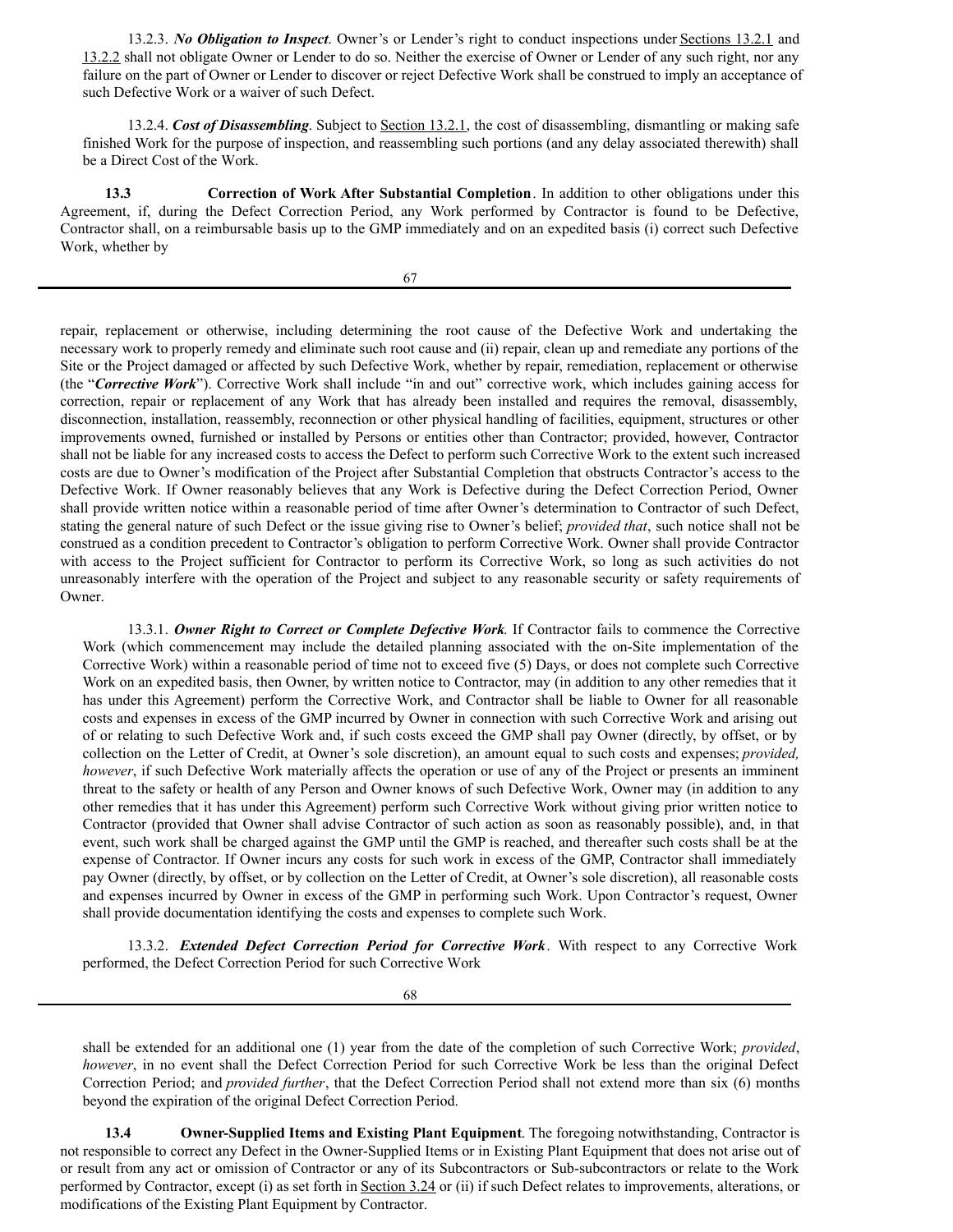**13.5 Waiver of Implied Warranties**. Except for any express warranties under this Agreement, the Parties hereby disclaim any and all other warranties, including the implied warranty of merchantability and implied warranty of fitness for a particular purpose.

**13.6 Assignability of Warranties**. The Warranties made in this Agreement shall be for the benefit of Owner and its successors and assigns and the respective successors and assigns of any of them and are fully transferable and assignable.

#### Article 14

## **GUARANTEE OF TIMELY COMPLETION AND DELAY LIQUIDATED DAMAGES**

**14.1 Delay Liquidated Damages**. If Substantial Completion occurs after the Guaranteed Substantial Completion Date (as may be adjusted by Change Order pursuant to the terms of this Agreement), Contractor shall pay to Owner the amounts listed in Attachment U per Day for each Day, or portion thereof, of delay until Substantial Completion occurs (the "*Delay Liquidated Damages*").

### **14.2 Early Completion Bonus**.

14.2.1. The "*Schedule Bonus Date*" is thirty (30) Days prior to the Guaranteed Substantial Completion Date (as may be adjusted under this Agreement).

14.2.2. If Substantial Completion occurs on or before the Schedule Bonus Date, Owner shall pay Contractor a flat bonus equal to  $[...***...]$  U.S. Dollars (U.S.  $[...***...]$ ).

14.2.3. In addition to the bonus set out in Section 14.2.2, if Substantial Completion occurs before the Schedule Bonus Date, Owner shall pay Contractor a bonus equal to […\*\*\*…] U.S. Dollars (U.S. \$[…\*\*\*…]) per Day for each Day that Substantial Completion occurs before the Schedule Bonus Date.

14.2.4. Subject to the terms of the Agreement (including Owner's right to setoff and withholding), any early completion bonuses accrued shall be paid by Owner within

69

thirty (30) Days after (i) Contractor's achievement of Substantial Completion and (ii) Owner's receipt of an invoice for such early completion bonus.

### Article 15 **REPRESENTATIONS**

### **15.1 Contractor Representations**. Contractor represents and warrants that:

15.1.1. **Corporate Standing**. It is a corporation duly organized, validly existing and in good standing under the laws of Texas, is authorized and qualified to do business in all jurisdictions in which the nature of the business conducted by it makes such qualification necessary and where failure to so qualify would have a material adverse effect on its financial condition, operations, prospects, taxes or business.

15.1.2. **No Violation of Law**. It is not in violation of any Applicable Law or judgment entered by any Governmental Instrumentality, which violations, individually or in the aggregate, would affect its performance of any obligations under this Agreement. There are no legal or arbitration proceedings or any proceeding by or before any Governmental Instrumentality, now pending or (to the best knowledge of Contractor) threatened against Contractor that, if adversely determined, could reasonably be expected to have a material adverse effect on the financial condition, operations, prospects or business, as a whole, of Contractor, or its ability to perform under this Agreement.

15.1.3. **Licenses**. It is the holder of all Permits required to permit it to operate or conduct its business now and as contemplated by this Agreement.

15.1.4. **No Breach**. Neither the execution and delivery of this Agreement, nor the consummation of the transactions herein contemplated or compliance with the terms and provisions hereof will conflict with or result in a breach of, or require any consent under, the organizational documents of Contractor, or any Applicable Law or regulation, or any order, writ, injunction or decree of any court, or any agreement or instrument to which Contractor is a party or by which it is bound or to which it or any of its property or assets is subject, or constitute a default under any such agreement or instrument.

15.1.5. **Corporate Action**. It has all necessary power and authority to execute, deliver and perform its obligations under this Agreement; the execution, delivery and performance by Contractor of this Agreement has been duly authorized by all necessary action on its part; and this Agreement has been duly and validly executed and delivered by Contractor and constitutes a legal, valid and binding obligation of Contractor enforceable in accordance with its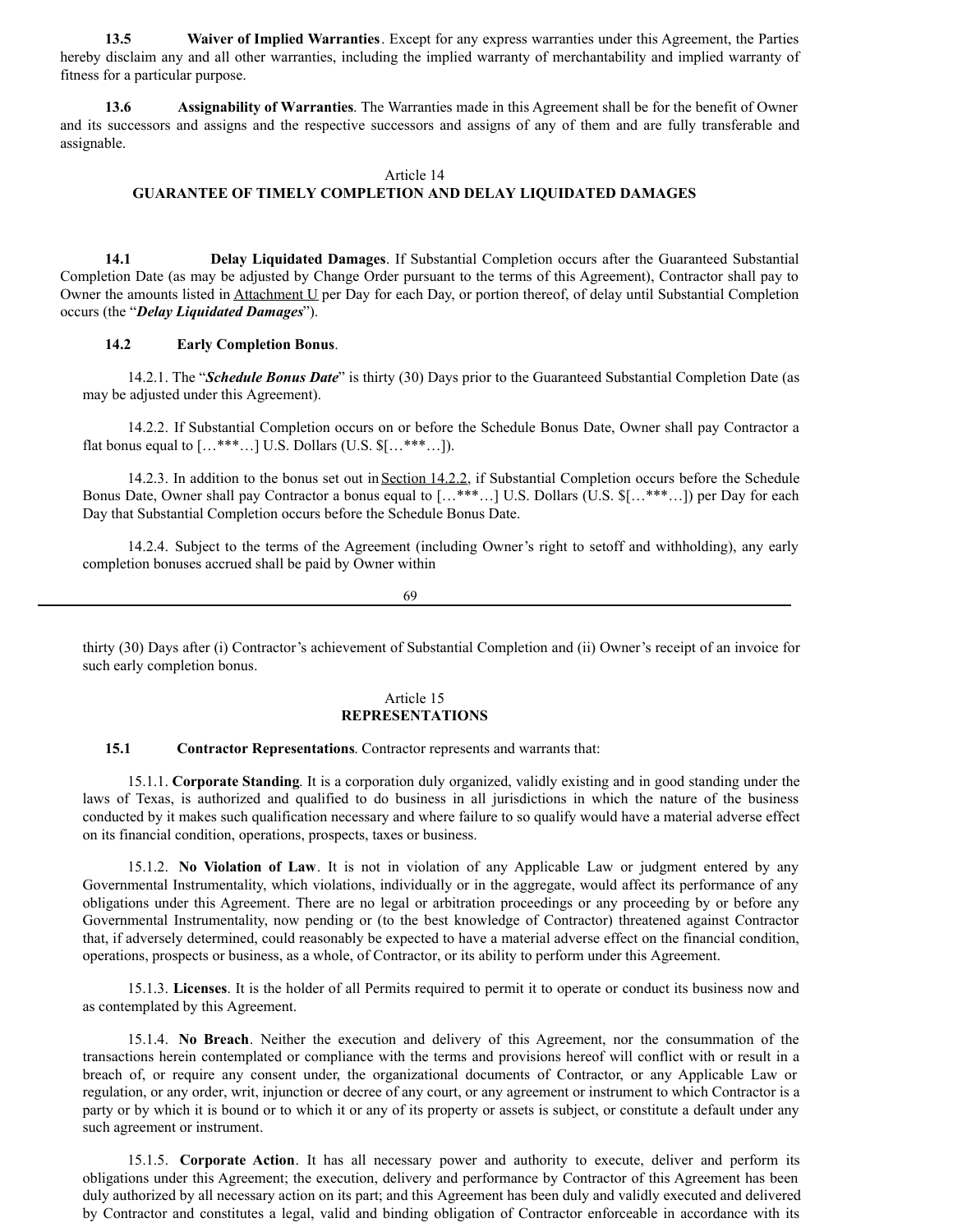terms, except as the enforceability thereof may be limited by bankruptcy, insolvency, reorganization or moratorium or other similar laws relating to the enforcement of creditors' rights generally.

15.1.6. **Financial Solvency**. It is financially solvent, able to pay all debts as they mature and possesses sufficient working capital to complete the Work and perform its obligations hereunder. Guarantor, guaranteeing the obligations of Contractor pursuant to Section 21.13 of this Agreement, is financially solvent, able to pay all debts as they mature,

70

and possesses sufficient working capital to perform the guarantee required by Section 21.13.

## **15.2 Owner Representations**. Owner represents and warrants that:

15.2.1. **Corporate Standing**. It is a limited liability company duly organized, validly existing and in good standing under the laws of Delaware, is qualified to do business in all jurisdictions in which the nature of the business conducted by it makes such qualification necessary and where failure so to qualify would have a material adverse effect on its financial condition, operations, prospects or business.

15.2.2. **No Violation of Law**. It is not in violation of any Applicable Law, or judgment entered by any Governmental Instrumentality, which violations, individually or in the aggregate, would affect its performance of any obligations under this Agreement. There are no legal or arbitration proceedings or any proceeding by or before any Governmental Instrumentality, now pending or (to the best knowledge of Owner) threatened against Owner that, if adversely determined, could reasonably be expected to have a material adverse effect on the financial condition, operations, prospects or business, as a whole, of Owner, or its ability to perform under this Agreement.

15.2.3. **No Breach**. Neither the execution and delivery of this Agreement, nor the consummation of the transactions herein contemplated or compliance with the terms and provisions hereof and thereof will conflict with or result in a breach of, or require any consent under, the organizational documents of Owner, any Applicable Law, any order, writ, injunction or decree of any court, or any agreement or instrument to which Owner is a party or by which it is bound or to which it or any of its property or assets is subject, or constitute a default under any such agreement or instrument.

15.2.4. **Corporate Action**. It has all necessary power and authority to execute, deliver and perform its obligations under this Agreement; the execution, delivery and performance by Owner of this Agreement has been duly authorized by all necessary action on its part; and this Agreement has been duly and validly executed and delivered by Owner and constitutes a legal, valid and binding obligation of Owner enforceable in accordance with its terms, except as the enforceability thereof may be limited by bankruptcy, insolvency, reorganization or moratorium or other similar laws relating to the enforcement of creditors' rights generally.

## Article 16 **DEFAULT, TERMINATION AND SUSPENSION**

### **16.1 Default by Contractor**.

16.1.1. *Owner Rights Upon Contractor Default*. If Contractor shall at any time (i) fail to prosecute the Work in a diligent or safe manner; (ii) fail to commence the Work in accordance with the provisions of this Agreement; (iii) abandon the Project (provided that Contractor's suspension of the Work in accordance with Section 16.4 shall not be deemed an abandonment of the Work); (iv) expressly repudiate any of its obligations under this Agreement; (v) fail to use an adequate amount or quality of personnel or Construction

#### 71

Equipment to perform and complete the Project without delay; (vi) be in Default pursuant to Sections 5.3.5, 6.1.4 or 21.6; (vii) fail to maintain insurance required under this Agreement; (viii) fail to provide or maintain the Parent Guarantee in accordance with this Agreement; (ix) make changes to Key Personnel in violation of the provisions in Section  $2.2$ ; (x) fail to discharge liens filed by any Subcontractor or Sub-subcontractor as required under this Agreement (provided Owner is not in breach of its payment obligations under this Agreement as it relates to the subject lien); (xi) cause, by any action or omission, any material stoppage or delay of or interference with the work or operations of Owner or its other contractors or subcontractors; (xii) commit gross negligence or willful misconduct; (xiii) fail to make payment to Subcontractors in accordance with the respective Subcontracts; (xiv) disregard Applicable Law or Applicable Codes and Standards; (xv) materially fail to comply with any provision of this Agreement; (xvi) be in violation of Section 21.10; (xvii) fail to provide satisfactory security in the event of a Material Adverse Change in Contractor's or Guarantor's creditworthiness; (xviii) fail to achieve the Minimum Acceptance Criteria pursuant to this Agreement; (xix) have paid the maximum amount of Delay Liquidated Damages payable under Section 20.2.1; (xx) itself or Guarantor becomes insolvent, has a receiver appointed, makes a general assignment or filing for the benefit of its creditors or files for bankruptcy protection; or (xxi) as otherwise specified in this Agreement (each of the foregoing being a "*Default*"), then following Owner's written notice to Contractor specifying the general nature of the Default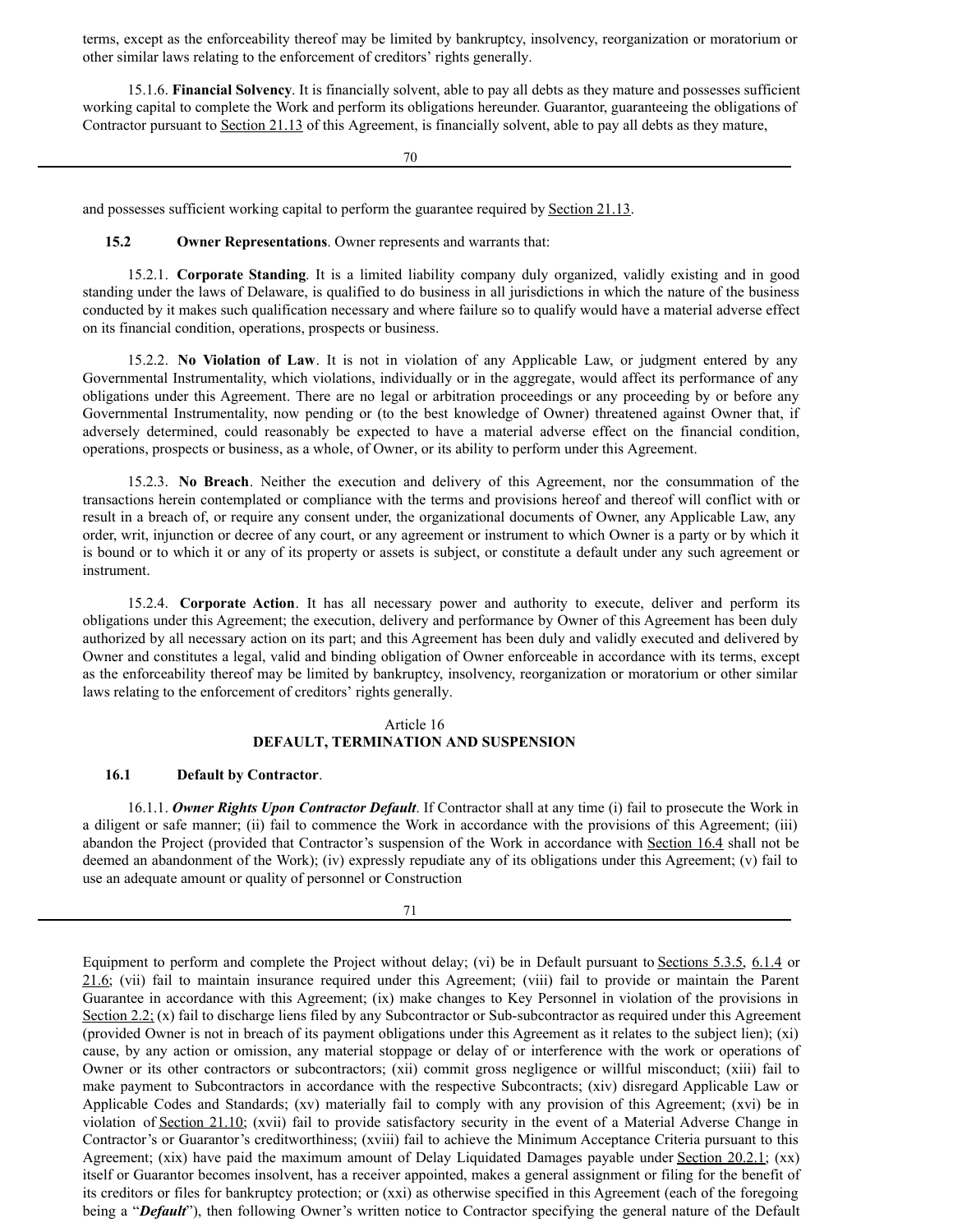(unless in the event of any of the items (i) through (xvii) or (xxi) above, Contractor cures such condition within seven (7) Days, or if the Default cannot be cured with the exercise of reasonable diligence within such seven (7) Days but Contractor has commenced corrective action and cures such condition within an additional fourteen (14) Days), Owner, at its sole option and, without prejudice to any other rights that it has under this Agreement and, without further notice to Contractor, may (a) take such steps as are necessary to overcome the Default condition, in which case Contractor shall be liable to Owner for any and all costs, damages, losses and expenses (including all reasonable attorneys' fees, consultant fees and litigation or arbitration expenses) incurred by Owner in connection therewith, (b) terminate for Default Contractor's performance of all or any part of the Work, or (c) seek specific performance or interlocutory mandatory injunctive relief requiring performance of Contractor's obligations, it being agreed by Contractor that such relief may be necessary to avoid irreparable harm to Owner. Guarantor's failure to materially comply with any provisions of the Parent Guarantee shall be a Default under this Agreement.

16.1.2. *Additional Rights of Owner Upon Default Termination*. In the event that Owner terminates this Agreement for Default in accordance with Section 16.1.1, then Owner may, at its sole option, (i) enter onto the Site and any other locations where the Work is being performed and, for the purpose of completing the Work, take possession of all Equipment and Work Product intended to be made a permanent part of the Work, documents, information, Books and Records and other items thereon, (ii) take assignment of any or all of the Subcontracts or Sub-subcontracts, or (iii) either itself or through others complete the Work. In addition, if any Equipment which is intended to be made part of the permanent Work is located off the Site, Contractor shall deliver such Equipment to Owner or, at Owner's option, make arrangements for Owner to take possession of such Equipment at its present off-Site location. Contractor's liability under this Section 16.1.2 is in addition to any other liability provided for under this Agreement and Owner shall have

72

the right and authority to set off against and deduct from any such excess due Contractor by Owner any other liability of Contractor to Owner under this Agreement. Owner agrees to act reasonably to mitigate any costs it might incur in connection with any termination for Default. In the event of a termination for Default, the Parties agree that Owner shall be entitled to any and all damages, losses, costs and expenses incurred by Owner arising out of or resulting from such Default, including any and all Delay Liquidated Damages. If Contractor is terminated for Default pursuant to Section 16.1, the Parties agree that, for the purposes of this Section 16.1.2, if Substantial Completion was not achieved by Contractor prior to such termination, Delay Liquidated Damages owed by Contractor to Owner shall be based on the date that the substitute contractor achieved Substantial Completion (or using GECP should have achieved Substantial Completion) subject to Contractor's aggregate limit of liability for Delay Liquidated Damages in Section 20.2.1.

16.1.3. *Erroneous Termination for Default*. If any termination for Default by Owner is found to be not in accordance with the provisions of this Agreement or is otherwise deemed to be unenforceable, then such termination for Default shall be deemed to be a termination for convenience as provided in Section 16.2.

16.1.4. *Obligations Upon Default Termination*. Upon termination for Default, Contractor shall (i) immediately discontinue Work on the date and to the extent specified in the notice; (ii) place no further orders for Subcontracts, Equipment, or any other items or services except as may be necessary for completion of such portion of the Work as is not discontinued; (iii) inventory, maintain and turn over to Owner all Contractor-Supplied Equipment furnished by Contractor or any other equipment or other items provided by Owner for performance of the terminated Work (including the Owner-Supplied Items); (iv) promptly make every reasonable effort to procure assignment or cancellation upon terms satisfactory to Owner of all Subcontracts, Sub-subcontracts and rental agreements to the extent they relate to the performance of the Work that is discontinued; (v) cooperate with Owner in the transfer of Work Product, including Drawings and Specifications, Permits, licenses and any other items or information and disposition of Work in progress so as to mitigate damages; (vi) comply with other reasonable requests from Owner regarding the terminated Work; (vii) thereafter execute only that portion of the Work not terminated (if any) and that portion of the Work as may be necessary to preserve and protect Work already in progress and to protect Equipment at the Site or in transit thereto, and to comply with any Applicable Law and any Applicable Codes and Standards; and (viii) perform all other obligations set forth under Section 16.2.1.

# **16.2 Termination for Convenience by Owner**.

16.2.1. *Owner Rights to Terminate for Convenience.* Owner shall have the right to terminate for convenience Contractor's performance of all or any part of the Work by providing Contractor with a written notice of termination, to be effective upon receipt by Contractor. Upon termination for convenience, Contractor shall (i) immediately discontinue the Work on the date and to the extent specified in such notice, (ii) place no further orders for Subcontracts, Equipment, or any other items or services except as may be necessary for completion of such portion of the Work as is not discontinued, (iii) promptly make every reasonable effort to procure cancellation upon terms satisfactory to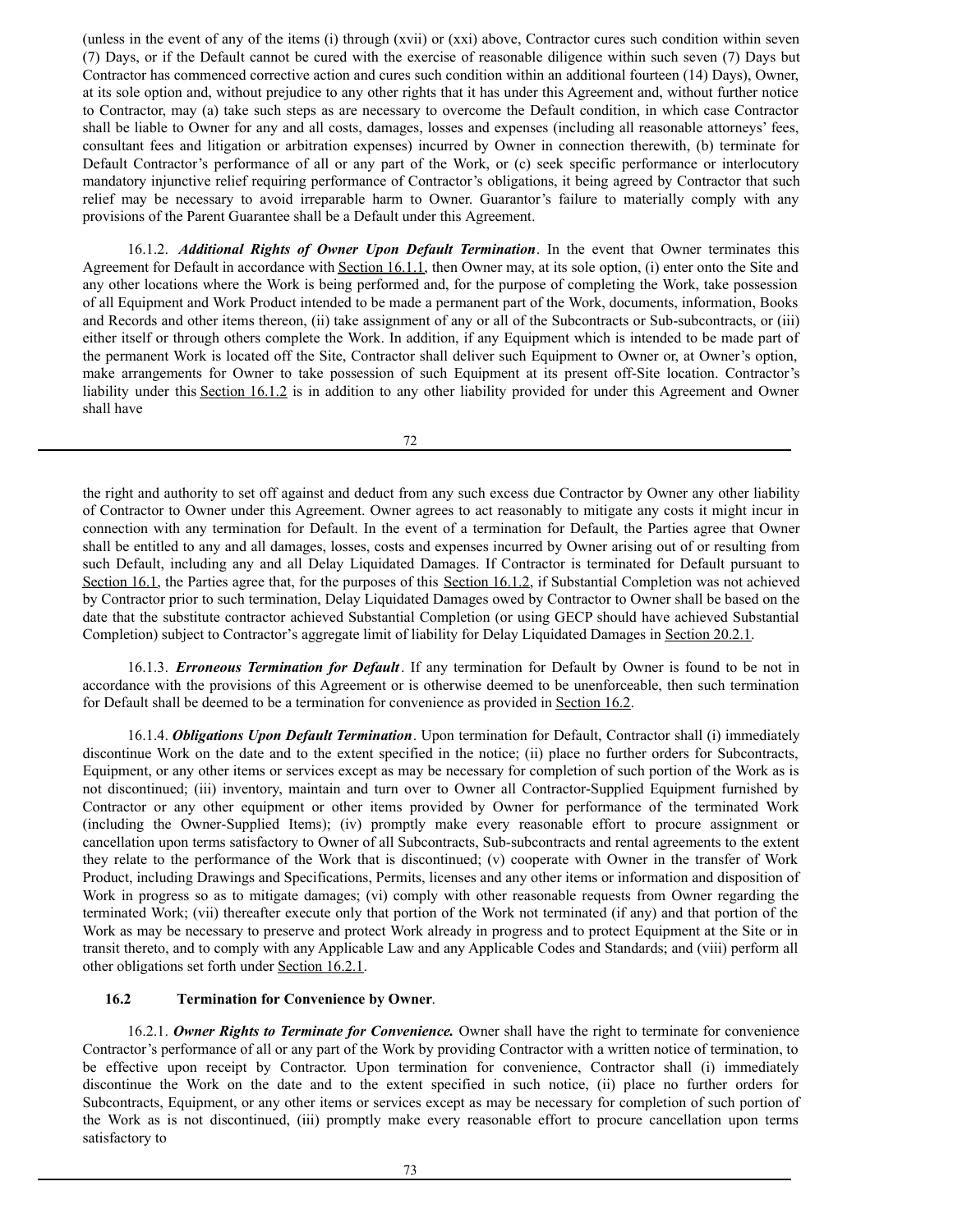Owner of all Subcontracts, Sub-subcontracts and rental agreements to the extent they relate to the performance of the Work that is discontinued unless Owner elects to take assignment of any such Subcontracts or Sub-subcontracts, (iv) assist Owner in the maintenance, protection, and disposition of Work in progress, including turning over to Owner all Contractor-Supplied Equipment and Owner-Supplied Items relating to the terminated Work, (v) cooperate with Owner for the efficient transition of the Work, (vi) cooperate with Owner in the transfer of Work Product, including Drawings and Specifications, Permits, licenses and any other items or information and disposition of Work in progress, and (vii) thereafter execute only that portion of the Work not terminated (if any) and that portion of the Work as may be necessary to preserve and protect Work already in progress and to protect Equipment at the Site or in transit thereto, and to comply with any Applicable Law and Applicable Codes and Standards. Owner may, at its sole option, take assignment of any or all of the Subcontracts or Sub-subcontracts.

16.2.2. *Obligations of Owner upon Convenience Termination.* Upon a convenience termination by Owner in accordance with Section 16.2.1, Contractor shall be paid (i) the reasonable value of the Work performed (the basis of payment being based on the terms of this Agreement, less any down payments, if any, made under this Agreement) prior to termination, less that portion of the Compensation previously paid to Contractor, plus (ii) reasonable direct close-out costs incurred directly associated with the termination (including Contractor's markup for overhead and profit consistent with the Overhead Fee and the Contractor's Fee), and submitted in accordance with this Section, but in no event shall Contractor be entitled to receive any amount for unabsorbed overhead, contingency, risk or anticipatory profit. Contractor shall submit all reasonable direct close-out costs to Owner for verification and audit within sixty (60) Days following the effective date of termination. If no Work has been performed by Contractor at the time of termination, Contractor shall be paid the sum of one hundred U.S. Dollars (U.S.\$100) for its undertaking to perform. If NTP is not issued, Owner shall not be liable for any cancellation charges. With respect to the Deposit Payment, the Parties recognize and agree that the amount and timing of such payment has been determined in part to provide a mutually agreeable cash flow to Contractor and does not necessarily represent the value of the Work performed under this Agreement. As such, in the event of a termination for convenience, Contractor shall not be entitled to the full compensation for the Deposit Payment but instead shall be entitled to the value of the Work actually performed.

**16.3 Suspension of Work**. Owner may, for any reason, at any time and from time to time, by written unilateral or mutual Change Order, suspend the carrying out the Work or any part thereof, whereupon Contractor shall suspend the carrying out of such suspended Work for such time or times and in such manner as Owner may require and shall take reasonable steps to minimize any costs associated with such suspension. During any such suspension, Contractor shall properly protect and secure such suspended Work in such manner as Owner may reasonably require. Unless otherwise instructed by Owner, Contractor shall during any such suspension maintain its staff and labor on or near the Site and otherwise be ready to proceed expeditiously with the Work upon receipt of Owner's further instructions. Except where such suspension ordered by Owner is the result of or due to the fault or negligence of Contractor or any Subcontractor or Subsubcontractor, Contractor shall be entitled to the reasonable costs (including actual, but not unabsorbed, overhead, contingency,

74

risk and reasonable profit consistent with the Overhead Fee and Contractor's Fee) of such suspension, including demobilization and remobilization costs, if necessary, along with appropriate supporting documentation to evidence such costs, and a time extension to the Guaranteed Substantial Completion Date if and to the extent permitted under Section 6.8. Upon receipt of notice to resume suspended Work, Contractor shall immediately resume performance of the Work to the extent required in the notice. In no event shall Contractor be entitled to any additional profits or damages due to such suspension.

**16.4 Suspension by Contractor**. Notwithstanding anything to the contrary in this Agreement, Contractor shall have the responsibility at all times to prosecute the Work diligently and shall not suspend, stop or cease performance hereunder or permit the prosecution of the Work to be delayed; *provided*, *however*, subject to Owner's right to withhold or offset payment to Contractor under this Agreement, if Owner fails to pay undisputed amounts due and owing to Contractor and Owner has failed to cure such failure within seven (7) Days following Contractor's written notice to Owner to cure such failure, Contractor may suspend performance of the Work until Contractor receives such undisputed amounts.

**16.5 Termination by Contractor**. Contractor may only terminate this Agreement if, continuing at the time of such termination, Contractor has stopped the performance of all Work under this Agreement pursuant to Section 16.4 for fifteen (15) Days, and after the expiration of such fifteen (15) Day period, Contractor gives Owner written notice specifying the nature of the default and its intent to terminate the Agreement, and Owner fails to cure such default within fifteen (15) Days after receipt of Contractor's notice. In the event of any such termination under this Section 16.5, Contractor shall have the rights (and Owner shall make the payments) provided for in Section 16.2 in the event of an Owner termination for convenience. Contractor's sole right to terminate this Agreement is set forth in this Section 16.5.

## Article 17 **INDEMNITIES**

**17.1 General Indemnification**. In addition to its indemnification, defense and hold harmless obligations contained elsewhere in this Agreement, Contractor shall fully indemnify, hold harmless and defend Owner Indemnified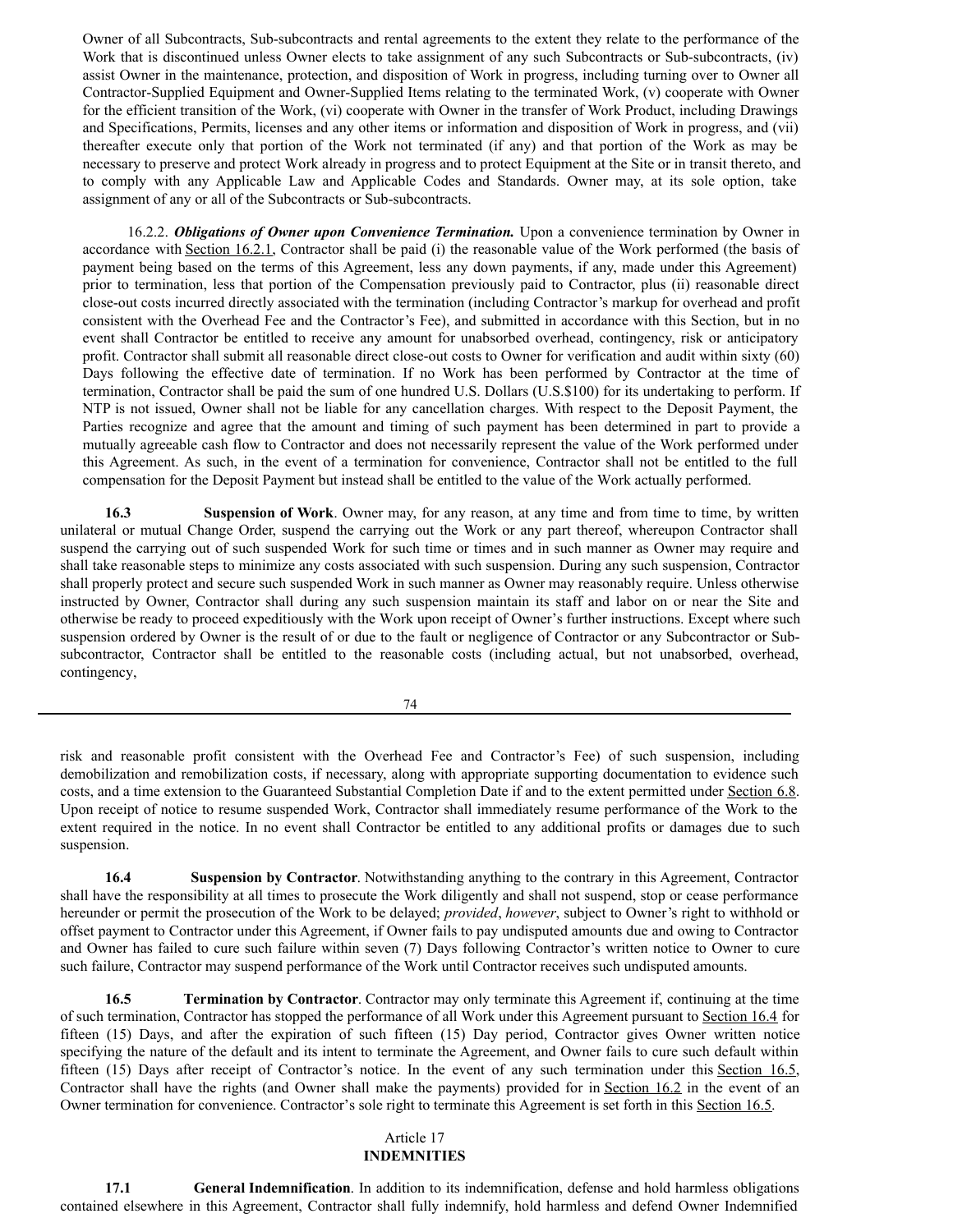Parties from any and all Claims arising out of the following:

17.1.1. failure of Contractor or its Subcontractors or Sub-subcontractors to comply with Applicable Law, Applicable Codes and Standards, GECP, or safety requirements under this Agreement;

17.1.2. actual or alleged violation or infringement of any domestic or foreign patents, copyrights or trademarks or other intellectual property, or any misappropriation or improper use of confidential information or other proprietary rights that may be attributable to Contractor or any Subcontractor or Sub-subcontractor in connection with the Work;

17.1.3. actual or alleged contamination, spill, release, discharge, pollution or otherwise of the air, land or water as a result of Hazardous Materials that are brought onto

75

the Site by Contractor or its Subcontractors or Sub-subcontractors arising out of acts or omissions of Contractor's or any Subcontractor's or Sub-subcontractor's use, handling or disposal of such Hazardous Materials during the performance of the Work, and any environmental damage of any other nature to the extent resulting from failure by Contractor or any of its Subcontractors or Sub-subcontractors to stop Work after encountering Pre-Existing Hazardous Materials at the Site as required under Section 3.17 or the acts or omissions of Contractor or its Subcontractors or Subsubcontractors during the performance of the Work subject to the terms of Section 3.18;

17.1.4. claims by any Governmental Instrumentality as a result of a failure by Contractor or any Subcontractor or Sub-subcontractor to pay Taxes, and claims by a Governmental Instrumentality for California state or local sales and use tax on Equipment for which Owner provided Contractor with a valid applicable California state and local sales and use tax exemption certificate or direct pay exemption certificate;

17.1.5. failure of Contractor to make payments to any Subcontractor in accordance with the respective Subcontract (provided Owner is not in breach of its payment obligations under this Agreement as it relates to the subject lien);

17.1.6. injury to, illness or death of any Person, or loss of or damage to any property of any Person, only to the extent resulting from the fault, negligence, gross negligence or willful misconduct of any Contractor Indemnified Party, any Subcontractor or Sub-subcontractor or any employee, officer, director or agent of any Subcontractor or Subsubcontractor;

17.1.7. any failure of Contractor to maintain insurance coverages in accordance with this Agreement; or

17.1.8. any breach by Contractor of its confidentiality obligations under Article 19.

**17.2 Owner's Indemnity for Personal Injury and Property Damage**. Subject to Section 3.17, Owner shall fully indemnify, hold harmless and defend Contractor Indemnified Parties from and against any and all Claims arising out of personal injury or death of any Person or damage to or destruction of property of any Person (excluding the Work, and the Project, which is addressed in Section 9.2 and the Construction Equipment) only to the extent resulting from the fault, negligence, gross negligence or willful misconduct of any Owner Indemnified Party.

**17.3 Patent and Copyright Indemnification**. In the event that any suit, claim, temporary restraining order or preliminary injunction is granted in connection with Section 17.1.2, Contractor shall, in addition to its obligation under Section 17.1.2, make every reasonable effort, by giving a satisfactory bond or otherwise, to secure the suspension of the injunction or restraining order. If, in any such suit or claim, the Work, the Project, or any part, combination or process thereof, is held to constitute an infringement and its use is preliminarily or permanently enjoined, Contractor shall promptly make every reasonable effort to secure for Owner a license, at no cost to Owner, authorizing continued use of the infringing Work on the same terms and conditions as the license granted to Owner under Section 11.2. If Contractor

76

is unable to secure such a license within a reasonable time, Contractor shall, at its own expense and without impairing performance requirements, either replace the affected Work, in whole or part, with non-infringing components or parts or modify the same so that they become non-infringing. The foregoing notwithstanding, Contractor or its Subcontractors shall not be responsible to indemnify Owner to the extent an infringement claim is caused: (i) by Work, materials, goods or services for which Owner provided and controlled the detailed design and wherein compliance therewith has caused Contractor to deviate from its normal course or performance; or (ii) from Owner's use of the Work in combination with equipment which is not part of the Work where such infringement would not have occurred from the use of the Work not in combination with such equipment, and, in each case, Contractor is not a contributory infringer.

**17.4 Excluded Claims**. Contractor shall have no obligation to defend or indemnify Owner for Excluded Claims. "Excluded Claims" are Section 17.1.2 claims resulting from: (i) Owner's or Owner's Affiliates' designs or specifications that were not performed by Contractor as part of the Work, such as the design and procurement of Owner-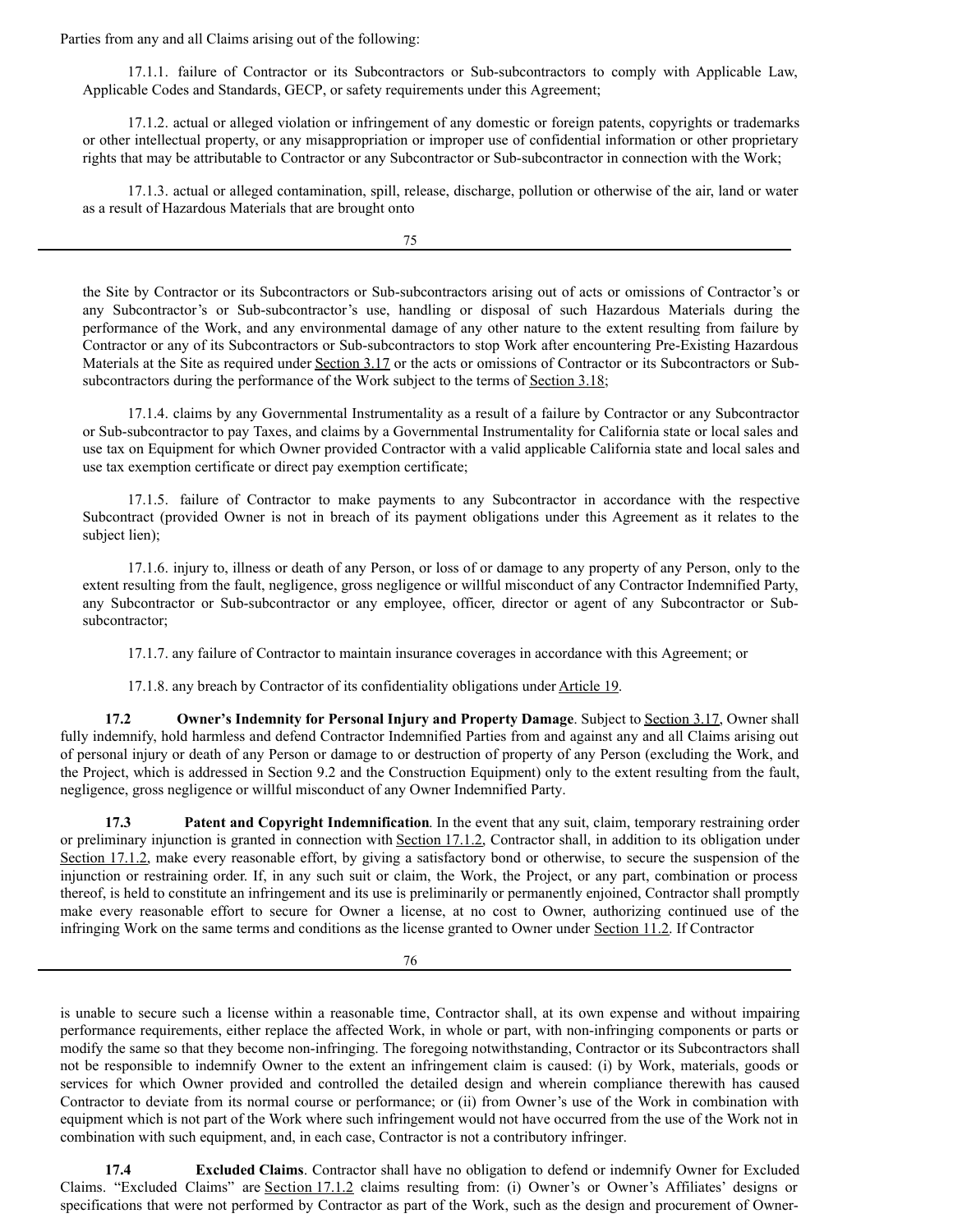Supplied Items and Existing Plant Equipment (except to the extent set forth in Section 3.1.3); (ii) Owner's alteration or modification of the Work Product without Contractor's approval or involvement, and the alleged infringement would not have occurred but for such alteration or modification; (iii) Owner's combination of the Work Product with another product(s) not furnished by Contractor, except to the extent Contractor is a contributory infringer; or (iv) Owner or any Owner Affiliate settles an Intellectual Property Claim in violation of Section 17.6. Owner shall indemnify, defend and hold Contractor harmless from and against any damages, costs or expenses incurred in Contractor having to defend any Excluded Claim (other than one arising under clause (iv) hereof) to the same extent and in the same manner as provided in this section for Intellectual Property Claims for which Contractor is obligated to indemnify Owner. Contractor's obligation to indemnify Owner under this Article 17 shall be effective only if Owner gives Contractor prompt written notice in accordance with Section 17.6 after Owner knew of such Intellectual Property Claim or liability and provides information and assistance for the defense of any Intellectual Property Claim or liabilities for which Owner seeks indemnification hereunder in accordance with Section 17.6.

**17.5 Lien Indemnification**. Should any Subcontractor or Sub-subcontractor or any other Person acting through or under Contractor or any Subcontractor or Sub-subcontractor file a lien or other encumbrance against all or any portion of the Work, the Site or the Project, excluding liens resulting from Owner's failure to make undisputed payments to Contractor that are due and payable and for which Owner does not have a right to withhold in accordance with Section 7.11, Contractor shall, at its sole cost and expense, remove and discharge, by payment, bond or otherwise, such lien or encumbrance within ten (10) Days of the filing of such lien or encumbrance. If Contractor fails to remove and discharge any such lien or encumbrance within such ten (10) Day period, then Owner may, in its sole discretion and in addition to any other rights that it has under this Agreement, take any one or more of the following actions:

17.5.1. Remove and discharge such lien and encumbrance using whatever means that Owner, in its sole discretion, deems appropriate, including the payment of settlement amounts that it determines in its sole discretion as being necessary to discharge such lien or encumbrance. In such circumstance, Contractor shall be liable to Owner for all direct

77

damages, costs, losses and expenses (including all attorneys' fees, consultant fees and litigation or arbitration expenses, and settlement payments) incurred by Owner arising out of or relating to such removal and discharge. All such direct damages, costs, losses and expenses shall be paid by Contractor no later than thirty (30) Days after receipt of each invoice from Owner;

17.5.2. Seek and obtain an order granting specific performance from a court of competent jurisdiction, requiring that Contractor immediately discharge and remove, by bond, payment or otherwise, such lien or encumbrance. The Parties expressly agree that Owner shall be entitled to such specific performance and that Contractor shall be liable to Owner for all damages, costs, losses and expenses (including all attorneys' fees, consultant fees and litigation or arbitration expenses) incurred by Owner arising out of or relating to such specific performance action. Contractor agrees that the failure to discharge and remove any such lien or encumbrance will give rise to irreparable injury to Owner and Owner's Affiliates, and further, that Owner and such Owner Affiliates will not be adequately compensated by damages; or

17.5.3. Conduct the defense of any action in respect of (and any counterclaims related to) such liens or encumbrances as set forth in Section 17.6, without regard to Contractor's rights under such Section, and all direct damages, costs and expenses (including all attorneys' fees, consultant fees and litigation or arbitration expenses, settlement payments and judgments) so incurred by Owner in that event shall be reimbursed by Contractor, together with interest on same from the date any such cost and expense was paid by Owner until reimbursed by Contractor at the interest rate set forth in Section 7.12.

**17.6 Legal Defense**. Not later than fifteen (15) Days after receipt of written notice from the Indemnified Party to the Indemnifying Party of any claims, demands, actions or causes of action asserted against such Indemnified Party for which the Indemnifying Party has indemnification, defense and hold harmless obligations under this Agreement, whether such claim, demand, action or cause of action is asserted in a legal, judicial, arbitral or administrative proceeding or action or by notice without institution of such legal, judicial, arbitral or administrative proceeding or action, the Indemnifying Party shall affirm in writing by notice to such Indemnified Party that the Indemnifying Party will indemnify, defend and hold harmless such Indemnified Party and shall, at the Indemnifying Party's own cost and expense, assume on behalf of the Indemnified Party and conduct with due diligence and in good faith the defense thereof with counsel selected by the Indemnifying Party and reasonably satisfactory to such Indemnified Party; *provided, however*, that such Indemnified Party shall have the right to be represented therein by advisory counsel of its own selection, and at its own expense; and *provided further* that if the defendants in any such action or proceeding include the Indemnifying Party and an Indemnified Party and the Indemnified Party shall have reasonably concluded that there may be legal defenses available to it which are different from or additional to, or inconsistent with, those available to the Indemnifying Party, such Indemnified Party shall have the right to select up to one separate counsel to participate in the defense of such action or proceeding on its own behalf at the expense of the Indemnifying Party. In the event of the failure of the Indemnifying Party to perform fully in accordance with the defense obligations under this Section 17.6, such Indemnified Party may, at its option, and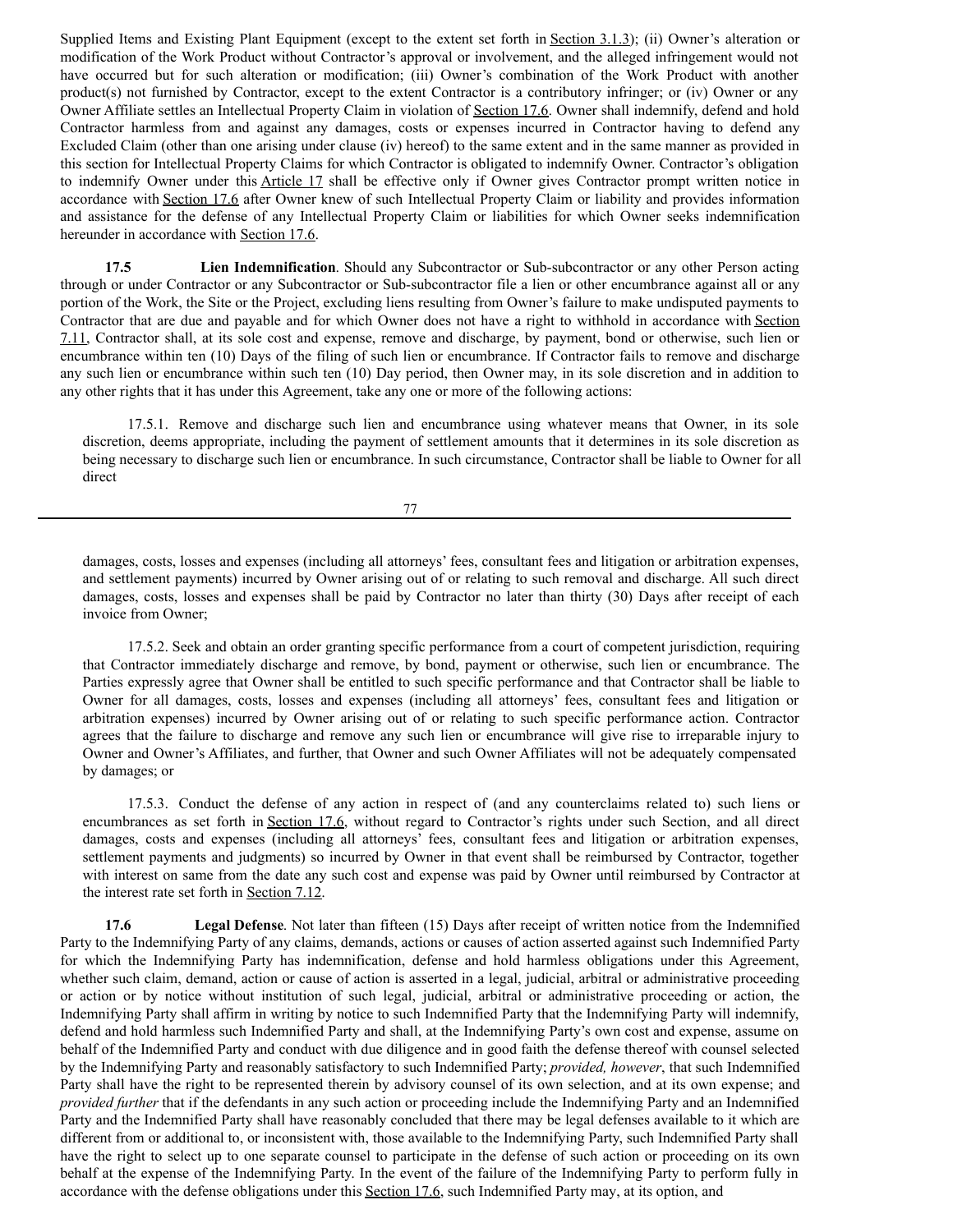without relieving the Indemnifying Party of its obligations hereunder, so perform, but all damages, costs and expenses (including all attorneys' fees, consultant fees and litigation or arbitration expenses, settlement payments and judgments) so incurred by such Indemnified Party in that event shall be reimbursed by the Indemnifying Party to such Indemnified Party, together with interest on same from the date any such cost and expense was paid by such Indemnified Party until reimbursed by the Indemnifying Party at the interest rate set forth in Section 7.12.

### **17.7 Enforceability**.

17.7.1. The indemnity, defense and hold harmless obligations for personal injury, illness or death or property damage under this Agreement shall apply regardless of whether the Indemnified Party was concurrently negligent (whether actively or passively), it being agreed by the Parties that in this event, the Parties' respective liability or responsibility for such damages, losses, costs and expenses under this Agreement shall be determined in accordance with the principles of comparative negligence.

17.7.2. In the event that any indemnity provisions in this Agreement are contrary to the law governing this Agreement, then the indemnity obligations applicable hereunder shall be applied to the maximum extent allowed by Applicable Law. Each Party acknowledges specific payment of ten and no/100 U.S. Dollars (U.S.\$10.00) as legal consideration for the indemnity obligations as may be provided in this Agreement.

# Article 18 **DISPUTE RESOLUTION**

**18.1 Arbitration**. If any dispute arises out of, results from, or relates to this Agreement which the Parties are unable to settle amicably within fifteen (15) Days after the dispute arises (or such longer period as may be agreed upon by the Parties in writing), then the Parties agree that such dispute shall be decided by binding arbitration in Los Angeles County, California. Unless otherwise agreed by the Parties, the arbitration shall be administered in Los Angeles before one (1) arbitrator who shall be a retired judge admitted to practice law in the State of California. The arbitration shall be administered by Judicial Arbitration & Mediation Services, Inc ("*JAMS*"), or any like organization successor thereto, pursuant to its Streamlined Arbitration Rules and Procedures (the "*Rules*"). The arbitrator shall determine the rights and obligations of the Parties according to the substantive law of the state of California, excluding its conflict of law principles, as would a court for the state of California; provided, however, the law applicable to the validity of the arbitration clause, the conduct of the arbitration, including resort to a court for provisional remedies, the enforcement of any award and any other question of arbitration law or procedure shall be the Federal Arbitration Act, 9 U.S.C.A. § 2. The arbitration award shall be final and binding, in writing, signed by the arbitrator or all of the arbitrators (as applicable), and shall state the reasons upon which the award thereof is based. The Parties agree that judgment on the arbitration award may be entered by any court having jurisdiction thereof. The prevailing Party in any action or proceeding shall be entitled to recover from the other Party all of its reasonable costs and expenses incurred in connection with such action or proceeding including reasonable legal fees and costs at arbitration.

79

**18.2 Continuation of Work During Dispute**. Notwithstanding any Dispute, it shall be the responsibility of Contractor to continue to prosecute all of the Work diligently and in a good and workmanlike manner in conformity with this Agreement. Except to the extent provided in Sections 16.4 and 16.5, Contractor shall have no right to cease performance hereunder or to permit the prosecution of the Work to be delayed. Owner shall, subject to its right to withhold or offset amounts pursuant to this Agreement, continue to pay Contractor undisputed amounts in accordance with this Agreement; *provided, however*, in no event shall the occurrence of any negotiation, arbitration or litigation prevent or affect Owner from exercising its rights under this Agreement, including Owner's right to terminate pursuant to Article 16.

## Article 19 **CONFIDENTIALITY**

**19.1 Contractor's Obligations**. Contractor hereby covenants and warrants that Contractor and its employees, officers, directors and agents shall not (without in each instance obtaining Owner's prior written consent) disclose, make commercial or other use of, or give or sell to any Person any of the following information: (i) any Work Product other than to Subcontractors or Sub-subcontractors as necessary to perform the Work (including any and all documents, manuals, work product, and information of Owner's Prior EPC Contractor that was provided to Contractor) or (ii) any other proprietary, sensitive or non-public information which relates to the technical processes, operating or maintenance methodologies, business, products, services, research or development, actual or potential clients or customers, financing of the Project, designs, methods, discoveries, trade secrets, research, development or finances of Owner or any Affiliate of Owner, or relating to similar information of a third party who has entrusted such information to Owner or any Affiliate of Owner (hereinafter individually or collectively, "*Owner's Confidential Information*"). Prior to disclosing any information in subpart (i) of this Section 19.1 to any Subcontractor or Sub-subcontractor necessary to perform the Work, Contractor shall bind such Subcontractor or Sub-subcontractor to the confidentiality obligations contained in this Section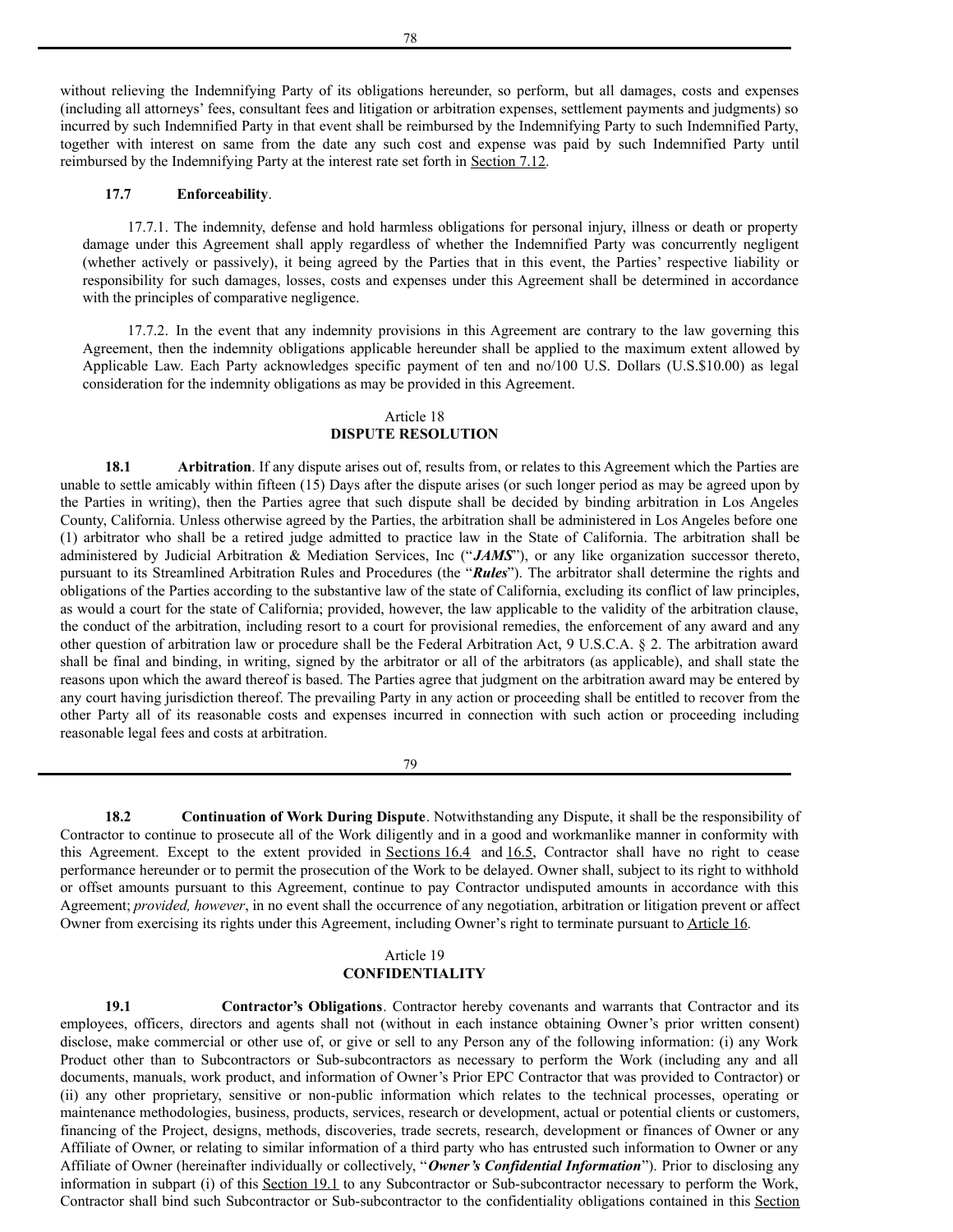19.1. Contractor agrees to be responsible for any breach of this Section 19.1 by any Subcontractor or Sub-subcontractor. Nothing in this Section 19.1 or this Agreement shall in any way prohibit Contractor or any of its Subcontractors or Subsubcontractors from making commercial or other use of, selling, or disclosing any of their respective Contractor's Intellectual Property or Third Party Intellectual Property. In addition to the foregoing, neither Contractor nor any of its employees, officers, directors and agents shall disclose the existence or terms of this Agreement in any regulatory filing with the Securities and Exchange Commission unless required by Applicable Law, and provided that, prior to any such disclosure, Contractor shall give Owner reasonable notice of the information required to be disclosed and shall provide Owner with an opportunity to take appropriate steps Owner believes are necessary to protect the confidentiality or proprietary nature of this Agreement, and Contractor agrees to furnish only that portion of the information regarding this Agreement that Contractor is legally required to furnish.

**19.2 Owner's Obligations**. Owner hereby covenants and warrants that Owner and its employees and agents shall not (without in each instance obtaining Contractor's prior written consent) disclose, make commercial or other use of, or give or sell to any Person any pricing methodologies or pricing information relating to the Work, including the Equipment,

80

which is conspicuously marked and identified in writing as confidential by Contractor (hereinafter individually or collectively, "*Contractor's Confidential Information*"). The Parties agree that Owner may disclose Contractor's Confidential Information to its other contractors involved in the Project, Affiliates, underwriters, a bona fide prospective purchaser of all or a portion of Owner's or any of its Affiliates' assets or ownership interests, a bona fide prospective assignee of all or a portion of Owner's interest in this Agreement, Lender and their representatives or rating agencies, *provided that* Owner agrees to be responsible for any breach of this Section 19.2 by any such Persons.

**19.3 Definitions**. The term "*Confidential Information*" shall mean one or both of Contractor's Confidential Information and Owner's Confidential Information, as the context requires. The Party having the confidentiality obligations with respect to such Confidential Information shall be referred to as the "*Receiving Party*," and the Party to whom such confidentiality obligations are owed shall be referred to as the "*Disclosing Party*."

**19.4 Exceptions**. Notwithstanding Sections 19.1 and 19.2, Confidential Information shall not include: (i) information which at the time of disclosure or acquisition is in the public domain, or which after disclosure or acquisition becomes part of the public domain without violation of Article 19; (ii) information which at the time of disclosure or acquisition was already in the possession of the Receiving Party or its employees or agents and was not previously acquired from the Disclosing Party or any of its employees or agents directly or indirectly; (iii) information which the Receiving Party can show was acquired by such entity after the time of disclosure or acquisition hereunder from a third party without any confidentiality commitment if, to the best of Receiving Party's or its employee's or agent's knowledge, such third party did not acquire it, directly or indirectly, from the Disclosing Party or any of its employees or agents; (iv) information independently developed by the Receiving Party without benefit of the Confidential Information, but specifically excluding the Work Product; and (v) information which is required by Applicable Law or other agencies in connection with the Project, to be disclosed; *provided*, *however*, that prior to such disclosure, the Receiving Party gives reasonable notice to the Disclosing Party of the information required to be disclosed.

**19.5 Equitable Relief**. The Parties acknowledge that in the event of a breach of any of the terms contained in this Article 19, the Disclosing Party would suffer irreparable harm for which remedies at law, including damages, would be inadequate, and that the Disclosing Party shall be entitled to equitable relief therefor by injunction, in addition to any and all rights and remedies available under the Agreement, without the requirement of posting a bond.

**19.6 Term**. The confidentiality obligations of this Article 19 shall survive the expiration or termination of this Agreement for a period of five (5) years following the expiration or earlier termination of this Agreement, except Lenders' confidentiality obligations pursuant to Section 19.2 will expire after a period of two (2) years following the expiration or earlier termination of this Agreement.

Article 20

81

## **LIMITATION OF LIABILITY**

**20.1 Contractor Aggregate Liability**. Notwithstanding anything to the contrary contained in this Agreement and to the fullest extent permitted by the governing law of this Agreement, Contractor shall not be liable to Owner for any loss, damage (including damage to Owner's or others property), injury, claim, fees, or expense (including legal costs and attorneys' fees) resulting from Contractor's Work or Contractor's negligence (including active, passive, sole, joint or concurrent negligence) or any other theory or legal liability (including breach of contract, breach of warranty, tort, strict liability, unseaworthiness of any vessel, or unairworthiest of an aircraft) arising under this Agreement for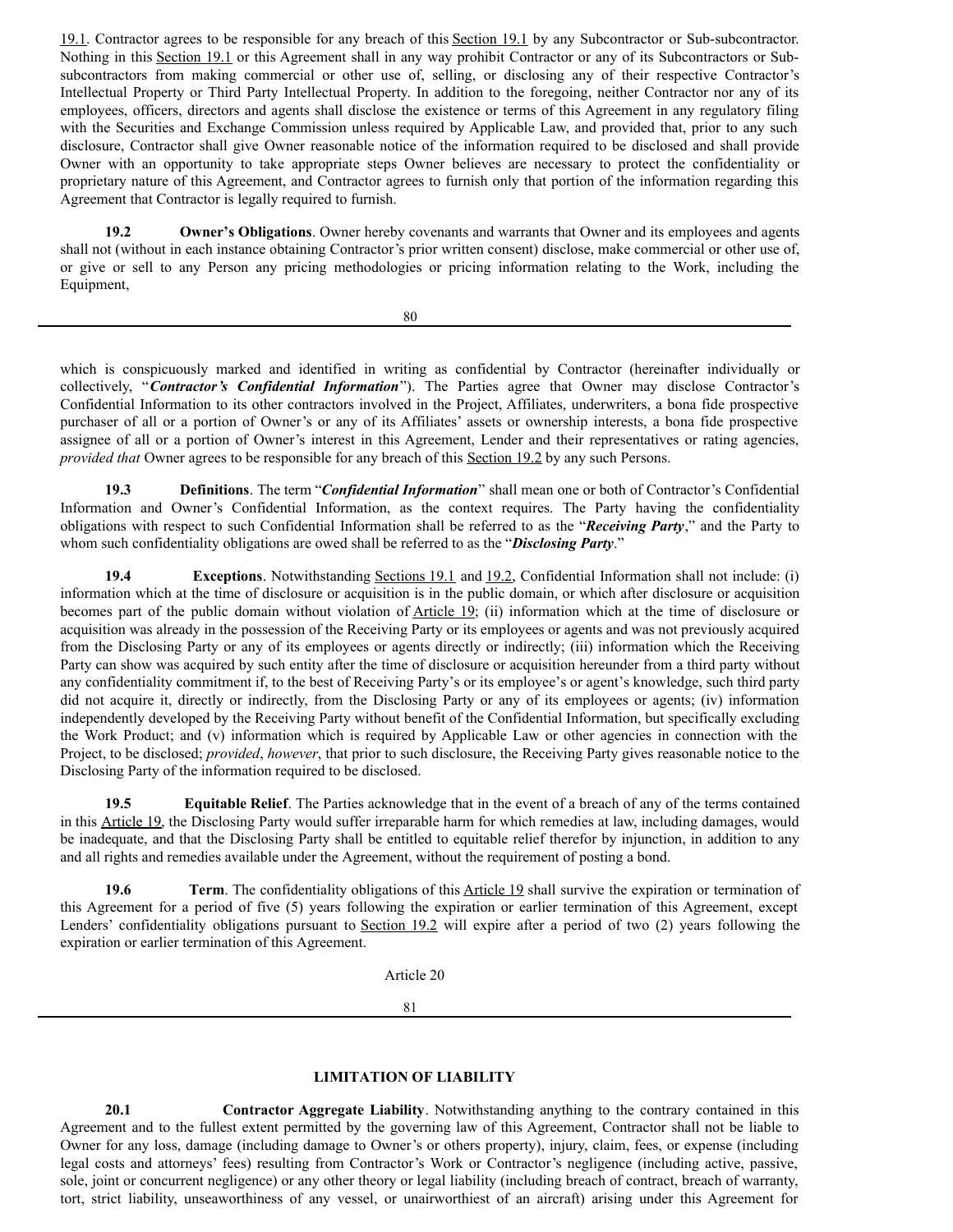cumulative aggregate amounts in excess of  $[...***...]$   $([...***...]\%)$  of the Guaranteed Maximum Price (as may be adjusted by Change Order); *provided that*, notwithstanding the foregoing, the limitation of liability set forth in this Section 20.1 shall not (i) apply to Contractor's personal injury or third party indemnification obligations under this Agreement; (ii) apply to Contractor's obligation to deliver to Owner full legal title to and ownership of all or any portion of the Work and Project as required under this Agreement; or (iii) apply in the event of Contractor's fraud, willful misconduct, abandonment of the Work or gross negligence. In no event shall the limitation of liability set forth in this Section 20.1 be in any way deemed to limit Contractor's obligation to perform all Work required to achieve Substantial Completion or Final Completion and the costs incurred by Contractor in performing the Work shall not be counted against the limitation of liability set forth in this Section 20.1. For avoidance of doubt, amounts paid to Owner by Contractor for Delay Liquidated Damages shall be counted against the limitation of liability set forth in this Section 20.1. For purposes of this Section 20.1, "third party" means any Person other than Owner or its Affiliates.

## **20.2 Limitation on Contractor's Liability for Delay Liquidated Damages**.

20.2.1. *Delay Liquidated Damages*. Subject to Section 20.2.1, Contractor's maximum liability to Owner for Delay Liquidated Damages for the Project shall not exceed ten percent (10%) of the Guaranteed Maximum Price (as may be adjusted by Change Order) in the aggregate.

20.2.2. *Exceptions to Limitations of Liability Under Section 20.2*. Section 20.2.1 shall not be construed to limit Contractor's other obligations or liabilities under this Agreement (including (i) its obligations to complete the Work for the compensation provided under this Agreement, (ii) its obligations to achieve the Milestone Dates, Mechanical Completion, Substantial Completion and Final Completion of the Project subject to Section 20.2.1, which shall remain effective irrespective of this Section 20.2.1 and (iii) its obligations with respect to Minimum Acceptance Criteria and Warranties), nor shall the limits specified in this Section 20.2 apply in the event of fraud, abandonment of the Work, gross negligence or willful misconduct of Contractor.

## **20.3 Delay Liquidated Damages In General**.

20.3.1. *Delay Liquidated Damages Not Penalty*. It is expressly agreed that Delay Liquidated Damages payable under this Agreement do not constitute a penalty and that the

82

Parties, having negotiated in good faith for such specific Delay Liquidated Damages and having agreed that the amount of such Delay Liquidated Damages is reasonable in light of the anticipated harm caused by the breach related thereto and the difficulties of proof of loss and inconvenience or nonfeasibility of obtaining any adequate remedy, are estopped from contesting the validity or enforceability of such Delay Liquidated Damages. If Contractor, Guarantor or anyone on their behalf successfully challenges the enforceability of the agreed upon per Day (daily) amount of the Delay Liquidated Damages (such as that the amounts, though agreed to at the Effective Date, are now a penalty once they are assessed in accordance with this Agreement), Contractor specifically agrees to pay Owner all actual damages incurred by Owner in connection with such breach, including any and all consequential damages (such as loss of profits and revenues, business interruption, loss of opportunity and use) and all costs incurred by Owner in proving the same, without regard to any limitations whatsoever set forth in this Agreement.

20.3.2. *Delay Liquidated Damages as Exclusive Damages*. Payment of any Delay Liquidated Damages with respect to any Work shall be in addition to, and not in lieu of, Contractor's other obligations under this Agreement and shall in no way affect Owner's right to terminate this Agreement under Article 16 or receive other Delay Liquidated Damages or remedies contemplated in this Agreement for any other aspect of Contractor's obligations hereunder. Notwithstanding the foregoing and without limitation of Owner's rights under Section 16.1, Delay Liquidated Damages shall be the sole and exclusive damages owed by Contractor for Contractor's delay in achieving Substantial Completion by the Guaranteed Substantial Completion Date.

20.3.3. *Payment of Delay Liquidated Damages*. With respect to Delay Liquidated Damages that accrue, Owner, at its sole discretion, may either (i) invoice Contractor for such owed Delay Liquidated Damages, and within seven (7) Days of Contractor's receipt of such invoice, Contractor shall pay Owner Delay Liquidated Damages, (ii) withhold from Contractor amounts that are otherwise due and payable to Contractor in the amount of such Delay Liquidated Damages, or (iii) collect on the Letter of Credit in the amount of such Delay Liquidated Damages upon giving Contractor three (3) Days' written notice pursuant to Section 10.2 and Contractor's failure to pay such Delay Liquidated Damages within such three (3) Day period. In addition, Contractor shall pay Owner all Delay Liquidated Damages, if any, owed under this Agreement for Substantial Completion as a condition precedent to achieving Substantial Completion.

**20.4 Consequential Damages**. Notwithstanding any other provisions of this Agreement to the contrary, neither Owner nor Contractor shall be liable under this Agreement or under any cause of action related to the subject matter of this Agreement, whether in contract, tort (including negligence), strict liability, products liability, indemnity, contribution, or any other cause of action for special, indirect, incidental or consequential losses or damages, including loss of profits, use, opportunity, revenues, financing, bonding capacity, or business interruptions, or damages or losses for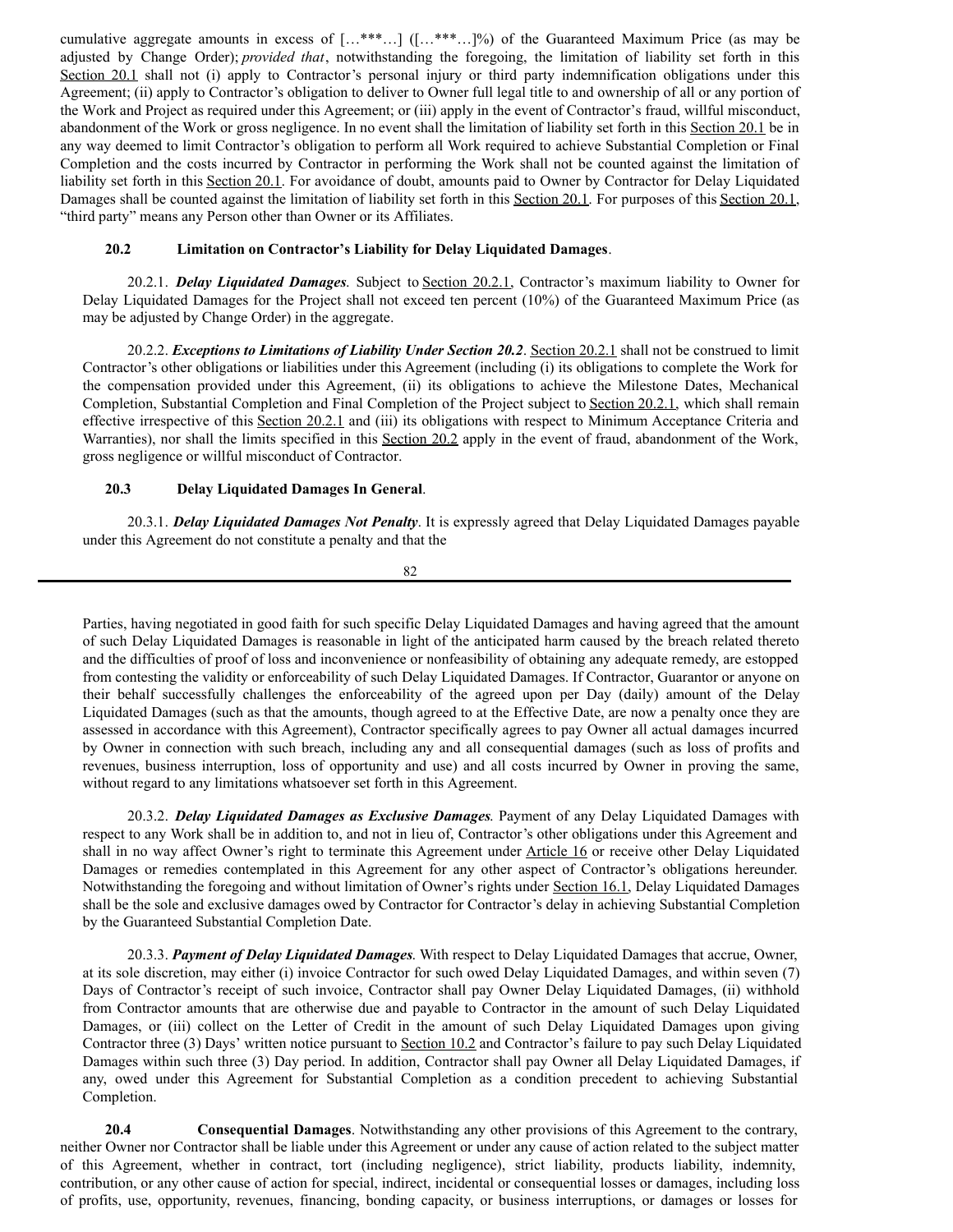principal office expenses including compensation of personnel stationed there; *provided that* the limitation of liability set forth in this Section 20.4 shall not apply (i) to amounts encompassed within Delay Liquidated Damages; (ii) to Contractor's and Owner's indemnification obligations under this Agreement for claims brought by any third party; (iii) to Contractor's confidentiality obligations under this

83

Agreement; (iv) to Contractor's or Owner's respective fraud, willful misconduct or gross negligence; or (v) where consequential damages are expressly permitted under Section 20.3.1. For the purposes of this Section 20.4, the term "Contractor" shall include Contractor, its Affiliates, and the employees, officers, directors and shareholders of each of Contractor and its Affiliates, the term "Owner" shall include Owner, its Affiliates, and the employees, officers, directors and shareholders of each of Owner and its Affiliates, and the term "third party" shall mean any Person other than Contractor, Owner and their respective Affiliates.

## Article 21 **MISCELLANEOUS PROVISIONS**

**21.1 Entire Agreement**. This Agreement, including the Attachments and Schedules attached to and incorporated into this Agreement, contains the entire understanding of the Parties with respect to the subject matter hereof and incorporates any and all prior agreements and commitments with respect thereto. There are no other oral understandings, terms or conditions, and neither Party has relied upon any representation, express or implied, not contained in this Agreement. General or special conditions included in any of Contractor's price lists, invoices, tickets, receipts or other such documents presented to Owner shall have no applicability to Owner with respect to this Agreement. All Attachments and Schedules shall be incorporated into this Agreement by such reference and shall be deemed to be an integral part of this Agreement. Without limiting the foregoing, this Agreement supersedes in its entirety any agreements between the Parties related to the Project. All work performed under any agreements between the Parties related to the Project shall be governed by the terms and conditions set forth in this Agreement.

**21.2 Amendments**. Other than unilateral Change Orders issued by Owner to Contractor pursuant to Section 6.1.4 or Section 6.2.4, no change, amendment or modification of this Agreement shall be valid or binding upon the Parties hereto unless such change, amendment or modification is in writing and duly executed by both Parties hereto.

**21.3 Interpretation**. Preparation of this Agreement has been a joint effort of the Parties and the resulting document shall not be construed more severely against one of the Parties than against the other. The captions contained in this Agreement are for convenience and reference only and in no way define, describe, extend or limit the scope of intent of this Agreement or the intent of any provision contained herein.

**21.4 Notice**. Any notice, demand, offer, or other written instrument required or permitted to be given pursuant to this Agreement shall be in writing signed by the Party giving such notice and shall be hand delivered or sent by overnight courier, messenger, email or certified mail, return receipt requested, to the other Party at the address set forth below.

If delivered to Owner:

Richard Palmer 2790 Skypark Drive Suite 105 Torrance, CA 90505

84

Email: rpalmer@gceholdings.com

And to:

Troy Gould 1801 Century Park East, Suite 1600 Los Angeles CA 90067 Attn: Istvan Benko, Esq. Email: ibenko@troygould.com

If delivered to Contractor:

CTCI Americas, Inc Attn: Patrick Jameson 11490 Westheimer Road, Suite 200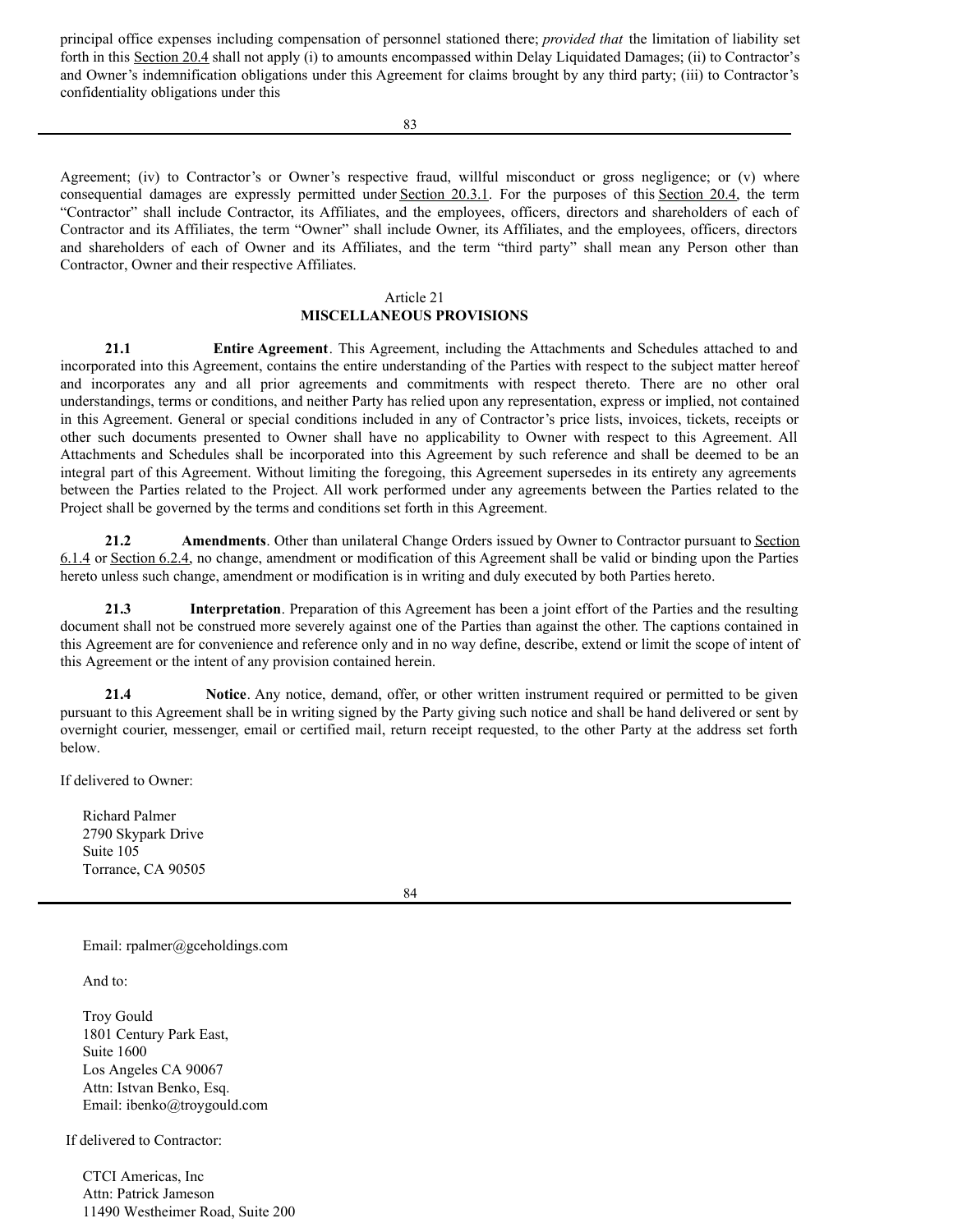Houston, TX 77077 Email: patrick.jameson@ctci.com

Each Party shall have the right to change the place to which notice shall be sent or delivered by sending a similar notice to the other Party in like manner. Notices, demands, offers or other written instruments shall be deemed have been duly given (i) on receipt if given by hand delivery, (ii) on the first Day following delivery to a nationally recognized United States overnight courier service, fee prepaid, return receipt or other confirmation of delivery requested, (iii) on the third Day following delivery to the U.S. Postal Service as certified or registered mail, return receipt requested, postage prepaid, and (iv) on receipt, if it is delivered by email or other means of electronic transmission.

**21.5 Severability**. If any provision or part thereof in this Agreement is determined to be illegal, invalid or unenforceable, such illegality, invalidity or unenforceability will not impair the operation of or affect those remaining portions of such provision and this Agreement that are legal, valid and enforceable. Such provision or part thereof will be modified so as to be legal, valid and enforceable consistent as closely as possible with the intent of the original language of such provision or part thereof and shall be enforced to the extent possible consistent with Applicable Law. If the illegality, invalidity or unenforceability of such provision or part thereof cannot be modified consistent with the intent of the original language, such provision will be deleted and treated as if it were never a part of this Agreement and shall not affect the validity of the remaining portions of the provision or this Agreement.

**21.6 Assignment**. Neither Party may assign its rights, title and interest in this Agreement to any other Person without the prior written consent of the non-assigning Party hereto, except Owner may, without Contractor's consent (i) assign, pledge or grant a security interest in this Agreement to any of Lender or Owner's equity partners or (ii) assign or novate its rights and responsibilities under this Agreement to any Affiliate of Owner or any equity owner of Owner. In the event that Owner elects to sell, assign or novate its interest in the Work or the Project to any Person other than Owner's Lender, equity partners, Affiliates or any equity owner of Owner, Owner shall promptly furnish reasonable evidence to Contractor, that the

85

Person to whom Owner intends to assign or novate Owner's interest has the ability to perform the obligations required by the terms of this Agreement and has adequate funds available as demonstrated by a current credit report, current financial statements and current bank statements or other supporting documentation as is reasonably required by Contractor. If Owner fails to provide such financial information in a timely manner, Contractor shall be entitled to reject such assignment. When duly assigned in accordance with the foregoing, this Agreement shall be binding upon and shall inure to the benefit of the assignee; *provided that* any assignment by Contractor pursuant to this Section 21.6 shall not relieve Contractor of any of its obligations or liabilities under this Agreement. Any assignment not in accordance with this Section 21.6 shall be void and without force or effect. This Agreement shall be binding upon and inures to the benefit of the Parties hereto, their permitted successors and permitted assigns.

**21.7 No Waiver**. Any failure of either Party to enforce any of the provisions of this Agreement or to require compliance with any of its terms at any time during the term of this Agreement shall in no way affect the validity of this Agreement, or any part hereof, and shall not be deemed a waiver of the right of such Party thereafter to enforce any and each such provisions.

**21.8 Governing Law**. This Agreement and all matters arising out of or relating to this Agreement shall be governed by, and construed in accordance with, the laws of the State of California (without giving effect to the principles thereof relating to conflicts of law). The United Nations Convention on Contracts for the International Sale of Goods shall not apply to this Agreement and shall be disclaimed in and excluded from any Subcontracts and Sub-subcontracts entered into by Contractor in connection with the Work or the Project.

**21.9 Further Assurances**. Contractor and Owner agree to provide such information, execute and deliver any such instruments and documents and to take such other actions as may be necessary or reasonably requested by the other Party that are not inconsistent with the provisions of this Agreement and that do not involve the assumptions of obligations greater than those provided for in this Agreement, in order to give full effect to this Agreement and to carry out the intent of this Agreement.

**21.10 Foreign Corrupt Practices Act**. With respect to the performance of the Work, Owner shall, Contractor shall, and Contractor shall cause each of its Subcontractors and Sub-subcontractors, and the agents and employees of such Subcontractors and Sub-subcontractors, to comply with all provisions of the Foreign Corrupt Practices Act of the United States (15 U.S.C. § 78dd-1 and 2) and shall not take any action that could result in Contractor, Owner or any of their Affiliates becoming subject to any action, penalty or loss of benefits under such Act.

**21.11 Priority**. The documents that form this Agreement are listed below in this Section 21.11 in order of priority, with the document having the highest priority listed first and the one with the lowest priority listed last. Subject to Section 1.1 under the definition of Applicable Codes and Standards regarding conflicts or inconsistencies between any Applicable Codes and Standards, in the event of any conflict or inconsistency between a provision in one document and a provision in another document, the document with the higher priority shall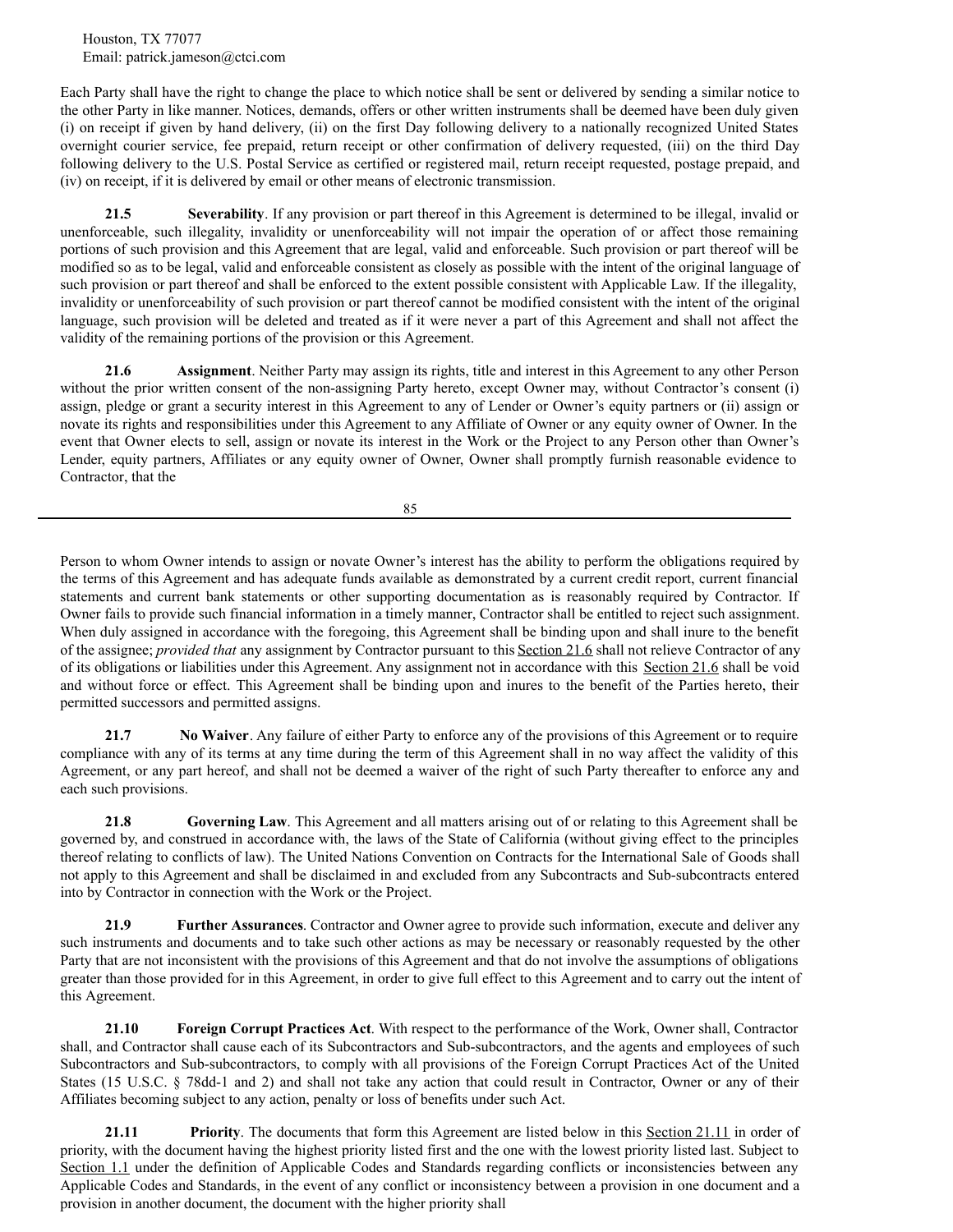control. In the event of a conflict or inconsistency between provisions contained within the same document, then the provision that requires the highest standard of performance on the part of Contractor shall control. This Agreement is composed of the following documents, which are listed in priority: (i) Change Orders or written amendments to this Agreement; (ii) this Agreement; and (iii) Attachments and Schedules to this Agreement.

**21.12 Restrictions on Public Announcements**. Neither Contractor nor its Subcontractors or Subsubcontractors shall (i) use or take any photographs or videos of any part of the Project (except as may be required to complete the Work in accordance with this Agreement) or (ii) publicly refer to the Work or the Project in any manner, including the issuance of a press release, advertisement, publicity material, prospectus, financial document or similar material, the creation of any business development materials, reference materials or similar materials, or the participation in a media interview that mentions or refers to the Work or the Project without the prior written consent of Owner in its reasonable discretion. Under no circumstance shall Contractor permit access to the Site by third parties who are not involved in the performance of the Work without prior written consent of Owner. Any announcement or press release issued by Contractor pertaining to the Work shall only include information previously released and approved by Owner in writing.

**21.13 Parent Guarantee**. Prior to the Effective Date, Guarantor will guarantee the full and faithful performance of all obligations of Contractor under this Agreement in the form attached as Attachment X hereto ("*Parent* **Guarantee**"). The guarantee contained in this **Section 21.13** is unconditional and irrevocable.

**21.14 Counterparts**. This Agreement may be signed in any number of counterparts and each counterpart shall represent a fully executed original as if signed by each of the Parties. Electronic signatures shall be deemed as effective as original signatures.

**21.15 Owner's Lender**. In addition to other assurances provided in this Agreement, Contractor acknowledges that Owner intends to obtain project financing associated with the Project and Contractor agrees to cooperate with Owner and Lender in connection with such project financing, including (i) to supply such information and documentation, (ii) to grant such written consents to the assignment of this Agreement and entering into a direct agreement with the Lender (which shall be substantially in the form of  $S$ chedule  $Z-1$ ), (iii) Guarantor to grant such written consents to the assignment of the Parent Guarantee and entering into a direct agreement with the Lender (which shall be substantially in the form of Schedule Z-2), (iv) to execute such amendments to this Agreement as any Lender may require to the extent that the requested changes do not materially adversely affect the rights and obligations of Contractor hereunder, and (v) to take such action or execute such documentation as any Lender shall reasonably require, covering matters that are customary in project financings of this type such as Lender assignment or security rights with respect to this Agreement, direct notices to Lender, step-in/step-out rights, access by Lender's representative and other matters applicable to such project financing; *provided however*, that Contractor shall have no obligation to assume different obligations or responsibilities pursuant to the Work than those existing under this Agreement. Contractor acknowledges and agrees that Owner's execution of this Agreement is contingent upon obtaining such non-recourse project financing and agrees further that in the event Owner does not obtain such project financing, Owner shall

87

not be liable to Contractor by reason of any terms and conditions contained in or connected with this Agreement except to the extent Contractor is or has performed work pursuant to written authorization received from Owner, *provided, however,* that Owner shall only be liable for Work actually performed by Contractor.

**21.16 Survival**. Article 10, Article 11, Article 13, Article 15, Article 16, Article 17, Article 18, Article 19, Article 20, and Sections 3.8, 3.9, 3.13, 3.17, 4.4, 9.1, 12.8 and 21.8 and this Section 21.16 shall survive termination or expiration of this Agreement, in addition to any other provisions which by their nature should, or by their express terms do, survive or extend beyond the termination or expiration of this Agreement.

*[SIGNATURES ON FOLLOWING PAGE]*

88

**IN WITNESS WHEREOF,** the Parties have caused this Agreement to be executed by their duly authorized representatives to be effective as of the Effective Date.

Owner:

## **BAKERSFIELD RENEWABLE FUELS, LLC**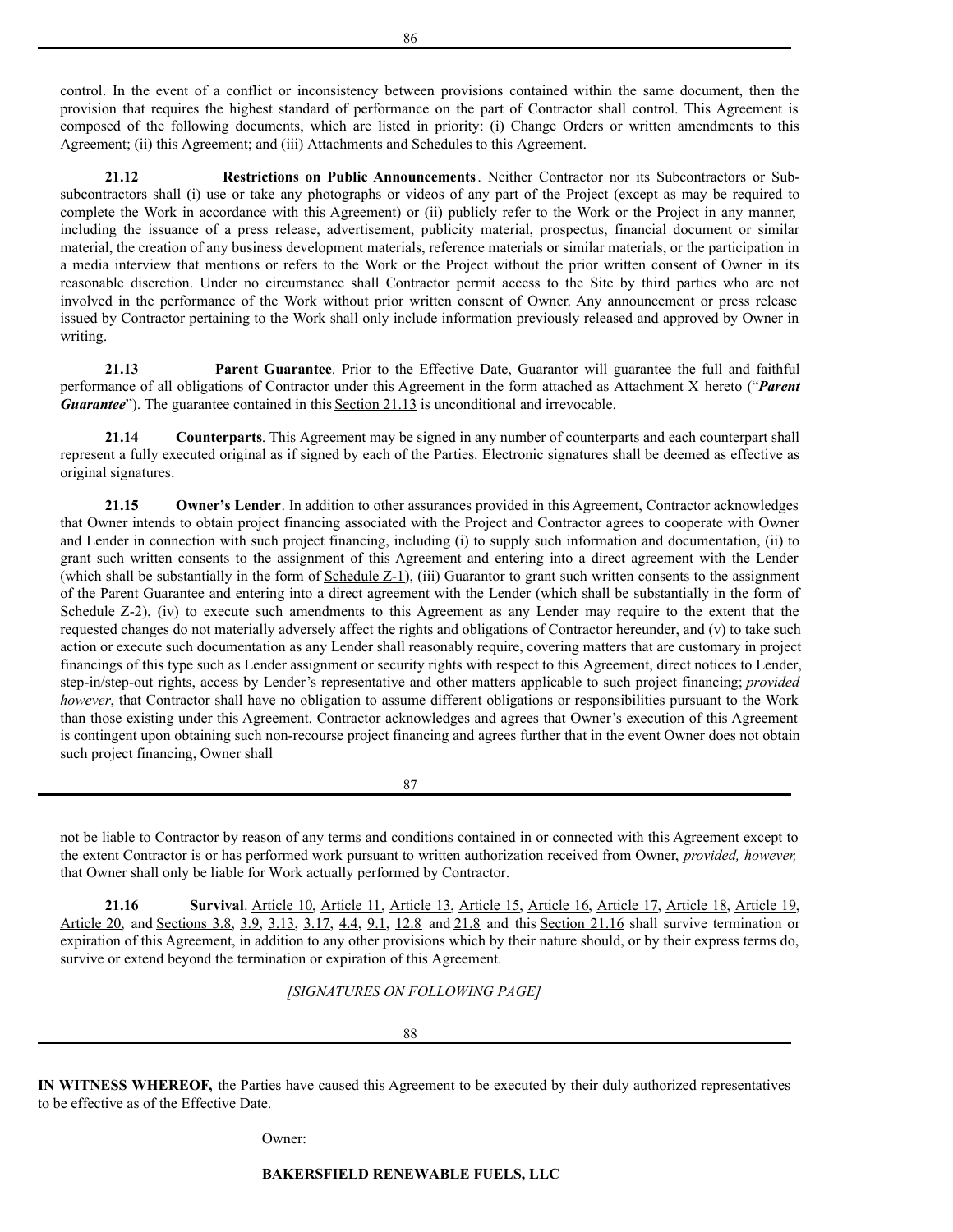By:  $\frac{|s|}{\sqrt{s}}$  Richard Palmer Name: \_\_\_\_Richard Palmer Title: President

Contractor:

# **CTCI AMERICAS, INC.**

|        | By: /s/ Patrick Jameson |
|--------|-------------------------|
|        | Name: Patrick Jameson   |
| Title: | President               |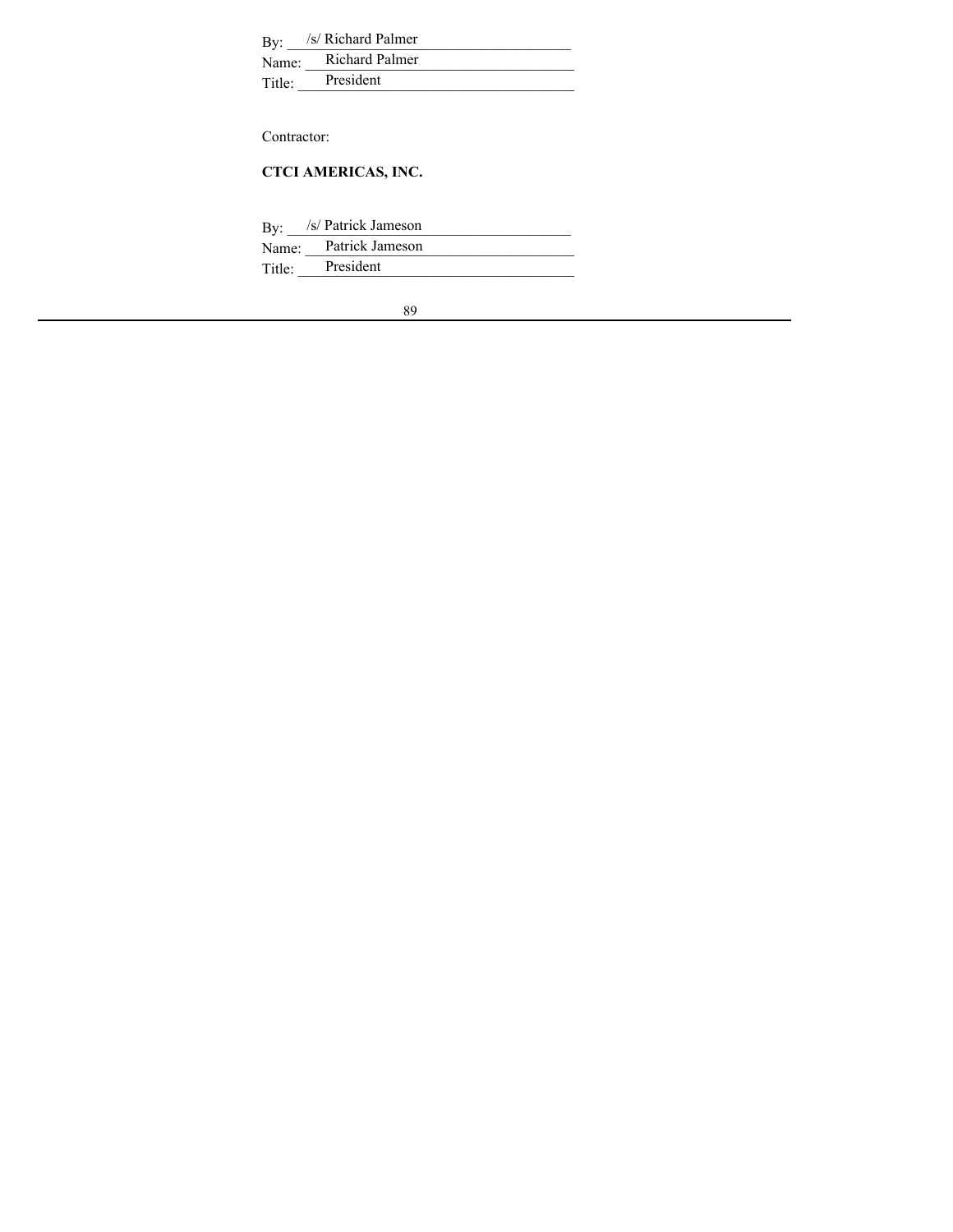#### **CERTIFICATIONS PURSUANT TO SECTION 302 OF THE SARBANES-OXLEY ACT OF 2002**

I, Richard Palmer, certify that:

1. I have reviewed this report on Form 10-Q for the quarter ended March 31, 2021 of Global Clean Energy Holdings, Inc.;

2. Based on my knowledge, this report does not contain any untrue statement of a material fact or omit to state a material fact necessary to make the statements made, in light of the circumstances under which such statements were made, not misleading with respect to the period covered by this report;

3. Based on my knowledge, the financial statements, and other financial information included in this report, fairly present in all material respects the financial condition, results of operations and cash flows of the registrant as of, and for, the periods presented in this report;

4. I am responsible for establishing and maintaining disclosure controls and procedures (as defined in Exchange Act Rules 13a-15(e) and 15d-15(e)) and internal control over financial reporting (as defined in Exchange Act Rules 13a-15(f) and 15d-15(f)) for the registrant and have:

(a) Designed such disclosure controls and procedures, or caused such disclosure controls and procedures to be designed under our supervision, to ensure that material information relating to the registrant, including its consolidated subsidiaries, is made known to us by others within those entities, particularly during the period for which this report is being prepared;

(b) Designed such internal control over financial reporting, or caused such internal control over financial reporting to be designed under our supervision, to provide reasonable assurance regarding the reliability of financial reporting and the preparation of financial statements for external purposes in accordance with generally accepted accounting principles;

(c) Evaluated the effectiveness of the registrant's disclosure controls and procedures and presented in this report our conclusions about the effectiveness of the disclosure controls and procedures, as of the end of the period covered by this report based on such evaluation; and

(d) Disclosed in this report any change in the registrant's internal control over financial reporting that occurred during the registrant's most recent fiscal quarter (the registrant's fourth fiscal quarter in the case of an annual report) that has materially affected, or is reasonably likely to materially affect, the registrant's internal control over financial reporting; and

5. I have disclosed, based on my most recent evaluation of internal control over financial reporting, to the registrant's auditors and to the audit committee of the registrant's board of directors (or persons performing the equivalent functions):

(a) All significant deficiencies and material weaknesses in the design or operation of internal control over financial reporting which are reasonably likely to adversely affect the registrant's ability to record, process, summarize and report information; and

(b) Any fraud, whether or not material, that involves management or other employees who have a significant role in the registrant's internal control over financial reporting.

Date: May 20, 2021 /s/ Richard Palmer

Richard Palmer President and Chief Executive Officer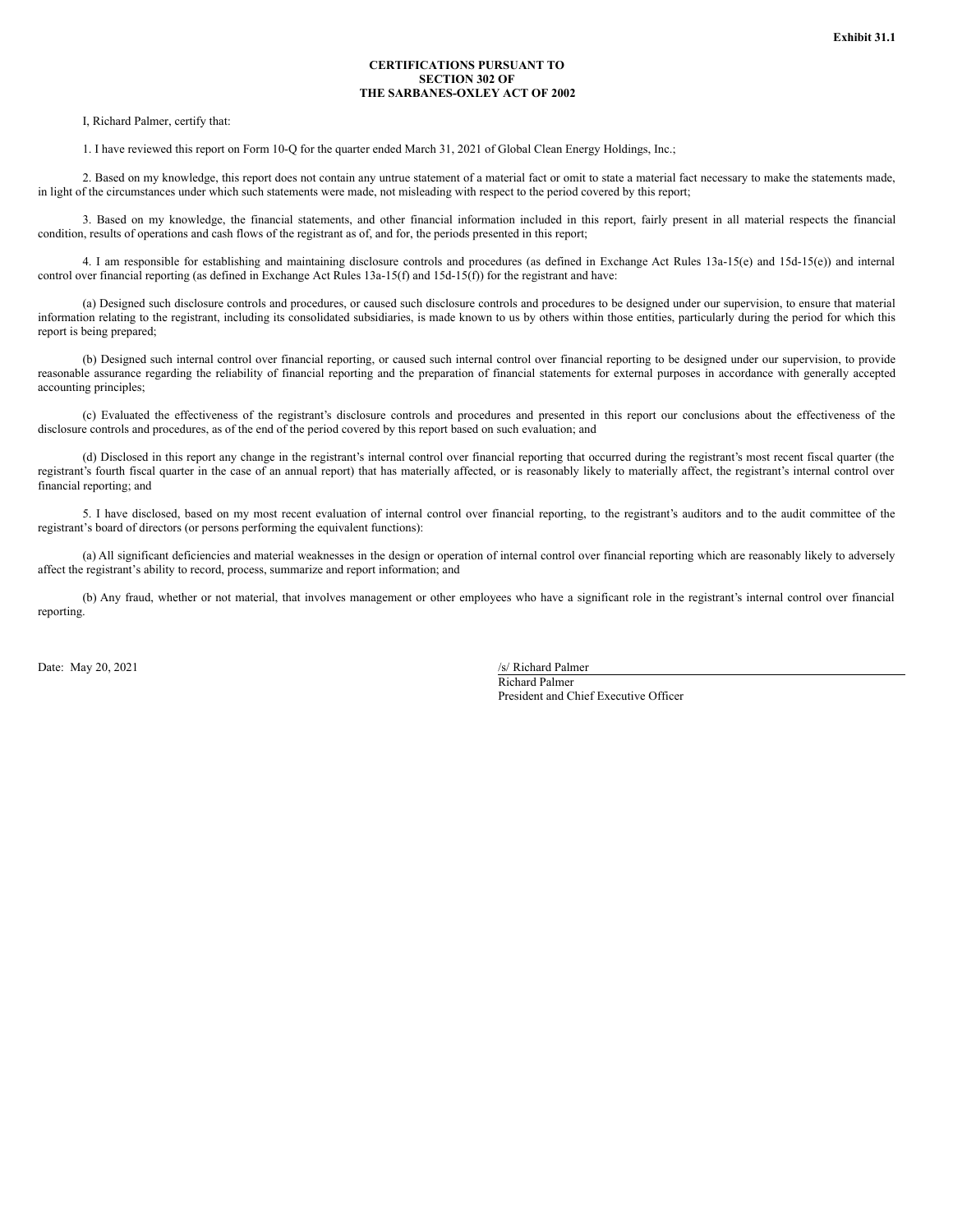### **CERTIFICATIONS PURSUANT TO SECTION 302 OF THE SARBANES-OXLEY ACT OF 2002**

I, Ralph Goehring, certify that:

1. I have reviewed this report on Form 10-Q for the quarter ended March 31, 2021 of Global Clean Energy Holdings, Inc.;

2. Based on my knowledge, this report does not contain any untrue statement of a material fact or omit to state a material fact necessary to make the statements made, in light of the circumstances under which such statements were made, not misleading with respect to the period covered by this report;

3. Based on my knowledge, the financial statements, and other financial information included in this report, fairly present in all material respects the financial condition, results of operations and cash flows of the registrant as of, and for, the periods presented in this report;

4. I am responsible for establishing and maintaining disclosure controls and procedures (as defined in Exchange Act Rules 13a-15(e) and 15d-15(e)) and internal control over financial reporting (as defined in Exchange Act Rules 13a-15(f) and 15d-15(f)) for the registrant and have:

(a) Designed such disclosure controls and procedures, or caused such disclosure controls and procedures to be designed under our supervision, to ensure that material information relating to the registrant, including its consolidated subsidiaries, is made known to us by others within those entities, particularly during the period for which this report is being prepared;

(b) Designed such internal control over financial reporting, or caused such internal control over financial reporting to be designed under our supervision, to provide reasonable assurance regarding the reliability of financial reporting and the preparation of financial statements for external purposes in accordance with generally accepted accounting principles;

(c) Evaluated the effectiveness of the registrant's disclosure controls and procedures and presented in this report our conclusions about the effectiveness of the disclosure controls and procedures, as of the end of the period covered by this report based on such evaluation; and

(d) Disclosed in this report any change in the registrant's internal control over financial reporting that occurred during the registrant's most recent fiscal quarter (the registrant's fourth fiscal quarter in the case of an annual report) that has materially affected, or is reasonably likely to materially affect, the registrant's internal control over financial reporting; and

5. I have disclosed, based on my most recent evaluation of internal control over financial reporting, to the registrant's auditors and to the audit committee of the registrant's board of directors (or persons performing the equivalent functions):

(a) All significant deficiencies and material weaknesses in the design or operation of internal control over financial reporting which are reasonably likely to adversely affect the registrant's ability to record, process, summarize and report information; and

(b) Any fraud, whether or not material, that involves management or other employees who have a significant role in the registrant's internal control over financial reporting.

Date: May 20, 2021 /s/ Ralph Goehring /s/ Ralph Goehring /s/ Ralph Goehring /s/ Ralph Goehring /s/ Ralph Goehring /s/ Ralph Goehring /s/ Ralph Goehring /s/ Ralph Goehring /s/ Ralph Goehring /s/ Ralph Goehring /s/ Ralph Goe

Ralph Goehring Chief Financial Officer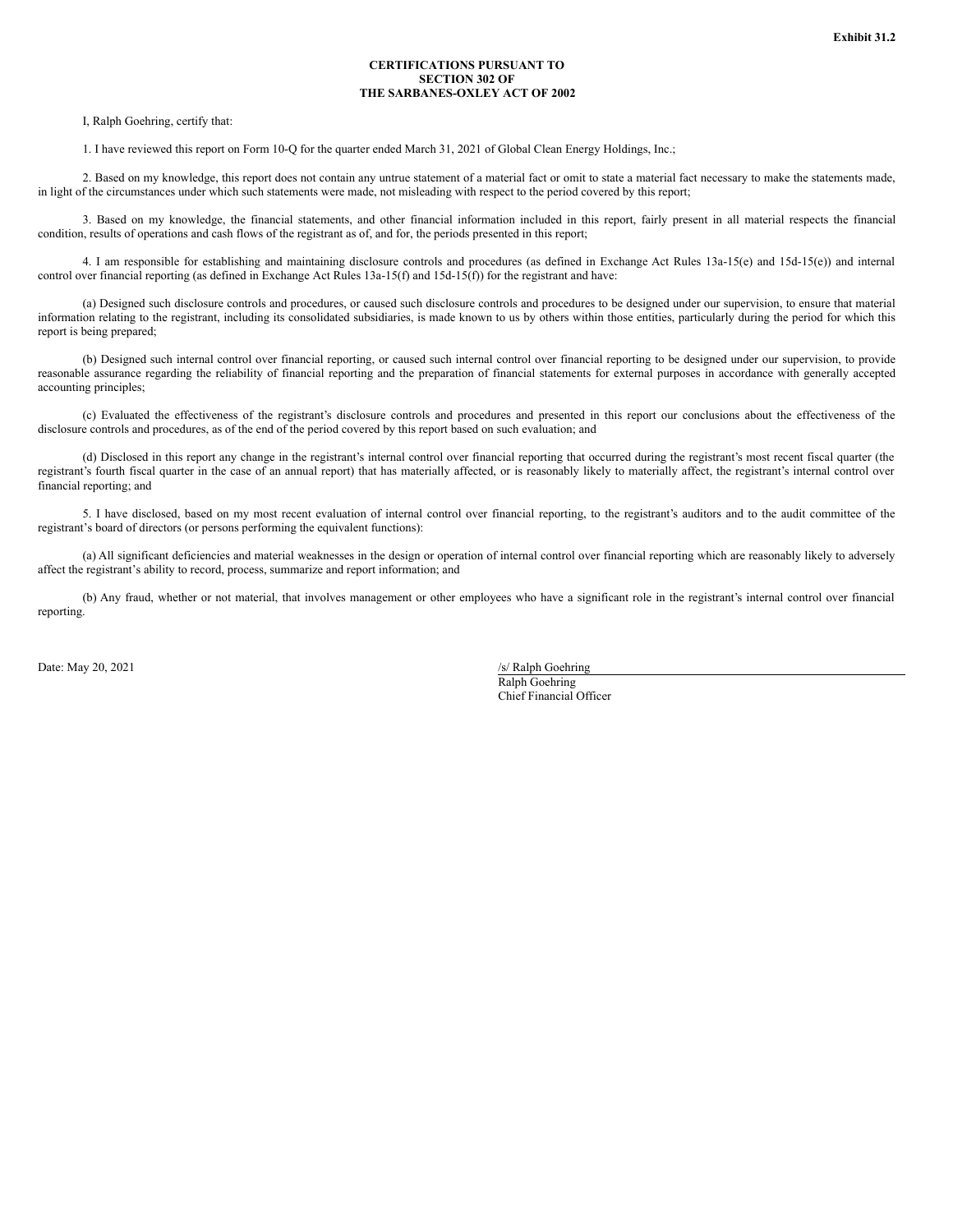#### CERTIFICATION PURSUANT TO

### 18 U.S.C. § 1350,

## AS ADOPTED PURSUANT TO

# SECTION 906 OF THE SARBANES-OXLEY ACT OF 2002

In connection with the Quarterly Report of Global Clean Energy Holdings, Inc. (the "Company") on Form 10-Q for the quarter ended March 31, 2021, as filed with the Securities and Exchange Commission (the "Report"), I, Richard Palmer, Chief Executive Officer of the Company, certify, pursuant to 18 U.S.C. § 1350, as adopted pursuant to Section 906 of the Sarbanes-Oxley Act of 2002, that to the best of my knowledge:

- (1) The Report fully complies with the requirements of Section 13(a) or 15(d) of the Securities Exchange Act of 1934; and
- (2) The information contained in the Report fairly presents, in all material respects, the financial condition and results of operations of the Company.

Date: May 20, 2021 /s/ Richard Palmer

Richard Palmer President and Chief Executive Officer